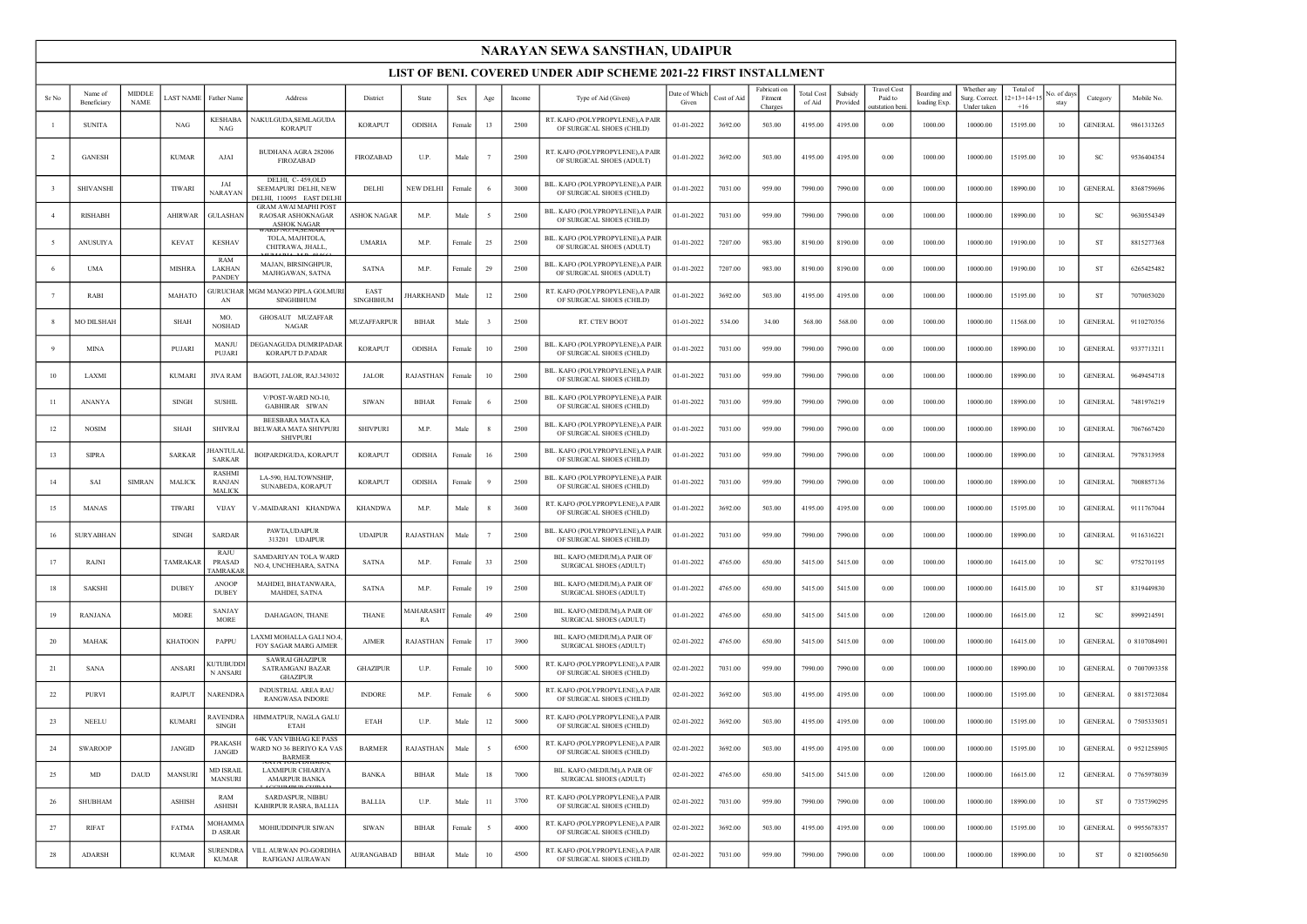| 29  | <b>ALIYA</b>    |              | AAJIJ           | MOHAMMA<br><b>D YAKUB</b>               | UTARU KHURD NAUPEDWA<br><b>JAUNPUR</b>                                         | <b>JAUNPUR</b>                       | U.P.                  | Female            |                         | 4500 | RT. KAFO (POLYPROPYLENE), A PAIR<br>OF SURGICAL SHOES (CHILD)  | 02-01-2022 | 7031.00 | 959.00 | 7990.00 | 7990.00 | 0.00     | 1000.00 | 10000.00 | 18990.00 | 10              | <b>GENERAL</b> | 6386414866   |
|-----|-----------------|--------------|-----------------|-----------------------------------------|--------------------------------------------------------------------------------|--------------------------------------|-----------------------|-------------------|-------------------------|------|----------------------------------------------------------------|------------|---------|--------|---------|---------|----------|---------|----------|----------|-----------------|----------------|--------------|
| 30  | <b>SHITAL</b>   |              | <b>KUMARI</b>   | HYAM LAL<br>SAW                         | 8, SALAIYDIH, CHALKUSHA<br>HAZARIBAGH                                          | <b>HAZARIBAGH</b>                    | JHARKHAND             | Female            | 12                      | 3900 | RT. KAFO (POLYPROPYLENE), A PAIR<br>OF SURGICAL SHOES (CHILD)  | 02-01-2022 | 3692.00 | 503.00 | 4195.00 | 4195.00 | 0.00     | 1000.00 | 10000.00 | 15195.00 | 10              | <b>GENERAL</b> | 0 7350375836 |
| 31  | <b>JAINAB</b>   |              | <b>KHATUN</b>   | <b>MD SER</b><br><b>KHAN</b>            | ASANSOL, DUMKA MUFFSII<br>LAKHI KUNDI DUMKA                                    | <b>DUMKA</b>                         | <b>HARKHAND</b>       | Female            | 10                      | 3700 | RT. KAFO (POLYPROPYLENE),A PAIF<br>OF SURGICAL SHOES (CHILD)   | 02-01-2022 | 7031.00 | 959.00 | 7990.00 | 7990.00 | 0.00     | 1000.00 | 10000.00 | 18990.00 | 10              | <b>GENERAL</b> | 0 9508467849 |
| 32  | <b>RISHAB</b>   |              | <b>KUMAR</b>    | NETRAPAL                                | ADOPUR, DHUM MANIKPUF<br>GAUTAMBUDDHNAGAR,<br>DADRI, UP.203207                 | <b>GAUTAM</b><br><b>BUDDHA NAGAF</b> | U.P.                  | Mak               | 13                      | 4000 | RT. KAFO (POLYPROPYLENE), A PAIF<br>OF SURGICAL SHOES (CHILD)  | 02-01-2022 | 7031.00 | 959.00 | 7990.00 | 7990.00 | 0.00     | 1000.00 | 10000.00 | 18990.00 | 10              | <b>GENERAL</b> | 0 9899522199 |
| 33  | <b>SHITALA</b>  |              | PRASAD          | PUNWASI<br>RAM                          | KALINJARA UPARWAR SANT<br><b>RAVIDAS NAGAR SANT</b><br><b>RAVIDAS NAGAR</b>    | <b>SANT RAVIDAS</b><br><b>NAGAR</b>  | U.P.                  | Male              | 14                      | 4500 | RT. KAFO (POLYPROPYLENE), A PAIR<br>OF SURGICAL SHOES (CHILD)  | 02-01-2022 | 7031.00 | 959.00 | 7990.00 | 7990.00 | 0.00     | 1000.00 | 10000.00 | 18990.00 | 10              | -ST            | 0 9621623765 |
| 34  | <b>RONAK</b>    |              | YADAV           | BHAWESH<br><b>KUMAR</b><br>YADAV        | VILLAGE JHAGRAHI PO<br><b>BHAIKUNDA TALIJHARI</b><br><b>JARMUNDI DUMKA</b>     | <b>DUMKA</b>                         | HARKHAND              | Mak               |                         | 4500 | RT. KAFO (POLYPROPYLENE), A PAIR<br>OF SURGICAL SHOES (CHILD)  | 02-01-2022 | 3692.00 | 503.00 | 4195.00 | 4195.00 | 0.00     | 1200.00 | 10000.00 | 15395.00 | 12              | <b>GENERAL</b> | 7979830593   |
| 35  | SHAILESH        |              | <b>KUMAR</b>    | <b>HARMEND</b><br>RA                    | VILLAGE RASULPUR POST<br>MADAPAUNA DHANGHATA                                   | <b>SANT KABEER</b><br><b>NAGAR</b>   | U.P.                  | Male              | 12                      | 3900 | RT. KAFO (POLYPROPYLENE), A PAIR<br>OF SURGICAL SHOES (CHILD)  | 02-01-2022 | 3692.00 | 503.00 | 4195.00 | 4195.00 | 0.00     | 1000.00 | 10000.00 | 15195.00 | 10              | SC             | 0 7880456338 |
| 36  | <b>ASHISH</b>   |              | <b>KUMAR</b>    | <b>CHANDE</b><br><b>KUMAR</b>           | <b>JAMULIYA KANDAUSA</b><br>KUNDSPARA BAHRAICH<br><b>KAISERGANJ</b>            | <b>BAHRAICH</b>                      | U.P.                  | Male              | 14                      | 5000 | RT. KAFO (POLYPROPYLENE), A PAIF<br>OF SURGICAL SHOES (CHILD)  | 02-01-2022 | 7031.00 | 959.00 | 7990.00 | 7990.00 | 0.00     | 1000.00 | 10000.00 | 18990.00 | 10              | -SC            | 0 9580861352 |
| 37  | PREM            |              | <b>KUMAR</b>    | SAINI DAN                               | ARANG BARMER                                                                   | <b>BARMER</b>                        | RAJASTHAN             | Female            | 12                      | 5000 | RT. KAFO (POLYPROPYLENE), A PAIR<br>OF SURGICAL SHOES (CHILD)  | 02-01-2022 | 3692.00 | 503.00 | 4195.00 | 4195.00 | 0.00     | 1000.00 | 10000.00 | 15195.00 | 10              | SC             | 8302451013   |
| 38  | <b>ARJUN</b>    |              | <b>VERMA</b>    | AMIT<br><b>VERMA</b>                    | <b>SEEMAPURI KHEKKRA</b><br><b>KHEKADA BAGPAT</b>                              | <b>BAGPAT</b>                        | U.P.                  | Male              | -6                      | 5000 | RT. KAFO (POLYPROPYLENE), A PAIF<br>OF SURGICAL SHOES (CHILD)  | 02-01-2022 | 3692.00 | 503.00 | 4195.00 | 4195.00 | 0.00     | 1000.00 | 10000.00 | 15195.00 | 10              | <b>SC</b>      | 0 8094857752 |
| 39  | VAIBHAV         |              | <b>CHAMAR</b>   | RAM<br><b>SHANKAR</b>                   | TARNA, HARRAIYA, BASTI                                                         | <b>BASTI</b>                         | U.P.                  | Mak               | 11                      | 3700 | RT. KAFO (POLYPROPYLENE), A PAIR<br>OF SURGICAL SHOES (CHILD)  | 02-01-2022 | 7031.00 | 959.00 | 7990.00 | 7990.00 | 0.00     | 1000.00 | 10000.00 | 18990.00 | 10              | SC             | 0 9918799846 |
| 40  | <b>SUHANA</b>   |              | <b>BEE</b>      | <b>RUSTAM</b>                           | WARD NO.9, MULTANPURA<br><b>MANDSAUR</b>                                       | <b>MANDSAUR</b>                      | M.P.                  | Female            |                         | 4000 | RT. KAFO (POLYPROPYLENE), A PAIR<br>OF SURGICAL SHOES (CHILD)  | 02-01-2022 | 3692.00 | 503.00 | 4195.00 | 4195.00 | 0.00     | 1100.00 | 10000.00 | 15295.00 | $\overline{11}$ | -SC            | 0 7415518615 |
| 41  | RAVI            |              | <b>KUMAR</b>    | <b>AJ KUMAI</b>                         | PARAHAR GOVIND, UMARIYA<br>PANDEY, DHANGHATA, SANT<br>KAREER NAGAR II P 272162 | <b>SANT KABEER</b><br>NAGAR          | U.P.                  | Male              | 3                       | 4500 | RT. KAFO (POLYPROPYLENE), A PAIR<br>OF SURGICAL SHOES (CHILD)  | 02-01-2022 | 7031.00 | 959.00 | 7990.00 | 7990.00 | 0.00     | 1000.00 | 10000.00 | 18990.00 | 10              | SC             | 0 8960747525 |
| 42  | <b>HARSH</b>    |              | <b>SHUKLA</b>   | <b>ASHISH</b><br><b>SHUKLA</b>          | SHIVA NAGAR, RAJAPUR<br>MOTIGANJ GONDA                                         | <b>GONDA</b>                         | U.P.                  | Male              |                         | 4500 | RT. KAFO (POLYPROPYLENE), A PAIR<br>OF SURGICAL SHOES (CHILD)  | 02-01-2022 | 3692.00 | 503.00 | 4195.00 | 4195.00 | 0.00     | 1000.00 | 10000.00 | 15195.00 | 10              | <b>GENERAL</b> | 0 7565912691 |
| 43  | SAKSHAM         |              | <b>KUMAR</b>    | <b>AANIK RAM</b>                        | WARD NO 8 PARPODI<br><b>BEDARCHUVA</b>                                         | <b>DURG</b>                          | <b>HHATTISG</b><br>RH | <sup>2</sup> emal | 3                       | 3900 | RT. KAFO (POLYPROPYLENE), A PAIF<br>OF SURGICAL SHOES (CHILD)  | 02-01-2022 | 7031.00 | 959.00 | 7990.00 | 7990.00 | 0.00     | 1000.00 | 10000.00 | 18990.00 | 10              | <b>GENERAL</b> | 0 9644265620 |
| 44  | ANURAG          |              | <b>UPADHYAY</b> | <b>SANTOSH</b><br><b>KUMAR</b>          | MAILA SARAIYA FAKHARPUF<br><b>BHARAICH</b>                                     | <b>BAHRAICH</b>                      | U.P.                  | Male              |                         | 3700 | RT. KAFO (POLYPROPYLENE), A PAIR<br>OF SURGICAL SHOES (CHILD)  | 02-01-2022 | 3692.00 | 503.00 | 4195.00 | 4195.00 | 0.00     | 1000.00 | 10000.00 | 15195.00 | 10              | <b>GENERAL</b> | 0 7379207459 |
| 45  | AAFAK           |              | <b>BAIG</b>     | <b>MIRJA</b><br><b>AASIM BAIG</b>       | WARD NO.17, MAKAN NO.53<br>KABEER NAGAR, DEWAS<br>455001                       | <b>DEWAS</b>                         | M.P.                  | Male              | 17                      | 4000 | BIL. KAFO (MEDIUM), A PAIR OI<br>SURGICAL SHOES (ADULT)        | 02-01-2022 | 4765.00 | 650.00 | 5415.00 | 5415.00 | 0.00     | 1000.00 | 10000.00 | 16415.00 | 10              | <b>GENERAL</b> | 0 9826579698 |
| 46  | <b>HIRDESH</b>  |              | SAINI           | <b>AKSHMAN</b>                          | 526/1, KOTLA, SARAI TAREEN<br>SAMBHAL UP 244303                                | <b>SAMBHAL</b>                       | U.P.                  | Male              |                         | 4500 | RT. KAFO (POLYPROPYLENE), A PAIR<br>OF SURGICAL SHOES (CHILD)  | 02-01-2022 | 3692.00 | 503.00 | 4195.00 | 4195.00 | 0.00     | 1100.00 | 10000.00 | 15295.00 | $\overline{11}$ | <b>GENERAL</b> | 0 9690146735 |
| 47  | <b>VINAY</b>    |              | <b>KUMAR</b>    | <b>HARMEND</b><br>RA                    | FOONSPURA, BHOJPUR, ODI,<br><b>DHOLPUR</b>                                     | <b>DHOLPUR</b>                       | RAJASTHAN             | Mak               |                         | 4500 | RT. KAFO (POLYPROPYLENE), A PAIR<br>OF SURGICAL SHOES (CHILD)  | 02-01-2022 | 7031.00 | 959.00 | 7990.00 | 7990.00 | 0.00     | 1000.00 | 10000.00 | 18990.00 | 10              | -SC            | 8290868734   |
| 48  | YAMUNA          |              | <b>KHATIK</b>   | <b>ASHOK</b><br><b>KHATIK</b>           | KAALI ASTHAN, KHATIK<br>TOLA, NATHNAGAR,                                       | <b>BHAGALPUR</b>                     | <b>BIHAR</b>          | Femal             | 26                      | 3900 | BIL. KAFO (MEDIUM), A PAIR OF<br>SURGICAL SHOES (ADULT)        | 02-01-2022 | 4765.00 | 650.00 | 5415.00 | 5415.00 | 0.00     | 1000.00 | 10000.00 | 16415.00 | 10              | SC             | 0 7255057253 |
| 49  | LUCKY           |              | <b>HARIJAN</b>  | PAPPU<br><b>HARIJAN</b>                 | 117. AKHAIPUR, CHAKRA,<br><b>JAUNPUR CHAKARA</b>                               | <b>JAUNPUR</b>                       | U.P.                  | Male              | $\overline{4}$          | 3700 | RT. KAFO (POLYPROPYLENE), A PAIR<br>OF SURGICAL SHOES (CHILD)  | 02-01-2022 | 3692.00 | 503.00 | 4195.00 | 4195.00 | 0.00     | 1000.00 | 10000.00 | 15195.00 | 10              | -SC            | 0 9565055615 |
| 50  | CHOTI           |              | DAS             | /ISHVANA1<br>H DAS                      | JAIPUR ARWAL 804428                                                            | <b>ARWAL</b>                         | <b>BIHAR</b>          | Female            | 23                      | 4000 | BIL. KAFO (POLYPROPYLENE), A PAIR<br>OF SURGICAL SHOES (ADULT) | 02-01-2022 | 7207.00 | 983.00 | 8190.00 | 8190.00 | 0.00     | 1000.00 | 10000.00 | 19190.00 | 10              | <b>SC</b>      | 0 9065144563 |
| -51 | <b>SANGITA</b>  |              | <b>KUMARI</b>   | RAJO RAVI<br>DAS                        | <b>GODIHARI KOSHI KOSIRUKH</b><br><b>NAWADA</b>                                | <b>NAWADA</b>                        | <b>BIHAR</b>          | Female            | 18                      | 4500 | BIL. KAFO (MEDIUM), A PAIR OF<br>SURGICAL SHOES (ADULT)        | 02-01-2022 | 4765.00 | 650.00 | 5415.00 | 5415.00 | 0.00     | 1100.00 | 10000.00 | 16515.00 | -11             | <b>SC</b>      | 0 8294919829 |
| 52  | <b>SANSKAR</b>  |              | <b>AHIRWAR</b>  | USHPENDF<br>\ AHIRWAR                   | WARD 03 SOCIETY ROAD<br>DEVENDRA NAGAR PANNA                                   | <b>PANNA</b>                         | M.P.                  | Male              |                         | 4500 | RT. KAFO (POLYPROPYLENE), A PAIR<br>OF SURGICAL SHOES (CHILD)  | 02-01-2022 | 3692.00 | 503.00 | 4195.00 | 4195.00 | 0.00     | 1100.00 | 10000.00 | 15295.00 | $\overline{11}$ | <b>SC</b>      | 6260618084   |
| 53  | <b>ROBIN</b>    | <b>KUMAR</b> | <b>SHARMA</b>   | <b>DEEPAK</b>                           | BILKHORA, SUJANPUR,<br><b>ALIGARH</b>                                          | ALIGARH                              | U.P.                  | Male              |                         | 3900 | RT. KAFO (POLYPROPYLENE) A PAIR<br>OF SURGICAL SHOES (CHILD)   | 02-01-2022 | 3692.00 | 503.00 | 4195.00 | 4195.00 | 0.00     | 1000.00 | 10000.00 | 15195.00 | 10              | <b>GENERAL</b> | 0 9639858692 |
| 54  | MAYANK          |              | <b>KUMAR</b>    | <b>RAKESE</b><br><b>KUMAR</b>           | 1 GSM, GANGANAGAR,<br>RAJ.335704                                               | <b>AJMER</b>                         | RAJASTHAN             | Male              | $\overline{4}$          | 5000 | RT. KAFO (POLYPROPYLENE), A PAIR<br>OF SURGICAL SHOES (CHILD)  | 02-01-2022 | 3692.00 | 503.00 | 4195.00 | 4195.00 | 0.00     | 1000.00 | 10000.00 | 15195.00 | 10              | <b>GENERAL</b> | 0 9828910948 |
| 55  | <b>MOHAMMAD</b> |              | <b>NAZIL</b>    | <b>MOHAMMA</b><br>D ISHAK               | MOULANA AZAD WARD 3.<br>DEVENDRANAGAR MADARSA<br><b>KE PASS PANNA</b>          | PANNA                                | M.P.                  | Male              | 6                       | 5000 | RT. KAFO (POLYPROPYLENE), A PAIR<br>OF SURGICAL SHOES (CHILD)  | 02-01-2022 | 3692.00 | 503.00 | 4195.00 | 4195.00 | 0.00     | 1000.00 | 10000.00 | 15195.00 | 10              | <b>GENERAL</b> | 0 7723901994 |
| 56  | <b>KUNJ</b>     |              | <b>BENIWAL</b>  | <b>VINOD</b><br>KUMAR<br><b>BENIWAL</b> | GYANA KI DHANI SHERPURA<br><b>SIKAR</b>                                        | <b>SIKAR</b>                         | <b>RAJASTHAN</b>      | Female            | $\sim$                  | 3700 | RT. KAFO (POLYPROPYLENE), A PAIR<br>OF SURGICAL SHOES (CHILD)  | 02-01-2022 | 3692.00 | 503.00 | 4195.00 | 4195.00 | 0.00     | 1100.00 | 10000.00 | 15295.00 | $\overline{11}$ | <b>GENERAL</b> | 0 9782782469 |
| 57  | AAYAN           |              | <b>KHAN</b>     | ROSHAN<br>KHAN                          | <b>BHILUNDA SIHOT BADI SIKAR</b>                                               | <b>SIKAR</b>                         | RAJASTHAN             | Female            | 5                       | 4000 | RT. KAFO (POLYPROPYLENE), A PAIR<br>OF SURGICAL SHOES (CHILD)  | 02-01-2022 | 3692.00 | 503.00 | 4195.00 | 4195.00 | $0.00\,$ | 1000.00 | 10000.00 | 15195.00 | 10              | <b>GENERAL</b> | 9672999614   |
| 58  | <b>ATHARVA</b>  |              | <b>FAUZDAR</b>  | <b>RAJEEV</b><br><b>FAUZDAR</b>         | <b>GARHI TAMNA, HATHRAS</b>                                                    | <b>HATHRAS</b>                       | U.P.                  | Female            | $\overline{\mathbf{3}}$ | 4500 | RT. KAFO (POLYPROPYLENE), A PAIR<br>OF SURGICAL SHOES (CHILD)  | 02-01-2022 | 7031.00 | 959.00 | 7990.00 | 7990.00 | 0.00     | 1000.00 | 10000.00 | 18990.00 | 10              | <b>GENERAL</b> | 0 8077042941 |
| 59  | ELISH           |              | <b>BABU</b>     | <b>SHYAM</b><br><b>BABU</b>             | <b>GUAROO MORADABAD</b>                                                        | MORADABAD                            | U.P.                  | Male              | 7                       | 4500 | RT. KAFO (POLYPROPYLENE), A PAIR<br>OF SURGICAL SHOES (CHILD)  | 02-01-2022 | 3692.00 | 503.00 | 4195.00 | 4195.00 | 0.00     | 1100.00 | 10000.00 | 15295.00 | -11             | <b>GENERAL</b> | 0 9639596145 |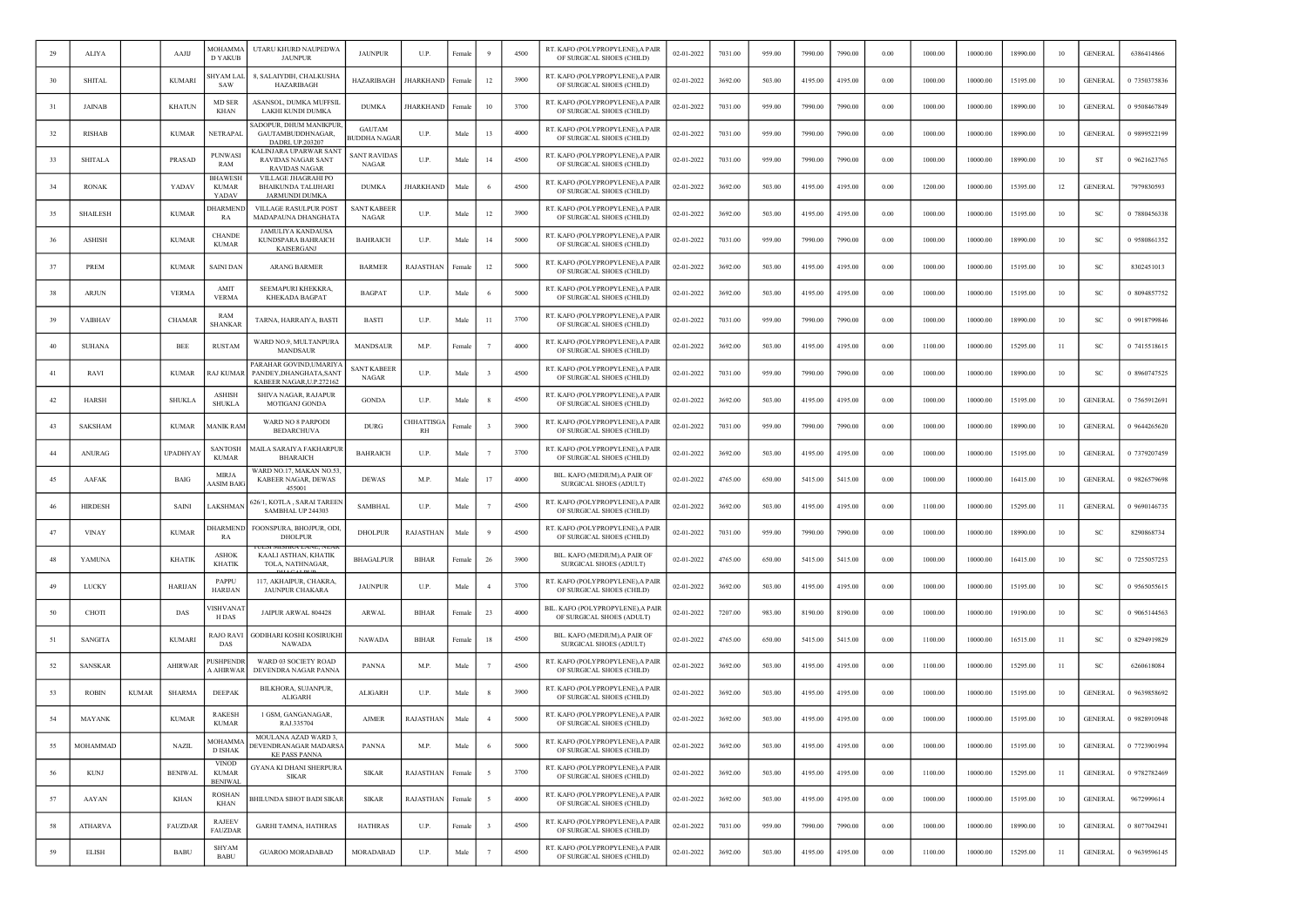| 60 | <b>AADARSH</b>         |                 | <b>KEWAT</b>    | <b>JAGDISH</b><br><b>KUMAR</b>          | TEMA RAHMAT POST<br>KURTHIYA SANT KABIR<br>NAGAR 272170                    | SANT KABEEF<br>NAGAR                 | U.P                   | Male   |                | 3900 | RT. KAFO (POLYPROPYLENE), A PAIR<br>OF SURGICAL SHOES (CHILD)  | 02-01-2022 | 3692.00 | 503.00 | 4195.00 | 4195.00 | 0.00 | 1000.00 | 10000.00 | 15195.00 | 10             | ST             | 0 9005329636 |
|----|------------------------|-----------------|-----------------|-----------------------------------------|----------------------------------------------------------------------------|--------------------------------------|-----------------------|--------|----------------|------|----------------------------------------------------------------|------------|---------|--------|---------|---------|------|---------|----------|----------|----------------|----------------|--------------|
| 61 | <b>BALVANT</b>         |                 | PATEL           | <b>JAGEESH</b><br>PATEL                 | <b>BAGAHI DULHIPUR,</b><br>MUAGALSARAI                                     | CHANDAULI                            | U.P.                  | Male   | 10             | 5000 | RT. KAFO (POLYPROPYLENE), A PAIR<br>OF SURGICAL SHOES (CHILD)  | 02-01-2022 | 7031.00 | 959.00 | 7990.00 | 7990.00 | 0.00 | 1000.00 | 10000.00 | 18990.00 | 10             | <b>GENERAL</b> | 0 9451964309 |
| 62 | <b>UTSAV</b>           |                 | <b>VARMA</b>    | <b>HARMENI</b><br>RA KUMAR              | <b>SURAJPUR (MUSTQIL)</b><br>PILIBHIT                                      | PILIBHIT                             | U.P.                  | Male   |                | 3700 | RT. KAFO (POLYPROPYLENE),A PAII<br>OF SURGICAL SHOES (CHILD)   | 02-01-2022 | 7031.00 | 959.00 | 7990.00 | 7990.00 | 0.00 | 1000.00 | 10000.00 | 18990.00 | 10             | <b>SC</b>      | 0 7830907373 |
| 63 | <b>TANUJA</b>          |                 | <b>GOSWAMI</b>  | <b>DINESH</b><br><b>PUREE</b>           | JHALALAR, NAGAUR<br>MERWAS NAGAUR                                          | <b>NAGAUR</b>                        | RAJASTHAN             | Femal  | $\overline{4}$ | 4500 | RT. KAFO (POLYPROPYLENE), A PAIR<br>OF SURGICAL SHOES (CHILD)  | 03-01-2022 | 7031.00 | 959.00 | 7990.00 | 7990.00 | 0.00 | 1000.00 | 10000.00 | 18990.00 | 10             | <b>GENERAL</b> | 6375113132   |
| 64 | <b>KAREENA</b>         |                 | <b>KUMARI</b>   | <b>SANJAY</b>                           | SHIKPURA, BIHAR -811304<br><b>SHEIKHPURA</b>                               | <b>SHEIKHPURA</b>                    | <b>BIHAR</b>          | Male   |                | 3900 | RT. KAFO (POLYPROPYLENE), A PAIR<br>OF SURGICAL SHOES (CHILD)  | 03-01-2022 | 7031.00 | 959.00 | 7990.00 | 7990.00 | 0.00 | 1100.00 | 10000.00 | 19090.00 | -11            | <b>SC</b>      | 8450935498   |
| 65 | <b>SHIVAJI</b>         |                 | YADAV           | SANJAY                                  | VILL - MADARPUR TEH -<br>SAWAYANJPUR DIST-<br>HARDOI HARDOI                | <b>HARDOI</b>                        | U.P.                  | Male   |                | 5000 | RT. KAFO (POLYPROPYLENE), A PAIR<br>OF SURGICAL SHOES (CHILD)  | 03-01-2022 | 3692.00 | 503.00 | 4195.00 | 4195.00 | 0.00 | 1000.00 | 10000.00 | 15195.00 | 10             | <b>GENERAL</b> | 9305732843   |
| 66 | <b>SARVAN</b>          |                 | <b>KUMAR</b>    | <b>MADIYA</b><br>HAWASIYA               | MANAWAR, KARONDIYA<br>KHURD, DHAR, MP 454446                               | <b>DHAR</b>                          | M.P.                  | Male   |                | 5000 | RT. KAFO (POLYPROPYLENE), A PAIR<br>OF SURGICAL SHOES (CHILD)  | 03-01-2022 | 7031.00 | 959.00 | 7990.00 | 7990.00 | 0.00 | 1000.00 | 10000.00 | 18990.00 | 10             | <sub>SC</sub>  | 8450081146   |
| 67 | <b>ANIKET</b>          |                 | LOVEWANS<br>ΗΙ  | <b>AMDAYAL</b>                          | V- VIJAVAN KALAN.<br>MANGALGARH BHOPAL                                     | <b>BHOPAL</b>                        | M.P.                  | Male   |                | 5000 | RT. KAFO (POLYPROPYLENE), A PAIR<br>OF SURGICAL SHOES (CHILD)  | 03-01-2022 | 7031.00 | 959.00 | 7990.00 | 7990.00 | 0.00 | 1000.00 | 10000.00 | 18990.00 | 10             | ST             | 8085839833   |
| 68 | <b>SUMAN</b>           | <b>KUMAR</b>    | MANDAL          | <b>VINAY</b>                            | W.NO.14 V.P.O.BAISI<br>TEH.GAUSI BANKA                                     | <b>BANKA</b>                         | <b>BIHAR</b>          | Male   | 17             | 3700 | BIL. KAFO (MEDIUM), A PAIR OF<br>SURGICAL SHOES (ADULT)        | 03-01-2022 | 4765.00 | 650.00 | 5415.00 | 5415.00 | 0.00 | 1000.00 | 10000.00 | 16415.00 | 10             | SC             | 7541001712   |
| 69 | <b>RISHAB</b>          |                 | <b>KUMAR</b>    | NETRAPAL                                | GAUTAMBUDDHNAGAR,<br>DADRI, UP.203207 GAUTAM                               | <b>GAUTAM</b><br><b>BUDDHA NAGAR</b> | U.P                   | Male   | 13             | 3700 | BIL. KAFO (POLYPROPYLENE),A PAIF<br>OF SURGICAL SHOES (CHILD)  | 03-01-2022 | 7031.00 | 959.00 | 7990.00 | 7990.00 | 0.00 | 1100.00 | 10000.00 | 19090.00 | -11            | <b>GENERAL</b> | 9899522199   |
| 70 | ANAS                   |                 | MOHD            | <b>HUSAIN</b><br>MOHAMMA<br>D           | ADD- CHITTORGARH,<br>RAJASTHAN, 312613<br><b>CHITTORGARH</b>               | CHITTORGARH                          | RAJASTHAN             | Mak    |                | 4000 | RT. KAFO (POLYPROPYLENE), A PAIR<br>OF SURGICAL SHOES (CHILD)  | 03-01-2022 | 3692.00 | 503.00 | 4195.00 | 4195.00 | 0.00 | 1000.00 | 10000.00 | 15195.00 | 10             | <b>GENERAL</b> | 9950324017   |
| 71 | <b>KRITI</b>           | <b>KUMARI</b>   | YADAV           | <b>SANJEET</b><br><b>KUMAR</b>          | <b>BASBARIYA POST</b><br><b>SAHARGHAT SAHAR</b><br>MADHUBANI MADHUBANI     | MADHUBANI                            | <b>BIHAR</b>          | Female | $\overline{4}$ | 5000 | RT. KAFO (POLYPROPYLENE), A PAIR<br>OF SURGICAL SHOES (CHILD)  | 03-01-2022 | 7031.00 | 959.00 | 7990.00 | 7990.00 | 0.00 | 1000.00 | 10000.00 | 18990.00 | 10             | <b>GENERAL</b> | 6201251707   |
| 72 | SUDHANSHU              | <b>KUMAR</b>    | RAI             | <b>SHASHI</b>                           | CHERIYA, BARIYARPUR,<br><b>BASAHI, BEGUSARAI</b><br><b>BEGUSARAI</b>       | <b>BEGUSARAI</b>                     | <b>BIHAR</b>          | Mak    |                | 3500 | RT. KAFO (POLYPROPYLENE), A PAIR<br>OF SURGICAL SHOES (CHILD)  | 03-01-2022 | 7031.00 | 959.00 | 7990.00 | 7990.00 | 0.00 | 1000.00 | 10000.00 | 18990.00 | 10             | <b>GENERAL</b> | 8957215552   |
| 73 | <b>POONAM</b>          | DAIV            | DAIV            | <b>SANTOSH</b>                          | 24/1234 DHANGAR MALL<br><b>ICHALKARANJI, SHAHPUR</b><br>KOLHAPUR KOLHAPUR  | <b>KOLHAPUR</b>                      | <b>AAHARASH</b><br>RA | ∃emale | 10             | 5000 | RT. KAFO (POLYPROPYLENE), A PAIR<br>OF SURGICAL SHOES (CHILD)  | 03-01-2022 | 3692.00 | 503.00 | 4195.00 | 4195.00 | 0.00 | 1000.00 | 10000.00 | 15195.00 | 10             | <b>ST</b>      | 9604159518   |
| 74 | <b>GANESH</b>          | <b>IATKADKI</b> | <b>HATKADKE</b> | HARIBHAU                                | DEVLGAON GHAT PARBHANI<br>PARBHANI PARBHANI                                | PARBHANI                             | <b>iaharash</b><br>RA | Mak    |                | 6500 | RT. KAFO (POLYPROPYLENE), A PAIR<br>OF SURGICAL SHOES (CHILD)  | 03-01-2022 | 7031.00 | 959.00 | 7990.00 | 7990.00 | 0.00 | 1100.00 | 10000.00 | 19090.00 | $_{11}$        | ST             | 8485860196   |
| 75 | <b>ATYANARAY</b><br>AN |                 | PARMAR          | <b>AATAN LAL</b>                        | <b>HINGADI RATLAM</b><br>RATALAM                                           | RATLAM                               | M.P.                  | Male   | 23             | 5000 | BIL. KAFO (POLYPROPYLENE), A PAIR<br>OF SURGICAL SHOES (ADULT) | 03-01-2022 | 7207.00 | 983.00 | 8190.00 | 8190.00 | 0.00 | 1000.00 | 10000.00 | 19190.00 | 10             | ST             | 8964912038   |
| 76 | <b>MAYANK</b>          |                 | <b>MEENA</b>    | PRAHALAD<br><b>KUMAR</b>                | POST ALIPUR KANKARWAS<br><b>DAUSA</b>                                      | <b>DAUSA</b>                         | RAJASTHAN             | Male   |                | 3500 | RT. KAFO (POLYPROPYLENE), A PAII<br>OF SURGICAL SHOES (ADULT)  | 03-01-2022 | 3692.00 | 503.00 | 4195.00 | 4195.00 | 0.00 | 1000.00 | 10000.00 | 15195.00 | 10             | ST             | 8560892834   |
| 77 | <b>RAGHAV</b>          |                 | <b>GUPTA</b>    | <b>UPENDRA</b>                          | 442 MUZAFFAR NAGAR                                                         | MUZAFFARNAC<br>AR                    | U.P.                  | Male   |                | 5000 | <b>BIL. CTEV BOOTS</b>                                         | 03-01-2022 | 580.00  | 34.00  | 614.00  | 614.00  | 0.00 | 1000.00 | 10000.00 | 11614.00 | 10             | <b>GENERAL</b> | 9897495998   |
| 78 | <b>GIRRAJ</b>          |                 | <b>MOHAN</b>    | 3RAJMOHA<br>N                           | <b>BARKHEDA KALA</b>                                                       | <b>GUNA</b>                          | M.P.                  | Male   |                | 4500 | RT. KAFO (POLYPROPYLENE), A PAIR<br>OF SURGICAL SHOES (CHILD)  | 03-01-2022 | 3692.00 | 503.00 | 4195.00 | 4195.00 | 0.00 | 1100.00 | 10000.00 | 15295.00 | -11            | -SC            | 6267206702   |
| 79 | 'AMINI SINGI           |                 | RAJPUT          | <b>DINESH</b><br><b>SINGH</b><br>RAJPUT | HOUSE NO.309, SARDHA,<br><b>MUNGELI</b><br>CHHATISGARH-495115              | MUNGELI                              | <b>HHATTISG</b><br>RH | Male   | 21             | 5000 | BIL. KAFO (POLYPROPYLENE).A PAIF<br>OF SURGICAL SHOES (ADULT)  | 03-01-2022 | 7207.00 | 983.00 | 8190.00 | 8190.00 | 0.00 | 1000.00 | 10000.00 | 19190.00 | 10             | <b>GENERAL</b> | 6267794978   |
| 80 | <b>ABRISH</b>          |                 | <b>BEG</b>      | <b>ASHIK BEG</b>                        | BAROUN, BARAUN,<br>KAIMGANJ FARRUKHABAD.<br>UTTARPRADESH-209625            | FARRUKHABAD                          | U.P                   | Male   |                | 7000 | RT. KAFO (POLYPROPYLENE), A PAIR<br>OF SURGICAL SHOES (CHILD)  | 03-01-2022 | 3692.00 | 503.00 | 4195.00 | 4195.00 | 0.00 | 1000.00 | 10000.00 | 15195.00 | 10             | <b>GENERAL</b> | 0 6394318644 |
| 81 | MAHI                   | <b>UMESH</b>    | <b>BHANDARI</b> | <b>UMJESH</b><br>BHANDARI               | UAN KENDRA<br>VIDYALAY, SHIVAJI NAGAR<br><b>GANESH MANDIR MAHAL,</b>       | <b>NAGPUR</b>                        | <b>AAHARASH</b><br>RA | emal   |                | 4500 | RT. KAFO (POLYPROPYLENE), A PAIR<br>OF SURGICAL SHOES (CHILD)  | 04-01-2022 | 7031.00 | 959.00 | 7990.00 | 7990.00 | 0.00 | 1000.00 | 10000.00 | 18990.00 | 10             | <b>GENERAL</b> | 7350214234   |
| 82 | PRAJAKTA               |                 | <b>DAHIKAR</b>  | <b>VIJAY</b><br><b>DAHIKAF</b>          | NEAR GAJANAN MANDIR OM<br><b>NAGAR TALMALE LAY OUT</b><br>PARDI BHANDEWADI | <b>NAGPUR</b>                        | MAHARASHT<br>RA       | ∃emale | 15             | 4500 | RT. KAFO (POLYPROPYLENE), A PAIR<br>OF SURGICAL SHOES (CHILD)  | 04-01-2022 | 7031.00 | 959.00 | 7990.00 | 7990.00 | 0.00 | 200.00  | 0.00     | 8190.00  | -2             | <b>GENERAL</b> | 9372592639   |
| 83 | <b>SANTUK</b>          |                 | DAS             | <b>DURGADAS</b>                         | PARBHANI MAHARASHTRA<br>431720                                             | PARBHANI                             | 4AHARASHT<br>RA       | ∃emale |                | 2500 | RT. KAFO (POLYPROPYLENE), A PAIR<br>OF SURGICAL SHOES (CHILD)  | 04-01-2022 | 7031.00 | 959.00 | 7990.00 | 7990.00 | 0.00 | 900.00  | 10000.00 | 18890.00 | -9             | <b>GENERAL</b> | 7028266123   |
| 84 | <b>HUMERA</b>          |                 | <b>BEGAM</b>    | <b>RASHID</b><br>MIYA                   | PARBHANI MAHARASHTRA<br>431402                                             | PARBHANI                             | <b>AAHARASH</b><br>RA | Male   | 28             | 2500 | BIL. KAFO (MEDIUM).A PAIR OI<br>SURGICAL SHOES (ADULT)         | 04-01-2022 | 4765.00 | 650.00 | 5415.00 | 5415.00 | 0.00 | 200.00  | 0.00     | 5615.00  | <sup>2</sup>   | <b>GENERAL</b> | 7756850264   |
| 85 | <b>INDRAJIT</b>        |                 | BAN             | <b>JANDKISHC</b><br>R BAN               | WAGHI (DHANORA)PARBHANI                                                    | PARBHANI                             | <b>MAHARASH</b><br>RA | Male   |                | 2500 | RT. KAFO (POLYPROPYLENE), A PAIR<br>OF SURGICAL SHOES (CHILD)  | 04-01-2022 | 3692.00 | 503.00 | 4195.00 | 4195.00 | 0.00 | 1100.00 | 10000.00 | 15295.00 | -11            | <b>GENERAL</b> | 9307093270   |
| 86 | <b>SHUBHAM</b>         |                 | <b>KAKDE</b>    | <b>SHAMRAO</b><br><b>KAKDE</b>          | NAGAPUR., PARTUR, JALNA,<br>MAHARASHTRA-431501                             | <b>JALNA</b>                         | MAHARASHT<br>RA       | Male   | $\overline{4}$ | 2500 | RT. KAFO (POLYPROPYLENE), A PAIR<br>OF SURGICAL SHOES (CHILD)  | 04-01-2022 | 7031.00 | 959.00 | 7990.00 | 7990.00 | 0.00 | 1000.00 | 10000.00 | 18990.00 | 10             | <b>SC</b>      | 9834294053   |
| 87 | PRAKASH                |                 | ARJUN           | <b>ARJUN</b><br><b>VATAS</b>            | <b>ATPO-BONDARMAL BHUWAN</b>                                               | <b>NASHIK</b>                        | MAHARASHT<br>RA       | Male   | 35             | 2500 | BIL. KAFO (MEDIUM), A PAIR OF<br>SURGICAL SHOES (ADULT)        | 04-01-2022 | 4765.00 | 650.00 | 5415.00 | 5415.00 | 0.00 | 200.00  | 0.00     | 5615.00  | $\overline{2}$ | <b>SC</b>      | 7768023910   |
| 88 | HARSHADA               |                 | <b>JEEVAK</b>   | <b>JEEVAK</b><br>DHEKALE                | WARD NO.27, PUFAIL<br>WARDHA                                               | <b>WARDHA</b>                        | MAHARASHT<br>RA       | Female | 10             | 2500 | RT. KAFO (POLYPROPYLENE), A PAIR<br>OF SURGICAL SHOES (CHILD)  | 04-01-2022 | 7031.00 | 959.00 | 7990.00 | 7990.00 | 0.00 | 1000.00 | 10000.00 | 18990.00 | 10             | SC             | 9850055893   |
| 89 | <b>HUSHANDEEP</b>      |                 | SINGH           | <b>JAGROOP</b><br><b>SINGH</b>          | TALWANDI ROAD BHADAUR<br><b>BHADAUR BARNALA 148102</b>                     | <b>BARNALA</b>                       | <b>PUNJAB</b>         | Male   | 11             | 2500 | RT. KAFO (POLYPROPYLENE), A PAIR<br>OF SURGICAL SHOES (CHILD)  | 04-01-2022 | 7031.00 | 959.00 | 7990.00 | 7990.00 | 0.00 | 200.00  | 0.00     | 8190.00  | <sup>2</sup>   | <b>GENERAL</b> | 7015882642   |
| 90 | MANKIRAT               |                 | <b>KAUR</b>     | <b>GURLAL</b><br><b>SINGH</b>           | MARI GAUR SINGH TAM<br>TARAN PUNJAB 143303                                 | <b>TARN TARAN</b>                    | PUNJAB                | Male   | $\overline{4}$ | 4000 | RT. KAFO (POLYPROPYLENE), A PAIR<br>OF SURGICAL SHOES (CHILD)  | 04-01-2022 | 3692.00 | 503.00 | 4195.00 | 4195.00 | 0.00 | 900.00  | 10000.00 | 15095.00 | -9             | <b>GENERAL</b> | 9417834972   |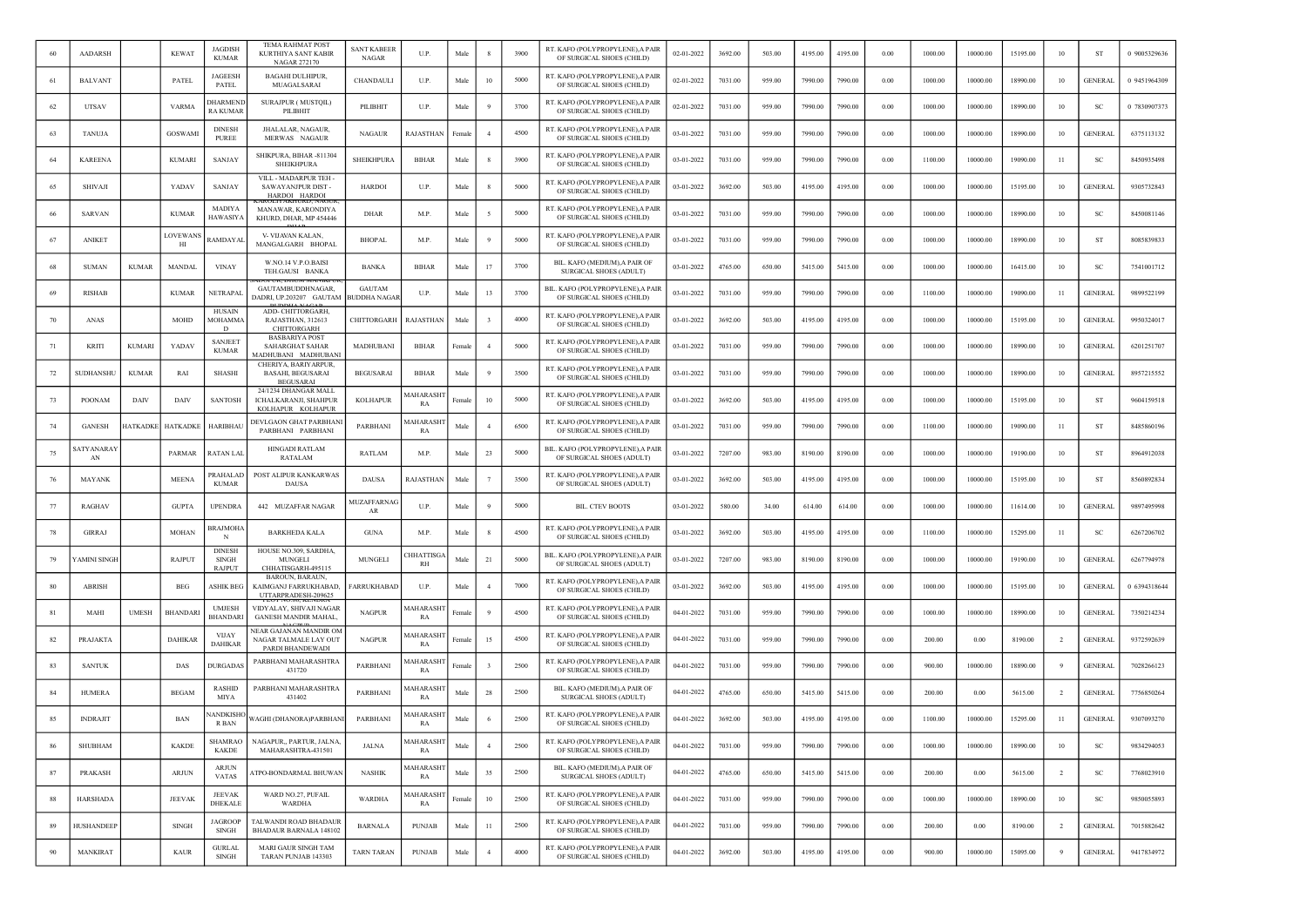| 91   | <b>ANMOL</b>     |     | <b>KUMAR</b>    | <b>RANBEER</b><br><b>KUMAR</b>          | SHATIR WALA SHEHTIRWALA<br><b>FAZILKA 152121</b>                           | <b>FAZILKA</b>    | <b>PUNJAB</b>    | Male   | 14                      | 4500 | RT. KAFO (POLYPROPYLENE), A PAIR<br>OF SURGICAL SHOES (CHILD) | 04-01-2022 | 7031.00 | 959.00 | 7990.00 | 7990.00 | 0.00       | 1100.00 | 10000.00 | 19090.00 | -11            | <b>GENERAL</b> | 9465106087 |
|------|------------------|-----|-----------------|-----------------------------------------|----------------------------------------------------------------------------|-------------------|------------------|--------|-------------------------|------|---------------------------------------------------------------|------------|---------|--------|---------|---------|------------|---------|----------|----------|----------------|----------------|------------|
| 92   | <b>SMARTH</b>    |     | <b>SINGH</b>    | <b>AMARJEE</b><br>SINGH                 | IOUSE NO.606, STREET NO.13<br>NAI ABADI, ABOHAR,<br>FAZILKA, PUNJAB-152116 | FAZILKA           | <b>PUNJAB</b>    | Male   |                         | 4500 | RT. KAFO (POLYPROPYLENE), A PAIR<br>OF SURGICAL SHOES (CHILD) | 04-01-2022 | 3692.00 | 503.00 | 4195.00 | 4195.00 | 0.00       | 1000.00 | 10000.00 | 15195.00 | 10             | <b>GENERAL</b> | 9780986300 |
| 93   | <b>ARVIND</b>    |     | AMBESH          | <b>MPRAKA</b><br><b>H JATAV</b>         | HANDIYA, DAUSA                                                             | <b>DAUSA</b>      | RAJASTHAN        | Male   |                         | 3900 | RT. KAFO (POLYPROPYLENE),A PAIF<br>OF SURGICAL SHOES (CHILD)  | 04-01-2022 | 3692.00 | 503.00 | 4195.00 | 4195.00 | 0.00       | 1000.00 | 10000.00 | 15195.00 | 10             | <b>SC</b>      | 8741916055 |
| 94   | URUSHYOTTA<br>M  |     | PRAJAPAT        | JAI<br><b>BHAGWA</b>                    | 00 KUMHAR MOHALLA<br>DUSRAHERA                                             | <b>ALWAR</b>      | RAJASTHAN        | Male   |                         | 5000 | RT. KAFO (POLYPROPYLENE), A PAIR<br>OF SURGICAL SHOES (CHILD) | 04-01-2022 | 3692.00 | 503.00 | 4195.00 | 4195.00 | 0.00       | 1000.00 | 10000.00 | 15195.00 | 10             | <b>GENERAL</b> | 6376729591 |
| 95   | <b>VIKRAM</b>    |     | <b>MEENA</b>    | <b>NATWAR</b>                           | AAMLIPADA SURAVAN<br><b>KUSHALGARH</b>                                     | <b>BANSWARA</b>   | RAJASTHAN        | Male   |                         | 5000 | RT. KAFO (POLYPROPYLENE), A PAIR<br>OF SURGICAL SHOES (CHILD) | 04-01-2022 | 3692.00 | 503.00 | 4195.00 | 4195.00 | 0.00       | 1000.00 | 10000.00 | 15195.00 | 10             | - ST           | 7414071426 |
| 96   | <b>GOVIND</b>    |     | <b>BHEEL</b>    | <b>RATAN</b>                            | 153, BHIL BASTI MANDOL<br><b>BHILWARA</b>                                  | <b>BHILWARA</b>   | RAJASTHAN        | Male   |                         | 3000 | RT. KAFO (POLYPROPYLENE), A PAIR<br>OF SURGICAL SHOES (CHILD) | 04-01-2022 | 3692.00 | 503.00 | 4195.00 | 4195.00 | 0.00       | 1100.00 | 10000.00 | 15295.00 | 11             | SC             | 6377020837 |
| 97   | <b>SURABHI</b>   |     | <b>SHAKTAWA</b> | SINGH<br><b>SHAKTAW</b>                 | VILLAGE- GUWARDI POST-<br>SWAROOPGANJ SHRI RAM<br>NAGAR                    | <b>BHILWARA</b>   | RAJASTHAN        | Female |                         | 6500 | RT. KAFO (POLYPROPYLENE), A PAIR<br>OF SURGICAL SHOES (CHILD) | 04-01-2022 | 3692.00 | 503.00 | 4195.00 | 4195.00 | 0.00       | 900.00  | 10000.00 | 15095.00 | 9              | <b>GENERAL</b> | 9649649835 |
| 98   | <b>DAYA</b>      |     | <b>MAWALIYA</b> | RAJENDRA<br><b>PRASAD</b>               | ABHAYAPURA, NAGAL, SIKAF                                                   | <b>SIKAR</b>      | RAJASTHAN        | Female |                         | 7000 | RT. KAFO (POLYPROPYLENE),A PAIR<br>OF SURGICAL SHOES (CHILD)  | 04-01-2022 | 3692.00 | 503.00 | 4195.00 | 4195.00 | 0.00       | 900.00  | 10000.00 | 15095.00 | -9             | <b>GENERAL</b> | 9549458506 |
| 99   | <b>SHIVAM</b>    |     | <b>SAINI</b>    | <b>SUBHASH</b><br><b>CHAND</b><br>SAINI | DHANI, DAYRA, KHANDELA<br>DAYARA, RURAL, SIKAR, RAJ                        | <b>SIKAR</b>      | RAJASTHAN        | Male   |                         | 3700 | RT. KAFO (POLYPROPYLENE), A PAIR<br>OF SURGICAL SHOES (CHILD) | 04-01-2022 | 3692.00 | 503.00 | 4195.00 | 4195.00 | 0.00       | 1000.00 | 10000.00 | 15195.00 | 10             | <b>GENERAL</b> | 9764692477 |
| 100  | <b>KHUSHI</b>    |     | <b>KUMARI</b>   | <b>DMPRAKA</b><br>- H<br><b>KUMAWA</b>  | RAMSINGHPURA, WARD<br>NO.15, SHEESHYOO, SIKAR<br>RAJ.-332405               | <b>SIKAR</b>      | RAJASTHAN        | Female | 10                      | 4000 | RT. KAFO (POLYPROPYLENE),A PAIF<br>OF SURGICAL SHOES (CHILD)  | 04-01-2022 | 7031.00 | 959.00 | 7990.00 | 7990.00 | 0.00       | 1000.00 | 10000.00 | 18990.00 | 10             | <b>GENERAL</b> | 8696058698 |
| 101  | <b>GEETANSHI</b> |     | <b>JANGID</b>   | <b>DINESH</b><br><b>SUTHAR</b>          | SECTOR-C, GULAB NAGAR,<br><b>JODHPUR</b>                                   | <b>JODHPUR</b>    | RAJASTHAN        | Femal  |                         | 4500 | RT. KAFO (POLYPROPYLENE), A PAIR<br>OF SURGICAL SHOES (CHILD) | 04-01-2022 | 3692.00 | 503.00 | 4195.00 | 4195.00 | 0.00       | 1000.00 | 10000.00 | 15195.00 | 10             | <b>GENERAL</b> | 9928662224 |
| 102  | RASID            |     | <b>KHAN</b>     | <b>SAWAN</b><br><b>KHAN</b>             | <b>BANDHA JAISALMER</b><br><b>JAISALMER</b>                                | JAISALMER         | RAJASTHAN        | Male   |                         | 4500 | RT. KAFO (POLYPROPYLENE), A PAIR<br>OF SURGICAL SHOES (CHILD) | 04-01-2022 | 3692.00 | 503.00 | 4195.00 | 4195.00 | 0.00       | 1100.00 | 10000.00 | 15295.00 | -11            | <b>GENERAL</b> | 8239100794 |
| 103  | KANJI            |     | RAJPUT          | NAR SINGH                               | BABBAR MAGRA, JAISALMER                                                    | JAISALMER         | RAJASTHAN        | Male   |                         | 3900 | RT. KAFO (POLYPROPYLENE), A PAIR<br>OF SURGICAL SHOES (CHILD) | 04-01-2022 | 3692.00 | 503.00 | 4195.00 | 4195.00 | 0.00       | 1000.00 | 10000.00 | 15195.00 | 10             | <b>GENERAL</b> | 8696013885 |
| 104  | <b>HARSHITA</b>  |     | <b>SHEKHAR</b>  | <b>MUKHTYAF</b><br><b>SINGH</b>         | <b>KRISHNA COLONI SANT</b><br><b>NAGAR ROAD</b>                            | <b>DHOLPUR</b>    | <b>RAJASTHAN</b> | Female | 13                      | 5000 | RT. KAFO (POLYPROPYLENE), A PAIR<br>OF SURGICAL SHOES (CHILD) | 04-01-2022 | 7031.00 | 959.00 | 7990.00 | 7990.00 | 0.00       | 200.00  | 0.00     | 8190.00  | 2              | <b>GENERAL</b> | 9649000924 |
| 105  | <b>GOVIND</b>    |     | PRAJAPATI       | BHAGWAN<br>DASS                         | 964, BAHAR DATIYA GATE<br>JHANSI, JHANSI KHAS, U.P.<br>284002              | <b>JHANSI</b>     | U.P.             | Male   | 16                      | 4500 | RT. ABOVE ELBOW PROSTHESIS                                    | 04-01-2022 | 8343.00 | 923.00 | 9266.00 | 9266.00 | 0.00       | 200.00  | 0.00     | 9466.00  | $\overline{2}$ | <b>GENERAL</b> | 9935427920 |
| 106  | SHASHI           |     | <b>KUMAR</b>    | K. MISHR                                | M.M 8/69 VIDHI GHAN<br>AURAIYA                                             | <b>AURAIYA</b>    | U.P.             | Male   | 37                      | 4500 | RT. ABOVE ELBOW PROSTHESIS                                    | 04-01-2022 | 8343.00 | 923.00 | 9266.00 | 9266.00 | 0.00       | 200.00  | 0.00     | 9466.00  | $\overline{2}$ | <b>GENERAL</b> | 9506973374 |
| 107  | <b>ANISH</b>     |     | <b>GUPTA</b>    | <b>BHAKOI</b>                           | PURAINA KHANDI CHAURA<br>MAHARAJGANJ                                       | MAHARAJGANJ       | U.P.             | Male   | 15                      | 3900 | RT. ABOVE ELBOW PROSTHESIS                                    | 04-01-2022 | 8343.00 | 923.00 | 9266.00 | 9266.00 | 0.00       | 200.00  | 0.00     | 9466.00  | $\overline{2}$ | <b>GENERAL</b> | 8077809374 |
| 108  | VAISHNAVI        |     | <b>DUBEY</b>    | <b>VINOD</b><br><b>DUBEY</b>            | <b>HARPUR</b><br>BELWALAMADHAPUR,<br>KHANDNAGAR SULTANPUR                  | <b>SULTANPUR</b>  | U.P.             | Female |                         | 5000 | LT. TRANS-TIBIAL PROSTHESIS                                   | 04-01-2022 | 7488.00 | 692.00 | 8180.00 | 8180.00 | 0.00       | 200.00  | 0.00     | 8380.00  | $\overline{2}$ | <b>GENERAL</b> | 7800869560 |
| 109  | ARYAN            |     | <b>SINGH</b>    | <b>MITRASEN</b><br><b>SINGH</b>         | BHARCHAKIYA<br>MUTAKALIPUR AZAMGARH                                        | <b>SULTANPUR</b>  | U.P.             | Male   |                         | 5000 | RT. ABOVE KNEE PROSTHESIS                                     | 04-01-2022 | 8343.00 | 923.00 | 9266.00 | 9266.00 | 0.00       | 200.00  | 0.00     | 9466.00  | -2             | GENERAI        | 8577969701 |
| 110  | <b>FARHAN</b>    |     | <b>KHAN</b>     | SRAR KHAN                               | SHAHPUR SARKANDE DIH,<br>HASANPUR, SULTANPUR                               | <b>SULTANPUR</b>  | U.P.             | Male   | 11                      | 5000 | LT. ABOVE KNEE PROSTHESIS                                     | 04-01-2022 | 8343.00 | 923.00 | 9266.00 | 9266.00 | 0.00       | 200.00  | 0.00     | 9466.00  | $\overline{2}$ | <b>GENERAL</b> | 8418938591 |
| -111 | PIYUSH           |     | <b>RANJAN</b>   | <b>ASHOK</b><br><b>KUMAR</b>            | 211/3E SIRWARA ROAD NAY<br>NAGAR SULTANPUR CITY                            | <b>SULTANPUR</b>  | U.P.             | Male   |                         | 3700 | LT. TRANS-FEMORAL PROSTHESIS                                  | 04-01-2022 | 8343.00 | 923.00 | 9266.00 | 9266.00 | 0.00       | 1000.00 | 10000.00 | 20266.00 | 10             | <b>SC</b>      | 9769886264 |
| 112  | <b>SHIVANSH</b>  |     | <b>KUSHWAH</b>  | <b>NEELU</b><br>SINGH                   | VILL DAULATPURA, HARDOI<br><b>GUJAR</b>                                    | <b>JALAUN</b>     | U.P.             | Male   |                         | 4000 | LT. TRANS-TIBIAL PROSTHESIS                                   | 04-01-2022 | 7488.00 | 692.00 | 8180.00 | 8180.00 | 0.00       | 900.00  | 10000.00 | 19080.00 | - 9            | <b>GENERAL</b> | 9984608730 |
| 113  | <b>ABDUL</b>     |     | RAHIM           | <b>AASHIO</b><br><b>ILAHI</b>           | NEW TARAPURI SOKAT<br>COLONY                                               | <b>MEERUT</b>     | U.P.             | Male   |                         | 4500 | RT. TRANS-FEMORAL PROSTHESIS                                  | 04-01-2022 | 8988.00 | 926.00 | 9914.00 | 9914.00 | 0.00       | 200.00  | 0.00     | 10114.00 | $\overline{2}$ | <b>GENERAL</b> | 9453456142 |
| 114  | <b>KANISHK</b>   |     | <b>KUMAR</b>    | <b>KULDEEP</b><br><b>KUMAR</b>          | SIYAL, MEERUT                                                              | <b>MEERUT</b>     | U.P.             | Male   |                         | 4500 | LT. ABOVE ELBOW PROSTHESIS                                    | 04-01-2022 | 8343.00 | 923.00 | 9266.00 | 9266.00 | 0.00       | 200.00  | 0.00     | 9466.00  | $\overline{2}$ | SC             | 7351505393 |
| 115  | MOHD             | ALI | MANSURI         | <b>NAUSHAD</b><br><b>MANSURI</b>        | 379, SISOLI, MEERUT, U.P.<br>250004                                        | <b>MEERUT</b>     | U.P.             | Male   |                         | 3900 | RT. TRANSTIBIAL PROSTHESIS                                    | 04-01-2022 | 8343.00 | 923.00 | 9266.00 | 9266.00 | 0.00       | 200.00  | 0.00     | 9466.00  | $\overline{2}$ | <b>GENERAL</b> | 9319965145 |
| 116  | ABHI             |     | <b>GUPTA</b>    | <b>SHUBHAN</b><br><b>GUPTA</b>          | FIROJ NAGAR, RASULABAD<br>UNNAO.                                           | <b>UNNAO</b>      | U.P.             | Male   | $\overline{4}$          | 3700 | BIL. TRANSTIBIAL PROSTHESIS                                   | 04-01-2022 | 8343.00 | 923.00 | 9266.00 | 9266.00 | 0.00       | 900.00  | 10000.00 | 20166.00 | -9             | <b>GENERAL</b> | 9897123091 |
| 117  | AHMAD            |     | RAZA            | KALIMUDDI<br>N RAINE                    | SARDAR PATEL NAGAR (<br>KASERA OIL) PADRAUNA<br><b>KUSHINAGAR</b>          | <b>KUSHINAGAR</b> | U.P.             | Male   |                         | 4500 | RT. TRANSTIBIAL PROSTHESIS                                    | 04-01-2022 | 8343.00 | 923.00 | 9266.00 | 9266.00 | $\rm 0.00$ | 200.00  | $0.00\,$ | 9466.00  | $\overline{2}$ | <b>GENERAL</b> | 9819642206 |
| 118  | <b>TAIMUR</b>    |     | <b>FARMAN</b>   | <b>MOHD</b><br><b>FARMAN</b>            | 00 MADALA FATEHPUR                                                         | <b>SAMBHAL</b>    | U.P.             | Male   | $\overline{\mathbf{3}}$ | 4500 | LT. PARTIAL FOOT PROSTHESIS                                   | 04-01-2022 | 8343.00 | 923.00 | 9266.00 | 9266.00 | $0.00\,$   | 900.00  | 10000.00 | 20166.00 | 9              | <b>GENERAL</b> | 9792037630 |
| 119  | <b>ATHARVA</b>   |     | JAT             | <b>RAJEEV</b><br><b>FAUZDAR</b>         | <b>GARHI TAMNA, HATHRAS</b>                                                | <b>HATHRAS</b>    | U.P.             | Male   | $\overline{\mathbf{3}}$ | 4500 | RT. TRANS-FEMORAL PROSTHESIS                                  | 04-01-2022 | 8988.00 | 926.00 | 9914.00 | 9914.00 | $0.00\,$   | 900.00  | 10000.00 | 20814.00 | 9              | <b>GENERAL</b> | 7451915678 |
| 120  | ROLI             |     | <b>VERMA</b>    | AMAN<br><b>VERMA</b>                    | VILL-LALPUR POST-<br>KAIMAHARA                                             | <b>SITAPUR</b>    | U.P.             | Female | $\overline{\mathbf{3}}$ | 3900 | RT. TRANS-FEMORAL PROSTHESIS                                  | 04-01-2022 | 8988.00 | 926.00 | 9914.00 | 9914.00 | 0.00       | 900.00  | 10000.00 | 20814.00 | 9              | <b>SC</b>      | 9554050453 |
| 121  | CHHAVI           |     | PATEL           | <b>DINESH</b><br><b>VERMA</b>           | CHAMKHAR, BHUDKURI<br>SITAPUR BHURKURI                                     | <b>SITAPUR</b>    | U.P.             | Female | 11                      | 5000 | BIL. BELOW ELBOW PROSTHESIS                                   | 04-01-2022 | 8343.00 | 923.00 | 9266.00 | 9266.00 | 0.00       | 200.00  | 0.00     | 9466.00  | $\overline{2}$ | SC             | 7523051908 |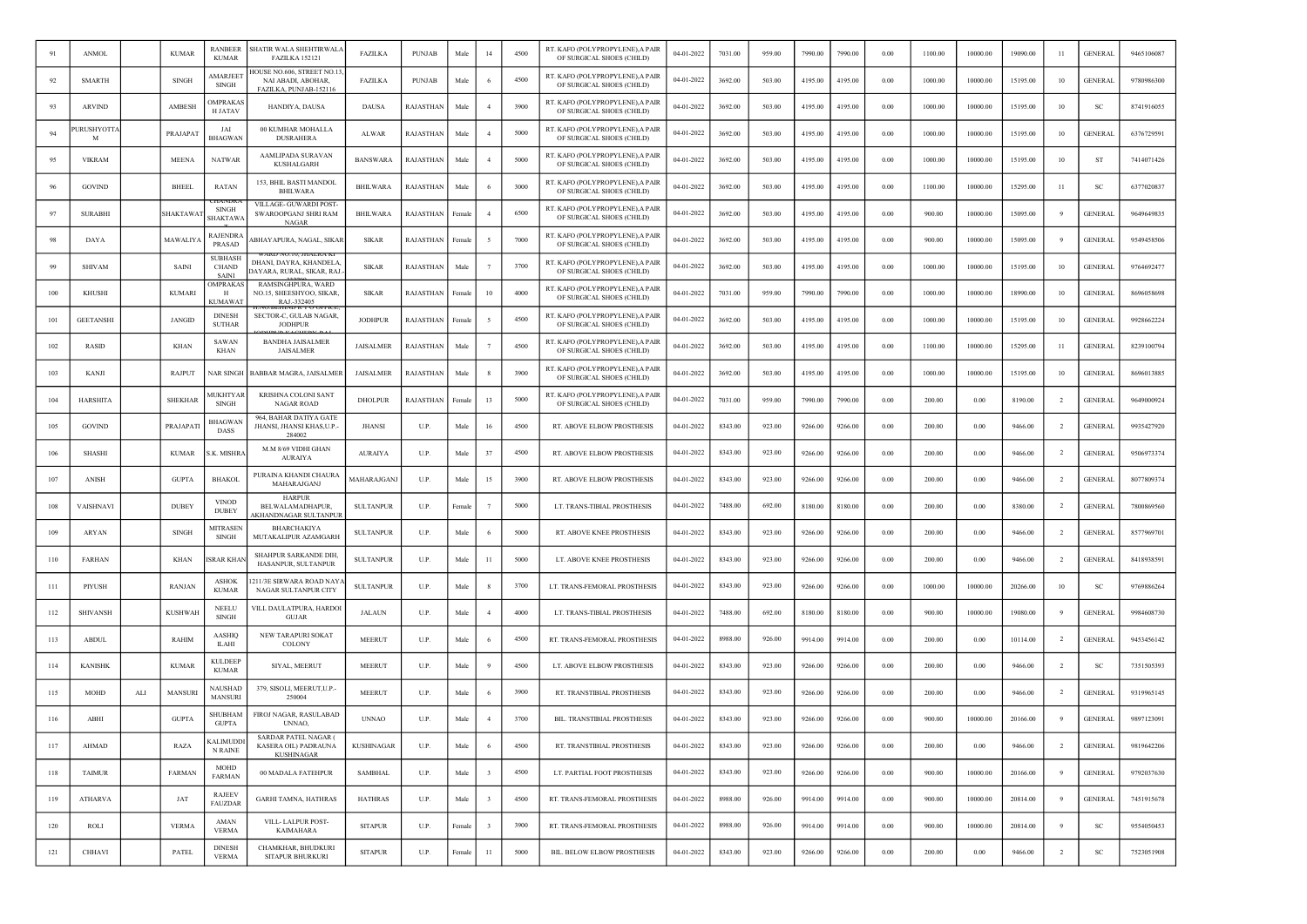| 122 | <b>AKSHAT</b>    |              | <b>GUPTA</b>    | <b>DINESHCH</b><br><b>NDRA</b>         | <b>BADGAON SITAPUR</b>                                                         | <b>SITAPUR</b>                     | U.P.                         | Male   |                | 3700 | RT. TRANS-FEMORAL PROSTHESIS                                       | 04-01-2022 | 8988.00 | 926.00 | 9914.00 | 9914.00 | 0.00 | 200.00  | 0.00     | 10114.00 | $\overline{2}$ | <b>GENERAL</b> | 7388443716   |
|-----|------------------|--------------|-----------------|----------------------------------------|--------------------------------------------------------------------------------|------------------------------------|------------------------------|--------|----------------|------|--------------------------------------------------------------------|------------|---------|--------|---------|---------|------|---------|----------|----------|----------------|----------------|--------------|
| 123 | SADDAM           |              | ALI             | <b>AAHBOOB</b><br>ALI                  | <b>NARPAT NAGAR</b><br>DOONDAWALA EHATMALI<br><b>RAMPUR</b>                    | <b>RAMPUR</b>                      | U.P.                         | Male   | 31             | 4000 | RT. TRANSTIBIAL PROSTHESIS                                         | 04-01-2022 | 8343.00 | 923.00 | 9266.00 | 9266.00 | 0.00 | 200.00  | 0.00     | 9466.00  | $\overline{2}$ | <b>GENERAL</b> | 9696915578   |
| 124 | <b>KARTIK</b>    |              | <b>KUMAR</b>    | PAPOO                                  | THIRIA, RAMPUR, NANKAR                                                         | <b>RAMPUR</b>                      | U.P.                         | Male   |                | 4500 | RT. BELOW ELBOW PROSTHESIS                                         | 04-01-2022 | 8343.00 | 923.00 | 9266.00 | 9266.00 | 0.00 | 900.00  | 10000.00 | 20166.00 |                | <b>GENERAL</b> | 7505536020   |
| 125 | MAHIMA           |              | <b>VERMA</b>    | :AMASHR<br>Y VERMA                     | RAMPUR CHIT. RAMPUR<br>BALLIA                                                  | <b>RAMPUR</b>                      | U.P.                         | Female |                | 4500 | LT. ABOVE ELBOW PROSTHESIS                                         | 04-01-2022 | 8343.00 | 923.00 | 9266.00 | 9266.00 | 0.00 | 200.00  | 0.00     | 9466.00  | $\overline{2}$ | SC             | 9536643469   |
| 126 | <b>ABHINAV</b>   |              | YADAV           | <b>RAJEEV</b><br><b>KUMAR</b>          | 237 CIVIL LINE ETAWAH                                                          | <b>ETAWAH</b>                      | U.P.                         | Male   |                | 2500 | LT. TRANS-TIBIAL PROSTHESIS                                        | 04-01-2022 | 7488.00 | 692.00 | 8180.00 | 8180.00 | 0.00 | 200.00  | 0.00     | 8380.00  |                | <b>GENERAL</b> | 7409941946   |
| 127 | CHHAVI           |              | YADAV           | <b>SURJEET</b><br><b>KUMAR</b>         | ADHUPURA, RAHIN,<br><b>ETAWAH</b><br>UTTARPRADESH-206257                       | <b>ETAWAH</b>                      | U.P.                         | Femal  |                | 2500 | LT. PARTIAL FOOT PROSTHESIS                                        | 04-01-2022 | 8343.00 | 923.00 | 9266.00 | 9266.00 | 0.00 | 200.00  | 0.00     | 9466.00  | <sup>2</sup>   | <b>GENERAL</b> | 9457881616   |
| 128 | SONALI           |              | <b>MUKANE</b>   | <b>BUDHYA</b><br><b>MUKANE</b>         | D/O;KAKADPADA, KALYAN<br><b>VEHALE, THANE</b>                                  | <b>THANE</b>                       | MAHARASH<br>RA               | `emal  | 22             | 2500 | BIL. KAFO (MEDIUM), A PAIR OF<br>SURGICAL SHOES (ADULT)            | 05-01-2022 | 4765.00 | 650.00 | 5415.00 | 5415.00 | 0.00 | 1000.00 | 10000.00 | 16415.00 | 10             | SC             | 7796816641   |
| 129 | <b>NITIN</b>     |              | SAHU            | <b>KAMLESH</b>                         | H.NO.-158, WARD NO.-01<br>ANANTLPURA. ANANTPURA<br>ANANTPURA DEWARI SAGAR      | <b>SAGAR</b>                       | M.P                          | Male   | 15             | 2500 | BIL. KAFO (POLYPROPYLENE).A PAIR<br>OF SURGICAL SHOES (CHILD)      | 05-01-2022 | 7031.00 | 959.00 | 7990.00 | 7990.00 | 0.00 | 1000.00 | 10000.00 | 18990.00 | 10             | <b>GENERAL</b> | 9399814677   |
| 130 | AKSHAY           |              | <b>KUMAR</b>    | <b>NAVIN</b>                           | PO-JEHANABAD R.S., DIST-<br>JEHANABAD, BIHAR 804417                            | JEHANABAD                          | <b>BIHAR</b>                 | Male   | 10             | 2500 | BIL. KAFO (POLYPROPYLENE),A PAIR<br>OF SURGICAL SHOES (CHILD)      | 05-01-2022 | 7031.00 | 959.00 | 7990.00 | 7990.00 | 0.00 | 1000.00 | 10000.00 | 18990.00 | 10             | <sub>SC</sub>  | 9334238118   |
| 131 | LAXMI            |              | <b>GUJRATI</b>  | <b>SANTOSH</b>                         | 69/2 WARD NO 05 GRAM<br><b>KAMLAKHEDA POST</b><br><b>IERPUR PIPLODA RATLAM</b> | RATLAM                             | M.P.                         | Female |                | 2500 | BIL. KAFO (POLYPROPYLENE),A PAIR<br>OF SURGICAL SHOES (CHILD)      | 05-01-2022 | 7031.00 | 959.00 | 7990.00 | 7990.00 | 0.00 | 1000.00 | 10000.00 | 18990.00 | 10             | <b>GENERAL</b> | 9098668467   |
| 132 | JEET             |              | <b>SARKAR</b>   | SUJIT                                  | DAUAGURI ATPUKURIA<br>NAYAHAT COOCH BEHAR<br>735211 COOCH BEHAR                | COOCH BEHAR                        | <b>WEST</b><br><b>BENGAL</b> | Male   | 12             | 2500 | RT. KAFO (POLYPROPYLENE), A PAIR<br>OF SURGICAL SHOES (CHILD)      | 05-01-2022 | 3692.00 | 503.00 | 4195.00 | 4195.00 | 0.00 | 1000.00 | 10000.00 | 15195.00 | 10             | ST             | 9749105721   |
| 133 | <b>MDAKHTAR</b>  |              | <b>NADAF</b>    | <b>JAMSHED</b>                         | VILL-SAUSA, GOUASI TEH-<br>PURNEA PURNIA                                       | <b>PURNIA</b>                      | <b>BIHAR</b>                 | Male   | 31             | 2500 | T. AFO (POLYPROPYLENE), A PAIR OF<br><b>SURGICAL SHOES (ADULT)</b> | 05-01-2022 | 2248.00 | 307.00 | 2555.00 | 2555.00 | 0.00 | 200.00  | 0.00     | 2755.00  | -2             | <b>GENERAL</b> | 9801091517   |
| 134 | <b>KUMKUM</b>    |              | <b>GANDHI</b>   | PRABHU<br>NARAYAN<br><b>GANDHI</b>     | 90. BASAINI KUNJ. VIKAS<br>MARG, NEAR VINAYAK<br>COMPLEX, PANCH SHEEL          | AJMER                              | RAJASTHAN                    | Femal  | 58             | 4500 | LT. AFO (POLYPROPYLENE), A PAIR OI<br>SURGICAL SHOES (ADULT)       | 05-01-2022 | 2248.00 | 307.00 | 2555.00 | 2555.00 | 0.00 | 200.00  | 0.00     | 2755.00  | $\overline{2}$ | SC             | 9414415166   |
| 135 | PIYUSH           |              | YADAV           | <b>PARAMVEE</b><br>R                   | VILL-AMBARI DIST.ETAH<br><b>ETAH</b>                                           | <b>ETAH</b>                        | U.P.                         | Male   |                | 5000 | LT. CTEV BOOT                                                      | 05-01-2022 | 534.00  | 34.00  | 568.00  | 568.00  | 0.00 | 1000.00 | 10000.00 | 11568.00 | 10             | <b>GENERAL</b> | 8394018908   |
| 136 | MAHAK            | <b>SINGH</b> | BARODIYA        | <b>HIMMAT</b>                          | DEVAGARH, HATPIPLYA,<br>BADYAMADHOW, DEWAS                                     | <b>DEWAS</b>                       | M.P.                         | Female | 14             | 3700 | BIL. KAFO (POLYPROPYLENE), A PAIR<br>OF SURGICAL SHOES (CHILD)     | 05-01-2022 | 7031.00 | 959.00 | 7990.00 | 7990.00 | 0.00 | 1000.00 | 10000.00 | 18990.00 | 10             | <b>GENERAL</b> | 7693928215   |
| 137 | <b>NIHARIKA</b>  |              | PRAJAPATI       | <b>KULDEEF</b><br><b>KUMAR</b>         | SONAHULEE BANDA BANDA                                                          | <b>BANDA</b>                       | U.P.                         | Female |                | 5000 | RT. KAFO (POLYPROPYLENE), A PAIR<br>OF SURGICAL SHOES (CHILD)      | 05-01-2022 | 3692.00 | 503.00 | 4195.00 | 4195.00 | 0.00 | 1000.00 | 10000.00 | 15195.00 | 10             | <b>GENERAL</b> | 0 9695277184 |
| 138 | MOHD.            | SAIF         | FARAZ           | <b>MOHD</b><br><b>AAMIR</b>            | WARD NO.11, KAKRALA,<br><b>BUDAUN</b>                                          | <b>BUDAUN</b>                      | U.P.                         | Male   |                | 2500 | RT. KAFO (POLYPROPYLENE),A PAIF<br>OF SURGICAL SHOES (CHILD)       | 05-01-2022 | 3692.00 | 503.00 | 4195.00 | 4195.00 | 0.00 | 1000.00 | 10000.00 | 15195.00 | 10             | <b>GENERAL</b> | 0 9719427901 |
| 139 | <b>AROHI</b>     |              | <b>CHAMAR</b>   | <b>ARUN</b><br><b>KUMAR</b>            | <b>BHASWALI BARHALAGANJ</b><br><b>BARDEEHA GORAKHPUR</b>                       | <b>GORAKHPUR</b>                   | U.P.                         | Female |                | 2500 | RT. KAFO (POLYPROPYLENE), A PAIR<br>OF SURGICAL SHOES (CHILD)      | 05-01-2022 | 3692.00 | 503.00 | 4195.00 | 4195.00 | 0.00 | 1000.00 | 10000.00 | 15195.00 | 10             | <sub>SC</sub>  | 0 9807011744 |
| 140 | JUHI             |              | <b>KUMARI</b>   | RAJAN<br>YADAV                         | WARD NO -10, SIVRAHI<br>MATHIYA                                                | WEST<br>CHAMPARAN                  | <b>BIHAR</b>                 | Female |                | 2500 | RT. KAFO (POLYPROPYLENE), A PAIR<br>OF SURGICAL SHOES (CHILD)      | 05-01-2022 | 3692.00 | 503.00 | 4195.00 | 4195.00 | 0.00 | 1000.00 | 10000.00 | 15195.00 | 10             | GENERAI        | 7479757773   |
| 141 | <b>SUMIT</b>     |              | <b>KUMAR</b>    | SURENDRA                               | DEBRI SANT KABIR NAGAR                                                         | <b>SANT KABEER</b><br><b>NAGAR</b> | U.P.                         | Male   |                | 2500 | RT. KAFO (POLYPROPYLENE), A PAIR<br>OF SURGICAL SHOES (CHILD)      | 05-01-2022 | 3692.00 | 503.00 | 4195.00 | 4195.00 | 0.00 | 1000.00 | 10000.00 | 15195.00 | 10             | SC             | 0 9958650875 |
| 142 | <b>PRIYANSHU</b> |              | <b>KUMAR</b>    | HARIKISHC<br>R SHARMA                  | <b>BASAHA, RAJA PATTI</b><br><b>GOPALGANJ</b>                                  | <b>GOPALGANJ</b>                   | <b>BIHAR</b>                 | Male   |                | 2500 | RT. KAFO (POLYPROPYLENE), A PAIR<br>OF SURGICAL SHOES (CHILD)      | 05-01-2022 | 3692.00 | 503.00 | 4195.00 | 4195.00 | 0.00 | 1000.00 | 10000.00 | 15195.00 | 10             | <b>GENERAL</b> | 8409588607   |
| 143 | SHABNAM          |              | <b>KHAN</b>     | <b>IKRAM</b>                           | <b>GANESHPURA BUNDI</b><br>LAMBAKHOH                                           | <b>BUNDI</b>                       | RAJASTHAN                    | Female | 13             | 4000 | RT. KAFO (POLYPROPYLENE), A PAIR<br>OF SURGICAL SHOES (CHILD)      | 05-01-2022 | 7031.00 | 959.00 | 7990.00 | 7990.00 | 0.00 | 1000.00 | 10000.00 | 18990.00 | 10             | <b>GENERAL</b> | 9571978056   |
| 144 | <b>RACHIT</b>    |              | <b>KUSHWAHA</b> | GHANSHY<br>M<br><b>USHWAH</b>          | <b>KHARGAPUR KHERA</b><br><b>TEEKAMGARH</b>                                    | TIKAMGARH                          | M.P.                         | Male   | 14             | 4500 | RT. KAFO (POLYPROPYLENE), A PAIR<br>OF SURGICAL SHOES (CHILD)      | 05-01-2022 | 7031.00 | 959.00 | 7990.00 | 7990.00 | 0.00 | 1000.00 | 10000.00 | 18990.00 | 10             | <b>GENERAL</b> | 0 9826679173 |
| 145 | PIYUSH           |              | <b>KUMAR</b>    | <b>SUDHIR</b><br><b>KUMAR</b>          | RASULPUR, FATWAH, PATNA                                                        | <b>PATNA</b>                       | <b>BIHAR</b>                 | Male   |                | 4500 | RT. KAFO (POLYPROPYLENE), A PAIR<br>OF SURGICAL SHOES (CHILD)      | 05-01-2022 | 3692.00 | 503.00 | 4195.00 | 4195.00 | 0.00 | 1000.00 | 10000.00 | 15195.00 | 10             | <b>GENERAL</b> | 0 9334991007 |
| 146 | <b>SHUBH</b>     |              | <b>KUMAR</b>    | <b>DINESH</b><br><b>KUMAR</b>          | <b>DIHWA ISMAILPUR BHEWA</b><br>PEEPPARPUR AMETHI<br>RAMGANJ UP 228159         | AMETHI                             | U.P.                         | Male   |                | 3900 | RT. KAFO (POLYPROPYLENE), A PAIR<br>OF SURGICAL SHOES (CHILD)      | 05-01-2022 | 3692.00 | 503.00 | 4195.00 | 4195.00 | 0.00 | 1000.00 | 10000.00 | 15195.00 | 10             | ST             | 0 7275459049 |
| 147 | <b>ANSHIKA</b>   |              | YADAV           | <b>AMPUKAF</b><br>YADAV                | VILL-JIYADITOLA POST-<br><b>BAHADURPUR</b>                                     | <b>SIWAN</b>                       | <b>BIHAR</b>                 | Female |                | 5000 | RT. KAFO (POLYPROPYLENE), A PAIR<br>OF SURGICAL SHOES (CHILD)      | 05-01-2022 | 3692.00 | 503.00 | 4195.00 | 4195.00 | 0.00 | 1000.00 | 10000.00 | 15195.00 | 10             | GENERAL        | 0 7779954313 |
| 148 | PARAS            |              | <b>BISHT</b>    | <b>RANJEE</b><br>SINGH<br><b>BISHT</b> | BANSI, BAUSI, NAINITAL                                                         | <b>NAINITAL</b>                    | UTTARAKHA<br>ND              | Male   |                | 5000 | RT. KAFO (POLYPROPYLENE), A PAIR<br>OF SURGICAL SHOES (CHILD)      | 05-01-2022 | 3692.00 | 503.00 | 4195.00 | 4195.00 | 0.00 | 1000.00 | 10000.00 | 15195.00 | 10             | <b>GENERAL</b> | 0 7500965554 |
| 149 | AYUSH            |              | <b>KUSHWAHA</b> | <b>BHARAT</b><br>LAL                   | MO CHURKHIWAL, JALAUN<br>KHAS, JALAUN, U.P.-285123                             | <b>JALAUN</b>                      | U.P.                         | Male   | $\mathbf{3}$   | 3000 | RT. KAFO (POLYPROPYLENE), A PAIR<br>OF SURGICAL SHOES (CHILD)      | 05-01-2022 | 7031.00 | 959.00 | 7990.00 | 7990.00 | 0.00 | 1000.00 | 10000.00 | 18990.00 | 10             | <b>GENERAL</b> | 0 9569557651 |
| 150 | <b>SAIF</b>      |              | KHAN            | <b>MOHD</b><br><b>SHAHID</b>           | ARSIABOJH BAREILLY<br><b>BAREILLY</b>                                          | <b>BAREILLY</b>                    | U.P.                         | Male   | -5             | 6500 | RT. KAFO (POLYPROPYLENE), A PAIR<br>OF SURGICAL SHOES (CHILD)      | 05-01-2022 | 3692.00 | 503.00 | 4195.00 | 4195.00 | 0.00 | 1000.00 | 10000.00 | 15195.00 | 10             | <b>GENERAL</b> | 0 7351060228 |
| 151 | <b>UVAIS</b>     |              | AHMAD           | <b>NASEER</b><br><b>AHMAD</b>          | <b>BICHPURI LALPUR KALAN</b><br><b>RAMPUR</b>                                  | <b>RAMPUR</b>                      | U.P.                         | Male   | 10             | 7000 | RT. KAFO (POLYPROPYLENE), A PAIR<br>OF SURGICAL SHOES (CHILD)      | 05-01-2022 | 7031.00 | 959.00 | 7990.00 | 7990.00 | 0.00 | 1000.00 | 10000.00 | 18990.00 | 10             | <b>GENERAL</b> | 0 9759773969 |
| 152 | <b>AVNEESH</b>   |              | <b>KUMAR</b>    | <b>BACHHA</b><br><b>LAL SINGH</b>      | PARSAUNI, BAZID, EAST<br>CHAMPARAN BAKARPUR                                    | EAST<br><b>CHAMPARAN</b>           | BIHAR                        | Male   | $\overline{4}$ | 5000 | RT. KAFO (POLYPROPYLENE), A PAIR<br>OF SURGICAL SHOES (CHILD)      | 05-01-2022 | 3692.00 | 503.00 | 4195.00 | 4195.00 | 0.00 | 1000.00 | 10000.00 | 15195.00 | 10             | <b>GENERAL</b> | 0 7005018965 |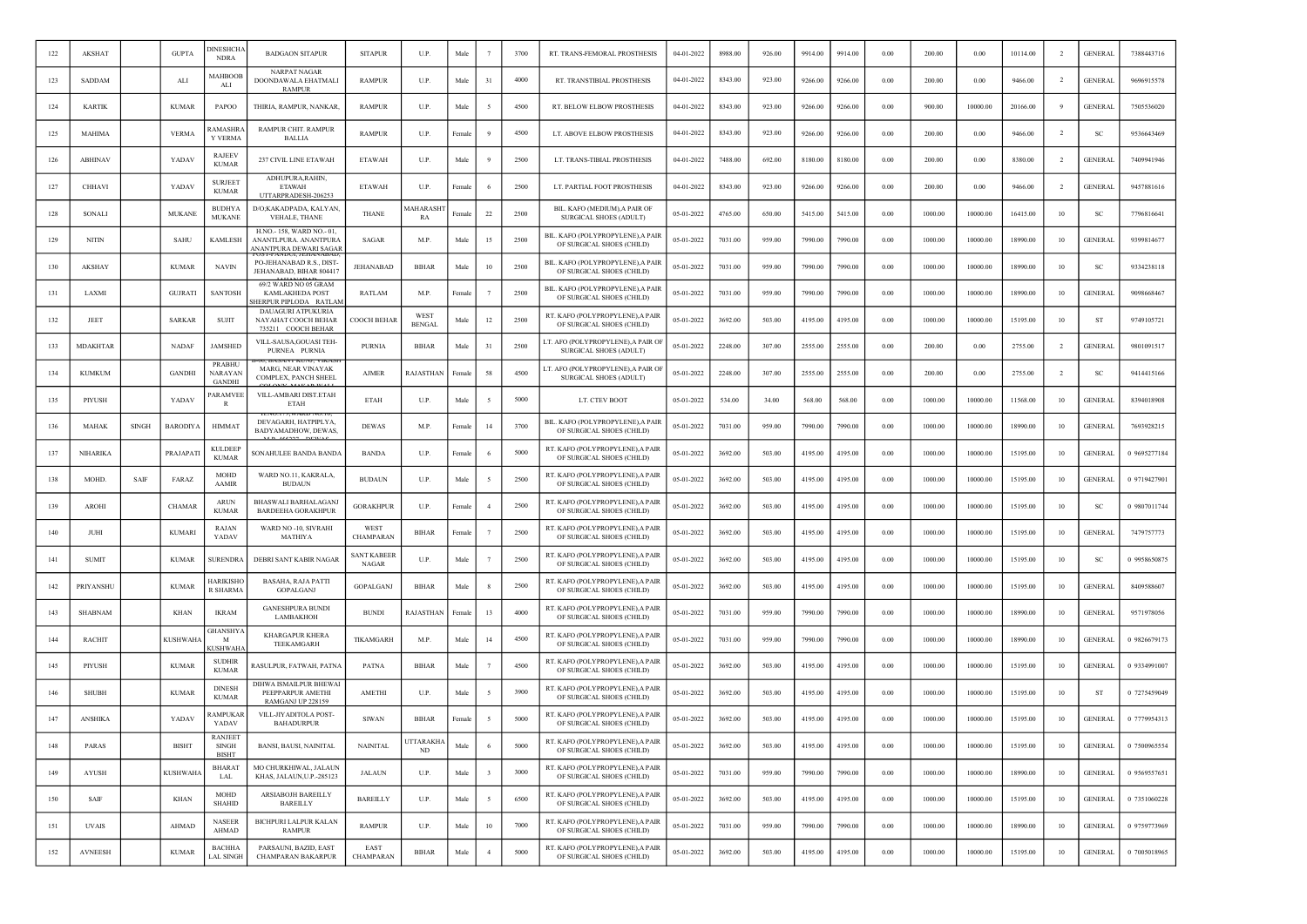| 153 | FAISAL           |                 | <b>KHAN</b>    | <b>IRSHAD</b>                           | FATEHNAGRA, GUGAULI,<br><b>FATEHNAGAR BALRAMPUR</b><br><b>GUGAULI</b> | <b>BALRAMPUR</b> | U.P.                         | Male   | 14             | 3500 | RT. KAFO (POLYPROPYLENE), A PAIR<br>OF SURGICAL SHOES (CHILD) | 05-01-2022 | 7031.00 | 959.00 | 7990.00 | 7990.00 | 0.00     | 1000.00 | 10000.00 | 18990.00 | 10             | <b>GENERAL</b> | 0 9839980312 |
|-----|------------------|-----------------|----------------|-----------------------------------------|-----------------------------------------------------------------------|------------------|------------------------------|--------|----------------|------|---------------------------------------------------------------|------------|---------|--------|---------|---------|----------|---------|----------|----------|----------------|----------------|--------------|
| 154 | MOHD             |                 | ZEESHAN        | MOHD<br><b>SALIM</b>                    | <b>BAZAR RAMPUR</b><br>BHAWANIPUR, SIRAULI                            | <b>BARABANKI</b> | U.P.                         | Male   | 19             | 5000 | BIL. KAFO (POLYPROPYLENE),A PAIR<br>OF SURGICAL SHOES (ADULT) | 05-01-2022 | 7207.00 | 983.00 | 8190.00 | 8190.00 | 0.00     | 1000.00 | 10000.00 | 19190.00 | 10             | <b>GENERAL</b> | 9935297899   |
| 155 | <b>ROHINI</b>    | DNYANESI<br>WAR | <b>SHINDE</b>  | <b>DNYANESI</b><br>WAR<br><b>SHINDI</b> | ADA, KANDLI, KALAMNURI<br><b>HINGOLI</b>                              | <b>HINGOLI</b>   | <b>AAHARASH</b><br>RA        | Female | 13             | 6500 | RT. KAFO (POLYPROPYLENE), A PAIR<br>OF SURGICAL SHOES (CHILD) | 05-01-2022 | 7031.00 | 959.00 | 7990.00 | 7990.00 | 0.00     | 1000.00 | 10000.00 | 18990.00 | 10             | <b>SC</b>      | 0 8830078481 |
| 156 | ANSH             |                 | YADAV          | <b>VIJAY</b><br><b>BAHADUR</b>          | HARGADH MEJA, HARGADH<br>ALLAHABAD                                    | ALLAHABAD        | U.P.                         | Male   | $\overline{4}$ | 2500 | RT. KAFO (POLYPROPYLENE), A PAIR<br>OF SURGICAL SHOES (CHILD) | 05-01-2022 | 3692.00 | 503.00 | 4195.00 | 4195.00 | 0.00     | 1000.00 | 10000.00 | 15195.00 | 10             | <b>GENERAL</b> | 0 9956153883 |
| 157 | <b>SAMRESH</b>   |                 | <b>KUMAR</b>   | RAMADHIN<br><b>KUMAR</b>                | <b>JANDI NAGAR KHAJURAR</b><br>PATNA                                  | <b>PATNA</b>     | <b>BIHAR</b>                 | Male   |                | 2500 | RT. KAFO (POLYPROPYLENE), A PAIR<br>OF SURGICAL SHOES (CHILD) | 05-01-2022 | 3692.00 | 503.00 | 4195.00 | 4195.00 | 0.00     | 1000.00 | 10000.00 | 15195.00 | 10             | <b>GENERAI</b> | 0 9592305718 |
| 158 | <b>DASHRATH</b>  |                 | <b>SINGH</b>   | <b>TAKHT</b><br><b>SINGH</b>            | LESUWA, BHACHBHAR,<br>RAMSAR, BARMER, RAJ.-<br>344502                 | <b>BARMER</b>    | RAJASTHAN                    | Male   |                | 3700 | RT. KAFO (POLYPROPYLENE), A PAIR<br>OF SURGICAL SHOES (CHILD) | 05-01-2022 | 3692.00 | 503.00 | 4195.00 | 4195.00 | 0.00     | 1000.00 | 10000.00 | 15195.00 | 10             | <b>GENERAL</b> | 0 9680948726 |
| 159 | RISHABH          |                 | VAISHNAV       | <b>DEEPAK</b><br><b>KUMAR</b>           | <b>BAIJALPUR, DULHIN BAZAR</b><br>PATNA, KAB KAB                      | GAYA             | <b>BIHAR</b>                 | Male   |                | 4000 | RT. KAFO (POLYPROPYLENE), A PAIR<br>OF SURGICAL SHOES (CHILD) | 05-01-2022 | 7031.00 | 959.00 | 7990.00 | 7990.00 | 0.00     | 1000.00 | 10000.00 | 18990.00 | 10             | <b>GENERAI</b> | 0 8292337310 |
| 160 | <b>DIVYANSHI</b> |                 | <b>MEENA</b>   | (ANGI LA<br><b>MEENA</b>                | CHIKAT WARD 1<br>PRATAPGARH 312615                                    | PRATAPGARH       | RAJASTHAN                    | Female |                | 4500 | RT. KAFO (POLYPROPYLENE), A PAIR<br>OF SURGICAL SHOES (CHILD) | 05-01-2022 | 3692.00 | 503.00 | 4195.00 | 4195.00 | 0.00     | 1000.00 | 10000.00 | 15195.00 | 10             | ST             | 0 9001465562 |
| 161 | <b>KOMAL</b>     |                 | DAYAL          | <b>ISHWAR</b><br>DAYAL                  | BR-868 BADKHAL COLONY<br>FARIDABAD                                    | <b>FARIDABAD</b> | HARAYANA                     | Female | 13             | 4500 | RT. KAFO (POLYPROPYLENE), A PAIR<br>OF SURGICAL SHOES (CHILD) | 05-01-2022 | 7031.00 | 959.00 | 7990.00 | 7990.00 | 0.00     | 1000.00 | 10000.00 | 18990.00 | 10             | <b>GENERAI</b> | 0 9910926577 |
| 162 | <b>BABUDDIN</b>  |                 | ALI            | \SAGAR AL                               | WARD NO 1 DARAUNDHA                                                   | <b>SIWAN</b>     | BIHAR                        | Male   | 22             | 4500 | BIL. KAFO (POLYPROPYLENE),A PAIR<br>OF SURGICAL SHOES (ADULT) | 05-01-2022 | 7207.00 | 983.00 | 8190.00 | 8190.00 | 0.00     | 200.00  | 0.00     | 8390.00  | $\overline{2}$ | <b>GENERAI</b> | 7362013773   |
| 163 | <b>ROSNARA</b>   |                 | KHAN           | <b>USUMUDD</b><br>N SK                  | ADINA STATION MEKPUR<br>MALDAH WEST BENGAL                            | MALDA            | <b>WEST</b><br><b>BENGAL</b> | Female | 23             | 5000 | BIL. KAFO (POLYPROPYLENE),A PAIR<br>OF SURGICAL SHOES (ADULT) | 05-01-2022 | 7207.00 | 983.00 | 8190.00 | 8190.00 | 0.00     | 200.00  | 0.00     | 8390.00  | $\overline{2}$ | <b>GENERAL</b> | 0 9382304798 |
| 164 | <b>DINESH</b>    |                 | <b>KUMAR</b>   | <b>AMESHVAR</b>                         | <b>VILLAGE BHUTIYA POST</b><br>PANIGAON RAYA ROAD                     | <b>MATHURA</b>   | U.P.                         | Male   | 26             | 5000 | BIL. KAFO (MEDIUM), A PAIR OF<br>SURGICAL SHOES (ADULT)       | 05-01-2022 | 4765.00 | 650.00 | 5415.00 | 5415.00 | 0.00     | 200.00  | 0.00     | 5615.00  | 2              | <b>GENERAI</b> | 0 9760904058 |
| 165 | <b>KAFEEL</b>    |                 | KHAN           | KALLU                                   | PATIYALI GATE DHOBHI GALI<br>FOOLBAGH                                 | <b>ETAH</b>      | U.P.                         | Male   | 53             | 2500 | RT. BELOW ELBOW PROSTHESIS                                    | 05-01-2022 | 8343.00 | 923.00 | 9266.00 | 9266.00 | 0.00     | 200.00  | 0.00     | 9466.00  | $\overline{2}$ | <b>GENERAL</b> | 9548281858   |
| 166 | <b>SHIVA</b>     |                 | <b>KUMAR</b>   | <b>DEVENDR</b><br><b>KUMAR</b>          | <b>SUNEHRA BAGHPAT</b>                                                | <b>BAGPAT</b>    | U.P.                         | Male   |                | 2500 | RT. PARTIAL HAND PROSTHESIS                                   | 05-01-2022 | 8343.00 | 923.00 | 9266.00 | 9266.00 | 0.00     | 900.00  | 10000.00 | 20166.00 | 9              | <b>GENERAL</b> | 8630755399   |
| 167 | ARJUN            |                 | <b>VERMA</b>   | AMIT<br><b>VERMA</b>                    | SEEMAPURI KHEKKRA,<br><b>KHEKADA BAGPAT</b>                           | <b>BAGPAT</b>    | U.P.                         | Male   |                | 2500 | RT. BELOW ELBOW PROSTHESIS                                    | 05-01-2022 | 8343.00 | 923.00 | 9266.00 | 9266.00 | 0.00     | 200.00  | 0.00     | 9466.00  | $\overline{2}$ | SC             | 7983093367   |
| 168 | PRASHANT         |                 | RAJPUT         | <b>DINESH</b><br><b>KUMAR</b>           | SIKANDERPUR BHAKRAVALI<br>MAHARAWAL                                   | ALIGARH          | U.P.                         | Male   |                | 2500 | LT. ABOVE ELBOW PROSTHESIS                                    | 05-01-2022 | 8343.00 | 923.00 | 9266.00 | 9266.00 | 0.00     | 200.00  | 0.00     | 9466.00  | $\overline{2}$ | <b>GENERAI</b> | 9426511172   |
| 169 | <b>SATISH</b>    | <b>CHANDRA</b>  | <b>SINGHAL</b> | MUNSHI<br><b>LAL SINGH</b>              | 81-EMMAJ, ADA, KATONI,<br>ALIGARH, KOIL                               | ALIGARH          | U.P.                         | Male   | 71             | 2500 | WHEEL CHAIR FOLDING STANDARD<br>MODEL ADULT SIZE(SAATHI)      | 05-01-2022 | 8700.00 | 0.00   | 8700.00 | 8700.00 | 0.00     | 100.00  | 0.00     | 8800.00  |                | <b>GENERAI</b> | 7817853110   |
| 170 | ADHA             |                 | <b>KUMAR</b>   | <b>ARVIND</b><br><b>KUMAR</b>           | FLAT NO.B.26, 2ND FLOOR<br>PHASE 02, OZONE CITY, KOIL<br>ALIGARH      | ALIGARH          | U.P.                         | Male   |                | 5000 | RT. ABOVE KNEE PROSTHESIS                                     | 05-01-2022 | 8343.00 | 923.00 | 9266.00 | 9266.00 | 0.00     | 200.00  | 0.00     | 9466.00  | $\overline{2}$ | <b>GENERAL</b> | 9528103839   |
| 171 | DEV              |                 | MANOJ          | <b>MANO</b>                             | HAMIDPUR ALIGARH                                                      | <b>ALIGARH</b>   | U.P.                         | Male   |                | 5000 | LT. ABOVE KNEE PROSTHESIS                                     | 05-01-2022 | 8343.00 | 923.00 | 9266.00 | 9266.00 | 0.00     | 200.00  | 0.00     | 9466.00  | <sup>2</sup>   | -SC            | 9368206766   |
| 172 | <b>KRISHNA</b>   |                 | <b>KUMAR</b>   | <b>VINOD</b>                            | COLONY RKPURAM 1 NEAR<br>VIKAS NAGAR AGAR ROAD<br>KOIL ALIGAH U.P.    | ALIGARH          | U.P.                         | Male   | 43             | 3000 | LT. TRANS-FEMORAL PROSTHESIS                                  | 05-01-2022 | 8343.00 | 923.00 | 9266.00 | 9266.00 | 0.00     | 200.00  | 0.00     | 9466.00  | 2              | <b>GENERAL</b> | 9760621975   |
| 173 | <b>SAGAR</b>     |                 | <b>KUMAR</b>   | <b>TINKU</b><br><b>KUMAR</b>            | SARAY PITAMBAR KOLI,<br><b>ALIGARH</b>                                | <b>ALIGARH</b>   | U.P.                         | Male   | 31             | 6500 | LT. TRANS-TIBIAL PROSTHESIS                                   | 05-01-2022 | 7488.00 | 692.00 | 8180.00 | 8180.00 | 0.00     | 200.00  | 0.00     | 8380.00  | $\overline{2}$ | <b>ST</b>      | 9758266760   |
| 174 | <b>UMRA</b>      |                 | <b>GULSHAN</b> | MOHD<br><b>GHUFRAN</b>                  | 4/361, ALAM BAGH BHAMOL/<br>MAFI, KOIL, ALIGARH                       | <b>ALIGARH</b>   | U.P.                         | Male   | 12             | 7000 | RT. TRANSTIBIAL PROSTHESIS                                    | 05-01-2022 | 8343.00 | 923.00 | 9266.00 | 9266.00 | 0.00     | 200.00  | 0.00     | 9466.00  | -2             | <b>GENERAL</b> | 7906337526   |
| 175 | <b>RAKESH</b>    |                 | SINGH          | <b>BHARAT</b><br><b>SINGH</b>           | KHERA, ALIGARH, DAYAL<br>NAGAR,                                       | <b>ALIGARH</b>   | U.P.                         | Male   | 36             | 3700 | RT. TRANS-FEMORAL PROSTHESIS                                  | 05-01-2022 | 8988.00 | 926.00 | 9914.00 | 9914.00 | 0.00     | 200.00  | 0.00     | 10114.00 | $\overline{2}$ | <b>GENERAI</b> | 9319984762   |
| 176 | <b>NITIN</b>     |                 | <b>KUMAR</b>   | <b>ATYAVEEI</b>                         | <b>JAWAN SIKANDARPUR.</b><br><b>JAWAN, ALIGARH</b>                    | ALIGARH          | U.P.                         | Male   |                | 4000 | RT. TRANS-FEMORAL PROSTHESIS                                  | 05-01-2022 | 8988.00 | 926.00 | 9914.00 | 9914.00 | 0.00     | 200.00  | 0.00     | 10114.00 | $\overline{2}$ | <b>SC</b>      | 9761146173   |
| 177 | PEEYUSH          |                 | <b>KUMAR</b>   | MANGAL<br><b>SINGH</b>                  | MAHGAURA, MEHGORA<br>ALIGARH                                          | ALIGARH          | U.P.                         | Male   |                | 4500 | LT. ABOVE ELBOW PROSTHESIS                                    | 05-01-2022 | 8343.00 | 923.00 | 9266.00 | 9266.00 | 0.00     | 900.00  | 10000.00 | 20166.00 |                | <b>GENERAI</b> | 7055043652   |
| 178 | <b>DIPANKAR</b>  |                 | <b>KUMAR</b>   | <b>MUKESH</b><br><b>KUMAR</b>           | <b>GABHANA ALIGARH</b>                                                | <b>ALIGARH</b>   | U.P.                         | Male   | 15             | 4500 | RT. TRANSTIBIAL PROSTHESIS                                    | 05-01-2022 | 8343.00 | 923.00 | 9266.00 | 9266.00 | 0.00     | 200.00  | 0.00     | 9466.00  | $\overline{2}$ | <b>SC</b>      | 8273318022   |
| 179 | <b>DEVANSH</b>   |                 | GARG           | <b>SATISH</b><br><b>KUMAR</b>           | 13, NETA NAGAR, MADHO<br>NAGAR JATTARI, ALIGARH                       | ALIGARH          | U.P.                         | Male   | 8              | 3900 | BIL. TRANSTIBIAL PROSTHESIS                                   | 05-01-2022 | 8343.00 | 923.00 | 9266.00 | 9266.00 | $0.00\,$ | 1000.00 | 10000.00 | 20266.00 | 10             | <b>GENERAL</b> | 9758679379   |
| 180 | <b>ROBIN</b>     |                 | <b>SHARMA</b>  | DEEPAK                                  | BILKHORA, SUJANPUR,<br>ALIGARH                                        | <b>ALIGARH</b>   | U.P.                         | Male   | 8              | 5000 | LT. TRANS-TIBIAL PROSTHESIS                                   | 05-01-2022 | 7488.00 | 692.00 | 8180.00 | 8180.00 | 0.00     | 200.00  | 0.00     | 8380.00  | $\overline{2}$ | <b>GENERAL</b> | 9719213338   |
| 181 | VAISHNAVI        |                 | SONI           | <b>SHIVRATAN</b>                        | <b>GAURA BUZURG GAURA</b><br>CHAWKI GONDA                             | <b>GONDA</b>     | U.P.                         | Female | -6             | 5000 | LT. TRANS-FEMORAL PROSTHESIS                                  | 05-01-2022 | 8343.00 | 923.00 | 9266.00 | 9266.00 | 0.00     | 200.00  | 0.00     | 9466.00  | $\overline{2}$ | <b>GENERAL</b> | 6386364305   |
| 182 | <b>JAINAB</b>    |                 | <b>KHAN</b>    | <b>AURANGJEB</b>                        | RANIPUR, PAKHANPURA,<br>GHAZIPUR, U.P.-233227                         | <b>GAZIPUR</b>   | U.P.                         | Male   | $\overline{4}$ | 4500 | RT. TRANS-FEMORAL PROSTHESIS                                  | 05-01-2022 | 8988.00 | 926.00 | 9914.00 | 9914.00 | 0.00     | 900.00  | 10000.00 | 20814.00 | $\overline{9}$ | <b>GENERAL</b> | 6388699256   |
| 183 | <b>HUMAIRA</b>   |                 | <b>KHAN</b>    | <b>MOHD</b><br>AJAM                     | WARD NO.24, GAFUR BASTI,<br>HALDWANI, NAINITAL                        | <b>NAINITAL</b>  | <b>JTTARAKHA</b><br>ND       | Female | 11             | 3900 | RT. BELOW ELBOW PROSTHESIS                                    | 05-01-2022 | 8343.00 | 923.00 | 9266.00 | 9266.00 | 0.00     | 200.00  | 0.00     | 9466.00  | 2              | <b>GENERAL</b> | 9839422166   |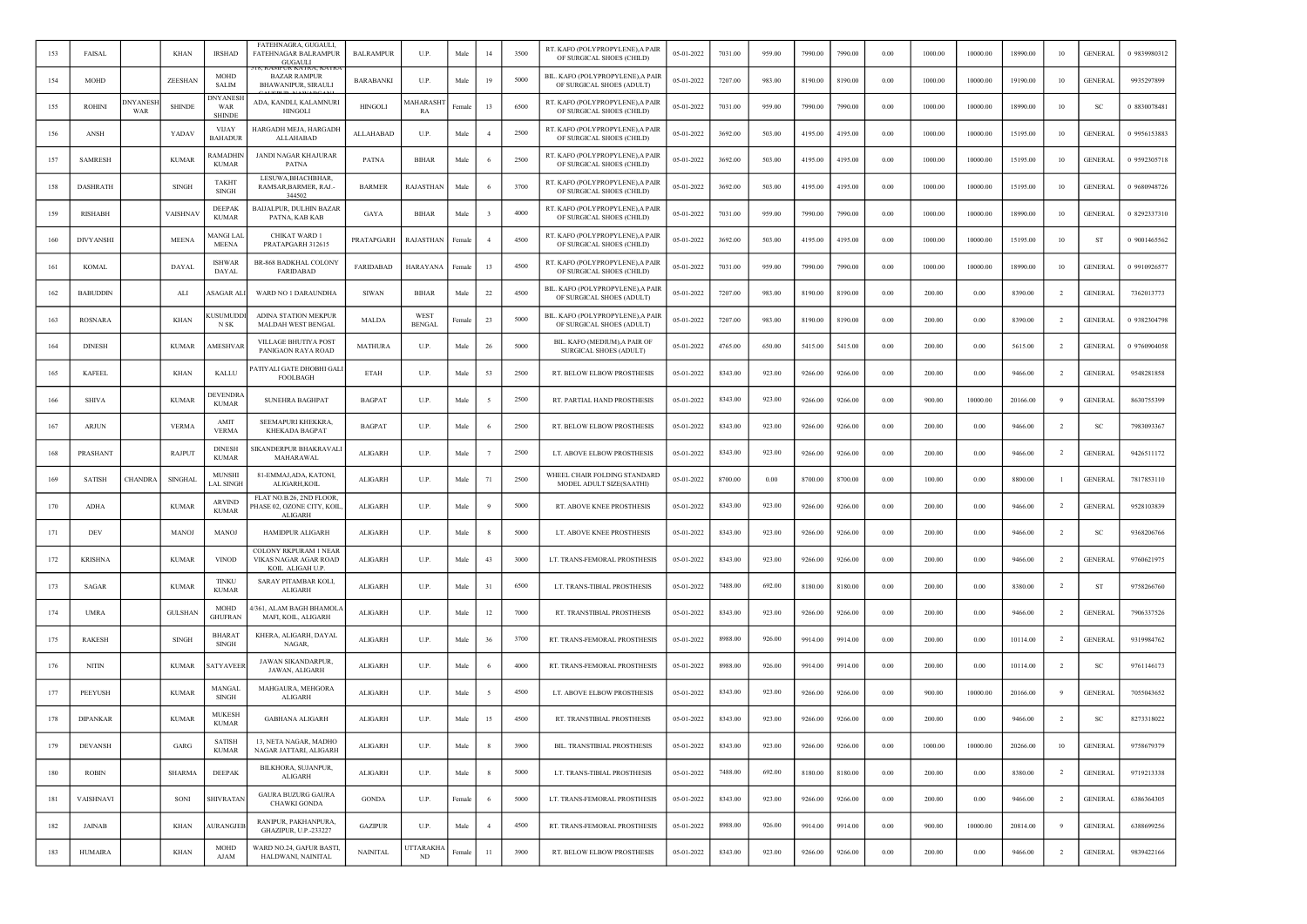| 184 | ARTI                   |              | <b>KUMARI</b>                 | <b>JASVEER</b>                     | PODOWALI PODOWALI<br><b>HARIDWAR</b>                                     | <b>HARIDWAR</b>                                      | JTTARAKH/<br>ND  | Female     | 11             | 5000 | LT. TRANS-TIBIAL PROSTHESIS  | 05-01-2022 | 7488.00 | 692.00 | 8180.00 | 8180.00 | 0.00       | 200.00 | 0.00     | 8380.00  | -2             | <b>GENERAL</b> | 9193116418 |
|-----|------------------------|--------------|-------------------------------|------------------------------------|--------------------------------------------------------------------------|------------------------------------------------------|------------------|------------|----------------|------|------------------------------|------------|---------|--------|---------|---------|------------|--------|----------|----------|----------------|----------------|------------|
| 185 | MD                     | ASARAF       | ALI                           | ABDUL AJIJ                         | VARD NO.12, NAYA HARIPUR,<br>KOILWAR, BHOJPUR                            | <b>BHOJPUR</b>                                       | <b>BIHAR</b>     | Male       | 49             | 3000 | RT. ABOVE ELBOW PROSTHESIS   | 05-01-2022 | 8343.00 | 923.00 | 9266.00 | 9266.00 | $0.00\,$   | 200.00 | 0.00     | 9466.00  | $\overline{2}$ | <b>GENERAL</b> | 7323825536 |
| 186 | <b>VISHAL</b>          |              | RAJ                           | <b>BRAJMOHA</b><br><b>N PRASAD</b> | BENWALIYA, JHAUA,<br><b>BHOJPUR</b>                                      | <b>BHOJPUR</b>                                       | <b>BIHAR</b>     | Male       | 21             | 2500 | RT. ABOVE ELBOW PROSTHESIS   | 05-01-2022 | 8343.00 | 923.00 | 9266.00 | 9266.00 | 0.00       | 200.00 | 0.00     | 9466.00  | $\overline{2}$ | <b>GENERAL</b> | 9128849540 |
| 187 | <b>ABDUL</b>           |              | WAHAB                         | <b>ABDUL</b><br>WAHAB              | <b>FHULARI BHOJPUR</b>                                                   | <b>BHOJPUR</b>                                       | <b>BIHAR</b>     | Male       | 58             | 2500 | RT. ABOVE ELBOW PROSTHESIS   | 05-01-2022 | 8343.00 | 923.00 | 9266.00 | 9266.00 | 0.00       | 200.00 | 0.00     | 9466.00  | $\overline{2}$ | <b>GENERAL</b> | 8789993126 |
| 188 | <b>BINOD</b>           |              | <b>KUMAR</b>                  | <b>SAKKAN</b><br><b>BHAGAT</b>     | NAWANAGAR, NAVANAGAR<br><b>VAISHALI</b>                                  | VAISHALI                                             | <b>BIHAR</b>     | Male       | 32             | 4500 | LT. TRANS-TIBIAL PROSTHESIS  | 05-01-2022 | 7488.00 | 692.00 | 8180.00 | 8180.00 | 0.00       | 200.00 | 0.00     | 8380.00  |                | <b>SC</b>      | 9572325845 |
| 189 | SAROJ                  | <b>KUMAR</b> | <b>MISHRA</b>                 | 'ARMANAN<br><b>D MISHRA</b>        | WARD NO.8, VISHUNPUR<br>VASANT, SHUBHAI MISHRA<br>TOI A HAIDHR VAISHALL  | VAISHALI                                             | <b>BIHAR</b>     | Male       | 33             | 3500 | RT. ABOVE KNEE PROSTHESIS    | 05-01-2022 | 8343.00 | 923.00 | 9266.00 | 9266.00 | 0.00       | 200.00 | 0.00     | 9466.00  | $\overline{2}$ | <b>GENERAL</b> | 7700824872 |
| 190 | <b>SURENDRA</b>        |              | <b>SINGH</b>                  | <b>YUDAGI</b><br><b>SINGH</b>      | WARD NO.25, MOHALLA<br>PACHISKURBA, HAJIPUR,<br>VAISHALI                 | VAISHALI                                             | <b>BIHAR</b>     | Male       | 58             | 4000 | LT. ABOVE KNEE PROSTHESIS    | 05-01-2022 | 8343.00 | 923.00 | 9266.00 | 9266.00 | 0.00       | 200.00 | 0.00     | 9466.00  | <sup>2</sup>   | <b>GENERAL</b> | 7321077208 |
| 191 | <b>AVINASH</b>         |              | <b>KUMAR</b>                  | <b>SULINDRA</b><br>PASWAN          | RAMPUR SIWAN ,LACHMI<br>NARAYANPUR<br><b>VAISHALI</b>                    | VAISHALI                                             | <b>BIHAR</b>     | Male       | 20             | 6000 | LT. TRANS-FEMORAL PROSTHESIS | 05-01-2022 | 8343.00 | 923.00 | 9266.00 | 9266.00 | 0.00       | 200.00 | 0.00     | 9466.00  | $\overline{2}$ | ST             | 8651797200 |
| 192 | <b>UMESH</b>           | PRASAD       | <b>SINGH</b>                  | <b>GONA</b><br>SINGH               | KHILWAT,<br>VAISHALI                                                     | VAISHALI                                             | <b>BIHAR</b>     | Male       | 57             | 6500 | LT. TRANS-TIBIAL PROSTHESIS  | 05-01-2022 | 7488.00 | 692.00 | 8180.00 | 8180.00 | $0.00\,$   | 200.00 | 0.00     | 8380.00  | $\overline{2}$ | <b>GENERAL</b> | 9117273290 |
| 193 | <b>RAVINDRA</b>        | <b>KUMAR</b> | <b>SINGH</b>                  | RAGHUNAT<br><b>H SINGH</b>         | SAHTHA, VAISHALI                                                         | VAISHALI                                             | <b>BIHAR</b>     | Male       | 39             | 5500 | RT. TRANSTIBIAL PROSTHESIS   | 05-01-2022 | 8343.00 | 923.00 | 9266.00 | 9266.00 | 0.00       | 200.00 | 0.00     | 9466.00  | $\overline{2}$ | <b>GENERAL</b> | 9883095961 |
| 194 | MOHAMMAD               |              | <b>UMAR</b>                   | MOHAMMA<br><b>D AHSAN</b>          | NEAR NOORANI MASJID,<br>LIMBAYAT, SURAT CITY,                            | <b>SURAT</b>                                         | <b>GUJARAT</b>   | Male       | $\overline{4}$ | 6700 | BIL. TRANSTIBIAL PROSTHESIS  | 05-01-2022 | 8343.00 | 923.00 | 9266.00 | 9266.00 | 0.00       | 200.00 | 0.00     | 9466.00  | $\overline{2}$ | <b>GENERAL</b> | 9824434458 |
| 195 | <b>GANESH</b>          | PRASAD       | SAHNI                         | <b>RAMDEV</b><br><b>SAHNI</b>      | BIKRAMPATTI, SADIPUR,<br>SADIPUR, SAMASTIPUR                             | <b>SAMASTIPUR</b>                                    | <b>BIHAR</b>     | Male       | 48             | 4500 | LT. TRANS-TIBIAL PROSTHESIS  | 05-01-2022 | 7488.00 | 692.00 | 8180.00 | 8180.00 | 0.00       | 200.00 | 0.00     | 8380.00  | $\overline{2}$ | <b>GENERAL</b> | 8407046588 |
| 196 | <b>RADHIKA</b>         |              | <b>KUMARI</b>                 | ANUJ<br><b>KUMAR</b>               | WARD NO.5, SILAO, SILAO<br>THAN NALANDA, BIHAR-<br>803117                | <b>NALANDA</b>                                       | <b>BIHAR</b>     | Femal      | 11             | 4500 | LT. TRANS-TIBIAL PROSTHESIS  | 05-01-2022 | 7488.00 | 692.00 | 8180.00 | 8180.00 | 0.00       | 200.00 | 0.00     | 8380.00  | $\overline{2}$ | SC             | 7004754740 |
| 197 | RAVI                   |              | <b>KUMAR</b>                  | <b>NAVIN</b><br><b>KUMAR</b>       | <b>MANPUR, BAGHAUR</b><br>LAKHSARAI                                      | LAKHISARAI                                           | <b>BIHAR</b>     | Male       |                | 4500 | RT. PARTIAL HAND PROSTHESIS  | 05-01-2022 | 8343.00 | 923.00 | 9266.00 | 9266.00 | 0.00       | 200.00 | 0.00     | 9466.00  | <sup>2</sup>   | <sub>SC</sub>  | 9801449623 |
| 198 | <b>ADIDEV</b>          |              | <b>PANDIT</b>                 | <b>BACHAN</b><br>PANDIT            | SAURIA BUZURG SITMARHI<br><b>BIHAR</b>                                   | <b>SITAMARHI</b>                                     | <b>BIHAR</b>     | Male       | -8             | 4500 | LT. TRANS-FEMORAL PROSTHESIS | 05-01-2022 | 8343.00 | 923.00 | 9266.00 | 9266.00 | 0.00       | 200.00 | 0.00     | 9466.00  | $\overline{2}$ | <b>GENERAL</b> | 8809810693 |
| 199 | <b>ISHITA</b>          |              |                               | RAJ KUMAF                          | J CAMP R.K. PURAM SECT.7<br>R.K. PURAM SEC.5, SOUTH                      | <b>SOUTH WEST</b><br>DELHI                           | NEW DELHI        | Female     | 15             | 4500 | BIL. TRANSTIBIAL PROSTHESIS  | 05-01-2022 | 8343.00 | 923.00 | 9266.00 | 9266.00 | $0.00\,$   | 200.00 | 0.00     | 9466.00  | $\overline{2}$ | <b>GENERAL</b> | 9667314978 |
| 200 | PUJA                   |              | <b>KUMARI</b>                 | <b>BANARSI</b><br><b>PASWAN</b>    | S-246/53 A MARKET FLATES<br>SECTOR-7 R.K.PURAM SOUTH<br>WEST DELHI DELHI | <b>SOUTH WEST</b><br>DELHI                           | NEW DELHI        | Female     | 31             | 4500 | RT. TRANS-FEMORAL PROSTHESIS | 05-01-2022 | 8988.00 | 926.00 | 9914.00 | 9914.00 | 0.00       | 200.00 | 0.00     | 10114.00 | $\overline{2}$ | ST             | 8826253293 |
| 201 | RAJA                   |              | RAM                           | <b>CHENA RAM</b>                   | SAGAR BEKARI GALI, INDRA<br>COLONY                                       | PALI                                                 | RAJASTHAN        | Male       | 48             | 5000 | LT. TRANS-TIBIAL PROSTHESIS  | 06-01-2022 | 7488.00 | 692.00 | 8180.00 | 8180.00 | 0.00       | 200.00 | 0.00     | 8380.00  | $\overline{2}$ | SC             | 9649950342 |
| 202 | <b>GOVIND</b>          |              | JAT                           | <b>VISHNU</b><br><b>KUMAR</b>      | 317, SAAMAR THOK,<br>MIDHAKUR, AGRA,<br>UTTARPRADESH-283105              | AGRA                                                 | U.P.             | Male       | 31             | 3500 | RT. PARTIAL HAND PROSTHESIS  | 06-01-2022 | 8343.00 | 923.00 | 9266.00 | 9266.00 | 0.00       | 200.00 | 0.00     | 9466.00  | $\overline{2}$ | <b>GENERAL</b> | 8057352127 |
| 203 | MAMTA                  |              | <b>KUMARI</b>                 | <b>DINESH</b><br><b>KUMAR</b>      | ARASANA ROAD, NANDIYA                                                    | <b>SIROHI</b>                                        | RAJASTHAN        | Femal      | 28             | 5000 | LT. ABOVE ELBOW PROSTHESIS   | 06-01-2022 | 8343.00 | 923.00 | 9266.00 | 9266.00 | 0.00       | 200.00 | 0.00     | 9466.00  | $\overline{2}$ | ST             | 7976801730 |
| 204 | <b>SANTOSH</b>         |              | DEVI                          | <b>CASNA RAM</b>                   | <b>BHATKDA, NAYA BAZAR</b>                                               | <b>SIROHI</b>                                        | RAJASTHAN        | Female     | 42             | 3700 | LT. ABOVE ELBOW PROSTHESIS   | 06-01-2022 | 8343.00 | 923.00 | 9266.00 | 9266.00 | 0.00       | 200.00 | 0.00     | 9466.00  | $\overline{2}$ | <b>SC</b>      | 9983995219 |
| 205 | <b>VANNA</b>           |              | RAM                           | RAJA RAM                           | 41 NADIYA BALI                                                           | PALI                                                 | RAJASTHAN        | Male       | 50             | 3900 | LT. ABOVE ELBOW PROSTHESIS   | 06-01-2022 | 8343.00 | 923.00 | 9266.00 | 9266.00 | 0.00       | 200.00 | 0.00     | 9466.00  | $\overline{2}$ | ST             | 9928784058 |
| 206 | <b>ANIKA</b>           |              |                               | <b>PRAVEEN</b>                     | <b>KRINSHNAPURI</b>                                                      | <b>SIROHI</b>                                        | RAJASTHAN        | Female     | $\overline{4}$ | 5000 | BIL. TRANSTIBIAL PROSTHESIS  | 06-01-2022 | 8343.00 | 923.00 | 9266.00 | 9266.00 | 0.00       | 900.00 | 10000.00 | 20166.00 | 9              | <b>ST</b>      | 9769487539 |
| 207 | <b>GOVA</b>            |              | RAM                           | <b>TALKA RAM</b>                   | MALIPURA, DEVDAR                                                         | <b>SIROHI</b>                                        | RAJASTHAN        | Male       | 40             | 3900 | RT. TRANSTIBIAL PROSTHESIS   | 06-01-2022 | 8343.00 | 923.00 | 9266.00 | 9266.00 | 0.00       | 200.00 | 0.00     | 9466.00  | $\overline{2}$ | <b>GENERAL</b> | 9983818375 |
| 208 | <b>ARUN</b>            |              | <b>JUNEJA</b>                 | <b>ASHOK</b><br><b>KUMAR</b>       | H.NO. 250 NEW, NEW MODLI<br><b>TOWN</b>                                  | LUDHIYANA                                            | PUNJAB           | Male       | 29             | 3700 | LT. ABOVE ELBOW PROSTHESIS   | 06-01-2022 | 8343.00 | 923.00 | 9266.00 | 9266.00 | 0.00       | 200.00 | 0.00     | 9466.00  | <sup>2</sup>   | SC             | 9878954507 |
| 209 | <b>RAKESH</b>          |              | <b>KUMAR</b>                  | <b>SANJEEV</b><br><b>KUMAR</b>     | HN.33 MOHALL HUCHARAN                                                    | <b>SHAHID</b><br><b>BHAGAT SINGH</b><br><b>NAGAR</b> | PUNJAB           | Male       | 46             | 4500 | LT. TRANS-TIBIAL PROSTHESIS  | 06-01-2022 | 7488.00 | 692.00 | 8180.00 | 8180.00 | 0.00       | 200.00 | 0.00     | 8380.00  | $\overline{2}$ | <sub>SC</sub>  | 7889143791 |
| 210 | ${\rm AJAI}$           |              | <b>KUMAR</b>                  | <b>RAJENDRA</b>                    | SANGOUWAL                                                                | LUDHIYANA                                            | PUNJAB           | Male       | $23\,$         | 2500 | LT. TRANS-TIBIAL PROSTHESIS  | 06-01-2022 | 7488.00 | 692.00 | 8180.00 | 8180.00 | $\rm 0.00$ | 200.00 | $0.00\,$ | 8380.00  | $\overline{2}$ | <b>GENERAL</b> | 7696359118 |
| 211 | <b>SURAJ</b>           | <b>BHAN</b>  | SINGH                         | <b>BIKA RAM</b>                    | BAKRIHAT, JHARIA                                                         | <b>DHANBAD</b>                                       | <b>JHARKHAND</b> | Male       | $26\,$         | 2500 | LT. ABOVE ELBOW PROSTHESIS   | 06-01-2022 | 8343.00 | 923.00 | 9266.00 | 9266.00 | 0.00       | 200.00 | 0.00     | 9466.00  | $\overline{2}$ | SC             | 7209465003 |
| 212 | <b>AVINDERJEE</b><br>T |              | <b>KOUR</b>                   | VIKRANJEE<br>T SINGH               | HN.162, SANT VIHAR COLONY                                                | LUDHIYANA                                            | PUNJAB           | Female     | 39             | 2500 | LT. TRANS-TIBIAL PROSTHESIS  | 06-01-2022 | 7488.00 | 692.00 | 8180.00 | 8180.00 | $\rm 0.00$ | 200.00 | 0.00     | 8380.00  | $\overline{2}$ | <b>GENERAL</b> | 9501892371 |
| 213 | <b>HARBANSH</b>        |              | LAL                           | <b>KULDEEP</b><br><b>CHAND</b>     | SHAHPURA PHILLOUR                                                        | JALNDHAR                                             | <b>PUNJAB</b>    | Male       | 36             | 4000 | RT. TRANSTIBIAL PROSTHESIS   | 06-01-2022 | 8343.00 | 923.00 | 9266.00 | 9266.00 | $0.00\,$   | 200.00 | $0.00\,$ | 9466.00  | $\overline{2}$ | <b>GENERAL</b> | 9417113432 |
| 214 | <b>BALVINDER</b>       |              | $\mathop{\rm SINGH}\nolimits$ | <b>KASHMIR</b><br>SINGH            | HARNAM NAGAR, BATLA                                                      | <b>GURADASPUR</b>                                    | <b>PUNJAB</b>    | $\rm Male$ | 31             | 5000 | RT. TRANSTIBIAL PROSTHESIS   | 06-01-2022 | 8343.00 | 923.00 | 9266.00 | 9266.00 | $\rm 0.00$ | 200.00 | 0.00     | 9466.00  | $\overline{2}$ | <b>GENERAL</b> | 7355208386 |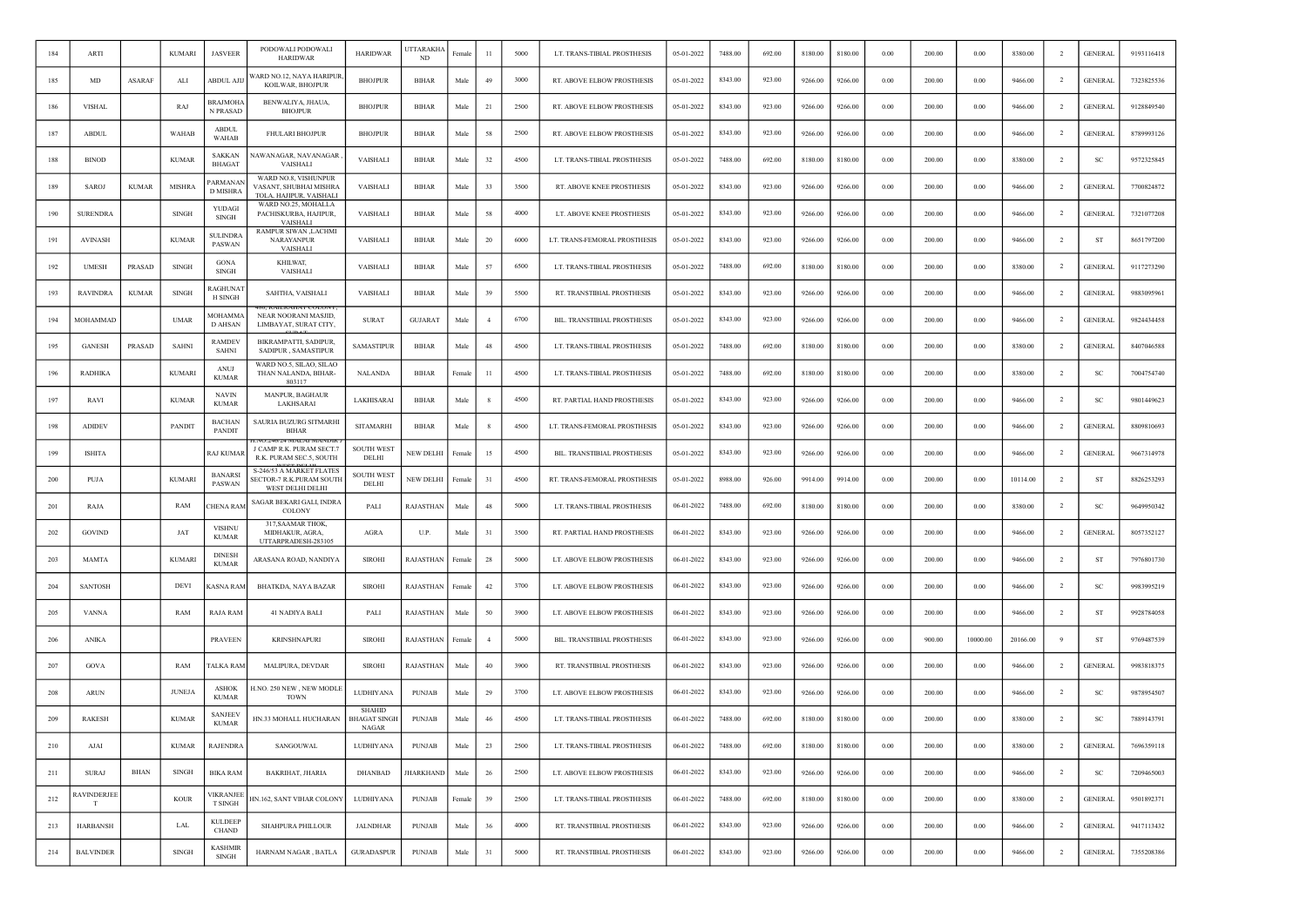| 215 | <b>ARVIND</b>    |                | <b>KUMAR</b>    | HEERA LAI                                    | HN. 366 RISHI NAGAR<br><b>HAIBOWAL KALAN</b>                          | LUDHIYANA          | <b>PUNJAB</b>                   | Male               | 51 | 4500 | RT. TRANSTIBIAL PROSTHESIS                              | 06-01-2022 | 8343.00  | 923.00 | 9266.00  | 9266.00  | 0.00 | 200.00 | 0.00     | 9466.00  |                | <b>GENERAL</b> | 9915714224 |
|-----|------------------|----------------|-----------------|----------------------------------------------|-----------------------------------------------------------------------|--------------------|---------------------------------|--------------------|----|------|---------------------------------------------------------|------------|----------|--------|----------|----------|------|--------|----------|----------|----------------|----------------|------------|
| 216 | <b>BASRI</b>     |                | <b>HUSAIN</b>   | <b>MEER HUSAI</b>                            | <b>BUDHI PIND</b>                                                     | <b>HOSHIYARPUR</b> | <b>PUNJAB</b>                   | Female             | 42 | 5000 | LT. TRANS-TIBIAL PROSTHESIS                             | 06-01-2022 | 7488.00  | 692.00 | 8180.00  | 8180.00  | 0.00 | 200.00 | 0.00     | 8380.00  | -2             | <b>GENERAL</b> | 9041173405 |
| 217 | <b>VIKAS</b>     |                | <b>KUMAR</b>    | <b>BHURUA</b>                                | <b>BANGER PAJ,</b>                                                    | SAHARANPUR         | U.P.                            | Male               | 21 | 3700 | RT. PARTIAL HAND PROSTHESIS                             | 06-01-2022 | 8343.00  | 923.00 | 9266.00  | 9266.00  | 0.00 | 200.00 | 0.00     | 9466.00  | <sup>2</sup>   | <b>GENERAL</b> | 8054774127 |
| 218 | <b>SHYAM</b>     |                | LAL             | MALA RAM                                     | HN.3042 STREET 3 LABOUR<br>COLONY MODEL TOWN                          | LUDHIYANA          | <b>PUNJAB</b>                   | Male               | 54 | 4000 | LT. ABOVE ELBOW PROSTHESIS                              | 06-01-2022 | 8343.00  | 923.00 | 9266.00  | 9266.00  | 0.00 | 200.00 | 0.00     | 9466.00  | $\overline{2}$ | <b>GENERAL</b> | 9417038950 |
| 219 | <b>JANERAL</b>   | MOHAN          | SINGH           | <b>IOHAN SING</b>                            | VIRAR ROAD HANMAN<br><b>MANDIR KE PASS</b>                            | <b>THANE</b>       | AHARASHTI                       | Male               | 66 | 6500 | RT. TRANSTIBIAL PROSTHESIS                              | 06-01-2022 | 8343.00  | 923.00 | 9266.00  | 9266.00  | 0.00 | 200.00 | 0.00     | 9466.00  | $\overline{2}$ | <b>GENERAL</b> | 8793798068 |
| 220 | ROHIT            |                | <b>KUMAR</b>    | <b>SHOK KUMA</b>                             | B-2/1060, CHAUNI MOHALLA                                              | LUDHIYANA          | <b>PUNJAB</b>                   | Male               | 30 | 8000 | BIL. TRANSTIBIAL PROSTHESIS                             | 06-01-2022 | 8343.00  | 923.00 | 9266.00  | 9266.00  | 0.00 | 200.00 | 0.00     | 9466.00  | <sup>2</sup>   | <b>GENERAL</b> | 7347248740 |
| 221 | OM               |                | PARKASH         | SADHU RAM                                    | 103, PILNI, KAITHAL, PILNI                                            | <b>KAITHAL</b>     | HARAYANA                        | Male               | 62 | 4500 | LT. ABOVE ELBOW PROSTHESIS                              | 07-01-2022 | 8343.00  | 923.00 | 9266.00  | 9266.00  | 0.00 | 200.00 | 0.00     | 9466.00  | $\overline{2}$ | SC             | 9518110788 |
| 222 | <b>KRISHAN</b>   |                | <b>KUMAR</b>    | <b>ZILE SINGH</b>                            | JAMBA, TEONTHA, KAITHAL                                               | <b>KAITHAL</b>     | <b>HARAYANA</b>                 | Male               | 32 | 4500 | LT. ABOVE ELBOW PROSTHESIS                              | 07-01-2022 | 8343.00  | 923.00 | 9266.00  | 9266.00  | 0.00 | 200.00 | 0.00     | 9466.00  | $\overline{2}$ | <b>GENERAL</b> | 9996331985 |
| 223 | <b>CHUNI</b>     |                | LAL             | <b>JANI RAM</b>                              | MASTGARH, KAITHAL,GUHL.                                               | <b>KAITHAL</b>     | HARAYANA                        | Male               | 74 | 4500 | RT. TRANSTIBIAL PROSTHESIS                              | 07-01-2022 | 8343.00  | 923.00 | 9266.00  | 9266.00  | 0.00 | 200.00 | 0.00     | 9466.00  | -2             | ST             | 9068185709 |
| 224 | PUJA             |                | <b>KUMARI</b>   | ASHOK<br><b>KUMAR</b><br><b>VERMA</b>        | VCI ROAD HAMIDGANJ WARI<br>NO.3, MEDININAGAR,<br>PALAMU               | PALAMAU            | <b>JHARKHAND</b>                | Female             | 24 | 4500 | BIL. TRANSTIBIAL PROSTHESIS                             | 07-01-2022 | 8343.00  | 923.00 | 9266.00  | 9266.00  | 0.00 | 200.00 | 0.00     | 9466.00  | <sup>2</sup>   | <b>GENERAL</b> | 9729814979 |
| 225 | <b>INDU</b>      | <b>BHUSHAN</b> | <b>MALVIYA</b>  | <b>RAVINDRA</b><br>NATH<br><b>TIWARI</b>     | UNDA THADHDULAMPUR,<br>DULAMPUR, DEOGHAR                              | <b>DEOGHAR</b>     | <b>JHARKHAND</b>                | Male               | 42 | 4500 | LT. TRANS-TIBIAL PROSTHESIS                             | 07-01-2022 | 7488.00  | 692.00 | 8180.00  | 8180.00  | 0.00 | 200.00 | 0.00     | 8380.00  | $\overline{2}$ | <b>GENERAL</b> | 7061104430 |
| 226 | <b>ANDKISHOP</b> |                | YADAV           | <b>CHATHU</b><br>YADAV                       | LAMTA, SHIVRAJPUR,<br>LAWALONG, CHATRA                                | <b>CHATRA</b>      | JHARKHAND                       | Male               | 35 | 4500 | LT. TRANS-TIBIAL PROSTHESIS                             | 07-01-2022 | 7488.00  | 692.00 | 8180.00  | 8180.00  | 0.00 | 200.00 | 0.00     | 8380.00  |                | <b>GENERAL</b> | 9953774392 |
| 227 | <b>RAKESH</b>    |                | <b>KHATIK</b>   | <b>IARICHANI</b><br><b>KHATIK</b>            | UNDER IVAU<br>BHURKUNDA, BICHE,<br><b>DEORIA</b>                      | RAMGARH            | <b>JHARKHAND</b>                | Male               | 27 | 4500 | RT. PARTIAL HAND PROSTHESIS                             | 07-01-2022 | 8343.00  | 923.00 | 9266.00  | 9266.00  | 0.00 | 200.00 | 0.00     | 9466.00  | $\overline{2}$ | SC             | 7542055040 |
| 228 | <b>UMEDI</b>     | PRASAD         | <b>SINGH</b>    | <b>RAM PRIT</b><br><b>SINGH</b>              | VA. POLICE STATION-SECTOR<br>4. POST OFFICE-SECTOR 4,                 | <b>BOKARO</b>      | <b>JHARKHAND</b>                | Male               | 59 | 4500 | LT. ABOVE ELBOW PROSTHESIS                              | 07-01-2022 | 8343.00  | 923.00 | 9266.00  | 9266.00  | 0.00 | 200.00 | 0.00     | 9466.00  | $\overline{2}$ | <b>GENERAL</b> | 9006210153 |
| 229 | <b>HORIL</b>     |                | MAHTO           | <b>KANHAI</b><br><b>MAHTO</b>                | CHANO, HAZARIBAGH,<br><b>INCHAGHANA</b>                               | HAZARIBAGH         | <b>JHARKHAND</b>                | Male               | 27 | 4500 | RT. TRANSTIBIAL PROSTHESIS                              | 07-01-2022 | 8343.00  | 923.00 | 9266.00  | 9266.00  | 0.00 | 200.00 | 0.00     | 9466.00  | $\overline{2}$ | <b>GENERAL</b> | 7482018505 |
| 230 | CHETLAL          |                | <b>RAVIDAS</b>  | UDI<br><b>RAVIDAS</b>                        | CHANO, UCHAGHANA<br>HAZARIBAG, BISHUNGARH                             | HAZARIBAGH         | <b>JHARKHAND</b>                | Male               | 54 | 4500 | BIL. TRANSTIBIAL PROSTHESIS                             | 07-01-2022 | 8343.00  | 923.00 | 9266.00  | 9266.00  | 0.00 | 200.00 | 0.00     | 9466.00  | $\overline{2}$ | <b>GENERAL</b> | 6202328033 |
| 231 | <b>MANISH</b>    | <b>KUMAR</b>   | <b>SINHA</b>    | LAL<br><b>SHRISVAST</b>                      | <b>NORTH SHIVPURI, KRISHNA</b><br>NAGAR, HAZARIBAGH                   | HAZARIBAGH         | <b>JHARKHAND</b>                | Male               | 27 | 4500 | LT. TRANS-TIBIAL PROSTHESIS                             | 07-01-2022 | 7488.00  | 692.00 | 8180.00  | 8180.00  | 0.00 | 200.00 | 0.00     | 8380.00  | <sup>2</sup>   | <b>GENERAL</b> | 6120232083 |
| 232 | MAHESH           |                | PRAJAPAT        | DEGLAL<br>PRAJAPATI                          | BAGODAR ROAD, RAMUA,<br>HAZARIBAG, BISHUNGARH                         | HAZARIBAGH         | <b>JHARKHAND</b>                | Male               | 39 | 4500 | LT. TRANS-TIBIAL PROSTHESIS                             | 07-01-2022 | 7488.00  | 692.00 | 8180.00  | 8180.00  | 0.00 | 200.00 | 0.00     | 8380.00  | $\overline{2}$ | <b>GENERAL</b> | 8409027047 |
| 233 | PRATIMA          |                | CHAWHAN         | LATE<br><b>SUBHASH</b><br>RAO                | CHARMAHAL<br><b>GURUD WARA</b><br>47 <del>1.70.41.73</del>            | <b>HYDERABAD</b>   | <b>ANDHRA</b><br><b>PRADESH</b> | ∃emale             | 40 | 3900 | BIL. KAFO (MEDIUM), A PAIR OF<br>SURGICAL SHOES (ADULT) | 08-01-2022 | 4765.00  | 650.00 | 5415.00  | 5415.00  | 0.00 | 200.00 | 0.00     | 5615.00  | 2              | <b>GENERAL</b> | 8897620770 |
| 234 | <b>AMUDALA</b>   |                | <b>SHAILAJA</b> | <b>ANUDALA</b><br><b>SUDHARSH</b><br>AN GOUD | JAKRANPALLY MANDAL<br><b>KALIGOTE</b>                                 | <b>NIZAMABAD</b>   | <b>ANDHRA</b><br>PRADESH        | <sup>:</sup> emale | 36 | 5000 | BIL. KAFO (MEDIUM), A PAIR OF<br>SURGICAL SHOES (ADULT) | 08-01-2022 | 4765.00  | 650.00 | 5415.00  | 5415.00  | 0.00 | 200.00 | 0.00     | 5615.00  | $\overline{2}$ | <b>GENERAL</b> | 9441322700 |
| 235 | <b>SUNANDA</b>   |                | <b>JADHAV</b>   | <b>DHANRA</b><br><b>JADHAV</b>               | 13-1-20 MANGALHAT<br>MANGALHAT NAMPALLY<br><b>HYDERABAD</b>           | HYDERABAD          | <b>ANDHRA</b><br><b>PRADESH</b> | <sup>2</sup> emal  | 18 | 8500 | BIL. KAFO (MEDIUM), A PAIR OF<br>SURGICAL SHOES (ADULT) | 08-01-2022 | 4765.00  | 650.00 | 5415.00  | 5415.00  | 0.00 | 200.00 | 0.00     | 5615.00  | 2              | <b>GENERAL</b> | 9392656502 |
| 236 | MEKALA           | PRAMEELA       | <b>KUMARI</b>   | MEKALA<br><b>JANAIAH</b>                     | 5-390. TYPE I SPEC<br>CHANDRAYANGUTTA ROAD<br><b>GC CRPF QUARTERS</b> | HYDERABAD          | <b>ANDHRA</b><br>PRADESH        | emale?             | 39 | 7000 | BIL. KAFO (MEDIUM),A PAIR OF<br>SURGICAL SHOES (ADULT)  | 08-01-2022 | 4765.00  | 650.00 | 5415.00  | 5415.00  | 0.00 | 200.00 | 0.00     | 5615.00  | -2             | <b>GENERAL</b> | 9492958658 |
| 237 | CHELLI           |                | <b>SATISH</b>   | <b>CHELLI</b><br>RAJA                        | HOUSE NUMBER 7-26-526/3E<br>1/2nd LANE, SAJEEVAIAH<br>NAGAR, GUNTUR   | <b>GUNTUR</b>      | <b>ANDHRA</b><br>PRADESH        | Male               | 33 | 5000 | BIL. KAFO (MEDIUM), A PAIR OF<br>SURGICAL SHOES (ADULT) | 08-01-2022 | 4765.00  | 650.00 | 5415.00  | 5415.00  | 0.00 | 200.00 | 0.00     | 5615.00  | $\overline{2}$ | <b>GENERAL</b> | 9959534509 |
| 238 | <b>AARYAN</b>    | <b>KUMAR</b>   | <b>RATHOD</b>   | <b>BHARAT</b><br>BHAI<br><b>RATHOD</b>       | ANTARSUMBA.<br>SABARKANTHA                                            | SABARKANTHA        | <b>GUJARAT</b>                  | Male               | 15 | 5500 | RT. BELOW ELBOW PROSTHESIS                              | 08-01-2022 | 8343.00  | 923.00 | 9266.00  | 9266.00  | 0.00 | 200.00 | 0.00     | 9466.00  | $\overline{2}$ | <b>ST</b>      | 9426354550 |
| 239 | ANJALI           | BEN            | <b>RATHOD</b>   | <b>BHARAT</b><br>BHAI<br><b>RATHOD</b>       | ANTARSUMBA,<br>SABARKANTHA, GUJ.-383460                               | SABARKANTHA        | <b>GUJARAT</b>                  | Femal              | 14 | 4500 | RT. BELOW ELBOW PROSTHESIS                              | 08-01-2022 | 8343.00  | 923.00 | 9266.00  | 9266.00  | 0.00 | 200.00 | 0.00     | 9466.00  | -2             | <b>GENERAL</b> | 8619828379 |
| 240 | <b>SHIV</b>      |                | <b>KUMAR</b>    | HARI RAM                                     | TIKRI(31), KURUKSHETRA                                                | <b>KURUKSHETRA</b> | HARAYANA                        | Male               | 24 | 3500 | RT. TRANSTIBIAL PROSTHESIS                              | 08-01-2022 | 8343.00  | 923.00 | 9266.00  | 9266.00  | 0.00 | 200.00 | 0.00     | 9466.00  | $\overline{2}$ | <b>GENERAL</b> | 8307592575 |
| 241 | RAKHI            |                | <b>KUMAR</b>    | <b>ASHOK</b><br><b>KUMAR</b>                 | PURANI ANAJ MANDI DURGA<br>MATA MANDIR ODHAN (204)                    | <b>SIRSA</b>       | <b>HARAYANA</b>                 | Female             | 15 | 3500 | LT. PARTIAL FOOT PROSTHESIS                             | 08-01-2022 | 8343.00  | 923.00 | 9266.00  | 9266.00  | 0.00 | 200.00 | 0.00     | 9466.00  | $\overline{2}$ | <b>GENERAL</b> | 8218954822 |
| 242 | ASH              |                | MOHD            | RAIBHAN                                      | JOGIPUR (105) NUH MEWAT                                               | <b>MEWAT</b>       | <b>HARAYANA</b>                 | Male               | 52 | 3500 | RT. TRANSTIBIAL PROSTHESIS                              | 08-01-2022 | 8343.00  | 923.00 | 9266.00  | 9266.00  | 0.00 | 200.00 | 0.00     | 9466.00  | $\overline{2}$ | <b>SC</b>      | 9671068800 |
| 243 | PATAN            |                | RAY             | <b>MANI RAY</b>                              | MEKRA DAKASTHAN, WARD<br>NO.1, MEKRA, PATNA                           | <b>PATNA</b>       | BIHAR                           | Male               | 63 | 3500 | TRICYCLE CONVENTIONAL HAND<br>PROPELLED (HAMRAHI)       | 08-01-2022 | 10000.00 | 0.00   | 10000.00 | 10000.00 | 0.00 | 100.00 | 0.00     | 10100.00 | $\overline{1}$ | <b>GENERAL</b> | 6206883478 |
| 244 | RAM              |                | <b>NATH</b>     | <b>HAWA</b><br><b>SINGH</b>                  | 104/3, DHAND ROAD, MOTI<br>BHAG COLONY, KAITHAL                       | <b>KAITHAL</b>     | <b>HARAYANA</b>                 | Male               | 37 | 3500 | RT. TRANS-FEMORAL PROSTHESIS                            | 08-01-2022 | 8988.00  | 926.00 | 9914.00  | 9914.00  | 0.00 | 200.00 | $0.00\,$ | 10114.00 | $\overline{2}$ | SC             | 7206212700 |
| 245 | <b>SURESH</b>    |                | RAM             | <b>GYASHU</b><br>RAM                         | LOHRI ALI PATTI, BATTA,<br><b>KAITHAL</b>                             | <b>KAITHAL</b>     | <b>HARAYANA</b>                 | Male               | 30 | 3500 | RT. BELOW ELBOW PROSTHESIS                              | 08-01-2022 | 8343.00  | 923.00 | 9266.00  | 9266.00  | 0.00 | 200.00 | 0.00     | 9466.00  | $\overline{2}$ | <b>GENERAL</b> | 9671247006 |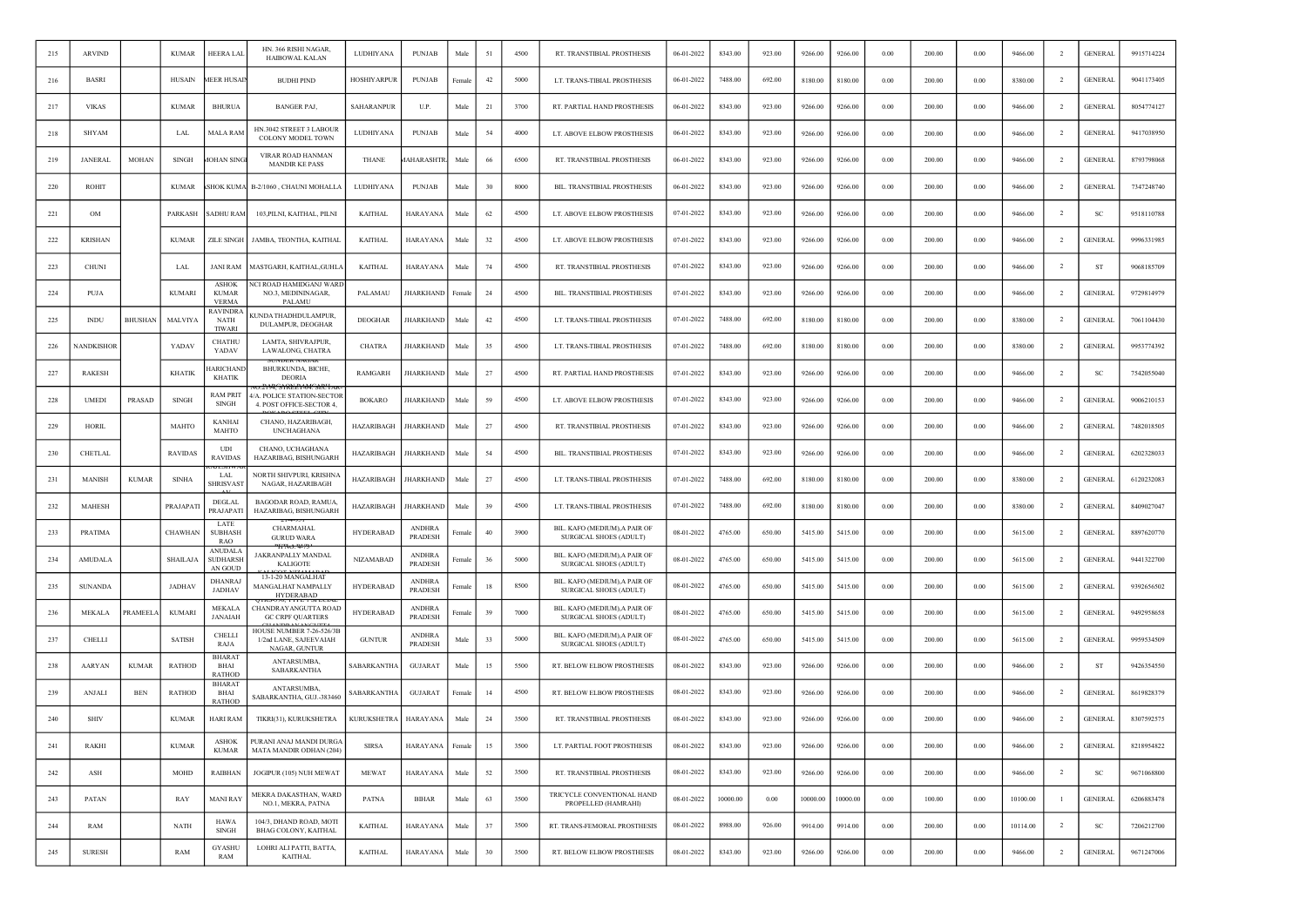| 246 | <b>SHAHIN</b>   |     | <b>PARWIN</b> | JIMUDDIN<br><b>SHEKH</b>                       | RAJWARA RAMAHAL                                                  | SAHIBGANJ        | <b>JHARKHAND</b>           | Male   | 13                      | 3500 | LT. TRANS-TIBIAL PROSTHESIS                                    | 08-01-2022 | 7488.00 | 692.00 | 8180.00 | 8180.00 | 0.00       | 200.00  | 0.00     | 8380.00  | $\overline{2}$ | <b>GENERAL</b> | 6206334394 |
|-----|-----------------|-----|---------------|------------------------------------------------|------------------------------------------------------------------|------------------|----------------------------|--------|-------------------------|------|----------------------------------------------------------------|------------|---------|--------|---------|---------|------------|---------|----------|----------|----------------|----------------|------------|
| 247 | SAJAN           |     | <b>KUMAR</b>  | <b>BABL</b><br>PRASAD                          | PANCHAYAT DHARGULLI<br><b>BLOCK BAGODAR,</b><br>DHARGULI, GIRIDH | <b>GIRIDIH</b>   | <b>HARKHAND</b>            | Male   | 15                      | 3500 | LT. TRANS-TIBIAL PROSTHESIS                                    | 08-01-2022 | 7488.00 | 692.00 | 8180.00 | 8180.00 | $0.00\,$   | 200.00  | 0.00     | 8380.00  | $\overline{2}$ | SC             | 9619650027 |
| 248 | <b>ASHISH</b>   |     | <b>SAW</b>    | SANJAY<br>SAW                                  | GORHAR, BELKAPI,<br>HAZARIBAGH                                   | HAZARIBAGH       | <b>JHARKHAND</b>           | Male   | 14                      | 3500 | LT. TRANS-TIBIAL PROSTHESIS                                    | 08-01-2022 | 7488.00 | 692.00 | 8180.00 | 8180.00 | 0.00       | 200.00  | 0.00     | 8380.00  | $\overline{2}$ | ST             | 7718926894 |
| 249 | <b>MASRA</b>    |     | RAM           | KUPA RAM                                       | VIYON KA GOLIYA, PUNSA                                           | <b>JALORE</b>    | RAJASTHAN                  | Male   | 18                      | 6500 | RT. TRANSTIBIAL PROSTHESIS                                     | 08-01-2022 | 8343.00 | 923.00 | 9266.00 | 9266.00 | 0.00       | 200.00  | 0.00     | 9466.00  | $\overline{2}$ | SC             | 7014029686 |
| 250 | MANDU           |     | LAL           | RAM LAL                                        | MANDWANA, KAHLSA                                                 | <b>SIROHI</b>    | RAJASTHAN                  | Female | 15                      | 2500 | BIL. TRANSTIBIAL PROSTHESIS                                    | 08-01-2022 | 8343.00 | 923.00 | 9266.00 | 9266.00 | 0.00       | 200.00  | 0.00     | 9466.00  |                | <b>SC</b>      | 9799604089 |
| 251 | KAILI           |     | <b>KUMAR</b>  | <b>SURMA</b>                                   | MOTAL, RAJPURA                                                   | <b>SIROHI</b>    | RAJASTHAN                  | Femal  | 35                      | 2500 | LT. TRANS-TIBIAL PROSTHESIS                                    | 08-01-2022 | 7488.00 | 692.00 | 8180.00 | 8180.00 | 0.00       | 200.00  | 0.00     | 8380.00  | $\overline{2}$ | SC             | 7426991152 |
| 252 | <b>KEVA</b>     |     | <b>KUMAR</b>  | <b>BABRU</b>                                   | KOLI WAS BHATANA                                                 | <b>SIROHI</b>    | RAJASTHAN                  | Male   | 27                      | 3700 | LT. TRANS-TIBIAL PROSTHESIS                                    | 08-01-2022 | 7488.00 | 692.00 | 8180.00 | 8180.00 | 0.00       | 200.00  | 0.00     | 8380.00  | <sup>2</sup>   | SC             | 9587262019 |
| 253 | RAJU            |     | RAM           | MANA RAM                                       | EKALI MANGRI, MAHI KHEDA                                         | <b>SIROHI</b>    | RAJASTHAN                  | Male   | 15                      | 4000 | RT. PARTIAL HAND PROSTHESIS                                    | 08-01-2022 | 8343.00 | 923.00 | 9266.00 | 9266.00 | 0.00       | 200.00  | 0.00     | 9466.00  | $\overline{2}$ | ST             | 9509190484 |
| 254 | RAMESH          |     | RAM           | <b>GANGA</b><br>RAM                            | AMALI, VASIYA FALI,<br>PINDWARA                                  | <b>SIROHI</b>    | RAJASTHAN                  | Male   | 60                      | 4500 | RT. TRANSTIBIAL PROSTHESIS                                     | 08-01-2022 | 8343.00 | 923.00 | 9266.00 | 9266.00 | $0.00\,$   | 200.00  | 0.00     | 9466.00  | $\overline{2}$ | ST             | 9928066654 |
| 255 | AARAV           |     | <b>KUMAR</b>  | <b>RADHEY</b><br><b>SHYAM</b>                  | AHERA BAGHPAT                                                    | <b>BAGPAT</b>    | U.P.                       | Male   | - 9                     | 5000 | LT. ABOVE ELBOW PROSTHESIS                                     | 08-01-2022 | 8343.00 | 923.00 | 9266.00 | 9266.00 | 0.00       | 200.00  | 0.00     | 9466.00  | $\overline{2}$ | ST             | 7520269696 |
| 256 | <b>DINESH</b>   |     | <b>KUMAR</b>  | <b>BHAGA JI</b>                                | NEW JHADOLI                                                      | <b>SIROHI</b>    | RAJASTHAN                  | Male   | 40                      | 6500 | LT. TRANS-TIBIAL PROSTHESIS                                    | 08-01-2022 | 7488.00 | 692.00 | 8180.00 | 8180.00 | 0.00       | 200.00  | 0.00     | 8380.00  | $\overline{2}$ | SC             | 9460260789 |
| 257 | <b>NARAYAN</b>  |     | LAL           | <b>VARSA RAM</b>                               | VASA, PINDWARA                                                   | <b>SIROHI</b>    | RAJASTHAN                  | Male   | 48                      | 4500 | LT. TRANS-TIBIAL PROSTHESIS                                    | 08-01-2022 | 7488.00 | 692.00 | 8180.00 | 8180.00 | 0.00       | 200.00  | 0.00     | 8380.00  | $\overline{2}$ | ST             | 9982461047 |
| 258 | <b>RAHUL</b>    |     | CHATURVEL     | RAMESH                                         | ABU ROAD SIROHI                                                  | <b>SIROHI</b>    | RAJASTHAN                  | Male   | 29                      | 4500 | LT. ABOVE ELBOW PROSTHESIS                                     | 08-01-2022 | 8343.00 | 923.00 | 9266.00 | 9266.00 | 0.00       | 200.00  | 0.00     | 9466.00  | $\overline{2}$ | <b>GENERAL</b> | 9828188632 |
| 259 | <b>SAVA</b>     |     | RAM           | OTA RAM                                        | MEGHWALO KA WAS, AMLI,<br>PINDWARA                               | <b>SIROHI</b>    | RAJASTHAN                  | Male   | 58                      | 3900 | BIL. TRANSTIBIAL PROSTHESIS                                    | 08-01-2022 | 8343.00 | 923.00 | 9266.00 | 9266.00 | 0.00       | 200.00  | 0.00     | 9466.00  | <sup>2</sup>   | <b>ST</b>      | 9950416089 |
| 260 | <b>SHANKI</b>   |     | DAS           | MANGI DAS                                      | BADGAWAN, SHIVGANJ                                               | <b>SIROHI</b>    | RAJASTHAN                  | Male   | 46                      | 4500 | RT. PARTIAL HAND PROSTHESIS                                    | 08-01-2022 | 8343.00 | 923.00 | 9266.00 | 9266.00 | $0.00\,$   | 200.00  | 0.00     | 9466.00  | $\overline{2}$ | <b>GENERAL</b> | 9413468454 |
| 261 | <b>DIMPLE</b>   |     | LAL           | MADAN LAI                                      | MAHATMA GANDHI COLONY<br>PINDWARA                                | <b>SIROHI</b>    | RAJASTHAN                  | Female |                         | 5000 | RT. TRANSTIBIAL PROSTHESIS                                     | 08-01-2022 | 8343.00 | 923.00 | 9266.00 | 9266.00 | $0.00\,$   | 200.00  | 0.00     | 9466.00  | $\overline{2}$ | <b>GENERAL</b> | 8890266288 |
| 262 | <b>SANTOSH</b>  |     | <b>DEVI</b>   | <b>SURESE</b><br><b>KUMAR</b>                  | MEHTA GALI ROHIDA                                                | <b>SIROHI</b>    | RAJASTHAN                  | Female | 36                      | 4500 | RT. PARTIAL HAND PROSTHESIS                                    | 08-01-2022 | 8343.00 | 923.00 | 9266.00 | 9266.00 | 0.00       | 200.00  | 0.00     | 9466.00  | $\overline{2}$ | <b>GENERAL</b> | 9784418844 |
| 263 | RAJU            |     | <b>KOUR</b>   | <b>BUTA SINGH</b>                              | WARD NO.3, HANDIYA<br><b>BARNALA</b>                             | <b>BARNALA</b>   | PUNJAB                     | Female | 26                      | 4500 | BIL. TRANSTIBIAL PROSTHESIS                                    | 08-01-2022 | 8343.00 | 923.00 | 9266.00 | 9266.00 | 0.00       | 200.00  | 0.00     | 9466.00  | $\overline{2}$ | SC             | 9877821563 |
| 264 | <b>GURMEET</b>  |     | SINGH         | NAJEER⊅<br><b>SINGH</b>                        | RAIGARH, PATIYALA                                                | PATIYALA         | PUNJAB                     | Male   | 59                      | 2500 | LT. ABOVE ELBOW PROSTHESIS                                     | 08-01-2022 | 8343.00 | 923.00 | 9266.00 | 9266.00 | 0.00       | 200.00  | 0.00     | 9466.00  | -2             | <b>GENERAL</b> | 8437575083 |
| 265 | MO.             |     | <b>JUNED</b>  | MO. SADIK                                      | <b>MOHALLA BHUMIS</b><br>MALEKOTLA                               | <b>SANGRUR</b>   | <b>PUNJAB</b>              | Male   | 30                      | 3900 | LT. TRANS-TIBIAL PROSTHESIS                                    | 08-01-2022 | 7488.00 | 692.00 | 8180.00 | 8180.00 | 0.00       | 200.00  | 0.00     | 8380.00  | $\overline{2}$ | <b>GENERAL</b> | 8437533773 |
| 266 | <b>PUSHPA</b>   |     | <b>DEVI</b>   | <b>KULDEEP</b><br><b>SINGH</b>                 | <b>BAROT, FATEPUR</b>                                            | <b>KANGRA</b>    | <b>HIMACHAI</b><br>PRADESH | Female | 40                      | 5000 | LT. ABOVE ELBOW PROSTHESIS                                     | 08-01-2022 | 8343.00 | 923.00 | 9266.00 | 9266.00 | 0.00       | 200.00  | 0.00     | 9466.00  | -2             | <b>GENERAL</b> | 9816890943 |
| 267 | BHUPENDRA       |     | <b>KUMAR</b>  | <b>SANTOSH</b><br><b>KUMAR</b>                 | HN.426, TAFJALPUR                                                | PATIYALA         | <b>PUNJAB</b>              | Male   | 45                      | 5000 | RT. TRANSTIBIAL PROSTHESIS                                     | 08-01-2022 | 8343.00 | 923.00 | 9266.00 | 9266.00 | $0.00\,$   | 200.00  | 0.00     | 9466.00  | $\overline{2}$ | <b>GENERAL</b> | 9877230428 |
| 268 | <b>HARMEETA</b> |     | <b>SINGH</b>  | <b>LAL SINGH</b>                               | <b>BHTHINDA</b>                                                  | <b>BATHINDA</b>  | PUNJAB                     | Male   | 31                      | 4500 | BIL. TRANSTIBIAL PROSTHESIS                                    | 08-01-2022 | 8343.00 | 923.00 | 9266.00 | 9266.00 | 0.00       | 200.00  | 0.00     | 9466.00  | $\overline{2}$ | <b>GENERAL</b> | 9876953821 |
| 269 | <b>LAKHVIR</b>  |     | <b>SINGH</b>  | DARSHAN<br>RAM                                 | KHELA, BILGA                                                     | <b>JALNDHAR</b>  | <b>PUNJAB</b>              | Male   | 49                      | 5000 | RT. PARTIAL HAND PROSTHESIS                                    | 08-01-2022 | 8343.00 | 923.00 | 9266.00 | 9266.00 | 0.00       | 200.00  | 0.00     | 9466.00  | $\overline{2}$ | <b>GENERAL</b> | 8437048224 |
| 270 | <b>DIPIKA</b>   |     | RANI          | <b>SANJEEV</b><br><b>KUMAR</b>                 | 2668, W.NO. 22 RAJPURA                                           | PATIYALA         | PUNJAB                     | Female | 35                      | 7000 | LT. TRANS-TIBIAL PROSTHESIS                                    | 08-01-2022 | 7488.00 | 692.00 | 8180.00 | 8180.00 | 0.00       | 200.00  | 0.00     | 8380.00  | $\overline{2}$ | <b>GENERAL</b> | 9888353253 |
| 271 | <b>VINAY</b>    |     | <b>BHATT</b>  | <b>PRAVEEN</b><br><b>KUMAR</b><br><b>BHATT</b> | WARD NO 01 BHATTON KA<br><b>BAMNIYA CHITTORGARH</b>              | CHITTORGARH      | RAJASTHAN                  | Male   | 19                      | 5000 | BIL. KAFO (POLYPROPYLENE), A PAIR<br>OF SURGICAL SHOES (ADULT) | 09-01-2022 | 7207.00 | 983.00 | 8190.00 | 8190.00 | 0.00       | 200.00  | 0.00     | 8390.00  | -2             | <b>GENERAL</b> | 7426949884 |
| 272 | <b>BHAGAWAN</b> | LAL | JAT           | UNKAR LAL                                      | WARD NO 2, SARANGPURA,                                           | CHITTORGARH      | RAJASTHAN                  | Male   | 38                      | 6500 | BIL. KAFO (MEDIUM), A PAIR OF<br>SURGICAL SHOES (ADULT)        | 09-01-2022 | 4765.00 | 650.00 | 5415.00 | 5415.00 | $\rm 0.00$ | 200.00  | $0.00\,$ | 5615.00  | $\overline{2}$ | <b>GENERAL</b> | 9982832475 |
| 273 | <b>NARAYAN</b>  |     | <b>LAL</b>    | <b>DEVILAL</b>                                 | CHITTOURGARH                                                     | CHITTORGARH      | <b>RAJASTHAN</b>           | Male   | $36\,$                  | 7000 | BIL. KAFO (MEDIUM), A PAIR OF<br>SURGICAL SHOES (ADULT)        | 09-01-2022 | 4765.00 | 650.00 | 5415.00 | 5415.00 | 0.00       | 200.00  | 0.00     | 5615.00  | $\overline{2}$ | <b>GENERAL</b> | 9057228935 |
| 274 | <b>MAHIRA</b>   |     | MANSURI       | <b>SHOEB</b><br>KHAN                           | 281, INDRA NAGAR, ORAI,<br>JALAUN, U.P.-285001                   | <b>JALAUN</b>    | U.P.                       | Female | -6                      | 3700 | RT. KAFO (POLYPROPYLENE), A PAIR<br>OF SURGICAL SHOES (CHILD)  | 09-01-2022 | 3692.00 | 503.00 | 4195.00 | 4195.00 | 0.00       | 1000.00 | 10000.00 | 15195.00 | 10             | <b>GENERAL</b> | 9994374735 |
| 275 | <b>NIHAR</b>    |     | ROAT          | <b>DINESH</b><br><b>ROAT</b>                   | WARD NO 11 MUKAM DHANI<br>UPALI WARD NO 10 VARDA                 | <b>DUNGARPUR</b> | <b>RAJASTHAN</b>           | Male   | $\overline{\mathbf{3}}$ | 4000 | RT. KAFO (POLYPROPYLENE), A PAIR<br>OF SURGICAL SHOES (CHILD)  | 09-01-2022 | 7031.00 | 959.00 | 7990.00 | 7990.00 | 0.00       | 1000.00 | 10000.00 | 18990.00 | 10             | ST             | 9521543577 |
| 276 | DASHRATH        |     | <b>SINGH</b>  | <b>TAKHT</b><br><b>SINGH</b>                   | LESUWA, BHACHBHAR,<br>RAMSAR, BARMER, RAJ.-<br>344502            | <b>BARMER</b>    | <b>RAJASTHAN</b>           | Male   | 6                       | 4500 | RT. KAFO (POLYPROPYLENE), A PAIR<br>OF SURGICAL SHOES (CHILD)  | 09-01-2022 | 3692.00 | 503.00 | 4195.00 | 4195.00 | 0.00       | 1000.00 | 10000.00 | 15195.00 | 10             | <b>GENERAL</b> | 9680948726 |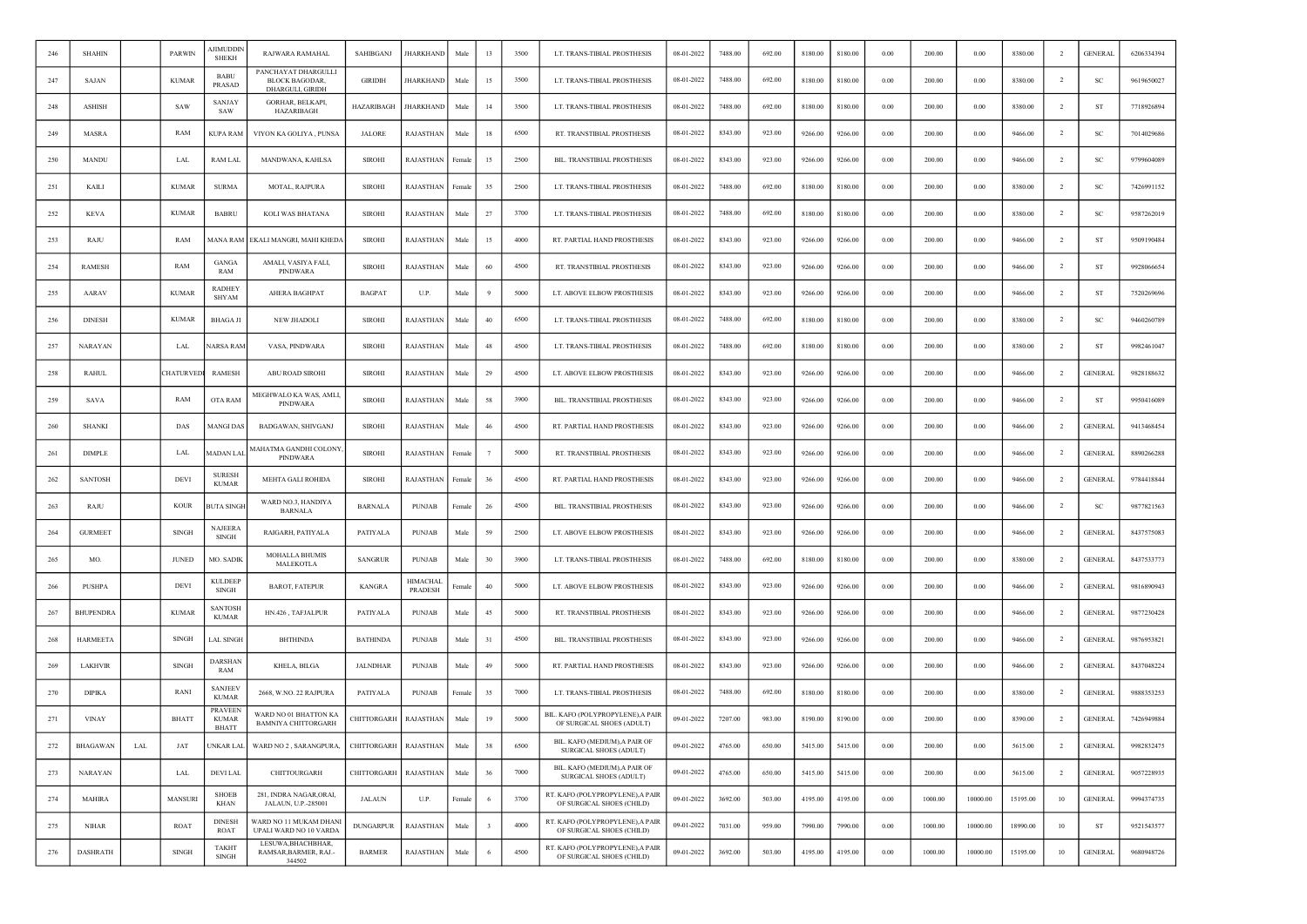| 277 | CRASHANKAN     |              | <b>GIRI</b>    | <b>SIYARAM</b><br>GIRI                        | KHERA THAKUR BARATPUR                                          | <b>BHARATPUR</b>         | <b>RAJASTHAN</b> | Male   |                | 4500 | RT. KAFO (POLYPROPYLENE), A PAIR<br>OF SURGICAL SHOES (CHILD)  | 09-01-2022 | 3692.00 | 503.00 | 4195.00 | 4195.00 | 0.00 | 1000.00 | 10000.00 | 15195.00 | 10             | <b>GENERAL</b> | 8505085979 |
|-----|----------------|--------------|----------------|-----------------------------------------------|----------------------------------------------------------------|--------------------------|------------------|--------|----------------|------|----------------------------------------------------------------|------------|---------|--------|---------|---------|------|---------|----------|----------|----------------|----------------|------------|
| 278 | MANVI          |              | JAT            | <b>BALVEER</b><br>SINGH                       | WARD NO 02 DHANI<br><b>ILLAKHAR KISHANPURA</b>                 | JHUJHUNU                 | RAJASTHAN        | Femal  |                | 3900 | RT. KAFO (POLYPROPYLENE), A PAIR<br>OF SURGICAL SHOES (CHILD)  | 09-01-2022 | 3692.00 | 503.00 | 4195.00 | 4195.00 | 0.00 | 1000.00 | 10000.00 | 15195.00 | 10             | <b>GENERAL</b> | 9813128645 |
| 279 | <b>AFSIN</b>   |              | ALI            | <b>VAJID ALI</b>                              | GOVINDPURA, JHUNJHUNUN                                         | <b>JHUJHUNU</b>          | <b>RAJASTHAN</b> | Female |                | 5000 | RT. KAFO (POLYPROPYLENE),A PAIF<br>OF SURGICAL SHOES (CHILD)   | 09-01-2022 | 3692.00 | 503.00 | 4195.00 | 4195.00 | 0.00 | 1000.00 | 10000.00 | 15195.00 | 10             | <b>GENERAL</b> | 9461356786 |
| 280 | <b>HUMERA</b>  |              | <b>BANO</b>    | VAIJD ALI                                     | GOVINDPURA, JHUNJHUNUN                                         | JHUJHUNU                 | RAJASTHAN        | Femal  |                | 8500 | RT. KAFO (POLYPROPYLENE), A PAIR<br>OF SURGICAL SHOES (CHILD)  | 09-01-2022 | 3692.00 | 503.00 | 4195.00 | 4195.00 | 0.00 | 1000.00 | 10000.00 | 15195.00 | 10             | <b>GENERAL</b> | 9785759142 |
| 281 | <b>DURGA</b>   |              | <b>KUMARI</b>  | <b>CHAGAN</b><br>LAL                          | BAAGELO KA GUDA KADMAI<br>313322                               | <b>UDAIPUR</b>           | RAJASTHAN        | Female |                | 7500 | RT. KAFO (POLYPROPYLENE), A PAIR<br>OF SURGICAL SHOES (CHILD)  | 09-01-2022 | 3692.00 | 503.00 | 4195.00 | 4195.00 | 0.00 | 1000.00 | 10000.00 | 15195.00 | 10             | <b>GENERAL</b> | 7852054833 |
| 282 | PAWAN          | DAS          | VAISHNAV       | <b>RAJENDRA</b><br>DAS<br>AISHNAV             | SHIV SINGH KA KHEDA,<br>AAVLI, KHARTANA, UDAIPUF<br>RAJ-313206 | <b>UDAIPUR</b>           | RAJASTHAN        | Male   | 17             | 6500 | BIL. KAFO (MEDIUM), A PAIR OF<br><b>SURGICAL SHOES (ADULT)</b> | 09-01-2022 | 4765.00 | 650.00 | 5415.00 | 5415.00 | 0.00 | 200.00  | 0.00     | 5615.00  | $\overline{2}$ | <b>GENERAL</b> | 9660691456 |
| 283 | <b>SHANTI</b>  | LAL          | PATEL          | <b>RUPAJI</b><br>PATEL                        | ADIWALLUDAIPUR.RAJ.<br>313804                                  | <b>UDAIPUR</b>           | RAJASTHAN        | Male   | 38             | 7000 | BIL. KAFO (MEDIUM), A PAIR OF<br><b>SURGICAL SHOES (ADULT)</b> | 09-01-2022 | 4765.00 | 650.00 | 5415.00 | 5415.00 | 0.00 | 200.00  | 0.00     | 5615.00  | $\overline{2}$ | <b>GENERAL</b> | 9602158613 |
| 284 | <b>HEMANT</b>  |              | <b>SINGH</b>   | <b>REM SINGH</b>                              | <b>SINGHARA UDAIPUR</b>                                        | <b>UDAIPUR</b>           | RAJASTHAN        | Male   | 25             | 5000 | BIL. KAFO (MEDIUM).A PAIR OF<br><b>SURGICAL SHOES (ADULT)</b>  | 09-01-2022 | 4765.00 | 650.00 | 5415.00 | 5415.00 | 0.00 | 200.00  | 0.00     | 5615.00  | $\overline{2}$ | <b>GENERAL</b> | 9982045096 |
| 285 | <b>TARA</b>    |              | MEGHWAL        | <b>BAGDI LAI</b><br>MEGHWAI                   | SINGHAWATO KA WADA,<br>DEBARI, UDAIPUR-RAJ.-31302-             | <b>UDAIPUR</b>           | RAJASTHAN        | Female | 34             | 4000 | BIL. KAFO (MEDIUM), A PAIR OF<br>SURGICAL SHOES (ADULT)        | 09-01-2022 | 4765.00 | 650.00 | 5415.00 | 5415.00 | 0.00 | 200.00  | 0.00     | 5615.00  | $\overline{2}$ | <sub>SC</sub>  | 7300466279 |
| 286 | <b>HARSHAD</b> |              | <b>MEGHWAL</b> | <b>HITESH</b><br><b>KUMAR</b>                 | BHANPURA, UDAIPUR, RAJ.<br>313704                              | <b>UDAIPUR</b>           | RAJASTHAN        | Male   |                | 4500 | RT. KAFO (POLYPROPYLENE), A PAIR<br>OF SURGICAL SHOES (CHILD)  | 09-01-2022 | 7031.00 | 959.00 | 7990.00 | 7990.00 | 0.00 | 1000.00 | 10000.00 | 18990.00 | 10             | SC             | 9327351644 |
| 287 | SAGAR          |              | <b>MEENA</b>   | <b>SANJAY</b><br><b>MEENA</b>                 | PADERI FALA, PIPALI (A),<br><b>UDAIPUR, RAJ.-313802</b>        | <b>UDAIPUR</b>           | RAJASTHAN        | Male   |                | 3700 | RT. KAFO (POLYPROPYLENE), A PAIR<br>OF SURGICAL SHOES (CHILD)  | 09-01-2022 | 3692.00 | 503.00 | 4195.00 | 4195.00 | 0.00 | 900.00  | 10000.00 | 15095.00 | -9             | <b>ST</b>      | 8690279165 |
| 288 | <b>LILA</b>    |              | <b>MEENA</b>   | <b>HALIYA</b>                                 | CHIKLA GATI PEEPLI<br><b>UDAIPUR</b>                           | <b>UDAIPUR</b>           | RAJASTHAN        | Female | 29             | 4500 | BIL. KAFO (MEDIUM).A PAIR OF<br>SURGICAL SHOES (ADULT)         | 09-01-2022 | 4765.00 | 650.00 | 5415.00 | 5415.00 | 0.00 | 200.00  | 0.00     | 5615.00  | -2             | -ST            | 7728946018 |
| 289 | PIYUSH         |              | YADAV          | PAPPU<br>YADAV                                | MEHANDWAS, TONK                                                | <b>TONK</b>              | RAJASTHAN        | Male   |                | 4500 | RT. KAFO (POLYPROPYLENE), A PAIR<br>OF SURGICAL SHOES (CHILD)  | 09-01-2022 | 3692.00 | 503.00 | 4195.00 | 4195.00 | 0.00 | 1000.00 | 10000.00 | 15195.00 | 10             | <b>GENERAL</b> | 9929359997 |
| 290 | <b>DAULA</b>   |              | RAM            | <b>KUNANA</b><br>RAM                          | MANDI KE PICHE, KUCHAMA<br>CITY, NAWA, NAWACITY LSG            | <b>NAGAUR</b>            | RAJASTHAN        | Male   | 38             | 3900 | BIL. KAFO (MEDIUM).A PAIR OF<br>SURGICAL SHOES (ADULT)         | 09-01-2022 | 4765.00 | 650.00 | 5415.00 | 5415.00 | 0.00 | 200.00  | 0.00     | 5615.00  | <sup>2</sup>   | <b>SC</b>      | 9571671824 |
| 291 | <b>DEVRAJ</b>  | <b>SINGH</b> | <b>RATHORE</b> | <b>ROHITAS</b><br>SINGH                       | 38 NEAR NATHJI MANDIR<br><b>CHHAJOOSAR</b>                     | CHURU                    | RAJASTHAN        | Male   |                | 5000 | RT. KAFO (POLYPROPYLENE), A PAIR<br>OF SURGICAL SHOES (CHILD)  | 09-01-2022 | 3692.00 | 503.00 | 4195.00 | 4195.00 | 0.00 | 1000.00 | 10000.00 | 15195.00 | 10             | <b>GENERAL</b> | 9928099711 |
| 292 | MOHAMMAD       |              | <b>SAKIR</b>   | SAJID<br>LILGAR                               | WARD NO.30, LILGHARO KI<br>AASJID DS PAAS SUJANGARH<br>CHURL   | CHURU                    | RAJASTHAN        | Male   |                | 5000 | RT. KAFO (POLYPROPYLENE), A PAIR<br>OF SURGICAL SHOES (CHILD)  | 09-01-2022 | 3692.00 | 503.00 | 4195.00 | 4195.00 | 0.00 | 1000.00 | 10000.00 | 15195.00 | 10             | <b>GENERAL</b> | 9413090691 |
| 293 | <b>CHINTU</b>  |              | <b>MEENA</b>   | <b>SUKH LAL</b><br><b>MEENA</b>               | <b>NAI ABAADI ARNOD</b><br>PRATAPGARH 312615                   | PRATAPGARH               | RAJASTHAN        | Male   |                | 5000 | RT. KAFO (POLYPROPYLENE),A PAIF<br>OF SURGICAL SHOES (CHILD)   | 09-01-2022 | 3692.00 | 503.00 | 4195.00 | 4195.00 | 0.00 | 1000.00 | 10000.00 | 15195.00 | 10             | <b>ST</b>      | 8104747505 |
| 294 | AMAN           |              | DEEP           | <b>GURCHARA</b><br>N SINGH                    | CHAK 13 K Y D WARD NO 05<br>22 KYD BIKANER                     | <b>BIKANER</b>           | RAJASTHAN        | Male   | 16             | 6500 | RT. KAFO (POLYPROPYLENE), A PAIR<br>OF SURGICAL SHOES (CHILD)  | 09-01-2022 | 7031.00 | 959.00 | 7990.00 | 7990.00 | 0.00 | 200.00  | 0.00     | 8190.00  | <sup>2</sup>   | <b>GENERAL</b> | 6377743926 |
| 295 | ASHOK          |              | <b>KUMAR</b>   | MULARAM                                       | WARD NO.01, CHAK 14 B D, 1<br><b>BD. BIKANER</b>               | <b>BIKANER</b>           | RAJASTHAN        | Male   | 12             | 8000 | RT. KAFO (POLYPROPYLENE), A PAIR<br>OF SURGICAL SHOES (CHILD)  | 09-01-2022 | 3692.00 | 503.00 | 4195.00 | 4195.00 | 0.00 | 1000.00 | 10000.00 | 15195.00 | 10             | GENERAI        | 9982117600 |
| 296 | <b>RIYA</b>    |              | NATH           | <b>VINOD</b><br>NATH                          | WARD NO.08, JAITPUR,<br>BIKANER, RAJ.-334604                   | <b>BIKANER</b>           | RAJASTHAN        | Femal  |                | 6500 | RT. KAFO (POLYPROPYLENE), A PAIR<br>OF SURGICAL SHOES (CHILD)  | 09-01-2022 | 3692.00 | 503.00 | 4195.00 | 4195.00 | 0.00 | 900.00  | 10000.00 | 15095.00 |                | <b>GENERAL</b> | 8503928461 |
| 297 | <b>KAILASH</b> |              | <b>KUMAR</b>   | <b>GULAB</b><br><b>CHAND</b>                  | RAJPUTO KA VAS, CHOTI<br>DOODNLPALI<br>RAJ.-306126             | PALI                     | RAJASTHAN        | Male   | 11             | 5800 | RT. KAFO (POLYPROPYLENE), A PAIR<br>OF SURGICAL SHOES (CHILD)  | 09-01-2022 | 7031.00 | 959.00 | 7990.00 | 7990.00 | 0.00 | 200.00  | 0.00     | 8190.00  | <sup>2</sup>   | <b>GENERAL</b> | 7568970130 |
| 298 | SHIVNANDAN     |              | <b>KUMAR</b>   | CHOTHMAI                                      | <b>UMMEDGANJ BARAN</b>                                         | <b>BARAN</b>             | RAJASTHAN        | Male   |                | 3000 | RT. KAFO (POLYPROPYLENE), A PAIR<br>OF SURGICAL SHOES (CHILD)  | 09-01-2022 | 3692.00 | 503.00 | 4195.00 | 4195.00 | 0.00 | 1000.00 | 10000.00 | 15195.00 | 10             | <b>GENERAL</b> | 9636613961 |
| 299 | <b>SURAJ</b>   |              | <b>SINGH</b>   | SATESINGH                                     | KACHIPURA SEELOTI                                              | <b>KARAULI</b>           | <b>RAJASTHAN</b> | Male   |                | 2500 | RT. KAFO (POLYPROPYLENE), A PAIR<br>OF SURGICAL SHOES (CHILD)  | 09-01-2022 | 7031.00 | 959.00 | 7990.00 | 7990.00 | 0.00 | 1000.00 | 10000.00 | 18990.00 | 10             | <b>GENERAL</b> | 9741296570 |
| 300 | SONU           |              | <b>GURJAR</b>  | <b>BALRAM</b>                                 | 326 DHANI GUJRAN                                               | <b>KARAULI</b>           | <b>RAJASTHAN</b> | Male   |                | 2500 | RT. KAFO (POLYPROPYLENE), A PAIR<br>OF SURGICAL SHOES (CHILD)  | 09-01-2022 | 3692.00 | 503.00 | 4195.00 | 4195.00 | 0.00 | 1000.00 | 10000.00 | 15195.00 | 10             | <b>GENERAL</b> | 9352850016 |
| 301 | MAYANK         |              | MAHAWAR        | <b>HEMRAJ</b>                                 | BAHRAWADA KALAN SAWA<br><b>MADHOPUR SAWAI</b><br>MADHOPUR      | SAWAI<br><b>MADHOPUR</b> | RAJASTHAN        | Male   |                | 4500 | RT. KAFO (POLYPROPYLENE), A PAIR<br>OF SURGICAL SHOES (CHILD)  | 09-01-2022 | 3692.00 | 503.00 | 4195.00 | 4195.00 | 0.00 | 1000.00 | 10000.00 | 15195.00 | 10             | <sub>SC</sub>  | 8769605183 |
| 302 | <b>SAPANA</b>  |              | <b>KEWAT</b>   | <b>HEMRA</b><br><b>KEWAT</b>                  | SAWASA SAWAI MADHOPUR                                          | SAWAI<br><b>MADHOPUR</b> | RAJASTHAN        | Female |                | 5000 | RT. KAFO (POLYPROPYLENE), A PAIR<br>OF SURGICAL SHOES (CHILD)  | 09-01-2022 | 3692.00 | 503.00 | 4195.00 | 4195.00 | 0.00 | 1000.00 | 10000.00 | 15195.00 | 10             | <sub>SC</sub>  | 9929213375 |
| 303 | YESHIKA        |              | PESWANI        | DILIH<br><b>KUMAR</b><br><b>SINDHI</b>        | SINDHI COLONY SHAHAR.<br>SAWAI MADHOPUR, RAJ.-<br>322001       | SAWAI<br><b>MADHOPUR</b> | RAJASTHAN        | Female | $\overline{4}$ | 3500 | RT. KAFO (POLYPROPYLENE), A PAIR<br>OF SURGICAL SHOES (CHILD)  | 09-01-2022 | 7031.00 | 959.00 | 7990.00 | 7990.00 | 0.00 | 900.00  | 10000.00 | 18890.00 |                | <b>GENERAL</b> | 8952891379 |
| 304 | <b>SHYAM</b>   |              | <b>SUNDER</b>  | <b>RAMESH</b><br><b>CHAND</b><br><b>MEENA</b> | MEENA KOLETA BAMANWAS                                          | SAWAI<br><b>MADHOPUR</b> | RAJASTHAN        | Male   | -6             | 5000 | RT. KAFO (POLYPROPYLENE), A PAIR<br>OF SURGICAL SHOES (CHILD)  | 09-01-2022 | 3692.00 | 503.00 | 4195.00 | 4195.00 | 0.00 | 1000.00 | 10000.00 | 15195.00 | 10             | <b>ST</b>      | 9983984742 |
| 305 | AYUSH          | <b>KUMAR</b> | PRAJAPAT       | <b>KALU RAM</b>                               | JOGI MOHALLA, BILOCHI,<br>JAIPUR, AMBER, RAJ.-303805           | <b>JAIPUR</b>            | RAJASTHAN        | Male   | $\sim$         | 6500 | RT. KAFO (POLYPROPYLENE), A PAIR<br>OF SURGICAL SHOES (CHILD)  | 09-01-2022 | 3692.00 | 503.00 | 4195.00 | 4195.00 | 0.00 | 1000.00 | 10000.00 | 15195.00 | 10             | <b>GENERAL</b> | 9828886556 |
| 306 | <b>MANAN</b>   |              | LAVANSHI       | <b>CHAIN</b><br><b>SINGH</b>                  | <b>GADYAMER KHERIYA</b><br><b>JHALAWAR</b>                     | <b>JHALAWAR</b>          | <b>RAJASTHAN</b> | Male   | $\overline{4}$ | 2500 | RT. KAFO (POLYPROPYLENE), A PAIR<br>OF SURGICAL SHOES (CHILD)  | 09-01-2022 | 3692.00 | 503.00 | 4195.00 | 4195.00 | 0.00 | 1000.00 | 10000.00 | 15195.00 | 10             | <b>GENERAL</b> | 8742851095 |
| 307 | <b>KULDIP</b>  |              | SINGH          | <b>SURESH</b><br><b>SINGH</b>                 | KHURCHANIYA, JHALAWAR,<br>RAJ .- 326516                        | JHALAWAR                 | <b>RAJASTHAN</b> | Male   | $10\,$         | 2500 | RT. KAFO (POLYPROPYLENE), A PAIR<br>OF SURGICAL SHOES (CHILD)  | 09-01-2022 | 7031.00 | 959.00 | 7990.00 | 7990.00 | 0.00 | 1000.00 | 10000.00 | 18990.00 | 10             | <b>GENERAL</b> | 6376135746 |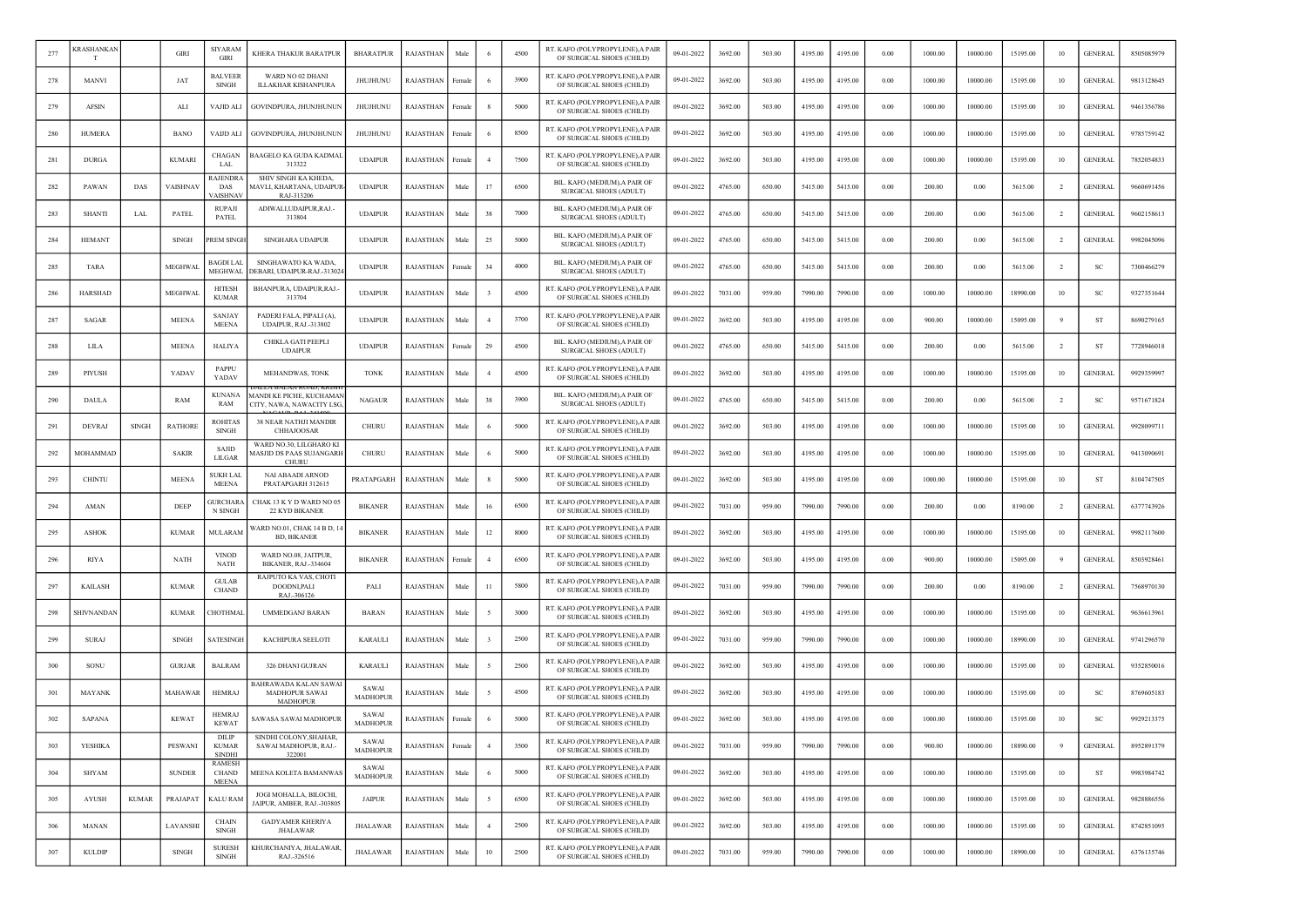| 308 | MADHAV          |                         | <b>RAO</b>           | <b>SURYARAY</b><br>ANA                     | SRIKKULAM A.P. 532201                                             | <b>SRIKAKULAM</b>   | <b>ANDHRA</b><br><b>PRADESH</b> | Male   | 52     | 4500 | RT. TRANSTIBIAL PROSTHESIS                               | 09-01-2022 | 8343.00 | 923.00 | 9266.00 | 9266.00 | 0.00       | 200.00 | 0.00     | 9466.00  | $\overline{2}$ | <b>SC</b>      | 9908362476 |
|-----|-----------------|-------------------------|----------------------|--------------------------------------------|-------------------------------------------------------------------|---------------------|---------------------------------|--------|--------|------|----------------------------------------------------------|------------|---------|--------|---------|---------|------------|--------|----------|----------|----------------|----------------|------------|
| 309 | NARAYANA        |                         | SRI                  | SRI SAILAM                                 | SRIKAKULAM A.P. 532459                                            | SRIKAKULAM          | <b>ANDHRA</b><br>PRADESH        | Male   | 41     | 3900 | RT. TRANS-FEMORAL PROSTHESIS                             | 09-01-2022 | 8988.00 | 926.00 | 9914.00 | 9914.00 | 0.00       | 200.00 | 0.00     | 10114.00 | -2             | <b>SC</b>      | 9959277391 |
| 310 | RAJESWARA       |                         | RAO                  | RAMULU                                     | SRIKAKULAM A.P 532474                                             | <b>SRIKAKULAM</b>   | <b>ANDHRA</b><br>PRADESH        | Male   | 39     | 5000 | RT. TRANS-FEMORAL PROSTHESIS                             | 09-01-2022 | 8988.00 | 926.00 | 9914.00 | 9914.00 | 0.00       | 200.00 | 0.00     | 10114.00 | <sup>2</sup>   | SC             | 6304991479 |
| 311 | <b>VENKATA</b>  |                         | RAO                  | 3ASAVAYY<br>A                              | SRIKAKULAM A.P 532185                                             | SRIKAKULAM          | <b>ANDHRA</b><br>PRADESH        | Male   | 52     | 3700 | LT. ABOVE ELBOW PROSTHESIS                               | 09-01-2022 | 8343.00 | 923.00 | 9266.00 | 9266.00 | 0.00       | 200.00 | 0.00     | 9466.00  | $\overline{2}$ | SC             | 9182265303 |
| 312 | <b>CHANDRA</b>  |                         | RAO                  | APPARAO                                    | SRIKAKULAM A.P. 532215                                            | <b>SRIKAKULAM</b>   | <b>ANDHRA</b><br>PRADESH        | Male   | 45     | 4000 | RT. TRANSTIBIAL PROSTHESIS                               | 09-01-2022 | 8343.00 | 923.00 | 9266.00 | 9266.00 | $0.00\,$   | 200.00 | 0.00     | 9466.00  | $\overline{2}$ | <sub>SC</sub>  | 9550298202 |
| 313 | PAWAN           |                         | <b>KUMAR</b>         | TIRUPATI                                   | SRIKAKULAM A.P 532460                                             | SRIKAKULAM          | <b>ANDHRA</b><br>PRADESH        | Male   | 25     | 4500 | BIL. TRANSTIBIAL PROSTHESIS                              | 09-01-2022 | 8343.00 | 923.00 | 9266.00 | 9266.00 | 0.00       | 200.00 | 0.00     | 9466.00  | -2             | SC             | 9440147221 |
| 314 | LAXMANA         |                         | <b>KUMAR</b>         | <b>BODAYYA</b>                             | SRIKAKULAM A.P 532458                                             | <b>SRIKAKULAM</b>   | <b>ANDHRA</b><br>PRADESH        | Male   | 39     | 4500 | LT. TRANS-TIBIAL PROSTHESIS                              | 09-01-2022 | 7488.00 | 692.00 | 8180.00 | 8180.00 | $0.00\,$   | 200.00 | 0.00     | 8380.00  | $\overline{2}$ | SC             | 7799395650 |
| 315 | <b>SURIYA</b>   |                         | RAO                  | <b>ACCHAYY</b><br>A                        | SRIKAKULAM A.P. 532458                                            | SRIKAKULAM          | <b>ANDHRA</b><br><b>PRADESH</b> | Male   | 77     | 2500 | WHEEL CHAIR FOLDING STANDARD<br>MODEL ADULT SIZE(SAATHI) | 09-01-2022 | 8700.00 | 0.00   | 8700.00 | 8700.00 | 0.00       | 100.00 | 0.00     | 8800.00  | -1             | SC             | 9959610520 |
| 316 | APPALARAJU      |                         | RAO                  | <b>DURGA RAO</b>                           | SRIKAKULAM A.P 532440                                             | SRIKAKULAM          | <b>ANDHRA</b><br>PRADESH        | Male   | 41     | 2500 | RT. PARTIAL HAND PROSTHESIS                              | 09-01-2022 | 8343.00 | 923.00 | 9266.00 | 9266.00 | $0.00\,$   | 200.00 | 0.00     | 9466.00  | $\overline{2}$ | SC             | 6301582495 |
| 317 | <b>CHINNI</b>   |                         | APPADU               | SAGAMESU                                   | SRIKAKULAM A.P 532122                                             | <b>SRIKAKULAM</b>   | <b>ANDHRA</b><br>PRADESH        | Male   | 67     | 2500 | LT. TRANS-FEMORAL PROSTHESIS                             | 09-01-2022 | 8343.00 | 923.00 | 9266.00 | 9266.00 | 0.00       | 200.00 | 0.00     | 9466.00  | <sup>2</sup>   | <sub>SC</sub>  | 9989016179 |
| 318 | <b>RAMARAO</b>  |                         | <b>KHAN</b>          | KAMI                                       | SRIKAKULAM A.P 532456                                             | <b>SRIKAKULAM</b>   | <b>ANDHRA</b><br>PRADESH        | Male   | 73     | 2500 | WHEEL CHAIR FOLDING STANDARD<br>MODEL ADULT SIZE(SAATHI) | 09-01-2022 | 8700.00 | 0.00   | 8700.00 | 8700.00 | 0.00       | 100.00 | 0.00     | 8800.00  |                | SC             | 7997608551 |
| 319 | RAMA            |                         | RAO                  | MALLESH                                    | SRIKAKULAM A.P. 532426                                            | <b>SRIKAKULAM</b>   | <b>ANDHRA</b><br>PRADESH        | Male   | 38     | 2500 | RT. TRANS-FEMORAL PROSTHESIS                             | 09-01-2022 | 8988.00 | 926.00 | 9914.00 | 9914.00 | 0.00       | 200.00 | 0.00     | 10114.00 | $\overline{2}$ | <sub>SC</sub>  | 2333075509 |
| 320 | <b>TIRUMALA</b> |                         | RAO                  | <b>BHASKAR</b><br>RAO                      | SRIKAKULAM A.P 532215                                             | SRIKAKULAM          | <b>ANDHRA</b><br>PRADESH        | Male   | 32     | 2500 | RT. BELOW ELBOW PROSTHESIS                               | 09-01-2022 | 8343.00 | 923.00 | 9266.00 | 9266.00 | 0.00       | 200.00 | 0.00     | 9466.00  | -2             | SC             | 9154533442 |
| 321 | YAJJALA         |                         | AGANMO<br>МI         | SYAM<br><b>SUNDER</b>                      | SRIKAKULAM A.P. 532221                                            | <b>SRIKAKULAM</b>   | <b>ANDHRA</b><br>PRADESH        | Female | 43     | 2500 | RT. BELOW ELBOW PROSTHESIS                               | 09-01-2022 | 8343.00 | 923.00 | 9266.00 | 9266.00 | 0.00       | 200.00 | 0.00     | 9466.00  | $\overline{2}$ | SC             | 9000202056 |
| 322 | <b>DONKA</b>    |                         | <b>AMAKRIS</b><br>NA | <b>HINNARAO</b>                            | SRIKAKULAM A.P. 532185                                            | SRIKAKULAM          | <b>ANDHRA</b><br>PRADESH        | Male   | 36     | 2500 | RT. TRANSTIBIAL PROSTHESIS                               | 09-01-2022 | 8343.00 | 923.00 | 9266.00 | 9266.00 | 0.00       | 200.00 | 0.00     | 9466.00  | $\overline{2}$ | SC             | 7799688097 |
| 323 | <b>TOMPA</b>    |                         | <b>KUMAR</b>         | NARAYAN                                    | SRIKAKULAM A.P. 532220                                            | SRIKAKULAM          | <b>ANDHRA</b><br>PRADESH        | Male   | 29     | 2500 | LT. PARTIAL FOOT PROSTHESIS                              | 09-01-2022 | 8343.00 | 923.00 | 9266.00 | 9266.00 | $0.00\,$   | 200.00 | 0.00     | 9466.00  | $\overline{2}$ | SC             | 9542997620 |
| 324 | <b>KURAMANU</b> |                         | <b>KUMAR</b>         | GUNNAYYA                                   | SRIKAKULAM A.P 532459                                             | SRIKAKULAM          | <b>ANDHRA</b><br>PRADESH        | Male   | 56     | 2500 | RT. TRANSTIBIAL PROSTHESIS                               | 09-01-2022 | 8343.00 | 923.00 | 9266.00 | 9266.00 | 0.00       | 200.00 | 0.00     | 9466.00  | <sup>2</sup>   | ST             | 6379082858 |
| 325 | <b>BALLEM</b>   |                         | <b>KONDAIAH</b>      | <b>BELLEM</b><br>RAMACHAN<br><b>DNDRAM</b> | <b>GURRAAM PADU</b><br>KOPPOLE, NALGONDA                          | NALGONDA            | <b>ANDHRA</b><br>PRADESH        | Male   | 66     | 2500 | RT. BELOW ELBOW PROSTHESIS                               | 09-01-2022 | 8343.00 | 923.00 | 9266.00 | 9266.00 | $0.00\,$   | 200.00 | 0.00     | 9466.00  | $\overline{2}$ | SC             | 9603617133 |
| 326 | <b>JENIGE</b>   |                         | <b>KISTAIAH</b>      | <b>BIKSHAPAIA</b><br>H                     | THIPPAIGUDA<br>TADLAPALLIGUDA<br>MANCHAL K.V RANGAREDDY           | K.V.RANGARED<br>DY  | <b>ANDHRA</b><br>PRADESH        | Male   | 54     | 2500 | LT. TRANS-TIBIAL PROSTHESIS                              | 09-01-2022 | 7488.00 | 692.00 | 8180.00 | 8180.00 | 0.00       | 200.00 | 0.00     | 8380.00  | $\overline{2}$ | <b>SC</b>      | 9848937065 |
| 327 | AJIT            | <b>KUMAR</b>            | <b>BEGWANI</b>       | <b>JIWAN MAL</b>                           | 2ND FLOOR, RAGHVENDRA<br>NAGAR COLONY, NEAR SVF                   | K.V.RANGAREE<br>DY  | ANDHRA<br>PRADESH               | Male   | 49     | 2500 | LT. TRANS-TIBIAL PROSTHESIS                              | 09-01-2022 | 7488.00 | 692.00 | 8180.00 | 8180.00 | 0.00       | 200.00 | 0.00     | 8380.00  | -2             | <b>GENERAL</b> | 8790598683 |
| 328 | PEDDI           | PRATAP                  | REDDY                | PEDDI RAM<br><b>REDDY</b>                  | rlol' <del>No. 1</del> .<br>PRAGATHINAGAR<br>BACHPALE, RANGAREDDI | K.V.RANGARED<br>DY  | <b>ANDHRA</b><br>PRADESH        | Male   | 42     | 2500 | LT. TRANS-FEMORAL PROSTHESIS                             | 09-01-2022 | 8343.00 | 923.00 | 9266.00 | 9266.00 | 0.00       | 200.00 | 0.00     | 9466.00  | -2             | <b>GENERAL</b> | 9246348201 |
| 329 | <b>HAMPAPUR</b> | <b>ANGASW</b><br>AMY    | LAKSHMI              | ANGASWA<br>MA                              | STREET NO.3<br><b>BHAVANI NAGAR</b>                               | K.V.RANGARED<br>DY  | <b>ANDHRA</b><br>PRADESH        | Male   | 69     | 2500 | RT. TRANS-FEMORAL PROSTHESIS                             | 09-01-2022 | 8988.00 | 926.00 | 9914.00 | 9914.00 | 0.00       | 200.00 | 0.00     | 10114.00 | $\overline{2}$ | <b>GENERAL</b> | 9959787639 |
| 330 | YENDIURI        | UDHAKAF<br>$\mathbf{A}$ | RAO                  | <b>DEVAIAH</b>                             | SHRI LEO TOWERS, TILAK<br>ROAD, RAJAMANDRY ARBAN                  | <b>EAST GODAVAR</b> | <b>ANDHRA</b><br>PRADESH        | Male   | 63     | 2500 | LT. TRANS-TIBIAL PROSTHESIS                              | 09-01-2022 | 7488.00 | 692.00 | 8180.00 | 8180.00 | 0.00       | 200.00 | 0.00     | 8380.00  | $\overline{2}$ | <b>GENERAL</b> | 6300541748 |
| 331 | ADE             |                         | <b>AMITHA</b>        | ADE<br><b>RAMARAO</b>                      | DD, BONDIDI, NERADIGONDA,<br>WADOUR, ADILABAD                     | <b>ADILABAD</b>     | <b>ANDHRA</b><br>PRADESH        | Female | 32     | 2500 | RT. TRANS-FEMORAL PROSTHESIS                             | 09-01-2022 | 8988.00 | 926.00 | 9914.00 | 9914.00 | 0.00       | 200.00 | 0.00     | 10114.00 | $\overline{2}$ | <b>GENERAL</b> | 8500192771 |
| 332 | <b>MANDA</b>    |                         | RAMULU               | <b>MANDA</b><br>SALLU                      | MANDALAM, GOLLOR,<br>RANGREDDI, ANDHRA                            | RANGA REDDY         | <b>ANDHRA</b><br>PRADESH        | Male   | 54     | 2500 | BIL. BELOW ELBOW PROSTHESIS                              | 09-01-2022 | 8343.00 | 923.00 | 9266.00 | 9266.00 | 0.00       | 200.00 | 0.00     | 9466.00  | $\overline{2}$ | <b>GENERAL</b> | 9154236241 |
| 333 | <b>SIKANDER</b> |                         | RAUT                 | LATE<br><b>SEETHA</b><br>RAM RAUT          | NAGAR, NEAR BHANODAYA<br><b>SCHOOL ATTAPUR</b>                    | <b>RANGA REDDY</b>  | <b>ANDHRA</b><br>PRADESH        | Male   | $64\,$ | 2500 | RT. TRANS-FEMORAL PROSTHESIS                             | 09-01-2022 | 8988.00 | 926.00 | 9914.00 | 9914.00 | 0.00       | 200.00 | 0.00     | 10114.00 | $\overline{2}$ | <b>GENERAL</b> | 9948547376 |
| 334 | <b>GURANI</b>   |                         |                      | <b>CHINNAVAD</b><br>U                      | SRIKAKULAM A.P. 532214                                            | <b>SIKANDRABAD</b>  | <b>ANDHRA</b><br>PRADESH        | Male   | 36     | 5000 | RT. TRANSTIBIAL PROSTHESIS                               | 09-01-2022 | 8343.00 | 923.00 | 9266.00 | 9266.00 | 0.00       | 200.00 | 0.00     | 9466.00  | $\overline{2}$ | ST             | 9014299862 |
| 335 | <b>TIRUPATI</b> |                         | RAO                  | <b>APPALSWA</b><br>MI                      | SRIKAKULAM A.P. 532214                                            | <b>SRIKAKULAM</b>   | <b>ANDHRA</b><br>PRADESH        | Male   | 62     | 4500 | RT. TRANS-FEMORAL PROSTHESIS                             | 10-01-2022 | 8988.00 | 926.00 | 9914.00 | 9914.00 | 0.00       | 200.00 | $0.00\,$ | 10114.00 | $\overline{2}$ | SC             | 9948726755 |
| 336 | <b>RESHMA</b>   |                         |                      | <b>KRISHNA</b><br><b>RAO</b>               | SRIKAKULAM A.P.532264                                             | <b>SRIKAKULAM</b>   | <b>ANDHRA</b><br>PRADESH        | Female | 20     | 4500 | LT. TRANS-TIBIAL PROSTHESIS                              | 10-01-2022 | 7488.00 | 692.00 | 8180.00 | 8180.00 | $0.00\,$   | 200.00 | $0.00\,$ | 8380.00  | $\overline{2}$ | SC             | 9618120399 |
| 337 | MALUVA          |                         |                      | <b>GAVIRESU</b>                            | SRIKAKULAM A.P 532214                                             | <b>SRIKAKULAM</b>   | <b>ANDHRA</b><br>PRADESH        | Male   | 32     | 2500 | LT. TRANS-TIBIAL PROSTHESIS                              | 10-01-2022 | 7488.00 | 692.00 | 8180.00 | 8180.00 | $\rm 0.00$ | 200.00 | $0.00\,$ | 8380.00  | $\overline{2}$ | ST             | 7993678875 |
| 338 | KAMISETTI       |                         | <b>SULOCHANA</b>     | <b>RAMESH</b>                              | SRIKAKULAM A.P 532312                                             | SRIKAKULAM          | <b>ANDHRA</b><br>PRADESH        | Male   | 23     | 2500 | RT. TRANS-FEMORAL PROSTHESIS                             | 10-01-2022 | 8988.00 | 926.00 | 9914.00 | 9914.00 | $\rm 0.00$ | 200.00 | $0.00\,$ | 10114.00 | $\overline{2}$ | SC             | 9701838806 |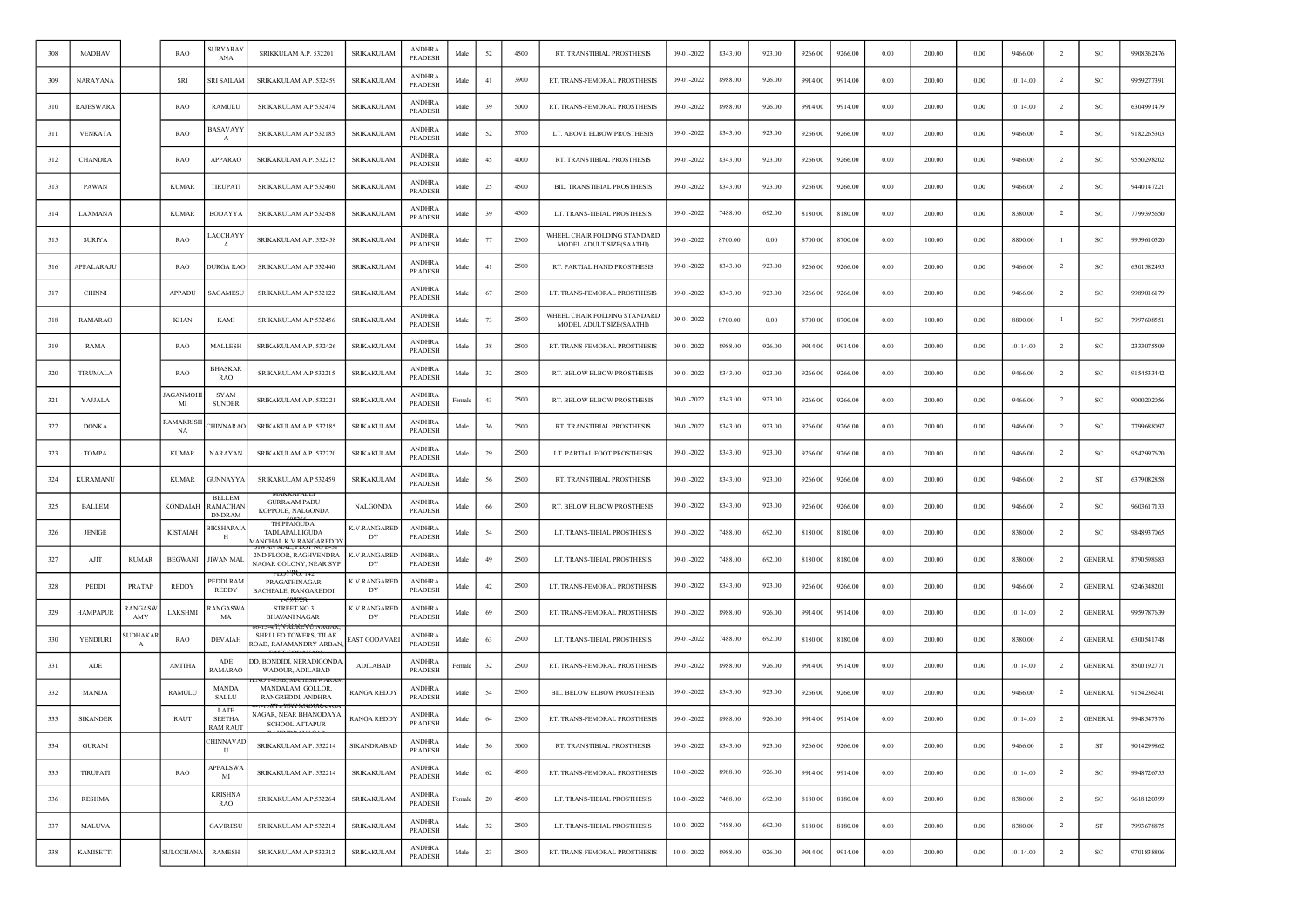| 339 | <b>TUMMA</b>         | SAI                           | <b>DEVANSH</b>         | THUMMA<br><b>CHANDRAS</b><br><b>HEKHAR</b>  | KONDAPAKA MANDALAM<br>KUKNURPALLE KONDAPAK                                 | <b>MEDAK</b>               | <b>ANDHRA</b><br>PRADESH | Mak    |    | 2500 | LT. TRANS-TIBIAL PROSTHESIS                       | 10-01-2022 | 7488.00  | 692.00   | 8180.00  | 8180.00  | 0.00       | 200.00 | 0.00     | 8380.00  | $\overline{2}$ | <b>SC</b>      | 9908654344 |
|-----|----------------------|-------------------------------|------------------------|---------------------------------------------|----------------------------------------------------------------------------|----------------------------|--------------------------|--------|----|------|---------------------------------------------------|------------|----------|----------|----------|----------|------------|--------|----------|----------|----------------|----------------|------------|
| 340 | <b>JAHINDRA</b>      |                               | TIWARI                 | <b>DOMA</b><br>TIWARI                       | <b>BABHANGAWA POST</b><br>SIKARIYA, KHAIRI,ROHTAS<br><b>TAKIA BAZAR</b>    | <b>ROHTAS</b>              | <b>BIHAR</b>             | Male   | 59 | 5800 | RT. BELOW ELBOW PROSTHESIS                        | 10-01-2022 | 8343.00  | 923.00   | 9266.00  | 9266.00  | 0.00       | 200.00 | 0.00     | 9466.00  | $\overline{2}$ | <b>GENERAL</b> | 6203902178 |
| 341 | <b>REMSHANK</b><br>R | <b>KUMAR</b>                  | <b>DUBEY</b>           | /ISHESHW<br>R DUBEY                         | NAUHATTA, BANUA, ROHTAS                                                    | <b>ROHTAS</b>              | <b>BIHAR</b>             | Male   | 34 | 4600 | RT. BELOW ELBOW PROSTHESIS                        | 10-01-2022 | 8343.00  | 923.00   | 9266.00  | 9266.00  | 0.00       | 200.00 | 0.00     | 9466.00  | -2             | <b>GENERAL</b> | 7654936943 |
| 342 | <b>KRISHAN</b>       |                               | <b>JHA</b>             | LATE<br><b>CHANDRA</b><br><b>CISHOR JHA</b> | NEAR MASOMAT TALAB,<br>AMALPUR NO.1, JAMALPUR,<br>MUNGER                   | <b>MUNGER</b>              | <b>BIHAR</b>             | Male   | 29 | 2900 | RT. ABOVE ELBOW PROSTHESIS                        | 10-01-2022 | 8343.00  | 923.00   | 9266.00  | 9266.00  | 0.00       | 200.00 | 0.00     | 9466.00  | $\overline{2}$ | <b>GENERAL</b> | 7004710577 |
| 343 | <b>ASMITA</b>        |                               | <b>KUMARI</b>          | <b>SUDHIR</b><br><b>SHARMA</b>              | ULLE, GAYA<br><b>JAMUARA</b>                                               | GAYA                       | <b>BIHAR</b>             | Female | 27 | 3500 | LT. TRANS-TIBIAL PROSTHESIS                       | 10-01-2022 | 7488.00  | 692.00   | 8180.00  | 8180.00  | 0.00       | 200.00 | 0.00     | 8380.00  | 2              | <b>GENERAL</b> | 9955907103 |
| 344 | <b>UDAY</b>          |                               | <b>KUMAR</b>           | LAXMI<br><b>MAHTO</b>                       | NIWAS SHAHGANJ BENTA,<br>AHITA                                             | DARBHANGA                  | <b>BIHAR</b>             | Male   | 21 | 4500 | BIL. TRANSTIBIAL PROSTHESIS                       | 10-01-2022 | 8343.00  | 923.00   | 9266.00  | 9266.00  | 0.00       | 200.00 | 0.00     | 9466.00  | $\overline{2}$ | ST             | 7766805404 |
| 345 | <b>SAHDEO</b>        |                               | PRASAD                 | <b>BARAN</b><br>PRASAD                      | <b>BHAGU BIGHA, DHAWAL</b><br>BIGHA, HULASGANJ,<br>JEHANABAD, BIHAR 804407 | <b>JAHANABAD</b>           | <b>BIHAR</b>             | Male   | 54 | 5000 | RT. BELOW ELBOW PROSTHESIS                        | 10-01-2022 | 8343.00  | 923.00   | 9266.00  | 9266.00  | 0.00       | 200.00 | 0.00     | 9466.00  | -2             | <b>GENERAL</b> | 8797646945 |
| 346 | OMKAR                |                               | PRASAD                 | RAJA RAM<br>PRASAD                          | GAURAPUR, JEHANABAD,<br><b>BIHAR 804408</b>                                | JAHANABAD                  | <b>BIHAR</b>             | Male   | 38 | 5000 | LT. TRANS-TIBIAL PROSTHESIS                       | 10-01-2022 | 7488.00  | 692.00   | 8180.00  | 8180.00  | 0.00       | 200.00 | 0.00     | 8380.00  | $\overline{2}$ | <b>GENERAL</b> | 9006211447 |
| 347 | <b>ARUN</b>          | <b>KUMAR</b>                  | <b>SINGH</b>           | <b>SURESH</b><br>PRASAD<br>SINGH            | <b>BANGLA PAR, SIKANDARPUR</b><br>BEGUSARAI, BIHAR-851131                  | <b>BEGUSARAI</b>           | <b>BIHAR</b>             | Male   | 60 | 5500 | TRICYCLE CONVENTIONAL HAND<br>PROPELLED (HAMRAHI) | 10-01-2022 | 10000.00 | 0.00     | 10000.00 | 10000.00 | 0.00       | 100.00 | 0.00     | 10100.00 | -1             | GENERAL        | 9006735020 |
| 348 | ABHAY                | <b>KUMAR</b>                  | <b>SINGH</b>           | AMANI<br>PRASAD<br><b>SINGH</b>             | WARD NO.6, KESHAWE<br>KESEBE, BEGUSARAI                                    | <b>BEGUSARAI</b>           | <b>BIHAR</b>             | Male   | 35 | 6500 | RT. BELOW ELBOW PROSTHESIS                        | 10-01-2022 | 8343.00  | 923.00   | 9266.00  | 9266.00  | 0.00       | 200.00 | 0.00     | 9466.00  | -2             | <b>GENERAL</b> | 8340504086 |
| 349 | <b>KISTA</b>         |                               | <b>KUMARI</b>          | <b>BIJENDRA</b><br>CHAUDHARI                | RAMPUR KATEYA, MAKHRA,<br>AURANGABAD, JAI GOVIND<br><b>NAGAR</b>           | <b>AURANGABAD(E</b><br>H)  | <b>BIHAR</b>             | Male   | 20 | 5600 | RT. TRANS-FEMORAL PROSTHESIS                      | 10-01-2022 | 8988.00  | 926.00   | 9914.00  | 9914.00  | $0.00\,$   | 200.00 | 0.00     | 10114.00 | $\overline{2}$ | <b>GENERAL</b> | 7631369361 |
| 350 | SONU                 |                               | PASWAN                 | GUPTESHW<br><b>AR PASWAN</b>                | SAYA PARSA, TENDUA,<br>AURANGABAD, NABINAGAR<br><b>ROAD</b>                | <b>AURANGABAD</b> (I<br>H) | <b>BIHAR</b>             | Male   | 27 | 5700 | LT. ABOVE ELBOW PROSTHESIS                        | 10-01-2022 | 8343.00  | 923.00   | 9266.00  | 9266.00  | 0.00       | 200.00 | 0.00     | 9466.00  | $\overline{2}$ | ST             | 9199306868 |
| 351 | <b>BIPUL</b>         |                               | <b>KUMAR</b>           | <b>RAKESH</b><br>RAM                        | MALAWAN, YOGIPUR, HILSA,<br>JOGIPUR MALAWAN,<br><b>NALANDA</b>             | <b>NALANDA</b>             | <b>BIHAR</b>             | Male   |    | 5000 | LT. TRANS-TIBIAL PROSTHESIS                       | 10-01-2022 | 7488.00  | 692.00   | 8180.00  | 8180.00  | 0.00       | 200.00 | 0.00     | 8380.00  | $\overline{2}$ | ST             | 7765958189 |
| 352 | RAVI                 |                               | <b>KUMAR</b>           | <b>ASHOK</b><br>PRASAD                      | KALI ASTHAN, TELI TOLA,<br>HILSA, NALANDA                                  | <b>NALANDA</b>             | <b>BIHAR</b>             | Male   | 24 | 5500 | RT. ABOVE KNEE PROSTHESIS                         | 10-01-2022 | 8343.00  | 923.00   | 9266.00  | 9266.00  | 0.00       | 200.00 | 0.00     | 9466.00  | -2             | <b>GENERAL</b> | 9973953819 |
| 353 | DILIP                |                               | <b>THAKUR</b>          | <b>CHAMARI</b><br>THAKUR                    | <b>GAUR BIGHA, MALLIKPUR</b><br>RAJGIR, NALANDA                            | <b>NALANDA</b>             | <b>BIHAR</b>             | Male   | 49 | 6500 | LT. ABOVE KNEE PROSTHESIS                         | 10-01-2022 | 8343.00  | 923.00   | 9266.00  | 9266.00  | 0.00       | 200.00 | 0.00     | 9466.00  | $\overline{2}$ | <b>GENERAL</b> | 7643960075 |
| 354 | PRAMOD               |                               | <b>THAKUR</b>          | AGESHWAR<br>THAKUR                          | RAITAR, NALANDA, BIHAR<br>803109                                           | <b>NALANDA</b>             | <b>BIHAR</b>             | Male   | 37 | 5600 | LT. TRANS-FEMORAL PROSTHESIS                      | 10-01-2022 | 8343.00  | 923.00   | 9266.00  | 9266.00  | 0.00       | 200.00 | 0.00     | 9466.00  | $\overline{2}$ | GENERAL        | 7091076758 |
| 355 | SALONI               |                               | <b>KUMARI</b>          | SUJIT<br><b>KUMAR</b>                       | CHAKMUNNA, HILA, JUNAIR,<br><b>NALANDA</b>                                 | NALANDA                    | <b>BIHAR</b>             | Female | 12 | 5700 | LT. TRANS-TIBIAL PROSTHESIS                       | 10-01-2022 | 7488.00  | 692.00   | 8180.00  | 8180.00  | 0.00       | 200.00 | 0.00     | 8380.00  | $\overline{2}$ | <b>GENERAL</b> | 7870942393 |
| 356 | <b>ARUN</b>          |                               | <b>KUMAR</b>           | <b>AMCHAND</b><br><b>RA PRASAD</b>          | <b>BAJITPUR MURARI,</b><br>RUPASPUR, NALANDA                               | <b>NALANDA</b>             | <b>BIHAR</b>             | Male   | 57 | 5500 | RT. TRANSTIBIAL PROSTHESIS                        | 10-01-2022 | 8343.00  | 923.00   | 9266.00  | 9266.00  | 0.00       | 200.00 | 0.00     | 9466.00  | $\overline{2}$ | <b>GENERAL</b> | 7371097730 |
| 357 | <b>BHAGVAN</b>       |                               | GOP                    | ROHAN GOP                                   | DAHABIGHA, DAULATPUR,<br>HILSA, NALANDA                                    | <b>NALANDA</b>             | <b>BIHAR</b>             | Male   | 32 | 6500 | RT. TRANS-FEMORAL PROSTHESIS                      | 10-01-2022 | 8988.00  | 926.00   | 9914.00  | 9914.00  | 0.00       | 200.00 | 0.00     | 10114.00 | 2              | <b>GENERAL</b> | 7004876017 |
| 358 | JITU                 |                               | YADAV                  | PRASADI<br>YADAV                            | NIRPUR, NALANDA                                                            | <b>NALANDA</b>             | <b>BIHAR</b>             | Male   | 26 | 5600 | RT. TRANS-FEMORAL PROSTHESIS                      | 10-01-2022 | 8988.00  | 926.00   | 9914.00  | 9914.00  | 0.00       | 200.00 | 0.00     | 10114.00 | $\overline{2}$ | <b>GENERAL</b> | 8271753482 |
| 359 | <b>PRINCE</b>        |                               | <b>KUMAR</b>           | <b>GOPAL</b><br><b>RAMANI</b>               | WARD NO.2, EKANGAR DIH<br><b>NALANDA</b>                                   | <b>NALANDA</b>             | <b>BIHAR</b>             | Male   | 29 | 5700 | LT. ABOVE ELBOW PROSTHESIS                        | 10-01-2022 | 8343.00  | 923.00   | 9266.00  | 9266.00  | 0.00       | 200.00 | 0.00     | 9466.00  | $\overline{2}$ | <b>GENERAL</b> | 7541032631 |
| 360 | DHANUBHA             |                               | RANAJI                 | RANAJI                                      | RAHPAR GUJRAT 370165                                                       | КАСНСНН                    | <b>GUJARAT</b>           | Male   | 52 | 5000 | RT. ABOVE ELBOW PROSTHESIS                        | 10-01-2022 | 8343.00  | 923.00   | 9266.00  | 9266.00  | 0.00       | 200.00 | 0.00     | 9466.00  | $\overline{2}$ | SC             | 9879249663 |
| 361 | <b>DIPESH</b>        |                               | PREM JI                | PREM JI                                     | KACHCHH GUJRAT 370430                                                      | KACHCHH                    | <b>GUJARAT</b>           | Male   | 28 | 5500 | RT. ABOVE ELBOW PROSTHESIS                        | 10-01-2022 | 8343.00  | 923.00   | 9266.00  | 9266.00  | 0.00       | 200.00 | 0.00     | 9466.00  | $\overline{2}$ | <b>SC</b>      | 9825253101 |
| 362 | <b>VISHRAM</b>       |                               | MEGA                   | MEGA                                        | KACHCHH GUJRAT 370001                                                      | <b>KACHCHH</b>             | <b>GUJARAT</b>           | Male   | 24 | 6500 | LT. TRANS-TIBIAL PROSTHESIS                       | 10-01-2022 | 7488.00  | 692.00   | 8180.00  | 8180.00  | 0.00       | 200.00 | 0.00     | 8380.00  | $\overline{2}$ | SC             | 8469589441 |
| 363 | <b>BHARAT</b>        | <b>KUMAR</b>                  | <b>HARIJAN</b>         | MULJI                                       | KACHCHH GUJRAT 370605                                                      | <b>KACHCHH</b>             | <b>GUJARAT</b>           | Male   | 25 | 5600 | RT. ABOVE KNEE PROSTHESIS                         | 10-01-2022 | 8343.00  | 923.00   | 9266.00  | 9266.00  | 0.00       | 200.00 | 0.00     | 9466.00  | -2             | <b>GENERAL</b> | 9316089757 |
| 364 | <b>KISHOR</b>        |                               | PURI                   | <b>HAGAVAT</b><br>PURI                      | KACHCHH GUJRAT 370655                                                      | <b>KACHCHH</b>             | GUJARAT                  | Male   | 61 | 5700 | TRICYCLE CONVENTIONAL HAND<br>PROPELLED (HAMRAHI) | 10-01-2022 | 10000.00 | 0.00     | 10000.00 | 10000.00 | 0.00       | 100.00 | 0.00     | 10100.00 | -1             | <b>GENERAL</b> | 9601675388 |
| 365 | <b>RAVAL</b>         |                               | Y                      | BALVANTRA LAXISANKA                         | KACHCHH GUJRAT 370001                                                      | KACHCHH                    | <b>GUJARAT</b>           | Male   | 72 | 5000 | LT. TRANS-FEMORAL PROSTHESIS                      | 10-01-2022 | 8343.00  | 923.00   | 9266.00  | 9266.00  | $\rm 0.00$ | 200.00 | $0.00\,$ | 9466.00  | $\overline{2}$ | <b>GENERAL</b> | 9484554343 |
| 366 | <b>GAMIT</b>         | <b>MANISHBH</b><br>${\rm AI}$ | <b>RAMANBHA</b>        | <b>RAMANBHA</b><br>. н.                     | NISHAL FALIYA, KUMKUVA<br>TA, SONGADH, TAPI, GUJARAT<br>394670             | TAPI                       | <b>GUJARAT</b>           | Male   | 34 | 6500 | RT. TRANSTIBIAL PROSTHESIS                        | 10-01-2022 | 8343.00  | 923.00   | 9266.00  | 9266.00  | 0.00       | 200.00 | 0.00     | 9466.00  | $\overline{2}$ | <b>GENERAL</b> | 9429851100 |
| 367 | GAMIT                |                               | <b>ASHVANTE</b><br>HAI | LALAJIBHAI                                  | <b>SHAHPUR TA.VYARA</b><br>SHAHPUR. TAPI. BHOJPUR                          | TAPI                       | <b>GUJARAT</b>           | Male   | 43 | 7000 | LT. PARTIAL FOOT PROSTHESIS                       | 10-01-2022 | 8343.00  | 923.00   | 9266.00  | 9266.00  | $0.00\,$   | 200.00 | $0.00\,$ | 9466.00  | $\overline{2}$ | SC             | 7433821021 |
| 368 | RAJENDRABH<br>AI     |                               | PATEL                  | <b>SUHDHABH</b><br>AI                       | 250, SARDAR FALIYA, TA-<br>VALOD, ALGAT, TAPI<br>394246                    | TAPI                       | <b>GUJARAT</b>           | Male   | 63 | 3700 | TRICYCLE CONVENTIONAL HAND<br>PROPELLED (HAMRAHI) | 10-01-2022 | 10000.00 | $0.00\,$ | 10000.00 | 10000.00 | 0.00       | 100.00 | 0.00     | 10100.00 | <sup>1</sup>   | SC             | 9712508917 |
| 369 | LAKWANI              |                               | NIHALCHAN<br>D         | DHARMADA<br>-S                              | VADODARA GUJRAT 390019                                                     | VADODARA                   | <b>GUJARAT</b>           | Male   | 66 | 4000 | TRICYCLE CONVENTIONAL HAND<br>PROPELLED (HAMRAHI) | 10-01-2022 | 10000.00 | $0.00\,$ | 10000.00 | 10000.00 | 0.00       | 100.00 | 0.00     | 10100.00 | $\overline{1}$ | <b>SC</b>      | 9099495738 |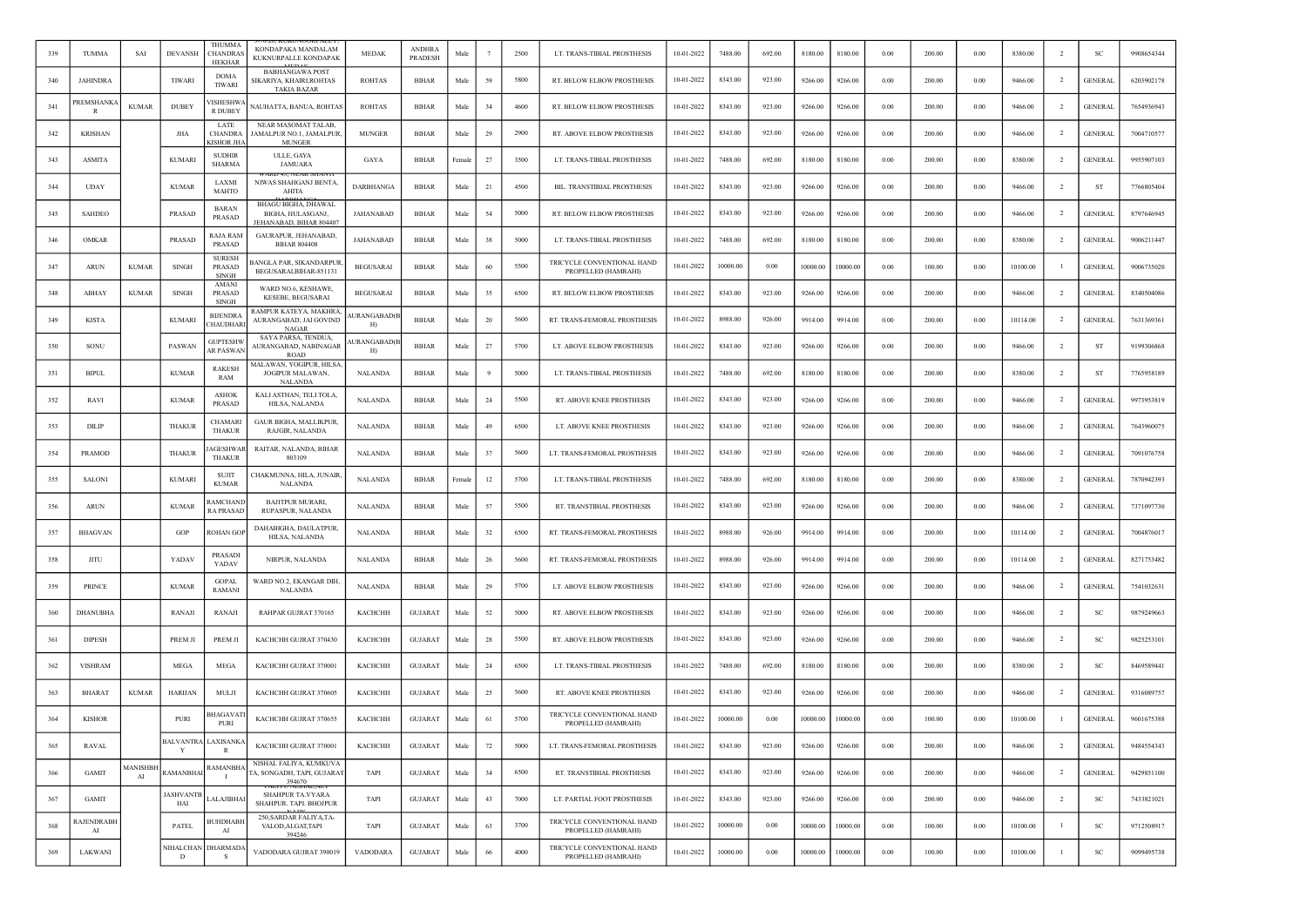| 370 | VASAVA            |                               | <b>GULABHAI</b>  | <b>TRIBHOVAN</b><br><b>BHAI</b>                | MACHHI FALIYU, KOLIYAD,<br>KARJAN, VADODARA,<br>GUJARAT 392220     | <b>VADODARA</b>                          | <b>GUJARAT</b>   | Male   | $44\,$ | 4500 | RT. TRANS-FEMORAL PROSTHESIS                                  | 10-01-2022 | 8988.00  | 926.00 | 9914.00  | 9914.00  | 0.00       | 200.00  | 0.00     | 10114.00 | $\overline{2}$ | <b>SC</b>      | 6354044520   |
|-----|-------------------|-------------------------------|------------------|------------------------------------------------|--------------------------------------------------------------------|------------------------------------------|------------------|--------|--------|------|---------------------------------------------------------------|------------|----------|--------|----------|----------|------------|---------|----------|----------|----------------|----------------|--------------|
| 371 | PATEL             |                               | MAHESHBH<br>AI   | CHANDUBH<br>AI                                 | VANIYA SHERI, LINGASTHALI,<br>VADODARA, DABHOI                     | VADODARA                                 | <b>GUJARAT</b>   | Male   | 59     | 4500 | RT. BELOW ELBOW PROSTHESIS                                    | 10-01-2022 | 8343.00  | 923.00 | 9266.00  | 9266.00  | 0.00       | 200.00  | 0.00     | 9466.00  | $\overline{2}$ | <b>SC</b>      | 9879759299   |
| 372 | <b>BARIYA</b>     |                               | <b>JUGALBHAI</b> | <b>BARIYA</b><br>SHABHIBHA<br>$\mathbf{I}$     | HOUSE NUMBER-1/102,<br>RUSTAMPURA, VADODARA,<br>VAGHODIA           | VADODARA                                 | <b>GUJARAT</b>   | Male   | 49     | 3900 | LT. TRANS-TIBIAL PROSTHESIS                                   | 10-01-2022 | 7488.00  | 692.00 | 8180.00  | 8180.00  | 0.00       | 200.00  | 0.00     | 8380.00  | <sup>2</sup>   | SC             | 9979083144   |
| 373 | <b>PATEL</b>      |                               | <b>HIRABEN</b>   | SOMABHAI                                       | 229, KAMLI HARI<br>BHANOMATH, UNJHA<br>MEHESANA                    | MEHSANA                                  | <b>GUJARAT</b>   | Female | 71     | 3700 | WHEEL CHAIR FOLDING STANDARD<br>MODEL ADULT SIZE(SAATHI)      | 10-01-2022 | 8700.00  | 0.00   | 8700.00  | 8700.00  | 0.00       | 100.00  | 0.00     | 8800.00  |                | <b>GENERAL</b> | 6352115286   |
| 374 | AKSHAY            |                               | <b>GADHAVI</b>   | <b>HARATDA</b><br>N                            | MADKA VAV BANASKANTHA   BANASKANTHA                                |                                          | <b>GUJARAT</b>   | Male   | 17     | 4000 | LT. TRANS-TIBIAL PROSTHESIS                                   | 10-01-2022 | 7488.00  | 692.00 | 8180.00  | 8180.00  | 0.00       | 200.00  | 0.00     | 8380.00  |                | <b>GENERAL</b> | 9427110109   |
| 375 | <b>BHALALA</b>    | <b>BHAGVAN</b><br><b>BHAI</b> | <b>IANJHIBHA</b> | MANJHIBHA                                      | PANCHTOBRA, BHAVNAGAR                                              | BHAVNAGAR                                | <b>GUJARAT</b>   | Male   | 53     | 4500 | LT. TRANS-FEMORAL PROSTHESIS                                  | 10-01-2022 | 8343.00  | 923.00 | 9266.00  | 9266.00  | 0.00       | 200.00  | 0.00     | 9466.00  | $\overline{2}$ | <b>GENERAL</b> | 9558684303   |
| 376 | <b>SORATHIYA</b>  | DAYABEN                       | <b>BHOLABHAI</b> | <b>BHOLABHAI</b>                               | MODA, MOTI VADAL,<br>BHAVNAGAR, MAHUVA                             | <b>BHAVNAGAR</b>                         | <b>GUJARAT</b>   | Female | 54     | 4500 | RT. TRANS-FEMORAL PROSTHESIS                                  | 10-01-2022 | 8988.00  | 926.00 | 9914.00  | 9914.00  | $0.00\,$   | 200.00  | 0.00     | 10114.00 | $\overline{2}$ | <b>GENERAL</b> | 8141603461   |
| 377 | <b>JAMOD</b>      |                               | MANJIBHAI        | <b>HARJIBHAI</b>                               | PLOT VISTAR, RAMAPIMA<br>MANDIRNI SAME, KANPAR<br><b>BHAVNAGAR</b> | <b>BHAVNAGAR</b>                         | <b>GUJARAT</b>   | Male   | 64     | 3900 | TRICYCLE CONVENTIONAL HAND<br>PROPELLED (HAMRAHI)             | 10-01-2022 | 10000.00 | 0.00   | 10000.00 | 10000.00 | 0.00       | 100.00  | 0.00     | 10100.00 |                | <b>GENERAL</b> | 9714214230   |
| 378 | IAHESHKUM         | <b>BHOGILAI</b>               | SONI             | BHOGILAI<br>SONI                               | A/204 ADITYA ICON NEAR<br>MIRCHI GROUND                            | AHMEDABAD                                | <b>GUJARAT</b>   | Male   | 64     | 5000 | RT. TRANS-FEMORAL PROSTHESIS                                  | 10-01-2022 | 8988.00  | 926.00 | 9914.00  | 9914.00  | $0.00\,$   | 200.00  | 0.00     | 10114.00 | $\overline{2}$ | <b>GENERAL</b> | 7817878139   |
| 379 | <b>AMRUTIYA</b>   |                               | CHETANABI<br>N   | <b>CHANDU</b><br>LAL                           | MORBI RAJKOT GUJRAT<br>363641                                      | <b>MORBI</b>                             | <b>GUJARAT</b>   | Female | 34     | 5000 | BIL. BELOW ELBOW PROSTHESIS                                   | 10-01-2022 | 8343.00  | 923.00 | 9266.00  | 9266.00  | 0.00       | 200.00  | 0.00     | 9466.00  | <sup>2</sup>   | <b>GENERAL</b> | 9898621357   |
| 380 | PRABHU            |                               | <b>LAL</b>       | KOWAR JI                                       | KHANPAR GUJARAT 363641                                             | <b>MORBI</b>                             | <b>GUJARAT</b>   | Male   | 66     | 5000 | RT. TRANS-FEMORAL PROSTHESIS                                  | 10-01-2022 | 8988.00  | 926.00 | 9914.00  | 9914.00  | 0.00       | 200.00  | 0.00     | 10114.00 | $\overline{2}$ | <b>GENERAL</b> | 9825635905   |
| 381 | MOHANBHA          |                               | DHUNABHA         | GORASHIYE                                      | MAHISAGAR, VACHU<br><b>FELSANIYE</b><br>388255                     | MAHISAGAR                                | <b>GUJARAT</b>   | Male   | 54     | 3700 | RT. TRANSTIBIAL PROSTHESIS                                    | 10-01-2022 | 8343.00  | 923.00 | 9266.00  | 9266.00  | 0.00       | 200.00  | 0.00     | 9466.00  | $\overline{2}$ | <b>GENERAL</b> | 9998836215   |
| 382 | DHARAMRAJ         |                               | <b>KUMAR</b>     | MAMCHAN<br>D                                   | HOUSE NO 11DARBARIPUR<br>ROAD BADSHAHPUR TETHAR<br>222             | GURGAON                                  | HARAYANA         | Male   | 62     | 4000 | RT. BELOW ELBOW PROSTHESIS                                    | 10-01-2022 | 8343.00  | 923.00 | 9266.00  | 9266.00  | 0.00       | 200.00  | 0.00     | 9466.00  | $\overline{2}$ | <b>GENERAL</b> | 7353063953   |
| 383 | <b>TARUN</b>      |                               | PRAKASH          | <b>CHANDER</b><br>PRAKASH                      | 854/27 LANE NO 10<br>MADANPURI GURGAON                             | <b>GURGAON</b>                           | HARAYANA         | Male   | 44     | 4500 | LT. ABOVE ELBOW PROSTHESIS                                    | 10-01-2022 | 8343.00  | 923.00 | 9266.00  | 9266.00  | 0.00       | 200.00  | 0.00     | 9466.00  | $\overline{2}$ | SC             | 7838198787   |
| 384 | <b>ANIL</b>       |                               | <b>KUMAR</b>     | <b>PRATAP</b><br><b>SINGH</b>                  | JAROLA, 32 GURGAON                                                 | <b>GURGAON</b>                           | HARAYANA         | Male   | 51     | 4500 | RT. TRANSTIBIAL PROSTHESIS                                    | 10-01-2022 | 8343.00  | 923.00 | 9266.00  | 9266.00  | 0.00       | 200.00  | 0.00     | 9466.00  | $\overline{2}$ | <b>GENERAL</b> | 9811358061   |
| 385 | <b>CHAND</b>      |                               | <b>SINGH</b>     | SATPAL                                         | BOHAT WALA(95),<br>DALAMWALA, JIND                                 | <b>JIND</b>                              | HARAYANA         | Male   | 23     | 3900 | RT. TRANSTIBIAL PROSTHESIS                                    | 10-01-2022 | 8343.00  | 923.00 | 9266.00  | 9266.00  | $0.00\,$   | 200.00  | 0.00     | 9466.00  | $\overline{2}$ | <b>GENERAL</b> | 9813506470   |
| 386 | <b>CHANDNI</b>    |                               | <b>MISHRA</b>    | <b>GOKUL</b><br>MISHRA                         | SHANTI NAGAR, GIASPURA                                             | LUDHIYANA                                | <b>PUNJAB</b>    | Female | 41     | 3700 | LT. TRANS-TIBIAL PROSTHESIS                                   | 10-01-2022 | 7488.00  | 692.00 | 8180.00  | 8180.00  | 0.00       | 200.00  | 0.00     | 8380.00  | <sup>2</sup>   | <b>GENERAL</b> | 8569017273   |
| 387 | <b>BALVINDER</b>  |                               | <b>SINGH</b>     | <b>SOM NATH</b><br>SINGH                       | <b>BIRMI</b>                                                       | LUDHIYANA                                | PUNJAB           | Male   | 32     | 4000 | RT. PARTIAL HAND PROSTHESIS                                   | 10-01-2022 | 8343.00  | 923.00 | 9266.00  | 9266.00  | 0.00       | 200.00  | 0.00     | 9466.00  | $\overline{2}$ | <b>GENERAL</b> | 8837808355   |
| 388 | <b>RAJENDER</b>   |                               | KAUR             | <b>JASBIR</b><br><b>SINGH</b>                  | HN.79 W.NO.40, HARI KARTAR<br>COLONY                               | LUDHIYANA                                | PUNJAB           | Female | 65     | 4500 | LT. ABOVE ELBOW PROSTHESIS                                    | 10-01-2022 | 8343.00  | 923.00 | 9266.00  | 9266.00  | 0.00       | 200.00  | 0.00     | 9466.00  | $\overline{2}$ | <b>GENERAL</b> | 7696672681   |
| 389 | <b>GURUBHEJ</b>   |                               | <b>SINGH</b>     | ADHU SINGH                                     | HN.894, ST.4 MANJIT NAGAR                                          | LUDHIYANA                                | <b>PUNJAB</b>    | Male   | 66     | 4500 | BIL. TRANSTIBIAL PROSTHESIS                                   | 10-01-2022 | 8343.00  | 923.00 | 9266.00  | 9266.00  | 0.00       | 200.00  | 0.00     | 9466.00  | $\overline{2}$ | <b>GENERAL</b> | 9815575233   |
| 390 | <b>SANDEEP</b>    |                               | <b>GAUR</b>      | <b>SANT RAM</b>                                | NEW GAGAN NAGAR<br><b>GLASSPURA</b>                                | LUDHIYANA                                | PUNJAB           | Male   | 24     | 3900 | LT. TRANS-TIBIAL PROSTHESIS                                   | 10-01-2022 | 7488.00  | 692.00 | 8180.00  | 8180.00  | 0.00       | 200.00  | 0.00     | 8380.00  | <sup>2</sup>   | <b>GENERAL</b> | 7307340078   |
| 391 | <b>BACHHITAR</b>  |                               | SINGH            | <b>AGBIR SINGE</b>                             | HN.536 BABA DEEP NAGAR<br><b>GNE COLLEGE</b>                       | LUDHIYANA                                | PUNJAB           | Male   | 58     | 3700 | RT. PARTIAL HAND PROSTHESIS                                   | 10-01-2022 | 8343.00  | 923.00 | 9266.00  | 9266.00  | 0.00       | 200.00  | 0.00     | 9466.00  | $\overline{2}$ | <b>GENERAL</b> | 9815037512   |
| 392 | <b>JOGINDER</b>   |                               | <b>SINGH</b>     | <b>ASMIR SING</b>                              | <b>GURUHARSHAI</b>                                                 | <b>FEROZPUR</b>                          | PUNJAB           | Male   | 45     | 4000 | LT. ABOVE ELBOW PROSTHESIS                                    | 10-01-2022 | 8343.00  | 923.00 | 9266.00  | 9266.00  | $0.00\,$   | 200.00  | 0.00     | 9466.00  | $\overline{2}$ | <b>GENERAL</b> | 9914690498   |
| 393 | <b>RAJENDER</b>   |                               | <b>KUMAR</b>     | <b>NAND LAL</b>                                | H.N.3471 HARI KARTAR<br>COLONY                                     | LUDHIYANA                                | PUNJAB           | Male   | 51     | 4500 | RT. TRANSTIBIAL PROSTHESIS                                    | 10-01-2022 | 8343.00  | 923.00 | 9266.00  | 9266.00  | 0.00       | 200.00  | 0.00     | 9466.00  | $\overline{2}$ | <b>GENERAL</b> | 9878556463   |
| 394 | <b>VARINDER</b>   |                               | <b>KUMAR</b>     | <b>CHHMAN DA</b>                               | HN.31132/33/1 SAKTAR NAGAR<br><b>BASTI JODEWAL</b>                 | LUDHIYANA                                | <b>PUNJAB</b>    | Male   | 44     | 4500 | BIL. TRANSTIBIAL PROSTHESIS                                   | 10-01-2022 | 8343.00  | 923.00 | 9266.00  | 9266.00  | 0.00       | 200.00  | 0.00     | 9466.00  | $\overline{2}$ | <b>GENERAL</b> | 7626990962   |
| 395 | <b>SHIV</b>       |                               | LAL              | <b>BADLU</b>                                   | HN. 7 SHAHID BHAGT SINGH<br>NAGAR GILL                             | LUDHIYANA                                | PUNJAB           | Male   | 37     | 3900 | LT. TRANS-TIBIAL PROSTHESIS                                   | 10-01-2022 | 7488.00  | 692.00 | 8180.00  | 8180.00  | 0.00       | 200.00  | 0.00     | 8380.00  | $\overline{2}$ | <b>GENERAL</b> | 8146488431   |
| 396 | <b>DHARMENDER</b> |                               | SINGH            | <b>ARMAN SING</b>                              | 312 NEAR TON PAAR<br>KATINWALI SHRI MUKTAR<br><b>SAHIB</b>         | <b>SHRI MUKTAR</b><br><b>SAHIB NAGAR</b> | <b>PUNJAB</b>    | Male   | 44     | 5000 | LT. TRANS-TIBIAL PROSTHESIS                                   | 10-01-2022 | 7488.00  | 692.00 | 8180.00  | 8180.00  | 0.00       | 200.00  | 0.00     | 8380.00  | -2             | <b>GENERAL</b> | 7814356725   |
| 397 | <b>MUKESH</b>     |                               | RAI              | MARJEET RA                                     | HN.4545 STREET 13 CHOWK<br><b>SHIMPURI</b>                         | LUDHIYANA                                | <b>PUNJAB</b>    | Male   | 45     | 5000 | LT. TRANS-TIBIAL PROSTHESIS                                   | 10-01-2022 | 7488.00  | 692.00 | 8180.00  | 8180.00  | 0.00       | 200.00  | 0.00     | 8380.00  | $\overline{2}$ | <b>GENERAL</b> | 9872995664   |
| 398 | <b>KRATIKA</b>    |                               | JAIN             | SANJAY<br>JAIN                                 | WARD NO.6, CHOUPAD BAZAR<br><b>BERASIA BHOPAL</b>                  | <b>BHOPAL</b>                            | M.P.             | Female | 7      | 3700 | RT. KAFO (POLYPROPYLENE), A PAIR<br>OF SURGICAL SHOES (CHILD) | 11-01-2022 | 3692.00  | 503.00 | 4195.00  | 4195.00  | 0.00       | 1000.00 | 10000.00 | 15195.00 | 10             | <b>GENERAL</b> | 0 9993051053 |
| 399 | TEJPAL            |                               | YADAV            | <b>MALI RAM</b><br>YADAV                       | TANKARDA JAIPUR                                                    | <b>JAIPUR</b>                            | <b>RAJASTHAN</b> | Male   | 15     | 4000 | RT. KAFO (POLYPROPYLENE), A PAIR<br>OF SURGICAL SHOES (CHILD) | 11-01-2022 | 7031.00  | 959.00 | 7990.00  | 7990.00  | $\rm 0.00$ | 1000.00 | 10000.00 | 18990.00 | 10             | <b>GENERAL</b> | 0 7737503144 |
| 400 | AYUSH             |                               | <b>SHARMA</b>    | <b>SURESH</b><br><b>KUMAR</b><br><b>SHARMA</b> | <b>BILOCHI JAIPUR</b>                                              | <b>JAIPUR</b>                            | <b>RAJASTHAN</b> | Male   | $10\,$ | 4500 | RT. KAFO (POLYPROPYLENE), A PAIR<br>OF SURGICAL SHOES (CHILD) | 11-01-2022 | 7031.00  | 959.00 | 7990.00  | 7990.00  | 0.00       | 1000.00 | 10000.00 | 18990.00 | 10             | <b>GENERAL</b> | 0 8239307184 |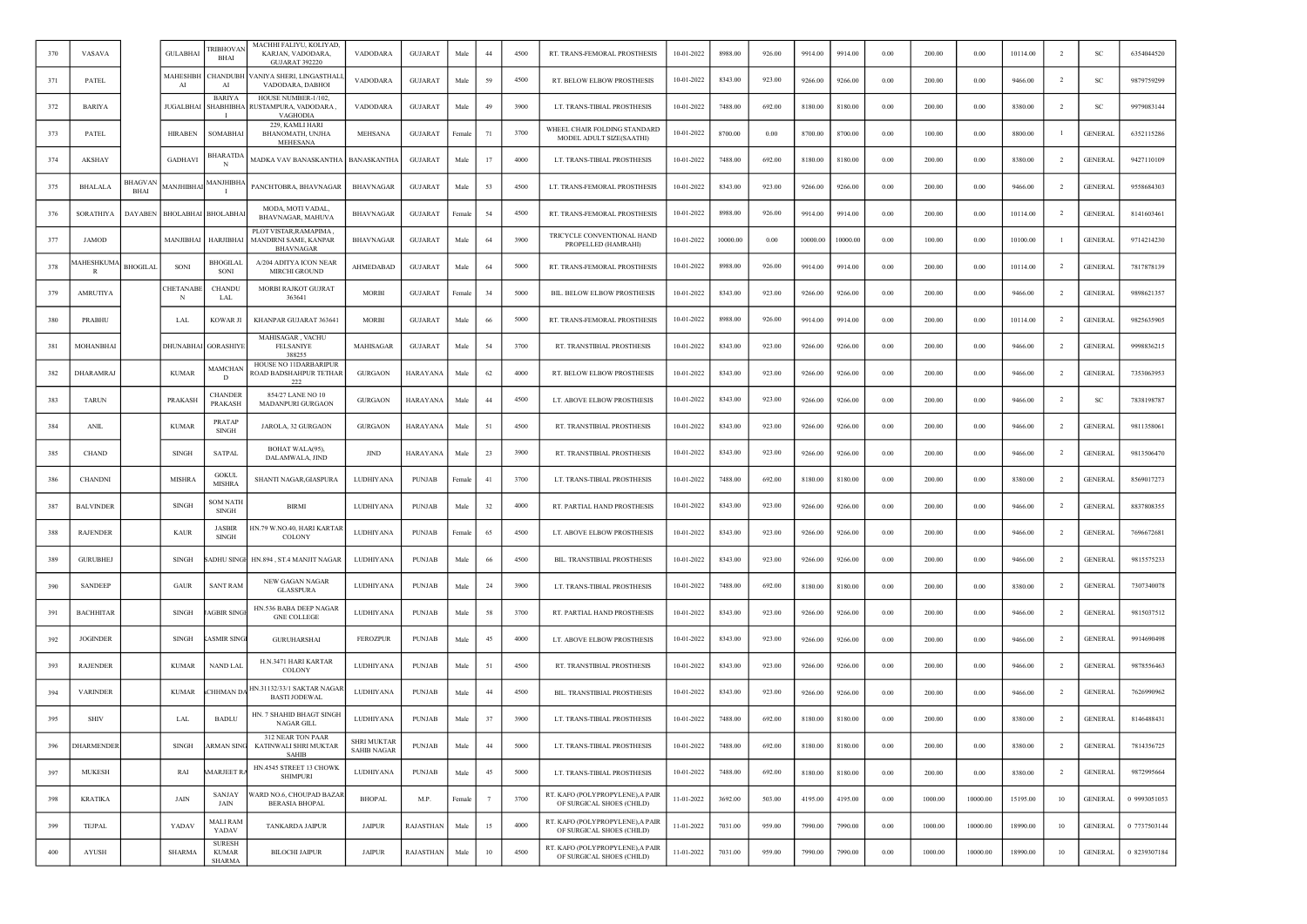| 401 | <b>SHYAM</b>     | <b>MEENA</b>   | <b>RAMESI</b><br><b>CHAND</b><br><b>MEENA</b> | MEENA KOLETA BAMANWAS                                                       | SAWAI<br><b>MADHOPUR</b>         | <b>RAJASTHAN</b>       | Male   |                | 4500 | RT. KAFO (POLYPROPYLENE), A PAIR<br>OF SURGICAL SHOES (CHILD)  | 11-01-2022 | 3692.00 | 503.00 | 4195.00 | 4195.00 | 0.00     | 1000.00 | 10000.00 | 15195.00 | 10 | ST             | 0 9983984742 |
|-----|------------------|----------------|-----------------------------------------------|-----------------------------------------------------------------------------|----------------------------------|------------------------|--------|----------------|------|----------------------------------------------------------------|------------|---------|--------|---------|---------|----------|---------|----------|----------|----|----------------|--------------|
| 402 | ANJALI           | <b>KUMAR</b>   | SANJAY<br><b>KUMAR</b>                        | ROAD NO.2 NEW COLONY<br><b>BALUGHAT</b><br>MUZAFFARPUR.BIHAR-84200          | <b>MUZAFFARPUR</b>               | <b>BIHAR</b>           | Female |                | 3900 | RT. KAFO (POLYPROPYLENE), A PAIR<br>OF SURGICAL SHOES (CHILD)  | 11-01-2022 | 3692.00 | 503.00 | 4195.00 | 4195.00 | 0.00     | 1000.00 | 10000.00 | 15195.00 | 10 | ST             | 0 7739034114 |
| 403 | <b>HARIOM</b>    | <b>SINGH</b>   | NIGAM PAI<br><b>SINGH</b>                     | CHANDOLA SUJANPUR,<br>ADHU ASHRAM, CHANDAULI<br><b>BUZURG ALIGARH</b>       | <b>ALIGARH</b>                   | U.P.                   | Male   | 18             | 5000 | BIL. KAFO (MEDIUM).A PAIR OF<br>SURGICAL SHOES (ADULT)         | 11-01-2022 | 4765.00 | 650.00 | 5415.00 | 5415.00 | 0.00     | 1000.00 | 10000.00 | 16415.00 | 10 | <b>GENERAL</b> | 0 8445609841 |
| 404 | <b>MUBARIK</b>   | PATHAN         | SAHADAT<br><b>PATHAN</b>                      | MKAN N 0 WARD NO 45 GRAM<br>NAGDA                                           | <b>DEWAS</b>                     | M.P.                   | Male   | 23             | 3700 | BIL. KAFO (POLYPROPYLENE).A PAIR<br>OF SURGICAL SHOES (ADULT)  | 11-01-2022 | 7207.00 | 983.00 | 8190.00 | 8190.00 | 0.00     | 1000.00 | 10000.00 | 19190.00 | 10 | GENERAL        | 0 7869606241 |
| 405 | <b>TAMANNA</b>   | NAGAR          | <b>ARASRAN</b><br><b>NAGAR</b>                | 9-F-49, WARD NO.5, NEW<br>PATEL NAGAR BHILWARA                              | BHILWARA                         | RAJASTHAN              | ⊦emal  | 13             | 4500 | RT. KAFO (POLYPROPYLENE), A PAIR<br>OF SURGICAL SHOES (CHILD)  | 11-01-2022 | 7031.00 | 959.00 | 7990.00 | 7990.00 | 0.00     | 1000.00 | 10000.00 | 18990.00 | 10 | <b>GENERAI</b> | 6375437432   |
| 406 | <b>SHERSINGH</b> | <b>MEENA</b>   | <b>BHARAT</b><br>AL MEEN/                     | SHYAMPURA SAWAI<br><b>MADHOPUR</b>                                          | SAWAI<br><b>MADHOPUR</b>         | RAJASTHAN              | Male   | 32             | 3900 | BIL. KAFO (MEDIUM), A PAIR OI<br>SURGICAL SHOES (ADULT)        | 11-01-2022 | 4765.00 | 650.00 | 5415.00 | 5415.00 | 0.00     | 1000.00 | 10000.00 | 16415.00 | 10 | ST             | 0 8003510899 |
| 407 | CHANDANI         | <b>PARVEEN</b> | <b>MOHD</b><br>SADDAM                         | AKRUDEEN FAKRANA GOGR<br><b>BIHAR</b>                                       | <b>KHAGARIA</b>                  | <b>BIHAR</b>           | Femal  |                | 5000 | RT. KAFO (POLYPROPYLENE), A PAIR<br>OF SURGICAL SHOES (CHILD)  | 11-01-2022 | 7031.00 | 959.00 | 7990.00 | 7990.00 | 0.00     | 1000.00 | 10000.00 | 18990.00 | 10 | <b>GENERAL</b> | 0 9354237340 |
| 408 | <b>DIWAKAR</b>   | <b>TIWARI</b>  | <b>ANIL</b><br><b>TIWARI</b>                  | CHAUPTHIYA KUSHINAGAR                                                       | <b>KUSHINAGAR</b>                | U.P.                   | Male   |                | 5000 | RT. KAFO (POLYPROPYLENE), A PAIR<br>OF SURGICAL SHOES (CHILD)  | 11-01-2022 | 3692.00 | 503.00 | 4195.00 | 4195.00 | 0.00     | 1000.00 | 10000.00 | 15195.00 | 10 | <b>GENERAL</b> | 0 8881066135 |
| 409 | TASHI            | <b>NISHAD</b>  | RAJU<br><b>KUMAR</b>                          | KHATOLWA, HAJIPUR, EAST<br>CHAMPARAN                                        | EAST<br>CHAMPARAN                | <b>BIHAR</b>           | Femal  |                | 5000 | RT. KAFO (POLYPROPYLENE), A PAIR<br>OF SURGICAL SHOES (CHILD)  | 11-01-2022 | 3692.00 | 503.00 | 4195.00 | 4195.00 | 0.00     | 1000.00 | 10000.00 | 15195.00 | 10 | SC             | 0 9576975203 |
| 410 | SANJANA          | LAL            | UNKARLAI                                      | WARD NO.15, KHERODA<br><b>JAORA RATLAM</b>                                  | <b>RATALAM</b>                   | M.P.                   | Female | 11             | 3700 | RT. KAFO (POLYPROPYLENE), A PAIR<br>OF SURGICAL SHOES (CHILD)  | 11-01-2022 | 7031.00 | 959.00 | 7990.00 | 7990.00 | 0.00     | 1000.00 | 10000.00 | 18990.00 | 10 | <sub>SC</sub>  | 6264288909   |
| 411 | <b>SHAHJAHA</b>  | <b>KUMAR</b>   | MUSTAKIM                                      | <b>CHAJOORBARI PAHARKATTA</b><br>SITALPUR KISHANGANJ                        | KISHANGANJ                       | <b>BIHAR</b>           | Male   |                | 3700 | RT. KAFO (POLYPROPYLENE), A PAIR<br>OF SURGICAL SHOES (CHILD)  | 11-01-2022 | 3692.00 | 503.00 | 4195.00 | 4195.00 | 0.00     | 1000.00 | 10000.00 | 15195.00 | 10 | GENERAL        | 0 9905354748 |
| 412 | LABH             | YADAV          | <b>JAYPAL</b><br><b>SINGH</b><br>YADAV        | NICHROLI DATIA                                                              | DATIA                            | M.P.                   | Femal  |                | 4000 | RT. KAFO (POLYPROPYLENE), A PAIR<br>OF SURGICAL SHOES (CHILD)  | 11-01-2022 | 3692.00 | 503.00 | 4195.00 | 4195.00 | 0.00     | 1000.00 | 10000.00 | 15195.00 | 10 | <b>GENERAI</b> | 7880299731   |
| 413 | YASHASVI         | YADAV          | MOTI<br><b>CHAND</b><br>YADAV                 | ARTI DRUGS LTD. RAMESH<br>CHAMICAL DIV. MIDC BOISAR<br>NAWASAR, THANE       | PALGHAR                          | MAHARASH<br>RA         | Male   |                | 5000 | RT. KAFO (POLYPROPYLENE). A PAIF<br>OF SURGICAL SHOES (CHILD)  | 11-01-2022 | 3692.00 | 503.00 | 4195.00 | 4195.00 | 0.00     | 1000.00 | 10000.00 | 15195.00 | 10 | <b>GENERAI</b> | 0 8459621266 |
| 414 | YUVIKA           | <b>KUMAR</b>   | PRADEEP                                       | KHERPUR TILA<br>SIKANDARBAD                                                 | SIKANDARABAD                     | U.P.                   | Female |                | 3500 | RT. KAFO (POLYPROPYLENE), A PAIR<br>OF SURGICAL SHOES (CHILD)  | 11-01-2022 | 3692.00 | 503.00 | 4195.00 | 4195.00 | 0.00     | 1000.00 | 10000.00 | 15195.00 | 10 | <b>GENERAL</b> | 0 9410019852 |
| 415 | <b>KARAN</b>     | <b>KUMAR</b>   | /IRENDRA<br><b>GOND</b>                       | WARD NO.5, RAMPUR<br><b>NANHAKAR WEST</b><br><b>CHAMPARAN</b>               | WEST<br><b>CHAMPARAN</b>         | BIHAR                  | Male   | 10             | 5000 | RT. KAFO (POLYPROPYLENE), A PAIR<br>OF SURGICAL SHOES (CHILD)  | 11-01-2022 | 7031.00 | 959.00 | 7990.00 | 7990.00 | 0.00     | 1000.00 | 10000.00 | 18990.00 | 10 | <b>GENERAL</b> | 0 7372855085 |
| 416 | PRENSI           | SAHU           | RAKESH<br>SAHU                                | <b>BANDHA MOHANGARH</b><br>TIKAMGARH                                        | <b>BANDA</b>                     | M.P.                   | Femal  | 13             | 6500 | RT. KAFO (POLYPROPYLENE), A PAIR<br>OF SURGICAL SHOES (CHILD)  | 11-01-2022 | 7031.00 | 959.00 | 7990.00 | 7990.00 | 0.00     | 1000.00 | 10000.00 | 18990.00 | 10 | <b>GENERAL</b> | 0 8889029926 |
| 417 | <b>RUKSAR</b>    | <b>KHATUN</b>  | <b>ASARAI</b><br>ANSARI                       | RAVIDAS TOLA BARKHATH.<br><b>KHARGUR KHARI CHAUBEY</b><br>HAZARIBAGH 825109 | <b>HAZARIBAGH</b>                | <b>HARKHAND</b>        | Female | 10             | 5000 | RT. KAFO (POLYPROPYLENE) A PAIR<br>OF SURGICAL SHOES (CHILD)   | 11-01-2022 | 7031.00 | 959.00 | 7990.00 | 7990.00 | 0.00     | 1000.00 | 10000.00 | 18990.00 | 10 | <b>GENERAL</b> | 0 7620127868 |
| 418 | LAXMAN           | MEGHWAL        | <b>KHEMA</b><br>RAM                           | KALESHRIYA GHOSUNDI<br>RAJSAMAND                                            | RAJSAMAND                        | RAJASTHAN              | Male   | 21             | 3500 | BIL. KAFO (POLYPROPYLENE), A PAIR<br>OF SURGICAL SHOES (ADULT) | 11-01-2022 | 7207.00 | 983.00 | 8190.00 | 8190.00 | 0.00     | 1000.00 | 10000.00 | 19190.00 | 10 | <b>SC</b>      | 0 9587208014 |
| 419 | RAJI             | <b>DEWASI</b>  | <b>JAGDISH</b><br><b>DEWAS</b>                | ARD NO.1 JUBLIGANJ SIROH                                                    | <b>JALORE</b>                    | RAJASTHAN              | Female | 21             | 5000 | BIL. KAFO (POLYPROPYLENE), A PAIR<br>OF SURGICAL SHOES (ADULT) | 11-01-2022 | 7207.00 | 983.00 | 8190.00 | 8190.00 | 0.00     | 1000.00 | 10000.00 | 19190.00 | 10 | -ST            | 0 9785908038 |
| 420 | <b>PUNAM</b>     | MAHATO         | <b>ISHESHW</b><br>R MAHATO                    | SERAIKELLA ADITYAPUR<br><b>SERAIKELA KHARSAWAN</b>                          | <b>SERAIKELA</b><br>KHARSWAN     | HARKHAND               | Femal  |                | 4500 | RT. KAFO (POLYPROPYLENE), A PAIR<br>OF SURGICAL SHOES (CHILD)  | 11-01-2022 | 3692.00 | 503.00 | 4195.00 | 4195.00 | 0.00     | 1000.00 | 10000.00 | 15195.00 | 10 | -ST            | 0 9060179691 |
| 421 | <b>MAYANK</b>    | PATEL          | <b>KANHAIY</b><br>LAL PATEI                   | AATA CHAURA GALI BIKRONI                                                    | <b>JANJGEER</b><br><b>CHAMPA</b> | CHHATTISG<br><b>RH</b> | Male   |                | 5000 | RT. KAFO (POLYPROPYLENE), A PAIR<br>OF SURGICAL SHOES (CHILD)  | 11-01-2022 | 7031.00 | 959.00 | 7990.00 | 7990.00 | 0.00     | 1000.00 | 10000.00 | 18990.00 | 10 | <b>GENERAL</b> | 6265447051   |
| 422 | <b>RAKESH</b>    | TELI           | GOPAL LA<br>TELI                              | <b>SALRIYA RASED KOTRI</b>                                                  | <b>BHILWARA</b>                  | RAJASTHAN              | Male   |                | 7000 | RT. KAFO (POLYPROPYLENE),A PAIR<br>OF SURGICAL SHOES (CHILD)   | 11-01-2022 | 7031.00 | 959.00 | 7990.00 | 7990.00 | 0.00     | 1000.00 | 10000.00 | 18990.00 | 10 | <b>GENERAL</b> | 9664161333   |
| 423 | SANTOSHI         | <b>KUMARI</b>  | RACHAPPA                                      | 2/244 MARKUNDA BIDAR                                                        | <b>BIDAR</b>                     | <b>KARNATAKA</b>       | Female |                | 4500 | RT. KAFO (POLYPROPYLENE), A PAIR<br>OF SURGICAL SHOES (CHILD)  | 11-01-2022 | 7031.00 | 959.00 | 7990.00 | 7990.00 | 0.00     | 1000.00 | 10000.00 | 18990.00 | 10 | <b>GENERAL</b> | 9620047310   |
| 424 | <b>TEENA</b>     | <b>CHANDRA</b> | <b>CHANDRA</b>                                | <b>BABA JI KA KHEDA</b>                                                     | <b>BUNDI</b>                     | <b>RAJASTHAN</b>       | Female |                | 4500 | RT. KAFO (POLYPROPYLENE),A PAIF<br>OF SURGICAL SHOES (CHILD)   | 11-01-2022 | 3692.00 | 503.00 | 4195.00 | 4195.00 | 0.00     | 1000.00 | 10000.00 | 15195.00 | 10 | <b>GENERAL</b> | 9783071402   |
| 425 | <b>RAGHAV</b>    | <b>DIKSHIT</b> | AMAVAT.                                       | MAHADEV TEMPLE DHANA<br>SHAMSABAD, MATHURA                                  | <b>MATHURA</b>                   | U.P.                   | Male   |                | 2500 | RT. KAFO (POLYPROPYLENE), A PAIR<br>OF SURGICAL SHOES (CHILD)  | 11-01-2022 | 3692.00 | 503.00 | 4195.00 | 4195.00 | 0.00     | 1000.00 | 10000.00 | 15195.00 | 10 | <b>GENERAL</b> | 0 7409027726 |
| 426 | <b>VIKAS</b>     | YADAV          | AMBHAJ/<br>N                                  | 311, SIMAUNI, BABERU<br><b>SIMOUNEE BANDA</b>                               | <b>BANDA</b>                     | U.P.                   | Male   | $\overline{4}$ | 2500 | RT. KAFO (POLYPROPYLENE), A PAIR<br>OF SURGICAL SHOES (CHILD)  | 11-01-2022 | 3692.00 | 503.00 | 4195.00 | 4195.00 | 0.00     | 1000.00 | 10000.00 | 15195.00 | 10 | <b>GENERAL</b> | 0 7753049399 |
| 427 | SAIF             | ALI            | <b>BANNE ALI</b>                              | KHARAGPUR JAGATPUR<br>SARKARA KHAS<br><b>MORADABAD</b>                      | MORADABAD                        | U.P.                   | Male   | 23             | 2500 | BIL. KAFO (POLYPROPYLENE), A PAIR<br>OF SURGICAL SHOES (ADULT) | 11-01-2022 | 7207.00 | 983.00 | 8190.00 | 8190.00 | 0.00     | 1000.00 | 10000.00 | 19190.00 | 10 | <b>GENERAL</b> | 0 9927289615 |
| 428 | <b>NUSRAT</b>    | <b>JAHAN</b>   | <b>NURUL</b><br><b>ISLAM</b>                  | MOBARAKPUR PANCHGRAM<br>MURSHIDABAD                                         | <b>MURSHIDABAD</b>               | WEST<br><b>BENGAL</b>  | Female |                | 2500 | RT. KAFO (POLYPROPYLENE), A PAIR<br>OF SURGICAL SHOES (CHILD)  | 11-01-2022 | 3692.00 | 503.00 | 4195.00 | 4195.00 | 0.00     | 1000.00 | 10000.00 | 15195.00 | 10 | <b>GENERAL</b> | 0 8967398566 |
| 429 | <b>NAJRA</b>     | <b>HUSSIAN</b> | <b>SAKIR</b><br><b>HUSSAIN</b>                | <b>LAMBA KHERA RAMPUR</b>                                                   | <b>RAMPUR</b>                    | U.P.                   | Female | 21             | 2500 | BIL. KAFO (POLYPROPYLENE), A PAIR<br>OF SURGICAL SHOES (ADULT) | 11-01-2022 | 7207.00 | 983.00 | 8190.00 | 8190.00 | 0.00     | 1000.00 | 10000.00 | 19190.00 | 10 | <b>GENERAL</b> | 0 9756555430 |
| 430 | <b>JAFAR</b>     | ALI            | <b>SHEKH</b><br>SONU                          | WARD NO 12 DHAMKA TOLA<br><b>SHIVRAJPUR WEST</b><br>CHAMPARAN               | WEST<br>CHAMPARAN                | BIHAR                  | Male   | 14             | 2500 | RT. KAFO (POLYPROPYLENE), A PAIR<br>OF SURGICAL SHOES (CHILD)  | 11-01-2022 | 7031.00 | 959.00 | 7990.00 | 7990.00 | $0.00\,$ | 1000.00 | 10000.00 | 18990.00 | 10 | <b>GENERAL</b> | 0 7870148889 |
| 431 | <b>KUSH</b>      | <b>DUBEY</b>   | PRADEEP<br><b>KUMAR</b><br><b>DUBEY</b>       | BHANAIPUR, PRATAPGARH                                                       | PRATAPGARH                       | U.P.                   | Male   | -8             | 2500 | RT. KAFO (POLYPROPYLENE), A PAIR<br>OF SURGICAL SHOES (CHILD)  | 11-01-2022 | 3692.00 | 503.00 | 4195.00 | 4195.00 | 0.00     | 1000.00 | 10000.00 | 15195.00 | 10 | <b>GENERAL</b> | 0 8953849677 |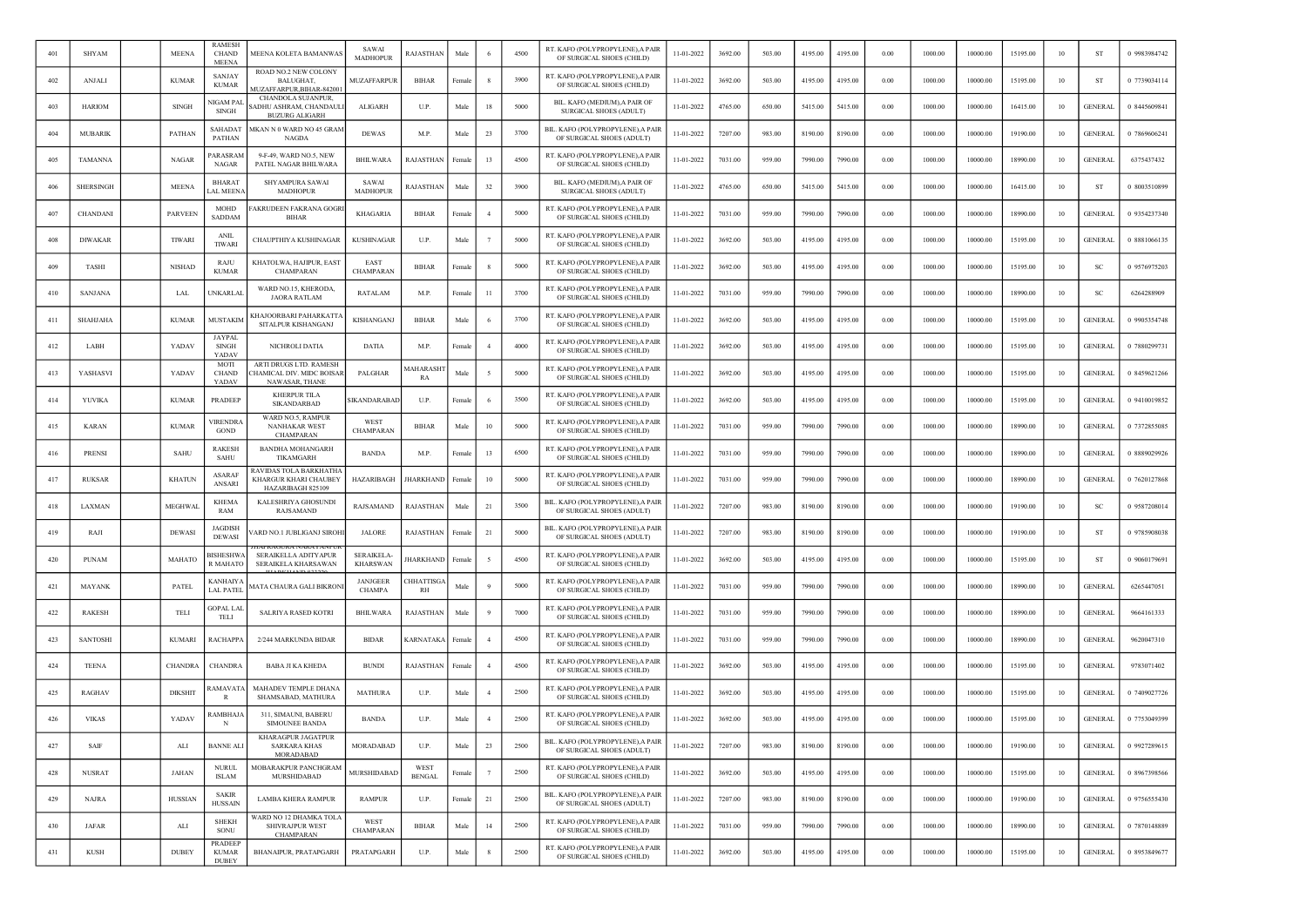| 432 | <b>KAMRAN</b>          |               | <b>KHAN</b>         | MOHID<br>KHAN                              | DHARAWAN SULTANPUR                                              | <b>SULTANPUR</b>               | U.P.                              | Male              | 27             | 4000 | BIL. KAFO (MEDIUM), A PAIR OF<br>SURGICAL SHOES (ADULT)       | 11-01-2022 | 4765.00 | 650.00 | 5415.00 | 5415.00 | 0.00       | 1000.00 | 10000.00 | 16415.00 | 10             | <b>GENERAL</b> | 0 8808989142 |
|-----|------------------------|---------------|---------------------|--------------------------------------------|-----------------------------------------------------------------|--------------------------------|-----------------------------------|-------------------|----------------|------|---------------------------------------------------------------|------------|---------|--------|---------|---------|------------|---------|----------|----------|----------------|----------------|--------------|
| 433 | <b>DIVYANSH</b>        |               | <b>LKUMAR</b>       | <b>AMKISHOI</b>                            | NEWLY BANSA, HAMIRPUR,<br>UTTARPRADESH-210432                   | <b>HAMIRPUR</b>                | U.P.                              | Male              |                | 4500 | RT. KAFO (POLYPROPYLENE), A PAIR<br>OF SURGICAL SHOES (CHILD) | 11-01-2022 | 3692.00 | 503.00 | 4195.00 | 4195.00 | 0.00       | 1000.00 | 10000.00 | 15195.00 | 10             | SC             | 6387009268   |
| 434 | <b>ABHISHEK</b>        |               | PRASAD              | <b>GVARDH</b><br><b>N PRASAE</b>           | MUSSILA MOHANPUR GAYA                                           | GAYA                           | <b>BIHAR</b>                      | Male              | 17             | 4500 | BIL. KAFO (MEDIUM), A PAIR OF<br>SURGICAL SHOES (ADULT)       | 11-01-2022 | 4765.00 | 650.00 | 5415.00 | 5415.00 | 0.00       | 1000.00 | 10000.00 | 16415.00 | 10             | <b>GENERAL</b> | 0 9122970729 |
| 435 | PURAV                  |               | <b>KUMAR</b>        | <b>CHETAN</b><br><b>KUMAR</b>              | MUSHEDPUR (6), SEWARI<br>FARRUKHNAGAR, GURGAON                  | <b>GURGAON</b>                 | <b>HARAYANA</b>                   | Male              |                | 3900 | RT. KAFO (POLYPROPYLENE), A PAIR<br>OF SURGICAL SHOES (CHILD) | 11-01-2022 | 3692.00 | 503.00 | 4195.00 | 4195.00 | 0.00       | 1000.00 | 10000.00 | 15195.00 | 10             | <sub>SC</sub>  | 0 8607464099 |
| 436 | SUSHANT                |               | <b>KUMAR</b>        | CHARAN<br><b>SINGH</b>                     | <b>SAMSIPUR BARUA</b><br>SHAHJAHANPUR                           | <b>SHAJAPUR</b>                | U.P.                              | Male              |                | 5000 | RT. KAFO (POLYPROPYLENE), A PAIR<br>OF SURGICAL SHOES (CHILD) | 11-01-2022 | 3692.00 | 503.00 | 4195.00 | 4195.00 | 0.00       | 1000.00 | 10000.00 | 15195.00 | 10             | <b>GENERAL</b> | 0 8528416858 |
| 437 | PRAKASH                | <b>KUMAR</b>  | <b>SAHIS</b>        | <b>MUKESH</b><br>SAHIS                     | HOUSE NO.4/1, JAMPALI,<br>DEEPA PARA JAMPALI,<br>SARIYA RAIGARH | RAIGARH                        | <b>HHATTISG</b><br>RH             | Male              |                | 5000 | RT. KAFO (POLYPROPYLENE), A PAIR<br>OF SURGICAL SHOES (CHILD) | 11-01-2022 | 3692.00 | 503.00 | 4195.00 | 4195.00 | 0.00       | 1000.00 | 10000.00 | 15195.00 | 10             | <b>GENERAL</b> | 0 8109315338 |
| 438 | <b>SHRIYANSH</b>       |               | <b>KULMI</b>        | <b>JAYHIND</b>                             | 43, SIMIRIYA, BHONTA<br><b>LALITPUR DHAWA</b>                   | <b>LALITPUR</b>                | U.P.                              | Male              |                | 3000 | RT. KAFO (POLYPROPYLENE), A PAIR<br>OF SURGICAL SHOES (CHILD) | 11-01-2022 | 3692.00 | 503.00 | 4195.00 | 4195.00 | 0.00       | 1000.00 | 10000.00 | 15195.00 | 10             | <b>GENERAL</b> | 0 9260922770 |
| 439 | <b>AADARSH</b>         |               | <b>BHAGAT</b>       | <b>SUMAN</b><br><b>BHAGAT</b>              | PORAIYAHAT, PAREYA HAT<br>GODDA, JHARKHAND-814153               | <b>GODDA</b>                   | JHARKHAND                         | Male              |                | 6500 | RT. KAFO (POLYPROPYLENE), A PAIR<br>OF SURGICAL SHOES (CHILD) | 11-01-2022 | 3692.00 | 503.00 | 4195.00 | 4195.00 | 0.00       | 1000.00 | 10000.00 | 15195.00 | 10             | <b>GENERAL</b> | 0 8252236577 |
| 440 | <b>GAURAV</b>          |               | LAL                 | <b>BADRI LAL</b>                           | NAULI, SAUD, TEHRI<br>GARHWAL, BHALLEGAON                       | <b>TEHRI</b><br><b>GARHWAL</b> | <b>UTTARAKH</b><br>ND.            | Male              | 11             | 7000 | LT. TRANS-TIBIAL PROSTHESIS                                   | 11-01-2022 | 7488.00 | 692.00 | 8180.00 | 8180.00 | 0.00       | 200.00  | 0.00     | 8380.00  | $\overline{2}$ | <b>ST</b>      | 6398605972   |
| 441 | AJAY                   |               | <b>BHANDARI</b>     | <b>VIJENDRA</b><br>SINGH<br><b>BHANDAR</b> | <b>GORAN TEHRI GARHWAL</b><br>BHAWAN                            | <b>TEHRI</b><br><b>GARHWAL</b> | <b>JTTARAKH</b><br>ND             | Male              | 18             | 3700 | LT. TRANS-FEMORAL PROSTHESIS                                  | 11-01-2022 | 8343.00 | 923.00 | 9266.00 | 9266.00 | 0.00       | 200.00  | 0.00     | 9466.00  | <sup>2</sup>   | <b>GENERAL</b> | 9760968984   |
| 442 | <b>BHABHATOSE</b>      |               | <b>GAYEN</b>        | <b>RAKHEL</b><br><b>GAYEN</b>              | NISCHINTAPUR, PASCHIM<br><b>MEDINIPUR</b>                       | WEST<br>MIDNAPORE              | WEST<br><b>BENGAL</b>             | Male              | 55             | 4000 | LT. TRANS-TIBIAL PROSTHESIS                                   | 11-01-2022 | 7488.00 | 692.00 | 8180.00 | 8180.00 | 0.00       | 200.00  | 0.00     | 8380.00  | <sup>2</sup>   | <b>GENERAL</b> | 8447568847   |
| 443 | <b>SHIBAM</b>          |               | DAS                 | ARJUN DA!                                  | JORPATKI CHHAT JORPATKI<br><b>COOCH BEHAR WEST BENGA</b>        | COOCH BEHAR                    | <b>WEST</b><br><b>BENGAL</b>      | Male              |                | 4500 | RT. TRANS-FEMORAL PROSTHESIS                                  | 11-01-2022 | 8988.00 | 926.00 | 9914.00 | 9914.00 | 0.00       | 200.00  | 0.00     | 10114.00 | $\overline{2}$ | GENERAI        | 8369657642   |
| 444 | <b>ASMITA</b>          |               | <b>KHANRA</b>       | PIJUSH<br><b>KHANRA</b>                    | <b>BARJALAPUR PASCHIM</b><br>MEDINIPUR 721146                   | MEDINIPUR                      | <b>WEST</b><br><b>BENGAL</b>      | <b>Female</b>     |                | 4500 | RT. TRANS-FEMORAL PROSTHESIS                                  | 11-01-2022 | 8988.00 | 926.00 | 9914.00 | 9914.00 | 0.00       | 900.00  | 10000.00 | 20814.00 | -9             | <b>GENERAL</b> | 6294045188   |
| 445 | RIK                    |               | <b>SARKAR</b>       | <b>MAHADE</b><br><b>SARKAR</b>             | THENGAPARA, DAKSHIN<br><b>DINAJPUR</b>                          | MALDA                          | WES <sub>1</sub><br><b>BENGAL</b> | Male              |                | 3900 | RT. TRANSTIBIAL PROSTHESIS                                    | 11-01-2022 | 8343.00 | 923.00 | 9266.00 | 9266.00 | 0.00       | 200.00  | 0.00     | 9466.00  | -2             | <b>GENERAL</b> | 8172095761   |
| 446 | <b>BAGDI</b>           |               | RAO                 | <b>HANDRA</b><br>YA                        | SRIKAKULAM A.P. 532430                                          | <b>SRIKAKULAM</b>              | <b>ANDHRA</b><br>PRADESH          | Male              | 65             | 5000 | RT. TRANSTIBIAL PROSTHESIS                                    | 11-01-2022 | 8343.00 | 923.00 | 9266.00 | 9266.00 | 0.00       | 200.00  | 0.00     | 9466.00  | $\overline{2}$ | <sub>SC</sub>  | 7702552806   |
| 447 | <b>AYALAKSHMI</b>      |               | <b>KUMAR</b>        | ANUMANT<br>U                               | SRIKAKULAM A.P. 532220                                          | <b>SRIKAKULAM</b>              | ANDHRA<br><b>PRADESH</b>          | Female            | 46             | 4500 | RT. TRANS-FEMORAL PROSTHESIS                                  | 11-01-2022 | 8988.00 | 926.00 | 9914.00 | 9914.00 | 0.00       | 200.00  | 0.00     | 10114.00 | -2             | <b>ST</b>      | 8985550775   |
| 448 | PEDDINTI               |               | POTTEMMA            | <b>AEGHALA</b><br>ATI                      | SRIKAKULAM A.P. 532201                                          | SRIKAKULAM                     | ANDHRA<br><b>PRADESH</b>          | <sup>:</sup> emal | 51             | 4500 | LT. PARTIAL FOOT PROSTHESIS                                   | 11-01-2022 | 8343.00 | 923.00 | 9266.00 | 9266.00 | 0.00       | 200.00  | 0.00     | 9466.00  | $\overline{2}$ | SC             | 9100032230   |
| 449 | <b>KRISHAN</b>         |               | <b>NAIDU</b>        | <b>VENKI</b><br><b>NAIDU</b>               | SRIKAKULAM A.P 532461                                           | <b>SRIKAKULAM</b>              | <b>ANDHRA</b><br><b>PRADESH</b>   | Male              | 56             | 3900 | RT. TRANSTIBIAL PROSTHESIS                                    | 11-01-2022 | 8343.00 | 923.00 | 9266.00 | 9266.00 | 0.00       | 200.00  | 0.00     | 9466.00  | $\overline{2}$ | <b>ST</b>      | 6302465008   |
| 450 | <b>ACHARI</b>          |               | RAJU                | <b>INGARAJU</b>                            | SRIKAKULAM A.P. 532421                                          | <b>SRIKAKULAM</b>              | <b>ANDHRA</b><br><b>PRADESH</b>   | Male              | 68             | 5000 | RT. BELOW ELBOW PROSTHESIS                                    | 11-01-2022 | 8343.00 | 923.00 | 9266.00 | 9266.00 | 0.00       | 200.00  | 0.00     | 9466.00  | $\overline{2}$ | ST             | 7901326659   |
| 451 | MANCHALA               | <b>DHARMA</b> | RAO                 | <b>APOLASW</b><br>MY                       | SRIKAKULAM A.P. 532264                                          | SRIKAKULAM                     | <b>ANDHRA</b><br><b>PRADESH</b>   | Male              | 61             | 5000 | LT. TRANS-TIBIAL PROSTHESIS                                   | 11-01-2022 | 7488.00 | 692.00 | 8180.00 | 8180.00 | 0.00       | 200.00  | 0.00     | 8380.00  |                | ST             | 8309126085   |
| 452 | LAKKOJU                |               | VENKATAF<br>$\circ$ | RAMA RAC                                   | SRIKAKULAM A.P 532216                                           | SRIKAKULAM                     | ANDHRA<br><b>PRADESH</b>          | Male              | 33             | 5000 | LT. TRANS-TIBIAL PROSTHESIS                                   | 11-01-2022 | 7488.00 | 692.00 | 8180.00 | 8180.00 | 0.00       | 200.00  | 0.00     | 8380.00  | $\overline{2}$ | <b>SC</b>      | 7095143374   |
| 453 | <b>SAHIL</b>           |               | SK                  | RAJKUL SK                                  | CHAK BHABANIPUR NALHATI<br>11 BIRBHUM                           | <b>BIRBHUM</b>                 | <b>WEST</b><br><b>BENGAL</b>      | Male              |                | 3700 | RT. KAFO (POLYPROPYLENE), A PAIR<br>OF SURGICAL SHOES (CHILD) | 12-01-2022 | 7031.00 | 959.00 | 7990.00 | 7990.00 | 0.00       | 1000.00 | 10000.00 | 18990.00 | 10             | <b>GENERAL</b> | 0 9907821063 |
| 454 | LALITA                 |               | YOGI                | NAVRATAN<br>YOGI                           | CHITTORA, JAIPUR, CHITTORA<br><b>RENWAL RAL-303904</b>          | <b>JAIPUR</b>                  | <b>RAJASTHAN</b>                  | Female            | 12             | 4000 | RT. KAFO (POLYPROPYLENE), A PAIR<br>OF SURGICAL SHOES (CHILD) | 12-01-2022 | 3692.00 | 503.00 | 4195.00 | 4195.00 | 0.00       | 1000.00 | 10000.00 | 15195.00 | 10             | SC             | 0 9145805372 |
| 455 | KHUSHI                 |               | <b>KUMAWAT</b>      | <b>MPRAKA</b><br>Н<br>KUMAWA               | RAMSINGHPURA, WARD<br>NO.15, SHEESHYOO, SIKAR,<br>RAJ .- 332405 | <b>SIKAR</b>                   | RAJASTHAN                         | Femal             | 10             | 4500 | RT. KAFO (POLYPROPYLENE), A PAIR<br>OF SURGICAL SHOES (CHILD) | 12-01-2022 | 7031.00 | 959.00 | 7990.00 | 7990.00 | 0.00       | 1000.00 | 10000.00 | 18990.00 | 10             | <b>GENERAL</b> | 0 8696058698 |
| 456 | ANSH                   |               | RAM                 | <b>HARIRAM</b>                             | KATRA DIWANKHERA,<br>OSIYAN, UNNAO                              | <b>UNNAO</b>                   | U.P.                              | Female            |                | 4500 | RT. KAFO (POLYPROPYLENE),A PAIF<br>OF SURGICAL SHOES (CHILD)  | 12-01-2022 | 3692.00 | 503.00 | 4195.00 | 4195.00 | 0.00       | 1000.00 | 10000.00 | 15195.00 | 10             | <b>SC</b>      | 0 9140291800 |
| 457 | YASHI                  |               | RANI                | PANKAJ<br><b>KUMAR</b>                     | LALAWAL RATUPURA,<br>RATUPURA MORADABAD                         | MORADABAD                      | U.P.                              | Female            |                | 3900 | RT. KAFO (POLYPROPYLENE), A PAIR<br>OF SURGICAL SHOES (CHILD) | 12-01-2022 | 3692.00 | 503.00 | 4195.00 | 4195.00 | 0.00       | 1000.00 | 10000.00 | 15195.00 | 10             | SC             | 0 8475801043 |
| 458 | <b>HANDRAKUM</b><br>AR |               | YADAV               | <b>SANTOSH</b><br>YADAV                    | WARD 03 DHANORADURG                                             | <b>DURG</b>                    | <b>CHHATTISGA</b><br><b>RH</b>    | Male              | 9              | 3700 | RT. KAFO (POLYPROPYLENE), A PAIR<br>OF SURGICAL SHOES (CHILD) | 12-01-2022 | 7031.00 | 959.00 | 7990.00 | 7990.00 | 0.00       | 1000.00 | 10000.00 | 18990.00 | 10             | <b>GENERAL</b> | 0 9399024250 |
| 459 | <b>VIKRAM</b>          |               | <b>MEENA</b>        | <b>NATWAR</b>                              | AAMLIPADA SURAVAN<br>KUSHALGARH                                 | <b>BANSWARA</b>                | RAJASTHAN                         | Male              | $\overline{4}$ | 4500 | RT. KAFO (POLYPROPYLENE), A PAIR<br>OF SURGICAL SHOES (CHILD) | 12-01-2022 | 3692.00 | 503.00 | 4195.00 | 4195.00 | 0.00       | 1000.00 | 10000.00 | 15195.00 | 10             | ST             | 0 7414071426 |
| 460 | <b>NAVIN</b>           |               | LAL                 | MAGAN                                      | MUKAM BHATUDIYA.<br>GANDWA, DUNGARPUR                           | <b>DUNGARPUR</b>               | <b>RAJASTHAN</b>                  | Male              |                | 4500 | RT. KAFO (POLYPROPYLENE), A PAIR<br>OF SURGICAL SHOES (CHILD) | 12-01-2022 | 7031.00 | 959.00 | 7990.00 | 7990.00 | $0.00\,$   | 1000.00 | 10000.00 | 18990.00 | 10             | <b>GENERAL</b> | 0 7877095695 |
| 461 | ROHIT                  |               | <b>KUMAR</b>        | <b>SHRWAN</b><br>SAW                       | BALWA, SHAHRI GHOSHWARI<br>PATNA                                | PATNA                          | <b>BIHAR</b>                      | Male              | 15             | 4500 | RT. KAFO (POLYPROPYLENE), A PAIR<br>OF SURGICAL SHOES (CHILD) | 12-01-2022 | 7031.00 | 959.00 | 7990.00 | 7990.00 | 0.00       | 1000.00 | 10000.00 | 18990.00 | 10             | <b>GENERAL</b> | 0 7909014316 |
| 462 | <b>TANUJA</b>          |               | PURI                | <b>DINESH</b><br>PUREE                     | JHALALAR, NAGAUR,<br><b>MERWAS</b>                              | <b>NAGAUR</b>                  | <b>RAJASTHAN</b>                  | Female            | $\overline{4}$ | 3900 | RT. KAFO (POLYPROPYLENE), A PAIR<br>OF SURGICAL SHOES (CHILD) | 12-01-2022 | 3692.00 | 503.00 | 4195.00 | 4195.00 | $\rm 0.00$ | 1000.00 | 10000.00 | 15195.00 | $10$           | ST             | 6375013132   |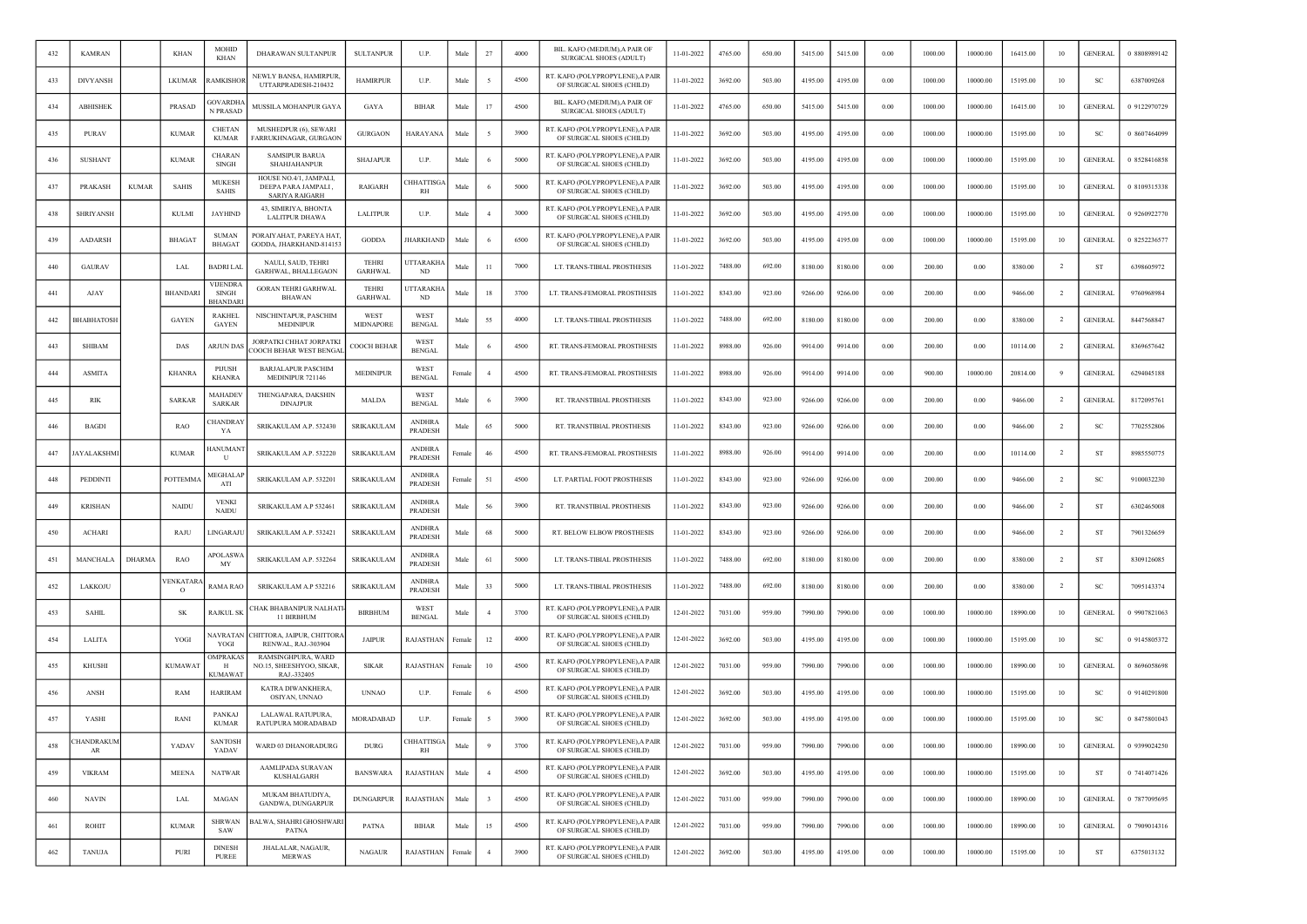| 463 | <b>SANEE</b>     | <b>SINGH</b>    | CHANDRAF<br>A SINGH                           | LIHA ALAMPUR                                                                | <b>HATHRAS</b>           | U.P.                      | Male   | 11                    | 5000 | RT. KAFO (POLYPROPYLENE), A PAIR<br>OF SURGICAL SHOES (CHILD)  | 12-01-2022 | 7031.00 | 959.00 | 7990.00 | 7990.00 | 0.00 | 1000.00 | 10000.00 | 18990.00 | 10     | <b>GENERAL</b> | 0 8171441489 |
|-----|------------------|-----------------|-----------------------------------------------|-----------------------------------------------------------------------------|--------------------------|---------------------------|--------|-----------------------|------|----------------------------------------------------------------|------------|---------|--------|---------|---------|------|---------|----------|----------|--------|----------------|--------------|
| 464 | <b>ANKUL</b>     | LAL             | KANHI LAL                                     | PURA DHARAM SINGH,<br>ADOUS, AGRA, BHADRAUL<br>- 50                         | AGRA                     | U.P.                      | Male   |                       | 3700 | RT. KAFO (POLYPROPYLENE), A PAIR<br>OF SURGICAL SHOES (CHILD)  | 12-01-2022 | 7031.00 | 959.00 | 7990.00 | 7990.00 | 0.00 | 1000.00 | 10000.00 | 18990.00 | 10     | <b>GENERAL</b> | 0 8192846500 |
| 465 | <b>ANURAG</b>    | <b>MEHRA</b>    | <b>ARVIND</b><br><b>MEHRA</b>                 | 20, BAMBOHRI, KARPANI<br>NARSINGHPUR, BAMBORI<br>M.P.-487001                | <b>NARSINGPUR</b>        | M.P.                      | Male   |                       | 4000 | RT. KAFO (POLYPROPYLENE), A PAIR<br>OF SURGICAL SHOES (CHILD)  | 12-01-2022 | 7031.00 | 959.00 | 7990.00 | 7990.00 | 0.00 | 1000.00 | 10000.00 | 18990.00 | 10     | <b>SC</b>      | 0 7828695388 |
| 466 | <b>KEKU</b>      | RAM             | SAWAI RAM                                     | MEGHWALO KA VAS.<br>PADHRIYA, RAMSAR.<br>BARMER, RAJ.-344501                | <b>BARMER</b>            | RAJASTHAN                 | Femal  | 17                    | 4500 | BIL. KAFO (MEDIUM), A PAIR OF<br>SURGICAL SHOES (ADULT)        | 12-01-2022 | 4765.00 | 650.00 | 5415.00 | 5415.00 | 0.00 | 1000.00 | 10000.00 | 16415.00 | 10     | SC             | 0 7878582981 |
| 467 | <b>SUSHIL</b>    | <b>SINGH</b>    | <b>DALBIR</b><br><b>SINGH</b>                 | <b>MAGHO MAJRI MANAS</b><br>KAITHAL                                         | KAITHAL                  | HARAYANA                  | Male   | 18                    | 4500 | BIL. KAFO (MEDIUM) A PAIR OF<br>SURGICAL SHOES (ADULT)         | 12-01-2022 | 4765.00 | 650.00 | 5415.00 | 5415.00 | 0.00 | 1000.00 | 10000.00 | 16415.00 | 10     | <b>GENERAL</b> | 0 9812801714 |
| 468 | <b>AAMIR</b>     | PAPPU           | PAPPU                                         | NICHALLA MOHALLA DHOJ<br>(17) FARIDABAD                                     | <b>FARIDABAD</b>         | <b>HARAYANA</b>           | Male   | 23                    | 2500 | BIL. KAFO (POLYPROPYLENE),A PAIR<br>OF SURGICAL SHOES (ADULT)  | 12-01-2022 | 7207.00 | 983.00 | 8190.00 | 8190.00 | 0.00 | 1000.00 | 10000.00 | 19190.00 | 10     | <b>GENERAL</b> | 0 9084361764 |
| 469 | <b>NITESH</b>    | <b>KUMAR</b>    | <b>RUDAI</b><br><b>MAHTO</b>                  | <b>GOPI DHANWAT, GIDDA, GOP</b><br>DHAUT, MUZAFFARPUR                       | MUZAFFARPUR              | <b>BIHAR</b>              | Male   | 12                    | 2500 | RT. KAFO (POLYPROPYLENE), A PAIR<br>OF SURGICAL SHOES (CHILD)  | 12-01-2022 | 3692.00 | 503.00 | 4195.00 | 4195.00 | 0.00 | 1000.00 | 10000.00 | 15195.00 | 10     | <b>ST</b>      | 9903805400   |
| 470 | AJAY             | RAL             | CHETRAM                                       | TODAKALYANP(MUST)                                                           | <b>HARIDWAR</b>          | JTTARAKH/<br>ND.          | Male   | 20                    | 2500 | BIL. KAFO (POLYPROPYLENE),A PAIR<br>OF SURGICAL SHOES (ADULT)  | 12-01-2022 | 7207.00 | 983.00 | 8190.00 | 8190.00 | 0.00 | 1000.00 | 10000.00 | 19190.00 | 10     | <b>ST</b>      | 0 9758058318 |
| 471 | <b>ROHIT</b>     | <b>SINGH</b>    | VIRANJAN<br><b>SINGH</b>                      | C-170, SHAKURPUR, J J<br>COLONY, SARSWATI VIHAR,<br>NORTH WEST DELHI-110034 | SARAVASTI                | <b>NEW DELHI</b>          | Male   |                       | 2500 | RT. KAFO (POLYPROPYLENE), A PAIR<br>OF SURGICAL SHOES (CHILD)  | 12-01-2022 | 3692.00 | 503.00 | 4195.00 | 4195.00 | 0.00 | 1000.00 | 10000.00 | 15195.00 | 10     | <b>GENERAL</b> | 9540732851   |
| 472 | <b>BHAVNA</b>    | JAT             | <b>JAGDISH</b>                                | <b>HAKIMPUR JUNSUTI</b><br>MATHURA                                          | <b>MATHURA</b>           | U.P.                      | Female |                       | 2500 | RT. KAFO (POLYPROPYLENE), A PAIR<br>OF SURGICAL SHOES (CHILD)  | 12-01-2022 | 3692.00 | 503.00 | 4195.00 | 4195.00 | 0.00 | 1000.00 | 10000.00 | 15195.00 | 10     | <b>GENERAL</b> | 7417987377   |
| 473 | <b>ASHISH</b>    | <b>KUMAR</b>    | <b>MUKESH</b>                                 | <b>SARPANCH KA PURA</b><br>BRAHUA, SIRMORKAPURA<br>MURENA                   | <b>MURAINA</b>           | M.P.                      | Male   |                       | 2500 | RT. KAFO (POLYPROPYLENE), A PAIR<br>OF SURGICAL SHOES (CHILD)  | 12-01-2022 | 7031.00 | 959.00 | 7990.00 | 7990.00 | 0.00 | 1000.00 | 10000.00 | 18990.00 | 10     | <b>GENERAL</b> | 0 9785436569 |
| 474 | <b>SUDHANSHU</b> | RAI             | <b>SHASHI</b><br>KUMAR RA                     | CHERIYA, BARIYARPUR,<br><b>BASAHI, BEGUSARAI</b>                            | <b>BEGUSARAI</b>         | <b>BIHAR</b>              | Male   |                       | 2500 | RT. KAFO (POLYPROPYLENE), A PAIR<br>OF SURGICAL SHOES (CHILD)  | 12-01-2022 | 7031.00 | 959.00 | 7990.00 | 7990.00 | 0.00 | 1000.00 | 10000.00 | 18990.00 | 10     | <b>GENERAL</b> | 0 8957215552 |
| 475 | ADITYARAJ        | <b>PANDEY</b>   | <b>MUNNA</b><br><b>PANDEY</b>                 | <b>VILLAGE CHANDI ENGLISH</b><br>POST NATWAR                                | ROHTAS                   | <b>BIHAR</b>              | Male   |                       | 2500 | RT. KAFO (POLYPROPYLENE), A PAIR<br>OF SURGICAL SHOES (CHILD)  | 12-01-2022 | 3692.00 | 503.00 | 4195.00 | 4195.00 | 0.00 | 1000.00 | 10000.00 | 15195.00 | 10     | <b>GENERAL</b> | 0 9155507888 |
| 476 | SONU             | <b>SINGH</b>    | PREETAM<br><b>SINGH</b>                       | 201, RAIPUR KALAN (180),<br><b>TIGAON FARIDABAD</b>                         | <b>FARIDABAD</b>         | <b>HARAYANA</b>           | Male   | 20                    | 4500 | BIL. KAFO (POLYPROPYLENE), A PAIR<br>OF SURGICAL SHOES (ADULT) | 12-01-2022 | 7207.00 | 983.00 | 8190.00 | 8190.00 | 0.00 | 1000.00 | 10000.00 | 19190.00 | 10     | <b>GENERAL</b> | 9650846550   |
| 477 | <b>SATTRAM</b>   | <b>SINGH</b>    | OMKAAR                                        | <b>GRAM GAUHAT POST-HYAT</b><br>NAGAR SAMBHAL 244302                        | <b>SAMBHAL</b>           | U.P.                      | Male   | 25                    | 5000 | BIL. KAFO (MEDIUM), A PAIR OF<br><b>SURGICAL SHOES (ADULT)</b> | 12-01-2022 | 4765.00 | 650.00 | 5415.00 | 5415.00 | 0.00 | 1000.00 | 10000.00 | 16415.00 | 10     | <b>GENERAL</b> | 0 9368192916 |
| 478 | <b>RAHUL</b>     | PRAJAPAT        | <b>NITYANANI</b><br>PRAJAPATI                 | SIRJAMDEI, DEORIA SIRJAM<br>KHAS                                            | <b>DEORIA</b>            | U.P.                      | Male   | 13                    | 3700 | RT. KAFO (POLYPROPYLENE), A PAIR<br>OF SURGICAL SHOES (CHILD)  | 12-01-2022 | 7031.00 | 959.00 | 7990.00 | 7990.00 | 0.00 | 1000.00 | 10000.00 | 18990.00 | 10     | <b>GENERAL</b> | 0 9336467103 |
| 479 | <b>DEVYANSH</b>  | <b>SHARMA</b>   | <b>VIKAS</b><br><b>KUMAR</b><br><b>SHARMA</b> | <b>MAHLANA DIKHNADA</b><br>JTARADA CHURU RAJGARH                            | CHURU                    | RAJASTHAN                 | Female |                       | 5000 | RT. KAFO (POLYPROPYLENE), A PAIR<br>OF SURGICAL SHOES (CHILD)  | 12-01-2022 | 3692.00 | 503.00 | 4195.00 | 4195.00 | 0.00 | 1000.00 | 10000.00 | 15195.00 | 10     | <b>GENERAL</b> | 0 9828419917 |
| 480 | <b>SAGAR</b>     | <b>KUMAR</b>    | LAXMAN                                        | MANIKPUR                                                                    | CHITRAKOOT               | U.P.                      | Male   | $^{11}$               | 2500 | RT. KAFO (POLYPROPYLENE), A PAIR<br>OF SURGICAL SHOES (CHILD)  | 12-01-2022 | 7031.00 | 959.00 | 7990.00 | 7990.00 | 0.00 | 1000.00 | 10000.00 | 18990.00 | 10     | SC             | 0 8127107386 |
| 481 | TULVEER          | <b>SINGH</b>    | <b>SEHASU</b><br><b>SINGH</b>                 | WARD NO.2, KUNDAL, NAI<br>KALAN AJMER, KABRA                                | <b>AJMER</b>             | RAJASTHAN                 | Male   | 20                    | 2500 | BIL. KAFO (POLYPROPYLENE),A PAIR<br>OF SURGICAL SHOES (ADULT)  | 12-01-2022 | 7207.00 | 983.00 | 8190.00 | 8190.00 | 0.00 | 1000.00 | 10000.00 | 19190.00 | 10     | GENERAL        | 0 7384125921 |
| 482 | DIPANSHU         | <b>KUMAR</b>    | RAMNAYN                                       | <b>SULTANPUR</b>                                                            | <b>SULTANPUR</b>         | U.P.                      | Male   |                       | 2500 | RT. KAFO (POLYPROPYLENE), A PAIR<br>OF SURGICAL SHOES (CHILD)  | 12-01-2022 | 7031.00 | 959.00 | 7990.00 | 7990.00 | 0.00 | 1000.00 | 10000.00 | 18990.00 | 10     | <b>GENERAL</b> | 0 7388939817 |
| 483 | <b>SHUBHAM</b>   | JAT             | <b>SUNIL JAT</b>                              | MORKHI, JIND, HARYANA                                                       | <b>JIND</b>              | HARAYANA                  | Male   | 10                    | 2500 | RT. KAFO (POLYPROPYLENE), A PAIR<br>OF SURGICAL SHOES (CHILD)  | 12-01-2022 | 7031.00 | 959.00 | 7990.00 | 7990.00 | 0.00 | 1000.00 | 10000.00 | 18990.00 | 10     | <b>GENERAL</b> | 0 9729920804 |
| 484 | <b>VRITANK</b>   | LAL             | MADAN LAI                                     | JAKHBAR, KATHUA,<br>JAKHBAR, JAMMU AND<br><b>KASHMIR, 188104</b>            | <b>KATHUA</b>            | JAMMU &<br><b>KASHMIR</b> | Male   |                       | 2500 | RT. KAFO (POLYPROPYLENE), A PAIR<br>OF SURGICAL SHOES (CHILD)  | 12-01-2022 | 7031.00 | 959.00 | 7990.00 | 7990.00 | 0.00 | 1000.00 | 10000.00 | 18990.00 | 10     | <b>GENERAL</b> | 0 8899210875 |
| 485 | <b>SHAHIL</b>    | PASWAN          | UPENDRA<br><b>PASWAN</b>                      | ATEHPUR, SARE, NALANDA<br>BIHAR-803107                                      | <b>NALANDA</b>           | <b>BIHAR</b>              | Male   |                       | 4000 | RT. KAFO (POLYPROPYLENE), A PAIR<br>OF SURGICAL SHOES (CHILD)  | 12-01-2022 | 3692.00 | 503.00 | 4195.00 | 4195.00 | 0.00 | 1000.00 | 10000.00 | 15195.00 | 10     | <b>ST</b>      | 0 7488679013 |
| 486 | <b>GAURI</b>     | <b>SHANKAR</b>  | JAY<br><b>PRAKASE</b>                         | SIYAGO KA MOHALLA<br><b>SAROOPDESAR BIKANER</b>                             | <b>BIKANER</b>           | RAJASTHAN                 | Female |                       | 4500 | RT. KAFO (POLYPROPYLENE), A PAIR<br>OF SURGICAL SHOES (CHILD)  | 12-01-2022 | 3692.00 | 503.00 | 4195.00 | 4195.00 | 0.00 | 1000.00 | 10000.00 | 15195.00 | 10     | <b>ST</b>      | 0 9929453617 |
| 487 | ANUJ             | <b>GURJAR</b>   | <b>GOPAL</b><br><b>GURJAR</b>                 | <b>RANKOLI BARSANA</b><br><b>MATHURA</b>                                    | <b>MATHURA</b>           | U.P.                      | Male   |                       | 4500 | RT. KAFO (POLYPROPYLENE), A PAIR<br>OF SURGICAL SHOES (CHILD)  | 12-01-2022 | 7031.00 | 959.00 | 7990.00 | 7990.00 | 0.00 | 1000.00 | 10000.00 | 18990.00 | 10     | <b>GENERAL</b> | 0 9997983122 |
| 488 | <b>AMABUJ</b>    | <b>LAL</b>      | PANNALAL                                      | 44, KOTVALPUR, JALAPUR<br><b>SEHAMALPUR</b>                                 | <b>JAUNPUR</b>           | U.P.                      | Male   | 27                    | 3900 | BIL. KAFO (MEDIUM), A PAIR OF<br>SURGICAL SHOES (ADULT)        | 12-01-2022 | 4765.00 | 650.00 | 5415.00 | 5415.00 | 0.00 | 1000.00 | 10000.00 | 16415.00 | 10     | GENERAL        | 0 7007590632 |
| 489 | <b>VIHANI</b>    | SINGH           | <b>SHERL</b><br>SINGH                         | GURJAR MOHALLLA,<br><b>GAHNOLI DAUSA RAJSTHAN</b>                           | <b>DAUSA</b>             | <b>RAJASTHAN</b>          | Female | $\overline{4}$        | 5000 | RT. KAFO (POLYPROPYLENE), A PAIR<br>OF SURGICAL SHOES (CHILD)  | 12-01-2022 | 3692.00 | 503.00 | 4195.00 | 4195.00 | 0.00 | 1000.00 | 10000.00 | 15195.00 | 10     | <b>GENERAL</b> | 0 9672070894 |
| 490 | <b>ARCHNA</b>    | <b>KUMAR</b>    | <b>VAKIL</b>                                  | TOLA MANTHIYA.<br>MOHANAPUR, BADHAR MIR,<br>MAHARAJGANJ, U.P.-273207        | MAHARAJGANJ              | U.P.                      | Female | $\mathbf{\mathbf{R}}$ | 5000 | RT. KAFO (POLYPROPYLENE), A PAIR<br>OF SURGICAL SHOES (CHILD)  | 12-01-2022 | 3692.00 | 503.00 | 4195.00 | 4195.00 | 0.00 | 1000.00 | 10000.00 | 15195.00 | 10     | <b>GENERAL</b> | 0 8299202357 |
| 491 | AAYUSHI          | <b>SHARMA</b>   | <b>SUBHASH</b><br>SHARMA                      | KALA GORA BHERU KE PASS<br><b>BONLI SAWAI MADHOPUR</b>                      | SAWAI<br><b>MADHOPUR</b> | <b>RAJASTHAN</b>          | Female | $\mathbf Q$           | 3000 | RT. KAFO (POLYPROPYLENE), A PAIR<br>OF SURGICAL SHOES (CHILD)  | 12-01-2022 | 7031.00 | 959.00 | 7990.00 | 7990.00 | 0.00 | 1000.00 | 10000.00 | 18990.00 | $10\,$ | <b>GENERAL</b> | 0 9828308117 |
| 492 | MAHAK            | <b>BARODIYA</b> | <b>HIMMAT</b><br>SINGH<br><b>BARODIY</b>      | DEVAGARH, HATPIPLYA,<br>BADYAMADHOW, DEWAS,                                 | <b>DEWAS</b>             | M.P.                      | Female | 14                    | 6500 | RT. KAFO (POLYPROPYLENE), A PAIR<br>OF SURGICAL SHOES (CHILD)  | 12-01-2022 | 7031.00 | 959.00 | 7990.00 | 7990.00 | 0.00 | 1000.00 | 10000.00 | 18990.00 | 10     | <b>GENERAL</b> | 0 7693928215 |
| 493 | <b>FARREEN</b>   | HASAN           | ZAHID<br>HASAN                                | 86, MAJAR WALI ALI,<br><b>BAHADUR GANJ,</b><br>SHAHJAHANPUR                 | SHAHJAHANPUR             | U.P.                      | Female | $22\,$                | 7000 | BIL. KAFO (POLYPROPYLENE), A PAIR<br>OF SURGICAL SHOES (ADULT) | 12-01-2022 | 7207.00 | 983.00 | 8190.00 | 8190.00 | 0.00 | 1000.00 | 10000.00 | 19190.00 | 10     | <b>GENERAL</b> | 0 9694819836 |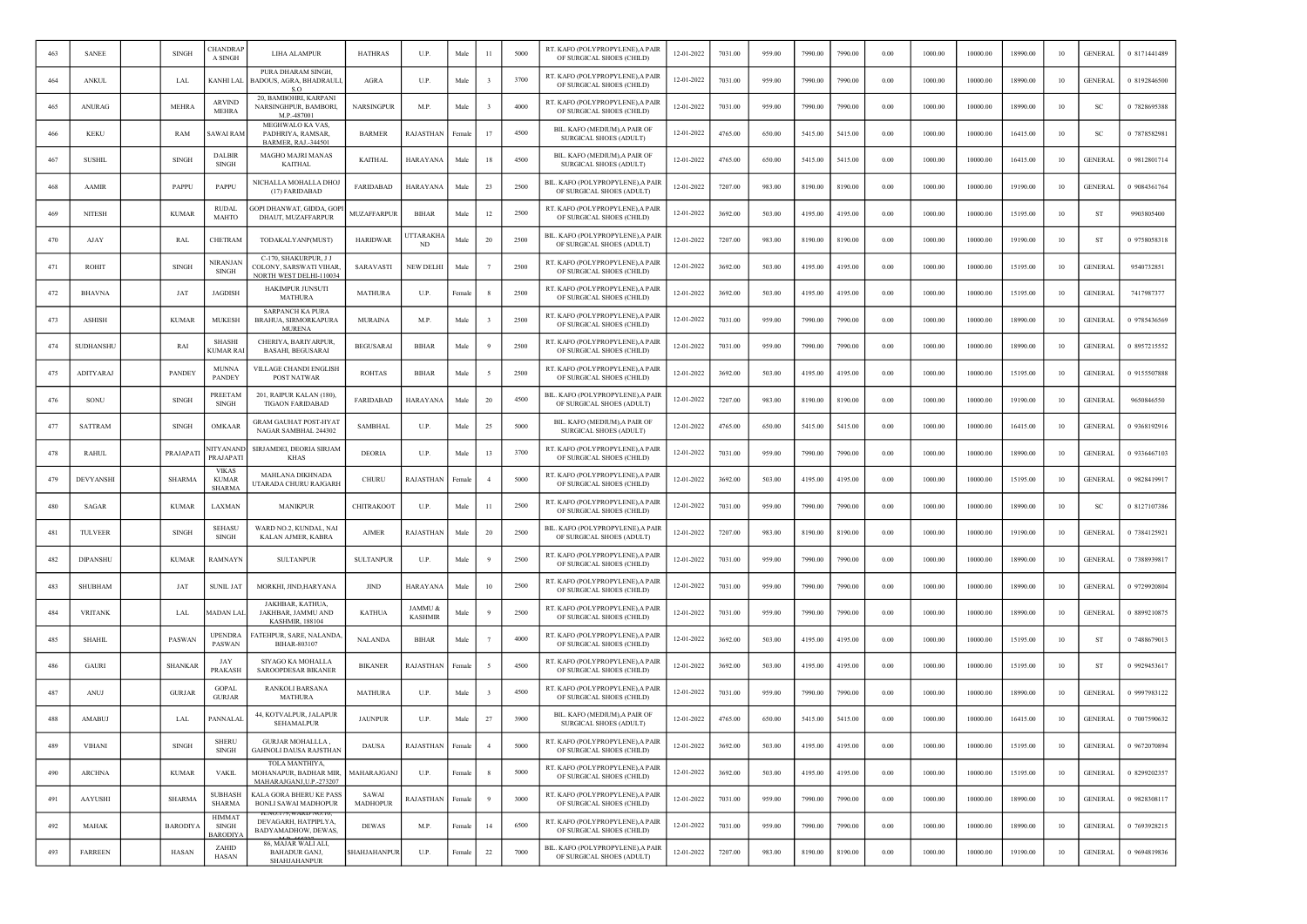| 494 | AMAN            |              | <b>KUMAR</b>  | <b>VINOD</b>                                    | KANWAR, BHIND, M.P.477331                                              | <b>BHID</b>                         | M.P.                  | Male   | 10             | 5000 | RT. KAFO (POLYPROPYLENE), A PAIR<br>OF SURGICAL SHOES (CHILD) | 12-01-2022 | 7031.00 | 959.00 | 7990.00 | 7990.00 | 0.00     | 1000.00 | 10000.00 | 18990.00 | 10             | <b>GENERAL</b> | 0 8109840349 |
|-----|-----------------|--------------|---------------|-------------------------------------------------|------------------------------------------------------------------------|-------------------------------------|-----------------------|--------|----------------|------|---------------------------------------------------------------|------------|---------|--------|---------|---------|----------|---------|----------|----------|----------------|----------------|--------------|
| 495 | <b>BHUMI</b>    |              | MALI          | <b>RAJESH</b><br>MALI                           | KHUNTLA SALAUNA                                                        | SAWAI<br><b>MADHOPUR</b>            | RAJASTHAN             | Female | 10             | 3500 | RT. KAFO (POLYPROPYLENE), A PAIR<br>OF SURGICAL SHOES (CHILD) | 12-01-2022 | 7031.00 | 959.00 | 7990.00 | 7990.00 | $0.00\,$ | 1000.00 | 10000.00 | 18990.00 | 10             | <b>GENERAL</b> | 0 9166762844 |
| 496 | <b>RITVIK</b>   |              | JATAV         | AJ KUMAR<br>JATAV                               | 15, NARIPURA, AGRA,<br>U.P.282001                                      | AGRA                                | U.P.                  | Female |                | 5000 | RT. KAFO (POLYPROPYLENE), A PAIR<br>OF SURGICAL SHOES (CHILD) | 12-01-2022 | 3692.00 | 503.00 | 4195.00 | 4195.00 | 0.00     | 1000.00 | 10000.00 | 15195.00 | 10             | SC             | 0 7017043939 |
| 497 | ANSH            |              | <b>KUMAR</b>  | <b>AVDHESE</b><br><b>KUMAR</b>                  | INTAHA, BAHRAICH, U.P.-<br>271882                                      | <b>BAHRAICH</b>                     | U.P.                  | Male   |                | 6500 | RT. KAFO (POLYPROPYLENE), A PAIR<br>OF SURGICAL SHOES (CHILD) | 12-01-2022 | 3692.00 | 503.00 | 4195.00 | 4195.00 | 0.00     | 1000.00 | 10000.00 | 15195.00 | 10             | <sub>SC</sub>  | 0 8881658315 |
| 498 | <b>FARJANA</b>  |              | ANSARI        | <b>SAFIK</b><br>ANSARI                          | SADUA, GOPALGANJ<br>BIHAR-841405                                       | GOPALGANJ                           | <b>BIHAR</b>          | Female |                | 2500 | RT. KAFO (POLYPROPYLENE), A PAIR<br>OF SURGICAL SHOES (CHILD) | 12-01-2022 | 3692.00 | 503.00 | 4195.00 | 4195.00 | 0.00     | 1000.00 | 10000.00 | 15195.00 | 10             | <b>GENERAL</b> | 0 8653263295 |
| 499 | AMARJEET        |              | PRASAD        | <b>SHASHI</b><br><b>KAPOOR</b><br><b>PRASAD</b> | HARIHANS, HUSSAINGANJ,<br><b>SIWAN</b>                                 | HUSSAINGANJ                         | <b>BIHAR</b>          | Male   |                | 2500 | RT. KAFO (POLYPROPYLENE), A PAIR<br>OF SURGICAL SHOES (CHILD) | 12-01-2022 | 3692.00 | 503.00 | 4195.00 | 4195.00 | 0.00     | 1000.00 | 10000.00 | 15195.00 | 10             | <b>GENERAL</b> | 9507486235   |
| 500 | ABU             |              | AHMAD         | <b>ISTKHAR</b><br><b>AHMAD</b>                  | NARSINGHGARH POST MUAR<br>ADHARGANJ BANVARPUR<br><b>RANIGANJ PATTI</b> | PRATAPGARH                          | U.P.                  | Male   |                | 3700 | RT. KAFO (POLYPROPYLENE), A PAIR<br>OF SURGICAL SHOES (CHILD) | 12-01-2022 | 3692.00 | 503.00 | 4195.00 | 4195.00 | 0.00     | 1000.00 | 10000.00 | 15195.00 | 10             | <b>GENERAL</b> | 0 9616387755 |
| 501 | <b>SHIVANSH</b> |              | YADAV         | BIRENDRA<br>YADAV                               | GANDHIWADI NEAR PRABHT/<br>KIRANA STORE UMAGRAM                        | <b>UMERGAON</b>                     | <b>GUJARAT</b>        | Male   |                | 4000 | RT. KAFO (POLYPROPYLENE), A PAIR<br>OF SURGICAL SHOES (CHILD) | 12-01-2022 | 7031.00 | 959.00 | 7990.00 | 7990.00 | 0.00     | 1000.00 | 10000.00 | 18990.00 | 10             | <b>GENERAL</b> | 0 7318154543 |
| 502 | <b>RIYA</b>     |              | <b>SHIT</b>   | <b>JAYANTA</b><br><b>SHIT</b>                   | <b>GOURBERA, SITARAMPUR</b><br>KRISHNANAGAR, BARJORA<br><b>BANKURA</b> | <b>BANKURA</b>                      | WEST<br><b>BENGAL</b> | Female | 18             | 4500 | BIL. KAFO (MEDIUM) A PAIR OF<br>SURGICAL SHOES (ADULT)        | 12-01-2022 | 4765.00 | 650.00 | 5415.00 | 5415.00 | 0.00     | 200.00  | 0.00     | 5615.00  | $\overline{2}$ | <b>GENERAL</b> | 0 9564072603 |
| 503 | <b>NANDANI</b>  |              | <b>DAROGA</b> | BHAGWAN<br><b>DAROGA</b>                        | BILETHA, BHILWARA, RAJ.<br>311203                                      | <b>BHILWARA</b>                     | RAJASTHAN             | Femal  |                | 4500 | RT. KAFO (POLYPROPYLENE), A PAIR<br>OF SURGICAL SHOES (CHILD) | 12-01-2022 | 3692.00 | 503.00 | 4195.00 | 4195.00 | $0.00\,$ | 1000.00 | 10000.00 | 15195.00 | 10             | SC             | 9672774391   |
| 504 | ADIL            |              | <b>KHAN</b>   | RAIS KHAN                                       | NAZARPUR, GHATTIYA<br>NAZARPUR, UJJAIN, M.P.-<br>465550                | <b>UJJAIN</b>                       | M.P.                  | Male   | 14             | 4500 | RT. KAFO (POLYPROPYLENE), A PAIR<br>OF SURGICAL SHOES (CHILD) | 12-01-2022 | 7031.00 | 959.00 | 7990.00 | 7990.00 | 0.00     | 1000.00 | 10000.00 | 18990.00 | 10             | <b>GENERAL</b> | 0 9685124910 |
| 505 | <b>DURGESH</b>  |              | RAJ           | PRITHIVIRAJ                                     | MADAWARA, SIMRIYA,<br><b>DHAWA LALITPUR, U.P.-28440-</b>               | <b>LALITPUR</b>                     | U.P.                  | Male   | - 6            | 5000 | RT. KAFO (POLYPROPYLENE), A PAIR<br>OF SURGICAL SHOES (CHILD) | 12-01-2022 | 3692.00 | 503.00 | 4195.00 | 4195.00 | 0.00     | 1000.00 | 10000.00 | 15195.00 | 10             | GENERAL        | 0 7080864748 |
| 506 | ABHI            |              | <b>DUBEY</b>  | <b>JITENDRA</b><br><b>KUMAR</b>                 | SARDARPUR AURAIYA<br><b>SIKHARNA</b>                                   | <b>AURAIYA</b>                      | U.P.                  | Male   |                | 5000 | RT. KAFO (POLYPROPYLENE), A PAIR<br>OF SURGICAL SHOES (CHILD) | 12-01-2022 | 3692.00 | 503.00 | 4195.00 | 4195.00 | 0.00     | 900.00  | 10000.00 | 15095.00 |                | <b>GENERAL</b> | 0 7060283249 |
| 507 | <b>AZIM</b>     |              | KHAN          | <b>SAJEB</b><br>KHAN                            | VIRAT NAGAR, AGAR ROAD,<br>UJJAIN-456001                               | UJJAIN                              | M.P.                  | Male   |                | 2500 | RT. KAFO (POLYPROPYLENE), A PAIR<br>OF SURGICAL SHOES (CHILD) | 12-01-2022 | 7031.00 | 959.00 | 7990.00 | 7990.00 | 0.00     | 900.00  | 10000.00 | 18890.00 |                | <b>GENERAL</b> | 0 7470440061 |
| 508 | YASH            |              | <b>VERMA</b>  | MRIDUL<br><b>KUMAR</b><br><b>VERMA</b>          | HIMGIRI COLONY, SHIV<br>MANDIR, MORADABAD                              | MORADABAD                           | U.P.                  | Male   | 14             | 2500 | RT. KAFO (POLYPROPYLENE), A PAIR<br>OF SURGICAL SHOES (CHILD) | 13-01-2022 | 7031.00 | 959.00 | 7990.00 | 7990.00 | 0.00     | 1000.00 | 10000.00 | 18990.00 | 10             | <sub>SC</sub>  | 9917327325   |
| 509 | <b>RINKI</b>    |              | <b>PRASAD</b> | AVISHANK<br><b>AR PRASAD</b>                    | <b>GHAR 58 KAMALAPUR POST</b><br>NIMAKACHAK                            | GAYA                                | <b>BIHAR</b>          | Female | -5             | 2500 | RT. KAFO (POLYPROPYLENE), A PAIR<br>OF SURGICAL SHOES (CHILD) | 13-01-2022 | 3692.00 | 503.00 | 4195.00 | 4195.00 | 0.00     | 900.00  | 10000.00 | 15095.00 | -9             | <b>GENERAL</b> | 0 7258926290 |
| 510 | <b>RIDA</b>     |              | KHAN          | <b>MO VAKIL</b>                                 | DAHA FIROJPUR HASANPUR                                                 | <b>SULTANPUR</b>                    | U.P.                  | Femal  |                | 2500 | RT. KAFO (POLYPROPYLENE), A PAIR<br>OF SURGICAL SHOES (CHILD) | 13-01-2022 | 3692.00 | 503.00 | 4195.00 | 4195.00 | $0.00\,$ | 900.00  | 10000.00 | 15095.00 | -9             | <b>GENERAL</b> | 9651194477   |
| 511 | <b>SHIVNYA</b>  |              | <b>KUMARI</b> | <b>VIJAY</b><br><b>SINGH</b>                    | KARIMATI KA PURA KICHOI<br>PORSA KICHOL MORENA                         | <b>MURAINA</b>                      | M.P.                  | Female | - 6            | 2500 | RT. KAFO (POLYPROPYLENE), A PAIR<br>OF SURGICAL SHOES (CHILD) | 13-01-2022 | 3692.00 | 503.00 | 4195.00 | 4195.00 | 0.00     | 1000.00 | 10000.00 | 15195.00 | 10             | <b>GENERAL</b> | 6261851426   |
| 512 | PREM            |              | <b>KUMAR</b>  | SANTOSH<br>DAS                                  | CHHOTKIKHARAGADIHA,<br>BENGABAD, BENGABAD,                             | <b>GIRIDIH</b>                      | HARKHAND              | Male   | -5             | 5000 | RT. KAFO (POLYPROPYLENE), A PAIR<br>OF SURGICAL SHOES (CHILD) | 13-01-2022 | 3692.00 | 503.00 | 4195.00 | 4195.00 | 0.00     | 900.00  | 10000.00 | 15095.00 | 9              | <b>GENERAL</b> | 7296044626   |
| 513 | <b>PRAVIN</b>   |              | <b>SINGH</b>  | ADU SINGH                                       | NAD KA CHOUDA, LASANI                                                  | RAJSAMAND                           | RAJASTHAN             | Male   | 10             | 5000 | RT. KAFO (POLYPROPYLENE), A PAIR<br>OF SURGICAL SHOES (CHILD) | 13-01-2022 | 7031.00 | 959.00 | 7990.00 | 7990.00 | 0.00     | 1000.00 | 10000.00 | 18990.00 | 10             | <b>GENERAL</b> | 6354284996   |
| 514 | <b>DILKHUSH</b> |              | SAH           | <b>SURESH</b><br>SAH                            | <b>RAJASARE, PAPREWA KHURD</b><br>KATORIYA, BANKA, BIHAR-<br>813106    | <b>BANKA</b>                        | <b>BIHAR</b>          | Male   |                | 3000 | RT. KAFO (POLYPROPYLENE), A PAIR<br>OF SURGICAL SHOES (CHILD) | 13-01-2022 | 7031.00 | 959.00 | 7990.00 | 7990.00 | 0.00     | 1000.00 | 10000.00 | 18990.00 | 10             | <b>GENERAL</b> | 7563037931   |
| 515 | <b>SANIYA</b>   |              | <b>SINGH</b>  | <b>INDER</b><br><b>SINGH</b>                    | KOTAPATTI, DHIGARIYA,<br>KOTA PATTI, DAUSA, RAJ.<br>303004             | <b>DAUSA</b>                        | RAJASTHAN             | Female |                | 6500 | RT. KAFO (POLYPROPYLENE), A PAIR<br>OF SURGICAL SHOES (CHILD) | 13-01-2022 | 3692.00 | 503.00 | 4195.00 | 4195.00 | 0.00     | 1000.00 | 10000.00 | 15195.00 | 10             | <b>GENERAL</b> | 8920234603   |
| 516 | GURSAHAJ        |              | <b>SINGH</b>  | <b>AMRIK</b><br><b>SINGH</b>                    | NEZADELA, KATAN (154),<br><b>SIRSA</b>                                 | <b>SIRSA</b>                        | HARAYANA              | Male   | -11            | 7000 | RT. KAFO (POLYPROPYLENE), A PAIR<br>OF SURGICAL SHOES (CHILD) | 13-01-2022 | 7031.00 | 959.00 | 7990.00 | 7990.00 | 0.00     | 200.00  | 0.00     | 8190.00  | $\overline{2}$ | <b>GENERAL</b> | 9416158182   |
| 517 | <b>SURYANSH</b> |              | SONI          | AIJAJI LAL<br>SONI                              | SATAI WARD NO.06,<br>LAKHANGUWAN,<br><b>CHHATARPUR</b>                 | <b>CHHATAR PUR</b>                  | M.P.                  | Male   |                | 3700 | RT. KAFO (POLYPROPYLENE), A PAIR<br>OF SURGICAL SHOES (CHILD) | 13-01-2022 | 3692.00 | 503.00 | 4195.00 | 4195.00 | 0.00     | 1000.00 | 10000.00 | 15195.00 | 10             | <b>GENERAL</b> | 0 8839109478 |
| 518 | <b>SHIV</b>     |              | RAM           | JOKHAN<br>RAM                                   | RAJAMALA, DARWASI, SANT<br>RAVIDAS NAGAR, U.P.-221310                  | <b>SANT RAVIDAS</b><br><b>NAGAR</b> | U.P.                  | Male   |                | 4000 | RT. KAFO (POLYPROPYLENE), A PAIR<br>OF SURGICAL SHOES (CHILD) | 13-01-2022 | 3692.00 | 503.00 | 4195.00 | 4195.00 | 0.00     | 1000.00 | 10000.00 | 15195.00 | 10             | -SC            | 0 9557454461 |
| 519 | ANSH            |              | <b>SINGH</b>  | <b>DEVI SINGH</b>                               | ROHTA PATTTI HODAL<br>PALWAL 121106                                    | <b>HODAL</b>                        | HARAYANA              | Male   | - 6            | 4500 | RT. KAFO (POLYPROPYLENE), A PAIR<br>OF SURGICAL SHOES (CHILD) | 13-01-2022 | 3692.00 | 503.00 | 4195.00 | 4195.00 | 0.00     | 1000.00 | 10000.00 | 15195.00 | 10             | <b>GENERAL</b> | 0 9255646100 |
| 520 | MOHAMMAD        |              | AHMAD         | <b>SHAKEEL</b><br>AHAMAD                        | SHAHJAHANPUR,<br>SHAHJAHANPUR                                          | SHAHJAHANPUR                        | U.P.                  | Male   | 7              | 4500 | RT. KAFO (POLYPROPYLENE), A PAIR<br>OF SURGICAL SHOES (CHILD) | 13-01-2022 | 3692.00 | 503.00 | 4195.00 | 4195.00 | 0.00     | 1000.00 | 10000.00 | 15195.00 | 10             | <b>GENERAL</b> | 8506015515   |
| 521 | <b>KRISHNA</b>  |              | BIHARI        | <b>KUNJ</b><br><b>BIHARI</b>                    | PUKARI POST LAHURETA<br><b>BANDA NARAINI</b>                           | <b>BANDA</b>                        | U.P.                  | Female | $\overline{4}$ | 3900 | RT. KAFO (POLYPROPYLENE), A PAIR<br>OF SURGICAL SHOES (CHILD) | 13-01-2022 | 7031.00 | 959.00 | 7990.00 | 7990.00 | 0.00     | 900.00  | 10000.00 | 18890.00 | 9              | <b>GENERAL</b> | 0 9305359194 |
| 522 | HAMJA           |              | <b>KHAN</b>   | <b>SHABBU</b>                                   | SHAHSPUR ALINAGAR,<br>DIDAULI, AMROHA, U.P.-<br>244222                 | AMROHA                              | U.P.                  | Male   | -8             | 5000 | RT. KAFO (POLYPROPYLENE), A PAIR<br>OF SURGICAL SHOES (CHILD) | 13-01-2022 | 3692.00 | 503.00 | 4195.00 | 4195.00 | 0.00     | 1000.00 | 10000.00 | 15195.00 | $10$           | <b>GENERAL</b> | 9412858922   |
| 523 | AMAN            | <b>KUMAR</b> | SAH           | <b>DEEPAN</b><br>SAH                            | LAHI, KRISHNANAGAR,<br><b>MADHUBAN EAST</b><br>CHAMPARAN               | <b>EAST</b><br><b>CHAMPARAN</b>     | <b>BIHAR</b>          | Male   | 10             | 5000 | RT. KAFO (POLYPROPYLENE), A PAIR<br>OF SURGICAL SHOES (CHILD) | 13-01-2022 | 7031.00 | 959.00 | 7990.00 | 7990.00 | 0.00     | 1000.00 | 10000.00 | 18990.00 | 10             | <b>GENERAL</b> | 0 7061939398 |
| 524 | RAGANI          |              | <b>KUMARI</b> | <b>HHOTELAL</b><br>SAH                          | DORAPUR GOPALGANJ<br>841436                                            | GOPALGANJ                           | <b>BIHAR</b>          | Female | 17             | 4500 | BIL. KAFO (MEDIUM), A PAIR OF<br>SURGICAL SHOES (ADULT)       | 13-01-2022 | 4765.00 | 650.00 | 5415.00 | 5415.00 | 0.00     | 200.00  | $0.00\,$ | 5615.00  | $\overline{2}$ | <b>GENERAL</b> | 8252307340   |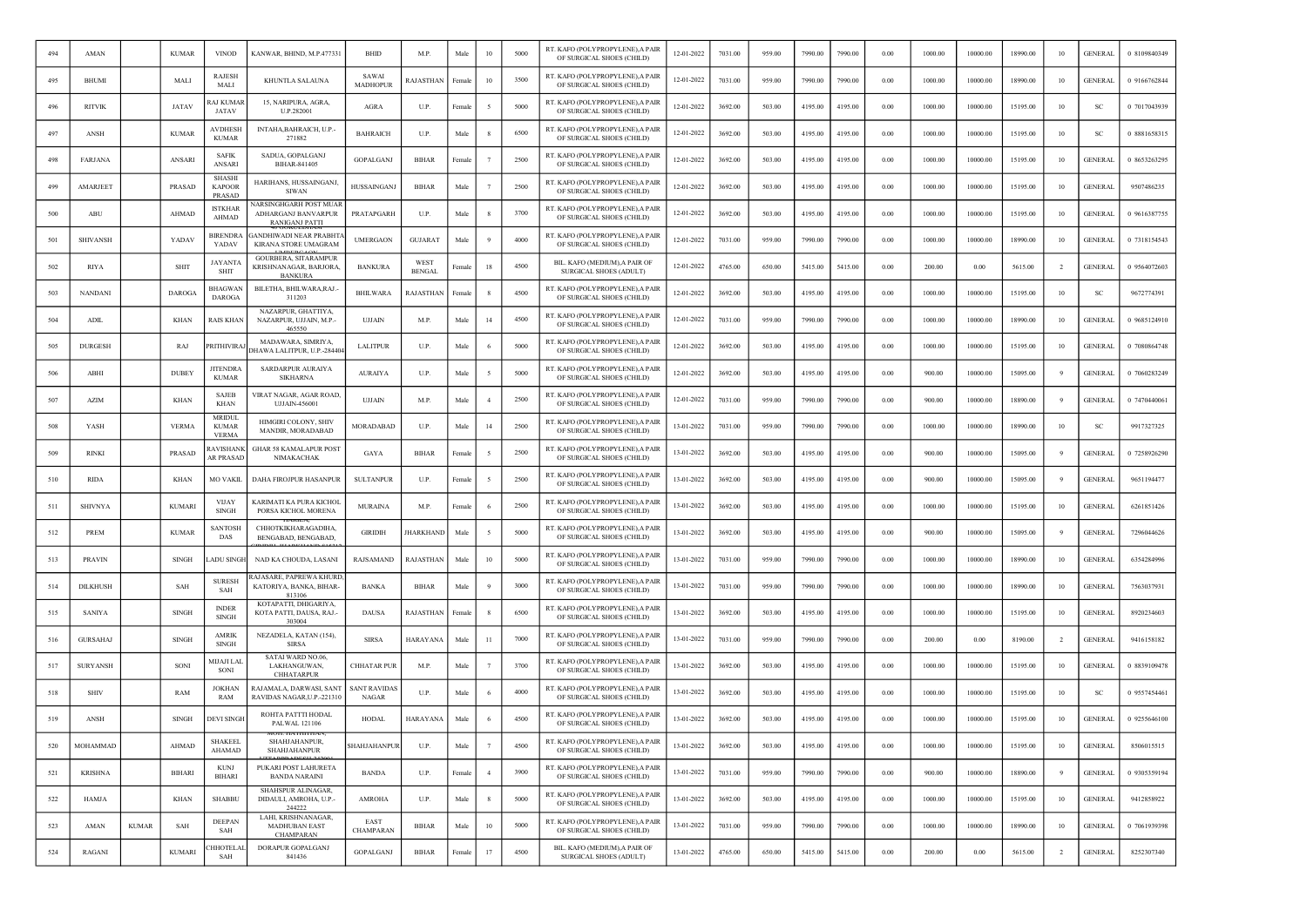| 525 | PRIYANSHU        |      | <b>SINGH</b>    | <b>DALVEER</b><br><b>SINGH</b>     | BHANAKPURA, KARALI,<br>RAJASTHAN, 321610                          | <b>KAROLI</b>            | RAJASTHAN    | Male   |              | 3900 | RT. KAFO (POLYPROPYLENE), A PAIR<br>OF SURGICAL SHOES (CHILD)  | 13-01-2022 | 7031.00 | 959.00     | 7990.00 | 7990.00 | 0.00     | 900.00  | 10000.00 | 18890.00 | -9             | <b>GENERAL</b> | 0 8209155720 |
|-----|------------------|------|-----------------|------------------------------------|-------------------------------------------------------------------|--------------------------|--------------|--------|--------------|------|----------------------------------------------------------------|------------|---------|------------|---------|---------|----------|---------|----------|----------|----------------|----------------|--------------|
| 526 | ANUSHKA          |      | <b>SHARMA</b>   | AKHLESH<br><b>SHARMA</b>           | COLONY, QUARSI, RAMGHAT<br>ROAD, KOIL, ALIGARH, U.P.              | ALIGARH                  | U.P.         | Female |              | 5000 | RT. KAFO (POLYPROPYLENE), A PAIR<br>OF SURGICAL SHOES (CHILD)  | 13-01-2022 | 3692.00 | 503.00     | 4195.00 | 4195.00 | $0.00\,$ | 1000.00 | 10000.00 | 15195.00 | 10             | <b>GENERAL</b> | 8630390477   |
| 527 | <b>VIKRAM</b>    |      | <b>KUMAR</b>    | <b>JITENDRA</b>                    | <b>TURKPUR URF BADHWAR</b><br>ETAHMALI SHAKHAULA,<br>PILIBHIT     | PILIBHIT                 | U.P.         | Male   | $\mathbf{3}$ | 3000 | RT. KAFO (POLYPROPYLENE), A PAIR<br>OF SURGICAL SHOES (CHILD)  | 13-01-2022 | 7031.00 | 959.00     | 7990.00 | 7990.00 | 0.00     | 900.00  | 10000.00 | 18890.00 |                | <b>GENERAL</b> | 9389153226   |
| 528 | MOHD             |      | <b>ADNAN</b>    | <b>FAKHRE</b><br>ALAM              | <b>GRAM-ATARAPURA</b><br><b>SHAHGANJ JAUNPUR</b>                  | <b>JAUNPUR</b>           | U.P.         | Male   | 22           | 2500 | BIL. KAFO (POLYPROPYLENE), A PAIR<br>OF SURGICAL SHOES (ADULT) | 13-01-2022 | 7207.00 | 983.00     | 8190.00 | 8190.00 | 0.00     | 200.00  | 0.00     | 8390.00  | -2             | <b>GENERAL</b> | 7852855515   |
| 529 | <b>MAYANK</b>    |      | <b>BABU</b>     | <b>TAR BABU</b>                    | KOTHIPUR, PHAPHUND,<br>AURAIYA, UTTARPRADESH-<br>206247           | <b>AURAIYA</b>           | U.P.         | Male   |              | 2500 | RT. KAFO (POLYPROPYLENE), A PAIR<br>OF SURGICAL SHOES (CHILD)  | 13-01-2022 | 3692.00 | 503.00     | 4195.00 | 4195.00 | 0.00     | 1000.00 | 10000.00 | 15195.00 | 10             | <b>GENERAL</b> | 8954545365   |
| 530 | <b>SUBHASH</b>   |      | <b>DAMOR</b>    | <b>KANTILAI</b>                    | KHANDI OBRI NICHLA FALA<br><b>UDAIPUR</b>                         | <b>UDAIPUR</b>           | RAJASTHAN    | Male   | 19           | 4500 | BIL. KAFO (POLYPROPYLENE), A PAIR<br>OF SURGICAL SHOES (ADULT) | 13-01-2022 | 7207.00 | 983.00     | 8190.00 | 8190.00 | 0.00     | 200.00  | 0.00     | 8390.00  | $\overline{2}$ | ST             | 0 9694727529 |
| 531 | <b>ADITYA</b>    |      | <b>KHARAWAI</b> | <b>VIJAY</b><br>KHARAWAR           | <b>MAHARAJPUR, RASRA RASRA</b><br>221712                          | <b>BALIA</b>             | U.P.         | Male   |              | 4500 | RT. KAFO (POLYPROPYLENE), A PAIR<br>OF SURGICAL SHOES (CHILD)  | 13-01-2022 | 3692.00 | 503.00     | 4195.00 | 4195.00 | 0.00     | 900.00  | 10000.00 | 15095.00 | 9              | <b>GENERAL</b> | 7524923018   |
| 532 | RAJU             |      | SAH             | MOHAN SAH                          | MEHIYA KUMHAR TOLI<br><b>SIWAN</b>                                | <b>SIWAN</b>             | <b>BIHAR</b> | Male   | $22\,$       | 3900 | BIL. KAFO (POLYPROPYLENE), A PAIR<br>OF SURGICAL SHOES (ADULT) | 13-01-2022 | 7207.00 | 983.00     | 8190.00 | 8190.00 | 0.00     | 200.00  | 0.00     | 8390.00  | $\overline{2}$ | <b>GENERAL</b> | 7070555510   |
| 533 | NARESH           |      | <b>KUMAR</b>    | <b>AANOHAR</b><br>RAM              | PARSAUNI, BAKRI<br>PACHKURIYA, WEST<br>CHAMPARAN                  | WEST<br>CHAMPARAN        | <b>BIHAR</b> | Male   | 12           | 3700 | RT. KAFO (POLYPROPYLENE), A PAIR<br>OF SURGICAL SHOES (CHILD)  | 13-01-2022 | 3692.00 | 503.00     | 4195.00 | 4195.00 | $0.00\,$ | 1000.00 | 10000.00 | 15195.00 | 10             | SC             | 9122799959   |
| 534 | <b>NITISH</b>    |      | <b>KUMAR</b>    | <b>MOTILAL</b><br>YADAV            | KAURIYA, EAST CHAMPARAN                                           | EAST<br><b>CHAMPARAN</b> | BIHAR        | Male   | 10           | 4000 | RT. KAFO (POLYPROPYLENE), A PAIR<br>OF SURGICAL SHOES (CHILD)  | 13-01-2022 | 7031.00 | 959.00     | 7990.00 | 7990.00 | 0.00     | 1000.00 | 10000.00 | 18990.00 | 10             | <b>GENERAL</b> | 9599798134   |
| 535 | DILSHAD          |      |                 | <b>UMER ALI</b>                    | CHHATTARGACHH, BAKSA,<br>KISHANGANJ                               | KISHANGANJ               | <b>BIHAR</b> | Male   | 24           | 4500 | BIL. KAFO (POLYPROPYLENE), A PAIR<br>OF SURGICAL SHOES (ADULT) | 13-01-2022 | 7207.00 | 983.00     | 8190.00 | 8190.00 | 0.00     | 200.00  | 0.00     | 8390.00  | $\overline{2}$ | <b>GENERAL</b> | 8809889741   |
| 536 | <b>KOMAL</b>     |      | <b>KUMARI</b>   | DILIP<br>MAHTO                     | WARD 19 NAUGACHHIA<br><b>BHAGALPUR</b>                            | <b>BHAGALPUR</b>         | <b>BIHAR</b> | Female | 14           | 4500 | RT. KAFO (POLYPROPYLENE), A PAIR<br>OF SURGICAL SHOES (CHILD)  | 13-01-2022 | 7031.00 | 959.00     | 7990.00 | 7990.00 | 0.00     | 1000.00 | 10000.00 | 18990.00 | 10             | - ST           | 8405831350   |
| 537 | YAMUNA           |      | <b>KUMARI</b>   | <b>ASHOK</b><br><b>KHATIK</b>      | JLSI MISHKA LANE. NEA<br>KAALI ASTHAN, KHATIK<br>TOLA, NATHNAGAR, | <b>BHAGALPUR</b>         | <b>BIHAR</b> | Femal  | 26           | 3900 | BIL. KAFO (MEDIUM), A PAIR OF<br>SURGICAL SHOES (ADULT)        | 13-01-2022 | 4765.00 | 650.00     | 5415.00 | 5415.00 | 0.00     | 200.00  | 0.00     | 5615.00  | $\overline{2}$ | -SC            | 7255057253   |
| 538 | <b>MANJAN</b>    |      | <b>KUMAR</b>    | <b>BIRBHADUR</b>                   | WARD NO 05 AZIZPUR<br><b>CHANDI VAISHALI</b>                      | VAISHALI                 | <b>BIHAR</b> | Male   | 11           | 5000 | RT. KAFO (POLYPROPYLENE), A PAIR<br>OF SURGICAL SHOES (CHILD)  | 13-01-2022 | 7031.00 | 959.00     | 7990.00 | 7990.00 | 0.00     | 200.00  | 0.00     | 8190.00  | $\overline{2}$ | <b>SC</b>      | 9306780688   |
| 539 | ABHA             |      | <b>KUMARI</b>   | <b>JAWAHAR</b><br>THAKUR           | BIRNIGARIYA, PATHRA<br>BARAHAT, BANKA, BIHAR-<br>813103           | <b>BANKA</b>             | <b>BIHAR</b> | Female | 10           | 5000 | RT. KAFO (POLYPROPYLENE), A PAIR<br>OF SURGICAL SHOES (CHILD)  | 13-01-2022 | 7031.00 | 959.00     | 7990.00 | 7990.00 | 0.00     | 1000.00 | 10000.00 | 18990.00 | 10             | <b>GENERAL</b> | 9835964501   |
| 540 | MD               | DAUD | <b>MANSURI</b>  | <b>MD ISRAIL</b><br><b>MANSURI</b> | <b>LAXMIPUR CHIARIYA</b><br><b>AMARPUR BANKA</b>                  | BANKA                    | <b>BIHAR</b> | Male   | 18           | 5000 | BIL. KAFO (MEDIUM) A PAIR OF<br>SURGICAL SHOES (ADULT)         | 13-01-2022 | 4765.00 | 650.00     | 5415.00 | 5415.00 | $0.00\,$ | 200.00  | 0.00     | 5615.00  | $\overline{2}$ | <b>GENERAL</b> | 7765978039   |
| 541 | <b>SUKHCHAIN</b> |      | <b>SINGH</b>    | RAGHVEER<br><b>SINGH</b>           | HOUSE NO 119A THEH<br>BUTANA KAITHAL                              | <b>KAITHAL</b>           | HARAYANA     | Male   | 33           | 5000 | LT. BELOW ELBOW PROSTHESIS                                     | 14-01-2022 | 8343.00 | 923.00     | 9266.00 | 9266.00 | 0.00     | 200.00  | 0.00     | 9466.00  | $\overline{2}$ | <b>GENERAL</b> | 9416563725   |
| 542 | <b>GULAB</b>     |      | <b>SINGH</b>    | <b>CHANDA</b><br>SINGH             | 114 VILLAGE THEH BUTANA<br>KHARKADA, KAITHAL                      | <b>KAITHAL</b>           | HARAYANA     | Male   | 44           | 6500 | RT. ABOVE ELBOW PROSTHESIS                                     | 14-01-2022 | 8343.00 | 923.00     | 9266.00 | 9266.00 | 0.00     | 200.00  | 0.00     | 9466.00  | $\overline{2}$ | <b>GENERAL</b> | 9813618646   |
| 543 | <b>SHAMSHEF</b>  |      |                 | <b>ANTU RAM</b>                    | DILLONWALI, DILUWALA<br>PADLA, KAITHAL                            | <b>KAITHAL</b>           | HARAYANA     | Male   | 49           | 7000 | RT. ABOVE ELBOW PROSTHESIS                                     | 14-01-2022 | 8343.00 | 923.00     | 9266.00 | 9266.00 | 0.00     | 200.00  | 0.00     | 9466.00  | -2             | ST             | 9813618645   |
| 544 | SANJAY           |      |                 | TELU                               | BIRBAL PATTI, KEORAK,<br><b>KAITHAL</b>                           | <b>KAITHAL</b>           | HARAYANA     | Mak    | 38           | 3700 | RT. ABOVE ELBOW PROSTHESIS                                     | 14-01-2022 | 8343.00 | 923.00     | 9266.00 | 9266.00 | 0.00     | 200.00  | 0.00     | 9466.00  | $\overline{2}$ | ST             | 9812593022   |
| 545 | <b>NARESH</b>    |      | <b>KUMAR</b>    | <b>GOPI</b><br><b>CHAND</b>        | HOUSE NO 24/1WARD NO. 12<br>SARAY GUCHKI, KAITHAL                 | <b>KAITHAL</b>           | HARAYANA     | Male   | 47           | 4000 | LT. TRANS-TIBIAL PROSTHESIS                                    | 14-01-2022 | 7488.00 | 692.00     | 8180.00 | 8180.00 | 0.00     | 200.00  | 0.00     | 8380.00  | -2             | <b>GENERAL</b> | 7557690003   |
| 546 | <b>BALWAN</b>    |      |                 | <b>RAMDIYA</b>                     | DEOBAN, KAITHAL                                                   | <b>KAITHAL</b>           | HARAYANA     | Male   | 55           | 4500 | RT. ABOVE KNEE PROSTHESIS                                      | 14-01-2022 | 8343.00 | 923.00     | 9266.00 | 9266.00 | 0.00     | 200.00  | 0.00     | 9466.00  | $\overline{2}$ | ST             | 9729944793   |
| 547 | <b>RAJENDER</b>  |      |                 | RAMKISHAN                          | MEHALA PATTI, KAILRAM,<br><b>KAITHAL</b>                          | <b>KAITHAL</b>           | HARAYANA     | Male   | 41           | 4500 | LT. ABOVE KNEE PROSTHESIS                                      | 14-01-2022 | 8343.00 | 923.00     | 9266.00 | 9266.00 | 0.00     | 200.00  | 0.00     | 9466.00  | $\overline{2}$ | <b>ST</b>      | 9468083285   |
| 548 | <b>UDAY</b>      |      | <b>BHAN</b>     | <b>RAM JEET</b>                    | SIWANI ROAD GALI NO.1,<br>ARJUN NAGAR, KAITHAL                    | <b>KAITHAL</b>           | HARAYANA     | Male   | 32           | 3900 | LT. TRANS-FEMORAL PROSTHESIS                                   | 14-01-2022 | 8343.00 | 923.00     | 9266.00 | 9266.00 | 0.00     | 200.00  | 0.00     | 9466.00  | $\overline{2}$ | -SC            | 9729710529   |
| 549 | <b>SATBIR</b>    |      | <b>SINGH</b>    | <b>REM SINGE</b>                   | RAPRIA PATTI, BALU,<br>KAITHAL                                    | <b>KAITHAL</b>           | HARAYANA     | Male   | 41           | 3700 | LT. TRANS-TIBIAL PROSTHESIS                                    | 14-01-2022 | 7488.00 | 692.00     | 8180.00 | 8180.00 | 0.00     | 200.00  | 0.00     | 8380.00  | $\overline{2}$ | <b>GENERAL</b> | 8950874723   |
| 550 | KALI             |      | RAN             | <b>FAKIR</b><br><b>CHAND</b>       | JHIMAR BASTI, KAIAYAT,<br>KAITHAL                                 | <b>KAITHAL</b>           | HARAYANA     | Male   | 49           | 4000 | RT. TRANSTIBIAL PROSTHESIS                                     | 14-01-2022 | 8343.00 | 923.00     | 9266.00 | 9266.00 | 0.00     | 200.00  | 0.00     | 9466.00  | $\overline{2}$ | <sub>SC</sub>  | 9817433104   |
| 551 | <b>SUNITA</b>    |      | <b>AGRAWAL</b>  | <b>VISHNU</b><br><b>AGRAWAL</b>    | SHYAM SUNDAR COLONY,<br>MATHURA                                   | <b>MATHURA</b>           | U.P.         | Female | 44           | 4500 | WHEEL CHAIR FOLDING STANDARD<br>MODEL ADULT SIZE(SAATHI)       | 15-01-2022 | 8700.00 | $\rm 0.00$ | 8700.00 | 8700.00 | 0.00     | 100.00  | 0.00     | 8800.00  |                | <b>GENERAL</b> | 9084021670   |
| 552 | <b>NAGEENA</b>   |      | <b>DEVI</b>     | TUFANI                             | DHARAMPUR, BELA,<br>CHOLAPUR, VARANASI                            | <b>VARANASI</b>          | U.P.         | Female | 32           | 4500 | WHEEL CHAIR FOLDING STANDARD<br>MODEL ADULT SIZE(SAATHI)       | 15-01-2022 | 8700.00 | 0.00       | 8700.00 | 8700.00 | 0.00     | 100.00  | 0.00     | 8800.00  | $\blacksquare$ | <b>GENERAL</b> | 8400260648   |
| 553 | <b>SUKHDEI</b>   |      | DEVI            | <b>MOTILAL</b><br>YADAV            | HINAULI, MUGALSARAI,<br>MUGALSARAI,<br>CHANDAULI                  | CHANDAULI                | U.P.         | Female | 52           | 3900 | WHEEL CHAIR FOLDING STANDARD<br>MODEL ADULT SIZE(SAATHI)       | 15-01-2022 | 8700.00 | 0.00       | 8700.00 | 8700.00 | 0.00     | 100.00  | 0.00     | 8800.00  | $\mathbf{1}$   | <b>GENERAL</b> | 8115948332   |
| 554 | <b>KAUSHILYA</b> |      | DEVI            | <b>RAM LALIT</b>                   | MOHUIDDINPUR, AHRAURA.<br><b>MIRZAPUR</b>                         | <b>MIRZAPUR</b>          | U.P.         | Female | 30           | 5000 | WHEEL CHAIR FOLDING STANDARD<br>MODEL ADULT SIZE(SAATHI)       | 15-01-2022 | 8700.00 | 0.00       | 8700.00 | 8700.00 | 0.00     | 100.00  | 0.00     | 8800.00  | $\mathbf{1}$   | <b>GENERAL</b> | 9580422177   |
| 555 | SANGITA          |      | <b>KUMAR</b>    | RAMPRASA<br>D                      | <b>UNNAO U.P 229881</b>                                           | <b>UNNAO</b>             | U.P.         | Female | 31           | 5000 | WHEEL CHAIR FOLDING STANDARD<br>MODEL ADULT SIZE(SAATHI)       | 15-01-2022 | 8700.00 | 0.00       | 8700.00 | 8700.00 | 0.00     | 100.00  | 0.00     | 8800.00  | $\mathbf{1}$   | <b>GENERAL</b> | 9519316992   |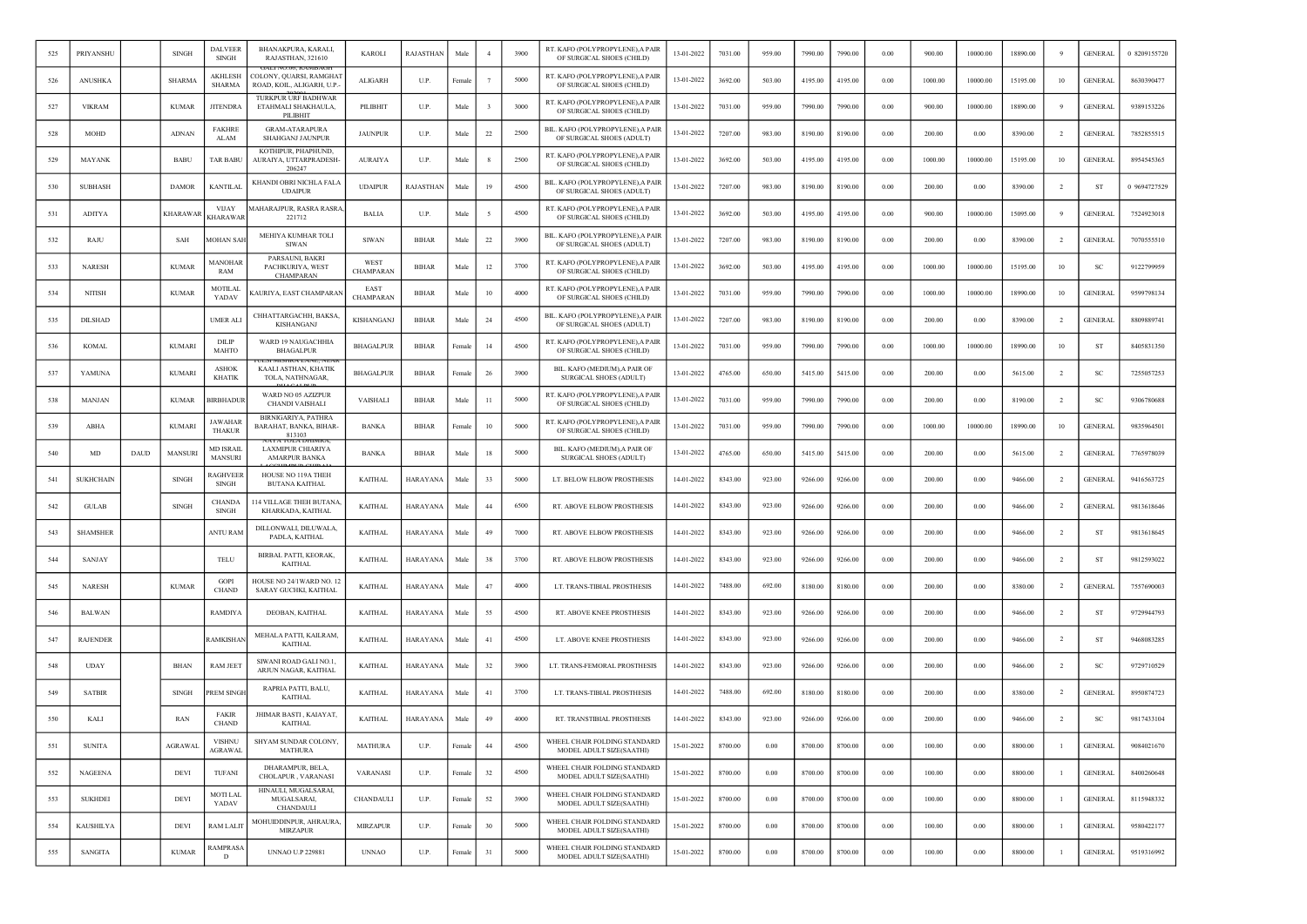| 556 | <b>SHAMBHU</b>   | <b>SINGH</b>           | CHOUHAN                | <b>GAMBHIR</b><br><b>SINGH</b><br>CHOUHAN | WARD NO 08 VPO KATISOUR<br>TEHSIL ASPUR KATISOR<br>PUNJPUR                      | <b>DUNGARPUR</b>   | <b>RAJASTHAN</b>         | Male   | 65     | 5000 | WHEEL CHAIR FOLDING STANDARD<br>MODEL ADULT SIZE(SAATHI)      | 15-01-2022 | 8700.00  | 0.00   | 8700.00  | 8700.00  | 0.00       | 100.00  | 0.00     | 8800.00  | - 1            | <b>GENERAL</b> | 9829308427 |
|-----|------------------|------------------------|------------------------|-------------------------------------------|---------------------------------------------------------------------------------|--------------------|--------------------------|--------|--------|------|---------------------------------------------------------------|------------|----------|--------|----------|----------|------------|---------|----------|----------|----------------|----------------|------------|
| 557 | VAGHU            |                        | MAL                    | AYAK MAL                                  | BHUPALPURA, UDAIPUR                                                             | <b>UDAIPUR</b>     | RAJASTHAN                | Male   | 69     | 3700 | WHEEL CHAIR FOLDING STANDARD<br>MODEL ADULT SIZE(SAATHI)      | 15-01-2022 | 8700.00  | 0.00   | 8700.00  | 8700.00  | 0.00       | 100.00  | 0.00     | 8800.00  | -1             | <b>GENERAL</b> | 9785760955 |
| 558 | $\rm CHAMAN$     | <b>SINGH</b>           | <b>KATARA</b>          | <b>MAN SINGH</b>                          | <b>CHARCH KE PASS, KRISH</b><br>MANDI, KHERWADA,<br><b>UDAIPUR, RAJ.-313803</b> | <b>UDAIPUR</b>     | RAJASTHAN                | Male   | 67     | 4000 | WHEEL CHAIR FOLDING STANDARD<br>MODEL ADULT SIZE(SAATHI)      | 15-01-2022 | 8700.00  | 0.00   | 8700.00  | 8700.00  | 0.00       | 100.00  | 0.00     | 8800.00  | -1             | ST             | 8209317583 |
| 559 | <b>HEMLATA</b>   |                        | KATARIYA               | <b>DINESH</b>                             | VARD NO 19 FATEHNAGAR<br>MAVLI                                                  | <b>UDAIPUR</b>     | RAJASTHAN                | Female | 48     | 4500 | WHEEL CHAIR FOLDING STANDARD<br>MODEL ADULT SIZE(SAATHI)      | 15-01-2022 | 8700.00  | 0.00   | 8700.00  | 8700.00  | 0.00       | 100.00  | 0.00     | 8800.00  | -1             | SC             | 8003831841 |
| 560 | <b>MUDIGONDA</b> | RAMA                   | BAI                    | MUDIGONI<br><b>A PRASAL</b><br><b>RAO</b> | 13-72, LAXMI NAGAR KANDI<br>MANDAL MEDAK                                        | <b>MEDAK</b>       | <b>ANDHRA</b><br>PRADESH | Female | 57     | 4500 | WHEEL CHAIR FOLDING STANDARD<br>MODEL ADULT SIZE(SAATHI)      | 15-01-2022 | 8700.00  | 0.00   | 8700.00  | 8700.00  | 0.00       | 100.00  | 0.00     | 8800.00  |                | <b>GENERAL</b> | 9000578565 |
| 561 | bhanmati         |                        |                        | rammendra                                 | nidana, jind,                                                                   | <b>JIND</b>        | HARAYANA                 | Femal  | 55     | 3900 | BIL. TRANSTIBIAL PROSTHESIS                                   | 15-01-2022 | 8343.00  | 923.00 | 9266.00  | 9266.00  | 0.00       | 200.00  | 0.00     | 9466.00  | $\overline{2}$ | SC             | 9971973087 |
| 562 | <b>SANDEEP</b>   |                        |                        | PALADA<br><b>SINGH</b>                    | SINSAR (34), JIND                                                               | JIND               | <b>HARAYANA</b>          | Male   | 35     | 3700 | LT. TRANS-TIBIAL PROSTHESIS                                   | 15-01-2022 | 7488.00  | 692.00 | 8180.00  | 8180.00  | 0.00       | 200.00  | 0.00     | 8380.00  | <sup>2</sup>   | SC             | 7082631541 |
| 563 | <b>SUSHIL</b>    |                        | <b>KUMAR</b>           | <b>JOGI RAM</b>                           | SINGHWAL, JIND                                                                  | <b>JIND</b>        | HARAYANA                 | Male   | 37     | 4000 | LT. TRANS-TIBIAL PROSTHESIS                                   | 15-01-2022 | 7488.00  | 692.00 | 8180.00  | 8180.00  | 0.00       | 200.00  | 0.00     | 8380.00  | $\overline{2}$ | <b>GENERAL</b> | 8683055128 |
| 564 | <b>SUNIL</b>     |                        |                        | <b>SURESH</b>                             | KINANA (59), JIND                                                               | <b>JIND</b>        | <b>HARAYANA</b>          | Male   | 32     | 4500 | RT. PARTIAL HAND PROSTHESIS                                   | 15-01-2022 | 8343.00  | 923.00 | 9266.00  | 9266.00  | 0.00       | 200.00  | 0.00     | 9466.00  | $\overline{2}$ | SC             | 8607310249 |
| 565 | DAYANAND         |                        |                        | <b>RISALA</b>                             | 138, ASMAILPUR(77), JIND                                                        | JIND               | <b>HARAYANA</b>          | Male   | 54     | 4500 | LT. ABOVE ELBOW PROSTHESIS                                    | 15-01-2022 | 8343.00  | 923.00 | 9266.00  | 9266.00  | 0.00       | 200.00  | 0.00     | 9466.00  | $\overline{2}$ | SC             | 8950369315 |
| 566 | <b>NARAN</b>     |                        | BHAI                   | <b>KUVARJI</b><br>BHAI                    | KACHCHH GUJRAT 370430                                                           | КАСНСНН            | <b>GUJARAT</b>           | Male   | 59     | 3900 | LT. TRANS-TIBIAL PROSTHESIS                                   | 16-01-2022 | 7488.00  | 692.00 | 8180.00  | 8180.00  | 0.00       | 200.00  | 0.00     | 8380.00  | $\overline{2}$ | <b>GENERAL</b> | 9909581088 |
| 567 | PARATHIJI        |                        | <b>MAKWANA</b>         | <b>VAKTUJI</b><br><b>MAKWANA</b>          | <b>GAMBHOI MORDUNGARA</b><br><b>JAMBUDI SABARKANTHA</b>                         | <b>SABARKANTHA</b> | <b>GUJARAT</b>           | Male   | 54     | 3700 | RT. TRANSTIBIAL PROSTHESIS                                    | 16-01-2022 | 8343.00  | 923.00 | 9266.00  | 9266.00  | 0.00       | 200.00  | 0.00     | 9466.00  | <sup>2</sup>   | <b>GENERAL</b> | 9099597665 |
| 568 | MEHETA           |                        | <b>MINABEN</b>         | <b>MAHETA</b><br>SURESHCHN<br>DR          | 10, AESIAN GREEN, UJEDIA<br>ROAD TALOD, MAHIYAL,<br><b>SABARKANTHA</b>          | SABARKANTHA        | <b>GUJARAT</b>           | Male   | 67     | 4000 | RT. TRANS-FEMORAL PROSTHESIS                                  | 16-01-2022 | 8988.00  | 926.00 | 9914.00  | 9914.00  | 0.00       | 200.00  | 0.00     | 10114.00 | $\overline{2}$ | <b>GENERAL</b> | 6355195672 |
| 569 | <b>JETHVA</b>    |                        | <b>IQBAL</b>           | <b>KARIM</b>                              | AKHADAPA, VANTHALI,<br><b>JUNAGADH</b>                                          | <b>JUNAGADH</b>    | <b>GUJARAT</b>           | Male   | 45     | 4500 | RT. TRANS-FEMORAL PROSTHESIS                                  | 16-01-2022 | 8988.00  | 926.00 | 9914.00  | 9914.00  | 0.00       | 200.00  | 0.00     | 10114.00 | <sup>2</sup>   | <b>GENERAL</b> | 9824444405 |
| 570 | VAGHASIYA        |                        | <b>ARVINBHAI</b>       | /ALLABHB<br>HAI                           | KHALAVADA PLOT, KALSARI<br><b>JUNAGARH</b>                                      | <b>JUNAGADH</b>    | <b>GUJARAT</b>           | Male   | 57     | 4500 | LT. ABOVE ELBOW PROSTHESIS                                    | 16-01-2022 | 8343.00  | 923.00 | 9266.00  | 9266.00  | 0.00       | 200.00  | 0.00     | 9466.00  | $\overline{2}$ | <b>GENERAL</b> | 9974798055 |
| 571 | <b>PARMER</b>    | RASILABE               | <b>RAMESHBH</b><br>AI  | RAMESHBI<br>AI                            | AMBALGADH, TA MALIYA<br>HATINA, JUNAGARH,<br>TARSINGDA                          | <b>JUNAGADH</b>    | <b>GUJARAT</b>           | Female | 29     | 3900 | RT. TRANSTIBIAL PROSTHESIS                                    | 16-01-2022 | 8343.00  | 923.00 | 9266.00  | 9266.00  | 0.00       | 200.00  | 0.00     | 9466.00  | $\overline{2}$ | <b>GENERAL</b> | 9909184078 |
| 572 | <b>GOSWAMI</b>   | ANGITAB<br>N           | BHARATGIR              | <b>BHARATGIR</b>                          | RAMPARA, JUNAGARH,<br><b>DELVADA</b>                                            | <b>JUNAGADH</b>    | <b>GUJARAT</b>           | Female | 31     | 5000 | BIL. TRANSTIBIAL PROSTHESIS                                   | 16-01-2022 | 8343.00  | 923.00 | 9266.00  | 9266.00  | 0.00       | 200.00  | 0.00     | 9466.00  | $\overline{2}$ | <b>GENERAL</b> | 9979352216 |
| 573 | <b>AMIPARA</b>   |                        | <b>HARESHBH</b>        | BACHUBHA                                  | ZALANSAR, JHALANSAR,<br>MAJEVADI, JUNAGADH                                      | <b>JUNAGADH</b>    | <b>GUJARAT</b>           | Male   | 54     | 5000 | LT. TRANS-TIBIAL PROSTHESIS                                   | 16-01-2022 | 7488.00  | 692.00 | 8180.00  | 8180.00  | 0.00       | 200.00  | 0.00     | 8380.00  | $\overline{2}$ | <b>GENERAL</b> | 9376903118 |
| 574 | <b>ERFANBHAI</b> | <b>SATARBH</b>         | <b>SELOT</b>           | <b>ATARBH</b><br><b>SELOT</b>             | HOLIYA HANUMAN MANDIR<br>GHACHIVAD, RAJULA CITY,<br>RAJULA, AMRELI, RAJULA      | AMRELI             | <b>GUJARAT</b>           | Male   | 34     | 3700 | LT. TRANS-TIBIAL PROSTHESIS                                   | 16-01-2022 | 7488.00  | 692.00 | 8180.00  | 8180.00  | 0.00       | 200.00  | 0.00     | 8380.00  | $\overline{2}$ | <b>GENERAL</b> | 9512052624 |
| 575 | <b>DOBARIYA</b>  | <b>ARESHB</b><br>AI    | <b>GOBARBHA</b>        | <b>GOBARBHA</b>                           | KODIYA, AMRELI, DEDAN                                                           | AMRELI             | <b>GUJARAT</b>           | Male   | 43     | 4000 | RT. PARTIAL HAND PROSTHESIS                                   | 16-01-2022 | 8343.00  | 923.00 | 9266.00  | 9266.00  | 0.00       | 200.00  | 0.00     | 9466.00  | $\overline{2}$ | <b>GENERAL</b> | 6354352999 |
| 576 | <b>VIRANI</b>    | <b>GOVINDBI</b><br>AI  | <b>IVRAJBHAI</b>       | <b>VIRAN</b><br><b>IVRAJBHA</b>           | BHALVAV, AMRELI                                                                 | AMRELI             | <b>GUJARAT</b>           | Male   | 47     | 4500 | LT. TRANS-FEMORAL PROSTHESIS                                  | 16-01-2022 | 8343.00  | 923.00 | 9266.00  | 9266.00  | 0.00       | 200.00  | 0.00     | 9466.00  | -2             | <b>GENERAL</b> | 7698712833 |
| 577 | BICHHUBHAI       | <b>BALUBHA</b>         | VARU                   | BALUBHAI<br>VARU                          | MAIN BAZAR, KAGVADAR<br>AMRELI, JAGRABAD                                        | AMRELI             | <b>GUJARAT</b>           | Male   | 42     | 4500 | BIL. TRANSTIBIAL PROSTHESIS                                   | 16-01-2022 | 8343.00  | 923.00 | 9266.00  | 9266.00  | 0.00       | 200.00  | 0.00     | 9466.00  | $\overline{2}$ | <b>GENERAL</b> | 9925281398 |
| 578 | DHANKECHA        |                        | <b>KASTURBEN</b>       | <b>SHAMJIBHA</b>                          | DHANJI, KHADSALI, AMRELI<br><b>VIJPADI</b>                                      | AMRELI             | <b>GUJARAT</b>           | Female | 65     | 3900 | TRICYCLE CONVENTIONAL HAND<br>PROPELLED (HAMRAHI)             | 16-01-2022 | 10000.00 | 0.00   | 10000.00 | 10000.00 | 0.00       | 100.00  | 0.00     | 10100.00 |                | <b>GENERAL</b> | 7201922142 |
| 579 | <b>DEVANI</b>    | GORDHAN<br><b>BHAI</b> | <b>RAJANBH</b><br>- 11 | <b>DEVNI</b><br><b>ARAJANBH</b>           | HANUMANJISAME, HARIPUR<br><b>AMRELI</b>                                         | AMRELI             | <b>GUJARAT</b>           | Male   | 54     | 5000 | RT. BELOW ELBOW PROSTHESIS                                    | 16-01-2022 | 8343.00  | 923.00 | 9266.00  | 9266.00  | 0.00       | 200.00  | 0.00     | 9466.00  | $\overline{2}$ | <b>GENERAL</b> | 9909093681 |
| 580 | CHAUDHARI        | <b>NISHITH</b>         | PRADIPBHAI             | PRADIPBHAI                                | PIPLVADA, DOLVADA, TAPI                                                         | TAPI               | <b>GUJARAT</b>           | Male   | 23     | 3700 | RT. BELOW ELBOW PROSTHESIS                                    | 16-01-2022 | 8343.00  | 923.00 | 9266.00  | 9266.00  | 0.00       | 200.00  | 0.00     | 9466.00  | <sup>2</sup>   | <b>GENERAL</b> | 9727565568 |
| 581 | <b>KULDEEP</b>   |                        |                        | <b>JAI SINGH</b>                          | WARD NO 4. PUNDRI<br><b>KAITHAL</b>                                             | <b>KAITHAL</b>     | <b>HARAYANA</b>          | Male   | 46     | 4500 | LT. PARTIAL FOOT PROSTHESIS                                   | 16-01-2022 | 8343.00  | 923.00 | 9266.00  | 9266.00  | 0.00       | 200.00  | 0.00     | 9466.00  | $\overline{2}$ | <b>GENERAL</b> | 9812607088 |
| 582 | ROSHANI          |                        |                        | <b>SUNDER</b>                             | HOUSE NU 101/2, GALI NO 6<br>ANAJ MANDI, WARD NO 27<br>RAM NAGAR KAITHAL        | <b>KAITHAL</b>     | <b>HARAYANA</b>          | Female | 48     | 3900 | RT. BELOW ELBOW PROSTHESIS                                    | 16-01-2022 | 8343.00  | 923.00 | 9266.00  | 9266.00  | $\rm 0.00$ | 200.00  | $0.00\,$ | 9466.00  | $\overline{2}$ | <b>GENERAL</b> | 9729139652 |
| 583 | <b>KAPTAN</b>    |                        |                        | <b>SURJEET</b>                            | PANDA PATIL RAMGARH<br>PANDWAN, RAM GARH<br>PANDWA, KAITHAL                     | <b>KAITHAL</b>     | <b>HARAYANA</b>          | Male   | 34     | 5000 | RT. PARTIAL HAND PROSTHESIS                                   | 16-01-2022 | 8343.00  | 923.00 | 9266.00  | 9266.00  | 0.00       | 200.00  | 0.00     | 9466.00  | $\overline{2}$ | SC             | 9896697968 |
| 584 | MOHAN            |                        | SAWROOP                | RAJA RAM                                  | RAMGARH PANDWAN,<br>KAITHAL                                                     | <b>KAITHAL</b>     | HARAYANA                 | Male   | 26     | 5000 | RT. BELOW ELBOW PROSTHESIS                                    | 16-01-2022 | 8343.00  | 923.00 | 9266.00  | 9266.00  | 0.00       | 200.00  | $0.00\,$ | 9466.00  | $\overline{2}$ | SC             | 8930768142 |
| 585 | <b>SANDEEP</b>   |                        | <b>KUMAR</b>           | BHAG<br><b>SINGH</b>                      | HOUSE NO. 45, GAON KHERI<br>SIKANDER, PO PUNDRI, KHERI<br><b>KAITHAL</b>        | <b>KAITHAL</b>     | <b>HARAYANA</b>          | Male   | 46     | 5000 | RT. TRANS-FEMORAL PROSTHESIS                                  | 16-01-2022 | 8988.00  | 926.00 | 9914.00  | 9914.00  | 0.00       | 200.00  | 0.00     | 10114.00 | $\overline{2}$ | <b>SC</b>      | 9812619225 |
| 586 | <b>KARAN</b>     |                        | RAJU                   | RAJU                                      | H. N. 666 E DULIYA COLONY<br><b>ALIPUR</b>                                      | DELHI              | NEW DELHI                | Male   | $10\,$ | 3700 | RT. KAFO (POLYPROPYLENE), A PAIR<br>OF SURGICAL SHOES (CHILD) | 17-01-2022 | 7031.00  | 959.00 | 7990.00  | 7990.00  | 0.00       | 1000.00 | 10000.00 | 18990.00 | 10             | SC             | 8744875995 |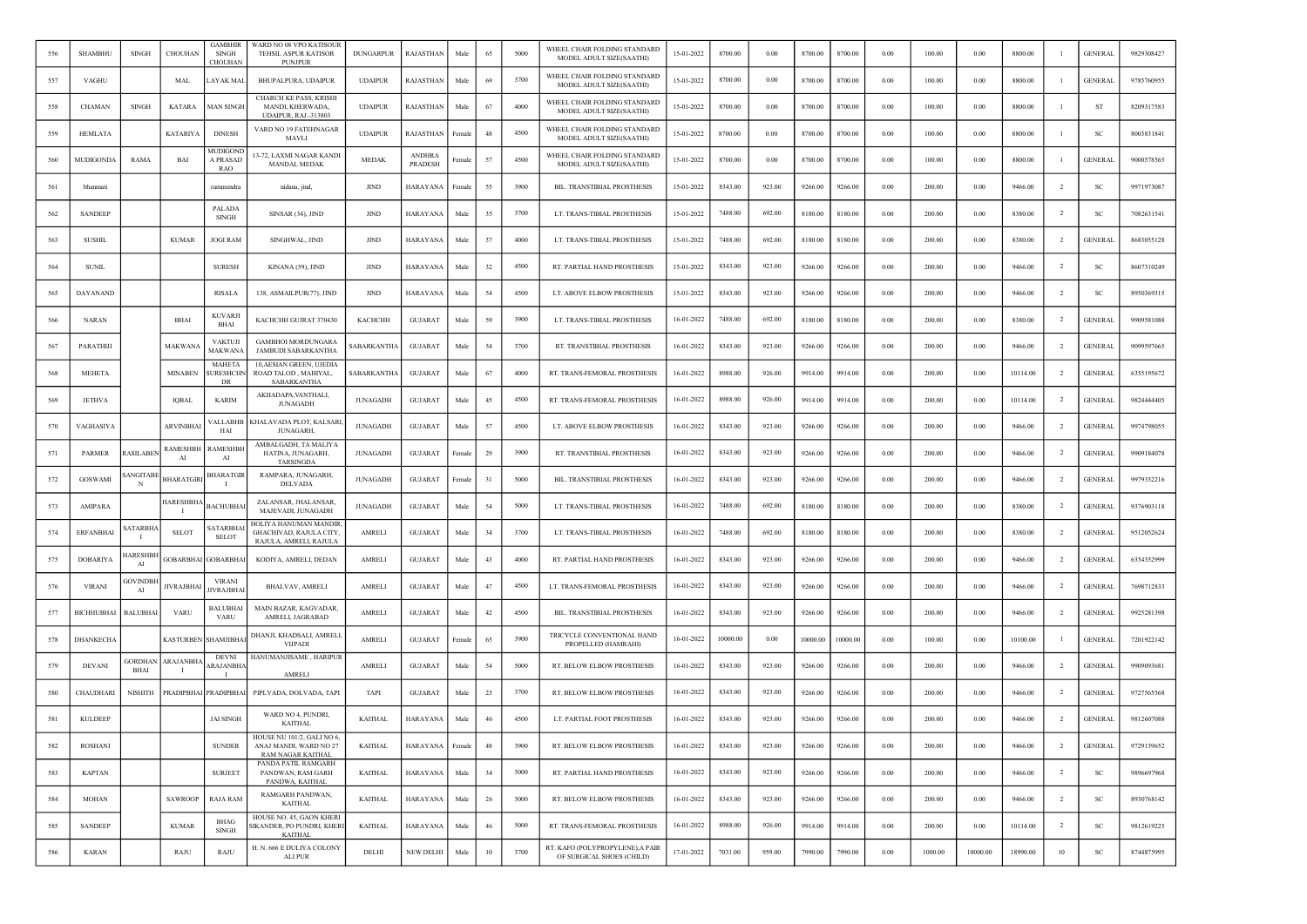|     | <b>NASRIN</b>                 | <b>SK</b>     | <b>NAJIR SK</b>                        | SANMATINAGAR,RAGHUNAT<br>HGANJ-11, WEST BENGAL PIN                         | <b>MURSHIDABAD</b>       | WEST<br><b>BENGAL</b>     | Female | 14             | 3700 | RT. KAFO (POLYPROPYLENE), A PAIR<br>OF SURGICAL SHOES (CHILD)  | 17-01-2022 | 7031.00 | 959.00 | 7990.00 | 7990.00 | 0.00     | 1000.00 | 10000.00 | 18990.00 | 10 | SC             | 0 9734583376 |
|-----|-------------------------------|---------------|----------------------------------------|----------------------------------------------------------------------------|--------------------------|---------------------------|--------|----------------|------|----------------------------------------------------------------|------------|---------|--------|---------|---------|----------|---------|----------|----------|----|----------------|--------------|
| 588 | <b>CAVYANSHIB</b>             | <b>SINGH</b>  | <b>ATINSINGH</b>                       | VASAD CHOKDI<br>BORSAD, ANAND                                              | ANAND                    | <b>GUJARAT</b>            | Female | 15             | 4000 | RT. KAFO (POLYPROPYLENE), A PAIR<br>OF SURGICAL SHOES (CHILD)  | 17-01-2022 | 7031.00 | 959.00 | 7990.00 | 7990.00 | 0.00     | 1000.00 | 10000.00 | 18990.00 | 10 | <b>GENERAL</b> | 0 8511921234 |
| 589 | <b>JAGRIT</b><br><b>KUMAR</b> | GIRI          | <b>KUSH</b><br><b>KUMAR GIR</b>        | NAGAR, T-HUTS, WAZIRPUR<br>INDUSTRIAL AREA, NORTH                          | <b>NEW DELHI</b>         | NEW DELHI                 | Male   | $\overline{4}$ | 5000 | RT. KAFO (POLYPROPYLENE), A PAIR<br>OF SURGICAL SHOES (CHILD)  | 17-01-2022 | 3692.00 | 503.00 | 4195.00 | 4195.00 | 0.00     | 1000.00 | 10000.00 | 15195.00 | 10 | <b>GENERAL</b> | 0 8863933551 |
| 590 | ANSH                          | <b>LAL</b>    | KISHUN LAI                             | 16, MARHAT, JAUNPUR,<br>UTTARPRADESH-223104                                | <b>JAUNPUR</b>           | U.P.                      | Male   | 10             | 3500 | RT. KAFO (POLYPROPYLENE), A PAIR<br>OF SURGICAL SHOES (CHILD)  | 17-01-2022 | 7031.00 | 959.00 | 7990.00 | 7990.00 | 0.00     | 1000.00 | 10000.00 | 18990.00 | 10 | ST             | 6389604301   |
| 591 | <b>SHIFA</b>                  | MOHD.         | <b>MAMUDDIN</b>                        | ALIPURA, HAHANPUR,<br>BIJNOR, U.P.-246749                                  | <b>BIJNOR</b>            | U.P.                      | Female | -11            | 5000 | RT. KAFO (POLYPROPYLENE), A PAIR<br>OF SURGICAL SHOES (CHILD)  | 17-01-2022 | 7031.00 | 959.00 | 7990.00 | 7990.00 | 0.00     | 1000.00 | 10000.00 | 18990.00 | 10 | <b>GENERAL</b> | 0 9368088236 |
| 592 | <b>SMARTH</b>                 | <b>SINGH</b>  | AMARJEET<br>SINGH                      | IOUSE NO.606, STREET NO.13<br>NAI ABADI, ABOHAR,<br>FAZILKA, PUNJAB-152116 | <b>ABOHAR</b>            | <b>PUNJAB</b>             | Male   |                | 6500 | RT. KAFO (POLYPROPYLENE), A PAIR<br>OF SURGICAL SHOES (CHILD)  | 17-01-2022 | 3692.00 | 503.00 | 4195.00 | 4195.00 | 0.00     | 1000.00 | 10000.00 | 15195.00 | 10 | <b>GENERAL</b> | 0 9780986300 |
| 593 | <b>ABHAY</b>                  | <b>KUMAR</b>  | <b>BASANT</b><br><b>KUMAR</b>          | SENHA LOHARDAGA                                                            | LOHARDAGA                | <b>HARKHAND</b>           | Male   |                | 5000 | RT. KAFO (POLYPROPYLENE), A PAIR<br>OF SURGICAL SHOES (CHILD)  | 17-01-2022 | 7031.00 | 959.00 | 7990.00 | 7990.00 | 0.00     | 1000.00 | 10000.00 | 18990.00 | 10 | <b>ST</b>      | 0 9334343329 |
| 594 | SONU                          | <b>PANDIT</b> | <b>MANOJ</b><br><b>PANDIT</b>          | WARD NO 09 BABHANGAMA                                                      | MADHEPURA                | <b>BIHAR</b>              | Male   | 15             | 3500 | RT. KAFO (POLYPROPYLENE), A PAIR<br>OF SURGICAL SHOES (CHILD)  | 17-01-2022 | 7031.00 | 959.00 | 7990.00 | 7990.00 | 0.00     | 1000.00 | 10000.00 | 18990.00 | 10 | <b>GENERAL</b> | 0 9799148389 |
| 595 | <b>SHIVRAJ</b>                | <b>KUMAR</b>  | <b><i>CABINDRA</i></b><br><b>KUMAR</b> | BATHANI, PAHRABALI,<br><b>JURARU, GAYA, BIHAR-82411</b>                    | GAYA                     | <b>BIHAR</b>              | Male   |                | 5000 | RT. KAFO (POLYPROPYLENE), A PAIR<br>OF SURGICAL SHOES (CHILD)  | 17-01-2022 | 3692.00 | 503.00 | 4195.00 | 4195.00 | $0.00\,$ | 1000.00 | 10000.00 | 15195.00 | 10 | <b>GENERAL</b> | 0 7319865605 |
| 596 | <b>ANUJ</b>                   | <b>SINGH</b>  | <b>MAHIPAL</b>                         | RASULPUR, SINDHAULI,<br>SHAHJAHANPUR,                                      | SHAHJAHANPUF             | U.P.                      | Male   | $_{11}$        | 4500 | RT. KAFO (POLYPROPYLENE), A PAIR<br>OF SURGICAL SHOES (CHILD)  | 17-01-2022 | 7031.00 | 959.00 | 7990.00 | 7990.00 | 0.00     | 1000.00 | 10000.00 | 18990.00 | 10 | SC             | 6386216838   |
| 597 | RANJEET                       | <b>SINGH</b>  | <b>DMPRAKAS</b><br><b>H SINGH</b>      | BAIMBIRPUR, ALIGARH,<br>UTTARPRADESH-202281                                | <b>ALIGARH</b>           | U.P.                      | Male   | 34             | 5000 | BIL. KAFO (MEDIUM), A PAIR OF<br>SURGICAL SHOES (ADULT)        | 17-01-2022 | 4765.00 | 650.00 | 5415.00 | 5415.00 | 0.00     | 1000.00 | 10000.00 | 16415.00 | 10 | <sub>SC</sub>  | 0 8218788793 |
| 598 | <b>SAHDAB</b>                 |               | YAMEEN                                 | P.SULTANPUR HARIDWAR,<br>UTTRAKHAND                                        | <b>HARIDWAR</b>          | <b>TTARAKHA</b><br>ND.    | Male   | 20             | 7000 | BIL. KAFO (POLYPROPYLENE), A PAIR<br>OF SURGICAL SHOES (ADULT) | 17-01-2022 | 7207.00 | 983.00 | 8190.00 | 8190.00 | 0.00     | 1000.00 | 10000.00 | 19190.00 | 10 | <b>GENERAL</b> | 0 9368463717 |
| 599 | MAYANK                        | <b>KUMAR</b>  | <b>SURENDR</b><br><b>KUMAR</b>         | KANWARPURA, DHOD, WARE<br>NO.7, JACHAS, SIKAR                              | <b>SIKAR</b>             | RAJASTHAN                 | Male   |                | 4500 | RT. KAFO (POLYPROPYLENE), A PAIR<br>OF SURGICAL SHOES (CHILD)  | 17-01-2022 | 3692.00 | 503.00 | 4195.00 | 4195.00 | 0.00     | 1000.00 | 10000.00 | 15195.00 | 10 | <b>GENERAL</b> | 0 8440835353 |
| 600 | <b>KAILASH</b>                | <b>KUMAR</b>  | <b>GULAB</b><br><b>CHAND</b>           | RAJPUTO KA VAS, CHOTI<br>DOODNLPALI<br>RAJ.-306126                         | PALI                     | RAJASTHAN                 | Male   | 11             | 4500 | RT. KAFO (POLYPROPYLENE), A PAIR<br>OF SURGICAL SHOES (CHILD)  | 17-01-2022 | 7031.00 | 959.00 | 7990.00 | 7990.00 | 0.00     | 1000.00 | 10000.00 | 18990.00 | 10 | -SC            | 0 7568970130 |
| 601 | <b>HARSHITA</b>               | <b>KUMAR</b>  | <b>IUKHTYAR</b><br>SINGH               | KRISHNA COLONI SANT<br><b>NAGAR ROAD</b>                                   | <b>DHOLPUR</b>           | RAJASTHAN                 | Female | 13             | 2500 | RT. KAFO (POLYPROPYLENE), A PAIR<br>OF SURGICAL SHOES (CHILD)  | 17-01-2022 | 7031.00 | 959.00 | 7990.00 | 7990.00 | 0.00     | 1000.00 | 10000.00 | 18990.00 | 10 | SC             | 9649110924   |
| 602 | CHANDAN                       | <b>KUMAR</b>  | <b>DEVENDRA</b><br><b>PRASAD</b>       | <b>DATIYANA</b>                                                            | PATNA                    | <b>BIHAR</b>              | Male   | 29             | 2500 | BIL. KAFO (MEDIUM) A PAIR OF<br>SURGICAL SHOES (ADULT)         | 17-01-2022 | 4765.00 | 650.00 | 5415.00 | 5415.00 | $0.00\,$ | 1000.00 | 10000.00 | 16415.00 | 10 | SC             | 0 9973769677 |
| 603 | <b>RENOO</b>                  | <b>KUMAR</b>  | <b>AM SARAN</b>                        | IKAUNA SHIVPURI KHAJURI<br>SHAHJAHANPUR, KHAJURI                           | <b>SHAJAPUR</b>          | U.P.                      | Female | 31             | 2500 | BIL. KAFO (MEDIUM).A PAIR OF<br>SURGICAL SHOES (ADULT)         | 17-01-2022 | 4765.00 | 650.00 | 5415.00 | 5415.00 | 0.00     | 1000.00 | 10000.00 | 16415.00 | 10 | SC             | 0 8445287808 |
| 604 | <b>CHINTU</b>                 | <b>VERMA</b>  | RAGHUVEI<br>R VERMA                    | PIPRA, KAPOOR,<br>KUSHINAGAR, HATA                                         | <b>KUSHINAGAR</b>        | U.P.                      | Female | $\overline{4}$ | 2500 | RT. KAFO (POLYPROPYLENE), A PAIR<br>OF SURGICAL SHOES (CHILD)  | 17-01-2022 | 3692.00 | 503.00 | 4195.00 | 4195.00 | 0.00     | 1000.00 | 10000.00 | 15195.00 | 10 | SC             | 0 7318369352 |
| 605 | <b>SANSKAR</b>                | <b>KUMAR</b>  | <b>RAHUL</b><br>YADAV                  | RAJGARH BHADANA<br>FIROZABAD                                               | BHADANA                  | U.P.                      | Male   |                | 2500 | RT. KAFO (POLYPROPYLENE), A PAIR<br>OF SURGICAL SHOES (CHILD)  | 17-01-2022 | 7031.00 | 959.00 | 7990.00 | 7990.00 | 0.00     | 1000.00 | 10000.00 | 18990.00 | 10 | GENERAL        | 0 8923595232 |
| 606 | <b>SAMEER</b>                 | KHAN          | <b>JAMEEL</b>                          | BEERPUR, BHOJ GONDA                                                        | <b>GONDA</b>             | U.P.                      | Male   | 10             | 2500 | RT. KAFO (POLYPROPYLENE), A PAIR<br>OF SURGICAL SHOES (CHILD)  | 17-01-2022 | 7031.00 | 959.00 | 7990.00 | 7990.00 | 0.00     | 1000.00 | 10000.00 | 18990.00 | 10 | <b>GENERAL</b> | 0 8887537957 |
| 607 | <b>MANKIRAT</b>               | <b>KAUF</b>   | <b>GURLAL</b><br><b>SINGH</b>          | MARI GAUR SINGH TAM<br>TARAN PUNJAB 143303                                 | <b>TARAN TARAN</b>       | <b>PUNJAB</b>             | Female |                | 2500 | RT. KAFO (POLYPROPYLENE), A PAIR<br>OF SURGICAL SHOES (CHILD)  | 17-01-2022 | 3692.00 | 503.00 | 4195.00 | 4195.00 | 0.00     | 1000.00 | 10000.00 | 15195.00 | 10 | <b>GENERAL</b> | 0 9417834972 |
| 608 | <b>DIKSHITA</b>               | <b>KANWAR</b> | <b>VIKAS</b><br>SINGH<br><b>TANWAR</b> | NEAR SANTOSHI MATA<br>MANDIR WARD NO.07,<br><b>SULTANA JHUNJHUNUN</b>      | JHUNJHUNU                | RAJASTHAN                 | Female |                | 4000 | RT. KAFO (POLYPROPYLENE), A PAIR<br>OF SURGICAL SHOES (CHILD)  | 17-01-2022 | 3692.00 | 503.00 | 4195.00 | 4195.00 | 0.00     | 1000.00 | 10000.00 | 15195.00 | 10 | <b>GENERAL</b> | 0 7742477931 |
| 609 | <b>CHARVIK</b>                | <b>KUMAR</b>  | <b>NIRANJAN</b><br><b>KUMAR</b>        | NAGAR, NARWAL PAIN<br>SATWARI JAMMU CITY                                   | <b>JAMMU</b>             | JAMMU &<br><b>KASHMIR</b> | Male   |                | 4500 | RT. KAFO (POLYPROPYLENE), A PAIR<br>OF SURGICAL SHOES (CHILD)  | 17-01-2022 | 3692.00 | 503.00 | 4195.00 | 4195.00 | 0.00     | 1000.00 | 10000.00 | 15195.00 | 10 | <b>GENERAL</b> | 0 6006870268 |
| 610 | <b>HARSH</b>                  | <b>KUMAR</b>  | PRADEEP<br><b>SINGH</b>                | UTHHA, KANPUR NAGAR<br>U.P.-209202                                         | <b>KANPUR NAGAR</b>      | U.P.                      | Male   | $_{11}$        | 4500 | RT. KAFO (POLYPROPYLENE), A PAIR<br>OF SURGICAL SHOES (CHILD)  | 17-01-2022 | 7031.00 | 959.00 | 7990.00 | 7990.00 | 0.00     | 1000.00 | 10000.00 | 18990.00 | 10 | <b>GENERAL</b> | 0 9336285836 |
| 611 | <b>MOHD</b>                   |               | <b>KAMIL</b>                           | VILLAGE NARPAT NAGAR                                                       | <b>RAMPUR</b>            | U.P.                      | Male   | $\overline{4}$ | 3900 | RT. KAFO (POLYPROPYLENE), A PAIR<br>OF SURGICAL SHOES (CHILD)  | 17-01-2022 | 7031.00 | 959.00 | 7990.00 | 7990.00 | 0.00     | 1000.00 | 10000.00 | 18990.00 | 10 | <b>GENERAL</b> | 0 8072085279 |
| 612 | <b>DILEEP</b>                 | ANURAGI       | RAMBABU<br><b>ANURAGI</b>              | GRATPURKHURD, CHURYARI<br><b>CHHATARPUR</b><br>M.P.-471525                 | <b>CHATARPUR</b>         | M.P.                      | Female | 3              | 5000 | RT. KAFO (POLYPROPYLENE), A PAIR<br>OF SURGICAL SHOES (CHILD)  | 17-01-2022 | 7031.00 | 959.00 | 7990.00 | 7990.00 | 0.00     | 1000.00 | 10000.00 | 18990.00 | 10 | GENERAL        | 0 9313643963 |
| 613 | RAJA                          | <b>BABU</b>   | MANOJ                                  | TARVA. MEYARI. TARWAN.<br>P.S. FATEHPUR, GAYA, BIHAR-<br>805128            | GAYA                     | <b>BIHAR</b>              | Male   |                | 5000 | RT. KAFO (POLYPROPYLENE), A PAIR<br>OF SURGICAL SHOES (CHILD)  | 17-01-2022 | 3692.00 | 503.00 | 4195.00 | 4195.00 | 0.00     | 1000.00 | 10000.00 | 15195.00 | 10 | <b>GENERAL</b> | 0 7033959890 |
| 614 | <b>KAVITA</b>                 | <b>KUMAR</b>  | <b>KRISHAN</b><br><b>KUMAR</b>         | GALLI NO.4, KHADDA, BASTI,<br>QUTUBPUR, REWARI,<br>HARYANA-123401          | REWARI                   | <b>HARAYANA</b>           | Female | 19             | 3000 | BIL. KAFO (POLYPROPYLENE), A PAIR<br>OF SURGICAL SHOES (ADULT) | 17-01-2022 | 7207.00 | 983.00 | 8190.00 | 8190.00 | 0.00     | 1000.00 | 10000.00 | 19190.00 | 10 | <b>GENERAL</b> | 0 9416766822 |
| 615 | <b>KUNAL</b>                  | SAINI         | SOHANLAL<br>SAINI                      | 192/5, SOUTH KRISHNAPURI,<br>MUZAFFARNAGAR                                 | <b>MUZAFFAR</b><br>NAGAR | U.P.                      | Male   | 19             | 6500 | BIL. KAFO (POLYPROPYLENE), A PAIR<br>OF SURGICAL SHOES (ADULT) | 17-01-2022 | 7207.00 | 983.00 | 8190.00 | 8190.00 | 0.00     | 1000.00 | 10000.00 | 19190.00 | 10 | <b>GENERAL</b> | 0 8439367378 |
| 616 | <b>GUNJAN</b>                 | <b>KUMARI</b> | DEVENDRA<br><b>KUMAR</b><br>YADAV      | YADA TOLA, KAURIA, EAST<br>CHAMPARAN                                       | EAST<br>CHAMPARAN        | <b>BIHAR</b>              | Female | $\sim$         | 7000 | RT. KAFO (POLYPROPYLENE), A PAIR<br>OF SURGICAL SHOES (CHILD)  | 17-01-2022 | 3692.00 | 503.00 | 4195.00 | 4195.00 | 0.00     | 1000.00 | 10000.00 | 15195.00 | 10 | <b>GENERAL</b> | 0 9870927119 |
| 617 | SONA                          | <b>SINGH</b>  | <b>KARNAL</b><br><b>SINGH</b>          | PANJWANA,FAZALIKA<br>PUNJAB-152132                                         | FAZILKA                  | PUNJAB                    | Female | 12             | 3700 | RT. KAFO (POLYPROPYLENE), A PAIR<br>OF SURGICAL SHOES (CHILD)  | 17-01-2022 | 3692.00 | 503.00 | 4195.00 | 4195.00 | 0.00     | 1000.00 | 10000.00 | 15195.00 | 10 | <b>GENERAL</b> | 0 7626030695 |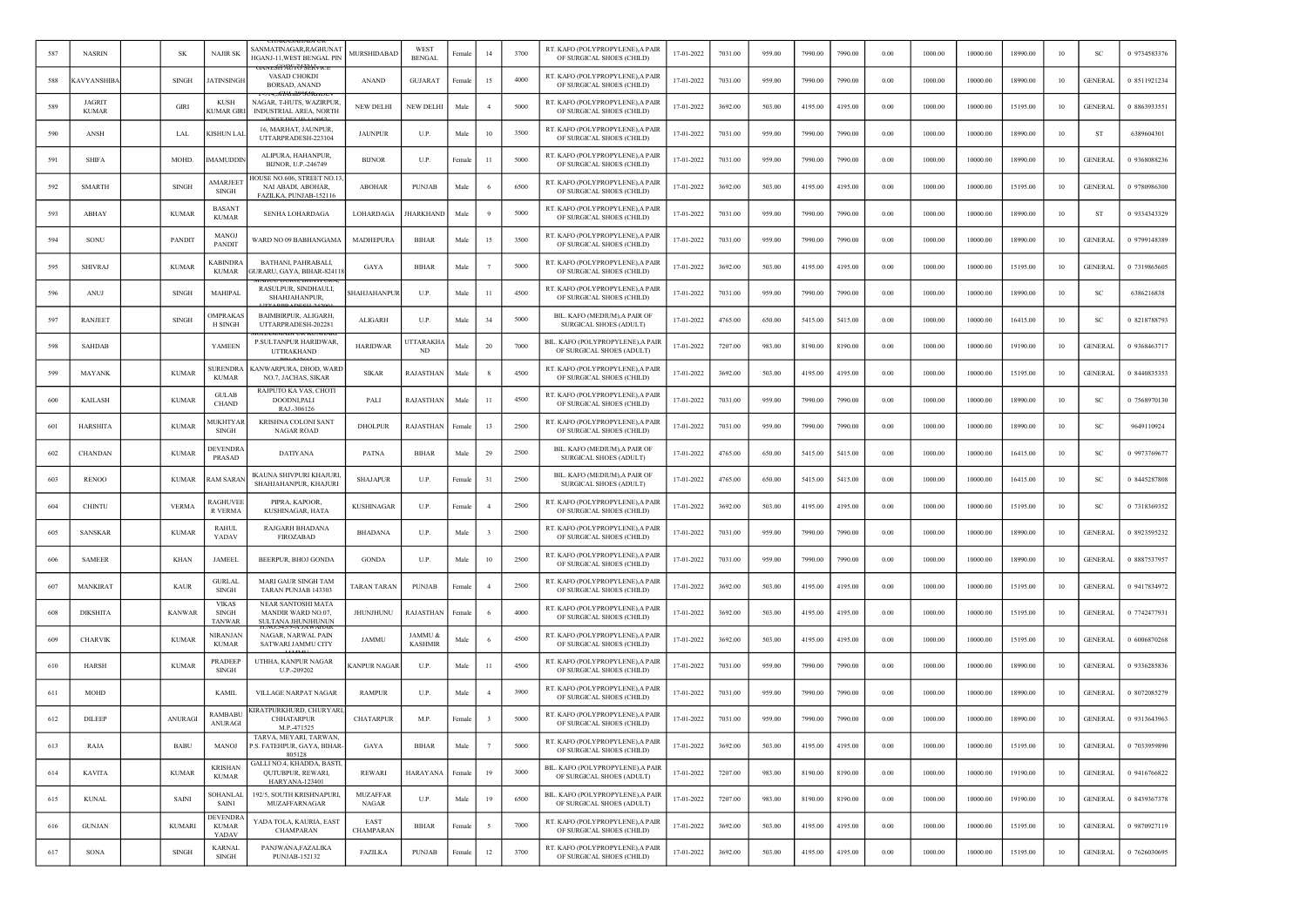|     | <b>HARIOM</b>   |                | <b>KUMAR</b>              | <b>SHRINATH</b>                               | NAYA GAV AMANPURA<br>SOYAT KHURD SHAJAPUR                              | <b>SHAJAPUR</b>    | M.P.                     | Male       | 10             | 4000 | RT. KAFO (POLYPROPYLENE), A PAIR<br>OF SURGICAL SHOES (CHILD)  | 17-01-2022 | 7031.00 | 959.00 | 7990.00 | 7990.00 | 0.00       | 1000.00 | 10000.00 | 18990.00 | 10             | ST             | 0 8878100530 |
|-----|-----------------|----------------|---------------------------|-----------------------------------------------|------------------------------------------------------------------------|--------------------|--------------------------|------------|----------------|------|----------------------------------------------------------------|------------|---------|--------|---------|---------|------------|---------|----------|----------|----------------|----------------|--------------|
| 619 | VAISHNAVI       |                | <b>KUMARI</b>             | <b>ARENDRA</b><br><b>KUMAR</b>                | <b>BAGDODHI BAGR</b><br>MANDHANA KANPUR NAGAR                          | MANDHNA            | U.P.                     | Female     | $\overline{4}$ | 4500 | RT. KAFO (POLYPROPYLENE), A PAIR<br>OF SURGICAL SHOES (CHILD)  | 17-01-2022 | 3692.00 | 503.00 | 4195.00 | 4195.00 | $0.00\,$   | 1000.00 | 10000.00 | 15195.00 | 10             | ST             | 0 6394560936 |
| 620 | <b>SUJAL</b>    |                | PRASAD                    | <b>BHOLA</b><br><b>PRASAD</b>                 | SAKSOHARA, PATNA                                                       | PATNA              | <b>BIHAR</b>             | Female     | - 6            | 4500 | RT. KAFO (POLYPROPYLENE), A PAIR<br>OF SURGICAL SHOES (CHILD)  | 17-01-2022 | 3692.00 | 503.00 | 4195.00 | 4195.00 | 0.00       | 1000.00 | 10000.00 | 15195.00 | 10             | ST             | 0 8541025098 |
| 621 | AMAN            |                | <b>KUMAR</b>              | <b>DHARMEND</b><br>RA PASWAN                  | DHOBGHAT GIDHOUR<br>KHAIRA KOLHUA JAMUI                                | JAMUI              | <b>BIHAR</b>             | Male       | - 5            | 3900 | RT. KAFO (POLYPROPYLENE), A PAIR<br>OF SURGICAL SHOES (CHILD)  | 17-01-2022 | 3692.00 | 503.00 | 4195.00 | 4195.00 | 0.00       | 1000.00 | 10000.00 | 15195.00 | 10             | ST             | 0 7043750441 |
| 622 | <b>SAMAR</b>    | SINGH          | <b>SHEKHAW.</b><br>T      | SINGH<br>SHEKHAWA                             | PATHRERI JAIPUR                                                        | <b>JAIPUR</b>      | RAJASTHAN                | Male       |                | 5000 | RT. KAFO (POLYPROPYLENE), A PAIR<br>OF SURGICAL SHOES (CHILD)  | 17-01-2022 | 3692.00 | 503.00 | 4195.00 | 4195.00 | 0.00       | 1000.00 | 10000.00 | 15195.00 | 10             | <b>GENERAL</b> | 0 9785940112 |
| 623 | PREM            |                | <b>KUMAR</b>              | <b>SUNIL</b><br><b>KUMAR</b>                  | AURANGABAD KASAIR<br><b>BULANDSHAHR KASER</b><br><b>KHURD</b>          | 24 PARGANA         | U.P.                     | Male       | 19             | 4500 | BIL. KAFO (POLYPROPYLENE), A PAIR<br>OF SURGICAL SHOES (ADULT) | 17-01-2022 | 7207.00 | 983.00 | 8190.00 | 8190.00 | 0.00       | 1000.00 | 10000.00 | 19190.00 | 10             | <b>GENERAL</b> | 0 9910822056 |
| 624 | <b>MITHLESH</b> |                | <b>KUMAR</b>              | <b>SANOJ</b><br><b>KUMAR</b>                  | JALGODWA, GUGULDIH,<br><b>JAMUI GHUGHUDIH</b>                          | JAMUI              | <b>BIHAR</b>             | Male       |                | 4500 | RT. KAFO (POLYPROPYLENE), A PAIR<br>OF SURGICAL SHOES (CHILD)  | 17-01-2022 | 3692.00 | 503.00 | 4195.00 | 4195.00 | 0.00       | 1000.00 | 10000.00 | 15195.00 | 10             | <b>GENERAL</b> | 6202864294   |
| 625 | <b>ADAPA</b>    |                |                           | <b>APPARAO</b>                                | SRIKAKULAM A.P 532190                                                  | <b>SRIKAKULAM</b>  | <b>ANDHRA</b><br>PRADESH | Male       | 34             | 3900 | BIL. KAFO (MEDIUM), A PAIR OF<br>SURGICAL SHOES (ADULT)        | 18-01-2022 | 4765.00 | 650.00 | 5415.00 | 5415.00 | 0.00       | 200.00  | 0.00     | 5615.00  | $\overline{2}$ | <b>GENERAL</b> | 8179507020   |
| 626 | SANJAY          |                | <b>KUMAR</b>              | ESWARA<br>RAO                                 | SRIKAKULAM A.P 532242                                                  | <b>SRIKAKULAM</b>  | <b>ANDHRA</b><br>PRADESH | Male       | 12             | 5000 | RT. KAFO (POLYPROPYLENE), A PAIR<br>OF SURGICAL SHOES (CHILD)  | 18-01-2022 | 3692.00 | 503.00 | 4195.00 | 4195.00 | $0.00\,$   | 1000.00 | 10000.00 | 15195.00 | 10             | <b>GENERAL</b> | 7671871558   |
| 627 | IANAMCHAR       | <b>KISHORE</b> | <b>KISHORE</b>            | <b>JANAMACH</b><br>ARIA<br><b>BALAIAH</b>     | NAGAR NEAR NEWTON<br><b>GRAMMER SCHOOL</b>                             | <b>RANGA REDDY</b> | <b>ANDHRA</b><br>PRADESH | Male       | 36             | 5000 | BIL. KAFO (MEDIUM), A PAIR OF<br>SURGICAL SHOES (ADULT)        | 18-01-2022 | 4765.00 | 650.00 | 5415.00 | 5415.00 | 0.00       | 200.00  | 0.00     | 5615.00  | $\overline{2}$ | <b>GENERAL</b> | 8309944963   |
| 628 | <b>SIRUGURI</b> |                | RAJESH                    | <b>SALMAN</b>                                 | 4-70D, SC COLONY,<br>CHINARIKATLA, PRAKASAM                            | PRAKASAM           | <b>ANDHRA</b><br>PRADESH | Male       | 32             | 5000 | RT. PARTIAL HAND PROSTHESIS                                    | 18-01-2022 | 8343.00 | 923.00 | 9266.00 | 9266.00 | 0.00       | 200.00  | 0.00     | 9466.00  | $\overline{2}$ | <b>GENERAL</b> | 9848372122   |
| 629 | <b>RABHAKAR</b> |                | <b>RAO</b>                | PALAKAND<br>A RAO                             | VIZIANAGARAM A.P. 535501                                               | VIZIANAGARAM       | <b>ANDHRA</b><br>PRADESH | Male       | 39             | 3700 | RT. BELOW ELBOW PROSTHESIS                                     | 18-01-2022 | 8343.00 | 923.00 | 9266.00 | 9266.00 | 0.00       | 200.00  | 0.00     | 9466.00  | $\overline{2}$ | <b>GENERAL</b> | 8142942962   |
| 630 | MUDHAGOUN       | RAM            | <b>CHANDER</b>            | MUDHAGOL<br>NI BALAIAH                        | <b>INDIRAMMA NAGAR</b><br><b>RASOMI PURA</b>                           | <b>HYDERABAD</b>   | ANDHRA<br>PRADESH        | Male       | 43             | 4000 | RT. TRANS-FEMORAL PROSTHESIS                                   | 18-01-2022 | 8988.00 | 926.00 | 9914.00 | 9914.00 | 0.00       | 200.00  | 0.00     | 10114.00 | $\overline{2}$ | -SC            | 9290055526   |
| 631 | <b>DEEPAK</b>   | <b>KUMAR</b>   | <b>JHAWAR</b>             | <b>HARI</b><br><b>KISHAN</b><br><b>JHAWAR</b> | <b>BAHRUPIYA GALLY</b><br>PURANA POOL                                  | <b>HYDERABAD</b>   | <b>ANDHRA</b><br>PRADESH | Male       | 35             | 4500 | LT. ABOVE ELBOW PROSTHESIS                                     | 18-01-2022 | 8343.00 | 923.00 | 9266.00 | 9266.00 | 0.00       | 200.00  | 0.00     | 9466.00  | <sup>2</sup>   | <b>GENERAL</b> | 9397856243   |
| 632 | ERA             |                | RAGHUNA <sub>1</sub><br>H | LATE<br>LAXMAIAH                              | <b>GUIDEEN BAGH</b><br>SECUNDERABAD,                                   | <b>HYDERABAD</b>   | <b>ANDHRA</b><br>PRADESH | Male       | 61             | 4500 | LT. BELOW ELBOW PROSTHESIS                                     | 18-01-2022 | 8343.00 | 923.00 | 9266.00 | 9266.00 | 0.00       | 200.00  | 0.00     | 9466.00  | $\overline{2}$ | <b>GENERAL</b> | 6305360585   |
| 633 | AKSHARA         |                | <b>GILDA</b>              | <b>DEEPAK</b><br><b>GILDA</b>                 | 14-5-204, CHUDI BAZAR,<br><b>HYDERABAD</b>                             | <b>HYDERABAD</b>   | <b>ANDHRA</b><br>PRADESH | Femal      | 13             | 3900 | RT. ABOVE ELBOW PROSTHESIS                                     | 18-01-2022 | 8343.00 | 923.00 | 9266.00 | 9266.00 | $0.00\,$   | 200.00  | 0.00     | 9466.00  | $\overline{2}$ | SC             | 9849804535   |
| 634 | GAJAPAKA        | <b>VIJAY</b>   | <b>KUMAR</b>              | GAJAPAKA<br>YELLAIAH<br>LATE                  | SIVANANDAREHABLITATION<br>HOMES NEAR PETROL BUNK                       | <b>HYDERABAD</b>   | <b>ANDHRA</b><br>PRADESH | Male       | 39             | 3700 | RT. ABOVE ELBOW PROSTHESIS                                     | 18-01-2022 | 8343.00 | 923.00 | 9266.00 | 9266.00 | 0.00       | 200.00  | 0.00     | 9466.00  | $\overline{2}$ | SC             | 8801518999   |
| 635 | <b>ROHTASH</b>  |                | <b>KUMAR</b>              | OM<br>PARKASH                                 | 385/533A, WARD NO. 4,<br>FATEHABAD,                                    | FATEHABAD          | HARAYANA                 | Male       | 43             | 4500 | LT. TRANS-TIBIAL PROSTHESIS                                    | 18-01-2022 | 7488.00 | 692.00 | 8180.00 | 8180.00 | 0.00       | 200.00  | 0.00     | 8380.00  | $\overline{2}$ | <b>GENERAL</b> | 8146943950   |
| 636 | <b>DEVENDRA</b> |                | <b>SINGH</b>              | <b>AVTAR</b><br><b>SINGH</b>                  | BIGHAR (44), FATEHBAD,<br><b>BIGHAR</b>                                | <b>FATEHABAD</b>   | HARAYANA                 | Male       | 57             | 4500 | RT. PARTIAL HAND PROSTHESIS                                    | 18-01-2022 | 8343.00 | 923.00 | 9266.00 | 9266.00 | 0.00       | 200.00  | 0.00     | 9466.00  | $\overline{2}$ | <b>GENERAL</b> | 9254794811   |
| 637 | <b>VIJAY</b>    |                | PAL                       | <b>RULI RAM</b>                               | 1655, MP ROHL ROAD,<br>DHANGAR(47), FATEHBAD                           | FATEHABAD          | HARAYANA                 | Male       | 43             | 4500 | LT. ABOVE ELBOW PROSTHESIS                                     | 18-01-2022 | 8343.00 | 923.00 | 9266.00 | 9266.00 | 0.00       | 200.00  | 0.00     | 9466.00  | $\overline{2}$ | <b>GENERAL</b> | 9996663123   |
| 638 | <b>SUBHASH</b>  |                | <b>CHANDER</b>            | MANI RAM                                      | PILI MANDIR(14), FATEHBAD                                              | <b>FATEHABAD</b>   | HARAYANA                 | Male       | $62\,$         | 3900 | RT. TRANSTIBIAL PROSTHESIS                                     | 18-01-2022 | 8343.00 | 923.00 | 9266.00 | 9266.00 | 0.00       | 200.00  | 0.00     | 9466.00  | -2             | <b>GENERAL</b> | 7206146029   |
| 639 | <b>NAKITA</b>   |                |                           | RAMNIWAS                                      | DHANI ISHAR, FATEHABAD                                                 | FATEHABAD          | HARAYANA                 | Female     | 18             | 5000 | BIL. TRANSTIBIAL PROSTHESIS                                    | 18-01-2022 | 8343.00 | 923.00 | 9266.00 | 9266.00 | 0.00       | 200.00  | 0.00     | 9466.00  | $\overline{2}$ | ST             | 9468171833   |
| 640 | <b>HARISH</b>   |                | <b>KUMAR</b>              | <b>THAKUR</b><br>DAS                          | <b>NEAR PIPAL WALA TALAB</b><br>WARD NO. 10, BARWALA,<br><b>HISARB</b> | <b>HISAR</b>       | HARAYANA                 | Male       | 47             | 3700 | LT. TRANS-TIBIAL PROSTHESIS                                    | 18-01-2022 | 7488.00 | 692.00 | 8180.00 | 8180.00 | 0.00       | 200.00  | 0.00     | 8380.00  | $\overline{2}$ | <b>GENERAL</b> | 9467531650   |
| 641 | <b>VINOD</b>    |                |                           | DHARAMPA<br>L.                                | LUDAS (167), HISAR                                                     | HISAR              | HARAYANA                 | Male       | 28             | 4000 | LT. TRANS-TIBIAL PROSTHESIS                                    | 18-01-2022 | 7488.00 | 692.00 | 8180.00 | 8180.00 | 0.00       | 200.00  | 0.00     | 8380.00  | $\overline{2}$ | ST             | 8307526668   |
| 642 | <b>NARESH</b>   |                |                           | <b>MATHUR</b><br><b>SINGH</b>                 | CHIRAUD(14), CHIROD, HISAR                                             | HISAR              | HARAYANA                 | Male       | 32             | 4500 | RT. PARTIAL HAND PROSTHESIS                                    | 18-01-2022 | 8343.00 | 923.00 | 9266.00 | 9266.00 | 0.00       | 200.00  | 0.00     | 9466.00  | $\overline{2}$ | ST             | 9896489262   |
| 643 | RAMSHARAN       |                |                           | <b>SHRI</b><br>CHAND                          | MADANPURA, UKLANA<br>(RURAL)(113), UKLANA<br>MANDI, HISAR              | <b>HISAR</b>       | HARAYANA                 | Male       | 67             | 4500 | LT. ABOVE ELBOW PROSTHESIS                                     | 18-01-2022 | 8343.00 | 923.00 | 9266.00 | 9266.00 | 0.00       | 200.00  | 0.00     | 9466.00  | $\overline{2}$ | ST             | 9050306094   |
| 644 | <b>SATISH</b>   |                | <b>KUMAR</b>              | JAI<br>PARKASH                                | KHAS PANA, KAPRO(7), HISAR                                             | <b>HISAR</b>       | <b>HARAYANA</b>          | Male       | $30\,$         | 2500 | RT. TRANSTIBIAL PROSTHESIS                                     | 18-01-2022 | 8343.00 | 923.00 | 9266.00 | 9266.00 | $\rm 0.00$ | 200.00  | $0.00\,$ | 9466.00  | $\overline{2}$ | <b>SC</b>      | 8684993750   |
| 645 | <b>MANDEEP</b>  |                | <b>SINGH</b>              | <b>SWARAN</b><br><b>SINGH</b>                 | HOUSE NO.23A, WARD NO.8,<br>RANIA(137), SIRSA                          | <b>SIRSA</b>       | <b>HARAYANA</b>          | Male       | 20             | 2500 | LT. TRANS-TIBIAL PROSTHESIS                                    | 18-01-2022 | 7488.00 | 692.00 | 8180.00 | 8180.00 | 0.00       | 200.00  | 0.00     | 8380.00  | $\overline{2}$ | <b>GENERAL</b> | 8146357590   |
| 646 | <b>BALBIR</b>   |                | <b>SINGH</b>              | HEERA LAL                                     | HUDINA(117),<br>MAHENDRAGARH,                                          | MAHENDRAGAR<br>H   | <b>HARAYANA</b>          | Male       | 68             | 2500 | LT. ABOVE ELBOW PROSTHESIS                                     | 18-01-2022 | 8343.00 | 923.00 | 9266.00 | 9266.00 | $\rm 0.00$ | 200.00  | $0.00\,$ | 9466.00  | $\overline{2}$ | <b>GENERAL</b> | 9812862622   |
| 647 | vikas           |                |                           | balveer                                       | 224 rangala rajpur 69 mewat                                            | <b>MEWAT</b>       | <b>HARAYANA</b>          | Male       | 17             | 2500 | RT. TRANSTIBIAL PROSTHESIS                                     | 18-01-2022 | 8343.00 | 923.00 | 9266.00 | 9266.00 | 0.00       | 200.00  | 0.00     | 9466.00  | $\overline{2}$ | <b>SC</b>      | 9518658400   |
| 648 | LAXMAN          |                |                           | DULI<br><b>CHAND</b>                          | DJ153CATTA WADA WARD<br>N.10TAORU MEWAT                                | <b>MEWAT</b>       | HARAYANA                 | $\rm Male$ | $72\,$         | 2500 | BIL. TRANSTIBIAL PROSTHESIS                                    | 18-01-2022 | 8343.00 | 923.00 | 9266.00 | 9266.00 | 0.00       | 200.00  | 0.00     | 9466.00  | $\overline{2}$ | SC             | 7065846731   |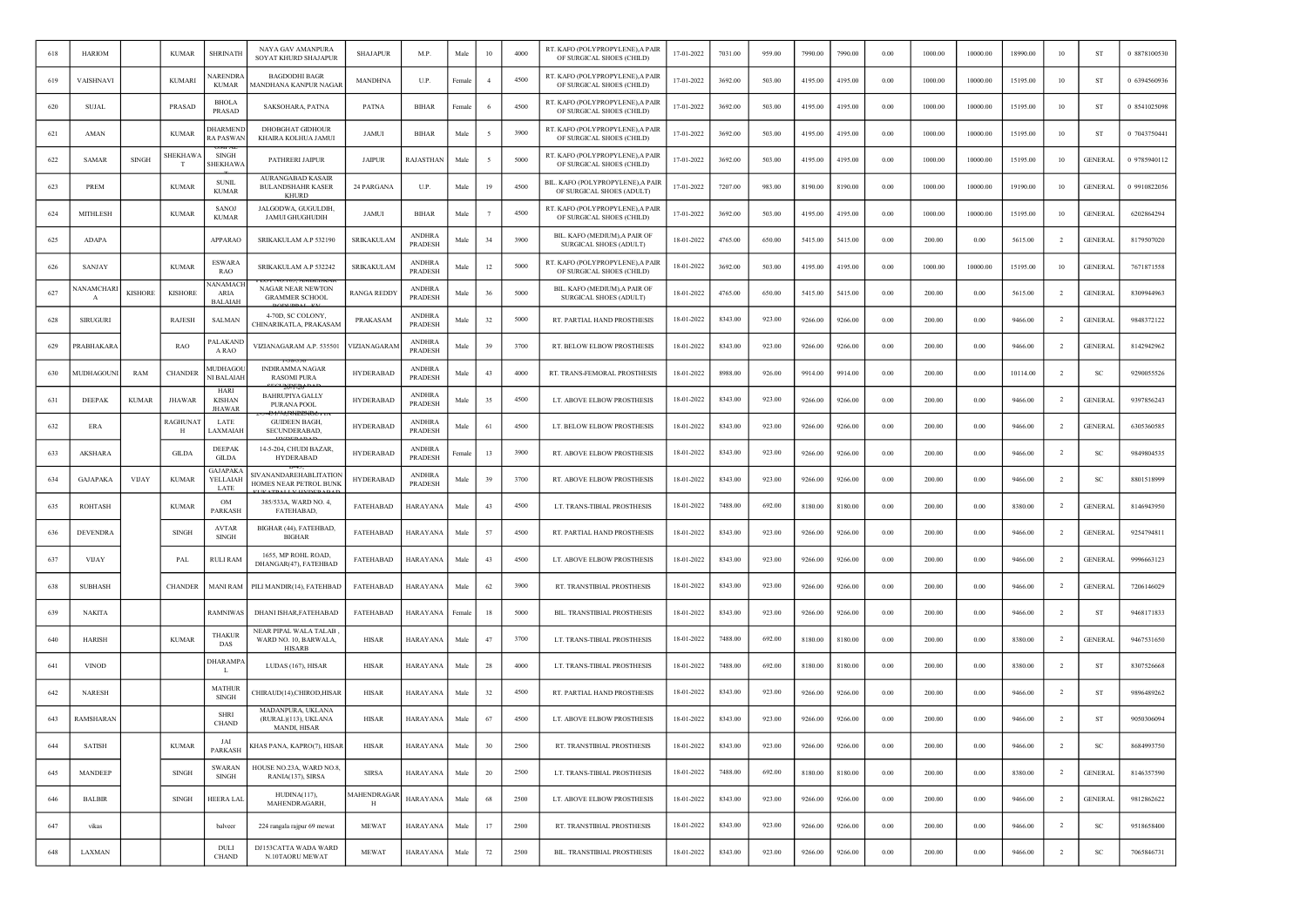| 649 | <b>ARVIND</b>                  |                        |                       | <b>KRISHAN</b><br><b>KUMAR</b>                 | KHARHAR(21), JHAJJAR                                                                           | <b>JHAJJAR</b>    | HARAYANA               | Male   | 29           | 2500 | LT. TRANS-TIBIAL PROSTHESIS                                  | 18-01-2022 | 7488.00 | 692.00 | 8180.00 | 8180.00 | 0.00       | 200.00  | 0.00     | 8380.00  | $\overline{2}$ | <b>SC</b>      | 9728121087 |
|-----|--------------------------------|------------------------|-----------------------|------------------------------------------------|------------------------------------------------------------------------------------------------|-------------------|------------------------|--------|--------------|------|--------------------------------------------------------------|------------|---------|--------|---------|---------|------------|---------|----------|----------|----------------|----------------|------------|
| 650 | PREM                           |                        | CHAND                 | SADHU RAM                                      | NAGLA MEGHA (96)KARNAL                                                                         | <b>KARNAL</b>     | HARAYANA               | Male   | 54           | 2500 | LT. TRANS-TIBIAL PROSTHESIS                                  | 18-01-2022 | 7488.00 | 692.00 | 8180.00 | 8180.00 | $0.00\,$   | 200.00  | 0.00     | 8380.00  | $\overline{2}$ | SC             | 9355551451 |
| 651 | <b>SAKSHAM</b>                 |                        | /ISHWAKA<br>MA        | <b>DEEPAK</b><br><b>VISHWAKAR</b><br>MA        | ROAD, BHAIRAV NAGAR,<br>NEAR BADA PATTHAR.                                                     | <b>JABALPUR</b>   | M.P.                   | Female | - 6          | 2500 | LT. TRANS-TIBIAL PROSTHESIS                                  | 19-01-2022 | 7488.00 | 692.00 | 8180.00 | 8180.00 | 0.00       | 200.00  | 0.00     | 8380.00  | $\overline{2}$ | <b>SC</b>      | 6264236742 |
| 652 | <b>APOORVA</b>                 |                        | TAMRAKAI              | <b>ANIL</b><br><b>KUMAR</b><br><b>TAMRAKAR</b> | <del>GUJKATI MOHALI</del><br><b>BANARASIDAS BHANOT</b><br>WARD GORAKHPUR                       | <b>JABALPUR</b>   | M.P.                   | Female | 30           | 4500 | LT. EXTENSION PROSTHESIS                                     | 19-01-2022 | 4829.00 | 724.00 | 5553.00 | 5553.00 | 0.00       | 200.00  | 0.00     | 5753.00  | $\overline{2}$ | <b>GENERAL</b> | 9827272605 |
| 653 | <b>SHUBHANSH</b>               |                        | RAJAK                 | <b>SHAMBHU</b><br>RAJAK                        | 954, SHANKAR NAGAR.<br>SHARDA VIHAR, KARMATA,<br>MADHOTAL, JABALPUR                            | <b>JABALPUR</b>   | M.P.                   | Male   |              | 5000 | LT. TRANS-TIBIAL PROSTHESIS                                  | 19-01-2022 | 7488.00 | 692.00 | 8180.00 | 8180.00 | 0.00       | 200.00  | 0.00     | 8380.00  | $\overline{2}$ | <b>GENERAL</b> | 9424308202 |
| 654 | ARPAN                          |                        |                       | <b>ARVIND</b>                                  | HOUSE NO. 1716, GOKALPUR<br>WARD, AZAD NAGAR,<br><b>GOKULPUR, JABALPUR</b>                     | <b>JABALPUR</b>   | M.P.                   | Male   |              | 3700 | RT. TRANS-FEMORAL PROSTHESIS                                 | 19-01-2022 | 8988.00 | 926.00 | 9914.00 | 9914.00 | 0.00       | 200.00  | 0.00     | 10114.00 | $\overline{2}$ | SC             | 9977932169 |
| 655 | <b>JAIPAL</b>                  | <b>SINGH</b>           | PARIHAR               | PRATAF<br><b>SINGH</b><br>PARIHAR              | <b>GUPTESHWAR MANDIR.</b><br>SHAKTI NAGAR, SIMARIYA,                                           | <b>JABALPUR</b>   | M.P                    | Male   | 41           | 5000 | LT. ABOVE ELBOW PROSTHESIS                                   | 19-01-2022 | 8343.00 | 923.00 | 9266.00 | 9266.00 | 0.00       | 200.00  | 0.00     | 9466.00  | <sup>2</sup>   | <b>GENERAL</b> | 7440613341 |
| 656 | SHAHANA                        |                        | <b>BANO</b>           | <b>RAHEES</b>                                  | 247/2 JAKIR HUSSAIN WARD<br><b>JABALPUR</b>                                                    | <b>JABALPUR</b>   | M.P.                   | Female | 30           | 2500 | LT. BELOW ELBOW PROSTHESIS                                   | 19-01-2022 | 8343.00 | 923.00 | 9266.00 | 9266.00 | 0.00       | 200.00  | 0.00     | 9466.00  | $\overline{2}$ | <b>GENERAL</b> | 9977382044 |
| 657 | AFZAL                          |                        | <b>AHMAD</b>          | AAFTAB<br>AHMAD                                | MAKKA NAGAR, GALI<br><b>VUMBER-05, SANJAY GANDHI</b><br>WARD ADHARTAL, JABALPUR                | <b>JABALPUR</b>   | M.P                    | Male   | 49           | 2500 | RT. ABOVE ELBOW PROSTHESIS                                   | 19-01-2022 | 8343.00 | 923.00 | 9266.00 | 9266.00 | $0.00\,$   | 200.00  | 0.00     | 9466.00  | $\overline{2}$ | <b>GENERAL</b> | 8770867959 |
| 658 | MUSKAN                         |                        | NAMDEO                | DEV KUMAR                                      | DURGAWATI WARD CHHOTI<br>BAJARIYA GARHA, PAURUWA,                                              | <b>JABALPUR</b>   | M.P.                   | Female | 18           | 2500 | RT. ABOVE ELBOW PROSTHESIS                                   | 19-01-2022 | 8343.00 | 923.00 | 9266.00 | 9266.00 | 0.00       | 200.00  | 0.00     | 9466.00  | $\overline{2}$ | ST             | 9301416473 |
| 659 | <b>GANESH</b>                  |                        | NAMDEO                | <b>AMCHARA</b><br>N                            | <del>: :::::::::::::::::::::::::::</del><br>BEHAR DAI MANDIR POST-<br><b>HAWBAGH GORAKHPUR</b> | <b>JABALPUR</b>   | M.P.                   | Male   | 41           | 2500 | RT. ABOVE ELBOW PROSTHESIS                                   | 19-01-2022 | 8343.00 | 923.00 | 9266.00 | 9266.00 | 0.00       | 200.00  | 0.00     | 9466.00  | $\overline{2}$ | ST             | 9713163415 |
| 660 | <b>NEELAM</b>                  |                        | VANSHKAF              | PRADEEP<br>VANSHKAR                            | 2740GOPAL HOTAL, SIDDH<br><b>BABA WARD LALMATI.</b><br><b>JABALPUR</b>                         | <b>JABALPUR</b>   | M.P.                   | Female | 23           | 2500 | LT. TRANS-TIBIAL PROSTHESIS                                  | 19-01-2022 | 7488.00 | 692.00 | 8180.00 | 8180.00 | 0.00       | 200.00  | 0.00     | 8380.00  | $\overline{2}$ | <b>GENERAL</b> | 7024641809 |
| 661 | MAYA                           |                        | LODHI                 | AJAY<br><b>KUMAR</b><br>LODHI                  | HOUSE MO.471/2 GADHOLA,<br><b>JAGEER GADHOLA JAGIR</b><br>SAGAR, M.P.-470117                   | SAGAR             | M.P.                   | Femal  |              | 4000 | LT. TRANS-TIBIAL PROSTHESIS                                  | 19-01-2022 | 7488.00 | 692.00 | 8180.00 | 8180.00 | 0.00       | 1000.00 | 10000.00 | 19180.00 | 10             | <b>GENERAL</b> | 6260156053 |
| 662 | <b>KARTIK</b>                  |                        | <b>SEN</b>            | <b>JAGDISH</b><br><b>SEN</b>                   | WARD NO.10, MAJHGUA,<br>MAJHLA, BANDA, BHILAI<br>BANDA SAGAR, M.P.470335                       | <b>SAGAR</b>      | M.P.                   | Male   | $\mathbf{3}$ | 4500 | RT. PARTIAL HAND PROSTHESIS                                  | 19-01-2022 | 8343.00 | 923.00 | 9266.00 | 9266.00 | 0.00       | 900.00  | 10000.00 | 20166.00 | 9              | <b>GENERAL</b> | 8819005150 |
| 663 | MAHI                           |                        | LODHI                 | JAY SINGH<br>LODHI                             | <b>GRAM SEMRA DANT POST</b><br><b>MAGARDHA SAGAR</b>                                           | SAGAR             | M.P.                   | Female | -8           | 4500 | LT. TRANS-FEMORAL PROSTHESIS                                 | 19-01-2022 | 8343.00 | 923.00 | 9266.00 | 9266.00 | 0.00       | 1000.00 | 10000.00 | 20266.00 | 10             | <b>GENERAL</b> | 9630201417 |
| 664 | ARVIND                         | <b>KUMAR</b>           | <b>SHRIVAST</b><br>VA | YAN<br><b>SHRIVASTA</b>                        | DEWAL, SAGAR, M.P. - 470113                                                                    | SAGAR             | M.P                    | Male   | 45           | 3900 | RT. TRANS-FEMORAL PROSTHESIS                                 | 19-01-2022 | 8988.00 | 926.00 | 9914.00 | 9914.00 | $0.00\,$   | 200.00  | 0.00     | 10114.00 | $\overline{2}$ | <b>GENERAL</b> | 9753515567 |
| 665 | AAKARSH                        |                        | <b>DWIVEDI</b>        | PUNEET<br><b>KUMAR</b><br><b>DWIVEDI</b>       | WARD NO.18, SHARMA<br>COLONY KHER MAI MANDIR,<br>SOHAGPUR SHAHDOL                              | <b>SHAHDOL</b>    | M.P.                   | Male   | $\mathbf{3}$ | 5000 | RT. BELOW ELBOW PROSTHESIS                                   | 19-01-2022 | 8343.00 | 923.00 | 9266.00 | 9266.00 | 0.00       | 900.00  | 10000.00 | 20166.00 | -9             | <b>GENERAL</b> | 7974933030 |
| 666 | <b>DILESH</b>                  |                        | VASUNIYA              | <b>JOGDIYA</b>                                 | GIRTHA, ALIRAJPUR, M.P.-<br>457882                                                             | ALIRAJPUR         | M.P.                   | Male   | 28           | 5000 | RT. BELOW ELBOW PROSTHESIS                                   | 19-01-2022 | 8343.00 | 923.00 | 9266.00 | 9266.00 | 0.00       | 200.00  | 0.00     | 9466.00  | $\overline{2}$ | <b>GENERAL</b> | 8889618571 |
| 667 | MAYUR                          |                        | WARUDE                | <b>PRAVIN</b><br><b>WARUDE</b>                 | PATIL VADA NHAVI GALLI<br>KHALCHE GAON SHIRPUR<br><b>DHULE</b>                                 | DHULE             | <b>AAHARASH</b><br>RA  | Male   |              | 3000 | RT. TRANSTIBIAL PROSTHESIS                                   | 19-01-2022 | 8343.00 | 923.00 | 9266.00 | 9266.00 | 0.00       | 200.00  | 0.00     | 9466.00  | $\overline{2}$ | SC             | 7806008291 |
| 668 | <b>NIKITA</b>                  |                        | PAWARA                | AAKARAM<br>PAWARA                              | <b>B B BORSE NIVASI</b><br><b>MATIMAND VIDYA</b><br><b>KHAMBALE, SHIRPUR DHUL</b>              | DHULE             | <b>AAHARASH</b><br>RA  | Femal  | 17           | 6500 | RT. TRANSTIBIAL PROSTHESIS                                   | 19-01-2022 | 8343.00 | 923.00 | 9266.00 | 9266.00 | 0.00       | 200.00  | 0.00     | 9466.00  | $\overline{2}$ | SC             | 9689591123 |
| 669 | <b>JIDNESH</b>                 |                        | LONE                  | <b>RAJENDRA</b><br><b>LONE</b>                 | TALAVALI (LONE)<br><b>BHIWANDI, VADVALI, TARF</b><br>RAHUR, THANE                              | <b>THANE</b>      | <b>MAHARASHT</b><br>RA | Male   | 11           | 7000 | RT. TRANS-FEMORAL PROSTHESIS                                 | 19-01-2022 | 8988.00 | 926.00 | 9914.00 | 9914.00 | 0.00       | 200.00  | 0.00     | 10114.00 | $\overline{2}$ | <b>ST</b>      | 9323356560 |
| 670 | <b>DIVYA</b>                   |                        | <b>MEHTA</b>          | PIYUSH<br><b>MEHTA</b>                         | <b>60 FEET ROAD NEAR</b><br>RELIANCE FRESH,                                                    | <b>THANE</b>      | <b>AAHARASH</b><br>RA  | Male   |              | 5000 | LT. TRANS-TIBIAL PROSTHESIS                                  | 19-01-2022 | 7488.00 | 692.00 | 8180.00 | 8180.00 | 0.00       | 200.00  | 0.00     | 8380.00  | $\overline{2}$ | <b>GENERAL</b> | 7709220697 |
| 671 | <b>VIVEK</b>                   |                        | <b>PARAB</b>          | <b>DATTARAM</b><br>PARAB                       | <b>CHAWL ATISH KHAN</b><br>COMPOUND SYNDICATE,                                                 | THANE             | <b>AAHARASH</b><br>RA  | Male   | 53           | 3500 | LT. TRANS-TIBIAL PROSTHESIS                                  | 19-01-2022 | 7488.00 | 692.00 | 8180.00 | 8180.00 | 0.00       | 200.00  | 0.00     | 8380.00  | <sup>2</sup>   | <sub>SC</sub>  | 9821971797 |
| 672 | YASH                           | <b>GAJANAN</b>         | <b>BHISE</b>          | <b>GAJANAN</b><br>BHISE                        | AT SABALKHEDA POST<br>PALSHI HINGOLI PALSI                                                     | <b>HINGOLI</b>    | <b>AAHARASH</b><br>RA  | Male   |              | 5000 | LT. TRANS-FEMORAL PROSTHESIS                                 | 19-01-2022 | 8343.00 | 923.00 | 9266.00 | 9266.00 | 0.00       | 200.00  | 0.00     | 9466.00  | $\overline{2}$ | ST             | 8828454972 |
| 673 | <b>ROHINI</b>                  | <b>DNYANESI</b><br>WAR | <b>SHINDE</b>         | <b>DNYANESH</b><br>WAR<br><b>SHINDE</b>        | ADA, KANDLI, KALAMNURI<br><b>HINGOLI</b>                                                       | <b>HINGOLI</b>    | <b>AAHARASHT</b><br>RA | Female | 13           | 6500 | RT. TRANS-FEMORAL PROSTHESIS                                 | 19-01-2022 | 8988.00 | 926.00 | 9914.00 | 9914.00 | 0.00       | 200.00  | 0.00     | 10114.00 | <sup>2</sup>   | SC             | 7038475652 |
| 674 | <b>DHYEY</b>                   |                        | SANGHVI               | <b>HARDIK</b><br>SANGHVI                       | 4/16 MATHURA BUILDING<br><b>MAHATMA PHULE ROAD</b><br>DOMBIVALI WEST 421202                    | MUMBAI            | <b>AAHARASHT</b><br>RA | Female | - 5          | 2500 | RT. TRANS-FEMORAL PROSTHESIS                                 | 19-01-2022 | 8988.00 | 926.00 | 9914.00 | 9914.00 | 0.00       | 900.00  | 10000.00 | 20814.00 | -9             | <b>GENERAL</b> | 8291476689 |
| 675 | <b>SHREEJAL</b>                |                        | JHA                   | DEEPAK JHA                                     | COMPOUND, S.V.ROAD,<br>DAHISAR CHECK NAKA,                                                     | MUMBAI            | MAHARASHT<br>RA        | Female | -8           | 2500 | RT. TRANSTIBIAL PROSTHESIS                                   | 19-01-2022 | 8343.00 | 923.00 | 9266.00 | 9266.00 | $\rm 0.00$ | 1000.00 | 10000.00 | 20266.00 | 10             | <b>GENERAL</b> | 8779468195 |
| 676 | <b>DNYANESHWA</b><br><b>RI</b> |                        | DASHRATH CHANDERA     | <b>DASHRATH</b><br><b>CHANDERA</b>             | AT POST, SUSGAON, PASHAN,<br><b>PUNE</b>                                                       | <b>PUNE</b>       | MAHARASHT<br>RA        | Female | 7            | 3700 | RT. BELOW ELBOW PROSTHESIS                                   | 19-01-2022 | 8343.00 | 923.00 | 9266.00 | 9266.00 | 0.00       | 200.00  | $0.00\,$ | 9466.00  | $\overline{2}$ | <b>SC</b>      | 6200288092 |
| 677 | VYANKALESH                     |                        |                       | <b>ANIL</b>                                    | AURANGABAD<br>MAHARASHTRA 431001                                                               | <b>AURANGABAD</b> | MAHARASHT<br>RA        | Male   | 38           | 4000 | LT. AFO (POLYPROPYLENE), A PAIR OF<br>SURGICAL SHOES (ADULT) | 19-01-2022 | 2248.00 | 307.00 | 2555.00 | 2555.00 | 0.00       | 200.00  | 0.00     | 2755.00  | $\overline{2}$ | <b>GENERAL</b> | 9527693047 |
| 678 | JAVED                          | <b>SHAIKH</b>          | <b>SHAIKH</b>         | PASHA<br><b>SHAIKH</b>                         | KANADKHED, PURNA, KANAD<br>KHEDA, PARBHANI, PURNA<br>M.H.-431511                               | PARBHANI          | MAHARASHT<br>RA        | Male   | 34           | 4500 | LT. ABOVE ELBOW PROSTHESIS                                   | 19-01-2022 | 8343.00 | 923.00 | 9266.00 | 9266.00 | 0.00       | 200.00  | 0.00     | 9466.00  | $\overline{2}$ | <b>GENERAL</b> | 7499368149 |
| 679 | <b>VINAY</b>                   |                        |                       | VIDHIYADH<br>AR                                | PARBHANI MAHARASHTRA<br>431401                                                                 | PARBHANI          | <b>MAHARASH</b><br>RA  | Male   | 27           | 4500 | LT. EXTENSION PROSTHESIS                                     | 19-01-2022 | 8343.00 | 923.00 | 9266.00 | 9266.00 | 0.00       | 200.00  | 0.00     | 9466.00  | $\overline{2}$ | SC             | 9011497417 |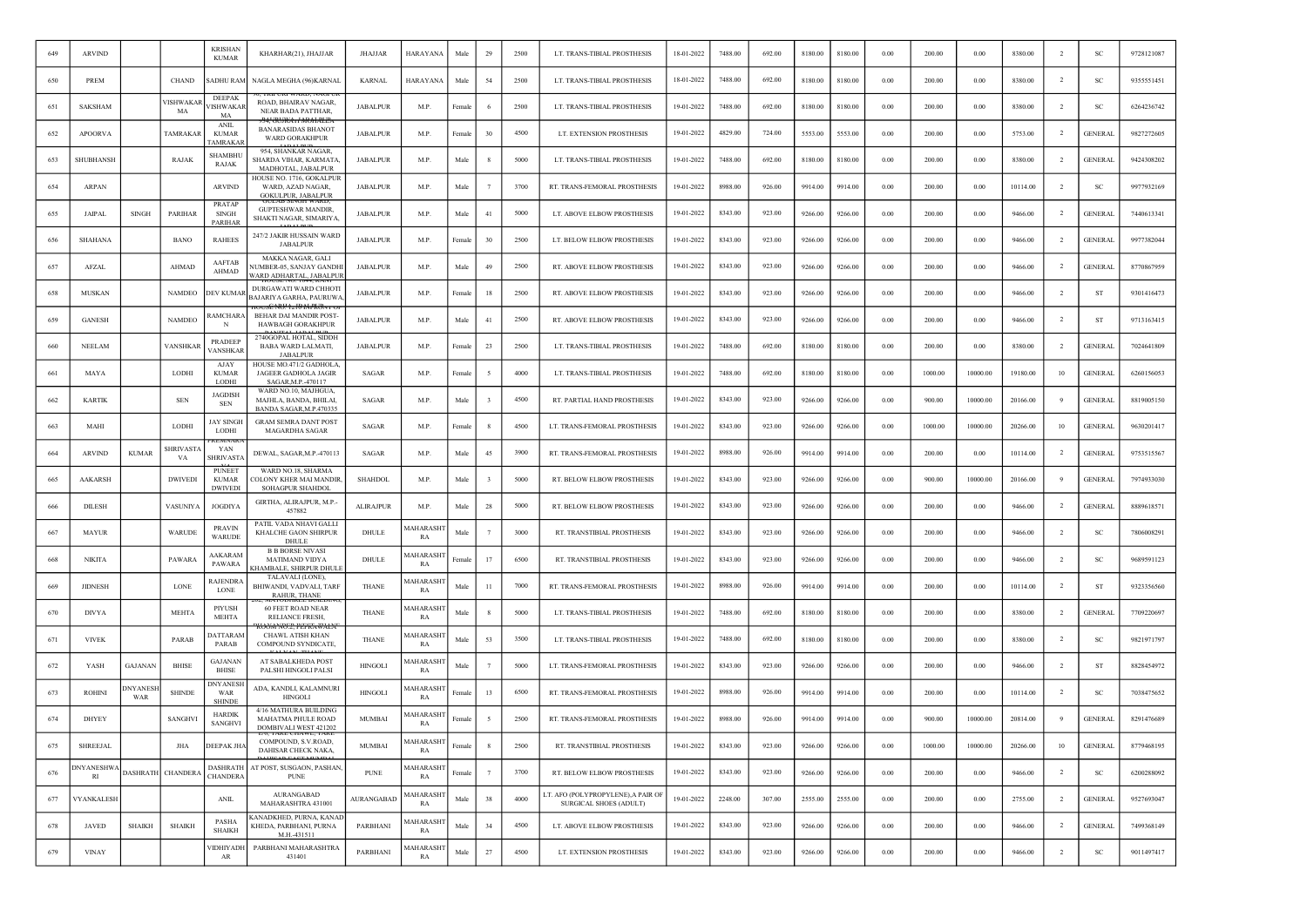| 680 | <b>KAPIL</b>     |                |                 | <b>BHARAT</b>                           | PARBHANI MAHARASHTRA<br>431514                                             | PARBHANI         | MAHARASH<br>RA        | Male   | 16 | 4500 | LT. PARTIAL FOOT PROSTHESIS        | 19-01-2022 | 8343.00 | 923.00 | 9266.00 | 9266.00 | 0.00     | 200.00 | 0.00     | 9466.00  | <sup>2</sup>   | <b>SC</b>      | 7620795996 |
|-----|------------------|----------------|-----------------|-----------------------------------------|----------------------------------------------------------------------------|------------------|-----------------------|--------|----|------|------------------------------------|------------|---------|--------|---------|---------|----------|--------|----------|----------|----------------|----------------|------------|
| 681 | <b>GANESH</b>    |                | <b>KALE</b>     | <b>AMESHV</b>                           | PARBHANI MAHARASHTRA<br>431516                                             | PARBHANI         | <b>AAHARASH</b><br>RA | Male   | 13 | 5000 | RT. PARTIAL HAND PROSTHESIS        | 19-01-2022 | 8343.00 | 923.00 | 9266.00 | 9266.00 | 0.00     | 200.00 | 0.00     | 9466.00  | -2             | SC             | 9823827658 |
| 682 | <b>BHAKTI</b>    |                | <b>BHANDARI</b> | <b>DEEPESH</b>                          | PARBHANI MAHARASHTRA<br>431514                                             | PARBHANI         | <b>MAHARASH</b><br>RA | Female | 12 | 5000 | RT. BELOW ELBOW PROSTHESIS         | 19-01-2022 | 8343.00 | 923.00 | 9266.00 | 9266.00 | 0.00     | 200.00 | 0.00     | 9466.00  | -2             | <b>GENERAL</b> | 8830258149 |
| 683 | <b>DIGAMBER</b>  |                |                 | TUKARAM                                 | PARBHANI MAHARASHTRA<br>431314                                             | PARBHANI         | MAHARASHI<br>RA       | Male   | 45 | 2500 | RT. TRANS-FEMORAL PROSTHESIS       | 19-01-2022 | 8988.00 | 926.00 | 9914.00 | 9914.00 | 0.00     | 200.00 | 0.00     | 10114.00 | $\overline{2}$ | SC             | 9527869091 |
| 684 | <b>AMASHWAR</b>  |                |                 | VITHAL RA                               | PARBHANI MAHARASHTRA<br>431514                                             | PARBHANI         | MAHARASH<br>RA        | Male   | 43 | 2500 | LT. ABOVE ELBOW PROSTHESIS         | 19-01-2022 | 8343.00 | 923.00 | 9266.00 | 9266.00 | 0.00     | 200.00 | 0.00     | 9466.00  | $\overline{2}$ | <sub>SC</sub>  | 8263813508 |
| 685 | <b>VIPIN</b>     |                | GADAVE          | <b>MAROTI</b>                           | PARBHANI MAHARASHTRA<br>431514                                             | PARBHANI         | MAHARASH<br>RA        | Male   | 26 | 2500 | LT. BELOW ELBOW PROSTHESIS         | 19-01-2022 | 8343.00 | 923.00 | 9266.00 | 9266.00 | 0.00     | 200.00 | 0.00     | 9466.00  | -2             | ST             | 8469290083 |
| 686 | <b>HAKRADHAR</b> |                |                 | <b>KONDIBA</b>                          | PRABHANI MAHARASHTRA<br>431514                                             | PARBHANI         | MAHARASHT<br>RA       | Male   | 20 | 2500 | RT. ABOVE ELBOW PROSTHESIS         | 19-01-2022 | 8343.00 | 923.00 | 9266.00 | 9266.00 | 0.00     | 200.00 | 0.00     | 9466.00  | $\overline{2}$ | SC             | 8897720924 |
| 687 | <b>GUDIYA</b>    |                | <b>KUMARI</b>   | <b>DHRUV RAI</b>                        | SIMRI DUDHI PATTI, SIMRI,<br><b>BUXAR</b>                                  | <b>BUXAR</b>     | <b>BIHAR</b>          | Female | 20 | 2500 | RT. TRANS-FEMORAL PROSTHESIS       | 19-01-2022 | 8988.00 | 926.00 | 9914.00 | 9914.00 | 0.00     | 200.00 | 0.00     | 10114.00 | $\overline{2}$ | <b>GENERAL</b> | 8651475838 |
| 688 | <b>RAHUL</b>     |                | <b>KUMAR</b>    | <b>EJANARA</b><br>AN SINGH              | MATHILA, BUXAR                                                             | <b>BUXAR</b>     | <b>BIHAR</b>          | Male   | 35 | 5000 | RT. BELOW ELBOW PROSTHESIS         | 19-01-2022 | 8343.00 | 923.00 | 9266.00 | 9266.00 | 0.00     | 200.00 | 0.00     | 9466.00  | $\overline{2}$ | <b>GENERAL</b> | 9006812862 |
| 689 | MD               | KAMALUI<br>DIN | KHAN            | MD.<br>QUTUBUDDI<br>N KHAN              | WARD NO.3, NAYA BHOJPUR<br>UTTAR MOHALLA, BHOJPUR<br>JADID, BUXAR, DUMRAON | <b>BUXAR</b>     | <b>BIHAR</b>          | Male   | 45 | 5000 | LT. TRANS-TIBIAL PROSTHESIS        | 19-01-2022 | 7488.00 | 692.00 | 8180.00 | 8180.00 | 0.00     | 200.00 | 0.00     | 8380.00  | <sup>2</sup>   | <b>GENERAL</b> | 7091807092 |
| 690 | HARMENDRA        |                | YADAV           | RAMNATH<br>YADAV                        | <b>BANJU DERA, NANDAN</b><br>BUXAR                                         | <b>BUXAR</b>     | <b>BIHAR</b>          | Male   | 36 | 3000 | LT. TRANS-TIBIAL PROSTHESIS        | 19-01-2022 | 7488.00 | 692.00 | 8180.00 | 8180.00 | 0.00     | 200.00 | 0.00     | 8380.00  | $\overline{2}$ | <b>GENERAL</b> | 8271171786 |
| 691 | <b>SUMESHWAR</b> |                | YADAV           | <b>AMJANA</b><br>YADAV                  | MANJHAWARI MILAKI,<br><b>BUXAR</b>                                         | <b>BUXAR</b>     | <b>BIHAR</b>          | Male   | 40 | 6500 | LT. TRANS-TIBIAL PROSTHESIS        | 19-01-2022 | 7488.00 | 692.00 | 8180.00 | 8180.00 | 0.00     | 200.00 | 0.00     | 8380.00  | $\overline{2}$ | <b>GENERAL</b> | 7870529739 |
| 692 | <b>JUNAID</b>    |                | ALAM            | MD RABBA!<br>ALAM                       | RAM LAGAN KAHA KI GALI,<br>WARD NO 16, DUMRAON,<br><b>BUXAR</b>            | <b>BUXAR</b>     | BIHAR                 | Male   | 47 | 7000 | LT. TRANS-FEMORAL PROSTHESIS       | 19-01-2022 | 8343.00 | 923.00 | 9266.00 | 9266.00 | 0.00     | 200.00 | 0.00     | 9466.00  | -2             | <b>GENERAL</b> | 9177898194 |
| 693 | MD               | <b>MONIF</b>   |                 | <b>RAHIS</b><br><b>UDDIN</b>            | VILLAGE-SIMRI TOLA BALUA<br>PARA, PO-SIMRI, WARD NO-<br>10.SIMRI.SAHARSA   | SAHARSA          | <b>BIHAR</b>          | Male   | 43 | 3700 | RT. TRANS-FEMORAL PROSTHESIS       | 19-01-2022 | 8988.00 | 926.00 | 9914.00 | 9914.00 | 0.00     | 200.00 | 0.00     | 10114.00 | $\overline{2}$ | <b>GENERAL</b> | 9560925455 |
| 694 | <b>FULO</b>      |                | PAUDAR          | <b>GENU</b><br><b>PAUDAR</b>            | <b>BAKHTIYARPUR</b><br><b>RAIPURA</b>                                      | SAHARSA          | <b>BIHAR</b>          | Male   | 68 | 4000 | <b>BIL. BELOW ELBOW PROSTHESIS</b> | 19-01-2022 | 8343.00 | 923.00 | 9266.00 | 9266.00 | 0.00     | 200.00 | 0.00     | 9466.00  | $\overline{2}$ | <b>GENERAL</b> | 8657969318 |
| 695 | <b>BAHARAN</b>   |                | SAH             | SAMAYA<br>SAH                           | <b>KHAIRA SARAN</b>                                                        | SARAN            | <b>BIHAR</b>          | Male   | 34 | 4500 | RT. TRANS-FEMORAL PROSTHESIS       | 19-01-2022 | 8988.00 | 926.00 | 9914.00 | 9914.00 | 0.00     | 200.00 | 0.00     | 10114.00 | $\overline{2}$ | <b>GENERAL</b> | 7481881989 |
| 696 | <b>ARBIND</b>    | <b>KUMAR</b>   | SINGH           | RANJEET<br><b>KUMAR</b><br><b>SINGH</b> | <b>DUDHILA GAACHL</b><br>SONEPUR, SARAN                                    | SARAN            | <b>BIHAR</b>          | Male   | 36 | 4500 | RT. TRANSTIBIAL PROSTHESIS         | 19-01-2022 | 8343.00 | 923.00 | 9266.00 | 9266.00 | 0.00     | 200.00 | 0.00     | 9466.00  | <sup>2</sup>   | <b>GENERAL</b> | 8092940843 |
| 697 | <b>SUMAN</b>     |                | PRASAD          | <b>RAGHUNAT</b><br>H SAH                | KOTHIYA, SARAN                                                             | SARAN            | <b>BIHAR</b>          | Male   | 50 | 3900 | RT. BELOW ELBOW PROSTHESIS         | 19-01-2022 | 8343.00 | 923.00 | 9266.00 | 9266.00 | 0.00     | 200.00 | 0.00     | 9466.00  | $\overline{2}$ | <b>GENERAL</b> | 9507001035 |
| 698 | <b>SURESH</b>    |                | <b>KUMAR</b>    | PUJAN<br><b>PANDIT</b>                  | JALALPUR PO-GULTANGANJ<br><b>JALALPUR SARAN</b>                            | SARAN            | <b>BIHAR</b>          | Male   | 23 | 5000 | RT. PARTIAL HAND PROSTHESIS        | 19-01-2022 | 8343.00 | 923.00 | 9266.00 | 9266.00 | 0.00     | 200.00 | 0.00     | 9466.00  | $\overline{2}$ | <b>GENERAL</b> | 9470013418 |
| 699 | <b>SUNIL</b>     |                | <b>KUMAR</b>    | <b>KRASHAN</b><br>YADAV                 | GRAM-ARIYAV KE TOLA,<br>BAREJA, SARAN.                                     | SARAN            | BIHAR                 | Male   | 28 | 5000 | RT. BELOW ELBOW PROSTHESIS         | 19-01-2022 | 8343.00 | 923.00 | 9266.00 | 9266.00 | 0.00     | 200.00 | 0.00     | 9466.00  | -2             | <b>GENERAL</b> | 9472222880 |
| 700 | AJAY             |                | SAW             | <b>SITARAM</b><br>SAW                   | KACHISHAR, LAKHISARAI                                                      | LAKHISARAI       | <b>BIHAR</b>          | Male   | 47 | 4500 | RT. ABOVE ELBOW PROSTHESIS         | 19-01-2022 | 8343.00 | 923.00 | 9266.00 | 9266.00 | 0.00     | 200.00 | 0.00     | 9466.00  | -2             | <b>GENERAL</b> | 6202737966 |
| 701 | <b>MUKESH</b>    |                | <b>SINGH</b>    | <b>HUNCHUN</b><br><b>SINGH</b>          | WALIPUR, LAKHISARAI,<br><b>WAILPUR</b>                                     | LAKHISARAI       | <b>BIHAR</b>          | Male   | 53 | 3900 | <b>RT. ABOVE ELBOW PROSTHESIS</b>  | 19-01-2022 | 8343.00 | 923.00 | 9266.00 | 9266.00 | 0.00     | 200.00 | 0.00     | 9466.00  | $\overline{2}$ | <b>GENERAL</b> | 6202830062 |
| 702 | ARJUN            |                | YADAV           | <b>KISHUN</b><br>YADAV                  | ABHAYPUR, LAKHISARAI                                                       | LAKHISARAI       | <b>BIHAR</b>          | Male   | 68 | 5000 | LT. TRANS-TIBIAL PROSTHESIS        | 19-01-2022 | 7488.00 | 692.00 | 8180.00 | 8180.00 | 0.00     | 200.00 | 0.00     | 8380.00  | $\overline{2}$ | <b>GENERAL</b> | 7549440562 |
| 703 | <b>UMESH</b>     |                | <b>KUMAR</b>    | <b>AGHUNAT</b><br><b>H MAHTO</b>        | WARD 2, DIMAHI, MANPAUR,<br><b>SITAMARHI</b>                               | <b>SITAMARHI</b> | BIHAR                 | Male   | 36 | 3000 | RT. TRANS-FEMORAL PROSTHESIS       | 19-01-2022 | 8988.00 | 926.00 | 9914.00 | 9914.00 | 0.00     | 200.00 | 0.00     | 10114.00 | <sup>2</sup>   | ST             | 9113454515 |
| 704 | <b>SHIVAM</b>    |                | <b>KUMAR</b>    | <b>MITHALESH</b><br><b>MANDAL</b>       | ASOGI WARD NO-4<br>BAIRGANIA, SITAMARHI                                    | <b>SITAMARHI</b> | <b>BIHAR</b>          | Male   | 13 | 2500 | LT. ABOVE ELBOW PROSTHESIS         | 19-01-2022 | 8343.00 | 923.00 | 9266.00 | 9266.00 | 0.00     | 200.00 | 0.00     | 9466.00  | $\overline{2}$ | ST             | 9877282791 |
| 705 | <b>SAHIL</b>     |                | <b>KHAN</b>     | <b>GULAM</b><br>QADIR                   | <b>BHADA KALA.</b><br>MOHIUDDINPUR SIWAN                                   | <b>SIWAN</b>     | <b>BIHAR</b>          | Male   | -6 | 2500 | RT. TRANSTIBIAL PROSTHESIS         | 19-01-2022 | 8343.00 | 923.00 | 9266.00 | 9266.00 | 0.00     | 200.00 | 0.00     | 9466.00  | $\overline{2}$ | <b>GENERAL</b> | 7079464885 |
| 706 | MALKHAN          | SINGH          |                 | <b>JEET SINGH</b>                       | MANJOORA (17), MANJURA,<br><b>KARNAL</b>                                   | <b>KARNAL</b>    | HARAYANA              | Male   | 58 | 4500 | RT. PARTIAL HAND PROSTHESIS        | 19-01-2022 | 8343.00 | 923.00 | 9266.00 | 9266.00 | 0.00     | 200.00 | 0.00     | 9466.00  | $\overline{2}$ | <b>GENERAL</b> | 9050159348 |
| 707 | <b>ISHWAR</b>    | SINGH          |                 | <b>CHATRU</b><br>RAM                    | VILL-RATTANGARH, KAMAL<br>(RURAL)(PART)(1), KAMAL,<br><b>KARNAL</b>        | <b>KARNAL</b>    | <b>HARAYANA</b>       | Male   | 59 | 5000 | LT. TRANS-TIBIAL PROSTHESIS        | 19-01-2022 | 7488.00 | 692.00 | 8180.00 | 8180.00 | 0.00     | 200.00 | 0.00     | 8380.00  | $\overline{2}$ | <b>GENERAL</b> | 9996400882 |
| 708 | <b>KULDEEP</b>   | SINGH          |                 | <b>SINDER</b><br><b>SINGH</b>           | DERA GUJRAKHIYA, JIND<br>ROAD, ASSANDH, KARNAL                             | <b>KARNAL</b>    | <b>HARAYANA</b>       | Male   | 35 | 6500 | LT. PARTIAL FOOT PROSTHESIS        | 19-01-2022 | 8343.00 | 923.00 | 9266.00 | 9266.00 | 0.00     | 200.00 | 0.00     | 9466.00  | $\overline{2}$ | <b>GENERAL</b> | 9467075550 |
| 709 | CHETAN           | <b>KUMAR</b>   |                 | RAMESHWA<br>R                           | VILLAGE UMARPUR, KARNAL                                                    | <b>KARNAL</b>    | <b>HARAYANA</b>       | Male   | 16 | 7000 | RT. BELOW ELBOW PROSTHESIS         | 19-01-2022 | 8343.00 | 923.00 | 9266.00 | 9266.00 | $0.00\,$ | 200.00 | $0.00\,$ | 9466.00  | $\overline{2}$ | <b>GENERAL</b> | 9896726725 |
| 710 | <b>RAJBIR</b>    |                |                 | DEI CHAND                               | HOUSE NO. 190, NEAR TALAB<br>GANGATHERI (56), KARNAL,<br>POPRAN            | <b>KARNAL</b>    | <b>HARAYANA</b>       | Male   | 44 | 3700 | RT. PARTIAL HAND PROSTHESIS        | 19-01-2022 | 8343.00 | 923.00 | 9266.00 | 9266.00 | 0.00     | 200.00 | 0.00     | 9466.00  | $\overline{2}$ | SC             | 9817855403 |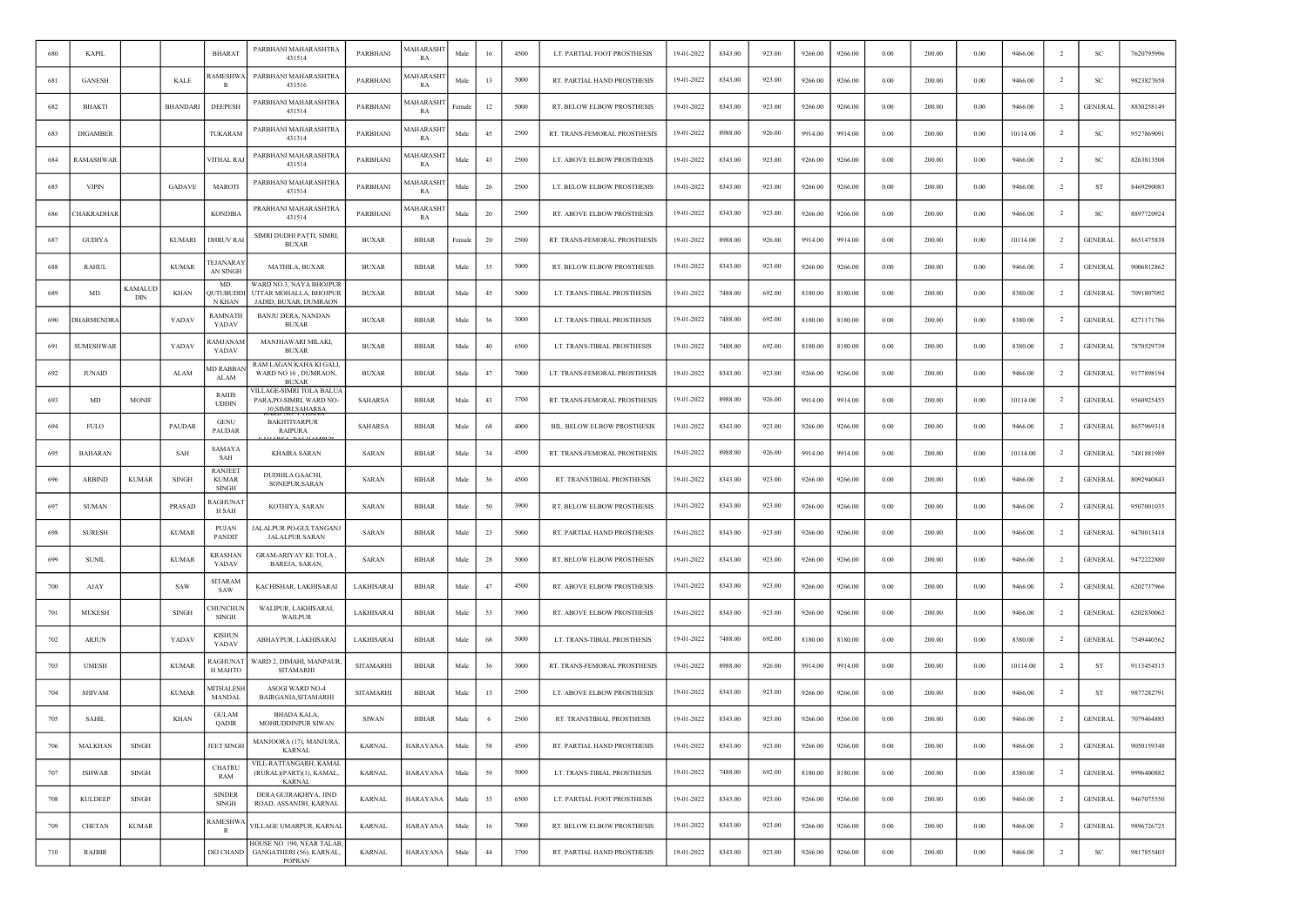| 711 | <b>NARESH</b>    | <b>KUMAR</b>                  |                | RAJKUMAR                                      | HOUSE NO.37 WARD NO 4<br>KALAYAT, KAITHAL,                                  | <b>KAITHAL</b>  | HARAYANA         | Male   | 29     | 4000 | RT. TRANSTIBIAL PROSTHESIS   | 19-01-2022 | 8343.00 | 923.00 | 9266.00 | 9266.00 | 0.00       | 200.00 | 0.00 | 9466.00  | $\overline{2}$ | <b>GENERAL</b> | 9034910758 |
|-----|------------------|-------------------------------|----------------|-----------------------------------------------|-----------------------------------------------------------------------------|-----------------|------------------|--------|--------|------|------------------------------|------------|---------|--------|---------|---------|------------|--------|------|----------|----------------|----------------|------------|
| 712 | <b>JAIBIR</b>    | <b>SINGH</b>                  |                | <b>GAJE SINGH</b>                             | RAMGARH PANDWA,<br><b>KAITHAL</b>                                           | <b>KAITHAL</b>  | HARAYANA         | Male   | 42     | 4500 | BIL. TRANSTIBIAL PROSTHESIS  | 19-01-2022 | 8343.00 | 923.00 | 9266.00 | 9266.00 | 0.00       | 200.00 | 0.00 | 9466.00  | -2             | <b>GENERAL</b> | 9467341231 |
| 713 | OMPATI           |                               |                | <b>KARAMBIR</b>                               | KUTABPUR, DEWAL, KAITHAL                                                    | <b>KAITHAL</b>  | HARAYANA         | Female | 54     | 4500 | LT. TRANS-TIBIAL PROSTHESIS  | 19-01-2022 | 7488.00 | 692.00 | 8180.00 | 8180.00 | 0.00       | 200.00 | 0.00 | 8380.00  | <sup>2</sup>   | SC             | 9812529127 |
| 714 | <b>SHIV</b>      | <b>KUMAR</b>                  | <b>SINGH</b>   | DHARMRAJ<br><b>SINGH</b>                      | 45/5, PRAKASH NAGAR,<br>NAGDA, UJJAIN, M.P.-456335                          | UJJAIN          | M.P.             | Male   | 34     | 3900 | BIL. TRANSTIBIAL PROSTHESIS  | 19-01-2022 | 8343.00 | 923.00 | 9266.00 | 9266.00 | 0.00       | 200.00 | 0.00 | 9466.00  | -2             | <b>GENERAL</b> | 7828927371 |
| 715 | <b>AMPRAKASH</b> |                               | <b>DOHARE</b>  | JIYA LAL<br>DOHARE                            | FAJAL PURA, POLICE<br>COLONY, UJJAIN                                        | UJJAIN          | M.P.             | Male   | 67     | 3700 | LT. TRANS-TIBIAL PROSTHESIS  | 19-01-2022 | 7488.00 | 692.00 | 8180.00 | 8180.00 | 0.00       | 200.00 | 0.00 | 8380.00  | $\overline{2}$ | <b>ST</b>      | 7000505821 |
| 716 | <b>NAITIK</b>    |                               | <b>BANJARA</b> | <b>SURESH</b><br><b>BANJARA</b>               | ) SHANKARPUR, MAXI ROAD<br><b>M.I. NAGAR</b>                                | UJJAIN          | M.P.             | Male   | 11     | 4000 | LT. TRANS-TIBIAL PROSTHESIS  | 19-01-2022 | 7488.00 | 692.00 | 8180.00 | 8180.00 | 0.00       | 200.00 | 0.00 | 8380.00  | -2             | ST             | 9893511660 |
| 717 | MANGILAL         |                               | TELI           | PEMAJI                                        | 370 TALAWADA BUZURG                                                         | <b>BARWANI</b>  | M.P.             | Male   | 68     | 4500 | RT. PARTIAL HAND PROSTHESIS  | 19-01-2022 | 8343.00 | 923.00 | 9266.00 | 9266.00 | $0.00\,$   | 200.00 | 0.00 | 9466.00  | $\overline{2}$ | <b>GENERAL</b> | 7869051652 |
| 718 | <b>SUNIL</b>     |                               |                | <b>DHOKLA</b><br><b>SINGH</b>                 | 27. PIPLIYA, BARKHEDI,<br>SEHORE, M.P.-466331                               | <b>SEHORE</b>   | M.P.             | Male   | 27     | 4500 | LT. ABOVE ELBOW PROSTHESIS   | 19-01-2022 | 8343.00 | 923.00 | 9266.00 | 9266.00 | 0.00       | 200.00 | 0.00 | 9466.00  | -2             | <sub>SC</sub>  | 9685836856 |
| 719 | <b>RITIK</b>     | SINGH                         | PARIHAR        | JITENDRA<br>SINGH<br><b>PARIHAR</b>           | <sup>74</sup> GRAM SAJWANI KADAURA<br>SIHWAL, SIDHI                         | <b>SIDHI</b>    | M.P.             | Male   | 22     | 3900 | RT. TRANSTIBIAL PROSTHESIS   | 19-01-2022 | 8343.00 | 923.00 | 9266.00 | 9266.00 | $0.00\,$   | 200.00 | 0.00 | 9466.00  | -2             | <b>GENERAL</b> | 8889417425 |
| 720 | <b>SHANTABAI</b> |                               | <b>KUMAWAT</b> | JAGADEESH                                     | <b>BANHER KHARGONE</b>                                                      | <b>KHARGONE</b> | M.P.             | Female | 70     | 5000 | BIL. TRANSTIBIAL PROSTHESIS  | 19-01-2022 | 8343.00 | 923.00 | 9266.00 | 9266.00 | 0.00       | 200.00 | 0.00 | 9466.00  | <sup>2</sup>   | <b>GENERAL</b> | 8965038890 |
| 721 | RAJA             |                               | <b>SHARMA</b>  | BHAGWATI<br>PRASAD                            | WARD NO.14 GAONN<br>SEMARIYA, SIRMOUR,<br>EMARIYA, REWA, M.P.-486445        | <b>REWA</b>     | M.P.             | Male   | 35     | 5000 | LT. TRANS-TIBIAL PROSTHESIS  | 19-01-2022 | 7488.00 | 692.00 | 8180.00 | 8180.00 | 0.00       | 200.00 | 0.00 | 8380.00  | $\overline{2}$ | <b>GENERAL</b> | 7489570737 |
| 722 | <b>KRANTI</b>    |                               |                | VEERCHAN<br>D                                 | 1200, SHANKRACHARYA<br>NAGAR, HUZUR, BHOPAL<br>462010                       | <b>BHOPAL</b>   | M.P              | Femal  | 45     | 5000 | LT. TRANS-TIBIAL PROSTHESIS  | 19-01-2022 | 7488.00 | 692.00 | 8180.00 | 8180.00 | 0.00       | 200.00 | 0.00 | 8380.00  | $\overline{2}$ | <b>ST</b>      | 7583820081 |
| 723 | <b>ANITA</b>     | PRAJAPATI                     |                | <b>RAJKUMAR</b>                               | MAHARANA PRTAP WARD<br>NO.09<br><b>LAKHNADON SEONI</b>                      | <b>SEONI</b>    | M.P.             | Female | 44     | 3700 | RT. PARTIAL HAND PROSTHESIS  | 19-01-2022 | 8343.00 | 923.00 | 9266.00 | 9266.00 | 0.00       | 200.00 | 0.00 | 9466.00  | -2             | <b>GENERAL</b> | 9174595542 |
| 724 | MOHAN            | <b>SINGH</b>                  |                | <b>UJYAR</b><br><b>SINGH</b>                  | GADARWADA, NAGAN DEORI,<br><b>SEONI</b>                                     | <b>SEONI</b>    | M.P.             | Male   | 43     | 4000 | LT. TRANS-TIBIAL PROSTHESIS  | 19-01-2022 | 7488.00 | 692.00 | 8180.00 | 8180.00 | 0.00       | 200.00 | 0.00 | 8380.00  | $\overline{2}$ | <b>GENERAL</b> | 9424929817 |
| 725 | RAM              | LAL                           |                | <b>BHARAT</b>                                 | WARD NO.10, AMAKHOH<br>MANEGAON GHANSAUR<br><b>SEONI</b>                    | <b>SEONI</b>    | M.P.             | Male   | 56     | 4500 | LT. TRANS-FEMORAL PROSTHESIS | 19-01-2022 | 8657.00 | 769.00 | 9426.00 | 9426.00 | 0.00       | 200.00 | 0.00 | 9626.00  | $\overline{2}$ | <b>GENERAL</b> | 9340232163 |
| 726 | <b>SADHNA</b>    |                               |                | NOKHE LAL                                     | BHILMA, LAKHNADON, SEONI                                                    | <b>SEONI</b>    | M.P.             | Femal  | 12     | 4500 | LT. TRANS-TIBIAL PROSTHESIS  | 19-01-2022 | 7488.00 | 692.00 | 8180.00 | 8180.00 | $0.00\,$   | 200.00 | 0.00 | 8380.00  | $\overline{2}$ | ST             | 7697949584 |
| 727 | <b>PREM</b>      | $\mathop{\rm SINGH}\nolimits$ |                | <b>TOP SINGH</b>                              | WARD NUM 03 PANCHAYAT<br>KARAM PATHAR THANA<br><b>KARARIPATHAR</b>          | <b>ANUPPUR</b>  | M.P.             | Male   | 45     | 3900 | RT. TRANS-FEMORAL PROSTHESIS | 19-01-2022 | 8988.00 | 926.00 | 9914.00 | 9914.00 | 0.00       | 200.00 | 0.00 | 10114.00 | <sup>2</sup>   | <b>GENERAL</b> | 6260485866 |
| 728 | <b>CHARAN</b>    | SINGH                         | <b>DHURWEY</b> | <b>GANESHA</b><br>SINGH<br><b>DHURWEY</b>     | KYOTAR WARD NO 13<br>KHETGAON ANUPPUR                                       | <b>ANUPPUR</b>  | M.P.             | Male   | 50     | 3700 | LT. ABOVE ELBOW PROSTHESIS   | 19-01-2022 | 8343.00 | 923.00 | 9266.00 | 9266.00 | 0.00       | 200.00 | 0.00 | 9466.00  | $\overline{2}$ | <b>GENERAL</b> | 9407325257 |
| 729 | GHANSHYAM        |                               | <b>BYAWAT</b>  | ARMANAN<br>D BYAWAT                           | RATNESHWAR ROAD.<br>RUDRADHAM COLONY,                                       | RATLAM          | M.P.             | Male   | 58     | 4000 | BIL. TRANSTIBIAL PROSTHESIS  | 19-01-2022 | 8343.00 | 923.00 | 9266.00 | 9266.00 | 0.00       | 200.00 | 0.00 | 9466.00  | $\overline{2}$ | <b>GENERAL</b> | 9826184362 |
| 730 | NOKHELAI         |                               | PARTE          | NDU SINGH<br>PARTE                            | PATHA NARAYANGANJ<br>MANDLA                                                 | MANDLA          | M.P.             | Male   | 34     | 4500 | LT. TRANS-TIBIAL PROSTHESIS  | 19-01-2022 | 7488.00 | 692.00 | 8180.00 | 8180.00 | 0.00       | 200.00 | 0.00 | 8380.00  | -2             | <b>GENERAL</b> | 9827447044 |
| 731 | MAKANA           |                               | THANDAR        | <b>SEVLA</b><br>THANDAR                       | BAROD, JHABUA                                                               | <b>JHABUA</b>   | M.P              | Male   | 25     | 4500 | LT. TRANS-TIBIAL PROSTHESIS  | 19-01-2022 | 7488.00 | 692.00 | 8180.00 | 8180.00 | 0.00       | 200.00 | 0.00 | 8380.00  | -2             | <b>GENERAL</b> | 7489566297 |
| 732 | <b>JAIRAM</b>    | MAHTO                         |                | <b>NANDO</b><br>MAHTO                         | KENDUADIH, TIKRONAWA,<br>GALHOWAR, KHARKI,<br><b>BISHUNGARH, HAZARIBAGH</b> | HAZARIBAGH      | <b>JHARKHAND</b> | Male   | 54     | 3900 | RT. PARTIAL HAND PROSTHESIS  | 20-01-2022 | 8343.00 | 923.00 | 9266.00 | 9266.00 | 0.00       | 200.00 | 0.00 | 9466.00  | $\overline{2}$ | ST             | 6207336653 |
| 733 | AMAN             | <b>CHOPRA</b>                 |                | <b>ASHOK</b><br><b>KUMAR</b><br><b>CHOPRA</b> | 104, OKNI ROAD RAJA<br>BANGLOW, RAJA BANGLA,<br><b>HAZARIBAG</b>            | HAZARIBAGH      | JHARKHAND        | Male   | 30     | 3700 | LT. ABOVE ELBOW PROSTHESIS   | 20-01-2022 | 8343.00 | 923.00 | 9266.00 | 9266.00 | $0.00\,$   | 200.00 | 0.00 | 9466.00  | $\overline{2}$ | <b>GENERAL</b> | 9955982434 |
| 734 | <b>GHANSHYAM</b> | MAHTO                         |                | <b>KHUSHI</b><br>MAHTO                        | HANUMAN MANDIR VILL<br>GALHOWAR, POST-KHARKI                                | HAZARIBAGH      | <b>JHARKHAND</b> | Male   | 39     | 4000 | RT. TRANSTIBIAL PROSTHESIS   | 20-01-2022 | 8343.00 | 923.00 | 9266.00 | 9266.00 | 0.00       | 200.00 | 0.00 | 9466.00  | $\overline{2}$ | ST             | 8340567988 |
| 735 | <b>NIRAPAT</b>   | MAHTO                         |                | CHURAMAN<br>MAHTO                             | KUMHAR TOLI, NAGI,<br>HAZARIBAG, UCHAGHANA                                  | HAZARIBAGH      | <b>HARKHAND</b>  | Male   | 51     | 4500 | BIL. TRANSTIBIAL PROSTHESIS  | 20-01-2022 | 8343.00 | 923.00 | 9266.00 | 9266.00 | 0.00       | 200.00 | 0.00 | 9466.00  | $\overline{2}$ | ST             | 9508500341 |
| 736 | TULSI            | MAHTO                         |                | <b>NARAYAN</b><br>MAHTO                       | KHARKI, BISHUNGARH,<br>HAZARIBAG                                            | HAZARIBAGH      | <b>JHARKHAND</b> | Male   | 49     | 4500 | LT. TRANS-TIBIAL PROSTHESIS  | 20-01-2022 | 7488.00 | 692.00 | 8180.00 | 8180.00 | 0.00       | 200.00 | 0.00 | 8380.00  | $\overline{2}$ | ST             | 9006633027 |
| 737 | <b>RADHA</b>     | DEVI                          |                | <b>BHAGAN</b><br><b>THAKUR</b>                | BHAISADON BALUMAT,<br>HEMPUR.                                               | LATEHAR         | <b>JHARKHAND</b> | Female | 54     | 3900 | LT. TRANS-TIBIAL PROSTHESIS  | 20-01-2022 | 7488.00 | 692.00 | 8180.00 | 8180.00 | 0.00       | 200.00 | 0.00 | 8380.00  | $\overline{2}$ | <b>GENERAL</b> | 9934159075 |
| 738 | <b>BHAGAN</b>    | <b>THANKUR</b>                |                | <b>HULAS</b><br>THAKUR                        | HEMPUR-POST-BHAISADON-<br>PS-BALUMATH, BALUMATH<br>LATEHAR                  | LATEHAR         | <b>JHARKHAND</b> | Male   | $68\,$ | 5000 | RT. PARTIAL HAND PROSTHESIS  | 20-01-2022 | 8343.00 | 923.00 | 9266.00 | 9266.00 | 0.00       | 200.00 | 0.00 | 9466.00  | $\overline{2}$ | <b>GENERAL</b> | 8340534436 |
| 739 | <b>RAMESH</b>    |                               |                | <b>KESHAVAR</b><br>AV                         | 17, MAIN ROAD, HIPPALGAON<br>TQ/ AURAD (B), BIDAR<br>HIPPALGAON (A)         | <b>BIDAR</b>    | <b>KARNATAKA</b> | Male   | 54     | 5000 | LT. TRANS-FEMORAL PROSTHESIS | 20-01-2022 | 8657.00 | 769.00 | 9426.00 | 9426.00 | 0.00       | 200.00 | 0.00 | 9626.00  | $\overline{2}$ | <b>SC</b>      | 8340534435 |
| 740 | <b>SHUBHU</b>    | <b>KHARE</b>                  |                | <b>SATISH</b><br><b>KHARE</b>                 | CIVIL N.6MATA MANDER KE<br>PASS MUKESH COLONY<br><b>DAMOH</b>               | <b>DAMOH</b>    | M.P.             | Female | 27     | 3700 | LT. ABOVE ELBOW PROSTHESIS   | 20-01-2022 | 8343.00 | 923.00 | 9266.00 | 9266.00 | $\rm 0.00$ | 200.00 | 0.00 | 9466.00  | $\overline{2}$ | SC             | 7989220173 |
| 741 | SONU             | RAJAK                         |                | <b>SHIVRAJ</b><br><b>RAJAK</b>                | TEJGARH KHURD, PO:<br>BALAKOT,<br><b>DAMOH</b>                              | <b>DAMOH</b>    | M.P.             | Male   | 26     | 4000 | RT. TRANSTIBIAL PROSTHESIS   | 20-01-2022 | 8343.00 | 923.00 | 9266.00 | 9266.00 | 0.00       | 200.00 | 0.00 | 9466.00  | $\overline{2}$ | <b>GENERAL</b> | 9165066068 |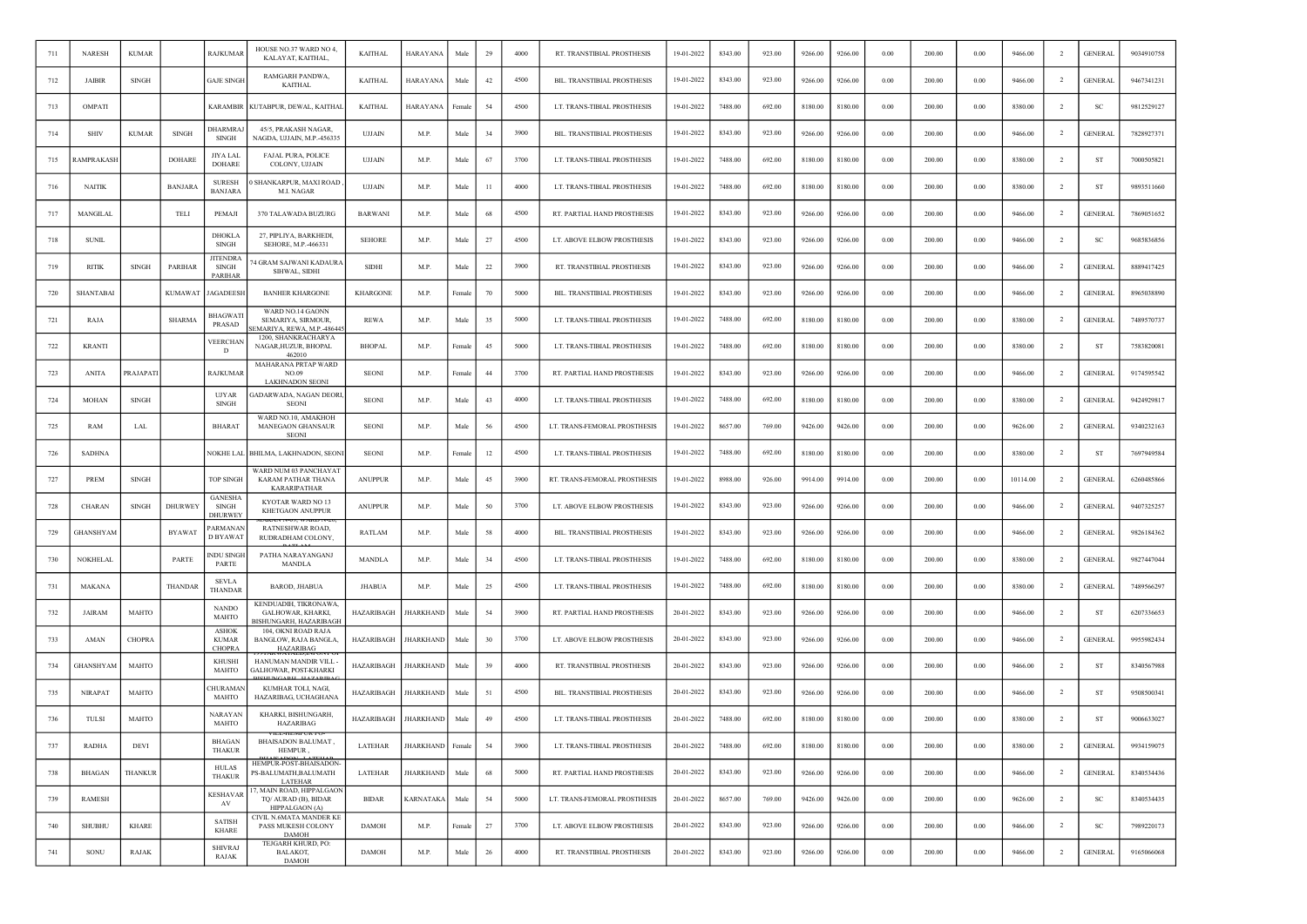| 742 | PRABHU            |              | LAL                   | <b>RAM SINGE</b>                               | <b>GAGORANL JIRAPUR.</b><br><b>RAJGARH</b>                                | RAJGARH           | M.P.             | Male   | 72                      | 4500 | RT. PARTIAL HAND PROSTHESIS                                   | 20-01-2022 | 8343.00 | 923.00 | 9266.00 | 9266.00 | 0.00     | 200.00  | 0.00     | 9466.00  | $\overline{2}$ | <b>GENERAL</b> | 9054296684   |
|-----|-------------------|--------------|-----------------------|------------------------------------------------|---------------------------------------------------------------------------|-------------------|------------------|--------|-------------------------|------|---------------------------------------------------------------|------------|---------|--------|---------|---------|----------|---------|----------|----------|----------------|----------------|--------------|
| 743 | RAMBABU           |              | BATHAM                | <b>SHRI</b><br><b>BARELAL</b><br><b>BATHAM</b> | DONGAR, THEH DONGAR,<br><b>SHIVPURI</b>                                   | <b>SHIVPURI</b>   | M.P.             | Male   | 52                      | 4500 | RT. TRANSTIBIAL PROSTHESIS                                    | 20-01-2022 | 8343.00 | 923.00 | 9266.00 | 9266.00 | 0.00     | 200.00  | 0.00     | 9466.00  | $\overline{2}$ | <b>GENERAL</b> | 9981017123   |
| 744 | YOGENDRA          | <b>SINGH</b> | PARIHAR               | <b>VIRENDRA</b><br>SINGH<br>PARIHAR            | <b>WEAR HOUSE KE PASS WARD</b><br>NO 16 LUDHAWALI, SHIVPURI               | <b>SHIVPURI</b>   | M.P.             | Male   | 45                      | 3900 | BIL. TRANSTIBIAL PROSTHESIS                                   | 20-01-2022 | 8343.00 | 923.00 | 9266.00 | 9266.00 | 0.00     | 200.00  | 0.00     | 9466.00  | <sup>2</sup>   | <b>GENERAL</b> | 7222903680   |
| 745 | RAGHURAJ          |              | <b>KEWAT</b>          | DAYALU                                         | RABI, PISHOORE, SHIVPURI,<br>M.P.-473995                                  | <b>SHIVPURI</b>   | M.P.             | Male   | 26                      | 5000 | LT. TRANS-TIBIAL PROSTHESIS                                   | 20-01-2022 | 7488.00 | 692.00 | 8180.00 | 8180.00 | 0.00     | 200.00  | 0.00     | 8380.00  | -2             | <b>GENERAL</b> | 8085833015   |
| 746 | AKSHMINAF<br>AYAN |              | <b>KUMAVAT</b>        | MANNA LAI                                      | KUNCHOD, MANDSAUR, M.P.<br>458895                                         | MANDSAUR          | M.P.             | Male   | 72                      | 3700 | LT. TRANS-TIBIAL PROSTHESIS                                   | 20-01-2022 | 7488.00 | 692.00 | 8180.00 | 8180.00 | 0.00     | 200.00  | 0.00     | 8380.00  |                | <b>GENERAL</b> | 8427323628   |
| 747 | <b>MAHESH</b>     |              | <b>CHOPRA</b>         | RAMLAI<br><b>CHOPRA</b>                        | 19, CHHUTAMAL KI BAJARIY<br>LOHIYA BAZAR LASHKAR,<br><b>GIRD, GWALIOR</b> | GWALIOR           | M.P.             | Male   | 56                      | 4500 | RT. PARTIAL HAND PROSTHESIS                                   | 20-01-2022 | 8343.00 | 923.00 | 9266.00 | 9266.00 | 0.00     | 200.00  | 0.00     | 9466.00  | <sup>2</sup>   | <b>GENERAL</b> | 1111111112   |
| 748 | AKASH             |              | YADAV                 | BHIKAM<br>YADAV                                | SHIV NAGAR P O AMROL<br>TEHSIL CHINOR GWALIOR                             | <b>GWALIOR</b>    | M.P.             | Male   | 24                      | 3900 | LT. ABOVE ELBOW PROSTHESIS                                    | 20-01-2022 | 8343.00 | 923.00 | 9266.00 | 9266.00 | 0.00     | 200.00  | 0.00     | 9466.00  | $\overline{2}$ | <b>GENERAL</b> | 7999803954   |
| 749 | OMPRAKASH         |              | PATIDAR               | <b>BALKRISH</b><br>N PATIDAR                   | 160, GADI KE PAS.<br>ANANDIBOT, DHAR                                      | <b>DHAR</b>       | M.P.             | Male   | 54                      | 5000 | RT. TRANSTIBIAL PROSTHESIS                                    | 20-01-2022 | 8343.00 | 923.00 | 9266.00 | 9266.00 | 0.00     | 200.00  | 0.00     | 9466.00  | <sup>2</sup>   | <b>GENERAL</b> | 7067114780   |
| 750 | <b>RITESH</b>     |              |                       | <b>GOPAL</b>                                   | <b>GRAM PITGARA, POST</b><br>GHATGARA PITGARA, DHAR                       | <b>DHAR</b>       | M.P.             | Male   | 19                      | 5000 | BIL. TRANSTIBIAL PROSTHESIS                                   | 20-01-2022 | 8343.00 | 923.00 | 9266.00 | 9266.00 | 0.00     | 200.00  | 0.00     | 9466.00  | $\overline{2}$ | ST             | 6264354494   |
| 751 | <b>MOTIYA</b>     | BAI          |                       | <b>BHAGWA</b><br><b>LAL</b><br><b>DHAKAD</b>   | MAKAN NO.38, SINGOLI<br>KHEDA MADLICHA SINGOLI<br><b>NEEMUCH</b>          | <b>NEEMUCH</b>    | M.P.             | Female | 40                      | 5000 | LT. TRANS-TIBIAL PROSTHESIS                                   | 20-01-2022 | 7488.00 | 692.00 | 8180.00 | 8180.00 | 0.00     | 200.00  | 0.00     | 8380.00  | <sup>2</sup>   | <b>GENERAL</b> | 9714355707   |
| 752 | JUNDALAL          | <b>BHIL</b>  |                       | DEVILAL<br>BHIL                                | MKAN 208 WARD N 11<br>MOHALLA RUPPURIYA KOJY.                             | NEEMUCH           | M.P.             | Male   | 36                      | 3700 | LT. TRANS-TIBIAL PROSTHESIS                                   | 20-01-2022 | 7488.00 | 692.00 | 8180.00 | 8180.00 | 0.00     | 200.00  | 0.00     | 8380.00  | $\overline{2}$ | SC             | 6378867153   |
| 753 | NARAYAN           | PRASAD       | <b>KORI</b>           | <b>INDRAAV</b><br><b>N KORI</b>                | GCF ESTATE 36/1 PAAT BABA<br>ROAD GOKULPUR JABALPUR                       | <b>JABALPUR</b>   | M.P.             | Male   | 43                      | 3700 | RT. PARTIAL HAND PROSTHESIS                                   | 20-01-2022 | 8343.00 | 923.00 | 9266.00 | 9266.00 | 0.00     | 200.00  | 0.00     | 9466.00  |                | S <sub>C</sub> | 7067569242   |
| 754 | <b>BEDI</b>       |              | LAL                   | TEEKARAM<br><b>SHRIPAL</b>                     | HOUSE NUMBER 184,<br>BAMHANI, DEORI, JABALPUR<br><b>DEORI PATPARA</b>     | JABALPUR          | M.P.             | Male   | 26                      | 4000 | LT. ABOVE ELBOW PROSTHESIS                                    | 20-01-2022 | 8343.00 | 923.00 | 9266.00 | 9266.00 | 0.00     | 200.00  | 0.00     | 9466.00  | $\overline{2}$ | SC             | 9424961758   |
| 755 | <b>ANKIT</b>      |              | <b>KIRAR</b>          | <b>SURESH</b><br><b>KIRAR</b>                  | 301/1, PATEL MOHALLA.<br>RAMPUR, BHATAULI,<br>JABALPUR, VIDYUT NAGAR      | <b>JABALPUR</b>   | M.P.             | Male   | 27                      | 5000 | RT. TRANSTIBIAL PROSTHESIS                                    | 20-01-2022 | 8343.00 | 923.00 | 9266.00 | 9266.00 | 0.00     | 200.00  | 0.00     | 9466.00  | $\overline{2}$ | SC             | 9755516227   |
| 756 | <b>KAMLA</b>      |              | PUSHKAR               | <b>BAIJNATH</b><br><b>PUSHKAR</b>              | <b>ROAD</b><br>RDVV UNIVERSITY SOUTH                                      | <b>JABALPUR</b>   | M.P.             | Female | 56                      | 3500 | BIL. TRANSTIBIAL PROSTHESIS                                   | 20-01-2022 | 8343.00 | 923.00 | 9266.00 | 9266.00 | 0.00     | 200.00  | 0.00     | 9466.00  | $\overline{2}$ | <b>GENERAL</b> | 8109150054   |
| 757 | <b>RAKESH</b>     | <b>KUMAR</b> | <b>ISHVAKAI</b><br>MA | <b>PRASAD</b><br><b>ISHVKARM</b>               | <b>NAVILIA NUA</b><br>ਨਸਾਈ<br>BARGI HILLS TILWARAGHAT,<br>PURWA           | <b>JABALPUR</b>   | M.P.             | Male   | 48                      | 5000 | LT. TRANS-TIBIAL PROSTHESIS                                   | 20-01-2022 | 7488.00 | 692.00 | 8180.00 | 8180.00 | $0.00\,$ | 200.00  | 0.00     | 8380.00  | $\overline{2}$ | <b>GENERAL</b> | 9179633423   |
| 758 | PAYAL             |              | <b>KUMARI</b>         | <b>ISHWAR</b><br>LAL                           | <b>NIMBODIYA KHURD, PIPLODA</b><br>BAGHLA, UJJAIN                         | <b>UJJAIN</b>     | M.P.             | Female | 14                      | 6500 | RT. KAFO (POLYPROPYLENE), A PAIR<br>OF SURGICAL SHOES (CHILD) | 20-01-2022 | 7031.00 | 959.00 | 7990.00 | 7990.00 | 0.00     | 900.00  | 10000.00 | 18890.00 | -9             | ST             | 7909818356   |
| 759 | VAISHNAVI         |              | <b>NANOTE</b>         | <b>PRADIP</b><br>YUVRAJ<br><b>NANOTE</b>       | SR NO 34/2/2/3 PRERNA<br>NAGAR SHRINAGAR<br><b>KALEWADI RAHATAMI</b>      | <b>PUNE</b>       | MAHARASHT<br>RA  | Female |                         | 5000 | RT. KAFO (POLYPROPYLENE), A PAIR<br>OF SURGICAL SHOES (CHILD) | 20-01-2022 | 7031.00 | 959.00 | 7990.00 | 7990.00 | 0.00     | 900.00  | 10000.00 | 18890.00 | 9              | -ST            | 9370447538   |
| 760 | <b>NAVYA</b>      |              | YADAV                 | <b>VIKRAM</b><br>SINGH                         | DHANI BALJI WALI ARNIYA                                                   | <b>SIKAR</b>      | RAJASTHAN        | Female |                         | 3500 | RT. KAFO (POLYPROPYLENE), A PAIR<br>OF SURGICAL SHOES (CHILD) | 20-01-2022 | 7031.00 | 959.00 | 7990.00 | 7990.00 | 0.00     | 900.00  | 10000.00 | 18890.00 | -9             | <b>GENERAL</b> | 9667275001   |
| 761 | <b>KAVITA</b>     |              | RAM                   | <b>GOVIND</b><br>RAM                           | <b>BIDASAR CHURU</b>                                                      | CHURU             | <b>RAJASTHAN</b> | Female |                         | 5000 | RT. KAFO (POLYPROPYLENE), A PAIR<br>OF SURGICAL SHOES (CHILD) | 20-01-2022 | 7031.00 | 959.00 | 7990.00 | 7990.00 | 0.00     | 900.00  | 10000.00 | 18890.00 | -9             | <b>GENERAL</b> | 6376994268   |
| 762 | PUJA              |              | <b>KUMARI</b>         | <b>MILAN</b><br><b>THAKUR</b>                  | <b>FAGA BAUSI BANKA</b>                                                   | <b>BANKA</b>      | <b>BIHAR</b>     | Female |                         | 4500 | RT. KAFO (POLYPROPYLENE), A PAIR<br>OF SURGICAL SHOES (CHILD) | 20-01-2022 | 7031.00 | 959.00 | 7990.00 | 7990.00 | 0.00     | 900.00  | 10000.00 | 18890.00 | 9              | <b>GENERAL</b> | 9631098438   |
| 763 | SANJANA           |              | <b>KHATUN</b>         | <b>MO SHABIR</b>                               | KELABARI, WARD 4.<br>MURARIPUR ARARIA, SIKTI                              | <b>ARARIA</b>     | <b>BIHAR</b>     | Female |                         | 5000 | RT. KAFO (POLYPROPYLENE), A PAIR<br>OF SURGICAL SHOES (CHILD) | 20-01-2022 | 7031.00 | 959.00 | 7990.00 | 7990.00 | 0.00     | 900.00  | 10000.00 | 18890.00 | 9              | <b>GENERAL</b> | 9876278027   |
| 764 | GAUTAM            |              | RAM                   | DUDA RAM                                       | <b>GUNDAV JALOR</b>                                                       | <b>JALORE</b>     | RAJASTHAN        | Male   | 15                      | 7000 | RT. KAFO (POLYPROPYLENE), A PAIR<br>OF SURGICAL SHOES (CHILD) | 21-01-2022 | 7031.00 | 959.00 | 7990.00 | 7990.00 | 0.00     | 1000.00 | 10000.00 | 18990.00 | 10             | <sub>SC</sub>  | 0 9829208021 |
| 765 | <b>BINOD</b>      |              | MAHTO                 | <b>SURESH</b><br>MAHTO                         | WARD NO 3 PANCHAYAT<br>AANGO GOSSAIBALIA                                  | <b>HAZARIBAGH</b> | <b>JHARKHAND</b> | Male   | 15                      | 4500 | RT. KAFO (POLYPROPYLENE), A PAIR<br>OF SURGICAL SHOES (CHILD) | 21-01-2022 | 7031.00 | 959.00 | 7990.00 | 7990.00 | 0.00     | 1000.00 | 10000.00 | 18990.00 | 10             | ST             | 9661207544   |
| 766 | AYUSHI            |              | YADAV                 | RAM<br>ANJEEVAN<br>YADAV                       | VILL AND POST<br>KHAIRUDDINPUR                                            | AZAMGARH          | U.P.             | Female |                         | 4500 | RT. KAFO (POLYPROPYLENE), A PAIR<br>OF SURGICAL SHOES (CHILD) | 21-01-2022 | 3692.00 | 503.00 | 4195.00 | 4195.00 | 0.00     | 1000.00 | 10000.00 | 15195.00 | 10             | <b>GENERAL</b> | 0 9792478550 |
| 767 | <b>GURUKIRPAL</b> |              | <b>SINGH</b>          | <b>KARAN</b><br><b>SINGH</b><br><b>NAYAK</b>   | <b>GURU TEG BAHADUR NAGAR</b><br>JK BHASIN MARG                           | MUMBAI            | MAHARASHT<br>RA  | Male   |                         | 2500 | RT. KAFO (POLYPROPYLENE), A PAIR<br>OF SURGICAL SHOES (CHILD) | 21-01-2022 | 3692.00 | 503.00 | 4195.00 | 4195.00 | 0.00     | 1000.00 | 10000.00 | 15195.00 | 10             | <b>GENERAL</b> | 0 8691969263 |
| 768 | <b>CHANDRA</b>    |              | <b>SHEKHAR</b>        | <b>HARIOM</b>                                  | WARD NO.05, MODAK GANV<br>CHONSALA KOTA                                   | KOTA              | RAJASTHAN        | Male   | $\overline{4}$          | 2500 | RT. KAFO (POLYPROPYLENE), A PAIR<br>OF SURGICAL SHOES (CHILD) | 21-01-2022 | 3692.00 | 503.00 | 4195.00 | 4195.00 | 0.00     | 1000.00 | 10000.00 | 15195.00 | 10             | <b>GENERAL</b> | 0 8107544689 |
| 769 | <b>ANJANI</b>     | <b>KUMAR</b> | YADAV                 | PRADIP<br><b>KUMAR</b><br>YADAV                | BASUPUR, SAIDPUR,<br><b>GHAZIPUR</b>                                      | <b>SAIDPUR</b>    | U.P.             | Male   |                         | 2500 | RT. KAFO (POLYPROPYLENE), A PAIR<br>OF SURGICAL SHOES (CHILD) | 21-01-2022 | 3692.00 | 503.00 | 4195.00 | 4195.00 | 0.00     | 1000.00 | 10000.00 | 15195.00 | 10             | <b>GENERAL</b> | 0 9198852320 |
| 770 | ARVAN             |              | RAM                   | KESHAVRA<br>M                                  | POONI BHIM PATTI<br><b>MAHARANI PASCHIM</b>                               | <b>SULTANPUR</b>  | U.P.             | Male   | -6                      | 2500 | RT. KAFO (POLYPROPYLENE), A PAIR<br>OF SURGICAL SHOES (CHILD) | 21-01-2022 | 3692.00 | 503.00 | 4195.00 | 4195.00 | 0.00     | 1000.00 | 10000.00 | 15195.00 | 10             | <b>GENERAL</b> | 0 9537203448 |
| 771 | <b>HAMESH</b>     |              | <b>SHARMA</b>         | <b>RAKESH</b><br><b>KUMAR</b><br><b>SHARMA</b> | P.O. BANDA VTC 1 KSM<br>ANUPGARH                                          | SRIGANGANAGA<br>R | <b>RAJASTHAN</b> | Male   | $\overline{\mathbf{3}}$ | 2500 | RT. KAFO (POLYPROPYLENE), A PAIR<br>OF SURGICAL SHOES (CHILD) | 21-01-2022 | 7031.00 | 959.00 | 7990.00 | 7990.00 | $0.00\,$ | 1000.00 | 10000.00 | 18990.00 | 10             | <b>GENERAL</b> | 0 9680271044 |
| 772 | DAYA              |              | PRASAD                | <b>RAJENDRA</b><br><b>PRASAD</b>               | ABHAYAPURA, NAGAL, SIKAR                                                  | <b>SIKAR</b>      | RAJASTHAN        | Female | -5                      | 2500 | RT. KAFO (POLYPROPYLENE), A PAIR<br>OF SURGICAL SHOES (CHILD) | 21-01-2022 | 3692.00 | 503.00 | 4195.00 | 4195.00 | 0.00     | 1000.00 | 10000.00 | 15195.00 | 10             | <b>GENERAL</b> | 0 9549458506 |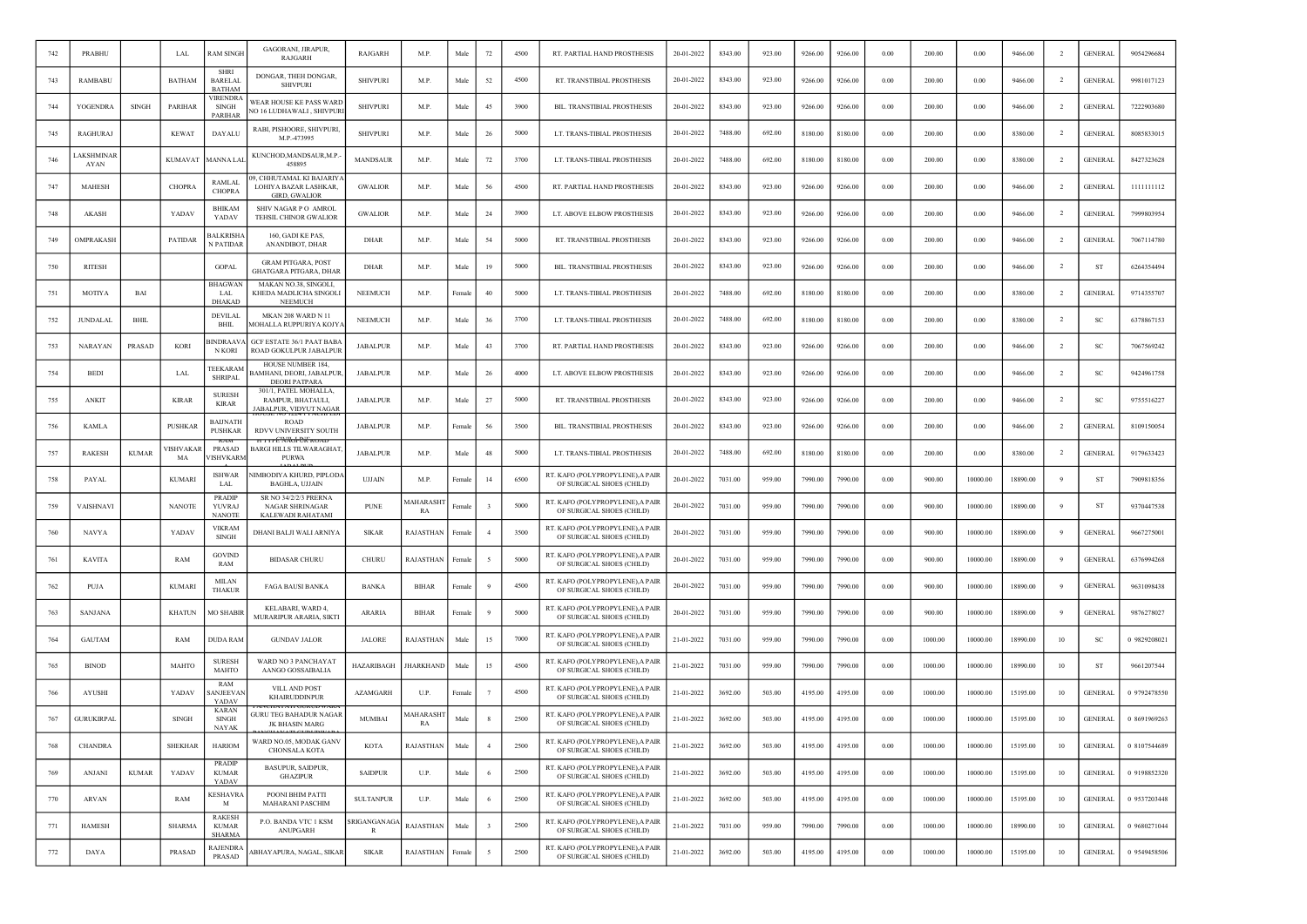| 773 | <b>JARPULA</b>  |                | <b>MANNAN</b>         | CHANDAR<br>LAXMAN<br><b>JARPULA</b>          | <b>THANDA ADDAKAL</b><br>MANDALAM                                                | <b>MAHABUE</b><br><b>NAGAR</b>       | TELANGANA                    | Male   |                | 2500 | RT. KAFO (POLYPROPYLENE), A PAIR<br>OF SURGICAL SHOES (CHILD) | 21-01-2022 | 7031.00 | 959.00 | 7990.00 | 7990.00 | 0.00 | 1000.00 | 10000.00 | 18990.00 | 10 | <b>GENERAL</b> | 0 9702544459 |
|-----|-----------------|----------------|-----------------------|----------------------------------------------|----------------------------------------------------------------------------------|--------------------------------------|------------------------------|--------|----------------|------|---------------------------------------------------------------|------------|---------|--------|---------|---------|------|---------|----------|----------|----|----------------|--------------|
| 774 | <b>SHIVAM</b>   |                | <b>SINGH</b>          | LALBABU<br>SINGH                             | <b>GRAM LAMARI TOLA BARAC</b>                                                    | <b>BHOJPUR</b>                       | <b>BIHAR</b>                 | Male   |                | 4000 | RT. KAFO (POLYPROPYLENE), A PAIR<br>OF SURGICAL SHOES (CHILD) | 21-01-2022 | 7031.00 | 959.00 | 7990.00 | 7990.00 | 0.00 | 1000.00 | 10000.00 | 18990.00 | 10 | <b>GENERAL</b> | 0 9939299777 |
| 775 | <b>MANJAN</b>   |                | <b>KUMAR</b>          | <b>BIRBHADUR</b>                             | WARD NO 05 AZIZPUR<br><b>CHANDI VAISHALI</b>                                     | VAISHALI                             | <b>BIHAR</b>                 | Male   | -11            | 4500 | RT. KAFO (POLYPROPYLENE),A PAIF<br>OF SURGICAL SHOES (CHILD)  | 21-01-2022 | 7031.00 | 959.00 | 7990.00 | 7990.00 | 0.00 | 1000.00 | 10000.00 | 18990.00 | 10 | <b>SC</b>      | 0 9306780688 |
| 776 | <b>DHRUV</b>    |                | YADAV                 | AM NIWA<br>SINGH<br>YADAV                    | MALETHI DHARAMAGATPUR<br><b>JAKHANIAN GHAZIPUR</b>                               | <b>GHAZIPUR</b>                      | U.P.                         | Male   |                | 4500 | RT. KAFO (POLYPROPYLENE), A PAIR<br>OF SURGICAL SHOES (CHILD) | 21-01-2022 | 3692.00 | 503.00 | 4195.00 | 4195.00 | 0.00 | 1000.00 | 10000.00 | 15195.00 | 10 | <b>GENERAL</b> | 0 8896088975 |
| 777 | <b>VANDANA</b>  |                | MALI                  | <b>ISHAN LAI</b><br>MALI                     | 122 KHAKHAL BAWAJI<br>MAGARI TALAU SEMLIA<br>PEELA KHERA                         | CHITTORGARH                          | RAJASTHAN                    | Female |                | 3900 | RT. KAFO (POLYPROPYLENE), A PAIR<br>OF SURGICAL SHOES (CHILD) | 21-01-2022 | 3692.00 | 503.00 | 4195.00 | 4195.00 | 0.00 | 1000.00 | 10000.00 | 15195.00 | 10 | <b>GENERAL</b> | 0 9828792180 |
| 778 | <b>RACHIT</b>   |                | DAS                   | DEV<br><b>NARAYAN</b>                        | <b>BRA WAJIDPUR KARAULI</b>                                                      | <b>KARAULI</b>                       | RAJASTHAN                    | Male   |                | 5000 | RT. KAFO (POLYPROPYLENE), A PAIR<br>OF SURGICAL SHOES (CHILD) | 21-01-2022 | 7031.00 | 959.00 | 7990.00 | 7990.00 | 0.00 | 1000.00 | 10000.00 | 18990.00 | 10 | <b>GENERAL</b> | 0 9982394734 |
| 779 | <b>ABDULLA</b>  |                |                       | <b>AZAD</b>                                  | 472, MOHALLA QAZIYAN,<br>CHAPAR, CHHAPAR,                                        | <b>MUZAFFAR</b><br>NAGAR             | U.P.                         | Male   |                | 5000 | RT. KAFO (POLYPROPYLENE), A PAIR<br>OF SURGICAL SHOES (CHILD) | 21-01-2022 | 7031.00 | 959.00 | 7990.00 | 7990.00 | 0.00 | 1000.00 | 10000.00 | 18990.00 | 10 | <b>GENERAL</b> | 6398503709   |
| 780 | <b>ARADHYA</b>  |                | <b>SAHU</b>           | <b>BRUESH</b><br><b>KUMAR</b>                | MUZAFFARNAGAR<br>254, MOHALLA KOT ROAD<br>TIRAHA KHAKHRERU.<br>KHAKHARU FATEHPUR | <b>FATEHPUR</b>                      | U.P.                         | Female | 10             | 3000 | RT. KAFO (POLYPROPYLENE),A PAIR<br>OF SURGICAL SHOES (CHILD)  | 21-01-2022 | 7031.00 | 959.00 | 7990.00 | 7990.00 | 0.00 | 1000.00 | 10000.00 | 18990.00 | 10 | <b>GENERAL</b> | 0 9984643601 |
| 781 | <b>ARYAN</b>    |                | <b>KUMAR</b>          | <b>RAJESH</b><br><b>KUMAR</b>                | <b>SURESH LODGE KE PICHE</b><br>WARD NO 06 MOHALLA                               | PANNA                                | M.P.                         | Male   | 12             | 6500 | RT. KAFO (POLYPROPYLENE), A PAIR<br>OF SURGICAL SHOES (CHILD) | 21-01-2022 | 3692.00 | 503.00 | 4195.00 | 4195.00 | 0.00 | 1000.00 | 10000.00 | 15195.00 | 10 | <sub>SC</sub>  | 0 9981097252 |
| 782 | <b>PRINCE</b>   |                | <b>KUMAR</b>          | <b>SANDEEP</b><br><b>KUMAR Q</b>             | <b>DHAM PANNA</b><br>NAGAR NEAR SWETA<br>COMMUNICATION SECTOR-4                  | <b>BALLABGARH</b>                    | <b>HARAYANA</b>              | Male   | 14             | 7000 | RT. KAFO (POLYPROPYLENE), A PAIR<br>OF SURGICAL SHOES (CHILD) | 21-01-2022 | 7031.00 | 959.00 | 7990.00 | 7990.00 | 0.00 | 1000.00 | 10000.00 | 18990.00 | 10 | <b>SC</b>      | 0 9716590749 |
| 783 | <b>HARSH</b>    |                | <b>MEWADA</b>         | <b>BHARAT</b><br>SINGH                       | SEVANIYA, MAHODIYA<br><b>SEHORE</b>                                              | <b>SEHORE</b>                        | M.P.                         | Male   |                | 3700 | RT. KAFO (POLYPROPYLENE), A PAIR<br>OF SURGICAL SHOES (CHILD) | 21-01-2022 | 3692.00 | 503.00 | 4195.00 | 4195.00 | 0.00 | 1000.00 | 10000.00 | 15195.00 | 10 | <b>SC</b>      | 0 9201371813 |
| 784 | <b>VISHAL</b>   |                | YADAV                 | <b>MEWADA</b><br><b>SHRI NIVAS</b><br>YADAV  | MADHYPRADESH-466001<br>KULESARA, GAUTAM<br><b>BUDDHA NAGAR</b>                   | <b>GAUTAM</b><br><b>BUDDHA NAGAR</b> | U.P.                         | Male   | 12             | 4000 | RT. KAFO (POLYPROPYLENE), A PAIR<br>OF SURGICAL SHOES (CHILD) | 21-01-2022 | 3692.00 | 503.00 | 4195.00 | 4195.00 | 0.00 | 1000.00 | 10000.00 | 15195.00 | 10 | <b>GENERAL</b> | 0 9899510592 |
| 785 | <b>SHIBAM</b>   |                | DAS                   | ARJUN DAS                                    | JORPATKI CHHAT JORPATKI<br>COOCH BEHAR WEST BENGA                                | COOCH BEHAR                          | <b>WEST</b><br><b>BENGAL</b> | Male   |                | 4500 | RT. KAFO (POLYPROPYLENE), A PAIR<br>OF SURGICAL SHOES (CHILD) | 21-01-2022 | 3692.00 | 503.00 | 4195.00 | 4195.00 | 0.00 | 1000.00 | 10000.00 | 15195.00 | 10 | ST             | 0 8710032760 |
| 786 | <b>ARUN</b>     |                | <b>KUMAR</b>          | VEERENDR<br>A                                | <b>GRM NARPATI NAGLA USHAT</b><br><b>BUDAUN</b>                                  | <b>BUDAUN</b>                        | U.P.                         | Male   |                | 4500 | RT. KAFO (POLYPROPYLENE), A PAIR<br>OF SURGICAL SHOES (CHILD) | 21-01-2022 | 3692.00 | 503.00 | 4195.00 | 4195.00 | 0.00 | 1000.00 | 10000.00 | 15195.00 | 10 | -ST            | 0 7017121273 |
| 787 | <b>BABLU</b>    |                | PASWAN                | <b>RUDAL</b><br>PASWAN                       | VRINDAVAN, CHERO,<br>SARMERA, NALANDA                                            | <b>NALANDA</b>                       | <b>BIHAR</b>                 | Male   |                | 3900 | RT. KAFO (POLYPROPYLENE), A PAIR<br>OF SURGICAL SHOES (CHILD) | 21-01-2022 | 3692.00 | 503.00 | 4195.00 | 4195.00 | 0.00 | 1000.00 | 10000.00 | 15195.00 | 10 | ST             | 0 9508510600 |
| 788 | MANVI           |                | <b>ROY</b>            | <b>APURBA</b><br><b>ROY</b>                  | BOROMERA, KALDOBA,<br><b>DHUBRI AGAMONI</b>                                      | <b>DHUBRI</b>                        | ASSAM                        | Female |                | 5000 | RT. KAFO (POLYPROPYLENE), A PAIR<br>OF SURGICAL SHOES (CHILD) | 21-01-2022 | 3692.00 | 503.00 | 4195.00 | 4195.00 | 0.00 | 1000.00 | 10000.00 | 15195.00 | 10 | <sub>SC</sub>  | 0 7889542370 |
| 789 | JAY             |                | <b>KUMAR</b>          | <b>SARKAR</b><br><b>ANIL</b><br><b>KUMAR</b> | MOHAMMADPUR RAJORI.<br>SHERKOT DHAMPUR BIJNOR                                    | <b>BIJNOR</b>                        | U.P.                         | Male   |                | 4500 | RT. KAFO (POLYPROPYLENE),A PAIF<br>OF SURGICAL SHOES (CHILD)  | 21-01-2022 | 7031.00 | 959.00 | 7990.00 | 7990.00 | 0.00 | 1000.00 | 10000.00 | 18990.00 | 10 | <b>SC</b>      | 0 9720371252 |
| 790 | ADITI           |                | <b>KUMARI</b>         | <b>SRINIWAS</b><br>SINGH                     | CHHAPRA, NEAR HANUMAN<br><b>MANDIR RAIPUR, ROHTAS</b>                            | <b>ROHTAS</b>                        | <b>BIHAR</b>                 | Female |                | 4500 | RT. KAFO (POLYPROPYLENE), A PAIR<br>OF SURGICAL SHOES (CHILD) | 21-01-2022 | 3692.00 | 503.00 | 4195.00 | 4195.00 | 0.00 | 1000.00 | 10000.00 | 15195.00 | 10 | <sub>SC</sub>  | 0 9631404073 |
| 791 | <b>BHAVESH</b>  |                | SOLANKI               | <b>HARMEN</b><br><b>RA SOLANK</b>            | 1094/2 BAJRANG PURA                                                              | <b>INDORE</b>                        | M.P.                         | Male   |                | 3900 | RT. KAFO (POLYPROPYLENE), A PAIR<br>OF SURGICAL SHOES (CHILD) | 21-01-2022 | 3692.00 | 503.00 | 4195.00 | 4195.00 | 0.00 | 1000.00 | 10000.00 | 15195.00 | 10 | GENERAI        | 0 9009973490 |
| 792 | ABU             |                | <b>BAKAR</b>          | <b>SALEEM</b>                                | 165, LAHADARA,<br><b>GARHMUKETESHWAR</b>                                         | GHAZIABAD                            | U.P.                         | Male   |                | 5000 | RT. KAFO (POLYPROPYLENE), A PAIR<br>OF SURGICAL SHOES (CHILD) | 21-01-2022 | 3692.00 | 503.00 | 4195.00 | 4195.00 | 0.00 | 1000.00 | 10000.00 | 15195.00 | 10 | <b>GENERAL</b> | 0 9250589409 |
| 793 | AMAN            |                | <b>SINGH</b>          | <b>GURCHARA</b><br>N SINGH                   | ALAMPUR, GHAZIABAD<br>CHAK 13 K Y D WARD NO 05<br><b>22 KYD BIKANER</b>          | <b>BIKANER</b>                       | RAJASTHAN                    | Male   | 16             | 5000 | RT. KAFO (POLYPROPYLENE), A PAIR<br>OF SURGICAL SHOES (CHILD) | 21-01-2022 | 7031.00 | 959.00 | 7990.00 | 7990.00 | 0.00 | 1000.00 | 10000.00 | 18990.00 | 10 | <b>GENERAL</b> | 6370043926   |
| 794 | <b>MAIKAL</b>   |                | PAL                   | SURAJ PAI                                    | <b>BLD</b> (A) POOGAL BIKANER<br>POOGAL                                          | <b>BIKANER</b>                       | RAJASTHAN                    | Male   |                | 5000 | RT. KAFO (POLYPROPYLENE), A PAIR<br>OF SURGICAL SHOES (CHILD) | 21-01-2022 | 7031.00 | 959.00 | 7990.00 | 7990.00 | 0.00 | 1000.00 | 10000.00 | 18990.00 | 10 | <b>GENERAL</b> | 0 9116420156 |
| 795 | <b>SAKILA</b>   |                | MD<br><b>KALAMUDD</b> | MD<br><b>CALAMUDI</b>                        | <b>IBRAHIMPUR</b>                                                                | <b>ROHTAS</b>                        | <b>BIHAR</b>                 | Female | 26             | 3700 | BIL. KAFO (MEDIUM).A PAIR OF<br>SURGICAL SHOES (ADULT)        | 21-01-2022 | 4765.00 | 650.00 | 5415.00 | 5415.00 | 0.00 | 1000.00 | 10000.00 | 16415.00 | 10 | <b>GENERAL</b> | 0 9708615966 |
| 796 | JAID            |                | <b>IQBAL</b>          | IN<br>IQBAL                                  | WARD NO 12 LAHAR BHIND                                                           | <b>BHIND</b>                         | M.P.                         | Male   | 16             | 4000 | RT. KAFO (POLYPROPYLENE), A PAIR<br>OF SURGICAL SHOES (CHILD) | 21-01-2022 | 7031.00 | 959.00 | 7990.00 | 7990.00 | 0.00 | 1000.00 | 10000.00 | 18990.00 | 10 | <b>GENERAL</b> | 6261507834   |
| 797 | AMIT            |                | <b>KUMAR</b>          | <b>TRIVENI</b><br>YADAV                      | <b>NASEERPUR AMA</b><br>DARWESPUR AMBEDKAR<br>NAGAR                              | <b>AMBEDKAR</b><br><b>NAGAR</b>      | U.P.                         | Male   | 20             | 4500 | BIL. KAFO (POLYPROPYLENE).A PAIR<br>OF SURGICAL SHOES (ADULT) | 21-01-2022 | 7207.00 | 983.00 | 8190.00 | 8190.00 | 0.00 | 1000.00 | 10000.00 | 19190.00 | 10 | <b>GENERAL</b> | 0 7618850713 |
| 798 | <b>MUNNA</b>    |                | <b>SINGH</b>          | MASHANK<br><b>AR SINGH</b>                   | MANNUDEHARI, MANNU<br><b>DEHRI BHOJPUR</b>                                       | <b>BHOJPUR</b>                       | <b>BIHAR</b>                 | Male   | 33             | 4500 | BIL. KAFO (MEDIUM), A PAIR OF<br>SURGICAL SHOES (ADULT)       | 21-01-2022 | 4765.00 | 650.00 | 5415.00 | 5415.00 | 0.00 | 1000.00 | 10000.00 | 16415.00 | 10 | GENERAL        | 0 9835572098 |
| 799 | <b>SUNEEL</b>   | <b>KUMAR</b>   | <b>TIMORI</b>         | <b>UNNESH</b><br>BABU                        | NAI ABADI SOHALLA, AGRA                                                          | AGRA                                 | U.P.                         | Male   | 34             | 3900 | BIL. KAFO (MEDIUM), A PAIR OF<br>SURGICAL SHOES (ADULT)       | 21-01-2022 | 4765.00 | 650.00 | 5415.00 | 5415.00 | 0.00 | 1000.00 | 10000.00 | 16415.00 | 10 | <b>GENERAL</b> | 0 9873803014 |
| 800 | <b>MUSARRAF</b> |                | ALI                   | <b>ABDUL</b><br><b>GAFUR</b>                 | KHAMAHARIYA, BALRAMPUR                                                           | <b>BALRAMPUR</b>                     | U.P.                         | Male   | 27             | 3700 | BIL. KAFO (MEDIUM), A PAIR OF<br>SURGICAL SHOES (ADULT)       | 21-01-2022 | 4765.00 | 650.00 | 5415.00 | 5415.00 | 0.00 | 1000.00 | 10000.00 | 16415.00 | 10 | <b>GENERAL</b> | 0 8853151307 |
| 801 | ARPIT           |                | <b>SINGH</b>          | <b>ARKANDE</b><br>PRASAD                     | <b>BARAUDHI, SHIVDWAR</b><br>GHORAWAL SONBHADRA                                  | SONBHADRA                            | U.P.                         | Male   | $\overline{4}$ | 4500 | RT. KAFO (POLYPROPYLENE), A PAIR<br>OF SURGICAL SHOES (CHILD) | 21-01-2022 | 7031.00 | 959.00 | 7990.00 | 7990.00 | 0.00 | 1000.00 | 10000.00 | 18990.00 | 10 | <b>GENERAL</b> | 0 8081450425 |
| 802 | POONAM          | <b>SANTOSH</b> | DAIV                  | <b>SANTOSH</b><br>DAIV                       | 24/1234 DHANGAR MALL<br>ICHALKARANJI, SHAHPUR<br><b>KOLHAPUR</b>                 | <b>KOLHAPUR</b>                      | MAHARASHT<br>RA              | Female | 10             | 4500 | RT. KAFO (POLYPROPYLENE), A PAIR<br>OF SURGICAL SHOES (CHILD) | 21-01-2022 | 7031.00 | 959.00 | 7990.00 | 7990.00 | 0.00 | 1000.00 | 10000.00 | 18990.00 | 10 | <b>SC</b>      | 0 9604159518 |
| 803 | REKHA           |                | <b>KUMARI</b>         | LAXMAN                                       | MAKAN NO.126, SUDAMA<br>NAGAR PUNASA, KHANDWA                                    | <b>KHANDAWA</b>                      | M.P.                         | Female | 9              | 4500 | RT. KAFO (POLYPROPYLENE), A PAIR<br>OF SURGICAL SHOES (CHILD) | 21-01-2022 | 7031.00 | 959.00 | 7990.00 | 7990.00 | 0.00 | 1000.00 | 10000.00 | 18990.00 | 10 | SC             | 0 8461884914 |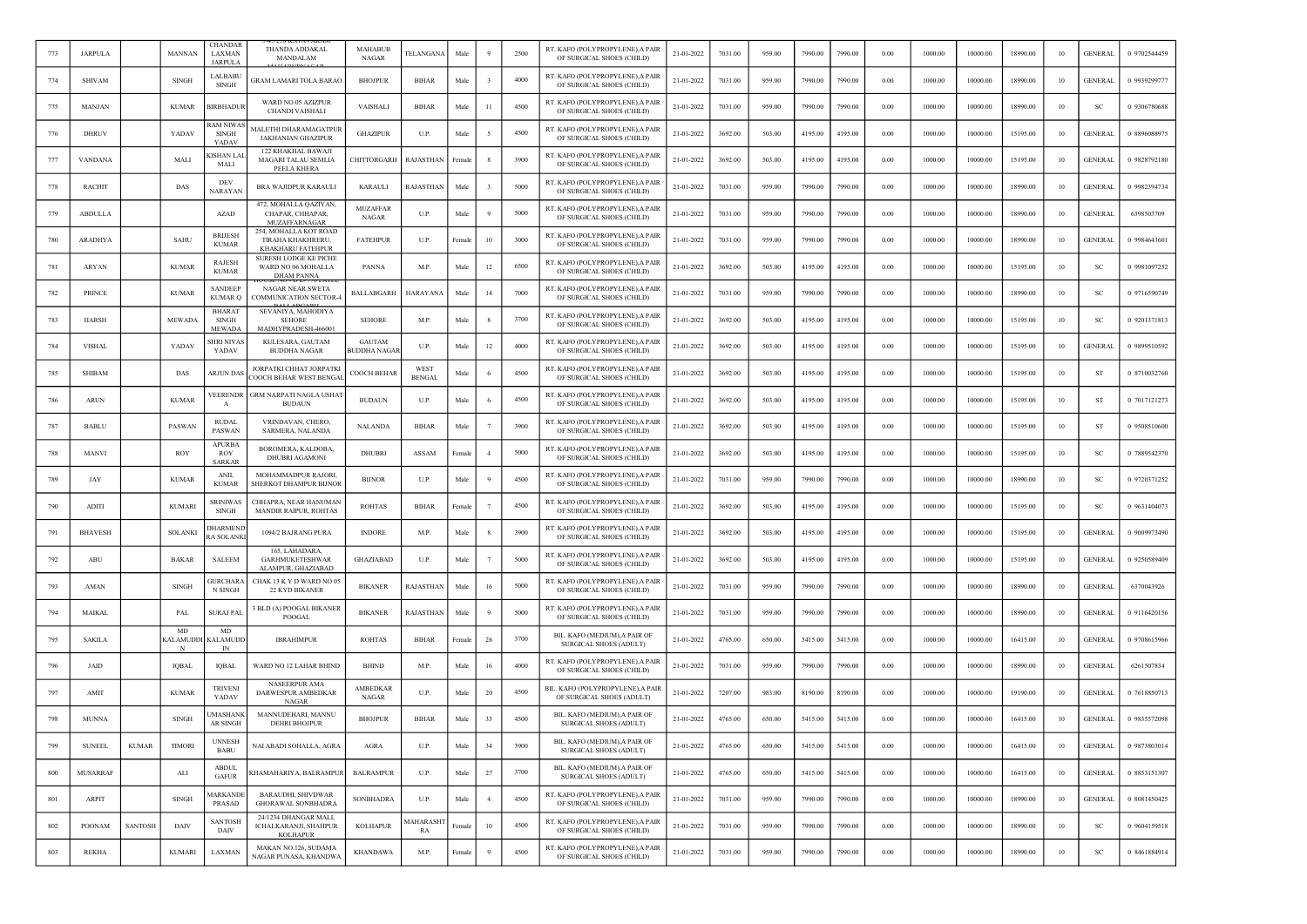| 804 | <b>BIRENDER</b>    | <b>KUMAR</b>       |                | <b>RAMCHANL</b><br>ARA RAM                    | ATEHAN PO-FATEHAN, TOL/<br><b>FATUHA.</b><br>MUZAFFARPUR, KATHAIYA     | <b>MUZAFFARPUR</b> | <b>BIHAR</b>                    | Male   | 30 | 3900 | RT. BELOW ELBOW PROSTHESIS                               | 21-01-2022 | 8343.00 | 923.00 | 9266.00 | 9266.00 | 0.00       | 200.00 | 0.00     | 9466.00  | $\overline{2}$ | <b>GENERAL</b> | 7250410687 |
|-----|--------------------|--------------------|----------------|-----------------------------------------------|------------------------------------------------------------------------|--------------------|---------------------------------|--------|----|------|----------------------------------------------------------|------------|---------|--------|---------|---------|------------|--------|----------|----------|----------------|----------------|------------|
| 805 | <b>SANTOSH</b>     | <b>KUMAR</b>       |                | MITHILESH<br>RAY                              | BISHUNPUR, MUZAFFARPUR,<br>B. TAYAB, BIHAR 843360                      | <b>MUZAFFARPUR</b> | <b>BIHAR</b>                    | Male   | 31 | 5000 | RT. BELOW ELBOW PROSTHESIS                               | 21-01-2022 | 8343.00 | 923.00 | 9266.00 | 9266.00 | 0.00       | 200.00 | 0.00     | 9466.00  | $\overline{2}$ | <b>GENERAL</b> | 9507822582 |
| 806 | <b>MAHENDRA</b>    | PASWAN             |                | <b>HALDEV</b><br>PASWAN                       | CHAMARUA, GONARA URI<br>KAZIPUR, MUZAFFARPUR,                          | MUZAFFARPUR        | <b>BIHAR</b>                    | Male   | 52 | 3700 | RT. TRANSTIBIAL PROSTHESIS                               | 21-01-2022 | 8343.00 | 923.00 | 9266.00 | 9266.00 | 0.00       | 200.00 | 0.00     | 9466.00  | <sup>2</sup>   | <b>GENERAL</b> | 9525287012 |
| 807 | <b>DINANATH</b>    | <b>KUMAR</b>       | JHA            | <b>SHYAM</b><br>NANDAN<br>JHA                 | RAJLA CHOWK, KURHANI,<br><b>MUZAFFARPUR</b>                            | MUZAFFARPUR        | BIHAR                           | Male   | 30 | 4000 | LT. PARTIAL FOOT PROSTHESIS                              | 21-01-2022 | 8343.00 | 923.00 | 9266.00 | 9266.00 | 0.00       | 200.00 | 0.00     | 9466.00  | -2             | <b>GENERAL</b> | 6200762196 |
| 808 | AKHILESH           | <b>SINGH</b>       |                | RAJENDRA<br>PRASAD<br><b>SINGH</b>            | AGHORIYA BAZAR, MUSAHRI<br>MUZAFFARPUR                                 | MUZAFFARPUR        | <b>BIHAR</b>                    | Male   | 52 | 4500 | RT. TRANSTIBIAL PROSTHESIS                               | 21-01-2022 | 8343.00 | 923.00 | 9266.00 | 9266.00 | 0.00       | 200.00 | 0.00     | 9466.00  | $\overline{2}$ | <b>GENERAL</b> | 7557754204 |
| 809 | <b>ARBIND</b>      | <b>KUMAR</b>       |                | <b>DHURENDE</b><br><b>RAMAHATO</b>            | CHAMPARAN<br><b>RAMPURWA</b>                                           | CHAMPARAN          | <b>BIHAR</b>                    | Male   | 15 | 4500 | LT. TRANS-TIBIAL PROSTHESIS                              | 21-01-2022 | 7488.00 | 692.00 | 8180.00 | 8180.00 | 0.00       | 200.00 | 0.00     | 8380.00  | $\overline{2}$ | ST             | 9955818493 |
| 810 | <b>NITISH</b>      | <b>KUMAR</b>       |                | A<br>CHAUDHAR                                 | MUKHTIARPUR SALKHANI,<br>SAMASTIPUR,                                   | <b>SAMASTIPUR</b>  | <b>BIHAR</b>                    | Male   | 22 | 2500 | BIL. BELOW ELBOW PROSTHESIS                              | 21-01-2022 | 8343.00 | 923.00 | 9266.00 | 9266.00 | 0.00       | 200.00 | 0.00     | 9466.00  | $\overline{2}$ | <b>GENERAL</b> | 9006184113 |
| 811 | <b>ADITYA</b>      | RAUSHAN            |                | <b>PRAMOD</b><br><b>KUMAR</b><br><b>SINGH</b> | SAMASTIPUR<br><b>GAUSPUR</b>                                           | <b>SAMASTIPUR</b>  | <b>BIHAR</b>                    | Male   | 24 | 2500 | RT. TRANS-FEMORAL PROSTHESIS                             | 21-01-2022 | 8988.00 | 926.00 | 9914.00 | 9914.00 | 0.00       | 200.00 | 0.00     | 10114.00 | $\overline{2}$ | <b>GENERAL</b> | 9525969643 |
| 812 | PURAN              | MANDAI             |                | DHOGAY<br><b>MANDAL</b>                       | WARD 10 RAHI CHATNMA<br>RAHIJAGATPUR LAXMIPUR<br>LALCHAND MADHEPURA    | MADHEPURA          | <b>BIHAR</b>                    | Male   | 34 | 2500 | RT. TRANSTIBIAL PROSTHESIS                               | 21-01-2022 | 8343.00 | 923.00 | 9266.00 | 9266.00 | 0.00       | 200.00 | 0.00     | 9466.00  | $\overline{2}$ | ST             | 7370032432 |
| 813 | <b>RAJNISH</b>     | <b>KUMAR</b>       | <b>RANJAN</b>  | <b>SHAMBHU</b><br><b>SARAN</b>                | WARD NO.2, SADHUWA.<br>TULSIBARI, MADHEPURA                            | <b>MADHEPURA</b>   | BIHAR                           | Male   | 28 | 2500 | RT. BELOW ELBOW PROSTHESIS                               | 21-01-2022 | 8343.00 | 923.00 | 9266.00 | 9266.00 | 0.00       | 200.00 | 0.00     | 9466.00  | <sup>2</sup>   | <b>GENERAL</b> | 8969999576 |
| 814 | <b>SUSHIL</b>      | <b>KUMAR</b>       |                | MANOJ<br><b>RAJAK</b>                         | PATHRAHA, POST-BHATNI,<br><b>BISHANPUR SUNDER.</b><br><b>MADHEPURA</b> | MADHEPURA          | BIHAR                           | Male   | 21 | 2500 | LT. ABOVE ELBOW PROSTHESIS                               | 21-01-2022 | 8343.00 | 923.00 | 9266.00 | 9266.00 | 0.00       | 200.00 | 0.00     | 9466.00  | $\overline{2}$ | <b>GENERAL</b> | 8292740856 |
| 815 | <b>RITESH</b>      | <b>KUMAR</b>       |                | <b>INDAL SAH</b>                              | WARD NO-3,<br>VILLAGE-PATORI,<br><b>MADHEPURA,SINGHESHWAR</b>          | MADHEPURA          | <b>BIHAR</b>                    | Male   | 23 | 2500 | LT. EXTENSION PROSTHESIS                                 | 21-01-2022 | 8343.00 | 923.00 | 9266.00 | 9266.00 | 0.00       | 200.00 | 0.00     | 9466.00  | $\overline{2}$ | <b>GENERAL</b> | 9973094450 |
| 816 | LILAVATI           |                    | DEVI           | MAN<br><b>BAHADUR</b>                         | SINHORWA, VARANASI<br><b>SARAUNI</b>                                   | VARANASI           | U.P.                            | Female | 54 | 2500 | WHEEL CHAIR FOLDING STANDARD<br>MODEL ADULT SIZE(SAATHI) | 22-01-2022 | 8700.00 | 0.00   | 8700.00 | 8700.00 | 0.00       | 100.00 | 0.00     | 8800.00  | - 1            | <b>GENERAL</b> | 7081335456 |
| 817 | PRIYANKA           |                    | <b>KUMARI</b>  | <b>DEEPAK</b><br>CHAUHAN                      | 5/313, PATEL NAGAR JEEVANI<br>MANDI, BELANGANJ                         | AGRA               | U.P.                            | Female | 45 | 2500 | WHEEL CHAIR FOLDING STANDARD<br>MODEL ADULT SIZE(SAATHI) | 22-01-2022 | 8700.00 | 0.00   | 8700.00 | 8700.00 | 0.00       | 100.00 | 0.00     | 8800.00  | $\mathbf{1}$   | <b>GENERAL</b> | 8630115679 |
| 818 | <b>MUNNI</b>       |                    | <b>DEVI</b>    | VISHNU<br><b>SINGH</b>                        | <b>GARI JAGNATH, RAHAN</b><br>KALAN, AGRA                              | AGRA               | U.P.                            | Female | 41 | 4500 | WHEEL CHAIR FOLDING STANDARD<br>MODEL ADULT SIZE(SAATHI) | 22-01-2022 | 8700.00 | 0.00   | 8700.00 | 8700.00 | 0.00       | 100.00 | 0.00     | 8800.00  | -1             | <b>GENERAL</b> | 9457218221 |
| 819 | NEHA               |                    | <b>GIRI</b>    | RAMESH<br><b>CUMAR GIR</b>                    | JGAPUR, MANGARH, KUNDA<br>PRATAPGARH                                   | PRATAPGARH         | U.P.                            | Female | 22 | 5000 | WHEEL CHAIR FOLDING STANDARD<br>MODEL ADULT SIZE(SAATHI) | 22-01-2022 | 8700.00 | 0.00   | 8700.00 | 8700.00 | $0.00\,$   | 100.00 | 0.00     | 8800.00  | -1             | SC             | 8128657663 |
| 820 | <b>MULA</b>        |                    | <b>RAIKWAR</b> | <b>DMODAR</b><br><b>RAIKWAR</b>               | 40 GOLA KUA JHANSI KHAS<br><b>JHANSI</b>                               | <b>JHANSI</b>      | U.P.                            | Female | 58 | 3700 | WHEEL CHAIR FOLDING STANDARD<br>MODEL ADULT SIZE(SAATHI) | 22-01-2022 | 8700.00 | 0.00   | 8700.00 | 8700.00 | 0.00       | 100.00 | 0.00     | 8800.00  | - 1            | <b>GENERAL</b> | 8933873552 |
| 821 | PUSPA              |                    | DAS            | GOVID DAS                                     | 32/34/10 NAINGARH TALAIY.<br>MOHALLA PREM NAGAR,<br>JHANSI             | <b>JHANSI</b>      | U.P.                            | Female | 59 | 5000 | WHEEL CHAIR FOLDING STANDARD<br>MODEL ADULT SIZE(SAATHI) | 22-01-2022 | 8700.00 | 0.00   | 8700.00 | 8700.00 | 0.00       | 100.00 | 0.00     | 8800.00  | -1             | SC             | 7237835323 |
| 822 | <b>BODDA</b>       | <b>ARRANN</b><br>A |                | <b>RAMANNA</b>                                | SRIKAKULAM A.P 532403                                                  | SRIKAKULAM         | <b>ANDHRA</b><br><b>PRADESH</b> | Male   | 71 | 2500 | LT. TRANS-TIBIAL PROSTHESIS                              | 22-01-2022 | 7488.00 | 692.00 | 8180.00 | 8180.00 | 0.00       | 200.00 | 0.00     | 8380.00  | $\overline{2}$ | <sub>SC</sub>  | 9963890082 |
| 823 | CHODIPILLI         | ANGARA.<br>U       |                | <b>BANGARL</b>                                | ANDHRAPRADESH 531061                                                   | SRIKAKULAM         | ANDHRA<br><b>PRADESH</b>        | Male   | 53 | 2500 | LT. TRANS-FEMORAL PROSTHESIS                             | 22-01-2022 | 8343.00 | 923.00 | 9266.00 | 9266.00 | 0.00       | 200.00 | 0.00     | 9466.00  | $\overline{2}$ | ST             | 9949678915 |
| 824 | <b>SUNDAR</b>      | <b>RAO</b>         |                | RAMULU                                        | SRIKAKULAM A.P 532428                                                  | SRIKAKULAM         | <b>ANDHRA</b><br><b>PRADESH</b> | Male   | 77 | 2500 | WHEEL CHAIR FOLDING STANDARD<br>MODEL ADULT SIZE(SAATHI) | 22-01-2022 | 8700.00 | 0.00   | 8700.00 | 8700.00 | 0.00       | 100.00 | 0.00     | 8800.00  | $\mathbf{1}$   | ST             | 9177755876 |
| 825 | TULASI             | <b>RAM</b>         |                | RAMA RAO                                      | SRIKAKULAM A.P.532410                                                  | SRIKAKULAM         | ANDHRA<br>PRADESH               | Male   | 36 | 2500 | LT. TRANS-TIBIAL PROSTHESIS                              | 22-01-2022 | 7488.00 | 692.00 | 8180.00 | 8180.00 | 0.00       | 200.00 | 0.00     | 8380.00  | $\overline{2}$ | SC             | 9705347223 |
| 826 | PUTHI              | <b>APPARAO</b>     |                | AKKULU                                        | SRIKAKULAM A.P. 532001                                                 | SRIKAKULAM         | <b>ANDHRA</b><br>PRADESH        | Male   | 65 | 2500 | RT. TRANS-FEMORAL PROSTHESIS                             | 22-01-2022 | 8988.00 | 926.00 | 9914.00 | 9914.00 | 0.00       | 200.00 | 0.00     | 10114.00 | $\overline{2}$ | <b>ST</b>      | 9121049419 |
| 827 | <b>MALAPURAM</b>   | <b>NIRMALA</b>     |                | <b>TRINADO</b><br>RAO                         | SRIKALULAM A.P 532428                                                  | <b>SRIKAKULAM</b>  | <b>ANDHRA</b><br>PRADESH        | Female | 61 | 4000 | BIL. BELOW ELBOW PROSTHESIS                              | 22-01-2022 | 8343.00 | 923.00 | 9266.00 | 9266.00 | 0.00       | 200.00 | 0.00     | 9466.00  | $\overline{2}$ | ST             | 9701430021 |
| 828 | <b>ILOPARDA</b>    | RAMANA             | RAO            | <b>DINARAY</b><br>NA                          | SRIKAKULAM A.P 532429                                                  | SRIKAKULAM         | <b>ANDHRA</b><br>PRADESH        | Male   | 48 | 4500 | RT. TRANS-FEMORAL PROSTHESIS                             | 22-01-2022 | 8988.00 | 926.00 | 9914.00 | 9914.00 | 0.00       | 200.00 | 0.00     | 10114.00 | $\overline{2}$ | ST             | 8897918464 |
| 829 | <b>SANTHOSHINI</b> |                    |                | <b>KRISHNACI</b><br>AND                       | SRIKAKULAM A.P. 532213                                                 | <b>SRIKAKULAM</b>  | <b>ANDHRA</b><br><b>PRADESH</b> | Male   | 29 | 4500 | RT. TRANSTIBIAL PROSTHESIS                               | 22-01-2022 | 8343.00 | 923.00 | 9266.00 | 9266.00 | 0.00       | 200.00 | 0.00     | 9466.00  | $\overline{2}$ | ST             | 6281972765 |
| 830 | RAVADA             |                    |                | MADHAV                                        | SRIKAKULAM A.P. 532458                                                 | <b>SRIKAKULAM</b>  | <b>ANDHRA</b><br><b>PRADESH</b> | Male   | 49 | 3900 | RT. BELOW ELBOW PROSTHESIS                               | 22-01-2022 | 8343.00 | 923.00 | 9266.00 | 9266.00 | 0.00       | 200.00 | 0.00     | 9466.00  | $\overline{2}$ | ST             | 6301682033 |
| 831 | VANGAPALLI         | ARUDRAM<br>MA      |                | APPORAO                                       | SRIKAKULAM A.P. 532459                                                 | SRIKAKULAM         | <b>ANDHRA</b><br>PRADESH        | Male   | 56 | 5000 | LT. ABOVE ELBOW PROSTHESIS                               | 22-01-2022 | 8343.00 | 923.00 | 9266.00 | 9266.00 | 0.00       | 200.00 | $0.00\,$ | 9466.00  | $\overline{2}$ | ST             | 7032032023 |
| 832 | POLAKI             | <b>RAMBABU</b>     |                | ADHIMRAY<br>ANA                               | SRIKAKULAM A.P 532425                                                  | SRIKAKULAM         | <b>ANDHRA</b><br>PRADESH        | Male   | 29 | 5000 | LT. EXTENSION PROSTHESIS                                 | 22-01-2022 | 8343.00 | 923.00 | 9266.00 | 9266.00 | 0.00       | 200.00 | 0.00     | 9466.00  | $\overline{2}$ | ST             | 6302230054 |
| 833 | AMBALLA            |                    |                | SANGAYYA                                      | SRIKAKULAM A.P 532440                                                  | SRIKAKULAM         | <b>ANDHRA</b><br>PRADESH        | Male   | 51 | 3000 | LT. TRANS-TIBIAL PROSTHESIS                              | 22-01-2022 | 7488.00 | 692.00 | 8180.00 | 8180.00 | $0.00\,$   | 200.00 | $0.00\,$ | 8380.00  | $\overline{2}$ | ST             | 9704461200 |
| 834 | <b>BHASKARA</b>    | RAO                |                | APPAYYA                                       | SRIKAKULAM A.P 532190                                                  | SRIKAKULAM         | <b>ANDHRA</b><br>PRADESH        | Male   | 51 | 6500 | LT. PARTIAL FOOT PROSTHESIS                              | 22-01-2022 | 8343.00 | 923.00 | 9266.00 | 9266.00 | $\rm 0.00$ | 200.00 | 0.00     | 9466.00  | $\overline{2}$ | ST             | 9010128849 |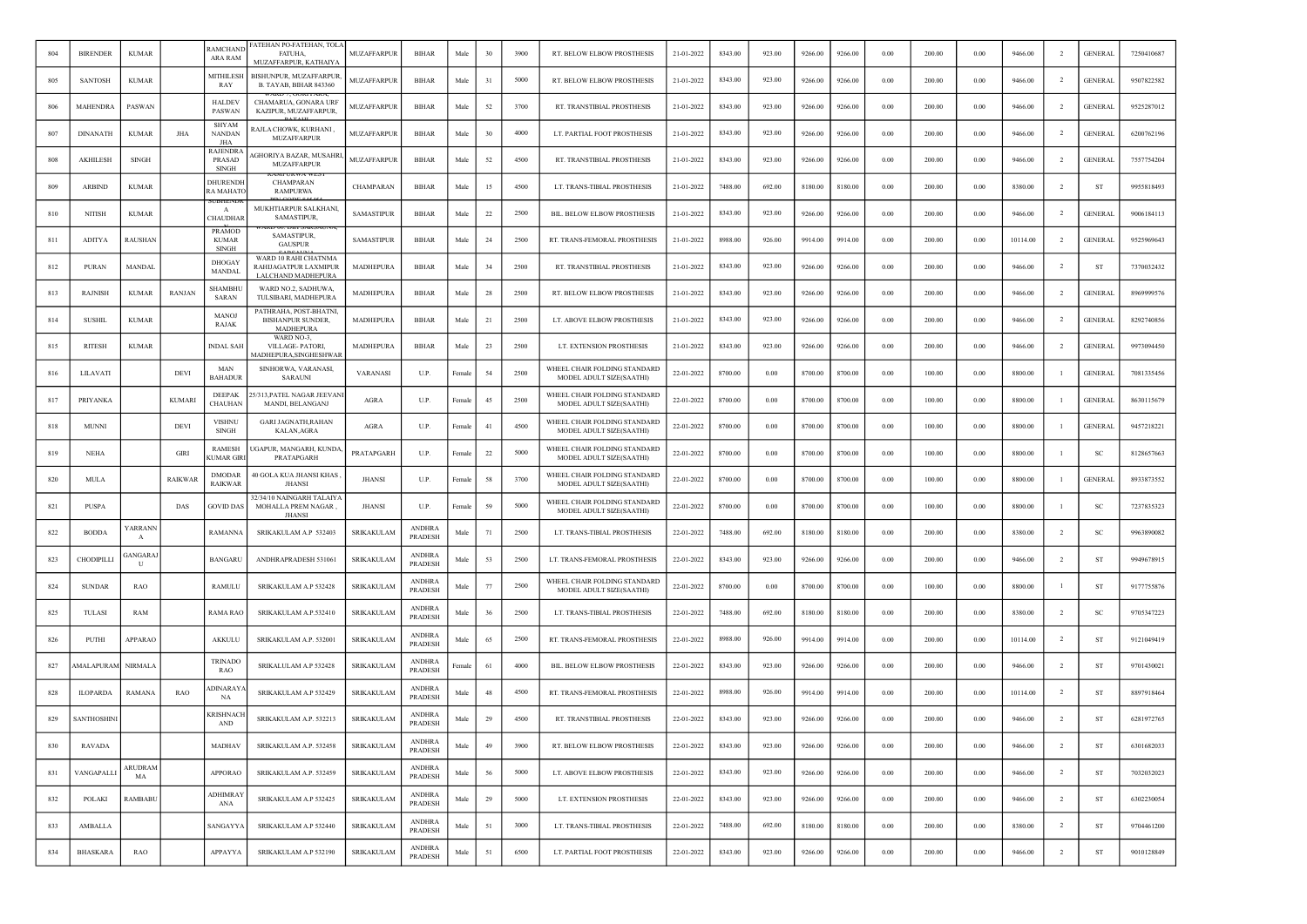| 835 | <b>SARFRAJ</b>           |              | <b>ALAM</b>     | MAHAMM/<br><b>D SERAJ</b><br><b>KHAN</b> | <b>BHADA KALA</b><br>MOHIUDDINPUR SIWAN                                     | <b>SIWAN</b>             | <b>BIHAR</b>                      | Male   |                   | 7000 | RT. KAFO (POLYPROPYLENE), A PAIR<br>OF SURGICAL SHOES (CHILD)  | 23-01-2022 | 3692.00 | 503.00 | 4195.00 | 4195.00 | 0.00 | 1000.00 | 10000.00 | 15195.00 | 10 | <b>GENERAL</b> | 0 9955414824 |
|-----|--------------------------|--------------|-----------------|------------------------------------------|-----------------------------------------------------------------------------|--------------------------|-----------------------------------|--------|-------------------|------|----------------------------------------------------------------|------------|---------|--------|---------|---------|------|---------|----------|----------|----|----------------|--------------|
| 836 | LAKKI                    |              | <b>KUMAR</b>    | <b>JYOTISH</b>                           | MANGROLA, HATPIPLIYA,<br>JAORA BANDWA, RATLAM                               | RATLAM                   | M.P.                              | Male   |                   | 5000 | RT. KAFO (POLYPROPYLENE), A PAIR<br>OF SURGICAL SHOES (CHILD)  | 23-01-2022 | 3692.00 | 503.00 | 4195.00 | 4195.00 | 0.00 | 1000.00 | 10000.00 | 15195.00 | 10 | <b>GENERAL</b> | 0 8120289471 |
| 837 | LOVEPREET                |              | <b>KUMAR</b>    | <b>JITU SINGH</b>                        | CHAK 5 K J D, 22 KYD,<br>BIKANER, RAJ.-334023                               | <b>BIKANER</b>           | <b>RAJASTHAN</b>                  | Male   |                   | 3500 | RT. KAFO (POLYPROPYLENE),A PAIF<br>OF SURGICAL SHOES (CHILD)   | 23-01-2022 | 3692.00 | 503.00 | 4195.00 | 4195.00 | 0.00 | 1000.00 | 10000.00 | 15195.00 | 10 | <b>GENERAL</b> | 0 7976316458 |
| 838 | <b>MURAT</b>             |              | <b>KUMARI</b>   | <b>INTU RAUT</b>                         | VARD NO.4, BANGALI CHAUK<br>AURIYA, WEST CHAMPARAN                          | WEST<br>CHAMPARAN        | <b>BIHAR</b>                      | Female | 12                | 5000 | RT. KAFO (POLYPROPYLENE), A PAIR<br>OF SURGICAL SHOES (CHILD)  | 23-01-2022 | 3692.00 | 503.00 | 4195.00 | 4195.00 | 0.00 | 1000.00 | 10000.00 | 15195.00 | 10 | <b>GENERAL</b> | 0 9060278239 |
| 839 | <b>IMTAYAJ</b>           |              | HODA            | MD<br>KAMARO0<br>HODA                    | WARD NO 05 KOTWA<br>BHANGAHA                                                | WEST<br>CHAMPARAN        | <b>BIHAR</b>                      | Male   | 30                | 6500 | BIL. KAFO (MEDIUM), A PAIR OF<br>SURGICAL SHOES (ADULT)        | 23-01-2022 | 4765.00 | 650.00 | 5415.00 | 5415.00 | 0.00 | 1000.00 | 10000.00 | 16415.00 | 10 | <b>GENERAL</b> | 0 8810259611 |
| 840 | <b>SYED</b>              | AYAN         | ALI             | AKHTAR AL                                | 83/205 PARAM PURWA                                                          | <b>KANPUR</b>            | U.P.                              | Male   | 11                | 2500 | RT. KAFO (POLYPROPYLENE), A PAIR<br>OF SURGICAL SHOES (CHILD)  | 23-01-2022 | 3692.00 | 503.00 | 4195.00 | 4195.00 | 0.00 | 1000.00 | 10000.00 | 15195.00 | 10 | <b>GENERAL</b> | 7800875327   |
| 841 | SHARAVAN                 |              | <b>KUMAR</b>    | MANOHAR<br><b>KUMAR</b>                  | CHOUBEDIH KHARAHARA<br><b>BANKA</b>                                         | <b>BANKA</b>             | <b>BIHAR</b>                      | Male   |                   | 2500 | RT. KAFO (POLYPROPYLENE), A PAIR<br>OF SURGICAL SHOES (CHILD)  | 23-01-2022 | 3692.00 | 503.00 | 4195.00 | 4195.00 | 0.00 | 1000.00 | 10000.00 | 15195.00 | 10 | <b>ST</b>      | 0 7667263268 |
| 842 | <b>DIVES</b>             |              | <b>KUMAWAT</b>  | <b>ANIL</b><br><b>KUMAR</b>              | WARD NO-07, BARWA<br><b>JHUNJHUNUN</b>                                      | JHUNJHUNU                | RAJASTHAN                         | Male   |                   | 3700 | RT. KAFO (POLYPROPYLENE),A PAIR<br>OF SURGICAL SHOES (CHILD)   | 23-01-2022 | 3692.00 | 503.00 | 4195.00 | 4195.00 | 0.00 | 1000.00 | 10000.00 | 15195.00 | 10 | <b>GENERAL</b> | 0 7339974879 |
| 843 | HANDRASHE<br><b>KHAR</b> |              | <b>KUMAR</b>    | <b>HARISH</b>                            | WARD NO.4, SEEGOR KALAN<br><b>SAWAI MADHOPUR</b>                            | SAWAI<br><b>MADHOPUR</b> | RAJASTHAN                         | Male   |                   | 4000 | RT. KAFO (POLYPROPYLENE), A PAIR<br>OF SURGICAL SHOES (CHILD)  | 23-01-2022 | 3692.00 | 503.00 | 4195.00 | 4195.00 | 0.00 | 1000.00 | 10000.00 | 15195.00 | 10 | <b>GENERAL</b> | 0 8094456231 |
| 844 | <b>HASAN</b>             |              | RAZZA           | JABBAF<br><b>KHAN</b>                    | 585, MAJHOLA, SAMBHAL                                                       | <b>SAMBHAL</b>           | U.P.                              | Male   | 13                | 4500 | RT. KAFO (POLYPROPYLENE),A PAIF<br>OF SURGICAL SHOES (CHILD)   | 23-01-2022 | 7031.00 | 959.00 | 7990.00 | 7990.00 | 0.00 | 1000.00 | 10000.00 | 18990.00 | 10 | <b>GENERAL</b> | 0 9760654481 |
| 845 | <b>SHAMMA</b>            |              | <b>HAQUE</b>    | ANNASARL<br>L HAQUE                      | VILLAGE MAHUWAL<br><b>BARARAM SIWAN BADRAM</b>                              | <b>SIWAN</b>             | <b>BIHAR</b>                      | Female | 24                | 4500 | BIL. KAFO (POLYPROPYLENE), A PAIR<br>OF SURGICAL SHOES (ADULT) | 23-01-2022 | 7207.00 | 983.00 | 8190.00 | 8190.00 | 0.00 | 1000.00 | 10000.00 | 19190.00 | 10 | <b>GENERAL</b> | 0 7634867603 |
| 846 | ANSH                     |              | <b>KUSHWAHA</b> | <b>MAHESH</b>                            | SINDHIYA AMAD KARARI,<br>KASHIYA KAUSHAMBI,<br><b>BHARWARI</b>              | <b>KAUSHAMBI</b>         | U.P.                              | Male   | 10                | 4500 | RT. KAFO (POLYPROPYLENE), A PAIR<br>OF SURGICAL SHOES (CHILD)  | 23-01-2022 | 7031.00 | 959.00 | 7990.00 | 7990.00 | 0.00 | 1000.00 | 10000.00 | 18990.00 | 10 | <b>GENERAL</b> | 0 9794121949 |
| 847 | <b>RESHMITA</b>          |              | <b>KHATUN</b>   | MANARUI<br><b>BISWAS</b>                 | <b>JANNAGAR KANIANAGAR</b><br>RAJAPUR, NADIA 742121                         | <b>NADIA</b>             | WES <sub>1</sub><br><b>BENGAL</b> | `emal  | 20                | 5000 | BIL. KAFO (POLYPROPYLENE), A PAIF<br>OF SURGICAL SHOES (ADULT) | 23-01-2022 | 7207.00 | 983.00 | 8190.00 | 8190.00 | 0.00 | 1000.00 | 10000.00 | 19190.00 | 10 | <b>GENERAL</b> | 0 9382343522 |
| 848 | <b>MUSKAN</b>            |              | <b>KHATUN</b>   | MO ALI<br><b>SHEKH</b>                   | <b>HAJI BADAL TOLA</b><br><b>SAMASPUR, NARAINPUR</b><br>SAHEBGANJ, RAJMAHAL | <b>SAHIBGANJ</b>         | <b>HARKHAND</b>                   | Female | 13                | 5000 | RT. KAFO (POLYPROPYLENE), A PAIR<br>OF SURGICAL SHOES (CHILD)  | 23-01-2022 | 7031.00 | 959.00 | 7990.00 | 7990.00 | 0.00 | 1000.00 | 10000.00 | 18990.00 | 10 | <b>GENERAL</b> | 0 7033749977 |
| 849 | <b>RUPA</b>              |              | <b>KUMARI</b>   | <b>RAVINDRA</b><br><b>KUMAR</b>          | VILLAGE-KAINDI HALSI<br>LAKHISARAI                                          | LAKHISARAI               | BIHAR                             | Female | 13                | 2500 | RT. KAFO (POLYPROPYLENE), A PAIR<br>OF SURGICAL SHOES (CHILD)  | 23-01-2022 | 7031.00 | 959.00 | 7990.00 | 7990.00 | 0.00 | 1000.00 | 10000.00 | 18990.00 | 10 | ST             | 0 8541847510 |
| 850 | <b>DASRATH</b>           |              | <b>GARWAL</b>   | <b>JAMSINGH</b><br><b>GARWAI</b>         | SEMLIYA, KHEDA, DEDLA<br><b>JHABUA</b>                                      | <b>KHEDA</b>             | M.P.                              | Male   |                   | 2500 | RT. KAFO (POLYPROPYLENE), A PAIR<br>OF SURGICAL SHOES (CHILD)  | 23-01-2022 | 7031.00 | 959.00 | 7990.00 | 7990.00 | 0.00 | 1000.00 | 10000.00 | 18990.00 | 10 | <sub>SC</sub>  | 6351128458   |
| 851 | <b>SHIVANSH</b>          |              | <b>KUSHWAH</b>  | NEELL<br><b>SINGH</b>                    | VILL DAULATPURA, HARDOI<br><b>GUJAR</b>                                     | JALAUN                   | U.P.                              | Male   |                   | 2500 | RT. KAFO (POLYPROPYLENE). A PAIF<br>OF SURGICAL SHOES (CHILD)  | 23-01-2022 | 3692.00 | 503.00 | 4195.00 | 4195.00 | 0.00 | 1000.00 | 10000.00 | 15195.00 | 10 | <b>GENERAL</b> | 0 8112302725 |
| 852 | <b>GANESH</b>            |              | <b>HATKADKE</b> | HARIBHAI<br>HATKADAK                     | DEVLGAON GHAT PARBHANI<br>PARBHANI                                          | <b>PARBHAN</b>           | MAHARASH<br>RA                    | Male   |                   | 2500 | RT. KAFO (POLYPROPYLENE), A PAIR<br>OF SURGICAL SHOES (CHILD)  | 23-01-2022 | 3692.00 | 503.00 | 4195.00 | 4195.00 | 0.00 | 1000.00 | 10000.00 | 15195.00 | 10 | ST             | 0 8485860196 |
| 853 | AAYUSH                   |              | <b>CHAMAR</b>   | <b>GUDDU</b><br><b>KUMAR</b>             | VARAULI SADAR AZAMGARH<br><b>AZAMGARH</b>                                   | AZAMGARH                 | U.P.                              | Male   |                   | 2500 | RT. KAFO (POLYPROPYLENE), A PAIR<br>OF SURGICAL SHOES (CHILD)  | 23-01-2022 | 3692.00 | 503.00 | 4195.00 | 4195.00 | 0.00 | 1000.00 | 10000.00 | 15195.00 | 10 | <b>SC</b>      | 0 9813109354 |
| 854 | MOHAMMAD                 |              | SHEHZAAD        | FAJAL                                    | NAWANAGAR KHAMHRIYA                                                         | <b>BALRAMPUR</b>         | U.P.                              | Male   | 11                | 5000 | RT. KAFO (POLYPROPYLENE), A PAIR<br>OF SURGICAL SHOES (CHILD)  | 23-01-2022 | 7031.00 | 959.00 | 7990.00 | 7990.00 | 0.00 | 1000.00 | 10000.00 | 18990.00 | 10 | <b>GENERAL</b> | 0 7897990259 |
| 855 | <b>MAHIMA</b>            |              | <b>VERMA</b>    | <b>RAMASHR</b><br><b>Y VERMA</b>         | RAMPUR CHIT. RAMPUR<br><b>BALLIA</b>                                        | <b>RAMPUR</b>            | U.P.                              | Female |                   | 5000 | RT. KAFO (POLYPROPYLENE), A PAIR<br>OF SURGICAL SHOES (CHILD)  | 23-01-2022 | 7031.00 | 959.00 | 7990.00 | 7990.00 | 0.00 | 1000.00 | 10000.00 | 18990.00 | 10 | <sub>SC</sub>  | 0 7394855220 |
| 856 | <b>NIKEE</b>             |              | <b>KUMAR</b>    | <b>MANOJ</b><br><b>KUMAR</b>             | WORD NO.17, RAMAN SINGH<br>KE GALI CHHATHIYA<br>OKHARA DUMRAON, BUXA        | <b>BUXAR</b>             | <b>BIHAR</b>                      | Male   | 15                | 3000 | RT. KAFO (POLYPROPYLENE), A PAIR<br>OF SURGICAL SHOES (CHILD)  | 23-01-2022 | 7031.00 | 959.00 | 7990.00 | 7990.00 | 0.00 | 1000.00 | 10000.00 | 18990.00 | 10 | SC             | 0 9304212246 |
| 857 | <b>SIDDARTH</b>          |              | <b>KUMAR</b>    | <b>RAJESH</b>                            | HOUSE NO.70, JANSUR TAH<br><b>SATWAS JANSUR, JINWANI</b><br>KANNOD, DEWAS   | <b>DEWAS</b>             | M.P.                              | Male   | 15                | 6500 | RT. KAFO (POLYPROPYLENE), A PAIR<br>OF SURGICAL SHOES (CHILD)  | 23-01-2022 | 7031.00 | 959.00 | 7990.00 | 7990.00 | 0.00 | 1000.00 | 10000.00 | 18990.00 | 10 | <b>SC</b>      | 0 9303241042 |
| 858 | <b>TALIM</b>             |              | <b>KUMAR</b>    | <b>KALLU</b>                             | FATEHPUR TAGA (29),<br>FARIDABAD                                            | <b>FARIDABAD</b>         | HARAYANA                          | Male   | 18                | 7000 | BIL. KAFO (MEDIUM), A PAIR OF<br><b>SURGICAL SHOES (ADULT)</b> | 23-01-2022 | 4765.00 | 650.00 | 5415.00 | 5415.00 | 0.00 | 1000.00 | 10000.00 | 16415.00 | 10 | <b>GENERAL</b> | 0 9821778476 |
| 859 | <b>PRAMOD</b>            | <b>KUMAR</b> | YADAV           | <b>JANDARAM</b><br>YADAV                 | WARD NO.11, BHARNI STANE<br><b>KE PAS BHARNI SIKAR</b>                      | <b>SIKAR</b>             | RAJASTHAN                         | Male   | 11                | 3700 | RT. KAFO (POLYPROPYLENE) A PAIR<br>OF SURGICAL SHOES (CHILD)   | 23-01-2022 | 7031.00 | 959.00 | 7990.00 | 7990.00 | 0.00 | 1000.00 | 10000.00 | 18990.00 | 10 | <b>GENERAL</b> | 0 7014726779 |
| 860 | <b>ADITYA</b>            |              | <b>KUMAR</b>    | <b>RABINDR</b><br><b>KUMAR</b>           | INFRONT OF CANARA BANK<br><b>GANDHI CHOWK CHAPRA</b><br><b>SARAN</b>        | <b>SARAN</b>             | <b>BIHAR</b>                      | Male   | 12                | 4000 | RT. KAFO (POLYPROPYLENE), A PAIR<br>OF SURGICAL SHOES (CHILD)  | 23-01-2022 | 3692.00 | 503.00 | 4195.00 | 4195.00 | 0.00 | 1000.00 | 10000.00 | 15195.00 | 10 | -SC            | 0 9835286980 |
| 861 | <b>MARIYAM</b>           |              | <b>NAAZ</b>     | <b>NAIM</b><br>AHMAD<br>BAIG             | WARD NO.20, CHOTI DARGAH<br>HUZUR, REWA                                     | <b>HUZUR</b>             | M.P.                              | Female | 16                | 4500 | RT. KAFO (POLYPROPYLENE), A PAIR<br>OF SURGICAL SHOES (CHILD)  | 23-01-2022 | 7031.00 | 959.00 | 7990.00 | 7990.00 | 0.00 | 1000.00 | 10000.00 | 18990.00 | 10 | <b>GENERAL</b> | 0 9907397410 |
| 862 | ABHI                     |              | <b>GUPTA</b>    | <b>SHUBHAM</b><br><b>GUPTA</b>           | FIROJ NAGAR, RASULABAD<br>UNNAO,                                            | <b>UNNAO</b>             | U.P.                              | Female | $\overline{4}$    | 4500 | RT. KAFO (POLYPROPYLENE), A PAIR<br>OF SURGICAL SHOES (CHILD)  | 23-01-2022 | 3692.00 | 503.00 | 4195.00 | 4195.00 | 0.00 | 1000.00 | 10000.00 | 15195.00 | 10 | <b>GENERAL</b> | 0 8303828519 |
| 863 | <b>HARSHALI</b>          |              | <b>SHARMA</b>   | <b>DURGESH</b><br>SHARMA                 | CHILESHWAR BHILWARA                                                         | <b>BHILWARA</b>          | RAJASTHAN                         | Female | $\mathbf{\Delta}$ | 3900 | RT. KAFO (POLYPROPYLENE), A PAIR<br>OF SURGICAL SHOES (CHILD)  | 23-01-2022 | 3692.00 | 503.00 | 4195.00 | 4195.00 | 0.00 | 1000.00 | 10000.00 | 15195.00 | 10 | <b>GENERAL</b> | 0 8107792606 |
| 864 | <b>TANISHAK</b>          |              | <b>BANSAL</b>   | <b>BRAJESH</b>                           | <b>BARI, DHOLPUR</b>                                                        | <b>DHOLPUR</b>           | <b>RAJASTHAN</b>                  | Male   | 7                 | 5000 | RT. KAFO (POLYPROPYLENE), A PAIR<br>OF SURGICAL SHOES (CHILD)  | 23-01-2022 | 3692.00 | 503.00 | 4195.00 | 4195.00 | 0.00 | 1000.00 | 10000.00 | 15195.00 | 10 | <b>GENERAL</b> | 0 8949557235 |
| 865 | CHINTU                   |              | <b>MEENA</b>    | <b>SUKH LAL</b><br><b>MEENA</b>          | NAI ABAADI ARNOD<br>PRATAPGARH 312615                                       | PRATAPGARH               | RAJASTHAN                         | Male   | 8                 | 5000 | RT. KAFO (POLYPROPYLENE), A PAIR<br>OF SURGICAL SHOES (CHILD)  | 23-01-2022 | 3692.00 | 503.00 | 4195.00 | 4195.00 | 0.00 | 1000.00 | 10000.00 | 15195.00 | 10 | ST             | 0 8104747505 |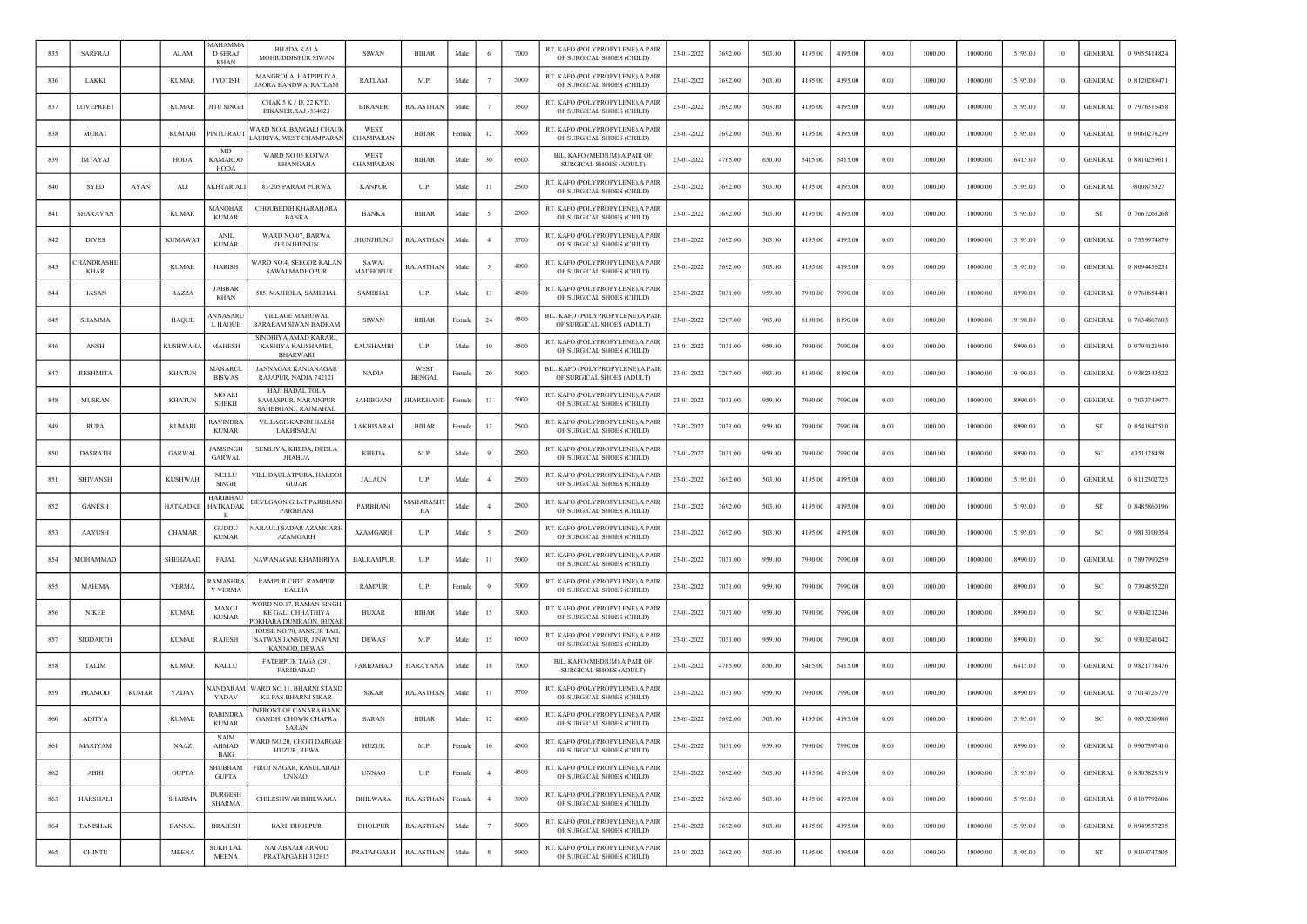| 866 | RASID          |                                | <b>KHAN</b>    | <b>SAWAN</b><br><b>KHAN</b>                      | <b>BANDHA JAISALMER</b><br><b>JAISALMEE</b>                               | JAISALMER                      | RAJASTHAN                    | Male   |                | 4500 | RT. KAFO (POLYPROPYLENE), A PAIR<br>OF SURGICAL SHOES (CHILD)  | 23-01-2022 | 3692.00 | 503.00 | 4195.00 | 4195.00 | 0.00 | 1000.00 | 10000.00 | 15195.00 | 10   | <b>GENERAL</b> | 0 8239100794 |
|-----|----------------|--------------------------------|----------------|--------------------------------------------------|---------------------------------------------------------------------------|--------------------------------|------------------------------|--------|----------------|------|----------------------------------------------------------------|------------|---------|--------|---------|---------|------|---------|----------|----------|------|----------------|--------------|
| 867 | <b>SAMEER</b>  |                                | AZAD KHAN      | <b>ZAD KHAN</b>                                  | WARD N-18, MAKAN N-222<br>YAH-HARSUD LAHADPUR<br><b>MAL WEST NIMAR</b>    | <b>KHANDAVA</b>                | M.P.                         | Male   | 15             | 3900 | RT. KAFO (POLYPROPYLENE), A PAIR<br>OF SURGICAL SHOES (CHILD)  | 23-01-2022 | 7031.00 | 959.00 | 7990.00 | 7990.00 | 0.00 | 1000.00 | 10000.00 | 18990.00 | 10   | <b>GENERAL</b> | 0 9165562145 |
| 868 | JAY            |                                | <b>SAIN</b>    | DAMODAR<br>SAIN                                  | RATHOD. SAWAI MADHOPUI<br><b>SAWAI MADHOPUR</b>                           | <b>SWAI</b><br><b>MADHOPUR</b> | RAJASTHAN                    | Female |                | 5000 | RT. KAFO (POLYPROPYLENE),A PAIF<br>OF SURGICAL SHOES (CHILD)   | 23-01-2022 | 3692.00 | 503.00 | 4195.00 | 4195.00 | 0.00 | 1000.00 | 10000.00 | 15195.00 | 10   | <b>GENERAL</b> | 0 8875247903 |
| 869 | <b>KUNDAN</b>  |                                | <b>BISHNOI</b> | <b>KAMLESF</b><br><b>KUMAR</b><br><b>BISHNOI</b> | WARD NO.02, 18 K Y D, 22 K,<br><b>BIKANER, RAJ.-334023</b>                | <b>BIKANER</b>                 | RAJASTHAN                    | Male   | 22             | 3000 | BIL. KAFO (POLYPROPYLENE), A PAIR<br>OF SURGICAL SHOES (ADULT) | 23-01-2022 | 7207.00 | 983.00 | 8190.00 | 8190.00 | 0.00 | 1000.00 | 10000.00 | 19190.00 | 10   | <b>SC</b>      | 0 9413051111 |
| 870 | <b>KRITI</b>   |                                | YADAV          | <b>SANJIT</b><br><b>KUMAR</b><br>YADAV           | <b>BASBARIYA POST</b><br><b>SAHARGHAT SAHAR</b><br><b>MADHUBANI</b>       | MADHUBANI                      | <b>BIHAR</b>                 | Female |                | 2500 | RT. KAFO (POLYPROPYLENE), A PAIR<br>OF SURGICAL SHOES (CHILD)  | 23-01-2022 | 3692.00 | 503.00 | 4195.00 | 4195.00 | 0.00 | 1000.00 | 10000.00 | 15195.00 | 10   | <b>GENERAL</b> | 6200051707   |
| 871 | <b>ADEEBA</b>  |                                | <b>KHAN</b>    | <b>MOHD</b><br><b>SALEEM</b>                     | FIROZPUR, SAMBHAL                                                         | <b>FIROZPUR</b>                | U.P.                         | Femal  |                | 2500 | RT. KAFO (POLYPROPYLENE), A PAIR<br>OF SURGICAL SHOES (CHILD)  | 23-01-2022 | 3692.00 | 503.00 | 4195.00 | 4195.00 | 0.00 | 1000.00 | 10000.00 | 15195.00 | 10   | <b>GENERAL</b> | 0 7500692776 |
| 872 | <b>KUNAL</b>   |                                | <b>SHARMA</b>  | <b>SURAJ</b><br><b>SHARMA</b>                    | PASAR KI DHANI RAMPURA<br><b>NAYLA JAIPUR</b>                             | <b>JAIPUR</b>                  | RAJASTHAN                    | Male   |                | 4500 | RT. KAFO (POLYPROPYLENE), A PAIR<br>OF SURGICAL SHOES (CHILD)  | 23-01-2022 | 3692.00 | 503.00 | 4195.00 | 4195.00 | 0.00 | 1000.00 | 10000.00 | 15195.00 | 10   | <b>GENERAL</b> | 0 7742610004 |
| 873 | <b>RULIMA</b>  |                                | <b>KHATUN</b>  | (ID GAFFAR<br>-SK                                | KUSUMGACHHI NAYAGRAM<br>SUTI 1731219                                      | <b>MURSHIDABAD</b>             | <b>WEST</b><br><b>BENGAL</b> | Female | 11             | 4500 | RT. KAFO (POLYPROPYLENE),A PAIR<br>OF SURGICAL SHOES (CHILD)   | 23-01-2022 | 7031.00 | 959.00 | 7990.00 | 7990.00 | 0.00 | 1000.00 | 10000.00 | 18990.00 | 10   | <b>GENERAL</b> | 7678304094   |
| 874 | PRIYA          |                                | <b>KUMARI</b>  | <b>UDAY</b><br><b>KUMAR</b>                      | SHRIRAMPUR BADHAUNA<br><b>NAWADA</b>                                      | NAWADA                         | <b>BIHAR</b>                 | Femal  |                | 4500 | RT. KAFO (POLYPROPYLENE), A PAIR<br>OF SURGICAL SHOES (CHILD)  | 23-01-2022 | 3692.00 | 503.00 | 4195.00 | 4195.00 | 0.00 | 1000.00 | 10000.00 | 15195.00 | 10   | ST             | 0 9931789366 |
| 875 | <b>NITIN</b>   |                                | <b>KUMAR</b>   | YOGESH<br><b>KUMAR</b><br><b>KAUSHAI</b>         | MALIAWAS (144) SASROLI<br><b>JHAJJAR</b>                                  | <b>JHAJJAR</b>                 | HARAYANA                     | Male   | 12             | 3900 | RT. KAFO (POLYPROPYLENE),A PAIF<br>OF SURGICAL SHOES (CHILD)   | 23-01-2022 | 3692.00 | 503.00 | 4195.00 | 4195.00 | 0.00 | 1000.00 | 10000.00 | 15195.00 | 10   | <b>GENERAL</b> | 0 7988869390 |
| 876 | <b>ASHOK</b>   |                                | RAM            | MULARAM                                          | WARD NO.01, CHAK 14 B D, 1<br><b>BD, BIKANER</b>                          | <b>BIKANER</b>                 | RAJASTHAN                    | Male   | 12             | 5000 | RT. KAFO (POLYPROPYLENE), A PAIR<br>OF SURGICAL SHOES (CHILD)  | 23-01-2022 | 3692.00 | 503.00 | 4195.00 | 4195.00 | 0.00 | 1000.00 | 10000.00 | 15195.00 | 10   | ST             | 0 9982117600 |
| 877 | <b>ANIL</b>    |                                | <b>GOPAL</b>   | <b>GOPAL</b><br>MALI                             | <b>RATANPURA</b>                                                          | DHULE                          | MAHARASHT<br>RA              | Male   | 15             | 3700 | RT. KAFO (POLYPROPYLENE), A PAIR<br>OF SURGICAL SHOES (CHILD)  | 23-01-2022 | 7031.00 | 959.00 | 7990.00 | 7990.00 | 0.00 | 1000.00 | 10000.00 | 18990.00 | 10   | <b>GENERAL</b> | 0 8007066535 |
| 878 | <b>DULARI</b>  |                                | <b>KUMARI</b>  | <b>RAJENDR</b><br>MANDAL                         | 37 BELTIKRI PURJOR<br>SARWAN DEOGHAR                                      | <b>DEOGARH</b>                 | HARKHAND                     | Femal  | 14             | 4000 | RT. KAFO (POLYPROPYLENE), A PAIR<br>OF SURGICAL SHOES (CHILD)  | 23-01-2022 | 7031.00 | 959.00 | 7990.00 | 7990.00 | 0.00 | 1000.00 | 10000.00 | 18990.00 | 10   | ST             | 0 8340207695 |
| 879 | ARTI           |                                | <b>KUMARI</b>  | <b>JASVEER</b>                                   | PODOWALI PODOWALI<br><b>HARIDWAR</b>                                      | <b>HARIDWAR</b>                | <b>JTTARAKH</b><br>ND        | Femal  | -11            | 4500 | RT. KAFO (POLYPROPYLENE), A PAIR<br>OF SURGICAL SHOES (CHILD)  | 23-01-2022 | 7031.00 | 959.00 | 7990.00 | 7990.00 | 0.00 | 1000.00 | 10000.00 | 18990.00 | 10   | -SC            | 0 9639454595 |
| 880 | <b>CHANDNI</b> |                                | <b>KUMAR</b>   | <b>HEERA</b>                                     | V/POST-DONGRI JHANSI                                                      | <b>JHANSI</b>                  | U.P.                         | Female |                | 2500 | WHEEL CHAIR FOLDING STANDARD<br>MODEL ADULT SIZE(SAATHI)       | 24-01-2022 | 8700.00 | 0.00   | 8700.00 | 8700.00 | 0.00 | 100.00  | 0.00     | 8800.00  | -1   | <b>GENERAL</b> | 7068298625   |
| 881 | HAR            |                                | <b>KUNWAR</b>  | <b>BABU LAL</b>                                  | 15, KACHIYANA PULIYA NO<br>, JHANSI                                       | <b>JHANSI</b>                  | U.P.                         | Female |                | 3900 | WHEEL CHAIR FOLDING STANDARD<br>MODEL ADULT SIZE(SAATHI)       | 24-01-2022 | 8700.00 | 0.00   | 8700.00 | 8700.00 | 0.00 | 100.00  | 0.00     | 8800.00  |      | <b>GENERAL</b> | 9889454548   |
| 882 | <b>ANJANI</b>  |                                | PAL            | <b>HARWAN</b><br>PAL                             | PAL COLONY, GWALIOR<br>ROAD, JHANSI, U.P.-284003                          | <b>JHANSI</b>                  | U.P.                         | Female | 24             | 6500 | WHEEL CHAIR FOLDING STANDARD<br>MODEL ADULT SIZE(SAATHI)       | 24-01-2022 | 8700.00 | 0.00   | 8700.00 | 8700.00 | 0.00 | 100.00  | 0.00     | 8800.00  |      | SC             | 9452377424   |
| 883 | MANSIHA        |                                | <b>KUMARI</b>  | <b>AMJEELAI</b>                                  | CHHATAPUR, BACHHAUNI,<br>RAJAPUR, JHANSI, U.P.284419                      | JHANSI                         | U.P.                         | Female | 10             | 4500 | WHEEL CHAIR FOLDING STANDARD<br>MODEL ADULT SIZE(SAATHI)       | 24-01-2022 | 8700.00 | 0.00   | 8700.00 | 8700.00 | 0.00 | 100.00  | 0.00     | 8800.00  | -1   | <b>GENERAL</b> | 9532428414   |
| 884 | HEMLATA        |                                | <b>BAGHEL</b>  | <b>SHRIRAM</b>                                   | HATHRAS J,- BHOGAON<br><b>NAGLA JAYAS, HATHRAS</b>                        | <b>HATHRAS</b>                 | U.P.                         | Female | 42             | 4500 | WHEEL CHAIR FOLDING STANDARD<br>MODEL ADULT SIZE(SAATHI)       | 24-01-2022 | 8700.00 | 0.00   | 8700.00 | 8700.00 | 0.00 | 100.00  | 0.00     | 8800.00  |      | SC.            | 0 7252062596 |
| 885 | PRIYANSHU      |                                | <b>TOMAR</b>   | <b>RAVINDR</b><br><b>KUMAR</b>                   | VILL. SOOP BAGHPAT                                                        | <b>BAGPAT</b>                  | U.P.                         | Male   |                | 2500 | RT. KAFO (POLYPROPYLENE), A PAIR<br>OF SURGICAL SHOES (CHILD)  | 24-01-2022 | 3692.00 | 503.00 | 4195.00 | 4195.00 | 0.00 | 1000.00 | 10000.00 | 15195.00 | 10   | <b>SC</b>      | 0 7895347707 |
| 886 | <b>RAHUL</b>   |                                | <b>NIWAS</b>   | RAMNIWAS                                         | KHADRAYA BHARATPUR<br><b>BHESINA</b>                                      | <b>BHARATPUR</b>               | <b>RAJASTHAN</b>             | Male   | 21             | 2500 | BIL. KAFO (POLYPROPYLENE).A PAIR<br>OF SURGICAL SHOES (ADULT)  | 24-01-2022 | 7207.00 | 983.00 | 8190.00 | 8190.00 | 0.00 | 1000.00 | 10000.00 | 19190.00 | 10   | -SC            | 0 8009598597 |
| 887 | <b>SUNIL</b>   | <b>KUMAR</b>                   | <b>DUBEY</b>   | <b>SURYANA</b><br>AYAN<br><b>DUBEY</b>           | ASAHANI, SARAN                                                            | SARAN                          | <b>BIHAR</b>                 | Male   | 58             | 4500 | WHEEL CHAIR FOLDING STANDARD<br>MODEL ADULT SIZE(SAATHI)       | 24-01-2022 | 8700.00 | 0.00   | 8700.00 | 8700.00 | 0.00 | 100.00  | 0.00     | 8800.00  | -1   | <b>GENERAL</b> | 9801030959   |
| 888 | <b>VEER</b>    | <b>PRATAP</b>                  | <b>MISHRA</b>  | BIKKI BABU                                       | V/POST-MAHUAL MAHAL<br><b>SIWAN</b>                                       | <b>SIWAN</b>                   | <b>BIHAR</b>                 | Male   |                | 2500 | BIL. KAFO (POLYPROPYLENE), A PAIR<br>OF SURGICAL SHOES (CHILD) | 25-01-2022 | 7031.00 | 959.00 | 7990.00 | 7990.00 | 0.00 | 1000.00 | 10000.00 | 18990.00 | 10   | <b>GENERAL</b> | 8002188032   |
| 889 | RANI           |                                | SAHAY          | <b>BHAGWAI</b>                                   | <b>MATHURA BANGAR</b><br><b>MATHURA</b>                                   | <b>MATHURA</b>                 | U.P.                         | Female |                | 2500 | BIL. KAFO (POLYPROPYLENE),A PAIR<br>OF SURGICAL SHOES (CHILD)  | 25-01-2022 | 7031.00 | 959.00 | 7990.00 | 7990.00 | 0.00 | 1000.00 | 10000.00 | 18990.00 | 10   | <b>GENERAL</b> | 9758342629   |
| 890 | HAMJA          |                                | MOHAMAD        | <b>IRFAN</b>                                     | ADD-POST-KANEHATI<br>PHULPUR, ALLAHBAD,<br>ALLAHABAD                      | ALLAHABAD                      | U.P.                         | Female |                | 2500 | BIL. KAFO (POLYPROPYLENE).A PAIR<br>OF SURGICAL SHOES (CHILD)  | 25-01-2022 | 7031.00 | 959.00 | 7990.00 | 7990.00 | 0.00 | 1000.00 | 10000.00 | 18990.00 | 10   | <b>GENERAL</b> | 6394932861   |
| 891 | LAXMIBAI       | <b>BABAN</b>                   | PANMAND        | <b>BABAN</b><br>PANMAND                          | KOHAIDE PUNE                                                              | <b>PUNE</b>                    | MAHARASHT<br>RA              | Female | 55             | 2500 | BIL. KAFO (POLYPROPYLENE), A PAIR<br>OF SURGICAL SHOES (ADULT) | 25-01-2022 | 7207.00 | 983.00 | 8190.00 | 8190.00 | 0.00 | 1000.00 | 10000.00 | 19190.00 | 10   | SC             | 8767857921   |
| 892 | RAJ            |                                | <b>VARMA</b>   | <b>SHIV RATAN</b>                                | H.NO.37,V.P.O.VEERPUR,TEH.<br>DUMARIAGANJ. U.P. 272195<br>SIDDHARTH NAGAR | SIDDHARTHNAG<br>AR             | U.P.                         | Male   |                | 2500 | BIL. KAFO (POLYPROPYLENE), A PAIR<br>OF SURGICAL SHOES (CHILD) | 25-01-2022 | 7031.00 | 959.00 | 7990.00 | 7990.00 | 0.00 | 1000.00 | 10000.00 | 18990.00 | $10$ | <b>SC</b>      | 8601959880   |
| 893 | <b>KASUBAI</b> | <b>MHATARB</b><br>$\mathbf{A}$ | <b>WAGDARE</b> | MHATARBA<br>WAGDRE                               | KAWATHE SHIRUR PUNE                                                       | <b>PUNE</b>                    | MAHARASHT<br>RA              | Female | 43             | 5000 | BIL. KAFO (POLYPROPYLENE), A PAIR<br>OF SURGICAL SHOES (ADULT) | 25-01-2022 | 7207.00 | 983.00 | 8190.00 | 8190.00 | 0.00 | 1000.00 | 10000.00 | 19190.00 | 10   | <b>GENERAL</b> | 9604011797   |
| 894 | KASHI          |                                | BAI            | <b>DASHRAT</b><br>GIRI                           | PARBHANI MAHARASHTRA<br>431514                                            | PARBHANI                       | MAHARASHT<br>RA              | Female | 69             | 3500 | BIL. KAFO (POLYPROPYLENE), A PAIR<br>OF SURGICAL SHOES (ADULT) | 25-01-2022 | 7207.00 | 983.00 | 8190.00 | 8190.00 | 0.00 | 1000.00 | 10000.00 | 19190.00 | 10   | <b>GENERAL</b> | 9112618826   |
| 895 | LIKAN          | RANI                           | SWAIN          | <b>KANHU</b>                                     | V/POST-NARAYANPUR<br><b>GANJAM</b>                                        | <b>GANJAM</b>                  | ODISHA                       | Female | $\overline{4}$ | 5000 | RT. KAFO (POLYPROPYLENE), A PAIR<br>OF SURGICAL SHOES (CHILD)  | 25-01-2022 | 3692.00 | 503.00 | 4195.00 | 4195.00 | 0.00 | 1000.00 | 10000.00 | 15195.00 | 10   | <b>SC</b>      | 9537329854   |
| 896 | YAS            |                                | PRATAP         | ALOK                                             | FAJILABAD URF KALUPUR,<br>BAHARIYA, SIKANDRA,<br>ALLAHBAD ALLAHABAD       | ALLAHABAD                      | U.P.                         | Female |                | 6500 | BIL. KAFO (POLYPROPYLENE), A PAIR<br>OF SURGICAL SHOES (CHILD) | 25-01-2022 | 7031.00 | 959.00 | 7990.00 | 7990.00 | 0.00 | 1000.00 | 10000.00 | 18990.00 | 10   | <sub>SC</sub>  | 8429721277   |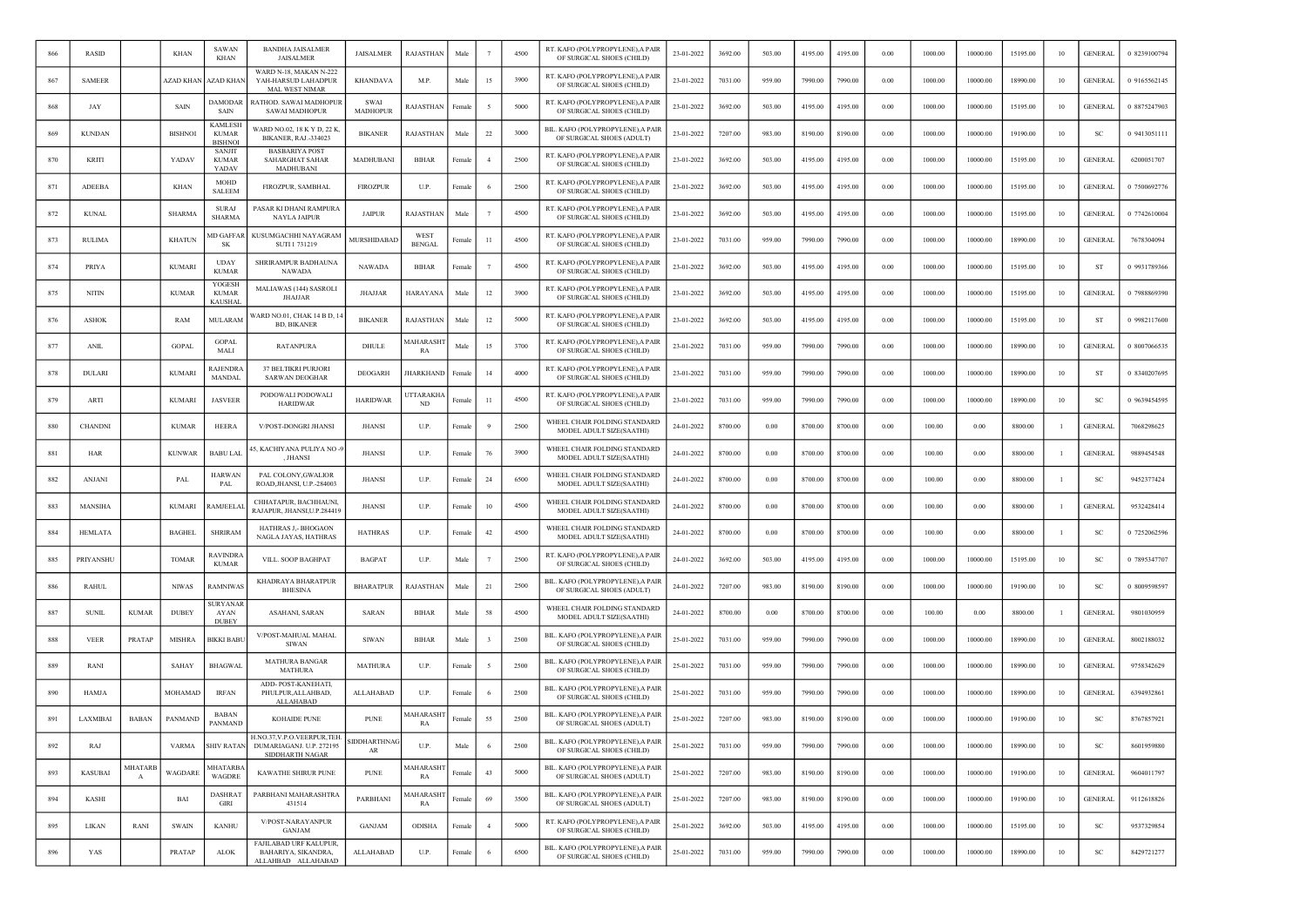|     | MADHAVI         |               | <b>SURYAWA</b><br>SHI | <b>HEMANT</b><br>SURYAWAN<br><b>SHI</b>       | ANURADHA HOUSING<br><b>SOCIETY TILAK NAGAR</b>                             | <b>NASHIK</b>                   | <i>A</i> AHARASH'<br>RA | Femalo | 43             | 2500 | BIL. KAFO (POLYPROPYLENE), A PAIR<br>OF SURGICAL SHOES (ADULT) | 25-01-2022 | 7207.00 | 983.00 | 8190.00 | 8190.00 | 0.00     | 1000.00 | 10000.00 | 19190.00 | 10             | <b>GENERAL</b> | 8149868628 |
|-----|-----------------|---------------|-----------------------|-----------------------------------------------|----------------------------------------------------------------------------|---------------------------------|-------------------------|--------|----------------|------|----------------------------------------------------------------|------------|---------|--------|---------|---------|----------|---------|----------|----------|----------------|----------------|------------|
| 898 | <b>KAMALA</b>   |               | <b>TANGUL</b>         | PANGA<br>PADAL                                | 11(3), TENTULIPADA,<br>BANAMALIPUT, KORAPUT                                | <b>KORAPUT</b>                  | ODISHA                  | Femal  | 37             | 2500 | BIL. KAFO (POLYPROPYLENE), A PAIR<br>OF SURGICAL SHOES (ADULT) | 25-01-2022 | 7207.00 | 983.00 | 8190.00 | 8190.00 | $0.00\,$ | 1000.00 | 10000.00 | 19190.00 | 10             | <b>GENERAL</b> | 9827655752 |
| 899 | ARYAN           |               | PATEL                 | <b>DWARIKA</b>                                | V/P 12 MADIYAN BADAGOV<br>PANNA                                            | <b>PANNA</b>                    | M.P.                    | Male   | $\overline{7}$ | 3700 | <b>BIL. CTEV BOOTS</b>                                         | 25-01-2022 | 580.00  | 34.00  | 614.00  | 614.00  | 0.00     | 1000.00 | 10000.00 | 11614.00 | 10             | <b>GENERAL</b> | 7566179748 |
| 900 | ANSHUI          |               | <b>BHATI</b>          | PRADEEP                                       | TALAB, BADSHAHPUR<br><b>BULANDSHAHAR</b>                                   | <b>BULANDSHAHA</b><br>R         | U.P.                    | Male   | 14             | 4000 | BIL. KAFO (POLYPROPYLENE), A PAIR<br>OF SURGICAL SHOES (CHILD) | 25-01-2022 | 7031.00 | 959.00 | 7990.00 | 7990.00 | 0.00     | 1000.00 | 10000.00 | 18990.00 | 10             | <b>GENERAL</b> | 9719835601 |
| 901 | <b>SHANTI</b>   |               | NAI                   | MUKAN NAI                                     | VILLAGE-KNORA THARA<br>PRATAPGARH 312623                                   | PRATAPGARH                      | RAJASTHAN               | Femal  | 59             | 4500 | BIL. KAFO (POLYPROPYLENE), A PAIR<br>OF SURGICAL SHOES (ADULT) | 25-01-2022 | 7207.00 | 983.00 | 8190.00 | 8190.00 | 0.00     | 1000.00 | 10000.00 | 19190.00 | 10             | -SC            | 9584909242 |
| 902 | LOVE            |               | <b>RATHOR</b>         | <b>AJAIPAL</b>                                | VILL-NIGOHI, TILHAR,<br>SHAHJAHANPUR, UP, PIN-<br>242407 SHAHJAHANPUR      | SHAHJAHANPUF                    | U.P.                    | Mak    |                | 4500 | BIL. KAFO (POLYPROPYLENE), A PAIR<br>OF SURGICAL SHOES (CHILD) | 25-01-2022 | 7031.00 | 959.00 | 7990.00 | 7990.00 | 0.00     | 1000.00 | 10000.00 | 18990.00 | 10             | -SC            | 9554079699 |
| 903 | KHUSHNUMA       |               | <b>KADIR</b>          | <b>ABDUL</b>                                  | CHATIYOUNA WARD NO -11<br>NEAR JAMA MASJID ARARIA,<br>BIHAR, 854312 ARARIA | ARARIA                          | <b>BIHAR</b>            | Female |                | 5000 | RT. CTEV BOOT                                                  | 25-01-2022 | 534.00  | 34.00  | 568.00  | 568.00  | 0.00     | 1000.00 | 10000.00 | 11568.00 | 10             | <b>GENERAL</b> | 8210269554 |
| 904 | <b>SIMRAN</b>   |               | <b>KUMARI</b>         | <b>ADDU RAM</b>                               | VILL - NANER DIST - TONK<br><b>TONK</b>                                    | <b>TONK</b>                     | RAJASTHAN               | Male   | 11             | 6500 | BIL. KAFO (POLYPROPYLENE),A PAIR<br>OF SURGICAL SHOES (CHILD)  | 25-01-2022 | 7031.00 | 959.00 | 7990.00 | 7990.00 | 0.00     | 1000.00 | 10000.00 | 18990.00 | 10             | ST             | 7665511429 |
| 905 | <b>NAYLA</b>    |               | <b>PRAVEEN</b>        | <b>MOHAMMA</b><br><b>D IBRAHIM</b>            | CHAWOK TULSI AWASLY<br><b>COLONY PASRAUNA</b>                              | <b>KUSHINAGAR</b>               | U.P.                    | Femal  |                | 7000 | BIL. KAFO (POLYPROPYLENE), A PAIR<br>OF SURGICAL SHOES (CHILD) | 25-01-2022 | 7031.00 | 959.00 | 7990.00 | 7990.00 | 0.00     | 1000.00 | 10000.00 | 18990.00 | 10             | <b>GENERAL</b> | 9125857318 |
| 906 | SUDHANSHU       |               | <b>KESHRI</b>         | <b>DEEPAK</b>                                 | NAGAR, MAINPURA, BEHIND<br>MHSH SCHOOL, PATNA                              | <b>PATNA</b>                    | <b>BIHAR</b>            | Male   | 16             | 4000 | RT. KAFO (POLYPROPYLENE), A PAIR<br>OF SURGICAL SHOES (CHILD)  | 25-01-2022 | 7031.00 | 959.00 | 7990.00 | 7990.00 | 0.00     | 1000.00 | 10000.00 | 18990.00 | 10             | -SC            | 8340478510 |
| 907 | MONALISA        |               | <b>GOUDA</b>          | BHAGYALA<br>TA GOUDA                          | 75 GOUDA STREET,<br>BOIPARIGUDA, KORAPUT                                   | <b>KORAPUT</b>                  | ODISHA                  | Female | 28             | 3900 | BIL. KAFO (POLYPROPYLENE), A PAIR<br>OF SURGICAL SHOES (CHILD) | 25-01-2022 | 7031.00 | 959.00 | 7990.00 | 7990.00 | 0.00     | 1000.00 | 10000.00 | 18990.00 | 10             | <sub>SC</sub>  | 9178666205 |
| 908 | <b>SANJUKTA</b> |               | <b>UDULIA</b>         | <b>ANGADA</b><br><b>UDULIA</b>                | NANDAPUR, KORAPUT                                                          | <b>KORAPUT</b>                  | <b>ODISHA</b>           | Female | 38             | 3700 | BIL. KAFO (POLYPROPYLENE), A PAIR<br>OF SURGICAL SHOES (CHILD) | 25-01-2022 | 7031.00 | 959.00 | 7990.00 | 7990.00 | 0.00     | 1000.00 | 10000.00 | 18990.00 | 10             | <sub>SC</sub>  | 9861764968 |
| 909 | MANJU           |               | DEVI                  | <b>KOMAL</b><br><b>SINGH</b>                  | <b>BHAISENA, DHOLPUR</b>                                                   | <b>DHOLPUR</b>                  | RAJASTHAN               | Femal  | 44             | 4500 | BIL. KAFO (POLYPROPYLENE), A PAIR<br>OF SURGICAL SHOES (CHILD) | 25-01-2022 | 7031.00 | 959.00 | 7990.00 | 7990.00 | 0.00     | 1000.00 | 10000.00 | 18990.00 | 10             | <b>GENERAL</b> | 7240295508 |
| 910 | <b>SUNITA</b>   |               | <b>ARURA</b>          | <b>SOMNATH J</b>                              | <b>GANGANAGAR RAJASTHAN</b><br>335001                                      | GANGANAGAR                      | RAJASTHAN               | Female | 52             | 3900 | RT. KAFO (POLYPROPYLENE), A PAIR<br>OF SURGICAL SHOES (CHILD)  | 25-01-2022 | 3692.00 | 503.00 | 4195.00 | 4195.00 | 0.00     | 1000.00 | 10000.00 | 15195.00 | 10             | -ST            | 9414431973 |
| 911 | RAMAN           |               | PANDAY                | DAYA NAND                                     | DAHI, PRATAPGARH<br><b>PARTAPUR</b>                                        | PRATAPGARH                      | U.P.                    | Male   |                | 5000 | BIL. KAFO (POLYPROPYLENE), A PAIR<br>OF SURGICAL SHOES (CHILD) | 25-01-2022 | 7031.00 | 959.00 | 7990.00 | 7990.00 | 0.00     | 1000.00 | 10000.00 | 18990.00 | 10             | <b>GENERAL</b> | 9724964682 |
| 912 | SORAYA          |               | <b>RATHAURE</b>       | RAVI                                          | MAINPIURI U.P.-205265<br><b>MAINPURI</b>                                   | <b>MAINPURI</b>                 | U.P.                    | Femal  |                | 5000 | BIL. KAFO (POLYPROPYLENE), A PAIR<br>OF SURGICAL SHOES (CHILD) | 25-01-2022 | 7031.00 | 959.00 | 7990.00 | 7990.00 | 0.00     | 1000.00 | 10000.00 | 18990.00 | 10             | <b>GENERAL</b> | 7505857562 |
| 913 | <b>USHAS</b>    |               | <b>SARKAR</b>         | <b>SNEHASHIS</b><br>Н                         | <b>BARWARI TALA HILLI</b><br><b>DAKSHIN DINAJPUR</b><br><b>DINAJPUR</b>    | <b>SOUTH</b><br><b>DINAJPUR</b> | WEST<br><b>BENGAL</b>   | Femalo |                | 3700 | BIL. KAFO (POLYPROPYLENE),A PAIR<br>OF SURGICAL SHOES (CHILD)  | 25-01-2022 | 7031.00 | 959.00 | 7990.00 | 7990.00 | 0.00     | 1000.00 | 10000.00 | 18990.00 | 10             | -SC            | 9732259718 |
| 914 | SAGAR           |               | <b>KUMAR</b>          | <b>SUNIL</b>                                  | SHANKARPUR, TEH-<br>PALIGANJ, JAMHARU, PATNA                               | <b>PATNA</b>                    | <b>BIHAR</b>            | Male   | 16             | 4000 | RT. KAFO (POLYPROPYLENE), A PAIR<br>OF SURGICAL SHOES (CHILD)  | 25-01-2022 | 7031.00 | 959.00 | 7990.00 | 7990.00 | 0.00     | 1000.00 | 10000.00 | 18990.00 | 10             | SC             | 9504233988 |
| 915 | <b>SHIVRAN</b>  |               | <b>KUMARI</b>         | <b>SWADESH</b>                                | YAMUNA NAGAR ATKADIH<br><b>GIRIDIH</b>                                     | <b>GIRIDIH</b>                  | <b>HARKHAND</b>         | Female |                | 4500 | LT. CTEV BOOT                                                  | 25-01-2022 | 534.00  | 34.00  | 568.00  | 568.00  | 0.00     | 1000.00 | 10000.00 | 11568.00 | 10             | -SC            | 6202091564 |
| 916 | LAKSHMAN        | YADAV         | YADAV                 | TUN TUN                                       | /ILL-KALKAPUR,MADUBANI<br>BIHAR-847228 MADHUBANI                           | MADHUBANI                       | <b>BIHAR</b>            | Mak    | 16             | 4500 | RT. KAFO (POLYPROPYLENE), A PAIR<br>OF SURGICAL SHOES (CHILD)  | 25-01-2022 | 7031.00 | 959.00 | 7990.00 | 7990.00 | 0.00     | 1000.00 | 10000.00 | 18990.00 | 10             | <b>GENERAL</b> | 9315801995 |
| 917 | <b>DAKSH</b>    |               | SONI                  | <b>PRAMOD</b>                                 | MALWA SHAJAPUR<br>MADHYAPRADESH-465441                                     | <b>SHAJAPUR</b>                 | M.P.                    | Male   |                | 3700 | BIL. KAFO (POLYPROPYLENE), A PAIR<br>OF SURGICAL SHOES (CHILD) | 25-01-2022 | 7031.00 | 959.00 | 7990.00 | 7990.00 | 0.00     | 1000.00 | 10000.00 | 18990.00 | 10             | <b>GENERAL</b> | 8120964891 |
| 918 | RAJMANI         |               | GORWARA               | <b>UGRA</b><br>SINGH<br><b>GORWAR</b>         | 4-C, SUKHADIA CIRCEL, NEV<br>FATEHPURA, GIRWA,<br><b>UDAIPUR-313001</b>    | <b>UDAIPUR</b>                  | RAJASTHAN               | Female | 64             | 4000 | BIL. KAFO (POLYPROPYLENE), A PAIR<br>OF SURGICAL SHOES (ADULT) | 25-01-2022 | 7207.00 | 983.00 | 8190.00 | 8190.00 | 0.00     | 1000.00 | 10000.00 | 19190.00 | 10             | ST             | 9425048311 |
| 919 | <b>AAKASH</b>   | <b>KUMAR</b>  | <b>VERMA</b>          | <b>SUSHIL</b>                                 | ETARI, SITAPUR SITAPUR                                                     | <b>SITAPUR</b>                  | U.P.                    | Male   |                | 4500 | RT. CTEV BOOT                                                  | 25-01-2022 | 534.00  | 34.00  | 568.00  | 568.00  | 0.00     | 1000.00 | 10000.00 | 11568.00 | 10             | <b>SC</b>      | 9336256699 |
| 920 | LAKSHYARA       | <b>GURJAR</b> | <b>GURJAR</b>         | <b>BHIMRAJ</b>                                | /ILL-MOHARA POST-JALRIYA<br>DIST- BHILWARA 311301<br><b>BHILWARA</b>       | <b>BHILWARA</b>                 | RAJASTHAN               | Male   | $\overline{4}$ | 5000 | BIL. KAFO (POLYPROPYLENE), A PAIR<br>OF SURGICAL SHOES (CHILD) | 25-01-2022 | 7031.00 | 959.00 | 7990.00 | 7990.00 | 0.00     | 1000.00 | 10000.00 | 18990.00 | 10             | <b>GENERAL</b> | 8094982025 |
| 921 | <b>USHA</b>     | <b>KUMARI</b> | <b>TANTI</b>          | MAHAVEER                                      | V-KHAPARA<br>KHAPARA SANGRAMPUR<br><b>MUNGER</b>                           | <b>MUNGER</b>                   | <b>BIHAR</b>            | Female | 26             | 5000 | BIL. KAFO (MEDIUM) A PAIR OF<br>SURGICAL SHOES (ADULT)         | 25-01-2022 | 4765.00 | 650.00 | 5415.00 | 5415.00 | 0.00     | 1000.00 | 10000.00 | 16415.00 | 10             | <b>GENERAL</b> | 7250376847 |
| 922 | AN              |               | MOHAMM/<br>D          | SONU                                          | VARD NO-5,CHANDOKHAR K<br>PAAR MEHGAON ,TEH-<br>MEHGAON BHIND              | <b>BHIND</b>                    | M.P.                    | Male   | - 6            | 2500 | BIL. KAFO (POLYPROPYLENE), A PAIR<br>OF SURGICAL SHOES (CHILD) | 25-01-2022 | 7031.00 | 959.00 | 7990.00 | 7990.00 | 0.00     | 1000.00 | 10000.00 | 18990.00 | 10             | <b>GENERAL</b> | 8827988092 |
| 923 | ANIL            | <b>KUMAR</b>  | <b>NATHANI</b>        | <b>REVA</b><br><b>CHAND</b><br><b>NATHANI</b> | NO.3, KHANDWA, SINDHI<br>COLONY, KHANDWA, MP-                              | <b>KHANDWA</b>                  | M.P.                    | Male   | 40             | 2500 | BIL. KAFO (MEDIUM), A PAIR OF<br>SURGICAL SHOES (ADULT)        | 25-01-2022 | 4765.00 | 650.00 | 5415.00 | 5415.00 | 0.00     | 200.00  | 0.00     | 5615.00  | $\overline{2}$ | <b>GENERAL</b> | 9827565343 |
| 924 | <b>SAMEER</b>   |               | <b>KHAN</b>           | <b>AZAD KHAN</b>                              | WARD N-18, MAKAN N-222<br>YAH-HARSUD LAHADPUR<br><b>MAL WEST NIMAR</b>     | <b>KHANDWA</b>                  | M.P.                    | Male   | 15             | 2500 | RT. KAFO (POLYPROPYLENE), A PAIR<br>OF SURGICAL SHOES (CHILD)  | 25-01-2022 | 7031.00 | 959.00 | 7990.00 | 7990.00 | 0.00     | 200.00  | 0.00     | 8190.00  | $\overline{2}$ | <b>GENERAL</b> | 9165562145 |
| 925 | RAMPAL          |               | <b>AHIRVAR</b>        | <b>RATAN</b><br><b>SINGH</b>                  | 4, WARD 04, CHAMRI,DEWAL.<br>SAGAR, MADHYAPRADESH-<br>470113               | SAGAR                           | M.P.                    | Male   | 27             | 2500 | BIL. KAFO (MEDIUM), A PAIR OF<br>SURGICAL SHOES (ADULT)        | 25-01-2022 | 4765.00 | 650.00 | 5415.00 | 5415.00 | 0.00     | 200.00  | 0.00     | 5615.00  | $\overline{2}$ | <b>GENERAL</b> | 9644603817 |
| 926 | JAID            |               | <b>MANIHAR</b>        | <b>IQBAL</b>                                  | WARD NO 12 LAHAR BHIND                                                     | <b>BHIND</b>                    | M.P.                    | Male   | 16             | 2500 | RT. KAFO (POLYPROPYLENE), A PAIR<br>OF SURGICAL SHOES (CHILD)  | 25-01-2022 | 7031.00 | 959.00 | 7990.00 | 7990.00 | 0.00     | 200.00  | 0.00     | 8190.00  | $\overline{2}$ | <b>GENERAL</b> | 6262907834 |
| 927 | MANVI           |               | <b>GUPTA</b>          | RAJESH<br><b>GUPTA</b>                        | <b>GALI NO.3 SHIV MANDIR KE</b><br>PAAS, RAGHURAJNAGAR,                    | SATNA                           | M.P.                    | Female | 10             | 2500 | RT. KAFO (POLYPROPYLENE), A PAIR<br>OF SURGICAL SHOES (CHILD)  | 25-01-2022 | 7031.00 | 959.00 | 7990.00 | 7990.00 | 0.00     | 1000.00 | 10000.00 | 18990.00 | 10             | <b>GENERAL</b> | 8720025540 |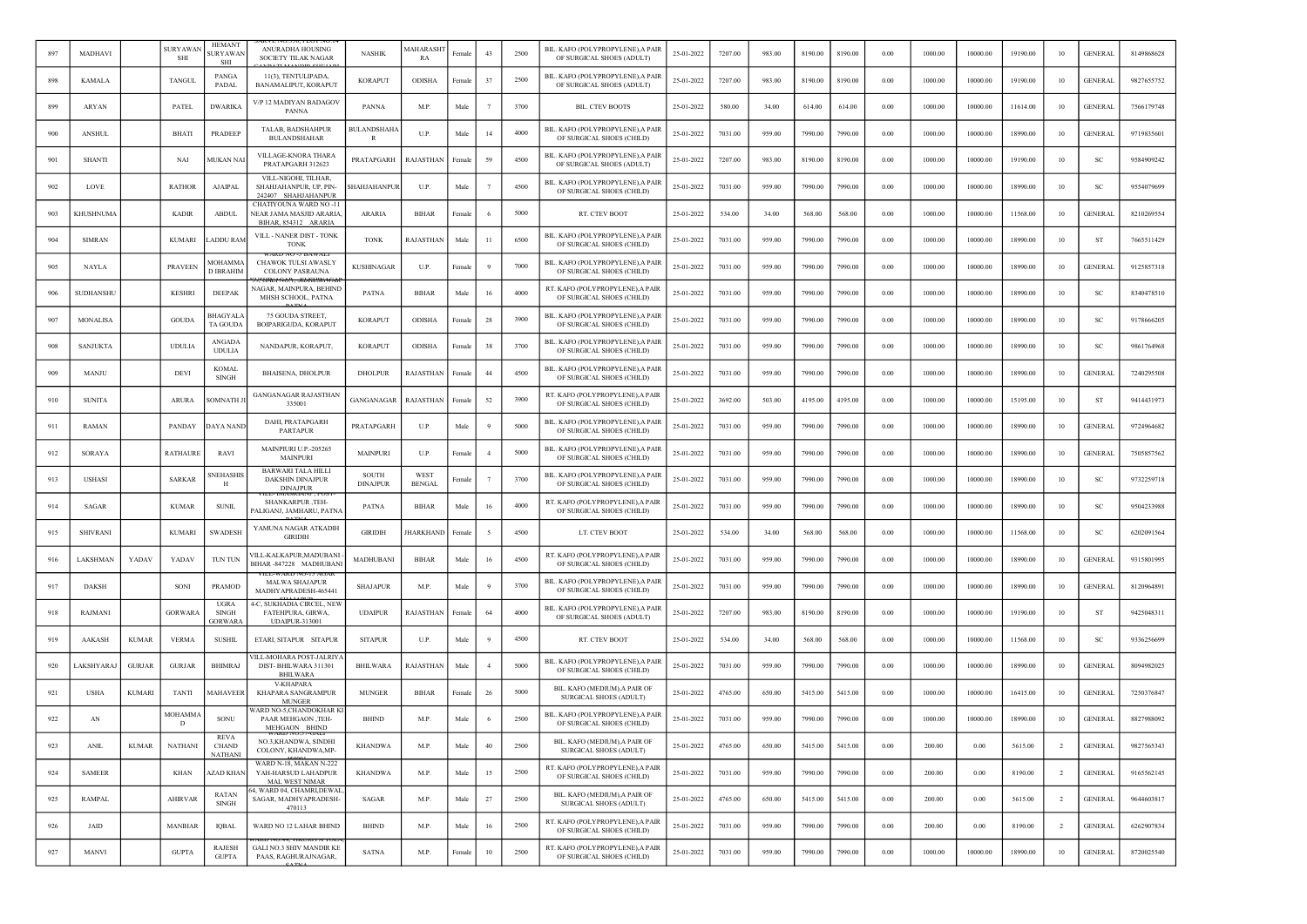| 928 | AFIFA            |              | PATHAN          | SHAMSHIR<br><b>PATHAN</b>       | SHEMBOLI, MUDKHED.<br>NANDED, M.H.431806                                    | <b>NANDED</b>         | MAHARASH<br>RA  | Female | 10 | 2500 | RT. KAFO (POLYPROPYLENE), A PAIR<br>OF SURGICAL SHOES (CHILD)  | 25-01-2022 | 7031.00 | 959.00 | 7990.00 | 7990.00 | 0.00     | 1000.00 | 10000.00 | 18990.00 | 10             | <b>GENERAL</b> | 7559282831 |
|-----|------------------|--------------|-----------------|---------------------------------|-----------------------------------------------------------------------------|-----------------------|-----------------|--------|----|------|----------------------------------------------------------------|------------|---------|--------|---------|---------|----------|---------|----------|----------|----------------|----------------|------------|
| 929 | <b>BALJEET</b>   |              | <b>SINGH</b>    | <b>TARLOCHA</b><br>N SINGH      | CHUGATTE WALA,<br>SHERKHAN WALA,                                            | <b>FIROZPUR</b>       | <b>PUNJAB</b>   | Male   | 32 | 2500 | BIL. KAFO (MEDIUM), A PAIR OF<br>SURGICAL SHOES (ADULT)        | 25-01-2022 | 4765.00 | 650.00 | 5415.00 | 5415.00 | $0.00\,$ | 200.00  | 0.00     | 5615.00  | $\overline{2}$ | <b>GENERAL</b> | 7589020086 |
| 930 | <b>NEELAM</b>    |              | <b>DEVI</b>     | <b>BADRI RAM</b>                | <b>KATEHRA</b>                                                              | <b>FAZILKA</b>        | <b>PUNJAB</b>   | Female | 38 | 4000 | BIL. KAFO (MEDIUM), A PAIR OF<br><b>SURGICAL SHOES (ADULT)</b> | 25-01-2022 | 4765.00 | 650.00 | 5415.00 | 5415.00 | 0.00     | 200.00  | 0.00     | 5615.00  | <sup>2</sup>   | <b>GENERAL</b> | 9646630898 |
| 931 | SONA             |              | <b>VANTI</b>    | <b>KARNAL</b><br><b>SINGH</b>   | PANJWANA,FAZALIKA<br>PUNJAB-152132                                          | <b>FAZILKA</b>        | <b>PUNJAB</b>   | Female | 12 | 4500 | RT. KAFO (POLYPROPYLENE), A PAIR<br>OF SURGICAL SHOES (CHILD)  | 25-01-2022 | 3692.00 | 503.00 | 4195.00 | 4195.00 | 0.00     | 1000.00 | 10000.00 | 15195.00 | 10             | <b>GENERAL</b> | 7626030695 |
| 932 | <b>MANJINDER</b> |              | <b>SINGH</b>    | DALIP<br><b>SINGH</b>           | THEH KALANDAR FAZILKA<br>152123                                             | <b>FAZILKA</b>        | <b>PUNJAB</b>   | Male   | 12 | 4500 | RT. KAFO (POLYPROPYLENE), A PAIR<br>OF SURGICAL SHOES (CHILD)  | 25-01-2022 | 3692.00 | 503.00 | 4195.00 | 4195.00 | 0.00     | 1000.00 | 10000.00 | 15195.00 | 10             | <b>GENERAL</b> | 9417468895 |
| 933 | ARUN             | <b>SINGH</b> | <b>JATAV</b>    | MANGAI<br>RAM JATA)             | DONGRI ALWAR                                                                | <b>ALWAR</b>          | RAJASTHAN       | Male   | 10 | 3900 | RT. KAFO (POLYPROPYLENE), A PAIR<br>OF SURGICAL SHOES (CHILD)  | 25-01-2022 | 7031.00 | 959.00 | 7990.00 | 7990.00 | 0.00     | 1000.00 | 10000.00 | 18990.00 | 10             | <b>SC</b>      | 6378524717 |
| 934 | <b>MOHD</b>      |              | MAJEED          | <b>MOHD</b><br><b>MURTUJA</b>   | <b>SARAY BHEEM SEN.</b><br>CHAMRUPUR PATHAN,<br>PRATAPGARH, SARAI           | PRATAPGARH            | U.P.            | Male   | 28 | 4500 | BIL. KAFO (MEDIUM), A PAIR OF<br>SURGICAL SHOES (ADULT)        | 25-01-2022 | 4765.00 | 650.00 | 5415.00 | 5415.00 | 0.00     | 200.00  | 0.00     | 5615.00  | 2              | <b>GENERAL</b> | 9510469790 |
| 935 | PIYUSH           |              | RAJPUT          | <b>IAHENDR</b><br><b>RAJPUT</b> | KUSMILIYAN, JALAUN,                                                         | <b>JALAUN</b>         | U.P.            | Male   | 12 | 4500 | RT. KAFO (POLYPROPYLENE), A PAIR<br>OF SURGICAL SHOES (CHILD)  | 25-01-2022 | 3692.00 | 503.00 | 4195.00 | 4195.00 | 0.00     | 1000.00 | 10000.00 | 15195.00 | 10             | <b>GENERAL</b> | 7317707533 |
| 936 | ARTI             |              | <b>KUSHWAHA</b> | PHOOL<br>SINGH                  | <b>KADRIGATE, SHANTI NAGAR,</b><br>PAJABA, FARRUKHABAD                      | <b>ARRUKHABAD</b>     | U.P.            | Female | 22 | 3900 | BIL. KAFO (POLYPROPYLENE), A PAIR<br>OF SURGICAL SHOES (ADULT) | 25-01-2022 | 7207.00 | 983.00 | 8190.00 | 8190.00 | 0.00     | 200.00  | 0.00     | 8390.00  | $\overline{2}$ | <b>GENERAL</b> | 8090374643 |
| 937 | CHOTELAL         |              | PRAJAPATI       | <b>KHADERL</b><br>PRAJAPATI     | <b>LAXMIPUR KUSHINAGAR</b><br>MALUKAHI                                      | <b>KUSHINAGAR</b>     | U.P.            | Male   | 27 | 3700 | BIL. KAFO (MEDIUM), A PAIR OF<br><b>SURGICAL SHOES (ADULT)</b> | 25-01-2022 | 4765.00 | 650.00 | 5415.00 | 5415.00 | 0.00     | 200.00  | 0.00     | 5615.00  | $\overline{2}$ | <b>GENERAL</b> | 9082607194 |
| 938 | LAL              | <b>BABU</b>  | <b>KUMAR</b>    | RAMAYAN<br>PRASAD               | SHANKAR, PATHAHAULI,<br>'HAURA KHAS, KUSHINAGAF                             | <b>KUSHINAGAR</b>     | U.P.            | Male   | 25 | 4000 | BIL. KAFO (MEDIUM), A PAIR OF<br>SURGICAL SHOES (ADULT)        | 25-01-2022 | 4765.00 | 650.00 | 5415.00 | 5415.00 | 0.00     | 200.00  | 0.00     | 5615.00  | -2             | <b>GENERAL</b> | 6351072649 |
| 939 | CHANDAVATI       |              |                 | <b>NANHE LAI</b>                | NAGLA MUNSHI, ASHOKPUR,<br>KASGANJ, UP 207243                               | <b>KASHGANJ</b>       | U.P.            | Female | 23 | 4500 | BIL. KAFO (POLYPROPYLENE), A PAIR<br>OF SURGICAL SHOES (ADULT) | 25-01-2022 | 7207.00 | 983.00 | 8190.00 | 8190.00 | 0.00     | 200.00  | 0.00     | 8390.00  | $\overline{2}$ | <sub>SC</sub>  | 9389953900 |
| 940 | <b>SANEE</b>     |              | <b>SINGH</b>    | CHANDRAI<br>A SINGH             | LIHA ALAMPUR                                                                | <b>HATHRAS</b>        | U.P.            | Male   | 11 | 4500 | RT. KAFO (POLYPROPYLENE), A PAIR<br>OF SURGICAL SHOES (CHILD)  | 25-01-2022 | 7031.00 | 959.00 | 7990.00 | 7990.00 | 0.00     | 200.00  | 0.00     | 8190.00  | $\overline{2}$ | <b>GENERAL</b> | 8171441489 |
| 941 | <b>ANAMIKA</b>   |              | <b>KUMARI</b>   | AGENDRA<br><b>SINGH</b>         | 171, SHIV VIHAR, JWALA<br>NAGAR, RAMPUR CITY,<br>UTTARPRADESH-244901        | <b>RAMPUR</b>         | U.P.            | Female | 22 | 3900 | BIL. KAFO (POLYPROPYLENE), A PAIR<br>OF SURGICAL SHOES (ADULT) | 25-01-2022 | 7207.00 | 983.00 | 8190.00 | 8190.00 | 0.00     | 200.00  | 0.00     | 8390.00  | <sup>2</sup>   | <b>SC</b>      | 9759924124 |
| 942 | <b>KRISNA</b>    |              | <b>KUMARI</b>   | <b>AMRATT</b><br>N              | AFZALPUR PATTI RAMPUR                                                       | <b>RAMPUR</b>         | U.P.            | Female | 13 | 5000 | RT. KAFO (POLYPROPYLENE), A PAIR<br>OF SURGICAL SHOES (CHILD)  | 25-01-2022 | 7031.00 | 959.00 | 7990.00 | 7990.00 | 0.00     | 200.00  | 0.00     | 8190.00  | $\overline{2}$ | SC             | 9368334247 |
| 943 | <b>NAJRA</b>     |              |                 | <b>SAKIR</b><br><b>HUSSAIN</b>  | <b>LAMBA KHERA RAMPUR</b>                                                   | <b>RAMPUR</b>         | U.P.            | Female | 21 | 5000 | BIL. KAFO (POLYPROPYLENE), A PAIR<br>OF SURGICAL SHOES (ADULT) | 25-01-2022 | 7207.00 | 983.00 | 8190.00 | 8190.00 | 0.00     | 200.00  | 0.00     | 8390.00  | $\overline{2}$ | <b>GENERAL</b> | 9756555430 |
| 944 | <b>SHITALA</b>   |              | PRASAD          | <b>PUNWAS</b><br>RAM            | KALINJARA UPARWAR SANT<br><b>RAVIDAS NAGAR SANT</b><br><b>RAVIDAS NAGAR</b> | SANT RAVIDAS<br>NAGAR | U.P.            | Male   | 14 | 5000 | RT. KAFO (POLYPROPYLENE). A PAIF<br>OF SURGICAL SHOES (CHILD)  | 25-01-2022 | 7031.00 | 959.00 | 7990.00 | 7990.00 | 0.00     | 1000.00 | 10000.00 | 18990.00 | 10             | -SC            | 9621623765 |
| 945 | <b>NARENDER</b>  |              |                 | MAHENDER                        | TALU(51), TALU, BHIWANI                                                     | BHIWANI               | <b>HARAYANA</b> | Male   | 34 | 5500 | RT. ABOVE ELBOW PROSTHESIS                                     | 27-01-2022 | 8343.00 | 923.00 | 9266.00 | 9266.00 | 0.00     | 200.00  | 0.00     | 9466.00  | $\overline{2}$ | ST             | 9350560651 |
| 946 | <b>DHARAM</b>    | PAL          |                 | AMAR<br><b>SINGH</b>            | HOUSE NUMBER 508, ARJUN<br>NAGAR, NEAR SHIV<br>MANDIR, PANIPAT              | PANIPAT               | HARAYANA        | Male   | 60 | 6500 | RT. ABOVE ELBOW PROSTHESIS                                     | 27-01-2022 | 8343.00 | 923.00 | 9266.00 | 9266.00 | 0.00     | 200.00  | 0.00     | 9466.00  | -2             | <b>GENERAL</b> | 9050776812 |
| 947 | <b>INDERPAL</b>  |              |                 | <b>RAMESH</b><br><b>CHANDEF</b> | VILLAGE<br>KHANDRA, KHANDRA(10), SHE<br><b>RAPANIPAT</b>                    | PANIPAT               | HARAYANA        | Male   | 31 | 5600 | LT. TRANS-TIBIAL PROSTHESIS                                    | 27-01-2022 | 7488.00 | 692.00 | 8180.00 | 8180.00 | 0.00     | 200.00  | 0.00     | 8380.00  | $\overline{2}$ | ST             | 9416988298 |
| 948 | <b>ASHWANI</b>   | <b>KUMAR</b> |                 | <b>HARISH</b>                   | VIKAS NAGAR, KAITHAL                                                        | PANIPAT               | HARAYANA        | Male   | 18 | 5700 | RT. ABOVE KNEE PROSTHESIS                                      | 27-01-2022 | 8343.00 | 923.00 | 9266.00 | 9266.00 | 0.00     | 200.00  | 0.00     | 9466.00  | -2             | <b>GENERAL</b> | 7988694112 |
| 949 | POONAM           | DEVI         |                 | TIRTH<br><b>KUMAR</b>           | RAO STREET, WARD 11,<br><b>GARHI SIKANDERPUR,</b><br>KABRI(18), PANIPAT     | PANIPAT               | <b>HARAYANA</b> | Femal  | 39 | 5000 | LT. ABOVE KNEE PROSTHESIS                                      | 27-01-2022 | 8343.00 | 923.00 | 9266.00 | 9266.00 | 0.00     | 200.00  | 0.00     | 9466.00  | $\overline{2}$ | <b>GENERAL</b> | 7027165398 |
| 950 | MOHIT            | <b>KUMAR</b> |                 | SATYAWAN<br>PANACHAI            | HOUSE NO. AGGRAWAI<br>COLONY, SAMALKHA<br>PANIPAT                           | PANIPAT               | HARAYANA        | Male   | 29 | 5500 | LT. TRANS-FEMORAL PROSTHESIS                                   | 27-01-2022 | 8343.00 | 923.00 | 9266.00 | 9266.00 | 0.00     | 200.00  | 0.00     | 9466.00  | $\overline{2}$ | <b>GENERAL</b> | 9467408701 |
| 951 | SONU             | RAM          |                 | JAI<br><b>BHAGWAN</b>           | FARSH MARJRA. SIRTA<br>KAITHAL                                              | <b>KAITHAL</b>        | <b>HARAYANA</b> | Male   | 34 | 6500 | LT. TRANS-TIBIAL PROSTHESIS                                    | 27-01-2022 | 7488.00 | 692.00 | 8180.00 | 8180.00 | 0.00     | 200.00  | 0.00     | 8380.00  | $\overline{2}$ | -SC            | 8168374401 |
| 952 | PRADEEP          |              |                 | <b>BHIM SINGH</b>               | HOUSE NUMBER 10/6.<br>FRIENDS COLONY, PATTI<br>GADAR, KAITHAL               | <b>KAITHAL</b>        | <b>HARAYANA</b> | Male   | 35 | 5600 | RT. TRANSTIBIAL PROSTHESIS                                     | 27-01-2022 | 8343.00 | 923.00 | 9266.00 | 9266.00 | 0.00     | 200.00  | 0.00     | 9466.00  | $\overline{2}$ | ST             | 7027145382 |
| 953 | <b>FATHEH</b>    | <b>SINGH</b> |                 | <b>SULTAN</b><br>SINGH          | NEAR HARIJAN CHOPAL,<br><b>SAKRA, KAITHAL</b>                               | <b>KAITHAL</b>        | HARAYANA        | Male   | 44 | 5700 | RT. TRANS-FEMORAL PROSTHESIS                                   | 27-01-2022 | 8988.00 | 926.00 | 9914.00 | 9914.00 | 0.00     | 200.00  | 0.00     | 10114.00 | $\overline{2}$ | <b>GENERAL</b> | 9306717118 |
| 954 | RISHIPAL         | SINGH        |                 | <b>SAHAB</b><br>SINGH           | 1198 DHUMMU PATTI,<br>KEORAK, KAITHAL                                       | <b>KAITHAL</b>        | <b>HARAYANA</b> | Male   | 41 | 5500 | RT. TRANS-FEMORAL PROSTHESIS                                   | 27-01-2022 | 8988.00 | 926.00 | 9914.00 | 9914.00 | 0.00     | 200.00  | 0.00     | 10114.00 | $\overline{2}$ | <b>GENERAL</b> | 8950928900 |
| 955 | <b>MAHINDRA</b>  |              |                 | MANGE<br>RAM                    | #4 BACHA KAITHAL                                                            | <b>KAITHAL</b>        | <b>HARAYANA</b> | Male   | 34 | 6500 | LT. ABOVE ELBOW PROSTHESIS                                     | 27-01-2022 | 8343.00 | 923.00 | 9266.00 | 9266.00 | $0.00\,$ | 200.00  | 0.00     | 9466.00  | $\overline{2}$ | SC             | 9466572420 |
| 956 | JEET             | RAM          |                 | SARDARA<br>RAM                  | 790, KHARAUDI DERA<br>BAJIGAR, KHARODI, KAITHAL                             | <b>KAITHAL</b>        | HARAYANA        | Male   | 39 | 5600 | LT. TRANS-TIBIAL PROSTHESIS                                    | 27-01-2022 | 7488.00 | 692.00 | 8180.00 | 8180.00 | 0.00     | 200.00  | 0.00     | 8380.00  | $\overline{2}$ | <b>GENERAL</b> | 7082083945 |
| 957 | <b>DHARMA</b>    |              |                 | MALLA<br>RAM                    | HOUSE NO.109, MALAKPUR,<br><b>KAITHAL</b>                                   | <b>KAITHAL</b>        | <b>HARAYANA</b> | Male   | 40 | 5700 | RT. PARTIAL HAND PROSTHESIS                                    | 27-01-2022 | 8343.00 | 923.00 | 9266.00 | 9266.00 | 0.00     | 200.00  | 0.00     | 9466.00  | $\overline{2}$ | <b>SC</b>      | 8221051386 |
| 958 | <b>RANDHIR</b>   | SINGH        |                 | PHOOLA<br>RAM                   | KATHWAR, GEONG, KAITHAL                                                     | <b>KAITHAL</b>        | HARAYANA        | Male   | 54 | 5000 | LT. TRANS-FEMORAL PROSTHESIS                                   | 27-01-2022 | 8343.00 | 923.00 | 9266.00 | 9266.00 | 0.00     | 200.00  | 0.00     | 9466.00  | $\overline{2}$ | <b>GENERAL</b> | 7027671320 |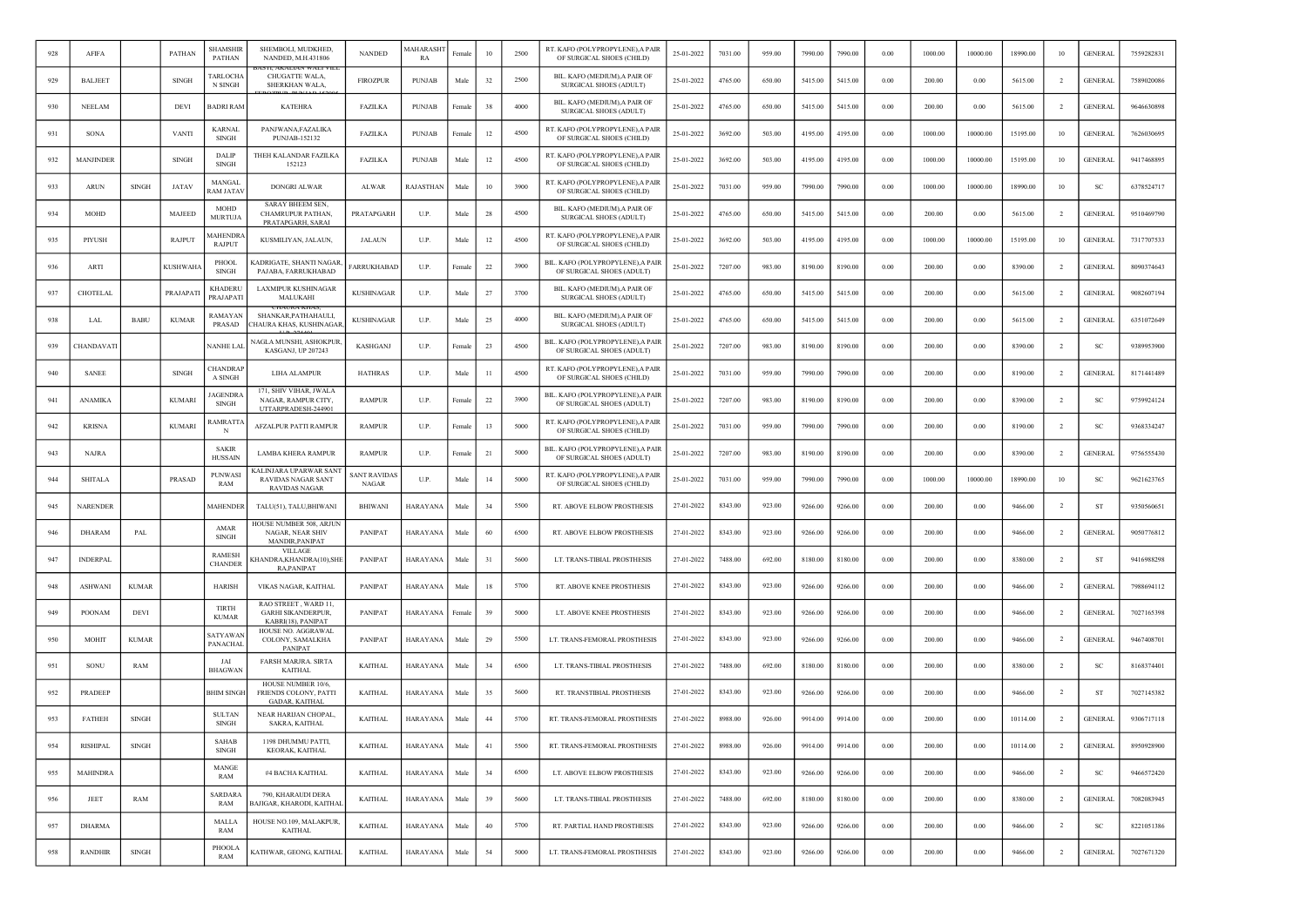| 959 | <b>RAJESH</b>   | <b>KUMAR</b>  |                | <b>LICHMAN</b>                | KURAR, KAITHAL                                                           | <b>KAITHAL</b>           | <b>HARAYANA</b>      | Male   | 46             | 5500 | <b>BIL. TRANSTIBIAL PROSTHESIS</b>                             | 27-01-2022 | 8343.00 | 923.00 | 9266.00 | 9266.00 | 0.00     | 200.00  | 0.00     | 9466.00  | $\overline{2}$ | <b>GENERAL</b> | 9050253042 |
|-----|-----------------|---------------|----------------|-------------------------------|--------------------------------------------------------------------------|--------------------------|----------------------|--------|----------------|------|----------------------------------------------------------------|------------|---------|--------|---------|---------|----------|---------|----------|----------|----------------|----------------|------------|
| 960 | KARAMJEET       | <b>KOUR</b>   |                | <b>HARJEET</b><br>SINGH       | <b>BIRTHE BIHARI, BIR</b><br>BANGRAN, KAITHAL                            | <b>KAITHAL</b>           | <b>HARAYANA</b>      | Female | 34             | 6500 | RT. TRANS-FEMORAL PROSTHESIS                                   | 27-01-2022 | 8988.00 | 926.00 | 9914.00 | 9914.00 | 0.00     | 200.00  | 0.00     | 10114.00 | $\overline{2}$ | <b>GENERAL</b> | 9467327553 |
| 961 | <b>RONIT</b>    | <b>GROVER</b> |                | <b>VIKRAM</b><br><b>SINGH</b> | 51, deohera, kaithal                                                     | <b>KAITHAL</b>           | HARAYANA             | Male   |                | 5600 | RT. BELOW ELBOW PROSTHESIS                                     | 27-01-2022 | 8343.00 | 923.00 | 9266.00 | 9266.00 | 0.00     | 900.00  | 10000.00 | 20166.00 |                | <b>GENERAL</b> | 9671576414 |
| 962 | <b>ASHISH</b>   |               |                | <b>RAMPHAL</b>                | GADRA PATTI, BALU,<br><b>KAITHAL</b>                                     | <b>KAITHAL</b>           | HARAYANA             | Male   | 15             | 5700 | <b>RT. BELOW ELBOW PROSTHESIS</b>                              | 27-01-2022 | 8343.00 | 923.00 | 9266.00 | 9266.00 | 0.00     | 200.00  | 0.00     | 9466.00  | -2             | <b>SC</b>      | 9992900807 |
| 963 | ARTI            | <b>KUMARI</b> | <b>MISTRI</b>  | <b>KRISHNA</b>                | VILLAGE- SISWA TEH- SISWA<br>DIST-NAWADA NAWADA                          | <b>NAWADA</b>            | <b>BIHAR</b>         | Femal  | 14             | 4000 | BIL. KAFO (POLYPROPYLENE),A PAIR<br>OF SURGICAL SHOES (CHILD)  | 28-01-2022 | 7031.00 | 959.00 | 7990.00 | 7990.00 | 0.00     | 1000.00 | 10000.00 | 18990.00 | 10             | <b>GENERAI</b> | 9631566490 |
| 964 | <b>VAIBHAV</b>  |               | MAURYA         | <b>HARISH</b>                 | SONGAUN AMBEDKAR<br><b>VAGAR AMBEDKAR NAGAR</b>                          | AMBEDKAR<br><b>NAGAR</b> | U.P.                 | Male   |                | 4500 | BIL. KAFO (POLYPROPYLENE), A PAIR<br>OF SURGICAL SHOES (CHILD) | 28-01-2022 | 7031.00 | 959.00 | 7990.00 | 7990.00 | 0.00     | 1000.00 | 10000.00 | 18990.00 | 10             | <b>SC</b>      | 7800183325 |
| 965 | <b>SAKSHI</b>   |               | <b>GANCHHA</b> | <b>RAHUL</b>                  | SHASTRI CIRCLE GIRWA<br><b>GIRWA</b>                                     | <b>UDAIPUR</b>           | RAJASTHAN            | Femal  |                | 3900 | BIL. KAFO (POLYPROPYLENE), A PAIR<br>OF SURGICAL SHOES (CHILD) | 28-01-2022 | 7031.00 | 959.00 | 7990.00 | 7990.00 | 0.00     | 1000.00 | 10000.00 | 18990.00 | 10             | SC             | 9602808946 |
| 966 | <b>KARTIK</b>   | <b>VILAS</b>  | PATIL          | TUKA RAM                      | AV TA<br>DIST.DHULE, DAHIVAD, PO-<br>DAHIVAD, DIST-DHULE.                | DHULE                    | MAHARASH<br>RA       | Male   |                | 5000 | BIL. KAFO (POLYPROPYLENE).A PAIR<br>OF SURGICAL SHOES (CHILD)  | 28-01-2022 | 7031.00 | 959.00 | 7990.00 | 7990.00 | 0.00     | 1000.00 | 10000.00 | 18990.00 | 10             | <b>GENERAL</b> | 7350939388 |
| 967 | <b>ROSHNI</b>   |               | ISHI           | RAMBHAU                       | VARUL<br>VARUL SHIPUR                                                    | DHULE                    | MAHARASH<br>RA       | Femal  | 10             | 5000 | BIL. KAFO (POLYPROPYLENE), A PAIR<br>OF SURGICAL SHOES (CHILD) | 28-01-2022 | 7031.00 | 959.00 | 7990.00 | 7990.00 | 0.00     | 1000.00 | 10000.00 | 18990.00 | 10             | SC             | 9309127852 |
| 968 | <b>ANKITA</b>   |               | <b>SINGH</b>   | <b>DIPENDRA</b>               | 30 REHMA PIPALIABICHOLI<br>RAISEN RAISEN                                 | <b>RAISEN</b>            | M.P.                 | Female |                | 7000 | BIL. KAFO (POLYPROPYLENE).A PAIR<br>OF SURGICAL SHOES (CHILD)  | 28-01-2022 | 7031.00 | 959.00 | 7990.00 | 7990.00 | 0.00     | 1000.00 | 10000.00 | 18990.00 | 10             | <b>GENERAL</b> | 9770394714 |
| 969 | RAJ             |               | <b>DEVA</b>    | AMESHW<br>R                   | <b>BAR MIRZAPAR</b>                                                      | <b>MIRZAPUR</b>          | U.P.                 | Male   |                | 3700 | BIL. KAFO (POLYPROPYLENE), A PAIR<br>OF SURGICAL SHOES (CHILD) | 28-01-2022 | 7031.00 | 959.00 | 7990.00 | 7990.00 | 0.00     | 1000.00 | 10000.00 | 18990.00 | 10             | ST             | 7318156670 |
| 970 | SANSKAR         |               | YADAV          | <b>RAHUL</b>                  | RAJGARH BHADANA<br>FIROZABAD BHADANA                                     | <b>FIROZABAD</b>         | U.P.                 | Male   |                | 4000 | BIL. KAFO (POLYPROPYLENE), A PAIR<br>OF SURGICAL SHOES (CHILD) | 28-01-2022 | 7031.00 | 959.00 | 7990.00 | 7990.00 | 0.00     | 1000.00 | 10000.00 | 18990.00 | 10             | <b>GENERAL</b> | 8923595232 |
| 971 | <b>SHRESHTH</b> |               | <b>GUPTA</b>   | <b>ASHOK</b>                  | V/POST- SARAOGI,<br>MAHMUDABAD, PINCODE-<br>261203 SITAPUR               | <b>SITAPUR</b>           | U.P.                 | Male   | 10             | 4500 | BIL. KAFO (POLYPROPYLENE).A PAIR<br>OF SURGICAL SHOES (CHILD)  | 28-01-2022 | 7031.00 | 959.00 | 7990.00 | 7990.00 | 0.00     | 1000.00 | 10000.00 | 18990.00 | 10             | <b>GENERAL</b> | 7379525158 |
| 972 | <b>ANKUL</b>    |               | DANDOTIY/      | KANHI LAL                     | PURA DHARAM SINGH,<br>BADOUS, AGRA, BHADRAULI<br>S.O AGRA                | <b>AGRA</b>              | U.P.                 | Male   |                | 4500 | BIL. KAFO (POLYPROPYLENE), A PAIR<br>OF SURGICAL SHOES (CHILD) | 28-01-2022 | 7031.00 | 959.00 | 7990.00 | 7990.00 | 0.00     | 1000.00 | 10000.00 | 18990.00 | 10             | <b>ST</b>      | 8192846500 |
| 973 | <b>RUDHRA</b>   | PRATAP        | YADAV          | <b>RAHUL</b>                  | 56, BAGOJHAR, MIRAPUR<br>KALAWAL JAUNPUR                                 | <b>JAUNPUR</b>           | U.P.                 | Male   |                | 3900 | RT. KAFO (POLYPROPYLENE), A PAIR<br>OF SURGICAL SHOES (CHILD)  | 28-01-2022 | 7031.00 | 959.00 | 7990.00 | 7990.00 | 0.00     | 1000.00 | 10000.00 | 18990.00 | 10             | <b>GENERAL</b> | 8953282438 |
| 974 | MOHAMMAD        | ALI           | AHMAD          | <b>NAZIM</b>                  | V/POST-LAWARSI KANPUR<br>DEHAT                                           | <b>CANPUR DEHAT</b>      | U.P.                 | Male   |                | 3700 | RT. CTEV BOOT                                                  | 28-01-2022 | 534.00  | 34.00  | 568.00  | 568.00  | 0.00     | 1000.00 | 10000.00 | 11568.00 | 10             | <b>GENERAL</b> | 6387722774 |
| 975 | <b>ANURAG</b>   |               | <b>MEHTA</b>   | ARVIND                        | 20, BAMBOHRI, KARPANI<br>NARSINGHPUR, BAMBORI,<br>M.P. 487001 NARSINGPUR | <b>NARSINGHPUR</b>       | M.P.                 | Male   |                | 4000 | RT. KAFO (POLYPROPYLENE), A PAIR<br>OF SURGICAL SHOES (CHILD)  | 28-01-2022 | 7031.00 | 959.00 | 7990.00 | 7990.00 | 0.00     | 1000.00 | 10000.00 | 18990.00 | 10             | <b>GENERAL</b> | 7828695388 |
| 976 | RAGINI          |               | <b>KUMARI</b>  | <b>MPRAKA</b><br>Н            | <b>CHAND PUR LOKASPUR</b><br>ETAH                                        | <b>ETAH</b>              | U.P.                 | Female | 17             | 4500 | LT. AFO (POLYPROPYLENE), A PAIR OF<br>SURGICAL SHOES (ADULT)   | 28-01-2022 | 2248.00 | 307.00 | 2555.00 | 2555.00 | 0.00     | 1000.00 | 10000.00 | 13555.00 | 10             | <b>GENERAL</b> | 7428731295 |
| 977 | <b>ASHISH</b>   |               | <b>KUMAR</b>   | <b>MUKESH</b>                 | <b>SARPANCH KA PURA</b><br><b>BRAHUA, SIRMORKAPURA</b><br>MURENA MURAINA | <b>MURAINA</b>           | M.P.                 | Male   |                | 3900 | BIL. KAFO (POLYPROPYLENE), A PAIR<br>OF SURGICAL SHOES (CHILD) | 28-01-2022 | 7031.00 | 959.00 | 7990.00 | 7990.00 | 0.00     | 1000.00 | 10000.00 | 18990.00 | 10             | <b>GENERAL</b> | 9785436569 |
| 978 | MOHAMMAE        | <b>SAHBAJ</b> | SAHJAD         | <b>AOHAMM</b><br>D            | ADD-HOUSE NO. 457, GALI<br>NO 3 MERATH MEERUT                            | <b>MEERUT</b>            | U.P.                 | Male   | 28             | 2500 | BIL. KAFO (MEDIUM), A PAIR OF<br>SURGICAL SHOES (ADULT)        | 28-01-2022 | 4765.00 | 650.00 | 5415.00 | 5415.00 | 0.00     | 1000.00 | 10000.00 | 16415.00 | 10             | <b>GENERAI</b> | 8307542289 |
| 979 | <b>SANNI</b>    | <b>KUMAR</b>  | PASWAN         | <b>SANDIF</b>                 | <b>KHAJE JAHANPUR</b><br><b>BEGUSARAI AMBA</b>                           | <b>BEGUSARAI</b>         | <b>BIHAR</b>         | Male   | $_{11}$        | 3700 | RT. KAFO (POLYPROPYLENE), A PAIR<br>OF SURGICAL SHOES (CHILD)  | 28-01-2022 | 7031.00 | 959.00 | 7990.00 | 7990.00 | 0.00     | 1000.00 | 10000.00 | 18990.00 | 10             | <b>ST</b>      | 9470229042 |
| 980 | <b>VAIBHAV</b>  |               | CHAMAR         | <b>SHANKAR</b>                | TARNA, HARRAIYA, BASTI<br><b>BASTI</b>                                   | <b>BASTI</b>             | U.P.                 | Male   | -11            | 4000 | RT. KAFO (POLYPROPYLENE),A PAIR<br>OF SURGICAL SHOES (CHILD)   | 28-01-2022 | 7031.00 | 959.00 | 7990.00 | 7990.00 | 0.00     | 1000.00 | 10000.00 | 18990.00 | 10             | SC             | 9918799846 |
| 981 | <b>DIPANSHU</b> |               | <b>GAUTAM</b>  | RAMNAYN                       | SULTANPUR SULTANPUR                                                      | <b>SULTANPUR</b>         | U.P.                 | Male   |                | 4500 | BIL. KAFO (POLYPROPYLENE),A PAIR<br>OF SURGICAL SHOES (CHILD)  | 28-01-2022 | 7031.00 | 959.00 | 7990.00 | 7990.00 | 0.00     | 1000.00 | 10000.00 | 18990.00 | 10             | <b>ST</b>      | 7388939817 |
| 982 | <b>PRIYA</b>    | <b>KUMARI</b> | MAHTO          | <b>VIRANCHI</b>               | HATRA, JHARKHAND, 82532<br><b>CHATRA</b>                                 | <b>CHATRA</b>            | <b>HARKHAND</b>      | Female | 13             | 4500 | BIL. KAFO (POLYPROPYLENE),A PAIR<br>OF SURGICAL SHOES (CHILD)  | 28-01-2022 | 7031.00 | 959.00 | 7990.00 | 7990.00 | 0.00     | 1000.00 | 10000.00 | 18990.00 | 10             | ST             | 9006085481 |
| 983 | <b>JATIN</b>    | <b>SINGH</b>  | <b>VEER</b>    | AJAY                          | DEHARI GAON, GOVIND<br>NAGAR, MORADABAD<br>THAKURDWARA                   | MURADABAD                | U.P.                 | Male   | 18             | 5000 | BIL. KAFO (MEDIUM), A PAIR OF<br>SURGICAL SHOES (ADULT)        | 28-01-2022 | 4765.00 | 650.00 | 5415.00 | 5415.00 | 0.00     | 1000.00 | 10000.00 | 16415.00 | 10             | S <sub>C</sub> | 9411046973 |
| 984 | <b>JAINAB</b>   | <b>KHATUN</b> | <b>SER</b>     | MD                            | ASANSOL. DUMKA MUFFSII<br>LAKHI KUNDI DUMKA<br><b>DUMKA</b>              | <b>DUMKA</b>             | <b>JHARKHAND</b>     | Female | 10             | 5000 | BIL. KAFO (POLYPROPYLENE), A PAIR<br>OF SURGICAL SHOES (CHILD) | 28-01-2022 | 7031.00 | 959.00 | 7990.00 | 7990.00 | 0.00     | 1000.00 | 10000.00 | 18990.00 | 10             | <sub>SC</sub>  | 9508467849 |
| 985 | SAHDAB          |               | ANSARI         | YAMEEN                        | P.SULTANPUR HARIDWAR,<br><b>UTTRAKHAND</b>                               | <b>HARIDWAR</b>          | UTTARAKHA<br>ND      | Male   | 20             | 5000 | BIL. KAFO (POLYPROPYLENE), A PAIR<br>OF SURGICAL SHOES (ADULT) | 28-01-2022 | 7207.00 | 983.00 | 8190.00 | 8190.00 | 0.00     | 1000.00 | 10000.00 | 19190.00 | 10             | <b>GENERAL</b> | 9368463717 |
| 986 | <b>AVNEESH</b>  | <b>KUMAR</b>  | LAL            | <b>BACHHA</b>                 | PARSAUNI, BAZID, EAST<br>CHAMPARAN BAKARPUR<br><b>EAST CHAMPARAN</b>     | EAST<br><b>CHAMPARAN</b> | <b>BIHAR</b>         | Male   | $\overline{4}$ | 7000 | RT. KAFO (POLYPROPYLENE), A PAIR<br>OF SURGICAL SHOES (CHILD)  | 28-01-2022 | 3692.00 | 503.00 | 4195.00 | 4195.00 | 0.00     | 1000.00 | 10000.00 | 15195.00 | 10             | <b>SC</b>      | 7005018965 |
| 987 | <b>ROMA</b>     |               | <b>SHARMA</b>  | <b>VESRAJ</b>                 | ADD- OLD MOHONG LI,<br>NAMSAI, MAHADEVPUR, PIN<br>CODE-792105 LOHITPUR   | LOHIT                    | ARUNACHAL<br>PRADESH | Female | 15             | 3700 | RT. KAFO (POLYPROPYLENE), A PAIR<br>OF SURGICAL SHOES (CHILD)  | 28-01-2022 | 7031.00 | 959.00 | 7990.00 | 7990.00 | 0.00     | 1000.00 | 10000.00 | 18990.00 | 10             | <b>GENERAL</b> | 6002246260 |
| 988 | PREMSHANKA<br>R |               | DAS            | <b>BHAGWAN</b>                | /.P.O.KANGAON,TEH.AWALA<br>DIS-BAREILLY, UP, PIN-<br>243301 BAREILLY     | <b>BAREILLY</b>          | U.P.                 | Male   | 29             | 4000 | BIL. KAFO (MEDIUM), A PAIR OF<br>SURGICAL SHOES (ADULT)        | 28-01-2022 | 4765.00 | 650.00 | 5415.00 | 5415.00 | $0.00\,$ | 1000.00 | 10000.00 | 16415.00 | $10\,$         | <sub>SC</sub>  | 7055943636 |
| 989 | AMABUJ          |               | <b>KUMAR</b>   | PANNALAL                      | 44, KOTVALPUR, JALAPUR<br>SEHAMALPUR JAUNPUR                             | <b>JAUNPUR</b>           | U.P.                 | Male   | 27             | 4500 | BIL. KAFO (MEDIUM), A PAIR OF<br>SURGICAL SHOES (ADULT)        | 28-01-2022 | 4765.00 | 650.00 | 5415.00 | 5415.00 | 0.00     | 1000.00 | 10000.00 | 16415.00 | $10\,$         | <sub>SC</sub>  | 7007590632 |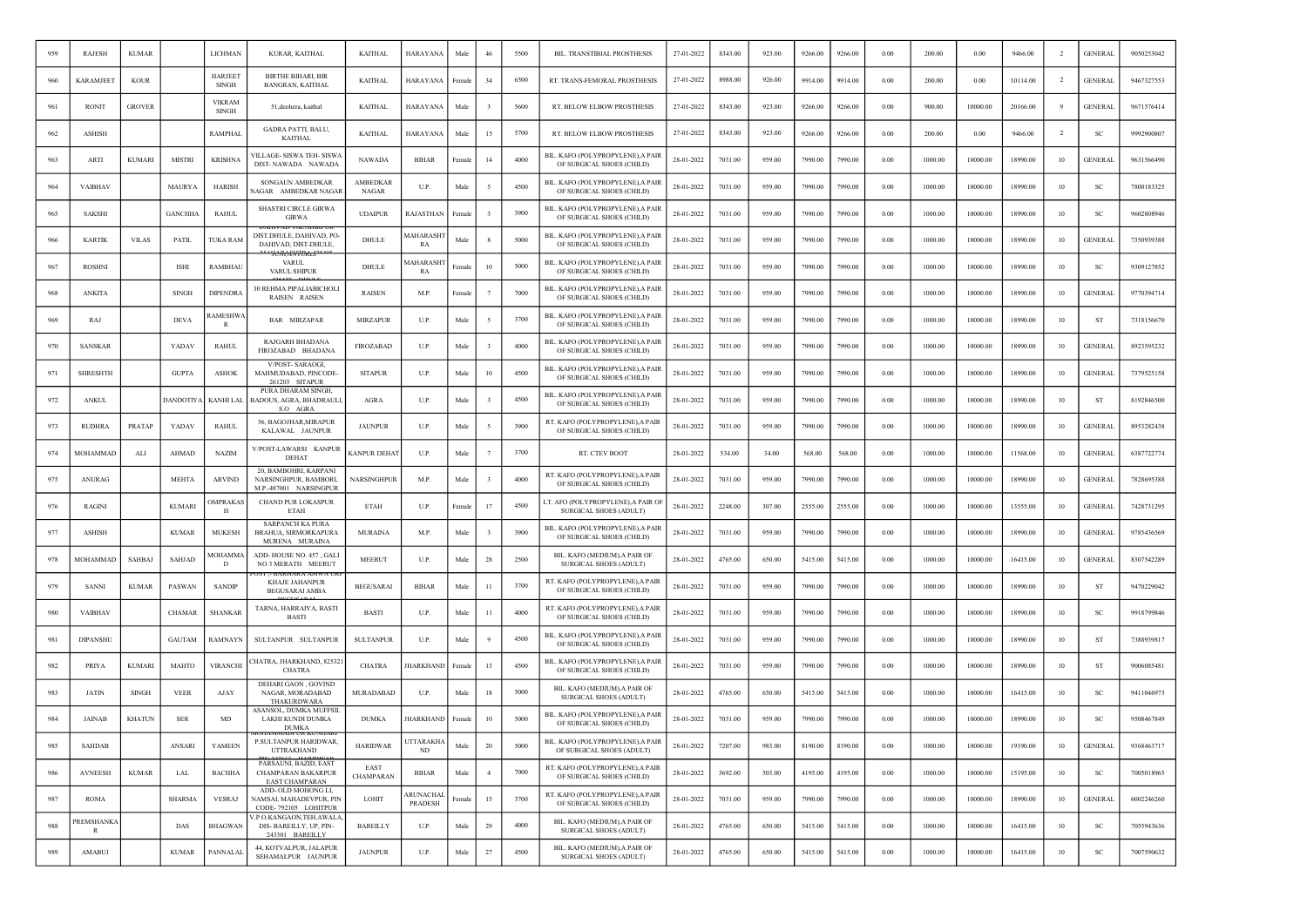| 990  | ANUJ              |                | <b>GURJAR</b>          | <b>GOPAL</b>                            | RANKOLI BARSANA<br>MATHURA MATHURA                                              | <b>MATHURA</b>    | U.P.                   | Female     |         | 4500 | BIL. KAFO (POLYPROPYLENE), A PAIR<br>OF SURGICAL SHOES (CHILD) | 28-01-2022 | 7031.00 | 959.00 | 7990.00 | 7990.00 | 0.00       | 1000.00 | 10000.00 | 18990.00 | 10             | <b>GENERAL</b> | 9997983122 |
|------|-------------------|----------------|------------------------|-----------------------------------------|---------------------------------------------------------------------------------|-------------------|------------------------|------------|---------|------|----------------------------------------------------------------|------------|---------|--------|---------|---------|------------|---------|----------|----------|----------------|----------------|------------|
| 991  | CHOTI             |                | <b>KUMARI</b>          | <b>ISHVANA</b><br>H DAS                 | JAIPUR ARWAL 804428                                                             | ARWAL             | <b>BIHAR</b>           | Female     | 23      | 3900 | BIL. KAFO (POLYPROPYLENE), A PAIR<br>OF SURGICAL SHOES (ADULT) | 28-01-2022 | 7207.00 | 983.00 | 8190.00 | 8190.00 | 0.00       | 200.00  | 0.00     | 8390.00  | $\overline{2}$ | <b>GENERAL</b> | 9065144563 |
| 992  | AMAN              |                | MANDAL                 | <b>RAMESH</b><br><b>MANDAL</b>          | SURENDER COLONY,<br>JHARODA MAJRAA, NORTH                                       | NORTH DELHI       | <b>NEW DELHI</b>       | Male       | 13      | 3700 | RT. KAFO (POLYPROPYLENE), A PAIR<br>OF SURGICAL SHOES (CHILD)  | 28-01-2022 | 7031.00 | 959.00 | 7990.00 | 7990.00 | 0.00       | 200.00  | 0.00     | 8190.00  | $\overline{2}$ | ST             | 7042570195 |
| 993  | <b>SUSHILA</b>    |                | DEVI                   | <b>GAJRAJ</b><br>SINGH                  | RASEEDPUR, GOMA,<br>ALIGARH, NAGLA SARUA,                                       | ALIGARH           | U.P.                   | Female     | 35      | 3900 | WHEEL CHAIR FOLDING STANDARD<br>MODEL ADULT SIZE(SAATHI)       | 29-01-2022 | 8700.00 | 0.00   | 8700.00 | 8700.00 | 0.00       | 100.00  | 0.00     | 8800.00  | -1             | <b>GENERAL</b> | 9760091087 |
| 994  | MANJU             |                | <b>KUMAR</b>           | <b>NIRMAL</b><br><b>KUMAR</b>           | 93 SAMNA PARA KOIL<br>ALIGARH                                                   | ALIGARH           | U.P.                   | Female     | 47      | 2500 | WHEEL CHAIR FOLDING STANDARD<br>MODEL ADULT SIZE(SAATHI)       | 29-01-2022 | 8700.00 | 0.00   | 8700.00 | 8700.00 | 0.00       | 100.00  | 0.00     | 8800.00  |                | GENERAI        | 7895000696 |
| 995  | <b>SANIYA</b>     |                | <b>BEGUM</b>           | MAHMAD<br>TAHEERUD<br>DIN               | VELJALA, VELGARLA,<br>TALAKONDAPALLE, KV                                        | RANGAREDDY        | TELANGANA              | Female     | 15      | 3700 | WHEEL CHAIR FOLDING STANDARD<br>MODEL ADULT SIZE(SAATHI)       | 29-01-2022 | 8700.00 | 0.00   | 8700.00 | 8700.00 | 0.00       | 100.00  | 0.00     | 8800.00  |                | <b>GENERAL</b> | 9848320140 |
| 996  | .ACHHAMAN<br>YA   |                |                        | LENGRU                                  | <b>CAROR DIGHLI, WARD NO.13</b><br><b>BALUA KALIYAGANJ</b><br>ARARIA, KANKHUDIA | ARARIA            | <b>BIHAR</b>           | Female     | 83      | 3700 | WHEEL CHAIR FOLDING STANDARD<br>MODEL ADULT SIZE(SAATHI)       | 29-01-2022 | 8700.00 | 0.00   | 8700.00 | 8700.00 | 0.00       | 100.00  | 0.00     | 8800.00  | - 1            | <b>GENERAL</b> | 9661094846 |
| 997  | <b>SAKILA</b>     |                | <b>KHATUN</b>          | MD<br>CALAMUDE<br>IN                    | <b>IBRAHIMPUR</b>                                                               | <b>ROHTAS</b>     | <b>BIHAR</b>           | Female     | 26      | 4000 | BIL. KAFO (MEDIUM), A PAIR OF<br>SURGICAL SHOES (ADULT)        | 29-01-2022 | 4765.00 | 650.00 | 5415.00 | 5415.00 | 0.00       | 200.00  | 0.00     | 5615.00  | $\overline{2}$ | <b>GENERAL</b> | 9708615966 |
| 998  | <b>ABHISHEK</b>   |                | <b>KUMAR</b>           | <b>GOVARDHA</b><br><b>N PRASAE</b>      | MUSSILA MOHANPUR GAYA                                                           | GAYA              | <b>BIHAR</b>           | Male       | 17      | 4500 | BIL. KAFO (MEDIUM), A PAIR OF<br>SURGICAL SHOES (ADULT)        | 29-01-2022 | 4765.00 | 650.00 | 5415.00 | 5415.00 | 0.00       | 200.00  | 0.00     | 5615.00  | 2              | <b>GENERAL</b> | 9122970729 |
| 999  | PRABHAT           |                | <b>KUMAR</b>           | SHAMBHU<br>SAH                          | <b>HARDI MUZAFFARPUR</b><br><b>BARURAJ (MOTIPUR)</b>                            | MUZAFFARPUR       | BIHAR                  | Male       | 26      | 4500 | BIL. KAFO (MEDIUM), A PAIR OF<br>SURGICAL SHOES (ADULT)        | 29-01-2022 | 4765.00 | 650.00 | 5415.00 | 5415.00 | 0.00       | 200.00  | 0.00     | 5615.00  | $\overline{2}$ | <b>GENERAL</b> | 6202957110 |
| 1000 | SHUBHAM           |                | RAJ                    | <b>MADAN</b><br><b>MOHAN LA</b>         | CHHOTI PAHAN, NALANDA<br>BIHAR-803118                                           | <b>NALANDA</b>    | <b>BIHAR</b>           | Male       | 12      | 3900 | RT. KAFO (POLYPROPYLENE), A PAIR<br>OF SURGICAL SHOES (CHILD)  | 29-01-2022 | 3692.00 | 503.00 | 4195.00 | 4195.00 | 0.00       | 1000.00 | 10000.00 | 15195.00 | 10             | <b>GENERAL</b> | 9031231569 |
| 1001 | SURAJ             |                | <b>KUMAR</b>           | YOGENDER                                | VILLAGE MEHANDIGANJ , PO<br>MANJHI KHAP, SARAN                                  | <b>SARAN</b>      | <b>BIHAR</b>           | Male       | 12      | 3700 | RT. KAFO (POLYPROPYLENE), A PAIR<br>OF SURGICAL SHOES (CHILD)  | 29-01-2022 | 3692.00 | 503.00 | 4195.00 | 4195.00 | 0.00       | 1000.00 | 10000.00 | 15195.00 | 10             | <b>GENERAL</b> | 9736631502 |
| 1002 | <b>ADITYA</b>     |                | <b>KUMAR</b>           | <b>RABINDR</b><br><b>KUMAR</b>          | <b>INFRONT OF CANARA BANK</b><br><b>GANDHI CHOWK CHAPRA</b><br>SARAN            | <b>SARAN</b>      | <b>BIHAR</b>           | Male       | 12      | 4000 | RT. KAFO (POLYPROPYLENE), A PAIR<br>OF SURGICAL SHOES (CHILD)  | 29-01-2022 | 3692.00 | 503.00 | 4195.00 | 4195.00 | 0.00       | 1000.00 | 10000.00 | 15195.00 | 10             | S <sub>C</sub> | 9835286980 |
| 1003 | <b>MEERA</b>      |                | DEVI                   | RAMLAI<br><b>SINGH</b>                  | WARD NO 6 SITABGANJ<br>PARMANANDPUR SARAN                                       | <b>SARAN</b>      | BIHAR                  | Femal      | 50      | 4500 | WHEEL CHAIR FOLDING STANDARD<br>MODEL ADULT SIZE(SAATHI)       | 29-01-2022 | 8700.00 | 0.00   | 8700.00 | 8700.00 | 0.00       | 100.00  | 0.00     | 8800.00  |                | <b>GENERAL</b> | 9636539612 |
| 1004 | GANGA             | <b>SHANKAR</b> | <b>VYAS</b>            | JATA<br><b>SHANKAR</b><br>VYAS          | 1AKAN NO 19 DURGA SADAN<br>KHANDWA 450001                                       | <b>EAST NIMAR</b> | M.P.                   | Male       | 86      | 4500 | WHEEL CHAIR FOLDING STANDARD<br>MODEL ADULT SIZE(SAATHI)       | 29-01-2022 | 8700.00 | 0.00   | 8700.00 | 8700.00 | 0.00       | 100.00  | 0.00     | 8800.00  |                | <b>GENERAL</b> | 9131364161 |
| 1005 | <b>KUNAL</b>      |                | <b>KARVRIYA</b>        | <b>NILESH</b>                           | BADNAGAR, DANGWADA                                                              | <b>UJJAIN</b>     | M.P.                   | Male       |         | 5500 | RT. TRANSTIBIAL PROSTHESIS                                     | 29-01-2022 | 8343.00 | 923.00 | 9266.00 | 9266.00 | 0.00       | 200.00  | 0.00     | 9466.00  | -2             | <b>GENERAL</b> | 6268335072 |
| 1006 | ADARSH            |                | <b>LAHARPURI</b>       | NITHLESE<br><b>AHARPURE</b>             | BHAGVATSINGH WARD NO.3<br>ATHNER, BETUL                                         | <b>BETUL</b>      | M.P.                   | Male       | 15      | 6500 | LT. TRANS-TIBIAL PROSTHESIS                                    | 29-01-2022 | 7488.00 | 692.00 | 8180.00 | 8180.00 | 0.00       | 200.00  | 0.00     | 8380.00  | $\overline{2}$ | SC             | 9424416190 |
| 1007 | ANSH              |                | <b>CHATURVED</b><br>-1 | <b>ANIL</b>                             | TIKAMGARH,U.P                                                                   | TIKAMGARH         | M.P.                   | Male       | $_{11}$ | 5600 | RT. TRANS-FEMORAL PROSTHESIS                                   | 29-01-2022 | 8988.00 | 926.00 | 9914.00 | 9914.00 | 0.00       | 200.00  | 0.00     | 10114.00 | <sup>2</sup>   | <b>GENERAL</b> | 9993847713 |
| 1008 | RAVI              |                | <b>BARDE</b>           | KANSINGH                                | GRAM BANHUR, POST BISTAN<br>, KHARGONE                                          | <b>WEST NIMAR</b> | M.P.                   | Male       | 25      | 5700 | RT. BELOW ELBOW PROSTHESIS                                     | 29-01-2022 | 8343.00 | 923.00 | 9266.00 | 9266.00 | 0.00       | 200.00  | 0.00     | 9466.00  | $\overline{2}$ | SC             | 9174560112 |
| 1009 | RASHI             |                | <b>GURJAR</b>          | PRANAV<br><b>SINGH</b><br><b>GURJAR</b> | <b>63. TATYATOPE NAGAR.</b><br>PURANI HOUSINGH BOARD,<br>MORENA, M.P.-476001    | <b>MURAINA</b>    | M.P.                   | Female     | 13      | 5000 | LT. TRANS-TIBIAL PROSTHESIS                                    | 29-01-2022 | 7488.00 | 692.00 | 8180.00 | 8180.00 | 0.00       | 200.00  | 0.00     | 8380.00  |                | <b>GENERAL</b> | 9893413877 |
| 1010 | <b>BADAL</b>      |                | <b>RAIKWAR</b>         | MANOHAF<br><b>RAIKWAR</b>               | HOUSE NO 60 WARD NO 04<br><b>GRAM ANDELA TEHSIL</b><br><b>MALTHON SAGAR</b>     | SAGAR             | M.P.                   | Male       |         | 5500 | LT. TRANS-TIBIAL PROSTHESIS                                    | 29-01-2022 | 7488.00 | 692.00 | 8180.00 | 8180.00 | 0.00       | 200.00  | 0.00     | 8380.00  | <sup>2</sup>   | <b>GENERAL</b> | 9399892444 |
| 1011 | SAGAR             |                | PATIL                  | <b>JAYVANT</b><br>PATIL                 | KUWE, BALKUWA DHULE                                                             | DHULE             | MAHARASH<br>RA         | Male       | 22      | 6500 | LT. TRANS-TIBIAL PROSTHESIS                                    | 29-01-2022 | 7488.00 | 692.00 | 8180.00 | 8180.00 | 0.00       | 200.00  | 0.00     | 8380.00  | $\overline{2}$ | <b>GENERAL</b> | 8208908634 |
| 1012 | <b>ASHOK</b>      |                | <b>JANGAM</b>          | <b>HIMASHA</b><br>KAR<br><b>JANGAM</b>  | TELI AALI, RAJGURUNAGAR<br><b>PUNE</b>                                          | <b>PUNE</b>       | MAHARASHI<br>RA        | Male       | 76      | 5600 | RT. TRANSTIBIAL PROSTHESIS                                     | 29-01-2022 | 8343.00 | 923.00 | 9266.00 | 9266.00 | 0.00       | 200.00  | 0.00     | 9466.00  | $\overline{2}$ | <b>GENERAL</b> | 7745078027 |
| 1013 | <b>MOLIRAM</b>    |                |                        | <b>VISHNU</b>                           | TARODA MAHARASHTRA<br>431402                                                    | PARBHANI          | <b>AAHARASHT</b><br>RA | Male       | 12      | 5700 | RT. BELOW ELBOW PROSTHESIS                                     | 29-01-2022 | 8343.00 | 923.00 | 9266.00 | 9266.00 | 0.00       | 200.00  | 0.00     | 9466.00  | $\overline{2}$ | <b>GENERAL</b> | 9881640631 |
| 1014 | YASH              |                |                        | <b>GYANSH</b><br>R                      | PRIBHANI MAHARASHTRA<br>431514                                                  | PARBHANI          | MAHARASH<br>RA         | Male       | -11     | 5500 | LT. ABOVE ELBOW PROSTHESIS                                     | 29-01-2022 | 8343.00 | 923.00 | 9266.00 | 9266.00 | 0.00       | 200.00  | 0.00     | 9466.00  | $\overline{2}$ | <b>GENERAL</b> | 9146828633 |
| 1015 | <b>S.SURUMANI</b> |                |                        | <b>DADIA</b><br>SAHU                    | SEMILIGUDA, SUNABEDA-1<br><b>KORAPUT</b>                                        | <b>KORAPUT</b>    | ODISHA                 | Male       | 16      | 6500 | LT. EXTENSION PROSTHESIS                                       | 29-01-2022 | 8343.00 | 923.00 | 9266.00 | 9266.00 | 0.00       | 200.00  | 0.00     | 9466.00  | $\overline{2}$ | <b>GENERAL</b> | 8917483457 |
| 1016 | OM                | PRAKASH        |                        | PHOOLA<br>RAM                           | NAGAL, KHERI GULAM ALI,<br>KAITHAL                                              | <b>KAITHAL</b>    | <b>HARAYANA</b>        | Male       | 60      | 5600 | RT. TRANSTIBIAL PROSTHESIS                                     | 29-01-2022 | 8343.00 | 923.00 | 9266.00 | 9266.00 | 0.00       | 200.00  | 0.00     | 9466.00  | $\overline{2}$ | <b>GENERAL</b> | 8059392873 |
| 1017 | <b>RESHAM</b>     | <b>SINGH</b>   |                        | <b>TRILOK</b><br><b>SINGH</b>           | THEH BANHERA, KAITHAL                                                           | <b>KAITHAL</b>    | HARAYANA               | Male       | 28      | 5700 | LT. PARTIAL FOOT PROSTHESIS                                    | 29-01-2022 | 8343.00 | 923.00 | 9266.00 | 9266.00 | 0.00       | 200.00  | 0.00     | 9466.00  | $\overline{2}$ | <b>GENERAL</b> | 8221982843 |
| 1018 | <b>GURNAM</b>     |                |                        | <b>HUKMA</b><br>RAM                     | MAKAN NO. 263, BALBEHRA,<br>KAITHAL,                                            | <b>KAITHAL</b>    | <b>HARAYANA</b>        | Male       | 39      | 5000 | RT. TRANSTIBIAL PROSTHESIS                                     | 29-01-2022 | 8343.00 | 923.00 | 9266.00 | 9266.00 | $0.00\,$   | 200.00  | $0.00\,$ | 9466.00  | $\overline{2}$ | SC             | 8053740969 |
| 1019 | <b>BALINDER</b>   |                |                        | <b>BABU RAM</b>                         | BIRBAL PATTI, KEORAK,<br>KAITHAL                                                | <b>KAITHAL</b>    | <b>HARAYANA</b>        | $\rm Male$ | 65      | 5500 | LT. TRANS-TIBIAL PROSTHESIS                                    | 29-01-2022 | 7488.00 | 692.00 | 8180.00 | 8180.00 | 0.00       | 200.00  | $0.00\,$ | 8380.00  | $\overline{2}$ | SC             | 9996991115 |
| 1020 | <b>BALRAJ</b>     |                |                        | <b>BHIMA</b>                            | <b>BALU, KAITHAL</b>                                                            | <b>KAITHAL</b>    | <b>HARAYANA</b>        | Male       | 31      | 6500 | RT. TRANS-FEMORAL PROSTHESIS                                   | 29-01-2022 | 8988.00 | 926.00 | 9914.00 | 9914.00 | $\rm 0.00$ | 200.00  | $0.00\,$ | 10114.00 | $\overline{2}$ | SC             | 7404110155 |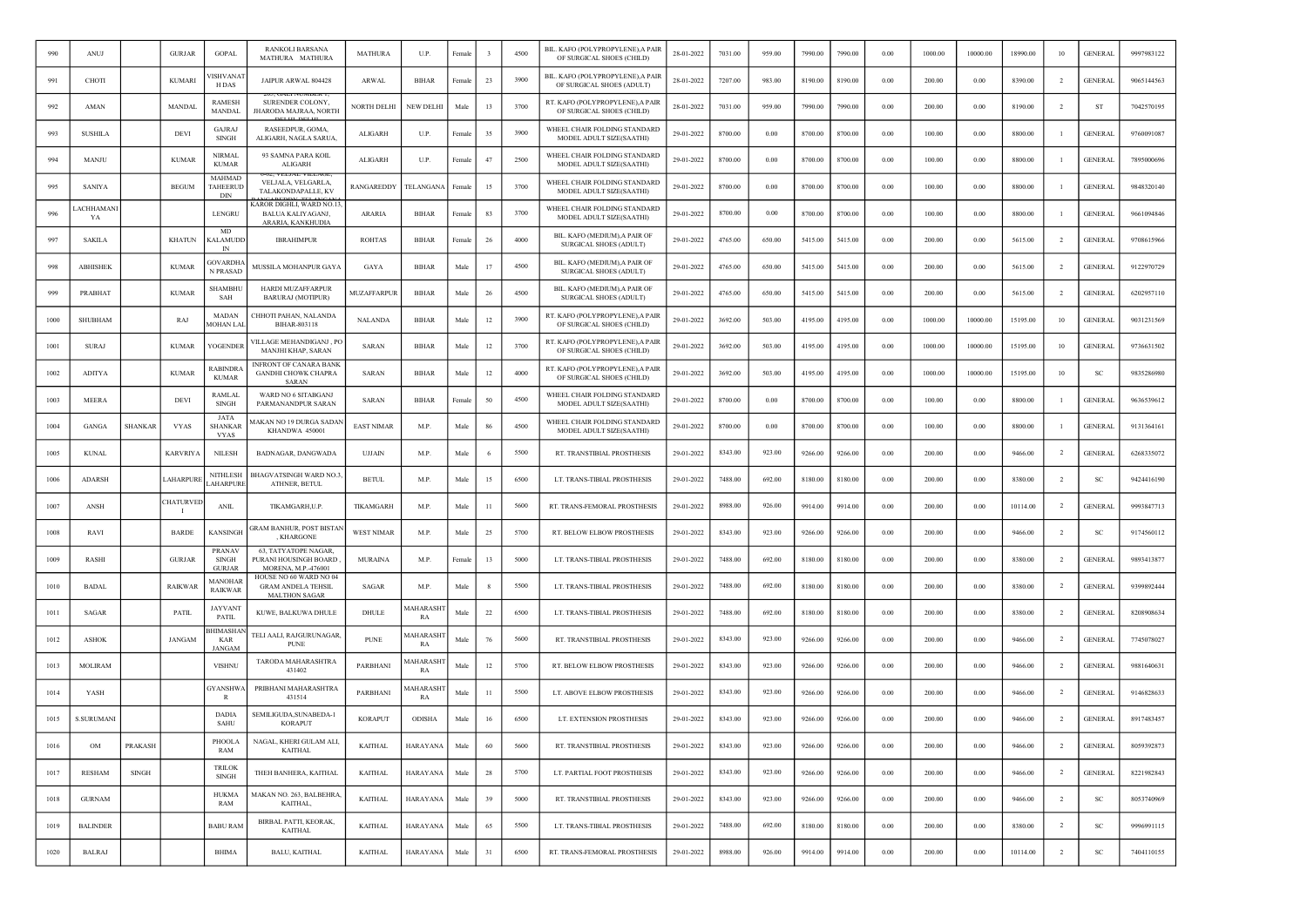| 1021 | <b>KAMLA</b>                  | <b>DEVI</b>   |                | <b>HARWINDE</b><br>R                      | BHHERA, CHEEKA, KAITHAL                                                              | <b>KAITHAL</b>                     | HARAYANA              | Female | 35                      | 5600 | RT. BELOW ELBOW PROSTHESIS                                     | 29-01-2022 | 8343.00 | 923.00 | 9266.00 | 9266.00 | 0.00     | 200.00  | 0.00     | 9466.00  |                | <b>GENERAL</b> | 7206524907   |
|------|-------------------------------|---------------|----------------|-------------------------------------------|--------------------------------------------------------------------------------------|------------------------------------|-----------------------|--------|-------------------------|------|----------------------------------------------------------------|------------|---------|--------|---------|---------|----------|---------|----------|----------|----------------|----------------|--------------|
| 1022 | <b>RAGNUBIR</b>               | <b>SINGH</b>  |                | PHOOL<br>SINGH                            | HOUSE NO. 711/1, DEBAN<br>WALI GAMDI WARD NO-4<br>KAITHAL MANDI KAITHAI              | <b>KAITHAL</b>                     | <b>HARAYANA</b>       | Male   | 50                      | 5700 | LT. TRANS-TIBIAL PROSTHESIS                                    | 29-01-2022 | 7488.00 | 692.00 | 8180.00 | 8180.00 | 0.00     | 200.00  | 0.00     | 8380.00  | $\overline{2}$ | <b>GENERAL</b> | 9992801312   |
| 1023 | <b>ROHIT</b>                  | <b>KUMAR</b>  | SAW            | <b>SHRWAN</b>                             | <b>BALWA, SHAHRI GHOSHWARI</b><br>PATNA PATNA                                        | <b>PATNA</b>                       | <b>BIHAR</b>          | Male   | 15                      | 3900 | BIL. KAFO (POLYPROPYLENE), A PAIR<br>OF SURGICAL SHOES (CHILD) | 30-01-2022 | 7031.00 | 959.00 | 7990.00 | 7990.00 | 0.00     | 1000.00 | 10000.00 | 18990.00 | 10             | <b>GENERAL</b> | 7909014316   |
| 1024 | <b>ANJALI</b>                 | <b>KUMARI</b> | KUMAR          | SANJAY                                    | BALUGHAT,<br>MUZAFFARPUR, BIHAR-842001                                               | MUZAFFARPUR                        | <b>BIHAR</b>          | Female | -8                      | 4000 | RT. KAFO (POLYPROPYLENE), A PAIR<br>OF SURGICAL SHOES (CHILD)  | 30-01-2022 | 3692.00 | 503.00 | 4195.00 | 4195.00 | 0.00     | 1000.00 | 10000.00 | 15195.00 | 10             | SC             | 7739034114   |
| 1025 | <b>VEDANT</b>                 | <b>KUMAR</b>  | <b>SHUKLA</b>  | MAHESH                                    | GAURIYA JOT BAHRAICH                                                                 | <b>BAHRAICH</b>                    | U.P.                  | Male   |                         | 4500 | RT. KAFO (POLYPROPYLENE), A PAIR<br>OF SURGICAL SHOES (CHILD)  | 30-01-2022 | 7031.00 | 959.00 | 7990.00 | 7990.00 | 0.00     | 1000.00 | 10000.00 | 18990.00 | 10             | <b>GENERAI</b> | 9839262507   |
| 1026 | AAFAK                         | <b>BAIG</b>   | AASIM          | <b>MIRJA</b>                              | WARD NO.17, MAKAN NO.53<br>KABEER NAGAR, DEWAS<br>455001 DEWAS                       | <b>DEWAS</b>                       | M.P.                  | Male   | 17                      | 5000 | BIL. KAFO (MEDIUM), A PAIR OF<br>SURGICAL SHOES (ADULT)        | 30-01-2022 | 4765.00 | 650.00 | 5415.00 | 5415.00 | 0.00     | 1000.00 | 10000.00 | 16415.00 | 10             | <b>GENERAI</b> | 9826579698   |
| 1027 | <b>RIYA</b>                   |               | <b>SHIT</b>    | <b>JAYANTA</b>                            | <b>GOURBERA, SITARAMPUR</b><br>KRISHNANAGAR, BARJORA,<br>BANKURA BANKURA             | <b>BANKURA</b>                     | WEST<br><b>BENGAL</b> | Female | 18                      | 5000 | BIL. KAFO (MEDIUM), A PAIR OF<br>SURGICAL SHOES (ADULT)        | 30-01-2022 | 4765.00 | 650.00 | 5415.00 | 5415.00 | $0.00\,$ | 1000.00 | 10000.00 | 16415.00 | 10             | <sub>SC</sub>  | 9564072603   |
| 1028 | <b>NIKHIL</b>                 |               | <b>KUMAR</b>   | PAWAN                                     | AZAMGHAR , RATANGARH<br>SHIWALA KALAN CHANDPUR<br><b>BIJNOF</b>                      | <b>BUNOR</b>                       | U.P.                  | Male   |                         | 5000 | RT. KAFO (POLYPROPYLENE), A PAIR<br>OF SURGICAL SHOES (CHILD)  | 30-01-2022 | 7031.00 | 959.00 | 7990.00 | 7990.00 | 0.00     | 1000.00 | 10000.00 | 18990.00 | 10             | <b>SC</b>      | 8630383497   |
| 1029 | <b>HIRDESH</b>                |               | SAINI          | <b>AKSHMAN</b>                            | 526/1, KOTLA, SARAI TAREEN<br>SAMBHAL UP 244303<br><b>SAMBHAI</b>                    | <b>SAMBHAL</b>                     | U.P.                  | Male   |                         | 3700 | RT. KAFO (POLYPROPYLENE), A PAIR<br>OF SURGICAL SHOES (CHILD)  | 30-01-2022 | 3692.00 | 503.00 | 4195.00 | 4195.00 | 0.00     | 1000.00 | 10000.00 | 15195.00 | 10             | <b>GENERAL</b> | 9690146735   |
| 1030 | <b>KARAN</b>                  |               | <b>KUMAR</b>   | <b>VIRENDRA</b>                           | <b>NANHAKAR WEST</b><br>CHAMPARAN WEST                                               | WEST<br>CHAMPARAN                  | <b>BIHAR</b>          | Male   | 10                      | 4000 | RT. KAFO (POLYPROPYLENE), A PAIR<br>OF SURGICAL SHOES (CHILD)  | 30-01-2022 | 7031.00 | 959.00 | 7990.00 | 7990.00 | 0.00     | 1000.00 | 10000.00 | 18990.00 | 10             | ST             | 7372855085   |
| 1031 | <b>SHAMA</b>                  |               | <b>PARVEEN</b> | SHAMSHAD                                  | MAJHRA EVAJ DOONDAWALA<br><b>RAMPUR</b>                                              | <b>RAMPUR</b>                      | U.P.                  | Female | 18                      | 4500 | BIL. KAFO (MEDIUM), A PAIR OF<br>SURGICAL SHOES (ADULT)        | 30-01-2022 | 4765.00 | 650.00 | 5415.00 | 5415.00 | 0.00     | 1000.00 | 10000.00 | 16415.00 | 10             | <b>GENERAL</b> | 9997137876   |
| 1032 | <b>ADARSH</b>                 | <b>KUMAR</b>  | <b>DISWA</b>   | <b>SUBHASH</b>                            | KAMLANAGAR WEST<br>CHAMPARAN                                                         | WEST<br>CHAMPARAN                  | <b>BIHAR</b>          | Male   |                         | 4500 | RT. KAFO (POLYPROPYLENE), A PAIR<br>OF SURGICAL SHOES (CHILD)  | 30-01-2022 | 3692.00 | 503.00 | 4195.00 | 4195.00 | 0.00     | 1000.00 | 10000.00 | 15195.00 | 10             | <b>GENERAI</b> | 8619723895   |
| 1033 | <b>RINKI</b>                  |               | <b>KUMARI</b>  | <b>AVISHANK</b><br>AR                     | <b>GHAR 58 KAMALAPUR POST</b><br>NIMAKACHAK GAYA                                     | GAYA                               | <b>BIHAR</b>          | Female |                         | 3700 | RT. KAFO (POLYPROPYLENE), A PAIR<br>OF SURGICAL SHOES (CHILD)  | 30-01-2022 | 3692.00 | 503.00 | 4195.00 | 4195.00 | 0.00     | 1000.00 | 10000.00 | 15195.00 | 10             | -SC            | 7258926290   |
| 1034 | <b>RIDA</b>                   |               | <b>FATIMA</b>  | MO VAKII                                  | DAHA FIROJPUR HASANPUR<br><b>SULTANPUR</b>                                           | <b>SULTANPUR</b>                   | U.P.                  | Male   |                         | 4000 | RT. KAFO (POLYPROPYLENE), A PAIR<br>OF SURGICAL SHOES (CHILD)  | 30-01-2022 | 3692.00 | 503.00 | 4195.00 | 4195.00 | 0.00     | 1000.00 | 10000.00 | 15195.00 | 10             | <b>GENERAL</b> | 9651195677   |
| 1035 | RAMJI                         |               | <b>KUSHWAH</b> | RAM<br><b>CHARAN</b>                      | LAKHANGUWAN<br><b>CHHATARPUR</b>                                                     | <b>CHHATARPUR</b>                  | M.P.                  | Male   |                         | 6500 | RT. KAFO (POLYPROPYLENE), A PAIR<br>OF SURGICAL SHOES (CHILD)  | 30-01-2022 | 3692.00 | 503.00 | 4195.00 | 4195.00 | 0.00     | 1000.00 | 10000.00 | 15195.00 | 10             | <b>GENERAL</b> | 8889318334   |
| 1036 | MOHAMMAD                      |               | <b>NAZIL</b>   | <b>ISHAK</b><br>MOHAMMA<br>D              | MOULANA AZAD WARD 3<br>DEVENDRANAGAR MADARSA<br><b>KE PASS PANNA PANNA</b>           | <b>PANNA</b>                       | M.P.                  | Male   |                         | 2500 | RT. KAFO (POLYPROPYLENE), A PAIR<br>OF SURGICAL SHOES (CHILD)  | 30-01-2022 | 3692.00 | 503.00 | 4195.00 | 4195.00 | 0.00     | 1000.00 | 10000.00 | 15195.00 | 10             | <b>GENERAL</b> | 7723901994   |
| 1037 | MOHAMMAD                      |               | <b>AHMAD</b>   | <b>SHAKII</b><br><b>AHMAD</b>             | VILLAGE ALIPUR BHUD<br>SHARKI, DHAKKA, AMROHA<br>UP 244242                           | <b>AMROHA</b>                      | U.P.                  | Male   | -8                      | 4000 | RT. KAFO (POLYPROPYLENE), A PAIR<br>OF SURGICAL SHOES (CHILD)  | 30-01-2022 | 3692.00 | 503.00 | 4195.00 | 4195.00 | 0.00     | 1000.00 | 10000.00 | 15195.00 | 10             | <b>GENERAL</b> | 0 7505054135 |
| 1038 | CHIRAG                        |               | <b>CHANDRA</b> | <b>SUBHASH</b><br><b>CHANDRA</b>          | MALI MOHALLA, BAGRAUD,<br>RATLAM<br>MADHYPRADESH-457001                              | RATLAM                             | M.P                   | Male   |                         | 4500 | RT. KAFO (POLYPROPYLENE), A PAIR<br>OF SURGICAL SHOES (CHILD)  | 30-01-2022 | 3692.00 | 503.00 | 4195.00 | 4195.00 | 0.00     | 1000.00 | 10000.00 | 15195.00 | 10             | <sub>SC</sub>  | 0 8964000850 |
| 1039 | <b>TANAY</b>                  |               | CHOWDHAF<br>Y  | LALIT<br><b>HOWDHAR</b>                   | <b>B BLOCK 266 LAKETOWN</b><br><b>NORTH 24 PARGANAS WEST</b><br><b>BENGAL-700089</b> | <b>KOLKATA</b>                     | WEST<br><b>BENGAL</b> | Male   | 12                      | 3900 | RT. KAFO (POLYPROPYLENE), A PAIR<br>OF SURGICAL SHOES (CHILD)  | 30-01-2022 | 3692.00 | 503.00 | 4195.00 | 4195.00 | 0.00     | 1000.00 | 10000.00 | 15195.00 | 10             | <b>GENERAL</b> | 0 9830993150 |
| 1040 | SONU                          |               | <b>BALRAM</b>  | <b>BALRAM</b>                             | 326 DHANI GUJRAN                                                                     | <b>KARAUL</b>                      | RAJASTHAN             | Femal  |                         | 5000 | RT. KAFO (POLYPROPYLENE), A PAIR<br>OF SURGICAL SHOES (CHILD)  | 30-01-2022 | 3692.00 | 503.00 | 4195.00 | 4195.00 | 0.00     | 1000.00 | 10000.00 | 15195.00 | 10             | <b>GENERAL</b> | 0 9352850016 |
| 1041 | <b>DILSHAD</b>                |               | ALI            | <b>UMER ALI</b>                           | CHHATTARGACHH, BAKSA,<br>KISHANGANJ                                                  | KISHANGANJ                         | <b>BIHAR</b>          | Male   | 24                      | 5000 | BIL. KAFO (POLYPROPYLENE), A PAIR<br>OF SURGICAL SHOES (ADULT) | 30-01-2022 | 7207.00 | 983.00 | 8190.00 | 8190.00 | 0.00     | 1000.00 | 10000.00 | 19190.00 | 10             | <b>GENERAL</b> | 0 8809889741 |
| 1042 | <b>CHUDA BAKSH</b>            |               | ANSARI         | <b>AZAD</b><br><b>ANSARI</b>              | WARD NO 8 VILL KADHWAN                                                               | <b>GARHWA</b>                      | <b>JHARKHAND</b>      | Male   | 26                      | 6500 | BIL. KAFO (MEDIUM), A PAIR OF<br>SURGICAL SHOES (ADULT)        | 30-01-2022 | 4765.00 | 650.00 | 5415.00 | 5415.00 | 0.00     | 1000.00 | 10000.00 | 16415.00 | 10             | <b>GENERAL</b> | 0 7050852026 |
| 1043 | <b>SACHIN</b>                 |               | <b>KUMAR</b>   | RAJPAL                                    | DEHPA SAMBHAL UP 244242                                                              | <b>SAMBHAL</b>                     | U.P.                  | Male   |                         | 3700 | RT. KAFO (POLYPROPYLENE), A PAIR<br>OF SURGICAL SHOES (CHILD)  | 30-01-2022 | 3692.00 | 503.00 | 4195.00 | 4195.00 | $0.00\,$ | 1000.00 | 10000.00 | 15195.00 | 10             | <b>ST</b>      | 0 8279992141 |
| 1044 | MOHAMMAD                      |               | <b>MOHD</b>    | <b>MOHAMMA</b><br>D IZHAR                 | <b>RAUZAZ ASHOKPUR</b>                                                               | <b>GONDA</b>                       | U.P.                  | Male   | -5                      | 4000 | RT. KAFO (POLYPROPYLENE), A PAIR<br>OF SURGICAL SHOES (CHILD)  | 30-01-2022 | 3692.00 | 503.00 | 4195.00 | 4195.00 | 0.00     | 1000.00 | 10000.00 | 15195.00 | 10             | <b>GENERAL</b> | 0 7379260026 |
| 1045 | <b>SHARAD</b><br><b>KUMAR</b> |               | <b>KUMAR</b>   | <b>WADHESE</b><br><b>KUMAR</b>            | PUNAHUR BANDA                                                                        | BANDA                              | U.P.                  | Male   | 11                      | 4500 | RT. KAFO (POLYPROPYLENE), A PAIR<br>OF SURGICAL SHOES (CHILD)  | 30-01-2022 | 7031.00 | 959.00 | 7990.00 | 7990.00 | 0.00     | 1000.00 | 10000.00 | 18990.00 | 10             | ST             | 8080429635   |
| 1046 | <b>ADARSH</b>                 |               | <b>DISWA</b>   | <b>SUBHASH</b><br><b>DISWA</b>            | <b>KAMLANAGAR</b>                                                                    | WEST<br>CHAMPARAN                  | <b>BIHAR</b>          | Male   | - 6                     | 4500 | RT. KAFO (POLYPROPYLENE), A PAIR<br>OF SURGICAL SHOES (CHILD)  | 30-01-2022 | 3692.00 | 503.00 | 4195.00 | 4195.00 | 0.00     | 1000.00 | 10000.00 | 15195.00 | 10             | <b>GENERAL</b> | 0 8619723895 |
| 1047 | SATYANARAY<br>AN              |               | PARMAR         | <b>RATAN LAL</b><br><b>PARMAR</b>         | HINGADI RATLAM                                                                       | <b>RATALAM</b>                     | M.P.                  | Male   | 23                      | 3900 | BIL. KAFO (POLYPROPYLENE), A PAIR<br>OF SURGICAL SHOES (ADULT) | 30-01-2022 | 7207.00 | 983.00 | 8190.00 | 8190.00 | 0.00     | 1000.00 | 10000.00 | 19190.00 | 10             | ST             | 0 8964912038 |
| 1048 | <b>SOMESH</b>                 |               | SAHU           | <b>SEJ RAM</b><br>SAHU                    | <b>GRAM NAVAGAON GHUTERA</b>                                                         | <b>MUNGELI</b>                     | CHHATTISGA<br>RH      | Male   | $\overline{4}$          | 3700 | RT. KAFO (POLYPROPYLENE), A PAIR<br>OF SURGICAL SHOES (CHILD)  | 30-01-2022 | 3692.00 | 503.00 | 4195.00 | 4195.00 | 0.00     | 1000.00 | 10000.00 | 15195.00 | 10             | <b>GENERAL</b> | 0 9302773892 |
| 1049 | <b>NANDAN</b>                 |               | <b>SINGH</b>   | <b>NIRANJAN</b><br><b>SINGH</b>           | <b>VLLAGE BHADERA</b>                                                                | <b>BHIND</b>                       | M.P.                  | Female | $\overline{\mathbf{3}}$ | 4000 | RT. KAFO (POLYPROPYLENE), A PAIR<br>OF SURGICAL SHOES (CHILD)  | 30-01-2022 | 7031.00 | 959.00 | 7990.00 | 7990.00 | 0.00     | 1000.00 | 10000.00 | 18990.00 | 10             | <b>GENERAL</b> | 0 9009082671 |
| 1050 | PRADEEP                       |               | <b>RAJPUT</b>  | <b>AAHENDRA</b><br>SINGH<br><b>RAJPUT</b> | KOTRI KHURD                                                                          | CHITORGARH                         | <b>RAJASTHAN</b>      | Male   | $\overline{4}$          | 4500 | RT. KAFO (POLYPROPYLENE), A PAIR<br>OF SURGICAL SHOES (CHILD)  | 30-01-2022 | 7031.00 | 959.00 | 7990.00 | 7990.00 | 0.00     | 1000.00 | 10000.00 | 18990.00 | 10             | <b>GENERAL</b> | 0 9755252164 |
| 1051 | SAISTA                        |               | ALI            | <b>ABDURRAQ</b><br>B                      | BAKHIRA, AMARDOBHA,<br>AMAR DOBHA, SANTA KABIR<br><b>NAGAR UP.272199</b>             | <b>SANT KABEER</b><br><b>NAGAR</b> | U.P.                  | Female | $\mathbf{Q}$            | 4500 | RT. KAFO (POLYPROPYLENE), A PAIR<br>OF SURGICAL SHOES (CHILD)  | 30-01-2022 | 7031.00 | 959.00 | 7990.00 | 7990.00 | 0.00     | 1000.00 | 10000.00 | 18990.00 | 10             | <b>GENERAL</b> | 0 7234999260 |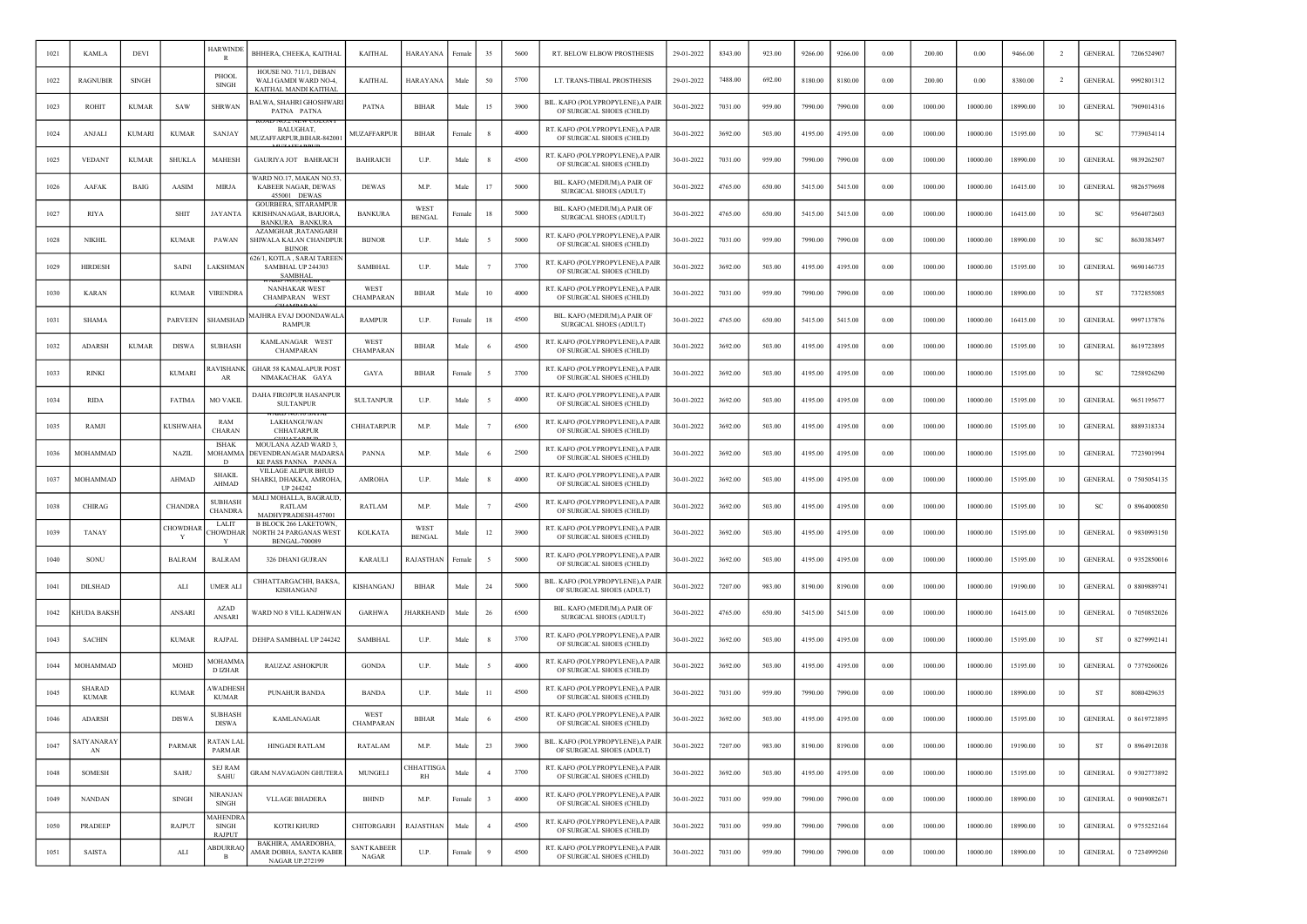| 1052 | <b>NEMA</b>    |                                        | RAM            | ANAMANA<br>RAM                         | ANANDPURA NAGAUR                                                 | <b>NAGAUR</b>     | RAJASTHAN                | Male   | 25           | 3900 | BIL. KAFO (MEDIUM), A PAIR OF<br>SURGICAL SHOES (ADULT)       | 30-01-2022 | 4765.00 | 650.00 | 5415.00 | 5415.00 | 0.00     | 1000.00 | 10000.00 | 16415.00 | 10             | <b>SC</b>      | 9587666520   |
|------|----------------|----------------------------------------|----------------|----------------------------------------|------------------------------------------------------------------|-------------------|--------------------------|--------|--------------|------|---------------------------------------------------------------|------------|---------|--------|---------|---------|----------|---------|----------|----------|----------------|----------------|--------------|
| 1053 | <b>SREEJIT</b> |                                        | OJHA           | ОҮЛТ ОЛИ                               | <b>1J RADHA NATH MULLICK</b><br>LANE                             | <b>KOLKATA</b>    | WEST<br><b>BENGAL</b>    | Male   | $\mathbf{R}$ | 5000 | RT. KAFO (POLYPROPYLENE), A PAIR<br>OF SURGICAL SHOES (CHILD) | 30-01-2022 | 3692.00 | 503.00 | 4195.00 | 4195.00 | 0.00     | 1000.00 | 10000.00 | 15195.00 | 10             | <b>GENERAL</b> | 0 9239352235 |
| 1054 | RITESH         |                                        | RANA           | <b>INDRADEV</b><br>RANA                | VILLAGE BASARAMO PO<br>CHUGLAMO                                  | HAZARIBAGH        | <b>HARKHAND</b>          | Male   | $^{11}$      | 5000 | RT. KAFO (POLYPROPYLENE), A PAIR<br>OF SURGICAL SHOES (CHILD) | 30-01-2022 | 7031.00 | 959.00 | 7990.00 | 7990.00 | $0.00\,$ | 1000.00 | 10000.00 | 18990.00 | 10             | <b>GENERAL</b> | 9892175725   |
| 1055 | ABHISHU        |                                        | <b>KUMAR</b>   | <b>AVNISH</b><br><b>KUMAR</b>          | POKHRA, MOHALLA,<br>HAJIPUR, VAISHALI, BIHAR-<br>844101          | VAISHALI          | BIHAR                    | Male   | -8           | 5000 | RT. KAFO (POLYPROPYLENE), A PAIR<br>OF SURGICAL SHOES (CHILD) | 30-01-2022 | 3692.00 | 503.00 | 4195.00 | 4195.00 | 0.00     | 1000.00 | 10000.00 | 15195.00 | 10             | SC             | 0 9955485222 |
| 1056 | TAMMINANA      |                                        |                | <b>GOWRINAIL</b><br>U                  | SRIKAKULAM A.P 532220                                            | SRIKAKULAM        | <b>ANDHRA</b><br>PRADESH | Male   | 41           | 4000 | RT. BELOW ELBOW PROSTHESIS                                    | 30-01-2022 | 8343.00 | 923.00 | 9266.00 | 9266.00 | $0.00\,$ | 200.00  | 0.00     | 9466.00  |                | ST             | 7893014670   |
| 1057 | <b>TEKKALI</b> |                                        |                | RAMAYYA                                | SRIKAKULAM A.P 532421                                            | SRIKAKULAM        | <b>ANDHRA</b><br>PRADESH | Male   | 54           | 4500 | RT. PARTIAL HAND PROSTHESIS                                   | 30-01-2022 | 8343.00 | 923.00 | 9266.00 | 9266.00 | 0.00     | 200.00  | 0.00     | 9466.00  | $\overline{2}$ | ST             | 9550315303   |
| 1058 | <b>KONDETI</b> | <b>DURGA</b>                           | RAO            | PARASAYY<br>$\mathbf{A}$               | SRIKAKULAM A.P 532440                                            | <b>SRIKAKULAM</b> | <b>ANDHRA</b><br>PRADESH | Male   | 76           | 4500 | RT. BELOW ELBOW PROSTHESIS                                    | 30-01-2022 | 8343.00 | 923.00 | 9266.00 | 9266.00 | $0.00\,$ | 200.00  | 0.00     | 9466.00  | $\overline{2}$ | ST             | 7331161847   |
| 1059 | <b>KARAKA</b>  | ANAPATE                                |                | <b>VEERA</b><br><b>SWAMI</b>           | SRIKAKULAM A.P 532440                                            | <b>SRIKAKULAM</b> | <b>ANDHRA</b><br>PRADESH | Male   | 32           | 3900 | RT. TRANS-FEMORAL PROSTHESIS                                  | 30-01-2022 | 8988.00 | 926.00 | 9914.00 | 9914.00 | 0.00     | 200.00  | 0.00     | 10114.00 | $\overline{2}$ | ST             | 8712351682   |
| 1060 | POTNURU        | <b>SRIKRISNA</b>                       |                | PEDDA JI                               | SRIKAKULAM A.P 532428                                            | SRIKAKULAM        | <b>ANDHRA</b><br>PRADESH | Male   | 61           | 3700 | LT. ABOVE ELBOW PROSTHESIS                                    | 30-01-2022 | 8343.00 | 923.00 | 9266.00 | 9266.00 | $0.00\,$ | 200.00  | 0.00     | 9466.00  | $\overline{2}$ | SC             | 9502805884   |
| 1061 | <b>SHEELA</b>  | PADMA                                  |                | <b>VANKATA</b><br>RAO                  | SRIKAKULA A.P 532459                                             | <b>SRIKAKULAM</b> | <b>ANDHRA</b><br>PRADESH | Male   | $42\,$       | 4000 | LT. BELOW ELBOW PROSTHESIS                                    | 30-01-2022 | 8343.00 | 923.00 | 9266.00 | 9266.00 | 0.00     | 200.00  | 0.00     | 9466.00  | <sup>2</sup>   | SC             | 8456844876   |
| 1062 | PADDA          | KRISHNA                                | RAO            | <b>KAIJOLA</b>                         | SRIKAKULAM A.P 532201                                            | SRIKAKULAM        | <b>ANDHRA</b><br>PRADESH | Male   | 44           | 4500 | RT. ABOVE ELBOW PROSTHESIS                                    | 30-01-2022 | 8343.00 | 923.00 | 9266.00 | 9266.00 | 0.00     | 200.00  | 0.00     | 9466.00  | $\overline{2}$ | SC             | 9010059565   |
| 1063 | TANGUDU        | SRIKRISNA                              |                | <b>BALASURY</b><br>AM                  | SRI KAKULAM A.P 532430                                           | SRIKAKULAM        | <b>ANDHRA</b><br>PRADESH | Male   | 68           | 4500 | RT. ABOVE ELBOW PROSTHESIS                                    | 30-01-2022 | 8343.00 | 923.00 | 9266.00 | 9266.00 | $0.00\,$ | 200.00  | 0.00     | 9466.00  |                | <sub>SC</sub>  | 7661966215   |
| 1064 | <b>GUMMADI</b> |                                        |                | NAGESWAI<br>E RAO                      | ANDHRA PRADESH 532201                                            | <b>SRIKAKULAM</b> | <b>ANDHRA</b><br>PRADESH | Male   | 38           | 3900 | RT. ABOVE ELBOW PROSTHESIS                                    | 30-01-2022 | 8343.00 | 923.00 | 9266.00 | 9266.00 | 0.00     | 200.00  | 0.00     | 9466.00  | $\overline{2}$ | ST             | 7799128666   |
| 1065 | CHALLA         | <b><i>TAVITAYY</i></b><br>$\mathbf{A}$ |                | TRINADHUL<br>U                         | SRIKAKULAM A.P. 532429                                           | SRIKAKULAM        | <b>ANDHRA</b><br>PRADESH | Male   | 38           | 5000 | LT. TRANS-TIBIAL PROSTHESIS                                   | 30-01-2022 | 7488.00 | 692.00 | 8180.00 | 8180.00 | 0.00     | 200.00  | 0.00     | 8380.00  | $\overline{2}$ | SC             | 7032844860   |
| 1066 | <b>RAMESH</b>  |                                        |                | SRIRAMULL                              | SRIKAKULAM A.P 532474                                            | <b>SRIKAKULAM</b> | <b>ANDHRA</b><br>PRADESH | Male   | 35           | 5000 | RT. ABOVE KNEE PROSTHESIS                                     | 30-01-2022 | 8343.00 | 923.00 | 9266.00 | 9266.00 | 0.00     | 200.00  | 0.00     | 9466.00  | $\overline{2}$ | ST             | 8919575691   |
| 1067 | <b>RAMESH</b>  |                                        |                | ESWAR RAC                              | SRIKAKULAM A.P. 532185                                           | SRIKAKULAM        | <b>ANDHRA</b><br>PRADESH | Male   | 31           | 3700 | LT. ABOVE KNEE PROSTHESIS                                     | 30-01-2022 | 8343.00 | 923.00 | 9266.00 | 9266.00 | $0.00\,$ | 200.00  | 0.00     | 9466.00  | $\overline{2}$ | SC             | 9502486962   |
| 1068 | <b>GOPALA</b>  | RAO                                    |                | TAVUDU                                 | SRIKAKULAM A.P 532201                                            | <b>SRIKAKULAM</b> | <b>ANDHRA</b><br>PRADESH | Male   | 43           | 4000 | LT. TRANS-FEMORAL PROSTHESIS                                  | 30-01-2022 | 8343.00 | 923.00 | 9266.00 | 9266.00 | 0.00     | 200.00  | 0.00     | 9466.00  | $\overline{2}$ | <sub>SC</sub>  | 7993484214   |
| 1069 | <b>VASANT</b>  |                                        | <b>CHILAP</b>  | SAVALE<br>RAM                          | KOTED, YENERE, JUNNER                                            | <b>PUNE</b>       | MAHARASH<br>RA           | Male   | 51           | 5500 | RT. TRANS-FEMORAL PROSTHESIS                                  | 30-01-2022 | 8988.00 | 926.00 | 9914.00 | 9914.00 | $0.00\,$ | 200.00  | 0.00     | 10114.00 | $\overline{2}$ | <b>GENERAL</b> | 8766744153   |
| 1070 | <b>BALA</b>    |                                        | <b>SAHEB</b>   | <b>NATHU</b><br>VALUNG                 | OUNDH, KMGARAVSAHAT,<br><b>HAVELI</b>                            | <b>PUNE</b>       | MAHARASH<br>RA           | Male   | 49           | 6500 | RT. BELOW ELBOW PROSTHESIS                                    | 30-01-2022 | 8343.00 | 923.00 | 9266.00 | 9266.00 | 0.00     | 200.00  | 0.00     | 9466.00  |                | <b>GENERAL</b> | 9255691047   |
| 1071 | <b>ROHIDAS</b> |                                        | RAM            | SITA RAM                               | SHELPIMPLGAON, KHED                                              | <b>PUNE</b>       | MAHARASH<br>RA           | Male   | 50           | 5600 | RT. BELOW ELBOW PROSTHESIS                                    | 30-01-2022 | 8343.00 | 923.00 | 9266.00 | 9266.00 | 0.00     | 200.00  | 0.00     | 9466.00  | $\overline{2}$ | <b>GENERAL</b> | 9767686932   |
| 1072 | <b>VIKARAM</b> |                                        | MAHTO          | LASHMI<br>PRASAD                       | VILL THAKURBARI TOLA,<br><b>BRRINAGAR, KATIHAR</b>               | <b>KATIHAR</b>    | <b>BIHAR</b>             | Male   | 27           | 5700 | LT. TRANS-TIBIAL PROSTHESIS                                   | 31-01-2022 | 7488.00 | 692.00 | 8180.00 | 8180.00 | $0.00\,$ | 200.00  | 0.00     | 8380.00  | <sup>2</sup>   | <b>GENERAL</b> | 8102271223   |
| 1073 | SHAMBHU        | <b>KUMAR</b>                           | CHAUDHA<br>Y   | STYANDRA<br>CHAUDHAR<br>Y              | KHAGANA<br><b>KHAGARIA</b>                                       | KHAGARIA          | BIHAR                    | Male   | 54           | 5000 | RT. ABOVE KNEE PROSTHESIS                                     | 31-01-2022 | 8343.00 | 923.00 | 9266.00 | 9266.00 | 0.00     | 200.00  | 0.00     | 9466.00  | $\overline{2}$ | <b>GENERAL</b> | 7481820274   |
| 1074 | <b>HITESH</b>  | <b>KUMAR</b>                           |                | <b>GHOLAT</b><br><b>SHARMA</b>         | BHATRIDHA, WARD NO.8,<br>KESHAV NAGAR, PIPRA,<br><b>KHAGARIA</b> | KHAGARIA          | <b>BIHAR</b>             | Male   | 27           | 5500 | LT. ABOVE KNEE PROSTHESIS                                     | 31-01-2022 | 8343.00 | 923.00 | 9266.00 | 9266.00 | $0.00\,$ | 200.00  | 0.00     | 9466.00  | $\overline{2}$ | <b>GENERAL</b> | 9931579567   |
| 1075 | <b>BIKRAM</b>  | <b>KUMAR</b>                           |                | AMOL<br><b>CHANDRA</b><br><b>KUMAR</b> | MINAPUR, DUMARIYA<br>BUZURG, PARBATTA,<br><b>KHAGARIA</b>        | KHAGARIA          | <b>BIHAR</b>             | Male   | 37           | 6500 | LT. TRANS-FEMORAL PROSTHESIS                                  | 31-01-2022 | 8343.00 | 923.00 | 9266.00 | 9266.00 | 0.00     | 200.00  | 0.00     | 9466.00  | $\overline{2}$ | <b>GENERAL</b> | 9570820226   |
| 1076 | YOGENDRA       | PRASAD                                 |                | <b>BANGALI</b><br>PRASAD               | <b>MOGAL BIGHA</b><br>,MAKHDUMPUR<br>JEHANABAD                   | JEHANABAD         | <b>BIHAR</b>             | Male   | 39           | 5600 | LT. TRANS-TIBIAL PROSTHESIS                                   | 31-01-2022 | 7488.00 | 692.00 | 8180.00 | 8180.00 | 0.00     | 200.00  | 0.00     | 8380.00  | -2             | <b>GENERAL</b> | 7428257934   |
| 1077 | ARTI           | <b>KUMARI</b>                          |                | <b>SURENDRA</b><br><b>GOSWAMI</b>      | NAVIGANJ SAREN, TEHTA.<br>MAKHDUMPUR, JEHANABAD                  | <b>JEHANABAD</b>  | <b>BIHAR</b>             | Female | $\bf 22$     | 5700 | RT. TRANSTIBIAL PROSTHESIS                                    | 31-01-2022 | 8343.00 | 923.00 | 9266.00 | 9266.00 | 0.00     | 200.00  | 0.00     | 9466.00  | $\overline{2}$ | <b>GENERAL</b> | 8235210074   |
| 1078 | <b>SANNY</b>   | <b>KUMAR</b>                           |                | <b>BUTAI</b><br>RAJAK                  | <b>SACHAI ARWAL</b><br>804421                                    | <b>ARWAL</b>      | <b>BIHAR</b>             | Male   | 21           | 5500 | RT. TRANS-FEMORAL PROSTHESIS                                  | 31-01-2022 | 8988.00 | 926.00 | 9914.00 | 9914.00 | 0.00     | 200.00  | 0.00     | 10114.00 | $\overline{2}$ | <b>GENERAL</b> | 6207544082   |
| 1079 | <b>DINKAR</b>  |                                        | <b>GHODKE</b>  |                                        | SHRINIWAS SHI, GANDHARV NAGARI, HAV                              | <b>PUNE</b>       | <b>MAHARASHT</b><br>RA   | Male   | 51           | 6500 | LT. TRANS-FEMORAL PROSTHESIS                                  | 31-01-2022 | 8343.00 | 923.00 | 9266.00 | 9266.00 | 0.00     | 200.00  | 0.00     | 9466.00  | $\overline{2}$ | <b>GENERAL</b> | 8600318755   |
| 1080 | VARAD          | <b>VIJAY</b>                           | <b>THROAT</b>  | <b>VIJAY</b>                           | E MALA AMBEGAON MORDEV                                           | <b>PUNE</b>       | MAHARASH<br><b>RA</b>    | Male   | -8           | 5600 | RT. TRANS-FEMORAL PROSTHESIS                                  | 31-01-2022 | 8988.00 | 926.00 | 9914.00 | 9914.00 | 0.00     | 200.00  | $0.00\,$ | 10114.00 | $\overline{2}$ | SC             | 9850666985   |
| 1081 | YOGESH         |                                        | PINGAT         | <b>SHANKER</b>                         | 4 LANDWADI, BHOSARIGAON                                          | <b>PUNE</b>       | MAHARASHT<br>RA          | Male   | 28           | 5700 | LT. TRANS-TIBIAL PROSTHESIS                                   | 31-01-2022 | 7488.00 | 692.00 | 8180.00 | 8180.00 | $0.00\,$ | 200.00  | $0.00\,$ | 8380.00  | $\overline{2}$ | <b>GENERAL</b> | 9767714143   |
| 1082 | <b>BAPU</b>    |                                        | <b>JAMBHLE</b> | <b>BHAGU</b>                           | NERAL, SONAR GALI, WALVA,<br><b>SANGNLI</b>                      | SANGLI            | MAHARASHT<br>RA          | Female | 65           | 5000 | RT. TRANS-FEMORAL PROSTHESIS                                  | 31-01-2022 | 8988.00 | 926.00 | 9914.00 | 9914.00 | $0.00\,$ | 200.00  | 0.00     | 10114.00 | $\overline{2}$ | SC             | 7972957285   |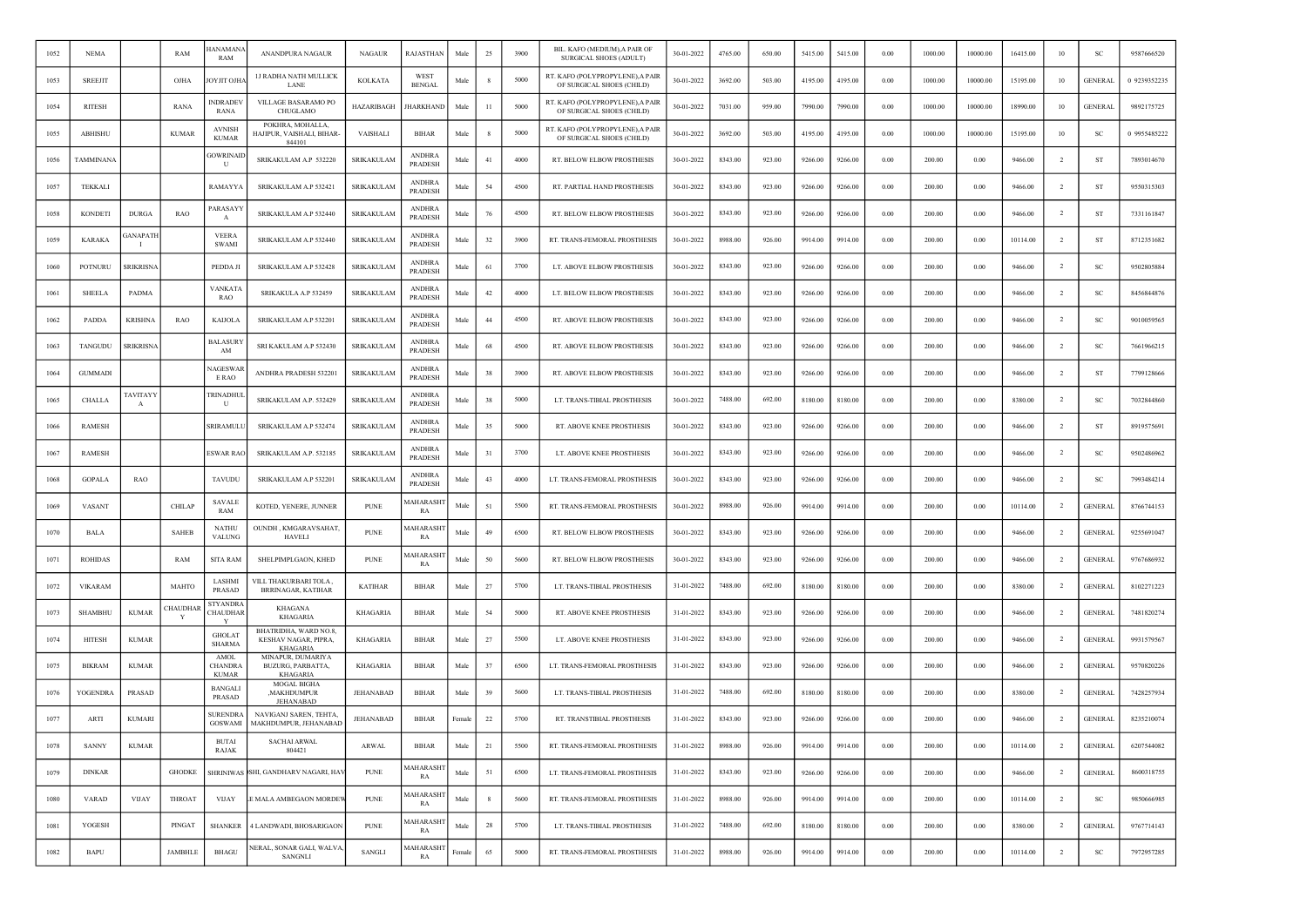| 1083 | <b>RAMANI</b>   | <b>DAKSHABE</b><br>N | MUKESHBH<br>AI  | <b>MUKESHBH</b><br>AI                | GAYTRI SOC, IH ROAD,<br>VARACHHA, SURAT CITY,                          | <b>SURAT</b>       | <b>GUJARAT</b>         | Female | 39     | 5500 | BIL. BELOW ELBOW PROSTHESIS  | 31-01-2022 | 8343.00 | 923.00 | 9266.00 | 9266.00 | 0.00       | 200.00 | 0.00     | 9466.00  | $\overline{2}$ | <b>GENERAL</b> | 6359363157 |
|------|-----------------|----------------------|-----------------|--------------------------------------|------------------------------------------------------------------------|--------------------|------------------------|--------|--------|------|------------------------------|------------|---------|--------|---------|---------|------------|--------|----------|----------|----------------|----------------|------------|
| 1084 | <b>SHANTA</b>   |                      | RAM             | <b>BHARAT</b>                        | SHIDEVADI, AANE,                                                       | <b>PUNE</b>        | MAHARASHT<br>RA        | Male   | 42     | 6500 | RT. TRANS-FEMORAL PROSTHESIS | 31-01-2022 | 8988.00 | 926.00 | 9914.00 | 9914.00 | 0.00       | 200.00 | 0.00     | 10114.00 | $\overline{2}$ | <b>GENERAL</b> | 9892305598 |
| 1085 | <b>AANANDA</b>  |                      | <b>NATHU</b>    | <b>NATHU</b><br>PARTHI               | DHAMANAMAL, KUDUS,<br><b>KHED</b>                                      | <b>PUNE</b>        | MAHARASH<br>RA         | Male   | 49     | 5600 | LT. TRANS-TIBIAL PROSTHESIS  | 31-01-2022 | 7488.00 | 692.00 | 8180.00 | 8180.00 | 0.00       | 200.00 | 0.00     | 8380.00  | $\overline{2}$ | <b>GENERAL</b> | 7350642972 |
| 1086 | <b>GURAYYAA</b> |                      | MANDOLI         | <b>MANDOL</b>                        | MANDOLI CHINCHKOTA,<br>KOLSUR                                          | OSMANABAD          | <b>AAHARASHT</b><br>RA | Male   | 61     | 5700 | LT. PARTIAL FOOT PROSTHESIS  | 31-01-2022 | 8343.00 | 923.00 | 9266.00 | 9266.00 | 0.00       | 200.00 | 0.00     | 9466.00  | $\overline{2}$ | <b>GENERAL</b> | 7666860031 |
| 1087 | <b>HIMANSHI</b> |                      | <b>RATHORE</b>  | <b>ATYENDRA</b><br><b>SINGH</b>      | NIMHI KODHARIYA, DEGANA                                                | <b>NAGOUR</b>      | <b>RAJASTHAN</b>       | Female | 10     | 5500 | RT. BELOW ELBOW PROSTHESIS   | 31-01-2022 | 8343.00 | 923.00 | 9266.00 | 9266.00 | 0.00       | 200.00 | 0.00     | 9466.00  | $\overline{2}$ | <b>GENERAL</b> | 7028300529 |
| 1088 | <b>ASHISH</b>   |                      | CHAND           | <b>CHAND</b><br>PATHAN               | SAI NAGAR, GHODABADAR<br><b>ROAD</b>                                   | <b>THANE</b>       | MAHARASH<br>RA         | Male   | 26     | 6500 | RT. PARTIAL HAND PROSTHESIS  | 31-01-2022 | 8343.00 | 923.00 | 9266.00 | 9266.00 | 0.00       | 200.00 | 0.00     | 9466.00  | $\overline{2}$ | <b>GENERAL</b> | 9967408016 |
| 1089 | <b>VIJAY</b>    |                      | <b>SHRIRANG</b> | SHRIMANO<br><b>TAMBE</b>             | TEUR, PURANDAR                                                         | <b>PUNE</b>        | <b>MAHARASH</b><br>RA  | Male   | 38     | 5600 | RT. BELOW ELBOW PROSTHESIS   | 31-01-2022 | 8343.00 | 923.00 | 9266.00 | 9266.00 | 0.00       | 200.00 | 0.00     | 9466.00  | -2             | ST             | 7378505192 |
| 1090 | SANJAY          |                      | <b>MADHUKAR</b> | <b>MADHUKAR</b>                      | RAJGURUNAGAR, KHED                                                     | <b>PUNE</b>        | MAHARASH<br>RA         | Male   | 57     | 5700 | RT. TRANS-FEMORAL PROSTHESIS | 31-01-2022 | 8988.00 | 926.00 | 9914.00 | 9914.00 | 0.00       | 200.00 | 0.00     | 10114.00 | $\overline{2}$ | <b>GENERAL</b> | 7057697627 |
| 1091 | MADHAVI         |                      |                 | <b>VESHNU</b>                        | TILAK NAGAR, MALEGAON                                                  | <b>NASHIK</b>      | MAHARASHT<br>RA        | Femal  | 41     | 5000 | LT. ABOVE ELBOW PROSTHESIS   | 31-01-2022 | 8343.00 | 923.00 | 9266.00 | 9266.00 | 0.00       | 200.00 | 0.00     | 9466.00  | $\overline{2}$ | <b>GENERAL</b> | 8149808628 |
| 1092 | <b>SADASHIV</b> |                      | <b>SWANT</b>    | <b>GANPAT</b><br><b>SWANT</b>        | CHANDOLI, RAJGURUNAGAR<br><b>KHED</b>                                  | <b>PUNE</b>        | MAHARASH<br>RA         | Male   | 64     | 5500 | LT. BELOW ELBOW PROSTHESIS   | 31-01-2022 | 8343.00 | 923.00 | 9266.00 | 9266.00 | 0.00       | 200.00 | 0.00     | 9466.00  | $\overline{2}$ | <b>GENERAL</b> | 9960988918 |
| 1093 | <b>ANIL</b>     | <b>KUMAR</b>         |                 | RAM<br><b>KUMAR</b>                  | kutabpur, kaithal                                                      | <b>KAITHAL</b>     | <b>HARAYANA</b>        | Male   | 32     | 6500 | LT. TRANS-TIBIAL PROSTHESIS  | 31-01-2022 | 7488.00 | 692.00 | 8180.00 | 8180.00 | 0.00       | 200.00 | 0.00     | 8380.00  | $\overline{2}$ | <b>GENERAL</b> | 9729131165 |
| 1094 | <b>KRISHAN</b>  | <b>RAM</b>           |                 | <b>JALLA RAM</b>                     | NAGAL, KHERI GULAM ALI,<br><b>KAITHAL</b>                              | <b>KAITHAL</b>     | <b>HARAYANA</b>        | Male   | 50     | 5600 | LT. TRANS-TIBIAL PROSTHESIS  | 31-01-2022 | 7488.00 | 692.00 | 8180.00 | 8180.00 | 0.00       | 200.00 | 0.00     | 8380.00  | $\overline{2}$ | <b>GENERAL</b> | 8571872712 |
| 1095 | <b>ROSHAN</b>   |                      |                 | NAGAR RAM                            | H.NO.624, SISLA, KAITHAL                                               | <b>KAITHAL</b>     | HARAYANA               | Male   | 37     | 5700 | LT. TRANS-FEMORAL PROSTHESIS | 31-01-2022 | 8343.00 | 923.00 | 9266.00 | 9266.00 | 0.00       | 200.00 | 0.00     | 9466.00  | $\overline{2}$ | SC             | 9034797820 |
| 1096 | <b>SOHIL</b>    | <b>KUMAR</b>         |                 | <b>VIKKY</b>                         | DURGA MANDIR KE PASS,<br>RAJAUD, KAITHAL                               | <b>KAITHAL</b>     | HARAYANA               | Male   | 12     | 5500 | RT. TRANS-FEMORAL PROSTHESIS | 31-01-2022 | 8988.00 | 926.00 | 9914.00 | 9914.00 | 0.00       | 200.00 | 0.00     | 10114.00 | <sup>2</sup>   | <b>GENERAL</b> | 8295096028 |
| 1097 | LILU            | RAM                  |                 | <b>DHANNA</b><br>RAM                 | HOUSE NUMBER 605, WARD<br>NUMBER 17, CHEEKA,<br><b>KAITHAL</b>         | <b>KAITHAL</b>     | <b>HARAYANA</b>        | Male   | 47     | 6500 | LT. TRANS-TIBIAL PROSTHESIS  | 31-01-2022 | 7488.00 | 692.00 | 8180.00 | 8180.00 | 0.00       | 200.00 | 0.00     | 8380.00  | $\overline{2}$ | <b>GENERAL</b> | 9034328832 |
| 1098 | <b>ASHOK</b>    | <b>KUMAR</b>         | MAKKAR          | AAYA RAM                             | HOUSE NO.607/10, NEAR OLD<br>BUS STAND, NEW ASHOK<br>COLONY, KAITHAL   | <b>KAITHAL</b>     | <b>HARAYANA</b>        | Male   | 68     | 5600 | RT. TRANS-FEMORAL PROSTHESIS | 31-01-2022 | 8988.00 | 926.00 | 9914.00 | 9914.00 | 0.00       | 200.00 | 0.00     | 10114.00 | $\overline{2}$ | <b>ST</b>      | 9355650927 |
| 1099 | <b>BALJEET</b>  |                      |                 | <b>RAMNIWAS</b><br>Н                 | NEAR BUS STAND, PAI,<br><b>KAITHAL</b>                                 | <b>KAITHAL</b>     | <b>HARAYANA</b>        | Male   | 29     | 5700 | BIL. BELOW ELBOW PROSTHESIS  | 31-01-2022 | 8343.00 | 923.00 | 9266.00 | 9266.00 | 0.00       | 200.00 | 0.00     | 9466.00  | $\overline{2}$ | SC             | 9896852376 |
| 1100 | AAYUSHI         |                      | PATEL           | RAJENDRA                             | MAHANGWA TAGAR,<br>UMARIYA PATHRA JABALPUR<br>483220                   | <b>UMARIA</b>      | M.P.                   | Female | 13     | 5000 | LT. TRANS-TIBIAL PROSTHESIS  | 02-02-2022 | 7488.00 | 692.00 | 8180.00 | 8180.00 | 0.00       | 200.00 | 0.00     | 8380.00  | $\overline{2}$ | <b>GENERAL</b> | 7804029370 |
| 1101 | <b>REKHA</b>    |                      | <b>KUMARI</b>   | LAXMAN                               | MAKAN NO.126, SUDAMA<br>NAGAR PUNASA, KHANDWA                          | <b>KHANDWA</b>     | M.P.                   | Female |        | 5500 | RT. TRANSTIBIAL PROSTHESIS   | 02-02-2022 | 8343.00 | 923.00 | 9266.00 | 9266.00 | 0.00       | 200.00 | 0.00     | 9466.00  | $\overline{2}$ | <b>GENERAL</b> | 9826410389 |
| 1102 | <b>SURYANSH</b> |                      | SONI            | MIJAJI LAI<br>SONI                   | SATAI WARD NO.06,<br>LAKHANGUWAN,<br><b>CHHATARPUR</b>                 | CHHATARPUR         | M.P.                   | Male   |        | 6500 | RT. TRANS-FEMORAL PROSTHESIS | 02-02-2022 | 8988.00 | 926.00 | 9914.00 | 9914.00 | 0.00       | 200.00 | 0.00     | 10114.00 | $\overline{2}$ | <b>GENERAL</b> | 7000282791 |
| 1103 | <b>SANDEEP</b>  |                      |                 | <b>SHAMBHU</b>                       | WARD 2, CHEECHLI,<br><b>NARSIMHAPUR</b>                                | <b>NARSINGHPUR</b> | M.P.                   | Male   | 36     | 5600 | RT. TRANSTIBIAL PROSTHESIS   | 02-02-2022 | 8343.00 | 923.00 | 9266.00 | 9266.00 | 0.00       | 200.00 | 0.00     | 9466.00  | $\overline{2}$ | <b>SC</b>      | 8718054733 |
| 1104 | ANJLI           |                      |                 | <b>KRISHNA</b><br><b>KUMAR</b>       | MAKAN NUMBER 133, WARD<br>NUMBER 4 TIHARI,<br><b>BAHORIBAND, KATNI</b> | <b>KATNI</b>       | M.P.                   | Female | 13     | 5700 | BIL. TRANSTIBIAL PROSTHESIS  | 02-02-2022 | 8343.00 | 923.00 | 9266.00 | 9266.00 | 0.00       | 200.00 | 0.00     | 9466.00  | $\overline{2}$ | SC             | 7067333960 |
| 1105 | <b>ROSHANI</b>  |                      | MAURYA          | GAYA<br>PRASAD                       | MADHUKARPUR, BASTI,<br>UTTARPRADESH-272129                             | <b>BASTI</b>       | U.P.                   | Female | 15     | 4000 | LT. TRANS-TIBIAL PROSTHESIS  | 02-02-2022 | 7488.00 | 692.00 | 8180.00 | 8180.00 | 0.00       | 200.00 | 0.00     | 8380.00  | $\overline{2}$ | <b>ST</b>      | 9918537767 |
| 1106 | <b>SHEKHAR</b>  |                      |                 | RAMESHWA<br>R                        | <b>GRAM PUCHHI JHANSI AIVAN</b>                                        | JHANSI             | U.P.                   | Male   | 10     | 4500 | RT. TRANS-FEMORAL PROSTHESIS | 02-02-2022 | 8988.00 | 926.00 | 9914.00 | 9914.00 | 0.00       | 200.00 | 0.00     | 10114.00 | $\overline{2}$ | ST             | 7565011587 |
| 1107 | <b>VINAY</b>    |                      | LODHI           | <b>NANAK</b><br><b>CHANDR</b>        | BELMA KALAN, JHANSI                                                    | JHANSI             | U.P.                   | Male   | 15     | 4500 | BIL. BELOW ELBOW PROSTHESIS  | 02-02-2022 | 8343.00 | 923.00 | 9266.00 | 9266.00 | 0.00       | 200.00 | 0.00     | 9466.00  | <sup>2</sup>   | <b>GENERAL</b> | 8127532794 |
| 1108 | ARJIT           |                      | <b>GUPTA</b>    | AJAY<br><b>KUMAR</b><br><b>GUPTA</b> | 329/2 DOCTOR ASHOK<br>SAXSENA WALI GALI JHOKAN<br><b>BAGH, JHANSI</b>  | <b>JHANSI</b>      | U.P.                   | Male   | 14     | 3900 | RT. TRANS-FEMORAL PROSTHESIS | 02-02-2022 | 8988.00 | 926.00 | 9914.00 | 9914.00 | 0.00       | 200.00 | 0.00     | 10114.00 | $\overline{2}$ | <b>GENERAL</b> | 9960675895 |
| 1109 | RAJIV           |                      | PRAJAPATI       | <b>ANIL</b><br><b>KUMAR</b>          | 216, KARARI JHANSI                                                     | <b>JHANSI</b>      | U.P.                   | Male   | $10\,$ | 5000 | RT. TRANSTIBIAL PROSTHESIS   | 02-02-2022 | 8343.00 | 923.00 | 9266.00 | 9266.00 | $\rm 0.00$ | 200.00 | $0.00\,$ | 9466.00  | $\overline{2}$ | <b>GENERAL</b> | 8840609409 |
| 1110 | <b>TASLIM</b>   |                      |                 | SALIM<br>SHAH                        | 30 E ASPTAL 1 KENTU MENT<br><b>SADAR BAZAR JHANSI</b>                  | <b>JHANSI</b>      | U.P.                   | Female | $32\,$ | 5000 | RT. BELOW ELBOW PROSTHESIS   | 02-02-2022 | 8343.00 | 923.00 | 9266.00 | 9266.00 | $0.00\,$   | 200.00 | $0.00\,$ | 9466.00  | $\overline{2}$ | <b>GENERAL</b> | 8127257693 |
| 1111 | SEJAL           |                      |                 | <b>KAMLESH</b><br><b>KUMAR</b>       | DHAUNDA LUHARI JHANSI                                                  | <b>JHANSI</b>      | U.P.                   | Female |        | 5000 | LT. ABOVE ELBOW PROSTHESIS   | 02-02-2022 | 8343.00 | 923.00 | 9266.00 | 9266.00 | $0.00\,$   | 200.00 | $0.00\,$ | 9466.00  | $\overline{2}$ | ST             | 8718873566 |
| 1112 | <b>SUSHEEL</b>  |                      | <b>KUMAR</b>    | <b>BHAGWAN</b><br><b>DEEN</b>        | H NO 170 KUSHWAHA<br><b>MARKET HANSARI</b><br><b>GARAUTHA</b> , JHANSI | <b>JHANSI</b>      | U.P.                   | Male   | 33     | 6500 | LT. EXTENSION PROSTHESIS     | 02-02-2022 | 8343.00 | 923.00 | 9266.00 | 9266.00 | 0.00       | 200.00 | 0.00     | 9466.00  | $\overline{2}$ | <b>GENERAL</b> | 9794369619 |
| 1113 | <b>VISHAV</b>   | JYOTI                | <b>DEVELIYA</b> | <b>VIVEK</b><br><b>KUMAR</b>         | HIMEDIYA MANGLAM GATE<br>NO 02 NAINGARH NAGRA,<br><b>JHANSI</b>        | <b>JHANSI</b>      | U.P.                   | Female | 42     | 7000 | LT. TRANS-TIBIAL PROSTHESIS  | 02-02-2022 | 7488.00 | 692.00 | 8180.00 | 8180.00 | 0.00       | 200.00 | 0.00     | 8380.00  | $\overline{2}$ | ST             | 9455448931 |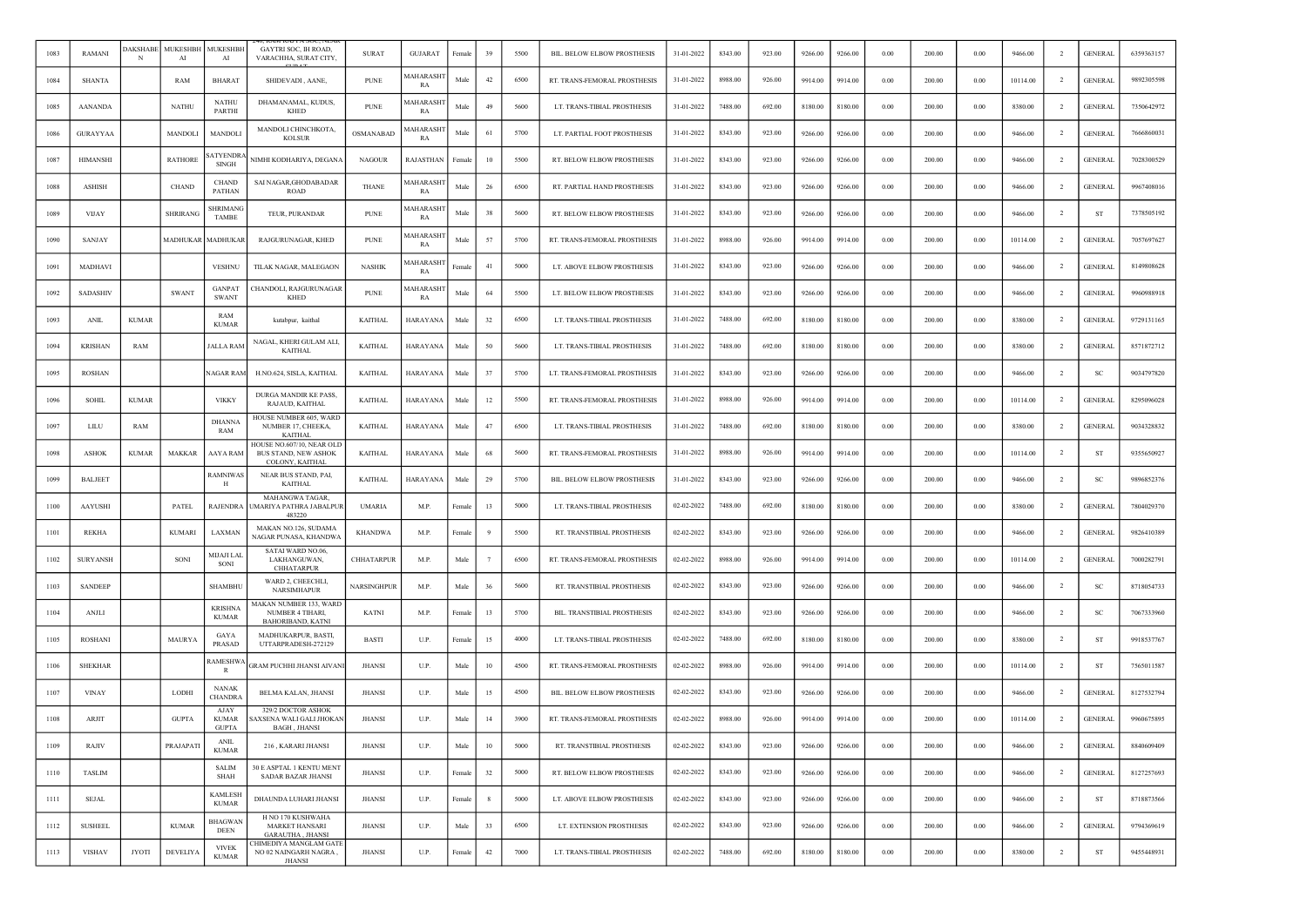| 1114 | AKHILESH         | <b>KUMAR</b>         | <b>NAYAK</b>  | <b>RAMESH</b><br><b>CHANDRA</b><br><b>NAYAK</b> | 66/5, K K PURI COLONY<br>PEEPRIYA ROAD AVAS VIKAS<br><b>JHANSI</b>                    | <b>JHANSI</b>             | U.P.                  | Male   | 37 | 3700 | LT. PARTIAL FOOT PROSTHESIS  | 02-02-2022 | 8343.00 | 923.00 | 9266.00 | 9266.00 | 0.00       | 200.00  | 0.00     | 9466.00  | $\overline{2}$ | <b>GENERAL</b> | 9839211694 |
|------|------------------|----------------------|---------------|-------------------------------------------------|---------------------------------------------------------------------------------------|---------------------------|-----------------------|--------|----|------|------------------------------|------------|---------|--------|---------|---------|------------|---------|----------|----------|----------------|----------------|------------|
| 1115 | SHAILNEDRA       | <b>KUMAR</b>         | PRADHAN       | R.K<br><b>SAXENA</b>                            | 76/02DEBU PAILACE KE<br>SAMNE, LAHARGIRD -3<br><b>JHANSI</b>                          | JHANSI                    | U.P.                  | Male   | 52 | 4000 | RT. BELOW ELBOW PROSTHESIS   | 02-02-2022 | 8343.00 | 923.00 | 9266.00 | 9266.00 | 0.00       | 200.00  | 0.00     | 9466.00  | $\overline{2}$ | <b>GENERAL</b> | 8318841220 |
| 1116 | <b>SHAVINA</b>   |                      |               | <b>AJMER</b>                                    | <b>BUDHIYA BAMHAURI, JHANSI</b>                                                       | <b>JHANSI</b>             | U.P.                  | Female | 12 | 4500 | RT. PARTIAL HAND PROSTHESIS  | 02-02-2022 | 8343.00 | 923.00 | 9266.00 | 9266.00 | 0.00       | 200.00  | 0.00     | 9466.00  | $\overline{2}$ | <b>GENERAL</b> | 9415585474 |
| 1117 | <b>DINESH</b>    |                      | <b>KUMAR</b>  | LALA RAM                                        | 265/339, MANIK CHOWK<br><b>GUDRI JHANSI</b>                                           | JHANSI                    | U.P.                  | Male   | 34 | 4500 | RT. BELOW ELBOW PROSTHESIS   | 02-02-2022 | 8343.00 | 923.00 | 9266.00 | 9266.00 | 0.00       | 200.00  | 0.00     | 9466.00  | $\overline{2}$ | <b>GENERAL</b> | 9696452751 |
| 1118 | <b>DEVENDRA</b>  |                      | YADAV         | <b>SANTOSH</b><br>YADAV                         | PALI PARSAR, JHANSI                                                                   | <b>JHANSI</b>             | U.P.                  | Male   | 33 | 3900 | RT. TRANS-FEMORAL PROSTHESIS | 02-02-2022 | 8988.00 | 926.00 | 9914.00 | 9914.00 | 0.00       | 200.00  | 0.00     | 10114.00 | $\overline{2}$ | <b>GENERAL</b> | 9621787864 |
| 1119 | RITI             |                      | PRADHAN       | S.K.<br>PRADHAN                                 | 76/02 DEBU PAILACE KE<br>SAMNE LAHARGIRD -3,<br><b>JHANSI</b>                         | JHANSI                    | U.P.                  | Femal  | 51 | 3700 | LT. ABOVE ELBOW PROSTHESIS   | 02-02-2022 | 8343.00 | 923.00 | 9266.00 | 9266.00 | 0.00       | 200.00  | 0.00     | 9466.00  | $\overline{2}$ | <b>GENERAL</b> | 7525965400 |
| 1120 | <b>KRISHNA</b>   |                      | <b>GAUTAM</b> | <b>TRILOKI</b>                                  | 446. PICHOR.<br>JHANSI, U.P. 284128                                                   | JHANSI                    | U.P.                  | Male   | 10 | 4000 | LT. BELOW ELBOW PROSTHESIS   | 02-02-2022 | 8343.00 | 923.00 | 9266.00 | 9266.00 | 0.00       | 200.00  | 0.00     | 9466.00  | -2             | <b>GENERAL</b> | 9415585470 |
| 1121 | FAIZ             |                      | ALAM          | <b>MOHD</b><br><b>SADIL</b>                     | HISAMPUR, CHAMRUA<br>SAMBHAL                                                          | <b>SAMBHAL</b>            | U.P.                  | Male   |    | 3900 | RT. TRANSTIBIAL PROSTHESIS   | 02-02-2022 | 8343.00 | 923.00 | 9266.00 | 9266.00 | 0.00       | 200.00  | 0.00     | 9466.00  | $\overline{2}$ | <b>GENERAL</b> | 9927917664 |
| 1122 | HASAN            |                      | RAZZA         | <b>JABBAR</b><br>KHAN                           | 585, MAJHOLA, SAMBHAL                                                                 | <b>SAMBHAL</b>            | U.P.                  | Male   | 13 | 5000 | LT. TRANS-TIBIAL PROSTHESIS  | 02-02-2022 | 7488.00 | 692.00 | 8180.00 | 8180.00 | 0.00       | 200.00  | 0.00     | 8380.00  | $\overline{2}$ | <b>GENERAL</b> | 9690571722 |
| 1123 | <b>DEVKI</b>     |                      |               | <b>GENDI</b>                                    | <b>BARKHERA SONAK,</b><br>SAMBHAL 202410                                              | SAMBHAL                   | U.P.                  | Male   | 33 | 5000 | RT. BELOW ELBOW PROSTHESIS   | 02-02-2022 | 8343.00 | 923.00 | 9266.00 | 9266.00 | 0.00       | 200.00  | 0.00     | 9466.00  | $\overline{2}$ | SC             | 9012901029 |
| 1124 | AKBAR            |                      | ALI           | MAMARAJ                                         | 876 CHAND ENCLAVE NEAR<br>ALLU FARUKH MASJID<br><b>CHAND ENCLAVE</b>                  | GHAZIABAD                 | U.P.                  | Male   | 52 | 3700 | LT. TRANS-TIBIAL PROSTHESIS  | 02-02-2022 | 7488.00 | 692.00 | 8180.00 | 8180.00 | 0.00       | 200.00  | 0.00     | 8380.00  | $\overline{2}$ | <b>GENERAL</b> | 8859725435 |
| 1125 | <b>MANISH</b>    |                      | GOEL          | <b>PRAMOD</b><br><b>GOEL</b>                    | <b>GALI NO 3 CHUNA BHATTI</b><br><b>BHUPENDRA PURI</b><br>MODINAGAR                   | GHAZIABAD                 | U.P.                  | Male   | 27 | 4000 | LT. TRANS-TIBIAL PROSTHESIS  | 02-02-2022 | 7488.00 | 692.00 | 8180.00 | 8180.00 | 0.00       | 200.00  | 0.00     | 8380.00  | $\overline{2}$ | <b>GENERAL</b> | 8595264531 |
| 1126 | ABU              |                      | <b>BAKAR</b>  | <b>SALEEM</b>                                   | 165, LAHADARA,<br><b>GARHMUKETESHWAR</b><br>ALAMPUR, GHAZIABAD                        | GHAZIABAD                 | U.P.                  | Male   |    | 4500 | LT. TRANS-TIBIAL PROSTHESIS  | 02-02-2022 | 7488.00 | 692.00 | 8180.00 | 8180.00 | 0.00       | 200.00  | 0.00     | 8380.00  | $\overline{2}$ | <b>GENERAL</b> | 8430292115 |
| 1127 | <b>PRINCE</b>    |                      | SHARMA        | <b>SANJAY</b><br><b>SHARMA</b>                  | NAGLA PALA, SAHIBABAD,<br>ALIGARH                                                     | <b>ALIGARH</b>            | U.P.                  | Male   |    | 4000 | RT. ABOVE ELBOW PROSTHESIS   | 02-02-2022 | 8343.00 | 923.00 | 9266.00 | 9266.00 | 0.00       | 200.00  | 0.00     | 9466.00  | <sup>2</sup>   | <b>GENERAL</b> | 9259231918 |
| 1128 | <b>GOPAL</b>     |                      |               | <b>SHYAM LAL</b>                                | <b>GOMAT, ALIGARH</b>                                                                 | ALIGARH                   | U.P.                  | Male   | 38 | 4500 | RT. ABOVE ELBOW PROSTHESIS   | 02-02-2022 | 8343.00 | 923.00 | 9266.00 | 9266.00 | 0.00       | 200.00  | 0.00     | 9466.00  | $\overline{2}$ | SC             | 8869815683 |
| 1129 | <b>ASHRAY</b>    |                      | <b>SHARMA</b> | <b>MUNISH</b><br><b>KUMAR</b><br><b>SHARMA</b>  | NEAR SURAKSHA VIHAR,<br>KOIL, ALIGARH                                                 | ALIGARH                   | U.P.                  | Male   |    | 4500 | RT. ABOVE ELBOW PROSTHESIS   | 02-02-2022 | 8343.00 | 923.00 | 9266.00 | 9266.00 | 0.00       | 1000.00 | 10000.00 | 20266.00 | 10             | <b>GENERAL</b> | 7017020155 |
| 1130 | AAL              |                      | <b>MAHRO</b>  | RAJI ALAM                                       | 336, MMULLAPARA,<br>BHUJPARA, ASHIK ALI ROAD,<br>KOIL, ALIGARH                        | ALIGARH                   | U.P.                  | Female |    | 3900 | LT. TRANS-TIBIAL PROSTHESIS  | 02-02-2022 | 7488.00 | 692.00 | 8180.00 | 8180.00 | 0.00       | 200.00  | 0.00     | 8380.00  | $\overline{2}$ | <b>GENERAL</b> | 8439882121 |
| 1131 | <b>JITIN</b>     |                      |               | MUKESH                                          | GONDA U.P 271311                                                                      | <b>GONDA</b>              | U.P.                  | Male   |    | 5000 | BIL. TRANSTIBIAL PROSTHESIS  | 02-02-2022 | 8343.00 | 923.00 | 9266.00 | 9266.00 | 0.00       | 900.00  | 10000.00 | 20166.00 |                | <b>SC</b>      | 9565453002 |
| 1132 | MOHD             | KHALEEL              |               | <b>MOHD</b><br><b>UMAR</b>                      | KAITHEEPAR, MAJRA,<br>AFZALPURWARI, SIRATHU,<br><b>UP</b>                             | KAUSHAMBI                 | U.P.                  | Male   | 26 | 6500 | RT. TRANS-FEMORAL PROSTHESIS | 02-02-2022 | 8988.00 | 926.00 | 9914.00 | 9914.00 | 0.00       | 200.00  | 0.00     | 10114.00 | $\overline{2}$ | <b>GENERAL</b> | 9559136228 |
| 1133 | MOHAMMAD         | <b>SHAHID</b>        |               | MOHAMMA<br>D SHAHJAD<br><b>AHMAD</b>            | CHAUKANIYA, CHAUKANIA,<br>SIDDHARTHNAGAR<br><b>BHARATBHARI</b>                        | <b>SIDDHARTHNAC</b><br>AR | U.P.                  | Male   |    | 7000 | RT. BELOW ELBOW PROSTHESIS   | 02-02-2022 | 8343.00 | 923.00 | 9266.00 | 9266.00 | 0.00       | 200.00  | 0.00     | 9466.00  | $\overline{2}$ | <b>GENERAL</b> | 8172905593 |
| 1134 | ANSH             | YADAV                |               | <b>VIJAY</b><br><b>BAHADUR</b>                  | HARGADH MEJA, HARGADH<br>ALLAHABAD                                                    | ALLAHABAD                 | U.P.                  | Male   |    | 3700 | RT. BELOW ELBOW PROSTHESIS   | 02-02-2022 | 8343.00 | 923.00 | 9266.00 | 9266.00 | 0.00       | 900.00  | 10000.00 | 20166.00 | 9              | <b>GENERAL</b> | 9839737852 |
| 1135 | <b>ARVIND</b>    | <b>KUMAR</b>         |               | <b>BANGUR</b><br>PRASHAD                        | 96/8GIC CAMPUS CHUNNI<br><b>KANPUR NAGAR</b><br>GANJ                                  | <b>KANPUR</b>             | U.P.                  | Male   | 38 | 4000 | LT. PARTIAL FOOT PROSTHESIS  | 02-02-2022 | 8343.00 | 923.00 | 9266.00 | 9266.00 | 0.00       | 200.00  | 0.00     | 9466.00  | $\overline{2}$ | <b>GENERAL</b> | 7455079309 |
| 1136 | <b>VAISHNAVI</b> | <b>KUMARI</b>        |               | NARENDRA<br><b>KUMAR</b>                        | <b>BAGDODHI BAGR</b><br>MANDHANA KANPUR NAGAR                                         | <b>KANPUR</b>             | U.P.                  | Female |    | 4500 | RT. TRANSTIBIAL PROSTHESIS   | 02-02-2022 | 8343.00 | 923.00 | 9266.00 | 9266.00 | 0.00       | 900.00  | 10000.00 | 20166.00 | -9             | <b>GENERAL</b> | 9616213906 |
| 1137 | <b>ADARSH</b>    |                      |               | <b>RAKESH</b><br><b>KUMAR</b>                   | ALI GAON, PAURI GARHWAL                                                               | PAURI<br><b>GARHWAL</b>   | <b>JTTARAKH</b><br>ND | Male   |    | 6500 | RT. TRANS-FEMORAL PROSTHESIS | 02-02-2022 | 8988.00 | 926.00 | 9914.00 | 9914.00 | 0.00       | 1000.00 | 10000.00 | 20914.00 | 10             | <b>ST</b>      | 7409729563 |
| 1138 | <b>TANAY</b>     | <b>CHOWDHA</b><br>RY |               | LALIT<br><b>HOWDHAR</b><br>Y                    | <b>B BLOCK 266 LAKETOWN.</b><br><b>NORTH 24 PARGANAS WEST</b><br><b>BENGAL-700089</b> | NORTH 24<br>PARGANAS      | WEST<br><b>BENGAL</b> | Male   | 12 | 3700 | RT. BELOW ELBOW PROSTHESIS   | 02-02-2022 | 8343.00 | 923.00 | 9266.00 | 9266.00 | 0.00       | 200.00  | 0.00     | 9466.00  | <sup>2</sup>   | <b>GENERAL</b> | 9851155859 |
| 1139 | <b>MAHESHA</b>   |                      |               | <b>SARDARA</b><br>RAM                           | WARD NO.8, AGONDH(107),<br><b>KAITHAL</b>                                             | <b>KAITHAL</b>            | <b>HARAYANA</b>       | Male   | 36 | 5500 | RT. TRANS-FEMORAL PROSTHESIS | 02-02-2022 | 8988.00 | 926.00 | 9914.00 | 9914.00 | 0.00       | 200.00  | 0.00     | 10114.00 | $\overline{2}$ | <b>SC</b>      | 8950916674 |
| 1140 | MANJEET          |                      |               | <b>JOGINDER</b>                                 | GEONG, KAITHAL                                                                        | <b>KAITHAL</b>            | <b>HARAYANA</b>       | Male   | 20 | 6500 | RT. TRANSTIBIAL PROSTHESIS   | 02-02-2022 | 8343.00 | 923.00 | 9266.00 | 9266.00 | $\rm 0.00$ | 200.00  | $0.00\,$ | 9466.00  | $\overline{2}$ | <b>SC</b>      | 9991914923 |
| 1141 | <b>KITABO</b>    | DEVI                 |               | <b>BALBIR</b><br>SINGH                          | 247/13, WARD NO.22, BALRAJ<br>NAGAR, KAITHAL                                          | <b>KAITHAL</b>            | <b>HARAYANA</b>       | Female | 54 | 5600 | RT. BELOW ELBOW PROSTHESIS   | 02-02-2022 | 8343.00 | 923.00 | 9266.00 | 9266.00 | $0.00\,$   | 200.00  | 0.00     | 9466.00  | $\overline{2}$ | <b>GENERAL</b> | 9728634325 |
| 1142 | <b>SUNEHRA</b>   | RAM                  |               | <b>AASHU RAM</b>                                | DULYANI, TEONTHA,<br>KAITHAL                                                          | <b>KAITHAL</b>            | HARAYANA              | Male   | 74 | 5700 | LT. ABOVE ELBOW PROSTHESIS   | 02-02-2022 | 8343.00 | 923.00 | 9266.00 | 9266.00 | 0.00       | 200.00  | 0.00     | 9466.00  | $\overline{2}$ | <b>GENERAL</b> | 9812292058 |
| 1143 | RAJESH           | <b>KUMAR</b>         |               | MANGAT<br>RAM                                   | 1111, GULABA PATTI,<br>KEORAK, KAITHAL                                                | <b>KAITHAL</b>            | <b>HARAYANA</b>       | Male   | 45 | 5000 | LT. EXTENSION PROSTHESIS     | 02-02-2022 | 8343.00 | 923.00 | 9266.00 | 9266.00 | 0.00       | 200.00  | 0.00     | 9466.00  | $\overline{2}$ | <b>GENERAL</b> | 9812247498 |
| 1144 | JAGMATI          |                      |               | DUNI                                            | NEAR KHERA, DEEG, KAITHAI                                                             | <b>KAITHAL</b>            | HARAYANA              | Female | 62 | 5500 | LT. TRANS-TIBIAL PROSTHESIS  | 02-02-2022 | 7488.00 | 692.00 | 8180.00 | 8180.00 | 0.00       | 200.00  | 0.00     | 8380.00  | $\overline{2}$ | SC             | 9468181246 |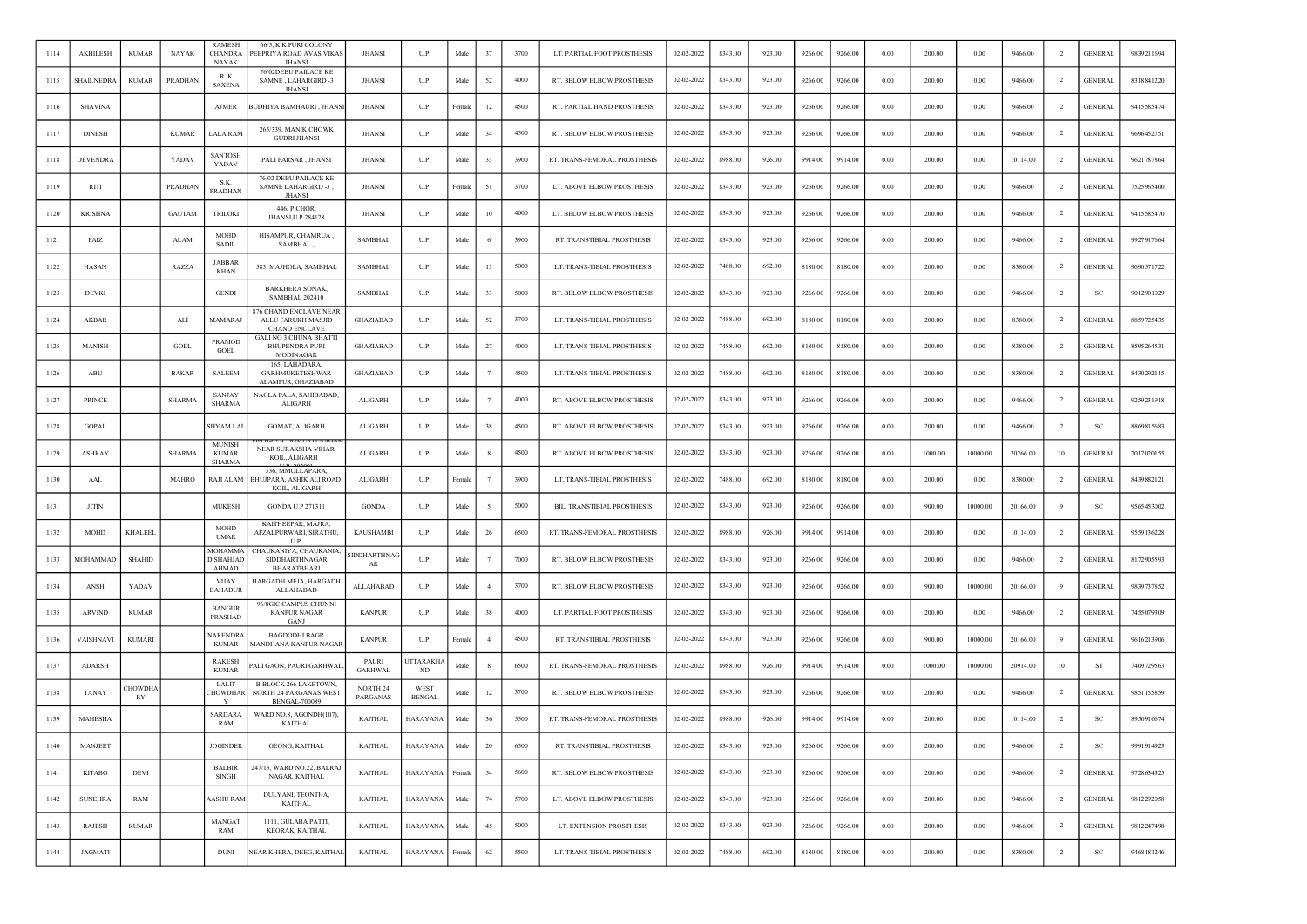| 1145 | AMRIT              | PAL                  |                 | <b>BHARMBIR</b>                               | <b>BAKAL, KAITHAL</b>                                                   | <b>KAITHAL</b>           | HARAYANA         | Male   | 25 | 6500 | LT. PARTIAL FOOT PROSTHESIS                                         | 02-02-2022 | 8343.00 | 923.00 | 9266.00 | 9266.00 | 0.00       | 200.00 | 0.00     | 9466.00  | $\overline{2}$ | <sub>SC</sub>  | 9728798900 |
|------|--------------------|----------------------|-----------------|-----------------------------------------------|-------------------------------------------------------------------------|--------------------------|------------------|--------|----|------|---------------------------------------------------------------------|------------|---------|--------|---------|---------|------------|--------|----------|----------|----------------|----------------|------------|
| 1146 | <b>BILLA</b>       | RAM                  |                 | <b>SUBU RAM</b>                               | MASTGARH KAITHAL                                                        | <b>KAITHAL</b>           | HARAYANA         | Male   | 59 | 5600 | RT. BELOW ELBOW PROSTHESIS                                          | 02-02-2022 | 8343.00 | 923.00 | 9266.00 | 9266.00 | 0.00       | 200.00 | 0.00     | 9466.00  | $\overline{2}$ | -SC            | 8683922831 |
| 1147 | <b>MURTI</b>       | DEVI                 |                 | <b>CHANDER</b><br>BHAN                        | SISLA SISMORE, KAITHAL                                                  | <b>KAITHAL</b>           | HARAYANA         | Female | 56 | 5700 | RT. PARTIAL HAND PROSTHESIS                                         | 02-02-2022 | 8343.00 | 923.00 | 9266.00 | 9266.00 | 0.00       | 200.00 | 0.00     | 9466.00  | $\overline{2}$ | SC             | 9729814987 |
| 1148 | <b>SATY</b>        | NARAYAN              |                 | <b>BHALLU</b><br>RAM                          | RAPRIA PATTI, BALU,<br><b>KAITHAL</b>                                   | <b>KAITHAL</b>           | HARAYANA         | Male   | 69 | 5500 | RT. BELOW ELBOW PROSTHESIS                                          | 02-02-2022 | 8343.00 | 923.00 | 9266.00 | 9266.00 | 0.00       | 200.00 | 0.00     | 9466.00  | -2             | SC             | 9729958832 |
| 1149 | <b>URMILA</b>      | <b>DEVI</b>          |                 | <b>AMESHWA</b><br>R                           | DEODKHERI, KAITHAL                                                      | <b>KAITHAL</b>           | HARAYANA         | remal  | 38 | 6500 | RT. TRANS-FEMORAL PROSTHESIS                                        | 02-02-2022 | 8988.00 | 926.00 | 9914.00 | 9914.00 | 0.00       | 200.00 | 0.00     | 10114.00 |                |                | 8529972180 |
| 1150 | <b>RISHIPAL</b>    |                      |                 | <b>UDAY</b><br><b>SINGH</b>                   | JHABRA PATTI, KASSAN,<br><b>KAITHAL</b>                                 | <b>KAITHAL</b>           | HARAYANA         | Male   | 35 | 5600 | LT. ABOVE ELBOW PROSTHESIS                                          | 02-02-2022 | 8343.00 | 923.00 | 9266.00 | 9266.00 | 0.00       | 200.00 | 0.00     | 9466.00  | $\overline{2}$ | ST             | 9813893098 |
| 1151 | RIYAZ              |                      | <b>BEGUM</b>    | <b>SAYYAD</b><br><b>TAHIR</b>                 | 63, KOLIWADA, SURAJPOLE<br>WARD NO.43, GIRWA,<br><b>UDAIPUR</b>         | <b>UDAIPUR</b>           | RAJASTHAN        | Female | 74 | 5700 | WHEEL CHAIR FOLDING STANDARD<br>MODEL ADULT SIZE(SAATHI)            | 03-02-2022 | 8700.00 | 0.00   | 8700.00 | 8700.00 | $0.00\,$   | 100.00 | 0.00     | 8800.00  | -1             | <b>GENERAL</b> | 9057909504 |
| 1152 | <b>HAJRA</b>       |                      | BAI             | AKBAR ALI                                     | MOCHIWADA BHINDER,                                                      | <b>UDAIPUR</b>           | RAJASTHAN        | Female | 71 | 5000 | WHEEL CHAIR FOLDING STANDARD<br>MODEL ADULT SIZE(SAATHI)            | 03-02-2022 | 8700.00 | 0.00   | 8700.00 | 8700.00 | 0.00       | 100.00 | 0.00     | 8800.00  |                | <b>GENERAL</b> | 9829115867 |
| 1153 | <b>VINOD</b>       | <b>KUMAR</b>         | <b>BHANDARI</b> | MANGI LAL                                     | 506 MAHADEV APARTMEMT<br>EKLINGPURA UDAIPUR                             | <b>UDAIPUR</b>           | RAJASTHAN        | Male   | 62 | 5500 | WHEEL CHAIR FOLDING STANDARD<br>MODEL ADULT SIZE(SAATHI)            | 03-02-2022 | 8700.00 | 0.00   | 8700.00 | 8700.00 | $0.00\,$   | 100.00 | 0.00     | 8800.00  |                | <b>GENERAL</b> | 9588883108 |
| 1154 | LAXMI              |                      | <b>DEVI</b>     | <b>KALYAN</b><br>MAL                          | 9 SAJJANGARH ROAD<br><b>UDAIPUR</b>                                     | <b>UDAIPUR</b>           | RAJASTHAN        | Female | 70 | 6500 | WHEEL CHAIR FOLDING STANDARD<br>MODEL ADULT SIZE(SAATHI)            | 03-02-2022 | 8700.00 | 0.00   | 8700.00 | 8700.00 | 0.00       | 100.00 | 0.00     | 8800.00  |                | <b>GENERAL</b> | 9829925466 |
| 1155 | <b>DINESH</b>      | <b>KUMAR</b>         | <b>VAJPEYI</b>  | MADAN<br><b>MOHAN</b>                         | 410, HIRAN MAGARI SEC.3,<br><b>UDAIPUR, RAJ.-313002</b>                 | <b>UDAIPUR</b>           | RAJASTHAN        | Male   | 72 | 5600 | WHEEL CHAIR FOLDING STANDARD<br>MODEL ADULT SIZE(SAATHI)            | 03-02-2022 | 8700.00 | 0.00   | 8700.00 | 8700.00 | 0.00       | 100.00 | 0.00     | 8800.00  | - 1            | <b>GENERAL</b> | 9649524371 |
| 1156 | <b>KANTI</b>       |                      | <b>KUMARI</b>   | <b>ASHOK</b><br><b>KUMAR</b><br>SONI          | 411 KARANPURA, ETAWAH<br>U.P. 206001                                    | <b>ETAWAH</b>            | U.P.             | ⊦emal  | 41 | 5700 | WHEEL CHAIR FOLDING STANDARD<br>MODEL ADULT SIZE(SAATHI)            | 03-02-2022 | 8700.00 | 0.00   | 8700.00 | 8700.00 | 0.00       | 100.00 | 0.00     | 8800.00  |                | <b>GENERAL</b> | 7668684521 |
| 1157 | <b>RISHIKESH</b>   |                      |                 | RAM<br>LAKHAN                                 | JLALPUR KOIL ALIGARH                                                    | <b>ALIGARH</b>           | U.P.             | Male   | 48 | 3900 | WHEEL CHAIR FOLDING STANDARD<br>MODEL ADULT SIZE(SAATHI)            | 03-02-2022 | 8700.00 | 0.00   | 8700.00 | 8700.00 | 0.00       | 100.00 | 0.00     | 8800.00  | -1             | <b>GENERAL</b> | 9193172940 |
| 1158 | <b>ANIL</b>        |                      | <b>KUMAR</b>    | <b>DINESH</b><br><b>KUMAR</b>                 | JUGGI 82, MAJHI NAGAR,<br><b>3AIRAGARH, HUZUR, BHOPAL</b>               | <b>BHOPAL</b>            | M.P              | Male   | 50 | 3700 | WHEEL CHAIR FOLDING STANDARD<br>MODEL ADULT SIZE(SAATHI)            | 03-02-2022 | 8700.00 | 0.00   | 8700.00 | 8700.00 | 0.00       | 100.00 | 0.00     | 8800.00  | $\mathbf{1}$   | <b>ST</b>      | 6287956362 |
| 1159 | <b>CESHAV VYAS</b> |                      |                 | <b>JARIKISHA</b><br>N VYAS                    | MAJIT, NAMPALLY,<br>HYDERABAD, BEGUMBAZAR                               | <b>HYDRABAD</b>          | <b>TELANGANA</b> | Male   |    | 4000 | LT. EXTENSION PROSTHESIS                                            | 03-02-2022 | 8343.00 | 923.00 | 9266.00 | 9266.00 | 0.00       | 200.00 | 0.00     | 9466.00  | $\overline{2}$ | <b>GENERAL</b> | 9246520700 |
| 1160 | GOLL<br>KUSHWAH/   |                      |                 | PAWAN<br><b>KUSHWAHA</b>                      | 28 KUSHWAHA MOHALLA<br>WARD NO 1 SHIVAD SAWAI<br><b>MADHOPUR</b>        | SAWAI<br><b>MADHOPUR</b> | RAJASTHAN        | Femal  |    | 4500 | LT. PARTIAL FOOT PROSTHESIS                                         | 03-02-2022 | 8343.00 | 923.00 | 9266.00 | 9266.00 | $0.00\,$   | 200.00 | 0.00     | 9466.00  | $\overline{2}$ | <b>GENERAL</b> | 8432224646 |
| 1161 | SUDHANSHU          | <b>KUMAR</b>         | <b>GUPTA</b>    | <b>KRISHNA</b><br>SAH                         | RAMPUR KOTHI, RAMPUR,<br><b>SIWAN</b>                                   | <b>SIWAN</b>             | <b>BIHAR</b>     | Male   | 19 | 5000 | RT. BELOW ELBOW PROSTHESIS                                          | 03-02-2022 | 8343.00 | 923.00 | 9266.00 | 9266.00 | 0.00       | 200.00 | 0.00     | 9466.00  | $\overline{2}$ | <b>GENERAL</b> | 8332022069 |
| 1162 | <b>JITENDRA</b>    | <b>KUMAR</b>         | MAHTO           | MOHAN<br>MAHTO                                | BAIKUNTHWA TOLA KHADDA<br><b>WEST CHAMPARAN</b>                         | WEST<br>CHAMPARAN        | <b>BIHAR</b>     | Male   | 34 | 4000 | LT. AFO (POLYPROPYLENE), A PAIR OF<br>SURGICAL SHOES (ADULT)        | 03-02-2022 | 2248.00 | 307.00 | 2555.00 | 2555.00 | 0.00       | 200.00 | 0.00     | 2755.00  | $\overline{2}$ | ST             | 9572588704 |
| 1163 | <b>SARITA</b>      | <b>DEVI</b>          |                 | <b>PRABHU</b><br>GIRI                         | AMWA MAUJAM AMWA<br>NAKCHHED GOPALGANJ                                  | GOPALGANJ                | <b>BIHAR</b>     | Female | 46 | 7500 | LT. AFO (POLYPROPYLENE), A PAIR OF<br>SURGICAL SHOES (ADULT)        | 03-02-2022 | 2248.00 | 307.00 | 2555.00 | 2555.00 | 0.00       | 200.00 | 0.00     | 2755.00  | $\overline{2}$ | <b>GENERAL</b> | 7739264349 |
| 1164 | <b>CHINTA</b>      | <b>KUMARI</b>        |                 | <b>BABU LAL</b><br>RAM                        | <b>KHARPAKWA</b><br>GOPALGANJ                                           | GOPALGANJ                | <b>BIHAR</b>     | Female | 32 | 6500 | LT. AFO (POLYPROPYLENE), A PAIR OI<br>SURGICAL SHOES (ADULT)        | 03-02-2022 | 2248.00 | 307.00 | 2555.00 | 2555.00 | 0.00       | 200.00 | 0.00     | 2755.00  | $\overline{2}$ | -SC            | 9006411985 |
| 1165 | <b>PRAVIN</b>      | <b>KUMAR</b>         | <b>PRANAV</b>   | <b>HEMANT</b><br><b>KUMAR</b><br><b>VERMA</b> | JAGATPUR, BARAIL, SUPAUL                                                | <b>SUPAUL</b>            | <b>BIHAR</b>     | Male   | 45 | 4500 | LT. AFO (POLYPROPYLENE), A PAIR OF<br>SURGICAL SHOES (ADULT)        | 03-02-2022 | 2248.00 | 307.00 | 2555.00 | 2555.00 | 0.00       | 200.00 | 0.00     | 2755.00  | <sup>2</sup>   | <sub>SC</sub>  | 8581024391 |
| 1166 | MD                 | <b>KALEEM</b>        |                 | TAFEJUL                                       | <b>GHATAHA GOVINDPUR,</b><br>WARD NO-09 GOVINDPUR<br><b>SUPAUL</b>      | <b>SUPAUL</b>            | <b>BIHAR</b>     | Male   | 42 | 4000 | LT. AFO (POLYPROPYLENE), A PAIR OF<br><b>SURGICAL SHOES (ADULT)</b> | 03-02-2022 | 2248.00 | 307.00 | 2555.00 | 2555.00 | 0.00       | 200.00 | 0.00     | 2755.00  | $\overline{2}$ | SC             | 9123270163 |
| 1167 | <b>BHAVDEV</b>     | DAS                  |                 | NAKHARL<br>DAS                                | TETRI HARIJAN TOLA WARD<br>NO 04 NAUGACHIA<br><b>BHAGALPUR</b>          | <b>BHAGALPUR</b>         | <b>BIHAR</b>     | Male   | 70 | 4500 | LT. ABOVE ELBOW PROSTHESIS                                          | 03-02-2022 | 8343.00 | 923.00 | 9266.00 | 9266.00 | $0.00\,$   | 200.00 | 0.00     | 9466.00  | $\overline{2}$ | <b>GENERAL</b> | 9572152224 |
| 1168 | <b>NIVASH</b>      | <b>CHOUDHA</b><br>RY |                 | <b>INDRADEV</b><br>CHOUDHAR<br>Y              | RANNUCHAK MAKANDPUR<br>AKBARNAGAR, MAKANPUR,                            | <b>BHAGALPUR</b>         | <b>BIHAR</b>     | Male   | 57 | 4500 | LT. EXTENSION PROSTHESIS                                            | 03-02-2022 | 8343.00 | 923.00 | 9266.00 | 9266.00 | 0.00       | 200.00 | 0.00     | 9466.00  | $\overline{2}$ | <b>GENERAL</b> | 7667828386 |
| 1169 | SHALIGRAM          | SAH                  |                 | <b>SUBALAK</b><br>SAH                         | FATEHPUR, BHAGALPUR                                                     | <b>BHAGALPUR</b>         | <b>BIHAR</b>     | Male   | 51 | 3900 | LT. TRANS-TIBIAL PROSTHESIS                                         | 03-02-2022 | 7488.00 | 692.00 | 8180.00 | 8180.00 | 0.00       | 200.00 | 0.00     | 8380.00  | $\overline{2}$ | <b>GENERAL</b> | 7546912549 |
| 1170 | AJAY               | <b>KUMAR</b>         | <b>SINGH</b>    | <b>KULDEEP</b><br>SINGH                       | BALAHA, NARAYANPUR,<br><b>BHAGALPUR</b>                                 | <b>BHAGALPUR</b>         | <b>BIHAR</b>     | Male   | 46 | 5000 | LT. PARTIAL FOOT PROSTHESIS                                         | 03-02-2022 | 8343.00 | 923.00 | 9266.00 | 9266.00 | 0.00       | 200.00 | 0.00     | 9466.00  | $\overline{2}$ | <b>GENERAL</b> | 9934478580 |
| 1171 | LAL                | BIHARI               | <b>SINGH</b>    | <b>BALIRAM</b><br>SINGH                       | KUSHWAHA NAGAR, WARD<br>NO.9, KAHALGAON,<br>NANDLAPUR, BHAGALPUR        | <b>BHAGALPUR</b>         | <b>BIHAR</b>     | Male   | 59 | 5000 | RT. BELOW ELBOW PROSTHESIS                                          | 03-02-2022 | 8343.00 | 923.00 | 9266.00 | 9266.00 | 0.00       | 200.00 | 0.00     | 9466.00  | $\overline{2}$ | <b>GENERAL</b> | 8677041720 |
| 1172 | <b>SHIVAM</b>      | <b>KUMAR</b>         |                 | <b>VIKASH</b><br>RAVIDAS                      | LATTIPUR, POST-LATTIPUR,<br>THANA-BIHPUR, LATTIPUR,<br><b>BHAGALPUR</b> | <b>BHAGALPUR</b>         | <b>BIHAR</b>     | Male   | 20 | 5000 | RT. PARTIAL HAND PROSTHESIS                                         | 03-02-2022 | 8343.00 | 923.00 | 9266.00 | 9266.00 | 0.00       | 200.00 | 0.00     | 9466.00  | $\overline{2}$ | <b>GENERAL</b> | 9801642014 |
| 1173 | <b>BABY</b>        | <b>KAUSHIK</b>       |                 | RAMA<br>RAMAN<br><b>MISHRA</b>                | VILL POST SAHAR BHOJPUR                                                 | <b>BHOJPUR</b>           | <b>BIHAR</b>     | Female | 18 | 6500 | RT. BELOW ELBOW PROSTHESIS                                          | 03-02-2022 | 8343.00 | 923.00 | 9266.00 | 9266.00 | 0.00       | 200.00 | 0.00     | 9466.00  | $\overline{2}$ | <b>GENERAL</b> | 7369994592 |
| 1174 | <b>DHANAWATI</b>   | DEVI                 |                 | DHARAMVI<br>R RAI                             | KULHARIYA SHIVALA (WARD<br>NO.1), KOILWAR, BHOJPUR                      | <b>BHOJPUR</b>           | <b>BIHAR</b>     | Female | 36 | 8000 | RT. TRANS-FEMORAL PROSTHESIS                                        | 03-02-2022 | 8988.00 | 926.00 | 9914.00 | 9914.00 | $\rm 0.00$ | 200.00 | $0.00\,$ | 10114.00 | $\overline{2}$ | <b>GENERAL</b> | 6205466834 |
| 1175 | <b>RENU</b>        | DEVI                 |                 | <b>RAVINDRA</b><br>YADAV                      | BIHIYA, JAMUNA, BEHEA,<br><b>BHOJPUR</b>                                | <b>BHOJPUR</b>           | <b>BIHAR</b>     | Female | 33 | 6500 | LT. ABOVE ELBOW PROSTHESIS                                          | 03-02-2022 | 8343.00 | 923.00 | 9266.00 | 9266.00 | 0.00       | 200.00 | 0.00     | 9466.00  | $\overline{2}$ | <b>GENERAL</b> | 9624161317 |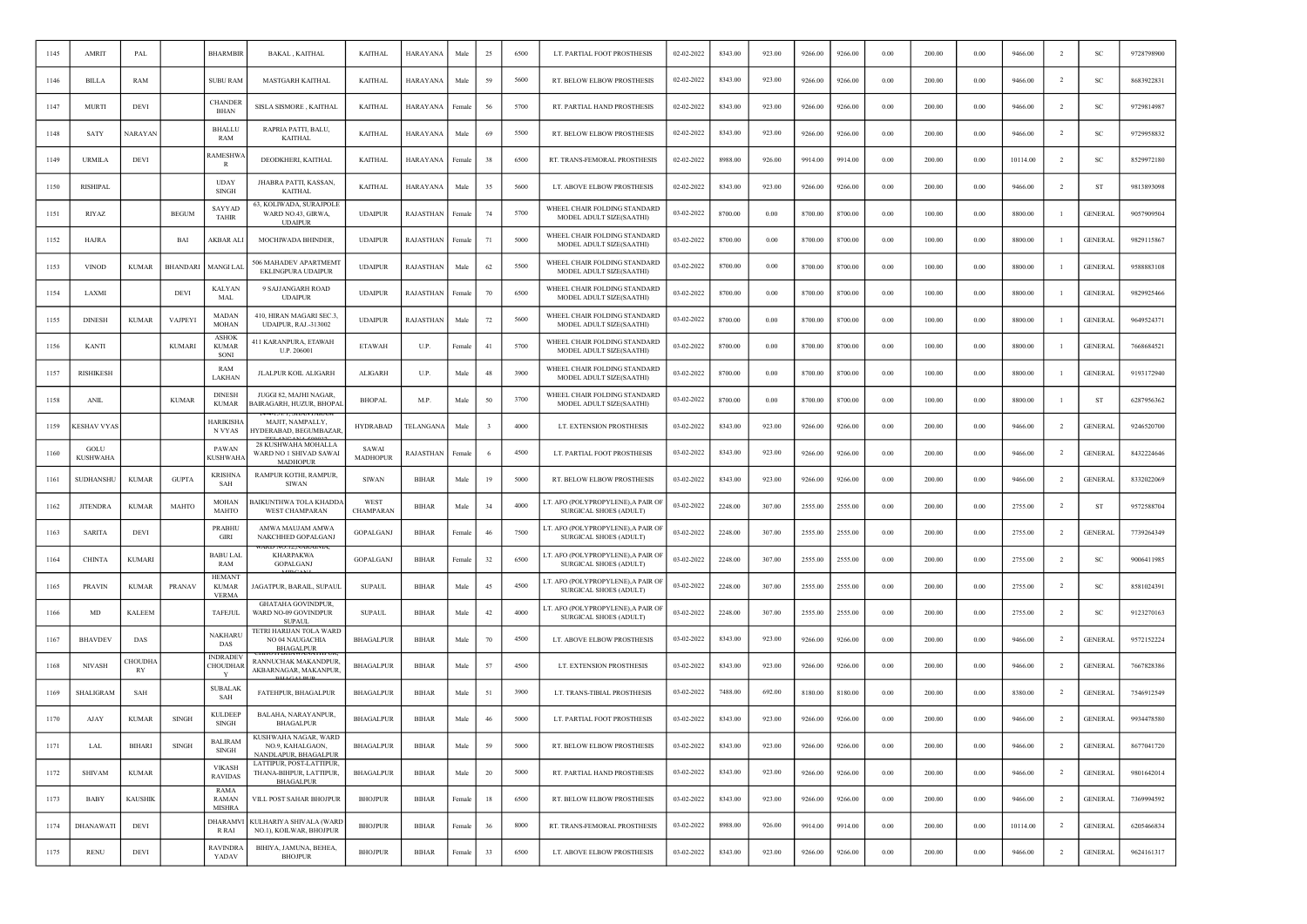| 1176 | <b>NIRMA</b>     | <b>KUMARI</b>  |               | <b>SATENDRA</b><br><b>SINGH</b>           | BARNAON, BHOJPUR,<br><b>JAGDISHPUR</b>                                       | <b>BHOJPUR</b>     | <b>BIHAR</b>    | Female | 21     | 5800 | LT. BELOW ELBOW PROSTHESIS                                    | 03-02-2022 | 8343.00 | 923.00 | 9266.00 | 9266.00 | 0.00       | 200.00  | 0.00       | 9466.00  | $\overline{2}$ | <b>GENERAL</b> | 8434924208 |
|------|------------------|----------------|---------------|-------------------------------------------|------------------------------------------------------------------------------|--------------------|-----------------|--------|--------|------|---------------------------------------------------------------|------------|---------|--------|---------|---------|------------|---------|------------|----------|----------------|----------------|------------|
| 1177 | <b>BALISHTAR</b> | <b>BIND</b>    |               | PRASADI<br><b>BIND</b>                    | SENUWAR, ROHTAS,<br>MALWAR,                                                  | <b>ROHTAS</b>      | <b>BIHAR</b>    | Male   | 49     | 5500 | LT. TRANS-TIBIAL PROSTHESIS                                   | 03-02-2022 | 7488.00 | 692.00 | 8180.00 | 8180.00 | $0.00\,$   | 200.00  | 0.00       | 8380.00  | $\overline{2}$ | <b>GENERAL</b> | 8102066470 |
| 1178 | ABHIMANYU        | <b>KUMAR</b>   |               | <b>PRAMOD</b><br><b>SINGH</b>             | WARD NO 2.GHAUDANR<br><b>ROHTAS</b>                                          | <b>ROHTAS</b>      | <b>BIHAR</b>    | Male   | 22     | 6500 | LT. TRANS-FEMORAL PROSTHESIS                                  | 03-02-2022 | 8343.00 | 923.00 | 9266.00 | 9266.00 | 0.00       | 200.00  | 0.00       | 9466.00  | $\overline{2}$ | <b>GENERAL</b> | 9507789144 |
| 1179 | <b>BABAN</b>     | RAM            |               | <b>JAGU RAM</b>                           | DARANAGAR, NAUHATTA<br><b>ROHTAS</b>                                         | <b>ROHTAS</b>      | <b>BIHAR</b>    | Male   | 40     | 5600 | RT. TRANS-FEMORAL PROSTHESIS                                  | 03-02-2022 | 8988.00 | 926.00 | 9914.00 | 9914.00 | 0.00       | 200.00  | 0.00       | 10114.00 | $\overline{2}$ | <b>GENERAL</b> | 7061650338 |
| 1180 | <b>BUENDRA</b>   | <b>KUMAR</b>   | <b>SHARMA</b> | <b>GOPAL JI</b><br><b>SHARMA</b>          | KHILANGANJ, SASARAM<br><b>ROHTAS</b>                                         | <b>ROHTAS</b>      | <b>BIHAR</b>    | Male   | 37     | 5700 | LT. TRANS-TIBIAL PROSTHESIS                                   | 03-02-2022 | 7488.00 | 692.00 | 8180.00 | 8180.00 | 0.00       | 200.00  | 0.00       | 8380.00  | $\overline{2}$ | <b>GENERAL</b> | 9156844577 |
| 1181 | <b>KUSHUM</b>    | <b>KUMARI</b>  |               | <b>SUMER</b><br>SINGH                     | KONHI, BANUA, ROHTAS                                                         | <b>ROHTAS</b>      | <b>BIHAR</b>    | Female | 21     | 5000 | RT. TRANS-FEMORAL PROSTHESIS                                  | 03-02-2022 | 8988.00 | 926.00 | 9914.00 | 9914.00 | 0.00       | 200.00  | 0.00       | 10114.00 | $\overline{2}$ | <b>GENERAL</b> | 8862836350 |
| 1182 | <b>SOM</b>       | <b>KUMAR</b>   |               | <b>ASHOK</b><br><b>SINGH</b>              | KARPURWA, SASARAM.<br><b>ROHTAS</b>                                          | <b>ROHTAS</b>      | <b>BIHAR</b>    | Male   | 27     | 5500 | BIL. BELOW ELBOW PROSTHESIS                                   | 03-02-2022 | 8343.00 | 923.00 | 9266.00 | 9266.00 | 0.00       | 200.00  | 0.00       | 9466.00  | <sup>2</sup>   | <b>GENERAL</b> | 9631732822 |
| 1183 | MD               | <b>DILSHAD</b> | ALAM          | MOHAMMA<br><b>D KALIM</b><br><b>UDDIN</b> | CHAKAND BAZAR, POST-<br><b>CHAKAND</b>                                       | GAYA               | <b>BIHAR</b>    | Male   | 28     | 6500 | RT. TRANS-FEMORAL PROSTHESIS                                  | 03-02-2022 | 8988.00 | 926.00 | 9914.00 | 9914.00 | 0.00       | 200.00  | 0.00       | 10114.00 | $\overline{2}$ | <b>GENERAL</b> | 8521201575 |
| 1184 | MD.              | RIZWAN         | KHAN          | SHAJAD<br>KHAN                            | KHAIRA, ADARCHAK,<br>DUMARIYA, ADAR, GAYA                                    | GAYA               | <b>BIHAR</b>    | Male   | 48     | 5600 | RT. TRANS-FEMORAL PROSTHESIS                                  | 03-02-2022 | 8988.00 | 926.00 | 9914.00 | 9914.00 | $0.00\,$   | 200.00  | 0.00       | 10114.00 | $\overline{2}$ | <b>GENERAL</b> | 8083031964 |
| 1185 | MOHAMMAD         | SAGIR          |               | <b>ABDUL</b><br>MAJID                     | MOHALLA-URDU, THANA-<br>SHERGHATI                                            | GAYA               | <b>BIHAR</b>    | Male   | 49     | 5700 | LT. ABOVE ELBOW PROSTHESIS                                    | 03-02-2022 | 8343.00 | 923.00 | 9266.00 | 9266.00 | 0.00       | 200.00  | 0.00       | 9466.00  | $\overline{2}$ | <b>GENERAL</b> | 8294945117 |
| 1186 | MD               | HASIB          |               | MD HABIB                                  | NEAR NH2, IMAMAGANJ<br>MORE, HAMZAPUR,<br>SHERGHATI, GAYA                    | GAYA               | <b>BIHAR</b>    | Male   | 72     | 5500 | RT. TRANSTIBIAL PROSTHESIS                                    | 03-02-2022 | 8343.00 | 923.00 | 9266.00 | 9266.00 | 0.00       | 200.00  | 0.00       | 9466.00  | $\overline{2}$ | <b>GENERAL</b> | 9534567424 |
| 1187 | <b>KISHORI</b>   | RAM            |               | <b>KARU</b><br><b>RAVIDAS</b>             | 346, GHUGHARI TAND, NEAR<br>SHIV MANDIR, CHAND<br>CHAURA, GAYA               | GAYA               | <b>BIHAR</b>    | Male   | 44     | 6500 | BIL. TRANSTIBIAL PROSTHESIS                                   | 03-02-2022 | 8343.00 | 923.00 | 9266.00 | 9266.00 | 0.00       | 200.00  | 0.00       | 9466.00  | $\overline{2}$ | ST             | 7004623636 |
| 1188 | MAHESH           | MAHATO         |               | <b>GAURI</b><br><b>MAHATO</b>             | AKD NO-19. GAINJ I<br>2, GHASSIYARPATII, BETTIAH,<br><b>WEST CHAMPARAN</b>   | CHAMPARAN          | <b>BIHAR</b>    | Male   | 24     | 5600 | RT. TRANS-FEMORAL PROSTHESIS                                  | 03-02-2022 | 8988.00 | 926.00 | 9914.00 | 9914.00 | 0.00       | 200.00  | 0.00       | 10114.00 | $\overline{2}$ | ST             | 7250364892 |
| 1189 | <b>SUNIL</b>     | <b>KUMAR</b>   |               | <b>KRISHNA</b><br>PRASAD                  | SARAIYA, MAKHDUMPUR<br>804422                                                | <b>JAHANABAD</b>   | <b>BIHAR</b>    | Male   | $48\,$ | 5700 | LT. TRANS-TIBIAL PROSTHESIS                                   | 03-02-2022 | 7488.00 | 692.00 | 8180.00 | 8180.00 | 0.00       | 200.00  | 0.00       | 8380.00  | <sup>2</sup>   | <b>GENERAL</b> | 8579907443 |
| 1190 | <b>VIJENDRA</b>  | <b>KUMAR</b>   |               | <b>BHAGWAT</b><br><b>MAHATO</b>           | DHANAUTI SALARPUR<br><b>JEHANABAD</b><br>804429                              | JAHANABAD          | <b>BIHAR</b>    | Male   | 35     | 5000 | LT. TRANS-TIBIAL PROSTHESIS                                   | 03-02-2022 | 7488.00 | 692.00 | 8180.00 | 8180.00 | 0.00       | 200.00  | 0.00       | 8380.00  | $\overline{2}$ | ST             | 7277972500 |
| 1191 | <b>ANKIT</b>     | <b>KUMAR</b>   |               | SATANAND                                  | RUPAULI BIHAR 848132                                                         | <b>SAMASTIPUR</b>  | <b>BIHAR</b>    | Male   | 18     | 5500 | LT. TRANS-FEMORAL PROSTHESIS                                  | 03-02-2022 | 8343.00 | 923.00 | 9266.00 | 9266.00 | $0.00\,$   | 200.00  | 0.00       | 9466.00  | $\overline{2}$ | <b>GENERAL</b> | 9939912170 |
| 1192 | <b>SUNIL</b>     | MAHTO          |               | <b>MANTUN</b><br>MAHTO                    | SHASAN. WARD NO.11.<br>SASAN, SAMASTIPUR                                     | <b>SAMASTIPUR</b>  | <b>BIHAR</b>    | Male   | 17     | 6500 | RT. TRANS-FEMORAL PROSTHESIS                                  | 03-02-2022 | 8988.00 | 926.00 | 9914.00 | 9914.00 | 0.00       | 200.00  | 0.00       | 10114.00 | $\overline{2}$ | ST             | 9549726837 |
| 1193 | <b>SUDHIR</b>    | <b>KUMAR</b>   | SAH           | <b>CAMESHWA</b><br>R SAH                  | VARD NO.2, GOHDA, RUPAULI<br><b>BUZURG, SAMASTIPUR</b>                       | <b>SAMASTIPUR</b>  | <b>BIHAR</b>    | Male   | 52     | 5600 | LT. TRANS-TIBIAL PROSTHESIS                                   | 03-02-2022 | 7488.00 | 692.00 | 8180.00 | 8180.00 | 0.00       | 200.00  | 0.00       | 8380.00  | $\overline{2}$ | <b>GENERAL</b> | 9034119745 |
| 1194 | <b>GANESH</b>    | MAHTO          |               | <b>BALESHWA</b><br>R                      | SAKHMOHAN, KARAKH,<br>SAKHMOHAN, SAMASTIPUR                                  | <b>SAMASTIPUR</b>  | <b>BIHAR</b>    | Male   | 47     | 5700 | RT. TRANS-FEMORAL PROSTHESIS                                  | 03-02-2022 | 8988.00 | 926.00 | 9914.00 | 9914.00 | 0.00       | 200.00  | 0.00       | 10114.00 | $\overline{2}$ | <b>GENERAL</b> | 9065962617 |
| 1195 | <b>RENU</b>      | DEVI           |               | <b>ASHOK SAH</b>                          | DAMODARPUR, BEGUSARAI,<br>P.O.                                               | <b>BEGUSARAI</b>   | <b>BIHAR</b>    | Male   | 37     | 5500 | RT. BELOW ELBOW PROSTHESIS                                    | 03-02-2022 | 8343.00 | 923.00 | 9266.00 | 9266.00 | 0.00       | 200.00  | 0.00       | 9466.00  | $\overline{2}$ | <b>GENERAL</b> | 9472321794 |
| 1196 | <b>NIRMALA</b>   |                |               | <b>HARIOM</b>                             | <b>GAOV NAGURA,</b><br>NAGURAN(81), NAGURAN<br>JIND HARY ANA 126125          | <b>JIND</b>        | <b>HARAYANA</b> | Female | 54     | 6500 | BIL. TRANSTIBIAL PROSTHESIS                                   | 03-02-2022 | 8343.00 | 923.00 | 9266.00 | 9266.00 | 0.00       | 200.00  | 0.00       | 9466.00  | $\overline{2}$ | <b>SC</b>      | 9053223875 |
| 1197 | <b>SATISH</b>    |                |               | <b>PURAN</b>                              | BELARKHAN,<br>JIND, BELARKHAN                                                | <b>JIND</b>        | HARAYANA        | Male   | 48     | 5600 | LT. TRANS-TIBIAL PROSTHESIS                                   | 03-02-2022 | 7488.00 | 692.00 | 8180.00 | 8180.00 | $0.00\,$   | 200.00  | 0.00       | 8380.00  | $\overline{2}$ | ST             | 9812974817 |
| 1198 | <b>NIRMAL</b>    | SINGH          |               | <b>JAGAN</b><br><b>NATH</b>               | JAI BEHRA(307) JALBEHRA,<br>SUB PEHOWA.<br><b>KURUKSHETRA</b>                | <b>KURUKSHETRA</b> | <b>HARAYANA</b> | Male   | 36     | 5700 | LT. TRANS-TIBIAL PROSTHESIS                                   | 03-02-2022 | 7488.00 | 692.00 | 8180.00 | 8180.00 | 0.00       | 200.00  | 0.00       | 8380.00  | $\overline{2}$ | <b>GENERAL</b> | 8607583164 |
| 1199 | RAM              | <b>KUMAR</b>   |               | DHARSHAN<br>LAL                           | <b>BANARSI DASS PLOT,</b><br>PEHOWA, KALSA (1), KARAH,<br><b>KURUKSHETRA</b> | <b>KURUKSHETRA</b> | HARAYANA        | Male   | 34     | 5000 | RT. PARTIAL HAND PROSTHESIS                                   | 03-02-2022 | 8343.00 | 923.00 | 9266.00 | 9266.00 | 0.00       | 200.00  | 0.00       | 9466.00  | $\overline{2}$ | ST             | 8607053672 |
| 1200 | <b>SURAJI</b>    | DEVI           |               | <b>ROSHAN</b><br>LAL                      | VILLAGE MATHANA.(364)<br>MATHANA, KURUKSHETRA                                | <b>KURUKSHETRA</b> | HARAYANA        | Female | 67     | 5500 | LT. ABOVE ELBOW PROSTHESIS                                    | 03-02-2022 | 8343.00 | 923.00 | 9266.00 | 9266.00 | 0.00       | 200.00  | 0.00       | 9466.00  | <sup>2</sup>   | SC             | 9416295595 |
| 1201 | <b>ANIL</b>      | <b>KUMAR</b>   |               | RAM<br><b>KUMAR</b>                       | THANA(55), KURUKSHETRA                                                       | <b>KURUKSHETRA</b> | HARAYANA        | Male   | 21     | 6500 | RT. TRANSTIBIAL PROSTHESIS                                    | 03-02-2022 | 8343.00 | 923.00 | 9266.00 | 9266.00 | 0.00       | 200.00  | 0.00       | 9466.00  | $\overline{2}$ | <b>GENERAL</b> | 9812598535 |
| 1202 | <b>SHYAM</b>     | LAL            |               | <b>JAGDISH</b>                            | 407, MANN PANA , DHANAK<br>CHOPLA MAHMUDPUR(28),<br>SONIPAT,                 | SONIPAT            | <b>HARAYANA</b> | Male   | 37     | 5600 | BIL. TRANSTIBIAL PROSTHESIS                                   | 03-02-2022 | 8343.00 | 923.00 | 9266.00 | 9266.00 | $\rm 0.00$ | 200.00  | $\rm 0.00$ | 9466.00  | $\overline{2}$ | <b>SC</b>      | 9068383771 |
| 1203 | <b>VINOD</b>     | <b>KUMAR</b>   |               | <b>RANDHIR</b><br>SINGH                   | MANAK TABRA(244),<br>PANCHKULA                                               | PANCHKULA          | <b>HARAYANA</b> | Male   | $38\,$ | 5700 | LT. TRANS-TIBIAL PROSTHESIS                                   | 03-02-2022 | 7488.00 | 692.00 | 8180.00 | 8180.00 | 0.00       | 200.00  | $0.00\,$   | 8380.00  | $\overline{2}$ | <b>GENERAL</b> | 9813610213 |
| 1204 | <b>RAGHUBIR</b>  |                |               | MANGE<br>RAM                              | 485, KAIMLA(25), KARNAL                                                      | <b>KARNAL</b>      | HARAYANA        | Male   | 59     | 5500 | RT. BELOW ELBOW PROSTHESIS                                    | 03-02-2022 | 8343.00 | 923.00 | 9266.00 | 9266.00 | $\rm 0.00$ | 200.00  | $0.00\,$   | 9466.00  | $\overline{2}$ | SC             | 9034280558 |
| 1205 | <b>SANJEEV</b>   | <b>KUMAR</b>   |               | JAI<br>NARAYAN                            | BIR BADALWA(15), KARNAL                                                      | <b>KARNAL</b>      | <b>HARAYANA</b> | Male   | 19     | 6500 | RT. TRANS-FEMORAL PROSTHESIS                                  | 03-02-2022 | 8988.00 | 926.00 | 9914.00 | 9914.00 | 0.00       | 200.00  | 0.00       | 10114.00 | $\overline{2}$ | <b>GENERAL</b> | 9350636272 |
| 1206 | YASH             |                | <b>SHARMA</b> | LATE.BHUP<br><b>ENDRA</b><br>SHARMA       | Y-83, SOLANKI ROAD,<br>VISHWAS PARK, UTTAM<br>NAGAR, WEST DELHI-110059       | WEST DELHI         | NEW DELHI       | Male   | 9      | 5600 | RT. KAFO (POLYPROPYLENE), A PAIR<br>OF SURGICAL SHOES (CHILD) | 04-02-2022 | 7031.00 | 959.00 | 7990.00 | 7990.00 | 0.00       | 1000.00 | 10000.00   | 18990.00 | 10             | <b>GENERAL</b> | 7982869776 |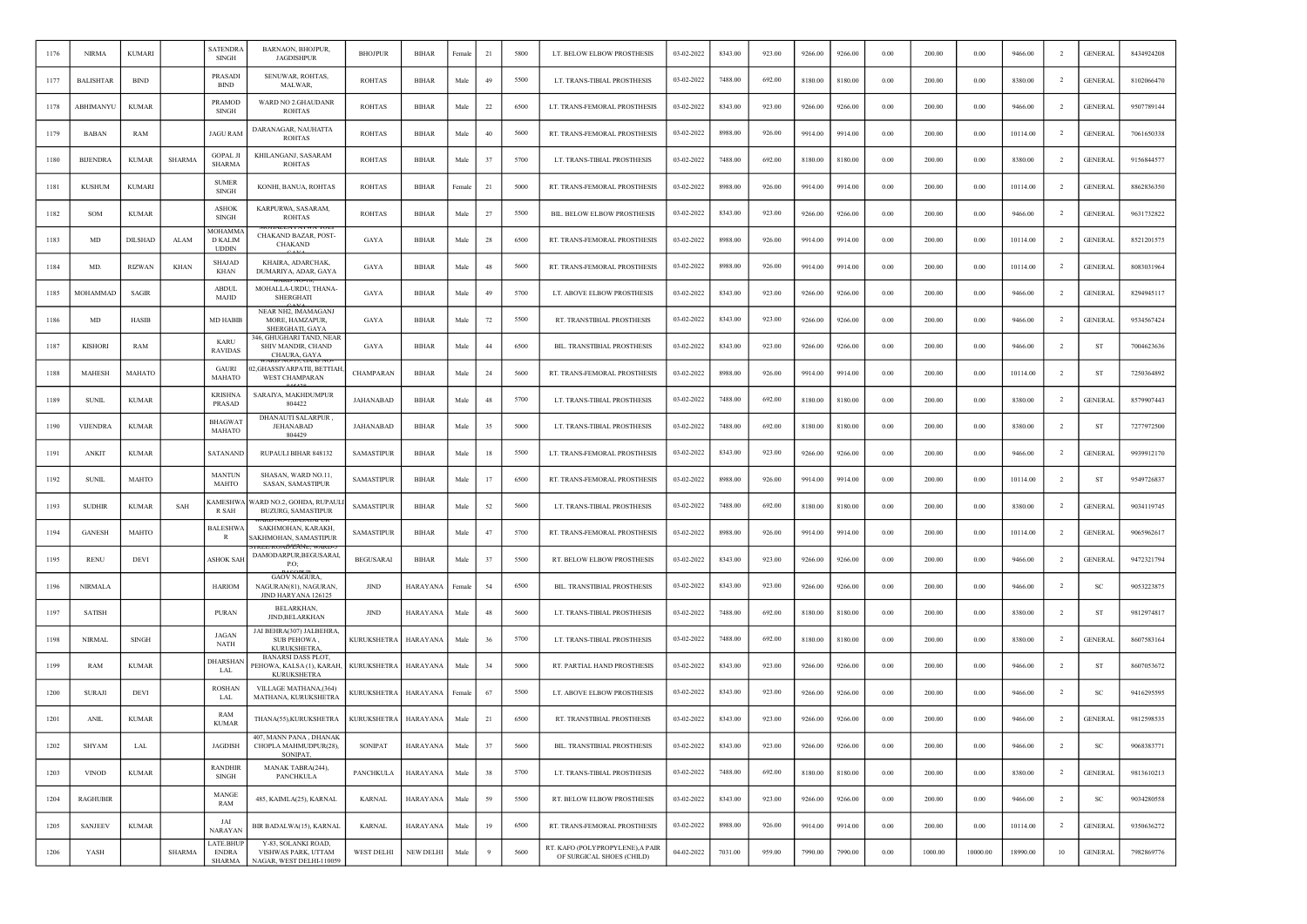| 1207 | PRAJAPATI        | <b>JIGAR</b> | <b>SATISHBHA</b> | PRAJAPAT<br><b>SATISHBHA</b>                    | ANDHARIVADI VISTAR, TA<br>MALPUR, ARAVALI, MALPUR,<br>SABARKANTHA    | SABARKANTHA                          | <b>GUJARAT</b>      | Male   | 10     | 5700 | RT. KAFO (POLYPROPYLENE), A PAIR<br>OF SURGICAL SHOES (CHILD)  | 04-02-2022 | 7031.00 | 959.00 | 7990.00 | 7990.00 | 0.00       | 1000.00 | 10000.00 | 18990.00 | 10             | <b>GENERAL</b> | 8140221959 |
|------|------------------|--------------|------------------|-------------------------------------------------|----------------------------------------------------------------------|--------------------------------------|---------------------|--------|--------|------|----------------------------------------------------------------|------------|---------|--------|---------|---------|------------|---------|----------|----------|----------------|----------------|------------|
| 1208 | ANITKUMAR        |              | <b>GOHIL</b>     | <b>RVINDBHA</b><br>I GOHII                      | MUJPURA FALIYU SANDHA<br><b>TA PADRA</b>                             | VADODARA                             | <b>GUJARAT</b>      | Male   |        | 5000 | RT. KAFO (POLYPROPYLENE), A PAIR<br>OF SURGICAL SHOES (CHILD)  | 04-02-2022 | 3692.00 | 503.00 | 4195.00 | 4195.00 | $0.00\,$   | 900.00  | 10000.00 | 15095.00 | 9              | <b>GENERAL</b> | 9925629423 |
| 1209 | <b>SAHIL</b>     |              |                  | RAVINDER                                        | PADANA, JIND                                                         | <b>JIND</b>                          | <b>HARAYANA</b>     | Male   | 12     | 5500 | RT. KAFO (POLYPROPYLENE),A PAIF<br>OF SURGICAL SHOES (CHILD)   | 04-02-2022 | 3692.00 | 503.00 | 4195.00 | 4195.00 | 0.00       | 1000.00 | 10000.00 | 15195.00 | 10             | <b>GENERAL</b> | 9812773081 |
| 1210 | <b>ABHISHEK</b>  |              |                  | <b>ANIL</b><br><b>KUMAR</b>                     | VILLAGE UPERLI BEHLI (471<br>SOAN                                    | SOLAN                                | HIMACHAL<br>PRADESH | Male   | 11     | 6500 | RT. KAFO (POLYPROPYLENE), A PAIR<br>OF SURGICAL SHOES (CHILD)  | 04-02-2022 | 7031.00 | 959.00 | 7990.00 | 7990.00 | 0.00       | 200.00  | 0.00     | 8190.00  | $\overline{2}$ | <b>SC</b>      | 8988117733 |
| 1211 | <b>DULARI</b>    |              | <b>KUMARI</b>    | RAJENDRA<br>MANDAI                              | 37 BELTIKRI PURJORI<br><b>SARWAN DEOGHAR</b>                         | <b>DEOGHAR</b>                       | JHARKHAND           | Female | 14     | 5600 | RT. KAFO (POLYPROPYLENE), A PAIR<br>OF SURGICAL SHOES (CHILD)  | 04-02-2022 | 7031.00 | 959.00 | 7990.00 | 7990.00 | 0.00       | 1200.00 | 10000.00 | 19190.00 | 12             | -ST            | 8340207695 |
| 1212 | <b>BISWAJEET</b> |              | PAUL             | ATE BIJAY<br><b>KRISHN</b><br>PAUL              | <b>CHANDNI CHOWK</b><br>ADTIYAPUR SERAIKELA                          | <b>SERAIKELA</b><br><b>KHARSAWAN</b> | HARKHAND            | Male   | 26     | 5700 | BIL. KAFO (MEDIUM), A PAIR OF<br>SURGICAL SHOES (ADULT)        | 04-02-2022 | 4765.00 | 650.00 | 5415.00 | 5415.00 | 0.00       | 200.00  | 0.00     | 5615.00  | $\overline{2}$ | <b>GENERAL</b> | 7766020151 |
| 1213 | <b>BINOD</b>     |              | <b>KUMAR</b>     | <b>SURESH</b><br>MAHTO                          | <b>WARD NO 3 PANCHAYAT</b><br>AANGO GOSSAIBALIA                      | <b>HAZARIBAGH</b>                    | HARKHAND            | Male   | 15     | 4000 | RT. KAFO (POLYPROPYLENE), A PAIR<br>OF SURGICAL SHOES (CHILD)  | 04-02-2022 | 7031.00 | 959.00 | 7990.00 | 7990.00 | 0.00       | 200.00  | 0.00     | 8190.00  | $\overline{2}$ | <b>ST</b>      | 9661287544 |
| 1214 | MARIYAM          |              | <b>NAAZ</b>      | NAIM<br>AHMAD<br><b>BAIG</b>                    | WARD NO.20, CHOTI DARGAI<br><b>HUZUR, REWA</b>                       | <b>REWA</b>                          | M.P.                | Female | 16     | 4500 | RT. KAFO (POLYPROPYLENE),A PAIR<br>OF SURGICAL SHOES (CHILD)   | 04-02-2022 | 7031.00 | 959.00 | 7990.00 | 7990.00 | 0.00       | 200.00  | 0.00     | 8190.00  | $\overline{2}$ | <b>GENERAL</b> | 9907397410 |
| 1215 | SIDDARTH         |              |                  | RAJESH                                          | HOUSE NO.70, JANSUR TAH<br>SATWAS JANSUR, JINWANI<br>KANNOD, DEWAS   | <b>DEWAS</b>                         | M.P.                | Male   | 15     | 4500 | RT. KAFO (POLYPROPYLENE), A PAIR<br>OF SURGICAL SHOES (CHILD)  | 04-02-2022 | 7031.00 | 959.00 | 7990.00 | 7990.00 | 0.00       | 200.00  | 0.00     | 8190.00  | $\overline{2}$ | <b>GENERAL</b> | 9303241042 |
| 1216 | <b>KELASH</b>    |              |                  | <b>KANNA</b>                                    | MAKANUKUI JHABUA                                                     | JHABUA                               | M.P.                | Male   | 35     | 3900 | BIL. KAFO (MEDIUM), A PAIR OI<br><b>SURGICAL SHOES (ADULT)</b> | 04-02-2022 | 4765.00 | 650.00 | 5415.00 | 5415.00 | 0.00       | 200.00  | 0.00     | 5615.00  | $\overline{2}$ | <b>SC</b>      | 8817801162 |
| 1217 | <b>KAILASH</b>   |              | CHOUHAN          | PREM SINGH                                      | 104 GRAM KHARHON<br>PATELPURA                                        | <b>DHAR</b>                          | M.P                 | Male   | 33     | 5000 | BIL. KAFO (MEDIUM), A PAIR OF<br>SURGICAL SHOES (ADULT)        | 04-02-2022 | 4765.00 | 650.00 | 5415.00 | 5415.00 | 0.00       | 200.00  | 0.00     | 5615.00  | $\overline{2}$ | SC             | 9685789636 |
| 1218 | <b>KULDEEP</b>   |              |                  | <b>KAILASH</b>                                  | <b>SADALPUR, DHAR</b>                                                | DHAR                                 | M.P.                | Male   |        | 3700 | RT. KAFO (POLYPROPYLENE), A PAIR<br>OF SURGICAL SHOES (CHILD)  | 04-02-2022 | 7031.00 | 959.00 | 7990.00 | 7990.00 | 0.00       | 1000.00 | 10000.00 | 18990.00 | 10             | <sub>SC</sub>  | 7722958817 |
| 1219 | SANJU            |              |                  | <b>BHAGWA</b><br>LAL                            | AGAR, SUWAGAON,<br>SHAJAPUR,                                         | <b>SHAJAPUR</b>                      | M.P.                | Male   | 15     | 4000 | RT. KAFO (POLYPROPYLENE), A PAIR<br>OF SURGICAL SHOES (CHILD)  | 04-02-2022 | 7031.00 | 959.00 | 7990.00 | 7990.00 | 0.00       | 200.00  | 0.00     | 8190.00  | $\overline{2}$ | <b>SC</b>      | 9522957091 |
| 1220 | <b>SHUBH</b>     |              | <b>KUSHWAHA</b>  | <b>DEVRAJ</b><br><b>CUSHWAHA</b>                | 1436. LALMATI CHANDMARI<br><b>TALAIYA BEHIND DURGA</b>               | <b>JABALPUR</b>                      | M.P.                | Male   | 10     | 4500 | RT. KAFO (POLYPROPYLENE), A PAIR<br>OF SURGICAL SHOES (CHILD)  | 04-02-2022 | 7031.00 | 959.00 | 7990.00 | 7990.00 | 0.00       | 1000.00 | 10000.00 | 18990.00 | 10             | <b>GENERAL</b> | 9644953851 |
| 1221 | MAHAK            |              | <b>KHATOON</b>   | PAPPU                                           | LAXMI MOHALLA GALI NO.4<br>FOY SAGAR MARG AJMER                      | <b>AJMER</b>                         | RAJASTHAN           | Female | 17     | 5000 | BIL. KAFO (MEDIUM), A PAIR OF<br>SURGICAL SHOES (ADULT)        | 04-02-2022 | 4765.00 | 650.00 | 5415.00 | 5415.00 | 0.00       | 200.00  | 0.00     | 5615.00  | $\overline{2}$ | <b>GENERAL</b> | 8107084901 |
| 1222 | <b>PRAMOD</b>    | <b>KUMAR</b> | YADAV            | <b>ANDARAM</b><br>YADAV                         | WARD NO.11, BHARNI STAND<br><b>KE PAS BHARNI SIKAR</b>               | <b>SIKAR</b>                         | RAJASTHAN           | Male   | 11     | 5000 | RT. KAFO (POLYPROPYLENE), A PAIR<br>OF SURGICAL SHOES (CHILD)  | 04-02-2022 | 7031.00 | 959.00 | 7990.00 | 7990.00 | 0.00       | 200.00  | 0.00     | 8190.00  | $\overline{2}$ | <b>GENERAL</b> | 7014726779 |
| 1223 | RAJU             | <b>SINGH</b> | <b>SOLANKI</b>   | MANOHAI<br><b>SINGH</b>                         | <b>SARLAI CHITTORGARH</b>                                            | CHITTORGARH                          | RAJASTHAN           | Male   | 38     | 3000 | BIL. KAFO (MEDIUM), A PAIR OI<br>SURGICAL SHOES (ADULT)        | 04-02-2022 | 4765.00 | 650.00 | 5415.00 | 5415.00 | 0.00       | 200.00  | 0.00     | 5615.00  | -2             | <b>GENERAL</b> | 9521562849 |
| 1224 | <b>VIMAL</b>     |              | YADAV            | AMARAJI<br>YADAV                                | <b>NANDALI SAGORA</b><br>RAYKI, DUNGARPUR, RAJ.-<br>314022           | <b>DUNGARPUR</b>                     | RAJASTHAN           | Male   | 38     | 7000 | BIL. KAFO (MEDIUM), A PAIR OF<br>SURGICAL SHOES (ADULT)        | 04-02-2022 | 4765.00 | 650.00 | 5415.00 | 5415.00 | 0.00       | 200.00  | 0.00     | 5615.00  | <sup>2</sup>   | <b>GENERAL</b> | 8003813374 |
| 1225 | SAGAR            |              | <b>DHOBI</b>     | <b>PAPPU</b><br><b>DHOBI</b>                    | KAITHWARA, BHARATPUR<br>PAHARI, RAJ.-321204                          | <b>BHARATPUR</b>                     | RAJASTHAN           | Male   | 13     | 3700 | RT. KAFO (POLYPROPYLENE), A PAIR<br>OF SURGICAL SHOES (CHILD)  | 04-02-2022 | 7031.00 | 959.00 | 7990.00 | 7990.00 | 0.00       | 200.00  | 0.00     | 8190.00  | $\overline{2}$ | SC.            | 8059434994 |
| 1226 | <b>EKANSH</b>    |              | DAVE             | <b>ARIKSHI</b><br>DAVE                          | COMPLEX, RAMPURA<br>UDAIPUR, GAJSINGH JI KI                          | <b>UDAIPUR</b>                       | RAJASTHAN           | Male   | 10     | 2500 | RT. KAFO (POLYPROPYLENE), A PAIR<br>OF SURGICAL SHOES (CHILD)  | 04-02-2022 | 7031.00 | 959.00 | 7990.00 | 7990.00 | 0.00       | 1000.00 | 10000.00 | 18990.00 | 10             | <b>GENERAL</b> | 8952099078 |
| 1227 | MOHIT            |              | PRAJAPAT.        | <b>NARESH</b>                                   | 370 MEGHWALO KA BAS<br>TALAB KE PAS MUNDARA                          | PALI                                 | RAJASTHAN           | Male   |        | 3700 | RT. KAFO (POLYPROPYLENE), A PAIR<br>OF SURGICAL SHOES (CHILD)  | 04-02-2022 | 3692.00 | 503.00 | 4195.00 | 4195.00 | 0.00       | 1000.00 | 10000.00 | 15195.00 | 10             | <b>GENERAL</b> | 7738044090 |
| 1228 | <b>PREM</b>      |              | CHAND            | <b>GOPAL</b>                                    | KOTRA RADI JHALAWAR<br>326022                                        | <b>JHALAWAD</b>                      | RAJASTHAN           | Male   | 22     | 4000 | BIL. KAFO (POLYPROPYLENE), A PAIR<br>OF SURGICAL SHOES (ADULT) | 04-02-2022 | 7207.00 | 983.00 | 8190.00 | 8190.00 | 0.00       | 200.00  | 0.00     | 8390.00  | $\overline{2}$ | <b>GENERAL</b> | 9753758208 |
| 1229 | <b>GOPESH</b>    | <b>KUMAR</b> | <b>GAUTAM</b>    | YOGESH                                          | 273. RADHANIWAS.<br>VRINDAWAN MATHURA                                | <b>MATHURA</b>                       | U.P.                | Male   |        | 4500 | RT. KAFO (POLYPROPYLENE), A PAIR<br>OF SURGICAL SHOES (CHILD)  | 04-02-2022 | 3692.00 | 503.00 | 4195.00 | 4195.00 | 0.00       | 1200.00 | 10000.00 | 15395.00 | 12             | <b>GENERAL</b> | 7818066595 |
| 1230 | SAIF             |              | ALI              | <b>BANNE AL</b>                                 | KHARAGPUR JAGATPUR<br><b>SARKARA KHAS</b><br><b>MORADABAD</b>        | MORADABAD                            | U.P.                | Male   | 23     | 4500 | BIL. KAFO (POLYPROPYLENE),A PAIR<br>OF SURGICAL SHOES (ADULT)  | 04-02-2022 | 7207.00 | 983.00 | 8190.00 | 8190.00 | 0.00       | 200.00  | 0.00     | 8390.00  | -2             | <b>GENERAI</b> | 9927289615 |
| 1231 | <b>KUNAL</b>     |              | <b>SAINI</b>     | <b>SOHANLA</b><br><b>SAINI</b>                  | 192/5, SOUTH KRISHNAPURI,<br>MUZAFFARNAGAR                           | MUZAFFARNAG<br>AR                    | U.P.                | Male   | 19     | 3900 | BIL. KAFO (POLYPROPYLENE).A PAIR<br>OF SURGICAL SHOES (ADULT)  | 04-02-2022 | 7207.00 | 983.00 | 8190.00 | 8190.00 | 0.00       | 200.00  | 0.00     | 8390.00  | $\overline{2}$ | <b>GENERAL</b> | 8439367378 |
| 1232 | RAJJAN           |              | <b>SINGH</b>     |                                                 | NAROTTAM EKUANA, BANDA, U.P.-210121                                  | <b>BANDA</b>                         | U.P.                | Male   |        | 5000 | RT. KAFO (POLYPROPYLENE), A PAIR<br>OF SURGICAL SHOES (CHILD)  | 04-02-2022 | 7031.00 | 959.00 | 7990.00 | 7990.00 | 0.00       | 1000.00 | 10000.00 | 18990.00 | 10             | <b>GENERAL</b> | 7806050300 |
| 1233 | <b>SHIVAM</b>    |              | <b>KUMAR</b>     | <b>OMPRAKAS</b><br>Н                            | TANDA BAREILLY AONLA                                                 | <b>BAREILLY</b>                      | U.P.                | Male   | 11     | 5000 | RT. KAFO (POLYPROPYLENE), A PAIR<br>OF SURGICAL SHOES (CHILD)  | 04-02-2022 | 7031.00 | 959.00 | 7990.00 | 7990.00 | $\rm 0.00$ | 200.00  | $0.00\,$ | 8190.00  | $\overline{2}$ | <b>GENERAL</b> | 9719817406 |
| 1234 | <b>SHAHNAWAZ</b> |              | AHMAD            | <b>SATTAR</b><br>AHMAD                          | <b>SHAMBHA NAZAR</b><br><b>MANDAWAR (RURAL)</b>                      | <b>BIJNOR</b>                        | U.P.                | Male   | $20\,$ | 5000 | BIL. KAFO (POLYPROPYLENE), A PAIR<br>OF SURGICAL SHOES (ADULT) | 04-02-2022 | 7207.00 | 983.00 | 8190.00 | 8190.00 | 0.00       | 200.00  | 0.00     | 8390.00  | $\overline{2}$ | <b>GENERAL</b> | 6398418982 |
| 1235 | <b>HEMENDRA</b>  | SINGH        | RAGHAV           | <b>KRISHAN</b><br><b>KUMAR</b><br><b>RAGHAV</b> | <b>GALIBPUR BULANDSHAHR</b>                                          | <b>BULANDSHAHA</b><br>R              | U.P.                | Male   | 14     | 6500 | RT. KAFO (POLYPROPYLENE), A PAIR<br>OF SURGICAL SHOES (CHILD)  | 04-02-2022 | 7031.00 | 959.00 | 7990.00 | 7990.00 | 0.00       | 1000.00 | 10000.00 | 18990.00 | 10             | <b>GENERAL</b> | 9457876910 |
| 1236 | <b>RANDHAN</b>   |              | PASWAN           | <b>DEVNATH</b><br>PASWAN                        | KUNWA PIPER BALLIA REOTI                                             | <b>BALLIA</b>                        | U.P.                | Male   | 26     | 7000 | BIL. KAFO (MEDIUM), A PAIR OF<br>SURGICAL SHOES (ADULT)        | 04-02-2022 | 4765.00 | 650.00 | 5415.00 | 5415.00 | 0.00       | 200.00  | 0.00     | 5615.00  | $\overline{2}$ | ST             | 8318782159 |
| 1237 | SANA             |              | ANSARI           | <b>KUTUBUDDI</b><br>N ANSARI                    | <b>SAWRAI GHAZIPUR</b><br><b>SATRAMGANJ BAZAR</b><br><b>GHAZIPUR</b> | <b>GHAZIPUR</b>                      | U.P.                | Female | 10     | 3700 | RT. KAFO (POLYPROPYLENE), A PAIR<br>OF SURGICAL SHOES (CHILD)  | 04-02-2022 | 7031.00 | 959.00 | 7990.00 | 7990.00 | 0.00       | 1000.00 | 10000.00 | 18990.00 | 10             | <b>GENERAL</b> | 7007093358 |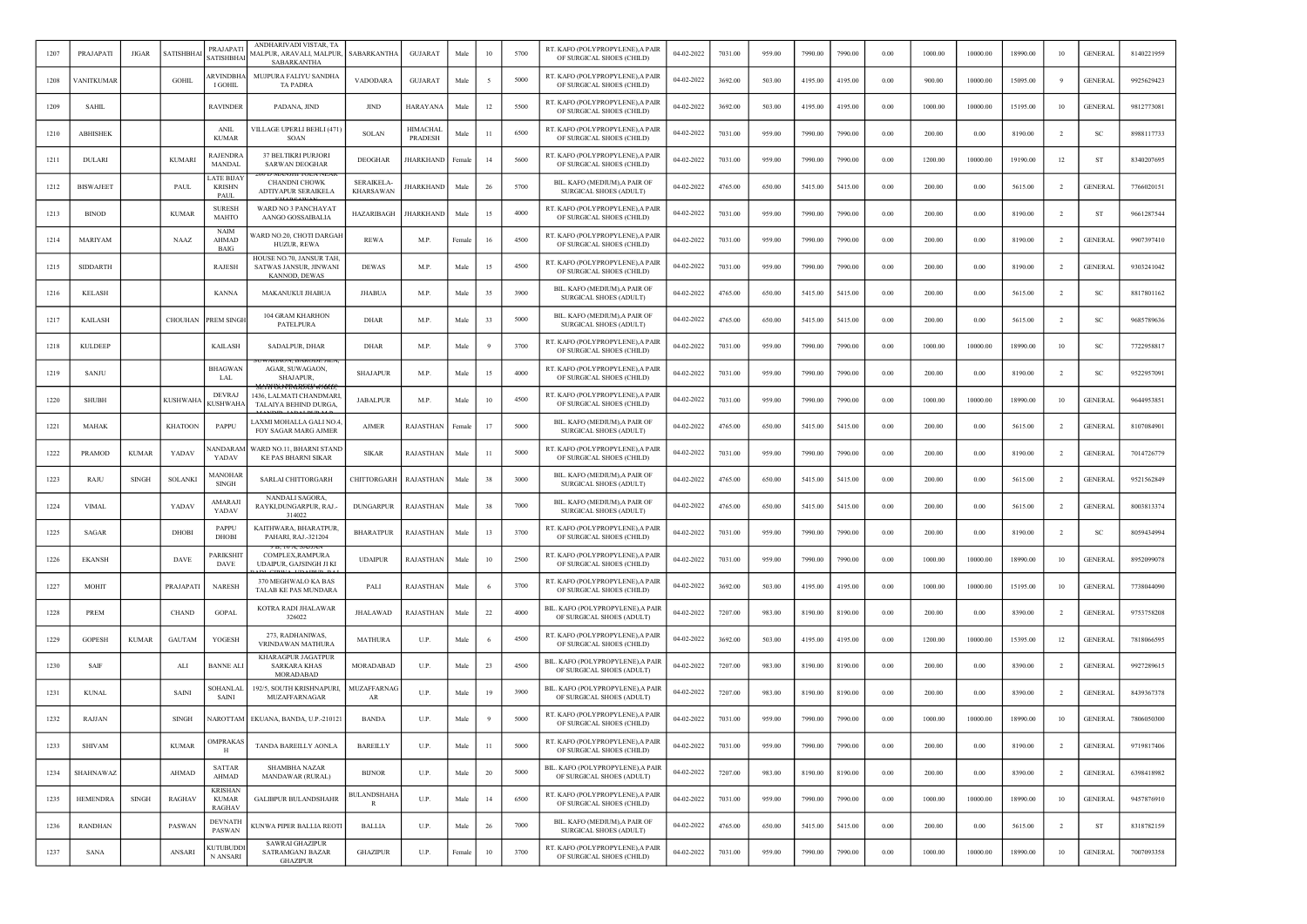| 1238 | <b>SAISTA</b>    |               | ANSARI          | <b>ABDURRAQ</b><br>в                 | BAKHIRA, AMARDOBHA<br>AMAR DOBHA, SANTA KABIR<br>NAGAR UP.272199                | <b>SANT KABIR</b><br><b>NAGAR</b>   | U.P.                         | Female |                | 4000 | RT. KAFO (POLYPROPYLENE), A PAIR<br>OF SURGICAL SHOES (CHILD)  | 04-02-2022 | 7031.00 | 959.00 | 7990.00 | 7990.00 | 0.00       | 1000.00 | 10000.00 | 18990.00 | 10             | <b>GENERAL</b> | 7234999260 |
|------|------------------|---------------|-----------------|--------------------------------------|---------------------------------------------------------------------------------|-------------------------------------|------------------------------|--------|----------------|------|----------------------------------------------------------------|------------|---------|--------|---------|---------|------------|---------|----------|----------|----------------|----------------|------------|
| 1239 | <b>DEVESH</b>    |               | UPADHYA'        | RAKESH<br><b>UPADHYAY</b>            | HOUSE NO 7 PATTI ACHAL<br>SINGH SURIYAWAN SARAIYA                               | <b>SANT RAVIDAS</b><br><b>NAGAR</b> | U.P.                         | Male   | 11             | 3700 | RT. KAFO (POLYPROPYLENE), A PAIR<br>OF SURGICAL SHOES (CHILD)  | 04-02-2022 | 7031.00 | 959.00 | 7990.00 | 7990.00 | 0.00       | 200.00  | 0.00     | 8190.00  | $\overline{2}$ | <b>GENERAL</b> | 8879089809 |
| 1240 | <b>ANSH</b>      |               | <b>DHAKA</b>    | SAHANSARI<br>AL                      | <b>DHIKOLI BAGHPAT</b>                                                          | <b>BAGPAT</b>                       | U.P.                         | Male   | 15             | 4500 | RT. KAFO (POLYPROPYLENE), A PAIR<br>OF SURGICAL SHOES (CHILD)  | 04-02-2022 | 7031.00 | 959.00 | 7990.00 | 7990.00 | 0.00       | 200.00  | 0.00     | 8190.00  | $\overline{2}$ | <b>GENERAL</b> | 9758764220 |
| 1241 | RANJEET          |               | <b>KUMAR</b>    | <b>DMPRAKAS</b><br><b>H SINGH</b>    | <b>BAIMBIRPUR, ALIGARH</b><br>UTTARPRADESH-202281                               | <b>ALIGARH</b>                      | U.P.                         | Male   | 34             | 4500 | BIL. KAFO (MEDIUM), A PAIR OF<br>SURGICAL SHOES (ADULT)        | 04-02-2022 | 4765.00 | 650.00 | 5415.00 | 5415.00 | 0.00       | 200.00  | 0.00     | 5615.00  | -2             | <b>GENERAL</b> | 8218788793 |
| 1242 | <b>RENOO</b>     |               | DEVI            | <b>AM SARAN</b>                      | IKAUNA SHIVPURI KHAJURI,<br>SHAHJAHANPUR, KHAJURI                               | SHAHJAHANPUR                        | U.P.                         | Female | 31             | 3700 | BIL. KAFO (MEDIUM), A PAIR OF<br>SURGICAL SHOES (ADULT)        | 04-02-2022 | 4765.00 | 650.00 | 5415.00 | 5415.00 | 0.00       | 200.00  | 0.00     | 5615.00  | $\overline{2}$ | <b>GENERAL</b> | 8445287808 |
| 1243 | PRAKASH          |               | <b>KUMAR</b>    | HUSA RAM                             | FALI CHANAR, NIBDA                                                              | <b>SIROHI</b>                       | RAJASTHAN                    | Male   | 16             | 4500 | LT. ABOVE ELBOW PROSTHESIS                                     | 05-02-2022 | 8343.00 | 923.00 | 9266.00 | 9266.00 | 0.00       | 200.00  | 0.00     | 9466.00  | $\overline{2}$ | ST             | 7296932012 |
| 1244 | MALA             |               | RAM             | <b>KARMA</b><br>RAM                  | UBRA FALI, BORI BUJ                                                             | <b>SIROHI</b>                       | RAJASTHAN                    | Male   | 20             | 3900 | BIL. TRANSTIBIAL PROSTHESIS                                    | 05-02-2022 | 8343.00 | 923.00 | 9266.00 | 9266.00 | 0.00       | 200.00  | 0.00     | 9466.00  | <sup>2</sup>   | <b>ST</b>      |            |
| 1245 | <b>HIMTA</b>     |               | RAM             | PEKA RAM                             | KAILASH NAGAR, SHIVGANJ                                                         | <b>SIROHI</b>                       | RAJASTHAN                    | Male   | 38             | 5000 | RT. TRANSTIBIAL PROSTHESIS                                     | 05-02-2022 | 8343.00 | 923.00 | 9266.00 | 9266.00 | 0.00       | 200.00  | 0.00     | 9466.00  | $\overline{2}$ | SC             | 9982028172 |
| 1246 | MOHAN            |               | LAL             | PAKA RAM                             | RAIYA KA WAS, NAYA<br>KHEDA, SUMERPUR                                           | PALI                                | RAJASTHAN                    | Male   | 62             | 5000 | BIL. TRANSTIBIAL PROSTHESIS                                    | 05-02-2022 | 8343.00 | 923.00 | 9266.00 | 9266.00 | $0.00\,$   | 200.00  | 0.00     | 9466.00  | $\overline{2}$ | SC             | 9784107426 |
| 1247 | TARA             |               | RAM             | <b>MANSE</b><br>RAM                  | BASANTGARH, PINDWARA                                                            | <b>SIROHI</b>                       | RAJASTHAN                    | Male   | 19             | 7000 | LT. TRANS-TIBIAL PROSTHESIS                                    | 05-02-2022 | 7488.00 | 692.00 | 8180.00 | 8180.00 | 0.00       | 200.00  | 0.00     | 8380.00  | $\overline{2}$ | SC             | 8949899517 |
| 1248 | <b>RADHA</b>     |               | <b>DEVI</b>     | <b>SAVA RAM</b>                      | AJATRA KI GALI, PADIV                                                           | <b>SIROHI</b>                       | RAJASTHAN                    | Female | 43             | 4000 | RT. TRANSTIBIAL PROSTHESIS                                     | 05-02-2022 | 8343.00 | 923.00 | 9266.00 | 9266.00 | 0.00       | 200.00  | 0.00     | 9466.00  | $\overline{2}$ | SC             | 8890320372 |
| 1249 | YAKSH            |               | PRAJAPAT        | AMRIT LAL                            | JAVALA ROAD, POSALIYA                                                           | <b>SIROHI</b>                       | RAJASTHAN                    | Male   |                | 4500 | BIL. TRANSTIBIAL PROSTHESIS                                    | 05-02-2022 | 8343.00 | 923.00 | 9266.00 | 9266.00 | 0.00       | 200.00  | 0.00     | 9466.00  | -2             | <b>GENERAL</b> | 9460624221 |
| 1250 | TEJA             |               | RAM             | OONA RAM                             | <b>BHATKDA, NAYA BAZAR</b>                                                      | <b>SIROHI</b>                       | RAJASTHAN                    | Male   | 70             | 4500 | LT. TRANS-TIBIAL PROSTHESIS                                    | 05-02-2022 | 7488.00 | 692.00 | 8180.00 | 8180.00 | 0.00       | 200.00  | 0.00     | 8380.00  | $\overline{2}$ | -SC            | 9983095219 |
| 1251 | <b>ASHOK</b>     |               | RAM             | RAJA RAM                             | KARNWATI MAL KE PASS                                                            | AHAMDABAD                           | <b>GUJARAT</b>               | Male   | 46             | 3900 | LT. ABOVE ELBOW PROSTHESIS                                     | 05-02-2022 | 8343.00 | 923.00 | 9266.00 | 9266.00 | 0.00       | 200.00  | 0.00     | 9466.00  | $\overline{2}$ | <b>SC</b>      | 9694643755 |
| 1252 | DALPAT           |               | <b>SINGH</b>    | PAR SINGH                            | DEVNAGARI GALI 5<br>TANKARIYA                                                   | <b>SIROHI</b>                       | RAJASTHAN                    | Male   | 53             | 3700 | RT. TRANSTIBIAL PROSTHESIS                                     | 05-02-2022 | 8343.00 | 923.00 | 9266.00 | 9266.00 | 0.00       | 200.00  | 0.00     | 9466.00  | $\overline{2}$ | <b>GENERAL</b> | 9694020771 |
| 1253 | <b>BABU</b>      |               | RAM             | JAVAJI                               | <b>JIRAWAL</b>                                                                  | <b>SIROHI</b>                       | RAJASTHAN                    | Male   | 38             | 4000 | BIL. TRANSTIBIAL PROSTHESIS                                    | 05-02-2022 | 8343.00 | 923.00 | 9266.00 | 9266.00 | $0.00\,$   | 200.00  | 0.00     | 9466.00  |                | <b>GENERAL</b> | 9982544184 |
| 1254 | <b>GAURI</b>     |               |                 | <b>SANDEEP</b><br><b>KUMAR</b>       | PANTARWA TALAN<br><b>BAMROULI UPARHAR</b>                                       | ALLAHABAD                           | U.P.                         | Female |                | 4000 | RT. KAFO (POLYPROPYLENE), A PAIR<br>OF SURGICAL SHOES (CHILD)  | 06-02-2022 | 7031.00 | 959.00 | 7990.00 | 7990.00 | 0.00       | 1000.00 | 10000.00 | 18990.00 | 10             | SC             | 9935763975 |
| 1255 | MOHAMMAD         |               | RIHAN           | <b>SHAKII</b><br>AHMAD               | VILLAGE ALIPUR BHUD<br>SHARKI, DHAKKA, AMROHA,<br>UP 244242                     | AMROHA                              | U.P.                         | Male   |                | 4500 | RT. KAFO (POLYPROPYLENE), A PAIR<br>OF SURGICAL SHOES (CHILD)  | 06-02-2022 | 3692.00 | 503.00 | 4195.00 | 4195.00 | 0.00       | 1000.00 | 10000.00 | 15195.00 | 10             | <b>GENERAL</b> | 7505054135 |
| 1256 | TURLATA          |               | <b>CHANDA</b>   | <b>JOGESH</b><br><b>CHANDA</b>       | DEOCHARAI KOCH BIHAR<br>736156                                                  | WEST<br><b>MIDNAPORE</b>            | WEST<br><b>BENGAL</b>        | Female | 22             | 4500 | BIL. KAFO (POLYPROPYLENE), A PAIR<br>OF SURGICAL SHOES (ADULT) | 06-02-2022 | 7207.00 | 983.00 | 8190.00 | 8190.00 | 0.00       | 200.00  | 0.00     | 8390.00  | $\overline{2}$ | GENERAI        | 7098341579 |
| 1257 | <b>RADHIKA</b>   | <b>KUMARI</b> | RAJAK           | <b>ARUN</b><br><b>KUMAR</b><br>RAJAK | STREET NO 12 AUROBINDA<br><b>NAGAR ROSHNA</b>                                   | <b>BARDHAMAN</b>                    | <b>WEST</b><br><b>BENGAL</b> | Femal  | 10             | 3900 | RT. KAFO (POLYPROPYLENE), A PAIR<br>OF SURGICAL SHOES (CHILD)  | 06-02-2022 | 7031.00 | 959.00 | 7990.00 | 7990.00 | 0.00       | 1000.00 | 10000.00 | 18990.00 | 10             | <b>GENERAL</b> | 9973816536 |
| 1258 | <b>NASRIN</b>    |               | <b>PRIYA</b>    | <b>NAJIR SK</b>                      | SANMATINAGAR,RAGHUNAT<br>HGANJ-11, WEST BENGAL PIN                              | MURSHIDABAD                         | WEST<br><b>BENGAL</b>        | Femal  | 14             | 3700 | RT. KAFO (POLYPROPYLENE), A PAIR<br>OF SURGICAL SHOES (CHILD)  | 06-02-2022 | 7031.00 | 959.00 | 7990.00 | 7990.00 | 0.00       | 1000.00 | 10000.00 | 18990.00 | 10             | <b>GENERAL</b> | 9734583376 |
| 1259 | SATYNAND         |               | <b>KUMAR</b>    | <b>SURESH</b><br>PRASAD              | <b>5 MALAMA CHAK MASAURHI</b>                                                   | PATNA                               | <b>BIHAR</b>                 | Male   | 31             | 4000 | BIL. KAFO (MEDIUM), A PAIR OF<br>SURGICAL SHOES (ADULT)        | 06-02-2022 | 4765.00 | 650.00 | 5415.00 | 5415.00 | 0.00       | 200.00  | 0.00     | 5615.00  | $\overline{2}$ | <b>GENERAL</b> | 7645092555 |
| 1260 | <b>RAJESH</b>    |               | <b>KUMAR</b>    | RAJENDR/<br>CHAUDHAR                 | 00 WARD NO 22 DAUDPUR<br>MASAURHI                                               | <b>PATNA</b>                        | <b>BIHAR</b>                 | Male   | 27             | 4500 | BIL. KAFO (MEDIUM) A PAIR OF<br>SURGICAL SHOES (ADULT)         | 06-02-2022 | 4765.00 | 650.00 | 5415.00 | 5415.00 | 0.00       | 200.00  | 0.00     | 5615.00  | $\overline{2}$ | <b>GENERAL</b> | 6205397598 |
| 1261 | AJAY             |               | <b>KUMAR</b>    | RAM<br><b>ISHWAR</b><br><b>BIND</b>  | PAKRI BHAISWA                                                                   | <b>PATNA</b>                        | <b>BIHAR</b>                 | Male   | 30             | 4500 | BIL. KAFO (MEDIUM), A PAIR OF<br>SURGICAL SHOES (ADULT)        | 06-02-2022 | 4765.00 | 650.00 | 5415.00 | 5415.00 | 0.00       | 200.00  | 0.00     | 5615.00  | $\overline{2}$ | -SC            | 9006840056 |
| 1262 | <b>UDAY</b>      |               | <b>KUMAR</b>    | <b>MANGAR</b><br>RAM                 | VILL CHHATA PO CHHATA PS<br>MASAURHI                                            | <b>PATNA</b>                        | <b>BIHAR</b>                 | Male   | 38             | 3900 | BIL. KAFO (MEDIUM) A PAIR OF<br>SURGICAL SHOES (ADULT)         | 06-02-2022 | 4765.00 | 650.00 | 5415.00 | 5415.00 | 0.00       | 200.00  | 0.00     | 5615.00  | $\overline{2}$ | ST             | 7352874853 |
| 1263 | SONU             |               | KUMAR           | ARJUN SAH                            | SUPAHULI POAWAN                                                                 | <b>PATNA</b>                        | <b>BIHAR</b>                 | Male   | 31             | 5000 | BIL. KAFO (MEDIUM), A PAIR OF<br><b>SURGICAL SHOES (ADULT)</b> | 06-02-2022 | 4765.00 | 650.00 | 5415.00 | 5415.00 | 0.00       | 200.00  | 0.00     | 5615.00  | $\overline{2}$ | ST             | 7366946812 |
| 1264 | <b>SALIM</b>     |               | <b>SHEIKH</b>   | MD.<br><b>NASEEM</b>                 | F-24/I NAFEESH ROAD<br>JOGABAI EXTN JAMIA NAGAR SOUTH DELHI<br>OKHLA SOUTH DELH |                                     | NEW DELHI                    | Male   | 21             | 5000 | BIL. KAFO (POLYPROPYLENE), A PAIR<br>OF SURGICAL SHOES (ADULT) | 06-02-2022 | 7207.00 | 983.00 | 8190.00 | 8190.00 | 0.00       | 200.00  | $0.00\,$ | 8390.00  | $\overline{2}$ | <b>GENERAL</b> | 9654615382 |
| 1265 | <b>SANJEEV</b>   |               | RAWAT           | <b>IARGOVIND</b><br>RAWAT            | SAI CITY COLONY CHINOR<br>ROAD, DABRA, GWALIOR                                  | <b>GWALIOR</b>                      | M.P.                         | Male   | $35\,$         | 4000 | BIL. KAFO (MEDIUM), A PAIR OF<br><b>SURGICAL SHOES (ADULT)</b> | 06-02-2022 | 4765.00 | 650.00 | 5415.00 | 5415.00 | 0.00       | 200.00  | 0.00     | 5615.00  | $\overline{2}$ | <b>GENERAL</b> | 8120614899 |
| 1266 | <b>KULDEEP</b>   |               | <b>KUMAR</b>    | <b>VIRMATI</b>                       | HOUSE NO 34 KANIKPUR<br><b>DALUPUR MAINPURI</b>                                 | <b>MAINPURI</b>                     | U.P.                         | Male   | 26             | 4500 | BIL. KAFO (MEDIUM), A PAIR OF<br>SURGICAL SHOES (ADULT)        | 06-02-2022 | 4765.00 | 650.00 | 5415.00 | 5415.00 | $\rm 0.00$ | 200.00  | $0.00\,$ | 5615.00  | $\overline{2}$ | SC             | 8890616710 |
| 1267 | AYUSH            | <b>KUMAR</b>  | <b>MISHRA</b>   | DILIP<br><b>MISHRA</b>               | SIKUVARA, SEMRIYA, SIWAN,<br>BIHAR-841243                                       | <b>SIWAN</b>                        | <b>BIHAR</b>                 | Male   | $\overline{4}$ | 5000 | RT. KAFO (POLYPROPYLENE), A PAIR<br>OF SURGICAL SHOES (CHILD)  | 06-02-2022 | 3692.00 | 503.00 | 4195.00 | 4195.00 | 0.00       | 900.00  | 10000.00 | 15095.00 | 9              | <b>GENERAL</b> | 7761997586 |
| 1268 | <b>SHREYANSH</b> |               | <b>UPADHYAY</b> | RAJIV<br><b>RANJAN</b>               | SURWAL, SIWAN, BIHAR-<br>841245                                                 | SIWAN                               | BIHAR                        | Male   | $\overline{4}$ | 3700 | RT. KAFO (POLYPROPYLENE), A PAIR<br>OF SURGICAL SHOES (CHILD)  | 06-02-2022 | 7031.00 | 959.00 | 7990.00 | 7990.00 | 0.00       | 900.00  | 10000.00 | 18890.00 | 9              | <b>GENERAL</b> | 7739385787 |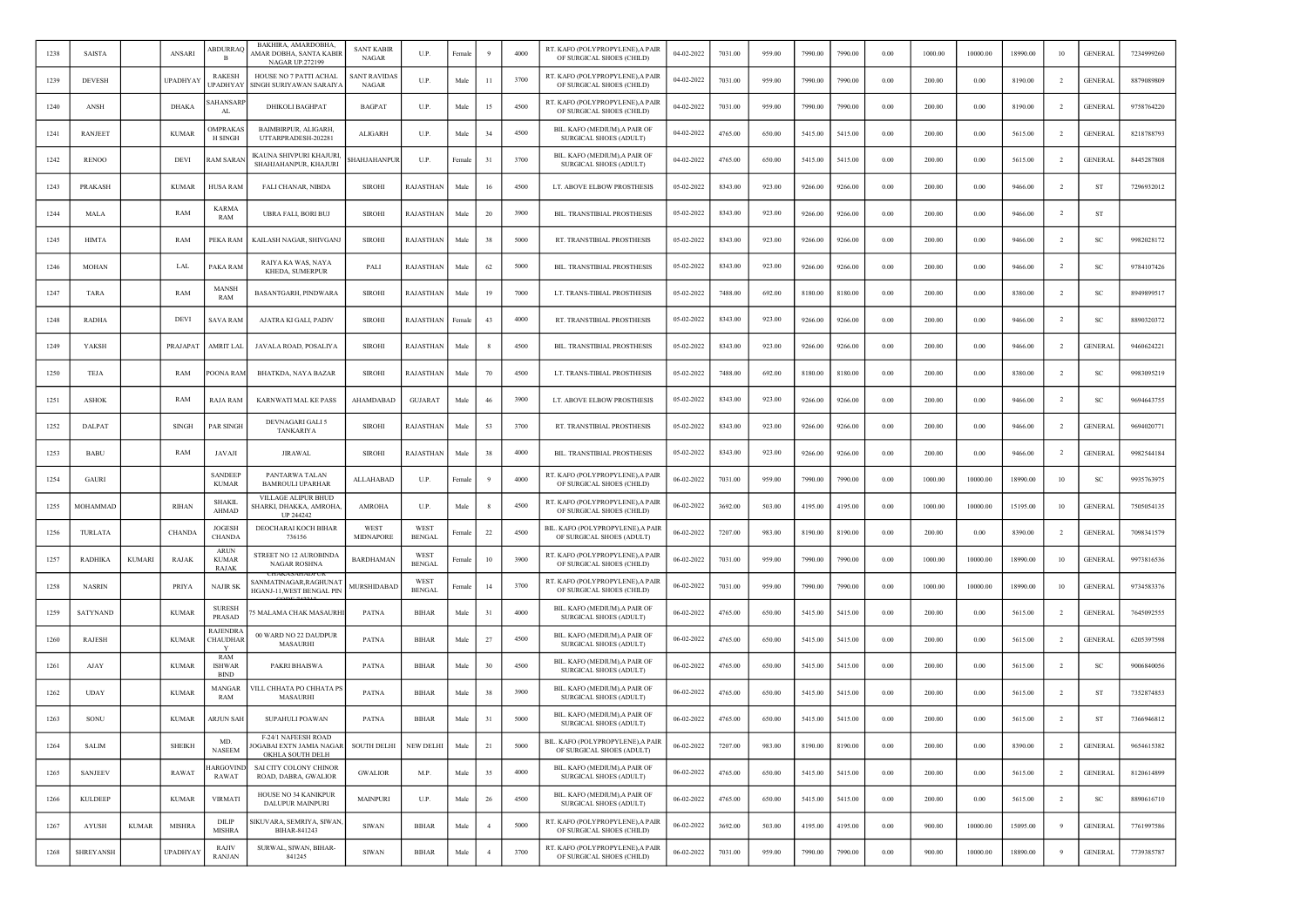| 1269 | <b>SHAMMA</b>    |              | <b>PARWEEN</b> | ANNASARI<br>L HAQUE                            | <b>VILLAGE MAHUWAL</b><br><b>BARARAM SIWAN BADRAM</b>                        | <b>SIWAN</b>      | <b>BIHAR</b> | Female | 24             | 4000 | BIL. KAFO (POLYPROPYLENE),A PAIR<br>OF SURGICAL SHOES (ADULT)  | 06-02-2022 | 7207.00 | 983.00 | 8190.00 | 8190.00 | 0.00 | 200.00  | 0.00     | 8390.00  | $\overline{2}$ | <b>GENERAL</b> | 7634867603 |
|------|------------------|--------------|----------------|------------------------------------------------|------------------------------------------------------------------------------|-------------------|--------------|--------|----------------|------|----------------------------------------------------------------|------------|---------|--------|---------|---------|------|---------|----------|----------|----------------|----------------|------------|
| 1270 | RAVIRANJAN       |              | <b>KUMAR</b>   | <b>IARIKISUI</b><br>YADAV                      | SIWRAJPUR, WARD NO.16<br><b>WEST CHAMPARAN</b><br><b>SHEORAJPUR</b>          | WEST<br>CHAMPARAN | <b>BIHAR</b> | Male   | 13             | 4500 | RT. KAFO (POLYPROPYLENE), A PAIR<br>OF SURGICAL SHOES (CHILD)  | 06-02-2022 | 7031.00 | 959.00 | 7990.00 | 7990.00 | 0.00 | 200.00  | 0.00     | 8190.00  | $\overline{2}$ | <b>GENERAL</b> | 7294013927 |
| 1271 | <b>AAYUSH</b>    |              | <b>KUMAR</b>   | SATYANAN<br><b>D KUMAR</b><br><b>JHA</b>       | WARD NO.5, SUGAHA<br>BHAWANIPUR, KANGALI,<br><b>WEST CHAMPARAN</b>           | WEST<br>CHAMPARAN | <b>BIHAR</b> | Male   |                | 4500 | RT. KAFO (POLYPROPYLENE),A PAIF<br>OF SURGICAL SHOES (CHILD)   | 06-02-2022 | 7031.00 | 959.00 | 7990.00 | 7990.00 | 0.00 | 900.00  | 10000.00 | 18890.00 |                | <b>GENERAL</b> | 9931343200 |
| 1272 | <b>SAURYA</b>    |              | <b>KUMAR</b>   | RAJAN<br><b>KUMAR</b>                          | WARD NO.9, LACHHNAUTA<br>WEST CHAMPARAN, BIHAR-<br>845455                    | WEST<br>CHAMPARAN | <b>BIHAR</b> | Male   |                | 2500 | RT. KAFO (POLYPROPYLENE), A PAIR<br>OF SURGICAL SHOES (CHILD)  | 06-02-2022 | 3692.00 | 503.00 | 4195.00 | 4195.00 | 0.00 | 900.00  | 10000.00 | 15095.00 | -9             | <b>ST</b>      | 9576803440 |
| 1273 | <b>AADARSH</b>   |              | <b>KUMAR</b>   | <b>DINESH</b><br>YADAV                         | DHUNIYAMARAN DARHA<br><b>JAMUI</b>                                           | <b>JAMUI</b>      | <b>BIHAR</b> | Male   |                | 2500 | RT. KAFO (POLYPROPYLENE), A PAIR<br>OF SURGICAL SHOES (CHILD)  | 06-02-2022 | 7031.00 | 959.00 | 7990.00 | 7990.00 | 0.00 | 900.00  | 10000.00 | 18890.00 | -9             | <b>GENERAL</b> | 8292456836 |
| 1274 | SHAHJAHA         |              |                | MUSTAKIN                                       | KHAJOORBARI PAHARKATT/<br>SITALPUR KISHANGANJ                                | KISHANGANJ        | <b>BIHAR</b> | Male   |                | 2500 | RT. KAFO (POLYPROPYLENE), A PAIR<br>OF SURGICAL SHOES (CHILD)  | 06-02-2022 | 3692.00 | 503.00 | 4195.00 | 4195.00 | 0.00 | 1000.00 | 10000.00 | 15195.00 | 10             | <b>GENERAL</b> | 9905354748 |
| 1275 | <b>RAMESH</b>    | LAL          | <b>HARIJAN</b> | <b>LETU LAI</b><br><b>HARIJAN</b>              | <b>BANGAMA KOIMARI</b><br>KISHANGANJ                                         | KISHANGANJ        | <b>BIHAR</b> | Male   | 27             | 2500 | BIL. KAFO (MEDIUM).A PAIR OF<br><b>SURGICAL SHOES (ADULT)</b>  | 06-02-2022 | 4765.00 | 650.00 | 5415.00 | 5415.00 | 0.00 | 200.00  | 0.00     | 5615.00  | $\overline{2}$ | SC             | 6287681783 |
| 1276 | SHREYANSHI       |              | <b>KUMARI</b>  | <b>VIKASE</b><br><b>KUMAR</b><br><b>DUBEY</b>  | <b>BIGAHI BAIRISAL PEULI</b><br>GOPALGANJ                                    | GOPALGANJ         | <b>BIHAR</b> | Female |                | 2500 | RT. KAFO (POLYPROPYLENE), A PAIR<br>OF SURGICAL SHOES (CHILD)  | 06-02-2022 | 3692.00 | 503.00 | 4195.00 | 4195.00 | 0.00 | 900.00  | 10000.00 | 15095.00 | -9             | <b>GENERAL</b> | 6207727438 |
| 1277 | ANSH             |              | <b>KUMAR</b>   | AMRESH<br><b>KUMAR</b>                         | SITUHAR WARD NO.03,<br>SITUHAR, SUPAUL SUPAUL                                | <b>SUPAUL</b>     | <b>BIHAR</b> | Male   |                | 2500 | RT. KAFO (POLYPROPYLENE), A PAIR<br>OF SURGICAL SHOES (CHILD)  | 06-02-2022 | 3692.00 | 503.00 | 4195.00 | 4195.00 | 0.00 | 900.00  | 10000.00 | 15095.00 | 9              | <sub>SC</sub>  | 9102790126 |
| 1278 | <b>DHIRENDRA</b> |              | YADAV          | HIVNAND.<br>N YADAV                            | HATHIYOK SULTANGANJ<br><b>ASIACHAK</b>                                       | <b>BHAGALPUR</b>  | BIHAR        | Male   | 32             | 2500 | BIL. KAFO (MEDIUM), A PAIR OI<br><b>SURGICAL SHOES (ADULT)</b> | 06-02-2022 | 4765.00 | 650.00 | 5415.00 | 5415.00 | 0.00 | 200.00  | 0.00     | 5615.00  | $\overline{2}$ | <b>GENERAL</b> | 9903793881 |
| 1279 | <b>DURGA</b>     |              |                | <b>TEJ</b><br>NARAYAN<br>SINGH                 | ALEMPUR, KOILWAR, JOGT/<br><b>BHOJPUR</b>                                    | <b>BHOJPUR</b>    | <b>BIHAR</b> | Femal  |                | 4000 | RT. KAFO (POLYPROPYLENE), A PAIR<br>OF SURGICAL SHOES (CHILD)  | 06-02-2022 | 3692.00 | 503.00 | 4195.00 | 4195.00 | 0.00 | 1000.00 | 10000.00 | 15195.00 | 10             | <b>GENERAL</b> | 9650668112 |
| 1280 | <b>MUNNA</b>     |              | <b>SINGH</b>   | MASHANI<br><b>AR SINGH</b>                     | MANNUDEHARI, MANNU<br><b>DEHRI BHOJPUR</b>                                   | <b>BHOJPUR</b>    | <b>BIHAR</b> | Male   | 33             | 4500 | BIL. KAFO (MEDIUM).A PAIR OF<br>SURGICAL SHOES (ADULT)         | 06-02-2022 | 4765.00 | 650.00 | 5415.00 | 5415.00 | 0.00 | 200.00  | 0.00     | 5615.00  | -2             | <b>GENERAL</b> | 9835572098 |
| 1281 | SHARAVAN         |              | <b>KUMAR</b>   | MANOHAI<br><b>KUMAR</b>                        | CHOUBEDIH KHARAHARA<br><b>BANKA</b>                                          | <b>BANKA</b>      | <b>BIHAR</b> | Male   |                | 4500 | RT. KAFO (POLYPROPYLENE), A PAIR<br>OF SURGICAL SHOES (CHILD)  | 06-02-2022 | 3692.00 | 503.00 | 4195.00 | 4195.00 | 0.00 | 900.00  | 10000.00 | 15095.00 | 9              | <b>SC</b>      | 7667263268 |
| 1282 | MD               |              | <b>RAHAN</b>   | <b>MOHD</b><br><b>AFAROZ</b>                   | BARAUNI-3, BARAUNI,<br><b>B.DEORHI, BEGUSARAI</b><br><b>BIHAR</b>            | <b>BANKA</b>      | <b>BIHAR</b> | Male   | 10             | 3900 | RT. KAFO (POLYPROPYLENE), A PAIR<br>OF SURGICAL SHOES (CHILD)  | 06-02-2022 | 7031.00 | 959.00 | 7990.00 | 7990.00 | 0.00 | 1000.00 | 10000.00 | 18990.00 | 10             | <b>GENERAL</b> | 7322852573 |
| 1283 | AYUSH            |              | RAJ            | AMRESH<br><b>KUMAR</b>                         | GOVINDPUR DIH, NAWADA,<br>BIHAR-805102                                       | <b>NAWADA</b>     | BIHAR        | Male   |                | 5000 | RT. KAFO (POLYPROPYLENE), A PAIR<br>OF SURGICAL SHOES (CHILD)  | 06-02-2022 | 3692.00 | 503.00 | 4195.00 | 4195.00 | 0.00 | 900.00  | 10000.00 | 15095.00 | 9              | SC             | 6299405330 |
| 1284 | <b>MUNNA</b>     |              | <b>KUMAR</b>   | <b>DILIP</b><br>MANJH                          | VILLAGE-DEEP NAGAR POST<br>PHULDIH PANRE GANGAUR<br>KAWAKOL NAWADA           | <b>NAWADA</b>     | <b>BIHAR</b> | Male   |                | 5000 | RT. KAFO (POLYPROPYLENE), A PAIR<br>OF SURGICAL SHOES (CHILD)  | 06-02-2022 | 3692.00 | 503.00 | 4195.00 | 4195.00 | 0.00 | 1000.00 | 10000.00 | 15195.00 | 10             | <b>ST</b>      | 8210463194 |
| 1285 | ABU              |              | BAKR           | <b>MD SHRIF</b>                                | VILLAGE-BATHNA,<br>AHILGAON PURNIA<br><b>JALALGARH</b>                       | <b>PURNIA</b>     | BIHAR        | Male   | 25             | 3000 | BIL. KAFO (MEDIUM), A PAIR OI<br><b>SURGICAL SHOES (ADULT)</b> | 06-02-2022 | 4765.00 | 650.00 | 5415.00 | 5415.00 | 0.00 | 200.00  | 0.00     | 5615.00  | -2             | <b>GENERAL</b> | 9608128091 |
| 1286 | SAGAR            |              | <b>KUMAR</b>   | NAND LAL<br>RAM                                | AMRODH JAMROHI ROHTAS                                                        | <b>ROHTAS</b>     | <b>BIHAR</b> | Male   |                | 6500 | RT. KAFO (POLYPROPYLENE), A PAIR<br>OF SURGICAL SHOES (CHILD)  | 06-02-2022 | 3692.00 | 503.00 | 4195.00 | 4195.00 | 0.00 | 1000.00 | 10000.00 | 15195.00 | 10             | <b>GENERAL</b> | 6205917362 |
| 1287 | <b>ANURAJ</b>    |              | <b>KUMAR</b>   | <b>HIRA</b><br>MANJHI                          | KAITHAWAN, SHEIKHPURA                                                        | <b>SHEIKHPURA</b> | BIHAR        | Male   | 10             | 7000 | RT. KAFO (POLYPROPYLENE), A PAIR<br>OF SURGICAL SHOES (CHILD)  | 07-02-2022 | 7031.00 | 959.00 | 7990.00 | 7990.00 | 0.00 | 1000.00 | 10000.00 | 18990.00 | 10             | ST             | 6203709598 |
| 1288 | RUPSHANKAF       |              | <b>KUMAR</b>   | RAJNANDA<br>N MANJHI                           | GAON-SARSA, PALE PANLEY<br>GAYA, BIHAR                                       | GAYA              | <b>BIHAR</b> | Male   | 16             | 3700 | RT. KAFO (POLYPROPYLENE), A PAIR<br>OF SURGICAL SHOES (CHILD)  | 07-02-2022 | 7031.00 | 959.00 | 7990.00 | 7990.00 | 0.00 | 1000.00 | 10000.00 | 18990.00 | 10             | <b>ST</b>      | 9905231674 |
| 1289 | <b>GOPAL</b>     |              | DAS            | <b>AMIT DAS</b>                                | <b>DHANAULI, BAHERI,</b><br>DARBHANGA, BIHAR-847101                          | <b>DARBHANGA</b>  | <b>BIHAR</b> | Male   | 10             | 4000 | RT. KAFO (POLYPROPYLENE), A PAIR<br>OF SURGICAL SHOES (CHILD)  | 07-02-2022 | 7031.00 | 959.00 | 7990.00 | 7990.00 | 0.00 | 1000.00 | 10000.00 | 18990.00 | 10             | <b>ST</b>      | 9572064143 |
| 1290 | RISHU            |              | <b>KUMAR</b>   | <b>DINESH</b><br>PASWAN                        | VILL-DARSHAN,GOVINDPUR<br><b>NAWADA</b>                                      | <b>NAVADA</b>     | <b>BIHAR</b> | Male   | 12             | 4500 | RT. KAFO (POLYPROPYLENE), A PAIR<br>OF SURGICAL SHOES (CHILD)  | 07-02-2022 | 3692.00 | 503.00 | 4195.00 | 4195.00 | 0.00 | 1000.00 | 10000.00 | 15195.00 | 10             | ST             | 8809907242 |
| 1291 | PRIAYNSHU        |              | <b>KUMAR</b>   | PRAMOD<br><b>SINGH</b>                         | AMRAI<br>DHARHARA, MADHEPURA.                                                | MADHEPURA         | <b>BIHAR</b> | Male   |                | 4500 | RT. KAFO (POLYPROPYLENE), A PAIR<br>OF SURGICAL SHOES (CHILD)  | 07-02-2022 | 3692.00 | 503.00 | 4195.00 | 4195.00 | 0.00 | 1000.00 | 10000.00 | 15195.00 | 10             | <b>GENERAL</b> | 8936029646 |
| 1292 | SONU             |              | <b>KUMAR</b>   | MANO.<br>PANDIT                                | WARD NO 09 BABHANGAMA                                                        | MADHEPURA         | <b>BIHAR</b> | Male   | 15             | 3900 | RT. KAFO (POLYPROPYLENE), A PAIR<br>OF SURGICAL SHOES (CHILD)  | 07-02-2022 | 7031.00 | 959.00 | 7990.00 | 7990.00 | 0.00 | 200.00  | 0.00     | 8190.00  | -2             | <b>GENERAL</b> | 9799148389 |
| 1293 | AMARJEET         |              | <b>KUMAR</b>   | <b>HANDRAI</b><br><b>EV SAHN</b>               | <b>BISHANPUR BEGUSARAI</b>                                                   | <b>BEGUSARAI</b>  | <b>BIHAR</b> | Male   | 25             | 5000 | BIL. KAFO (MEDIUM).A PAIR OF<br>SURGICAL SHOES (ADULT)         | 07-02-2022 | 4765.00 | 650.00 | 5415.00 | 5415.00 | 0.00 | 200.00  | 0.00     | 5615.00  | $\overline{2}$ | <b>GENERAL</b> | 7061546124 |
| 1294 | <b>PRIYA</b>     |              | <b>KUMARI</b>  | <b>BAHADUF</b><br><b>KUMAR</b><br><b>SINGH</b> | ITARHI, SARASTI DERA,<br><b>SARASTI BUXAR</b>                                | <b>BUXAR</b>      | <b>BIHAR</b> | Female |                | 5000 | RT. KAFO (POLYPROPYLENE), A PAIR<br>OF SURGICAL SHOES (CHILD)  | 07-02-2022 | 3692.00 | 503.00 | 4195.00 | 4195.00 | 0.00 | 1000.00 | 10000.00 | 15195.00 | 10             | <b>GENERAL</b> | 9507300518 |
| 1295 | SAKSHI           |              | <b>KUMARI</b>  | RAVI<br><b>SHANKAR</b><br>MANDAL               | WARD NO.9. MAHUA BAZAAR<br>MAHUA PATTI, UTTARWARI,<br>SAHARSA                | SAHARSA           | <b>BIHAR</b> | Female |                | 5000 | RT. KAFO (POLYPROPYLENE), A PAIR<br>OF SURGICAL SHOES (CHILD)  | 07-02-2022 | 3692.00 | 503.00 | 4195.00 | 4195.00 | 0.00 | 1000.00 | 10000.00 | 15195.00 | 10             | ST             | 9570285269 |
| 1296 | <b>AHANA</b>     |              | YADAV          | <b>SHAILENDR</b><br>A KUMAR<br>YADAV           | TAKEYA PAIGA SARAN                                                           | <b>SARAN</b>      | <b>BIHAR</b> | Male   | $\sim$         | 6500 | RT. KAFO (POLYPROPYLENE), A PAIR<br>OF SURGICAL SHOES (CHILD)  | 07-02-2022 | 3692.00 | 503.00 | 4195.00 | 4195.00 | 0.00 | 1000.00 | 10000.00 | 15195.00 | 10             | <b>GENERAL</b> | 9931473680 |
| 1297 | <b>GUATAM</b>    | <b>KUMAR</b> | MANDAL         | GOPAL<br><b>KUMAR</b>                          | AMANPUR, CHARAUT,<br><b>SITAMARHI CHORAUT BIHAR-</b><br>847102               | SITAMARHI         | BIHAR        | Male   | $\overline{4}$ | 7000 | RT. KAFO (POLYPROPYLENE), A PAIR<br>OF SURGICAL SHOES (CHILD)  | 07-02-2022 | 3692.00 | 503.00 | 4195.00 | 4195.00 | 0.00 | 1000.00 | 10000.00 | 15195.00 | 10             | ST             | 9354150944 |
| 1298 | <b>SAMRESH</b>   |              | <b>KUMAR</b>   | RAMADHIN<br><b>KUMAR</b>                       | <b>JANDI NAGAR KHAJURAR</b><br>PATNA                                         | <b>PATNA</b>      | <b>BIHAR</b> | Male   |                | 3700 | RT. KAFO (POLYPROPYLENE), A PAIR<br>OF SURGICAL SHOES (CHILD)  | 07-02-2022 | 3692.00 | 503.00 | 4195.00 | 4195.00 | 0.00 | 1000.00 | 10000.00 | 15195.00 | 10             | ST             | 9592305718 |
| 1299 | MD.RAZA          |              | KHAN           | <b>SARWAR</b><br>KHAN                          | VILL- BHIKHANPUR DHEWAI,<br>INJORE, MAHANDIA, ARWAL,<br>INJORE, BIHAR-804428 | ARWAL             | <b>BIHAR</b> | Male   | -5             | 4000 | RT. KAFO (POLYPROPYLENE), A PAIR<br>OF SURGICAL SHOES (CHILD)  | 07-02-2022 | 3692.00 | 503.00 | 4195.00 | 4195.00 | 0.00 | 1000.00 | 10000.00 | 15195.00 | 10             | <b>GENERAL</b> | 6207561569 |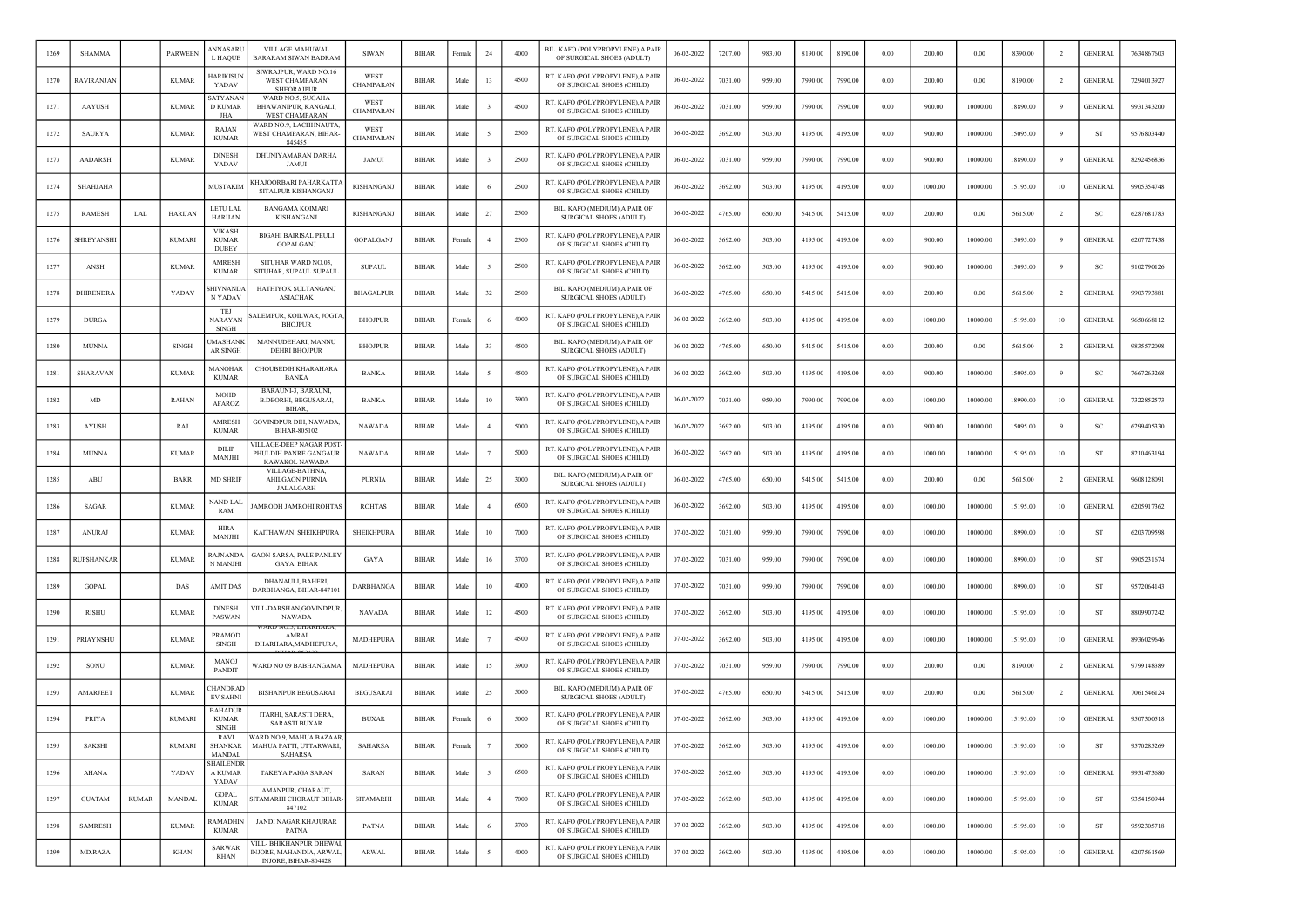| 1300 | <b>HARSH</b>       |              | <b>KUMAR</b>   | RADHESHY<br>AM KUMAR                           | RAMPUR CHAURAM.<br>SARAUTI, ARWAL<br>BIHAR-804402                            | <b>ARWAL</b>                          | <b>BIHAR</b>           | Male   |                | 5000 | RT. KAFO (POLYPROPYLENE), A PAIR<br>OF SURGICAL SHOES (CHILD) | 07-02-2022 | 7031.00 | 959.00 | 7990.00 | 7990.00 | 0.00     | 1000.00 | 10000.00 | 18990.00 | 10             | <b>GENERAL</b> | 9110125883 |
|------|--------------------|--------------|----------------|------------------------------------------------|------------------------------------------------------------------------------|---------------------------------------|------------------------|--------|----------------|------|---------------------------------------------------------------|------------|---------|--------|---------|---------|----------|---------|----------|----------|----------------|----------------|------------|
| 1301 | PRAKASH            | <b>KUMAR</b> | <b>SAHIS</b>   | <b>MUKESH</b><br>SAHIS                         | HOUSE NO.4/1, JAMPALI.<br>DEEPA PARA JAMPALI,<br>SARIYA RAIGARH              | RAIGARH                               | <b>HHATTISGA</b><br>RH | Male   |                | 3500 | RT. KAFO (POLYPROPYLENE), A PAIR<br>OF SURGICAL SHOES (CHILD) | 07-02-2022 | 3692.00 | 503.00 | 4195.00 | 4195.00 | $0.00\,$ | 1000.00 | 10000.00 | 15195.00 | 10             | <b>GENERAL</b> | 8109315338 |
| 1302 | <b>SAURABH</b>     |              | <b>BAGHEI</b>  | <b><i>NJOR DAS</i></b><br><b>BAGHEI</b>        | HOUSE NO 42 WARD NO 02<br><b>BAIJAPUR MUNGELI 495115</b>                     | MUNGELI                               | <b>HHATTISG</b><br>RH  | Mak    |                | 5000 | RT. KAFO (POLYPROPYLENE), A PAIR<br>OF SURGICAL SHOES (CHILD) | 07-02-2022 | 3692.00 | 503.00 | 4195.00 | 4195.00 | 0.00     | 900.00  | 10000.00 | 15095.00 |                | <b>ST</b>      | 7354654055 |
| 1303 | <b>SUMANT</b>      |              | PRADHAN        | <b><i>TEMAN LAL</i></b><br><b>PRADHAN</b>      | HOUSE NO.00, WARD NO.2,<br>KARTU TOLA BALOD                                  | <b>BALOD</b>                          | <b>HHATTISGA</b><br>RH | Male   |                | 6500 | RT. KAFO (POLYPROPYLENE), A PAIR<br>OF SURGICAL SHOES (CHILD) | 07-02-2022 | 3692.00 | 503.00 | 4195.00 | 4195.00 | 0.00     | 1000.00 | 10000.00 | 15195.00 | 10             | <b>GENERAL</b> | 9993603946 |
| 1304 | <b>MEENA</b>       |              | <b>KUMAR</b>   | LAXMAN<br><b>BHAGAT</b>                        | 478/1, JHEEL KHURANJA,<br>KRISHNA NAGAR, EAST<br>DELHI,-110051               | <b>EAST DELHI</b>                     | NEW DELHI              | Female | 37             | 2500 | BIL. KAFO (MEDIUM), A PAIR OF<br>SURGICAL SHOES (ADULT)       | 07-02-2022 | 4765.00 | 650.00 | 5415.00 | 5415.00 | 0.00     | 200.00  | 0.00     | 5615.00  | $\overline{2}$ | GENERAI        | 7428954198 |
| 1305 | MOHD               |              | <b>AMAN</b>    | MOHD<br>HASAN                                  | I NO-D 3/73 GALI NO 5 KABIR<br>NAGAR BABARPUR<br>DAYALPUR 110094             | <b>NORTH EAST</b><br>DELHI            | NEW DELHI              | Male   | 17             | 2500 | BIL. KAFO (MEDIUM), A PAIR OF<br>SURGICAL SHOES (ADULT)       | 07-02-2022 | 4765.00 | 650.00 | 5415.00 | 5415.00 | 0.00     | 200.00  | 0.00     | 5615.00  |                | <b>GENERAL</b> | 9910670295 |
| 1306 | <b>SHREYANSH</b>   |              |                | <b>GAURAV</b><br>RAJAWAT                       | C-46, VIJAY VIHAR PH-1,<br>ROHINI SECTOR 7 NORTH<br><b>WEST DELHI</b>        | <b>NORTH WEST</b><br>DELHI            | NEW DELHI              | Male   |                | 4000 | RT. KAFO (POLYPROPYLENE), A PAIR<br>OF SURGICAL SHOES (CHILD) | 07-02-2022 | 3692.00 | 503.00 | 4195.00 | 4195.00 | 0.00     | 1000.00 | 10000.00 | 15195.00 | 10             | <b>GENERAL</b> | 9871048958 |
| 1307 | <b>AARYAN</b>      |              | <b>KUMAR</b>   | AMIT BHAI                                      | <b>INDRANAGAR RAKHIYAL</b>                                                   | <b>GANDHI NAGAR</b>                   | <b>GUJARAT</b>         | Male   |                | 4500 | RT. KAFO (POLYPROPYLENE), A PAIR<br>OF SURGICAL SHOES (CHILD) | 07-02-2022 | 3692.00 | 503.00 | 4195.00 | 4195.00 | 0.00     | 1000.00 | 10000.00 | 15195.00 | 10             | <b>GENERAL</b> | 9016561674 |
| 1308 | <b>CAVYANSHIBA</b> |              | <b>GOHIL</b>   | <b>ATINSINGH</b>                               | VASAD CHOKDI<br><b>BORSAD, ANAND</b>                                         | <b>ANAND</b>                          | <b>GUJARAT</b>         | Female | 15             | 4500 | RT. KAFO (POLYPROPYLENE), A PAIR<br>OF SURGICAL SHOES (CHILD) | 07-02-2022 | 7031.00 | 959.00 | 7990.00 | 7990.00 | 0.00     | 200.00  | 0.00     | 8190.00  | $\overline{2}$ | <b>GENERAL</b> | 8511921234 |
| 1309 | <b>MISTRY</b>      | UTSAV        | ARUNBHAI       | <b>MISTRY</b><br><b>ARUNBHA</b>                | 1793, NIZAMWADI, BAMBA<br>KHANA, BHARUCH                                     | <b>BHARUCH</b>                        | <b>GUJARAT</b>         | Male   | 12             | 3900 | RT. KAFO (POLYPROPYLENE), A PAIR<br>OF SURGICAL SHOES (CHILD) | 07-02-2022 | 3692.00 | 503.00 | 4195.00 | 4195.00 | $0.00\,$ | 1000.00 | 10000.00 | 15195.00 | 10             | <b>GENERAL</b> | 9824727217 |
| 1310 | <b>ANIKET</b>      |              | <b>KALWAR</b>  | <b>MAHENDRA</b><br><b>KALWAR</b>               | 18/A/2, SHYAMNAGAR 1<br>KAKARA KHADI, BILIMORA,<br>(M), NAVSARI, GUJ.-396321 | <b>NAVSARI</b>                        | <b>GUJARAT</b>         | Male   |                | 5000 | RT. KAFO (POLYPROPYLENE), A PAIR<br>OF SURGICAL SHOES (CHILD) | 07-02-2022 | 3692.00 | 503.00 | 4195.00 | 4195.00 | 0.00     | 1000.00 | 10000.00 | 15195.00 | 10             | <b>GENERAL</b> | 8000977070 |
| 1311 | <b>PURAV</b>       |              | KUMAR          | <b>CHETAN</b><br><b>KUMAR</b>                  | MUSHEDPUR (6), SEWARI<br>FARRUKHNAGAR, GURGAON                               | GURGAON                               | HARAYANA               | Male   |                | 5000 | RT. KAFO (POLYPROPYLENE), A PAIR<br>OF SURGICAL SHOES (CHILD) | 07-02-2022 | 3692.00 | 503.00 | 4195.00 | 4195.00 | 0.00     | 1000.00 | 10000.00 | 15195.00 | 10             | -SC            | 8607464099 |
| 1312 | ARYAN              |              |                | <b>VED</b><br>PRAKASH                          | 186, ASSAN (4), JIND                                                         | <b>JIND</b>                           | HARAYANA               | Mak    | 14             | 6500 | RT. KAFO (POLYPROPYLENE), A PAIR<br>OF SURGICAL SHOES (CHILD) | 07-02-2022 | 7031.00 | 959.00 | 7990.00 | 7990.00 | 0.00     | 1000.00 | 10000.00 | 18990.00 | 10             | S <sub>C</sub> | 7015698710 |
| 1313 | <b>VAN</b>         |              |                | <b>RAJENDER</b><br><b>SINGH</b>                | KHERI NARU-46, KARNAL<br>HARYANA-132036                                      | <b>KARNAL</b>                         | HARAYANA               | Femal  |                | 3700 | RT. KAFO (POLYPROPYLENE), A PAIR<br>OF SURGICAL SHOES (CHILD) | 07-02-2022 | 3692.00 | 503.00 | 4195.00 | 4195.00 | 0.00     | 1000.00 | 10000.00 | 15195.00 | 10             | <b>GENERAL</b> | 9813352535 |
| 1314 | MAYANK             |              | <b>KAUSHIK</b> | <b>SANJAY</b><br><b>KUMAR</b>                  | WARD NO.04, BAWANI<br>KHEDA, BHIWANI,HARYANA-<br>127032                      | <b>BHIWANI</b>                        | HARAYANA               | Male   | 10             | 4000 | RT. KAFO (POLYPROPYLENE), A PAIR<br>OF SURGICAL SHOES (CHILD) | 07-02-2022 | 7031.00 | 959.00 | 7990.00 | 7990.00 | 0.00     | 1000.00 | 10000.00 | 18990.00 | 10             | <b>GENERAL</b> | 8059095798 |
| 1315 | <b>ALKA</b>        |              | <b>KUMARI</b>  | <b>MANOJ</b><br>YADAV                          | WARD 02 GRAM POST THANA<br><b>RAMNA GARHWA</b>                               | <b>GARHWA</b>                         | <b>HARKHAND</b>        | Female |                | 4500 | RT. KAFO (POLYPROPYLENE), A PAIR<br>OF SURGICAL SHOES (CHILD) | 07-02-2022 | 3692.00 | 503.00 | 4195.00 | 4195.00 | 0.00     | 1000.00 | 10000.00 | 15195.00 | 10             | <b>GENERAL</b> | 9110117762 |
| 1316 | DEEPAK             |              | <b>ANAND</b>   | <b>GAUTAM</b><br><b>KUMAR</b><br><b>BHAGAT</b> | BHALUA MEHARMA GODDA                                                         | <b>GODDA</b>                          | HARKHAND               | Male   |                | 4500 | RT. KAFO (POLYPROPYLENE), A PAIR<br>OF SURGICAL SHOES (CHILD) | 07-02-2022 | 3692.00 | 503.00 | 4195.00 | 4195.00 | 0.00     | 1000.00 | 10000.00 | 15195.00 | 10             | <b>GENERAL</b> | 7783883513 |
| 1317 | <b>AADARSH</b>     |              | <b>KUMAR</b>   | <b>SUMAN</b><br><b>BHAGAT</b>                  | PORAIYAHAT, PAREYA HAT<br>GODDA, JHARKHAND-814153                            | <b>GODDA</b>                          | <b>HARKHAND</b>        | Male   | - 6            | 3900 | RT. KAFO (POLYPROPYLENE), A PAIR<br>OF SURGICAL SHOES (CHILD) | 07-02-2022 | 3692.00 | 503.00 | 4195.00 | 4195.00 | 0.00     | 1000.00 | 10000.00 | 15195.00 | 10             | <b>GENERAL</b> | 8252236577 |
| 1318 | LAXMI              |              | <b>KUMARI</b>  | <b>SINTU</b><br>(UMAR RA)                      | <b>GRAM KANTIDIGHI POST</b><br><b>CHATRO THANA DEORI</b>                     | <b>GIRIDIH</b>                        | <b>HARKHAND</b>        | Female | -8             | 3700 | RT. KAFO (POLYPROPYLENE), A PAIR<br>OF SURGICAL SHOES (CHILD) | 07-02-2022 | 3692.00 | 503.00 | 4195.00 | 4195.00 | 0.00     | 1000.00 | 10000.00 | 15195.00 | 10             | <b>GENERAL</b> | 9162795205 |
| 1319 | <b>PRIYA</b>       |              | <b>KUMAR</b>   | <b>SURESH</b><br>MANDAL                        | PANCHAYAT NAGAR<br>KESHWARI BLOCK SURIYA<br><b>GIRIDIH GIRIDIH</b>           | <b>GIRIDIH</b>                        | <b>HARKHAND</b>        | Fema   |                | 4000 | RT. KAFO (POLYPROPYLENE), A PAIR<br>OF SURGICAL SHOES (CHILD) | 07-02-2022 | 3692.00 | 503.00 | 4195.00 | 4195.00 | 0.00     | 1000.00 | 10000.00 | 15195.00 | 10             | -ST            | 8600821041 |
| 1320 | <b>NIRUPA</b>      |              | <b>KUMARI</b>  | ANNA LAL<br><b>SHARMA</b>                      | WARD NO 17 NEAR KALI<br>MANDIR SHEKHPURA<br><b>DEOGHAR</b>                   | DEOGHAR                               | <b>HARKHAND</b>        | Femal  | 30             | 4500 | BIL. KAFO (MEDIUM), A PAIR OF<br>SURGICAL SHOES (ADULT)       | 07-02-2022 | 4765.00 | 650.00 | 5415.00 | 5415.00 | 0.00     | 200.00  | 0.00     | 5615.00  | $\overline{2}$ | <b>GENERAL</b> | 7764842046 |
| 1321 | MOHAMMAD           |              | SAIF           | <b>SAFI</b><br>AHMAD                           | DUMRO, BICHALI DUKAN.<br>SIWANDIH MARAFARI,<br>SIBANDIH, BOKARO              | <b>BOKARO</b>                         | <b>HARKHAND</b>        | Male   |                | 4500 | RT. KAFO (POLYPROPYLENE), A PAIR<br>OF SURGICAL SHOES (CHILD) | 07-02-2022 | 3692.00 | 503.00 | 4195.00 | 4195.00 | 0.00     | 1000.00 | 10000.00 | 15195.00 | 10             | <b>GENERAL</b> | 6202899148 |
| 1322 | PUNAM              |              | MAHATO         | <b>ISHESHWA</b><br>R MAHATO                    | SERAIKELLA ADITYAPUR<br>SERAIKELA KHARSAWAN                                  | <b>SERAIKELA-</b><br><b>KHARSAWAN</b> | HARKHAND               | Female |                | 3900 | RT. KAFO (POLYPROPYLENE), A PAIR<br>OF SURGICAL SHOES (CHILD) | 07-02-2022 | 3692.00 | 503.00 | 4195.00 | 4195.00 | 0.00     | 1000.00 | 10000.00 | 15195.00 | 10             | <b>ST</b>      | 9060179691 |
| 1323 | ABHAY              |              | <b>KUMAR</b>   | <b>BASANT</b><br><b>KUMAR</b>                  | SENHA LOHARDAGA                                                              | LOHARDAGA                             | <b>HARKHAND</b>        | Male   |                | 5000 | RT. KAFO (POLYPROPYLENE), A PAIR<br>OF SURGICAL SHOES (CHILD) | 07-02-2022 | 7031.00 | 959.00 | 7990.00 | 7990.00 | 0.00     | 1000.00 | 10000.00 | 18990.00 | 10             | SC             | 9334343329 |
| 1324 | MADHU              |              | <b>KUNWAR</b>  | <b>DILIP SINGH</b>                             | <b>KANTHAR KHEDI</b><br>SHRIBACHCHH, KHACHROD<br><b>UJJAIN</b>               | <b>UJJAIN</b>                         | M.P.                   | Female | 14             | 5000 | RT. KAFO (POLYPROPYLENE), A PAIR<br>OF SURGICAL SHOES (CHILD) | 07-02-2022 | 7031.00 | 959.00 | 7990.00 | 7990.00 | 0.00     | 1000.00 | 10000.00 | 18990.00 | 10             | <b>ST</b>      | 6268120267 |
| 1325 | CHANCHAL           |              | <b>KUMARI</b>  | <b>RAKESH</b>                                  | 00, BATLAWADI, KHACHROD<br>UJJAIN                                            | <b>UJJAIN</b>                         | M.P                    | Female | $\overline{4}$ | 3700 | RT. KAFO (POLYPROPYLENE), A PAIR<br>OF SURGICAL SHOES (CHILD) | 07-02-2022 | 3692.00 | 503.00 | 4195.00 | 4195.00 | 0.00     | 1000.00 | 10000.00 | 15195.00 | 10             | <b>GENERAL</b> | 8103963120 |
| 1326 | <b>NIDISHA</b>     |              |                | PREMNARA<br>YAN                                | SHUIKARPURA IN FRONT OF<br>MORE ART MAKAN NO 1/6                             | <b>BURHANPUR</b>                      | M.P.                   | Female | - 5            | 4000 | RT. KAFO (POLYPROPYLENE), A PAIR<br>OF SURGICAL SHOES (CHILD) | 07-02-2022 | 3692.00 | 503.00 | 4195.00 | 4195.00 | 0.00     | 1000.00 | 10000.00 | 15195.00 | 10             | <b>GENERAL</b> | 7024650450 |
| 1327 | <b>KRISHNA</b>     | PAL          | YADAV          | <b>KEMLA</b><br>PRASAD<br>YADAV                | LAKHIYA PO, KHAJUHA<br>KALA, LAKHAIYA (568), REWA                            | <b>REWA</b>                           | M.P.                   | Male   | 35             | 4500 | BIL. KAFO (MEDIUM), A PAIR OF<br>SURGICAL SHOES (ADULT)       | 07-02-2022 | 4765.00 | 650.00 | 5415.00 | 5415.00 | 0.00     | 200.00  | 0.00     | 5615.00  | $\overline{2}$ | <b>GENERAL</b> | 7974998189 |
| 1328 | <b>IKRA</b>        |              | <b>KHANAM</b>  | <b>SARAFAT</b>                                 | JWALAPUR, SHEOPUR, SOI<br>KALAN, M.P.-476337                                 | <b>SHEOPUR</b>                        | M.P.                   | Female | $\overline{4}$ | 4500 | RT. KAFO (POLYPROPYLENE), A PAIR<br>OF SURGICAL SHOES (CHILD) | 07-02-2022 | 3692.00 | 503.00 | 4195.00 | 4195.00 | 0.00     | 900.00  | 10000.00 | 15095.00 | 9              | <b>GENERAL</b> | 7771817176 |
| 1329 | <b>GANESHRAM</b>   |              | MARU           | PRAHLAD<br>MARU                                | <b>BANJARA BASTI SIRSOD</b><br><b>BARODA SHEOPUR</b>                         | <b>SHEOPUR</b>                        | M.P.                   | Male   | $18\,$         | 3900 | BIL. KAFO (MEDIUM), A PAIR OF<br>SURGICAL SHOES (ADULT)       | 07-02-2022 | 4765.00 | 650.00 | 5415.00 | 5415.00 | $0.00\,$ | 200.00  | 0.00     | 5615.00  | $\overline{2}$ | <b>GENERAL</b> | 8817625769 |
| 1330 | <b>SATISH</b>      |              | <b>RATHOR</b>  | SHIVSHANK<br>AR                                | WARD 11, HED PUMP KE PASS                                                    | <b>DEWAS</b>                          | M.P.                   | Male   | 26             | 3700 | BIL. KAFO (MEDIUM), A PAIR OF<br>SURGICAL SHOES (ADULT)       | 07-02-2022 | 4765.00 | 650.00 | 5415.00 | 5415.00 | 0.00     | 200.00  | 0.00     | 5615.00  | $\overline{2}$ | <b>GENERAL</b> | 8224896640 |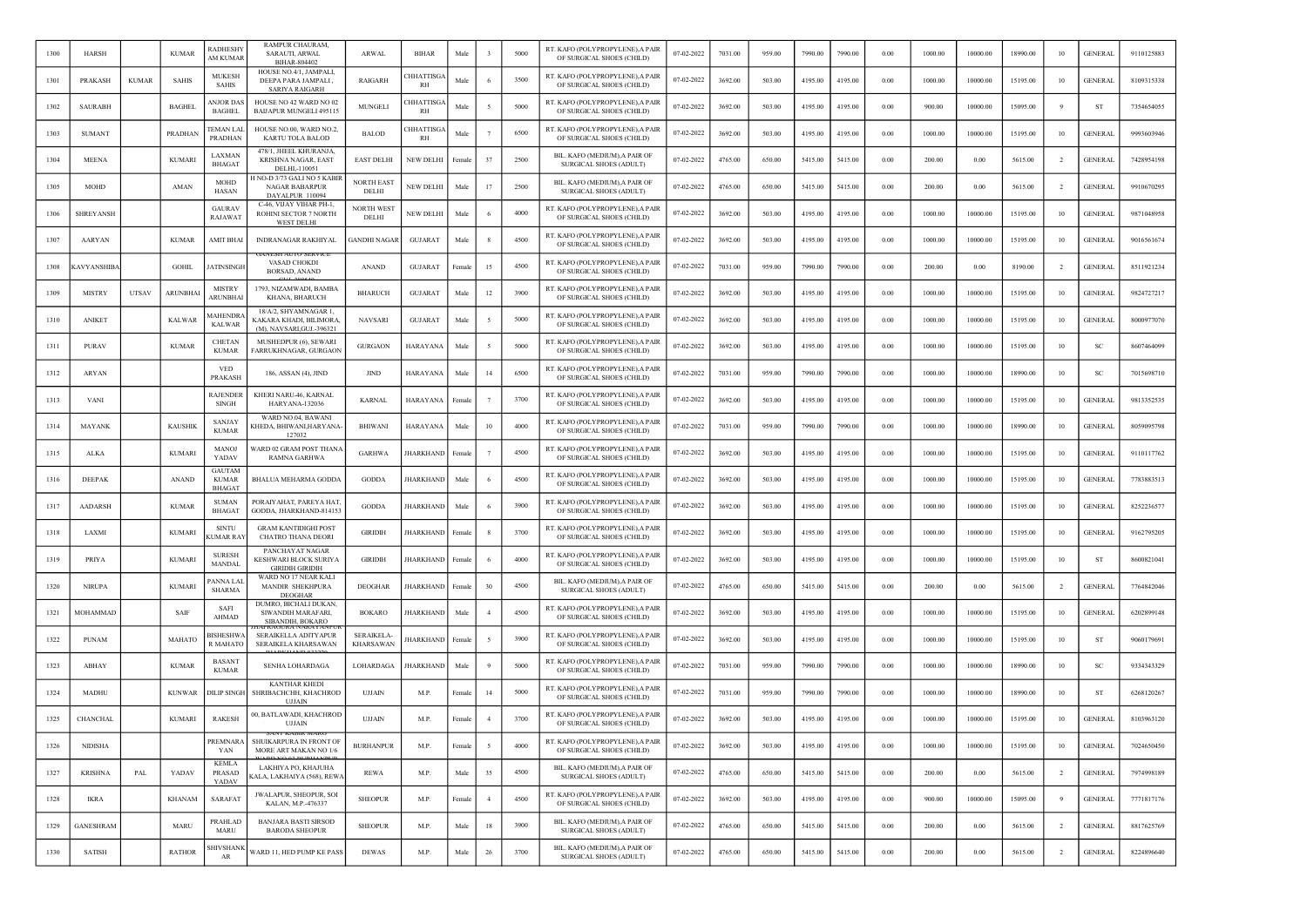| 1331 | <b>KAILASH</b>               |              | VISHVKARM<br>A  | <b>BADRILAI</b>                               | MAKAN NO 15 POST ALOT<br><b>KHAMRIYA RATLAM</b>                         | <b>RATLAM</b>               | M.P.                  | Male   | 39             | 4000 | BIL. KAFO (MEDIUM),A PAIR OF<br><b>SURGICAL SHOES (ADULT)</b>  | 07-02-2022 | 4765.00 | 650.00 | 5415.00 | 5415.00 | 0.00     | 200.00  | 0.00     | 5615.00  | $\overline{2}$ | <b>GENERAL</b> | 9892368733 |
|------|------------------------------|--------------|-----------------|-----------------------------------------------|-------------------------------------------------------------------------|-----------------------------|-----------------------|--------|----------------|------|----------------------------------------------------------------|------------|---------|--------|---------|---------|----------|---------|----------|----------|----------------|----------------|------------|
| 1332 | CHIRAG                       |              | <b>HOUDHAI</b>  | <b>SUBHASH</b><br><b>CHANDRA</b>              | MALI MOHALLA, BAGRAUD,<br>RATLAM<br>MADHYPRADESH-457001                 | RATLAM                      | M.P.                  | Male   |                | 4500 | RT. KAFO (POLYPROPYLENE), A PAIR<br>OF SURGICAL SHOES (CHILD)  | 07-02-2022 | 3692.00 | 503.00 | 4195.00 | 4195.00 | 0.00     | 1000.00 | 10000.00 | 15195.00 | 10             | <b>GENERAL</b> | 8964000850 |
| 1333 | <b>BHAVESH</b>               |              | <b>SOLANKI</b>  | <b>HARMENE</b><br><b>A SOLANKI</b>            | 1094/2 BAJRANG PURA                                                     | <b>INDORE</b>               | M.P.                  | Male   | -8             | 4500 | RT. KAFO (POLYPROPYLENE), A PAIR<br>OF SURGICAL SHOES (CHILD)  | 07-02-2022 | 3692.00 | 503.00 | 4195.00 | 4195.00 | 0.00     | 1000.00 | 10000.00 | 15195.00 | 10             | <b>GENERAL</b> | 9009973490 |
| 1334 | YUVAN                        |              | <b>KHATIK</b>   | MAUSAM<br><b>KHATIK</b>                       | WARD NO.10 KALI MANDIR<br>UDAIPURA, RAISEN, M.P.-<br>464770             | RAISEN                      | M.P.                  | Female | $\overline{4}$ | 3900 | RT. KAFO (POLYPROPYLENE), A PAIR<br>OF SURGICAL SHOES (CHILD)  | 07-02-2022 | 3692.00 | 503.00 | 4195.00 | 4195.00 | 0.00     | 900.00  | 10000.00 | 15095.00 | -9             | <sub>SC</sub>  | 9644136811 |
| 1335 | PRIYANK/                     |              |                 | <b>BRUESH</b>                                 | RAJNAGAR CHAMRAUWA<br>KHANIYADHANA SHIVPURI                             | <b>SHIVPURI</b>             | M.P.                  | Female | 10             | 3700 | RT. KAFO (POLYPROPYLENE), A PAIR<br>OF SURGICAL SHOES (CHILD)  | 07-02-2022 | 7031.00 | 959.00 | 7990.00 | 7990.00 | 0.00     | 1000.00 | 10000.00 | 18990.00 | 10             | <b>GENERAL</b> | 8959161998 |
| 1336 | MIJAJI                       |              | <b>KEWAT</b>    | <b>HARDAS</b>                                 | <b>BUDHANPUR BHARSULA</b><br><b>SHIVPURI</b>                            | <b>SHIVPURI</b>             | M.P.                  | Male   | 27             | 4000 | BIL. KAFO (MEDIUM), A PAIR OF<br><b>SURGICAL SHOES (ADULT)</b> | 07-02-2022 | 4765.00 | 650.00 | 5415.00 | 5415.00 | 0.00     | 200.00  | 0.00     | 5615.00  | $\overline{2}$ | -SC            | 9285035711 |
| 1337 | <b>BEBY</b>                  |              | <b>MEENA</b>    | KARU LAL<br><b>MEENA</b>                      | MAKAN NO.22, WARD NO.13.<br>GARIYAKHEDA, JAGGAKHEDI                     | <b>MANDSAUR</b>             | M.P.                  | Female |                | 4500 | RT. KAFO (POLYPROPYLENE), A PAIR<br>OF SURGICAL SHOES (CHILD)  | 07-02-2022 | 3692.00 | 503.00 | 4195.00 | 4195.00 | 0.00     | 1000.00 | 10000.00 | 15195.00 | 10             | <b>ST</b>      | 9644395862 |
| 1338 | <b>JIVIKA</b>                |              |                 | <b>GOPAL</b><br><b>GAYARI</b>                 | WARD NO 11 SIHOR<br><b>MANDSAUR</b>                                     | MANDSAUR                    | M.P.                  | Female |                | 4500 | RT. KAFO (POLYPROPYLENE), A PAIR<br>OF SURGICAL SHOES (CHILD)  | 07-02-2022 | 7031.00 | 959.00 | 7990.00 | 7990.00 | 0.00     | 1000.00 | 10000.00 | 18990.00 | 10             | <b>GENERAL</b> | 7697139280 |
| 1339 | <b>IRFAN</b>                 |              | MOHAMMA<br>D    | <b>ISHAK</b><br><b>MOHAMMA</b><br>D           | 108, MADARPURA,<br>MANDSAUR                                             | <b>MANDSAUR</b>             | M.P.                  | Male   | 32             | 3900 | BIL. KAFO (MEDIUM), A PAIR OF<br>SURGICAL SHOES (ADULT)        | 07-02-2022 | 4765.00 | 650.00 | 5415.00 | 5415.00 | $0.00\,$ | 200.00  | 0.00     | 5615.00  | $\overline{2}$ | <b>GENERAL</b> | 9340834799 |
| 1340 | AJAY                         |              | MALVIYA         | <b>BALRAM</b><br><b>MALVIYA</b>               | WARD NO.10 RAMPURA<br>AGARMALVA, NALKHEDA<br><b>SHAJAPUR</b>            | <b>SHAJAPUR</b>             | M.P.                  | Male   |                | 5000 | RT. KAFO (POLYPROPYLENE), A PAIR<br>OF SURGICAL SHOES (CHILD)  | 07-02-2022 | 3692.00 | 503.00 | 4195.00 | 4195.00 | 0.00     | 1000.00 | 10000.00 | 15195.00 | 10             | <b>GENERAL</b> | 9131524060 |
| 1341 | MAHNAJ                       |              | BANO            | MO.<br><b>CHHIDDI</b>                         | 401 LALBAHADUR SHASTRI<br>WARD MADAAR CHHALLA,<br>JABALPUR              | <b>JABALPUR</b>             | M.P.                  | Female | 34             | 5000 | BIL. KAFO (MEDIUM), A PAIR OF<br>SURGICAL SHOES (ADULT)        | 07-02-2022 | 4765.00 | 650.00 | 5415.00 | 5415.00 | 0.00     | 200.00  | 0.00     | 5615.00  | $\overline{2}$ | <b>GENERAL</b> | 9617525676 |
| 1342 | LABH                         |              | YADAV           | <b>JAYPAL</b><br><b>SINGH</b><br><b>YADAV</b> | NICHROLI DATIA                                                          | <b>DATIA</b>                | M.P.                  | Female |                | 3700 | RT. KAFO (POLYPROPYLENE), A PAIR<br>OF SURGICAL SHOES (CHILD)  | 07-02-2022 | 3692.00 | 503.00 | 4195.00 | 4195.00 | 0.00     | 900.00  | 10000.00 | 15095.00 |                | <b>GENERAL</b> | 7880299731 |
| 1343 | ARYAN                        |              | <b>SINGH</b>    | MANGAL<br>SINGH                               | 52/3 GORA 1 MEHAGANV<br><b>BHIND HARDASPUR</b>                          | <b>BHIND</b>                | M.P.                  | Male   |                | 4000 | RT. KAFO (POLYPROPYLENE), A PAIR<br>OF SURGICAL SHOES (CHILD)  | 07-02-2022 | 3692.00 | 503.00 | 4195.00 | 4195.00 | 0.00     | 1000.00 | 10000.00 | 15195.00 | 10             | <b>GENERAL</b> | 9754384784 |
| 1344 | <b>DEVANSHU</b>              |              |                 | <b>RAJENDRA</b>                               | CHANAVKALAN, BHIND, M.P.<br>477660                                      | <b>BHIND</b>                | M.P.                  | Male   |                | 4500 | RT. KAFO (POLYPROPYLENE), A PAIR<br>OF SURGICAL SHOES (CHILD)  | 07-02-2022 | 3692.00 | 503.00 | 4195.00 | 4195.00 | 0.00     | 1000.00 | 10000.00 | 15195.00 | 10             | <b>GENERAL</b> | 6352072797 |
| 1345 | <b>VEER</b>                  |              | KOTWANI         | RAVI<br>KOTWANI                               | WARD NO.20, SINDHI CAMP,<br>PURUSHWANI MOHALLA,<br>RAGHURAJNAGAR, SATNA | <b>SATNA</b>                | M.P.                  | Male   | 10             | 4500 | RT. KAFO (POLYPROPYLENE), A PAIR<br>OF SURGICAL SHOES (CHILD)  | 07-02-2022 | 7031.00 | 959.00 | 7990.00 | 7990.00 | 0.00     | 1000.00 | 10000.00 | 18990.00 | 10             | <b>GENERAL</b> | 7999077723 |
| 1346 | <b>SOHAN</b>                 | LAXMAN       | MALI            | <b>LAXMAN</b><br>MALI                         | AAMBE SHIRPUR DHULE                                                     | DHULE                       | <b>AAHARASH</b><br>RA | Male   | 19             | 3900 | BIL. KAFO (POLYPROPYLENE), A PAIR<br>OF SURGICAL SHOES (ADULT) | 07-02-2022 | 7207.00 | 983.00 | 8190.00 | 8190.00 | $0.00\,$ | 200.00  | 0.00     | 8390.00  | $\overline{2}$ | <b>GENERAL</b> | 9529222203 |
| 1347 | <b>MAMTA</b>                 |              | <b>TAMRAKA</b>  | PRAKASH<br><b>CHAND</b>                       | VINOVABHAVE WARD,<br>THANE KE PASS BAMHNODA                             | <b>JABALPUR</b>             | M.P                   | Female | 62             | 2500 | LT. TRANS-TIBIAL PROSTHESIS                                    | 08-02-2022 | 7488.00 | 692.00 | 8180.00 | 8180.00 | 0.00     | 200.00  | 0.00     | 8380.00  | $\overline{2}$ | <b>GENERAL</b> | 8770950232 |
| 1348 | <b>JABIR</b>                 |              | <b>AHMAD</b>    | YASIR                                         | GADARPUR, DIS- UDHAM<br>SINGH NAGAR, PIN-203152                         | <b>UDHAM SINGH</b><br>NAGAR | <b>JTTARAKH</b><br>ND | Male   | 27             | 2500 | LT. AFO (POLYPROPYLENE), A PAIR OF<br>SURGICAL SHOES (ADULT)   | 08-02-2022 | 2248.00 | 307.00 | 2555.00 | 2555.00 | 0.00     | 1000.00 | 10000.00 | 13555.00 | 10             | <b>GENERAL</b> | 9837752592 |
| 1349 | <b>VAISHALI</b>              |              | <b>BEN</b>      | NARAYAN<br><b>BEN</b>                         | PANJAB BANK COLONY<br>JAY PRAKASH NARAYAN                               | <b>JABALPUR</b>             | M.P.                  | Female | $_{11}$        | 2500 | RT. KAFO (POLYPROPYLENE), A PAIR<br>OF SURGICAL SHOES (CHILD)  | 08-02-2022 | 3692.00 | 503.00 | 4195.00 | 4195.00 | 0.00     | 1000.00 | 10000.00 | 15195.00 | 10             | GENERAI        | 7067918510 |
| 1350 | <b>AYUSE</b><br><b>KUMAR</b> |              | YADAV           | SANJAY                                        | DIGHI, PS - LAXMIPUR,<br>KAKANCHAUR, PO-DIGHI,                          | JAMUI                       | <b>BIHAR</b>          | Mak    |                | 2500 | RT. KAFO (POLYPROPYLENE), A PAIR<br>OF SURGICAL SHOES (CHILD)  | 08-02-2022 | 3692.00 | 503.00 | 4195.00 | 4195.00 | 0.00     | 1000.00 | 10000.00 | 15195.00 | 10             | <b>GENERAL</b> | 9330232415 |
| 1351 | <b>UMA</b>                   | YADAV        | YADAV           | <b>RAJRAM</b><br>YADAV                        | <b>GUNA POST TIKAMGARH</b>                                              | TIKAMGARH                   | M.P.                  | Female |                | 2500 | BIL. KAFO (POLYPROPYLENE), A PAIR<br>OF SURGICAL SHOES (CHILD) | 08-02-2022 | 7031.00 | 959.00 | 7990.00 | 7990.00 | 0.00     | 1000.00 | 10000.00 | 18990.00 | 10             | <b>GENERAL</b> | 8865023873 |
| 1352 | VANSH SAINI                  |              | SAINI           | <b>VINOD</b><br><b>KUMAR</b>                  | H NO-101, CHANDRLOK<br>COLONY, MODINAGAR ROAD<br>HAPUR HAPUD            | <b>HAPUD</b>                | U.P.                  | Male   | 13             | 2500 | BIL. KAFO (POLYPROPYLENE), A PAIR<br>OF SURGICAL SHOES (CHILD) | 08-02-2022 | 7031.00 | 959.00 | 7990.00 | 7990.00 | 0.00     | 1000.00 | 10000.00 | 18990.00 | 10             | <b>GENERAL</b> | 8881119222 |
| 1353 | <b>KANTABAI</b>              |              | PAWAR           | <b>RAMDAS</b><br>PAWAR                        | PAWAR PATTA.<br>PIMPALWANDI, PUNE                                       | <b>PUNE</b>                 | <b>AAHARASH</b><br>RA | Femal  | 56             | 2500 | BIL. KAFO (POLYPROPYLENE), A PAIR<br>OF SURGICAL SHOES (ADULT) | 08-02-2022 | 7207.00 | 983.00 | 8190.00 | 8190.00 | 0.00     | 1000.00 | 10000.00 | 19190.00 | 10             | <b>GENERAL</b> | 9860361603 |
| 1354 | <b>BHAGYASHR</b>             |              | NANNAVA<br>Æ.   | <b>RAMESH</b><br>JANNAVAR                     | BAWRI, YELLAMB,<br>BHARAHMANATH, BAWRI<br><b>BEED</b>                   | <b>BEED</b>                 | <b>AAHARASH</b><br>RA | Female | 26             | 2500 | BIL. KAFO (POLYPROPYLENE), A PAIR<br>OF SURGICAL SHOES (ADULT) | 08-02-2022 | 7207.00 | 983.00 | 8190.00 | 8190.00 | 0.00     | 1000.00 | 10000.00 | 19190.00 | 10             | <b>ST</b>      | 9011960657 |
| 1355 | SIDDHARTH                    |              | <b>BHAMBHU</b>  | <b>VINDO</b>                                  | SUBHANWALA P.O PAKKA<br><b>BHADWA 29 LLW</b>                            | <b>IANUMANGARH</b>          | RAJASTHAN             | Male   |                | 2500 | <b>BIL. CTEV BOOTS</b>                                         | 08-02-2022 | 580.00  | 34.00  | 614.00  | 614.00  | 0.00     | 1000.00 | 10000.00 | 11614.00 | 10             | ST             | 9928611270 |
| 1356 | <b>KIRAN</b>                 |              | DEVI            | <b>VIJAY</b><br><b>KUMAR</b>                  | SA 4/67-C-18, DAULATPUR,<br>PANDEYPUR.<br><b>VARANAS</b>                | <b>VARANASI</b>             | U.P.                  | Female | 25             | 2500 | BIL. KAFO (POLYPROPYLENE), A PAIR<br>OF SURGICAL SHOES (ADULT) | 08-02-2022 | 7207.00 | 983.00 | 8190.00 | 8190.00 | 0.00     | 1000.00 | 10000.00 | 19190.00 | 10             | <b>GENERAL</b> | 9695946597 |
| 1357 | <b>ASHISHA</b>               |              | <b>KUMAR</b>    | <b>SANTOSH</b><br><b>KUMAR</b>                | PAHARI, ROHANIYA, NAKAIN<br>ROHANA,<br><b>VARANAS</b>                   | VARANASI                    | U.P.                  | Female | 21             | 2500 | BIL. KAFO (POLYPROPYLENE),A PAIR<br>OF SURGICAL SHOES (ADULT)  | 08-02-2022 | 7207.00 | 983.00 | 8190.00 | 8190.00 | 0.00     | 1000.00 | 10000.00 | 19190.00 | 10             | <b>GENERAL</b> | 7607102059 |
| 1358 | <b>DANIYAL</b>               | <b>RAFIK</b> | <b>SHAKH</b>    | <b>SHAIKH</b><br><b>RAFIK</b>                 | 15 CHEETA CAMP TROMBAY<br>NEAR IDEAL SCHOOL 400088                      | MUMBAI                      | MAHARASHT<br>RA       | Male   | 7              | 2500 | BIL. KAFO (POLYPROPYLENE), A PAIR<br>OF SURGICAL SHOES (CHILD) | 08-02-2022 | 7031.00 | 959.00 | 7990.00 | 7990.00 | 0.00     | 1000.00 | 10000.00 | 18990.00 | 10             | <b>GENERAL</b> | 7794019148 |
| 1359 | <b>GUDIYA</b>                |              | DEVI            | <b>BIJAY</b><br><b>SONKAR</b>                 | 54/B, AURANGABAD, KHATIK<br>TOLA, MAUNATH BHANJAN,<br>MAU               | MAU                         | U.P.                  | Female | 28             | 2500 | BIL. KAFO (POLYPROPYLENE), A PAIR<br>OF SURGICAL SHOES (ADULT) | 08-02-2022 | 7207.00 | 983.00 | 8190.00 | 8190.00 | 0.00     | 1000.00 | 10000.00 | 19190.00 | 10             | <b>GENERAL</b> | 8576934066 |
| 1360 | <b>NIRAJ</b>                 |              | <b>KUMARI</b>   | <b>ROHAN</b><br><b>SINGH</b>                  | DHARMPUR, UDAYPUR<br><b>(ALAN, BULANSHAHR, DEBAI</b>                    | <b>BULANDSHAHA</b><br>R     | U.P.                  | Female | 20             | 2500 | BIL. KAFO (POLYPROPYLENE), A PAIR<br>OF SURGICAL SHOES (ADULT) | 08-02-2022 | 7207.00 | 983.00 | 8190.00 | 8190.00 | 0.00     | 1000.00 | 10000.00 | 19190.00 | 10             | <b>SC</b>      | 9719405607 |
| 1361 | <b>KARTIK</b>                |              | /ISHWAKAF<br>MA | <b>SATISH</b>                                 | V/POST- GOLAHATA, TEH-<br>KOTAR, SATNA, PIN CODE-<br>485226 SATNA       | SATNA                       | M.P.                  | Male   | $\overline{4}$ | 5000 | RT. CTEV BOOT                                                  | 08-02-2022 | 534.00  | 34.00  | 568.00  | 568.00  | 0.00     | 1000.00 | 10000.00 | 11568.00 | 10             | <b>GENERAL</b> | 8878441032 |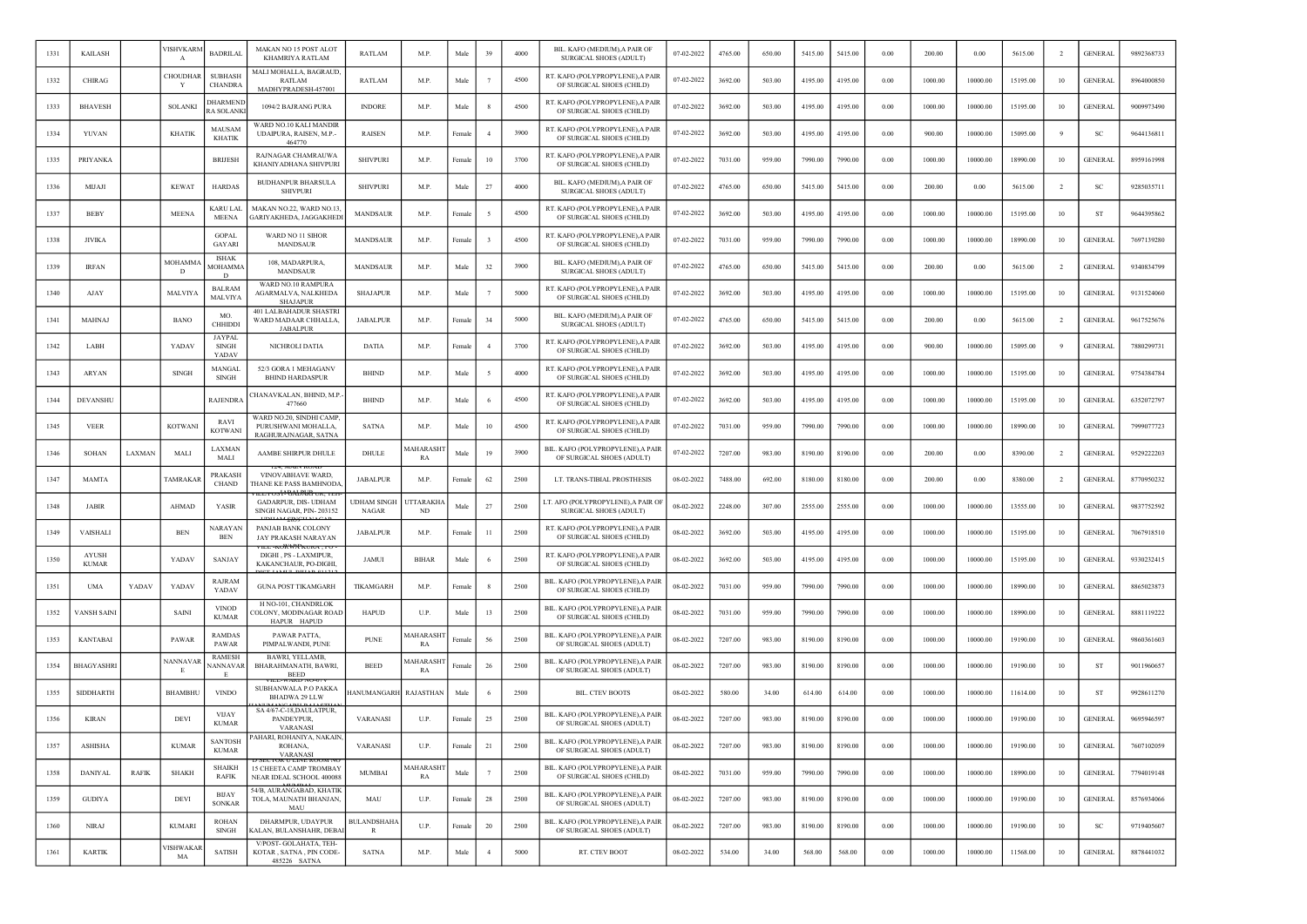| 1362 | <b>DAKHI</b>   | <b>DEVI</b>    | <b>REGAR</b>          | MANGU<br><b>REGAR</b>                     | REGARO KA MOHALLA<br>MOKHANDA BHILWARA                                     | <b>BHILWARA</b>            | RAJASTHAN                       | Female | 69     | 4000 | BIL. KAFO (POLYPROPYLENE), A PAIR<br>OF SURGICAL SHOES (CHILD) | 08-02-2022 | 7031.00  | 959.00 | 7990.00  | 7990.00  | 0.00       | 1000.00 | 10000.00   | 18990.00 | 10             | <b>GENERAL</b> | 6367940755 |
|------|----------------|----------------|-----------------------|-------------------------------------------|----------------------------------------------------------------------------|----------------------------|---------------------------------|--------|--------|------|----------------------------------------------------------------|------------|----------|--------|----------|----------|------------|---------|------------|----------|----------------|----------------|------------|
| 1363 | M.             |                | USHA                  | MANI                                      | 40, AYALUR MUTHAIAH<br>STREET, KONDITHOPE,<br><b>CHENNAI</b>               | CHENNAI                    | TAMILNADU                       | Femal  | 70     | 3900 | BIL. KAFO (POLYPROPYLENE),A PAIR<br>OF SURGICAL SHOES (ADULT)  | 08-02-2022 | 7207.00  | 983.00 | 8190.00  | 8190.00  | 0.00       | 1000.00 | 10000.00   | 19190.00 | 10             | <b>GENERAL</b> | 7984411745 |
| 1364 | <b>BOGI</b>    |                | DEVI                  | <b>SOHAN RAM</b>                          | KALYANPURA, UDASAR,<br><b>BIDAWATAN, CHURU,</b><br>ARDARSHAHAR.RAJ.-331402 | CHURU                      | RAJASTHAN                       | Female | 51     | 4500 | BIL. KAFO (POLYPROPYLENE), A PAIR<br>OF SURGICAL SHOES (CHILD) | 08-02-2022 | 7031.00  | 959.00 | 7990.00  | 7990.00  | 0.00       | 1000.00 | 10000.00   | 18990.00 | 10             | ST             | 9460675218 |
| 1365 | BHUP           |                | <b>SINGH</b>          | BHAGAVAN<br>DAS                           | <b>MAKAN NUMBER -203</b><br>VILLAGE GADHI UDDA<br>KAKUA                    | <b>AGRA</b>                | U.P.                            | Male   | 42     | 4500 | WHEEL CHAIR FOLDING STANDARD<br>MODEL ADULT SIZE(SAATHI)       | 08-02-2022 | 8700.00  | 0.00   | 8700.00  | 8700.00  | 0.00       | 100.00  | 0.00       | 8800.00  |                | <b>GENERAL</b> | 9557939244 |
| 1366 | <b>GULSHAN</b> |                |                       | SABIR ALI                                 | <b>BHAGIRATHI VIHAR.</b><br><b>GOKULPUR NORTH EAST</b>                     | <b>NORTH EAST</b><br>DELHI | NEW DELHI                       | Female | 42     | 3700 | WHEEL CHAIR FOLDING STANDARD<br>MODEL ADULT SIZE(SAATHI)       | 08-02-2022 | 8700.00  | 0.00   | 8700.00  | 8700.00  | 0.00       | 100.00  | 0.00       | 8800.00  |                | <b>GENERAL</b> | 7065688529 |
| 1367 | <b>KANKU</b>   |                | <b>BEN</b>            | RATA BHAI                                 | BHUJ                                                                       | <b>BHUJ</b>                | <b>GUJARAT</b>                  | Femal  | 45     | 5000 | WHEEL CHAIR FOLDING STANDARD<br>MODEL ADULT SIZE(SAATHI)       | 08-02-2022 | 8700.00  | 0.00   | 8700.00  | 8700.00  | 0.00       | 100.00  | 0.00       | 8800.00  |                | <b>GENERAL</b> | 9106929083 |
| 1368 | <b>SUNITA</b>  |                | <b>DEVI</b>           | <b>BIRSINGH</b>                           | MOHAMMADPUR AHIR(13)<br>MEWAT, MOHAMMADPUR<br>AHIR, HARYANA 122105         | <b>MEWAT</b>               | HARAYANA                        | Femalo | 44     | 7000 | WHEEL CHAIR FOLDING STANDARD<br>MODEL ADULT SIZE(SAATHI)       | 08-02-2022 | 8700.00  | 0.00   | 8700.00  | 8700.00  | 0.00       | 100.00  | 0.00       | 8800.00  |                | <b>GENERAL</b> | 8810499106 |
| 1369 | <b>USHA</b>    |                | MAHESHW/<br><b>RI</b> | <b>KUMAR</b><br><b>MAHESHW.</b>           | RUNIJA, UJJAIN, M.P.-456776                                                | <b>UJJAIN</b>              | M.P.                            | Female | 53     | 5000 | WHEEL CHAIR FOLDING STANDARD<br>MODEL ADULT SIZE(SAATHI)       | 08-02-2022 | 8700.00  | 0.00   | 8700.00  | 8700.00  | 0.00       | 100.00  | 0.00       | 8800.00  | -1             | <b>GENERAL</b> | 9752104022 |
| 1370 | BABAN          | MARUTI         | PATOLE                | MARUTI<br>PATOLE                          | ANNABHAU SATHE NAGAR,<br>KHED, PUNE                                        | <b>PUNE</b>                | <b>MAHARASH</b><br>RA           | Male   | 64     | 4000 | WHEEL CHAIR FOLDING STANDARD<br>MODEL ADULT SIZE(SAATHI)       | 08-02-2022 | 8700.00  | 0.00   | 8700.00  | 8700.00  | 0.00       | 100.00  | 0.00       | 8800.00  |                | <b>GENERAL</b> | 9822061536 |
| 1371 | <b>HANSRAJ</b> |                |                       | KALU RAM                                  | <b>GANESHGARH BARNI</b><br>RAJASTHAN                                       | GANGANAGAR                 | RAJASTHAN                       | Male   | 44     | 5000 | WHEEL CHAIR FOLDING STANDARD<br>MODEL ADULT SIZE(SAATHI)       | 08-02-2022 | 8700.00  | 0.00   | 8700.00  | 8700.00  | 0.00       | 100.00  | 0.00       | 8800.00  |                | <b>GENERAL</b> | 9667958054 |
| 1372 | <b>VINOD</b>   |                |                       | DHARPAL                                   | LUCKNOW U.P 226017                                                         | LUCKNOW                    | U.P.                            | Male   | 46     | 4500 | WHEEL CHAIR FOLDING STANDARD<br>MODEL ADULT SIZE(SAATHI)       | 08-02-2022 | 8700.00  | 0.00   | 8700.00  | 8700.00  | 0.00       | 100.00  | 0.00       | 8800.00  |                | ST             | 8112625039 |
| 1373 | <b>SHASHI</b>  |                | YADAV                 | <b>PARADISE</b><br>YADAV                  | 621/1, MASIHA GANJ BEHIND<br>HIGHWAY HOTEL JHANSI                          | <b>JHANSI</b>              | U.P.                            | Female | $48\,$ | 5000 | WHEEL CHAIR FOLDING STANDARD<br>MODEL ADULT SIZE(SAATHI)       | 08-02-2022 | 8700.00  | 0.00   | 8700.00  | 8700.00  | 0.00       | 100.00  | 0.00       | 8800.00  |                | <b>GENERAL</b> | 8840283157 |
| 1374 | V.B            | <b>BHASKAF</b> | RAO                   | V.B<br>KOTESWAR<br><b>RAO</b>             | <b>1/302 VEEKA TOWERS</b><br><b>JAYANAGAR</b><br>KUKATPALLY                | <b>HYDERABAD</b>           | <b>ANDHRA</b><br>PRADESH        | Male   | 73     | 7500 | WHEEL CHAIR FOLDING STANDARD<br>MODEL ADULT SIZE(SAATHI)       | 08-02-2022 | 8700.00  | 0.00   | 8700.00  | 8700.00  | 0.00       | 100.00  | 0.00       | 8800.00  |                | <b>GENERAL</b> | 7093088735 |
| 1375 | <b>MANOJ</b>   | <b>KUMAR</b>   | <b>SHARMA</b>         | DEVENDER<br><b>KUMAR</b><br><b>SHARMA</b> | 21-7-279/80, MITTI KA SHER.<br>CHARMINAR, HYDERABAD                        | <b>HYDERABAD</b>           | <b>ANDHRA</b><br><b>PRADESH</b> | Male   | 44     | 6500 | WHEEL CHAIR FOLDING STANDARD<br>MODEL ADULT SIZE(SAATHI)       | 08-02-2022 | 8700.00  | 0.00   | 8700.00  | 8700.00  | 0.00       | 100.00  | 0.00       | 8800.00  | -1             | <b>GENERAL</b> | 9550785215 |
| 1376 | <b>AAYUSH</b>  | RAJ            |                       | <b>JITENDRA</b><br><b>KUMAR</b>           | <b>KHASRAHI URF</b><br><b>RAGHUNATHPUR</b>                                 | VAISHALI                   | <b>BIHAR</b>                    | Male   | 10     | 5500 | LT. TRANS-TIBIAL PROSTHESIS                                    | 08-02-2022 | 7488.00  | 692.00 | 8180.00  | 8180.00  | 0.00       | 200.00  | 0.00       | 8380.00  | $\overline{2}$ | <b>GENERAL</b> | 8651482295 |
| 1377 | <b>SAURAV</b>  | <b>KUMAR</b>   |                       | <b>VINAY</b><br><b>SINGH</b>              | KALAPAHAR, VAISHALI                                                        | VAISHALI                   | <b>BIHAR</b>                    | Male   | 19     | 6500 | LT. TRANS-TIBIAL PROSTHESIS                                    | 08-02-2022 | 7488.00  | 692.00 | 8180.00  | 8180.00  | 0.00       | 200.00  | 0.00       | 8380.00  | $\overline{2}$ | <b>GENERAL</b> | 9546423063 |
| 1378 | <b>NAGDEV</b>  | RAY            |                       | NAGENDRA<br>RAY                           | DAYALPUR, DAYALPUR<br><b>GARH, VAISHALI</b>                                | VAISHALI                   | <b>BIHAR</b>                    | Male   | 47     | 5600 | RT. PARTIAL HAND PROSTHESIS                                    | 08-02-2022 | 8343.00  | 923.00 | 9266.00  | 9266.00  | 0.00       | 200.00  | 0.00       | 9466.00  | $\overline{2}$ | <b>GENERAL</b> | 9801199327 |
| 1379 | <b>KUVANR</b>  | DEVI           |                       | <b>MAHENDRA</b><br>SHAH                   | LALGANJ (VAISHALI)                                                         | VAISHALI                   | <b>BIHAR</b>                    | Female | 62     | 5700 | TRICYCLE CONVENTIONAL HAND<br>PROPELLED (HAMRAHI)              | 08-02-2022 | 10000.00 | 0.00   | 10000.00 | 10000.00 | 0.00       | 100.00  | 0.00       | 10100.00 |                | <b>GENERAL</b> | 7549372110 |
| 1380 | <b>FANTUS</b>  | <b>KUMAR</b>   | MANDAL                | <b>KHANTAR</b><br><b>MANDAL</b>           | VILLAGE-MAKESHAR, POST-<br>SRIPATHAR, MAKESHAR<br><b>BANKA</b>             | <b>BANKA</b>               | <b>BIHAR</b>                    | Male   | 33     | 5000 | BIL. TRANSTIBIAL PROSTHESIS                                    | 08-02-2022 | 8343.00  | 923.00 | 9266.00  | 9266.00  | 0.00       | 200.00  | 0.00       | 9466.00  | $\overline{2}$ | ST             | 7278346323 |
| 1381 | PHUTKI         | YADAV          |                       | HEMLAL<br>YADAV                           | MALAHORICHAK, POST<br><b>KADHAR</b><br>THANA KATORIYA, BANKA               | <b>BANKA</b>               | <b>BIHAR</b>                    | Male   | 42     | 5500 | RT. TRANS-FEMORAL PROSTHESIS                                   | 08-02-2022 | 8988.00  | 926.00 | 9914.00  | 9914.00  | 0.00       | 200.00  | 0.00       | 10114.00 | $\overline{2}$ | <b>GENERAL</b> | 9304555740 |
| 1382 | <b>BHAIRA</b>  |                | RAM                   | HINDU JI                                  | <b>BHILWAS, KIVALI</b>                                                     | <b>SIROHI</b>              | RAJASTHAN                       | Male   | 47     | 6500 | LT. TRANS-TIBIAL PROSTHESIS                                    | 08-02-2022 | 7488.00  | 692.00 | 8180.00  | 8180.00  | 0.00       | 200.00  | 0.00       | 8380.00  | <sup>2</sup>   | <b>ST</b>      | 9982903267 |
| 1383 | MULA           |                | RAM                   | KACHHU<br>RAM                             | RAMPURA R PAL D R                                                          | <b>SIROHI</b>              | RAJASTHAN                       | Male   | 50     | 5600 | RT. TRANSTIBIAL PROSTHESIS                                     | 08-02-2022 | 8343.00  | 923.00 | 9266.00  | 9266.00  | 0.00       | 200.00  | 0.00       | 9466.00  | $\overline{2}$ | ST             | 9784403350 |
| 1384 | <b>SURESH</b>  |                | <b>KUMAR</b>          | <b>KHASA RAM</b>                          | PURANA POST OFFICE GALI<br><b>JAWAL</b>                                    | <b>SIROHI</b>              | RAJASTHAN                       | Male   | 40     | 5700 | LT. TRANS-TIBIAL PROSTHESIS                                    | 08-02-2022 | 7488.00  | 692.00 | 8180.00  | 8180.00  | 0.00       | 200.00  | 0.00       | 8380.00  | $\overline{2}$ | <b>ST</b>      | 9460093105 |
| 1385 | RAJA           |                | RAM                   | MANA RAM                                  | <b>JHADOLI</b>                                                             | <b>SIROHI</b>              | RAJASTHAN                       | Male   | 41     | 3700 | LT. TRANS-TIBIAL PROSTHESIS                                    | 08-02-2022 | 7488.00  | 692.00 | 8180.00  | 8180.00  | 0.00       | 200.00  | 0.00       | 8380.00  | $\overline{2}$ | ST             | 9887805374 |
| 1386 | <b>ASHOK</b>   |                | RAM                   | <b>JODA RAM</b>                           | MULA, PINDWARA                                                             | <b>SIROHI</b>              | RAJASTHAN                       | Male   | 12     | 4000 | RT. PARTIAL HAND PROSTHESIS                                    | 08-02-2022 | 8343.00  | 923.00 | 9266.00  | 9266.00  | 0.00       | 200.00  | 0.00       | 9466.00  | <sup>2</sup>   | ST             | 9351799266 |
| 1387 | <b>SHANKER</b> |                | LAL                   | DHANNA<br>RAM                             | REBARI WAS, MADALI,<br>SHIVGANJ                                            | <b>SIROHI</b>              | RAJASTHAN                       | Male   | 31     | 4500 | RT. TRANSTIBIAL PROSTHESIS                                     | 08-02-2022 | 8343.00  | 923.00 | 9266.00  | 9266.00  | 0.00       | 200.00  | 0.00       | 9466.00  | $\overline{2}$ | ST             | 9057452233 |
| 1388 | <b>SHAITAN</b> |                | $\mathbf{SINGH}$      | DHAN<br><b>SINGH</b>                      | CHHIPA GALI                                                                | <b>SIROHI</b>              | RAJASTHAN                       | Male   | 51     | 3700 | LT. TRANS-TIBIAL PROSTHESIS                                    | 08-02-2022 | 7488.00  | 692.00 | 8180.00  | 8180.00  | $\rm 0.00$ | 200.00  | $\rm 0.00$ | 8380.00  | $\overline{2}$ | <b>GENERAL</b> | 9772878240 |
| 1389 | <b>VEERA</b>   |                | RAM                   | <b>SHANKER</b><br><b>LAL</b>              | MEGHWALO KA WAS, AMLI,<br><b>PINDWARA</b>                                  | <b>SIROHI</b>              | <b>RAJASTHAN</b>                | Male   | 55     | 4000 | LT. TRANS-TIBIAL PROSTHESIS                                    | 08-02-2022 | 7488.00  | 692.00 | 8180.00  | 8180.00  | $\rm 0.00$ | 200.00  | $0.00\,$   | 8380.00  | $\overline{2}$ | ST             | 9827269550 |
| 1390 | RASURO         |                |                       | <b>LALA RAM</b>                           | LALA KALEEM, MERPUR                                                        | <b>SIROHI</b>              | <b>RAJASTHAN</b>                | Male   | $18\,$ | 4500 | RT. PARTIAL HAND PROSTHESIS                                    | 08-02-2022 | 8343.00  | 923.00 | 9266.00  | 9266.00  | $0.00\,$   | 200.00  | $0.00\,$   | 9466.00  | $\overline{2}$ | <b>GENERAL</b> | 8949346564 |
| 1391 | HARI           |                | SINGH                 | <b>DHIR SINGH</b>                         | RAJPUTO KA WAS.<br><b>SUMERGARH</b>                                        | <b>SIROHI</b>              | <b>RAJASTHAN</b>                | Male   | 42     | 4500 | LT. ABOVE ELBOW PROSTHESIS                                     | 08-02-2022 | 8343.00  | 923.00 | 9266.00  | 9266.00  | 0.00       | 200.00  | 0.00       | 9466.00  | $\overline{2}$ | <b>GENERAL</b> | 9784557015 |
| 1392 | <b>RAMESH</b>  |                | <b>KUMAR</b>          | <b>MULA RAM</b>                           | HANUMAN JI MANDIR KE<br>PASS, KHAMBAL                                      | <b>SIROHI</b>              | <b>RAJASTHAN</b>                | Male   | 36     | 3700 | BIL. TRANSTIBIAL PROSTHESIS                                    | 08-02-2022 | 8343.00  | 923.00 | 9266.00  | 9266.00  | 0.00       | 200.00  | 0.00       | 9466.00  | $\overline{2}$ | <b>GENERAL</b> | 8239130529 |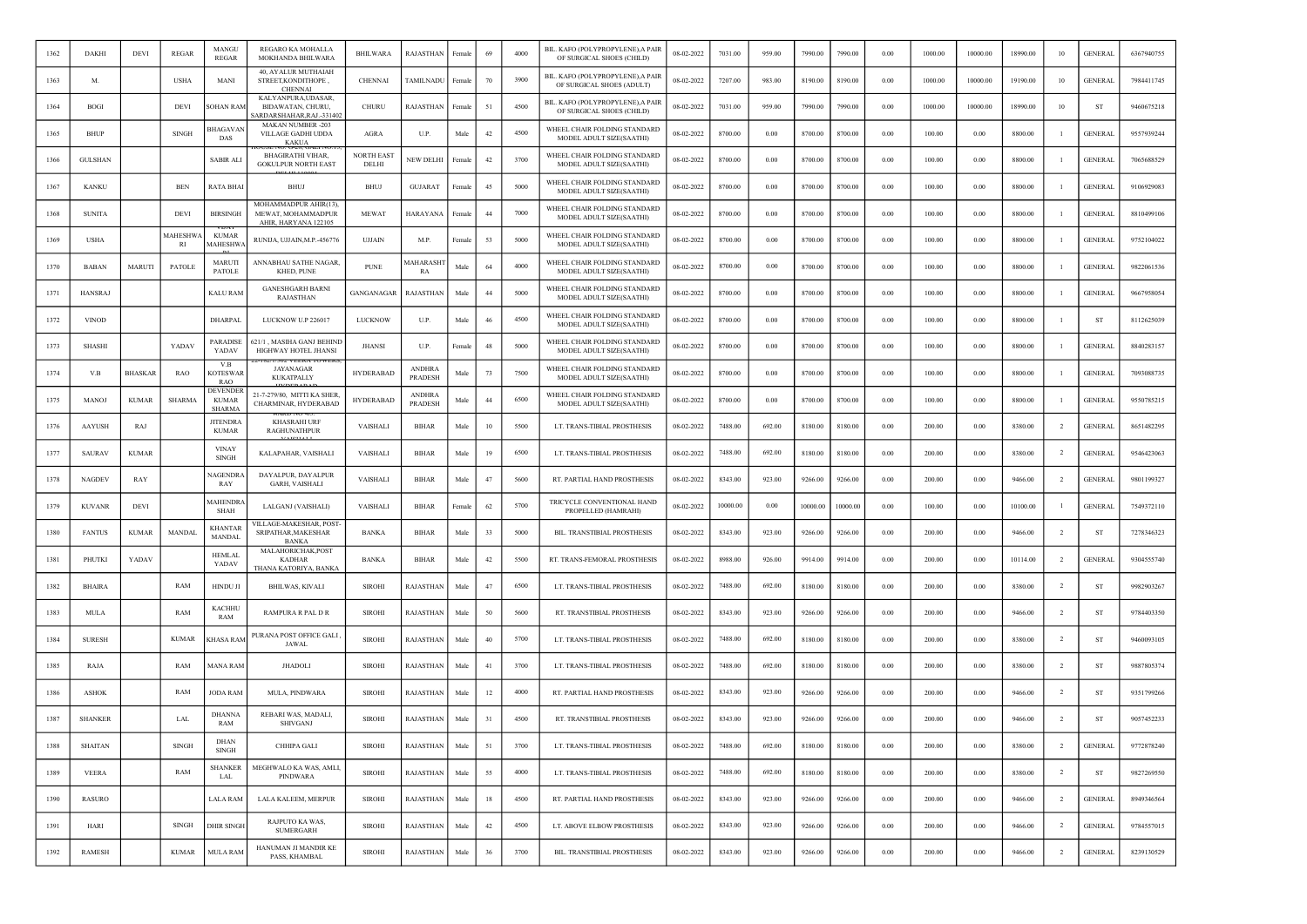| 1393 | <b>RIJHIMA</b>   |              |                | SOHAN LAL                                 | RAJPUTO KA WAS,<br><b>SUMERGARH</b>                                        | <b>SIROHI</b>       | RAJASTHAN     | Male   | 34             | 4000 | LT. TRANS-TIBIAL PROSTHESIS                                    | 08-02-2022 | 7488.00 | 692.00 | 8180.00 | 8180.00 | 0.00     | 200.00  | 0.00     | 8380.00  |                | <b>GENERAI</b> | 7426991165 |
|------|------------------|--------------|----------------|-------------------------------------------|----------------------------------------------------------------------------|---------------------|---------------|--------|----------------|------|----------------------------------------------------------------|------------|---------|--------|---------|---------|----------|---------|----------|----------|----------------|----------------|------------|
| 1394 | <b>BABU</b>      |              | RAM            | <b>SON JI</b>                             | PAVATA, PINDWARA                                                           | <b>SIROHI</b>       | RAJASTHAN     | Male   | 46             | 4500 | LT. TRANS-TIBIAL PROSTHESIS                                    | 08-02-2022 | 7488.00 | 692.00 | 8180.00 | 8180.00 | 0.00     | 200.00  | 0.00     | 8380.00  | $\overline{2}$ | <b>GENERAL</b> | 9351054129 |
| 1395 | PINTL            |              |                | JHUMR LAL                                 | 95 ANAND NAGAR                                                             | PALI                | RAJASTHAN     | Male   | 17             | 3900 | LT. ABOVE ELBOW PROSTHESIS                                     | 08-02-2022 | 8343.00 | 923.00 | 9266.00 | 9266.00 | 0.00     | 200.00  | 0.00     | 9466.00  | $\overline{2}$ | <b>GENERAL</b> | 7073435370 |
| 1396 | <b>DOLI</b>      |              |                | <b>KALPJ</b>                              | <b>INDRAPURECOLONY</b>                                                     | <b>SIROHI</b>       | RAJASTHAN     | Female | 71             | 5000 | WHEEL CHAIR FOLDING STANDARD<br>MODEL ADULT SIZE(SAATHI)       | 08-02-2022 | 8700.00 | 0.00   | 8700.00 | 8700.00 | 0.00     | 100.00  | 0.00     | 8800.00  |                | <b>GENERAL</b> | 8949115275 |
| 1397 | <b>HARSH</b>     |              | <b>KUMAR</b>   | <b>VIJAY</b><br><b>GANCHI</b>             | JHADOLI, PINDWARA                                                          | <b>SIROHI</b>       | RAJASTHAN     | Mak    | 15             | 3700 | LT. TRANS-TIBIAL PROSTHESIS                                    | 08-02-2022 | 7488.00 | 692.00 | 8180.00 | 8180.00 | 0.00     | 200.00  | 0.00     | 8380.00  | $\overline{2}$ | <b>GENERAL</b> | 8696521744 |
| 1398 | <b>SURESH</b>    |              |                | MOHAN LAL                                 | UPLA PALADI, RAMPURA                                                       | <b>SIROHI</b>       | RAJASTHAN     | Male   | 34             | 4000 | LT. TRANS-TIBIAL PROSTHESIS                                    | 08-02-2022 | 7488.00 | 692.00 | 8180.00 | 8180.00 | 0.00     | 200.00  | 0.00     | 8380.00  | <sup>2</sup>   | <b>GENERAL</b> | 9460794352 |
| 1399 | <b>MAGNA</b>     |              | RAM            | KUPA RAM<br>PATEL                         | POPALI GALI, PALDI                                                         | <b>SIROHI</b>       | RAJASTHAN     | Male   | 70             | 4500 | LT. ABOVE ELBOW PROSTHESIS                                     | 08-02-2022 | 8343.00 | 923.00 | 9266.00 | 9266.00 | 0.00     | 200.00  | 0.00     | 9466.00  | $\overline{2}$ | GENERAL        | 9587941854 |
| 1400 | <b>SANDEEP</b>   |              | <b>KUMAR</b>   | RAMESH<br><b>KUMAR</b>                    | 62, ASHOK NAGA R                                                           | LUDHIYANA           | PUNJAB        | Male   | 39             | 3900 | RT. TRANSTIBIAL PROSTHESIS                                     | 08-02-2022 | 8343.00 | 923.00 | 9266.00 | 9266.00 | 0.00     | 200.00  | 0.00     | 9466.00  | $\overline{2}$ | <sub>SC</sub>  | 9814925793 |
| 1401 | <b>TRIPTA</b>    |              | <b>RAN</b>     | <b>PURAN</b><br><b>CHAND</b>              | RISHI NAGAR HABIOWAL<br><b>KHURD</b>                                       | LUDHIYANA           | <b>PUNJAB</b> | Female | 50             | 5000 | BIL. TRANSTIBIAL PROSTHESIS                                    | 08-02-2022 | 8343.00 | 923.00 | 9266.00 | 9266.00 | 0.00     | 200.00  | 0.00     | 9466.00  | $\overline{2}$ | <b>GENERAL</b> | 9465644536 |
| 1402 | <b>NARENDRA</b>  |              | <b>KUMAR</b>   | HARIBANS<br>LAL                           | HN.9 RAIPURA,                                                              | <b>JALNDHAR</b>     | <b>PUNJAB</b> | Male   | 33             | 4000 | RT. TRANSTIBIAL PROSTHESIS                                     | 08-02-2022 | 8343.00 | 923.00 | 9266.00 | 9266.00 | 0.00     | 200.00  | 0.00     | 9466.00  | $\overline{2}$ | <b>GENERAL</b> | 7696869426 |
| 1403 | <b>ANJU</b>      |              | <b>ARORA</b>   | <b>RAKESH</b><br><b>KUMAR</b>             | 4255, WARD NO.40, STREET<br>13, SHIVAJI NAGAR                              | LUDHIYANA           | PUNJAB        | Female | 49             | 2500 | RT. TRANSTIBIAL PROSTHESIS                                     | 08-02-2022 | 8343.00 | 923.00 | 9266.00 | 9266.00 | 0.00     | 200.00  | 0.00     | 9466.00  | -2             | <b>GENERAL</b> | 9814525111 |
| 1404 | <b>KEERAT</b>    | ЛЮТ          | <b>SINGH</b>   | <b>JASMEET</b><br><b>SINGH</b>            | 255 FAC-1 MIG FLAT DUNGRI                                                  | LUDHIYANA           | <b>PUNJAB</b> | Mak    | 11             | 2500 | BIL. TRANSTIBIAL PROSTHESIS                                    | 08-02-2022 | 8343.00 | 923.00 | 9266.00 | 9266.00 | 0.00     | 200.00  | 0.00     | 9466.00  |                | <b>GENERAL</b> | 9815344479 |
| 1405 | <b>GAGANDEEP</b> |              | <b>BANSAL</b>  | BAL<br><b>KRISHNA</b>                     | B-3976/1 WARD NO.63, OLD<br><b>BAZAR</b>                                   | LUDHIYANA           | PUNJAB        | Male   | 31             | 2500 | LT. TRANS-TIBIAL PROSTHESIS                                    | 08-02-2022 | 7488.00 | 692.00 | 8180.00 | 8180.00 | 0.00     | 200.00  | 0.00     | 8380.00  | <sup>2</sup>   | <b>GENERAL</b> | 9814220258 |
| 1406 | AKSHAY           |              |                | AJAY<br><b>RATHORE</b>                    | BUS STAND, JULMI,<br>KOTA,RAJ.                                             | <b>KOTA</b>         | RAJASTHAN     | Male   |                | 3700 | RT. KAFO (POLYPROPYLENE), A PAIR<br>OF SURGICAL SHOES (CHILD)  | 09-02-2022 | 3692.00 | 503.00 | 4195.00 | 4195.00 | 0.00     | 1000.00 | 10000.00 | 15195.00 | 10             | <b>GENERAL</b> | 9571503880 |
| 1407 | <b>CHANDRA</b>   |              | <b>SHEKHAR</b> | <b>HARIOM</b>                             | WARD NO.05, MODAK GANV<br><b>CHONSALA KOTA</b>                             | <b>KOTA</b>         | RAJASTHAN     | Male   |                | 4000 | RT. KAFO (POLYPROPYLENE), A PAIR<br>OF SURGICAL SHOES (CHILD)  | 09-02-2022 | 3692.00 | 503.00 | 4195.00 | 4195.00 | 0.00     | 900.00  | 10000.00 | 15095.00 | -9             | <b>GENERAL</b> | 8107544689 |
| 1408 | <b>GANPAT</b>    |              | <b>SINGH</b>   | BAHADUR<br>SINGH                          | DEVJI KA DEVRA, THORIT,<br>NANDAWAT, RAJSAMAND,<br>RAJ.-305921             | RAJSAMAND           | RAJASTHAN     | Male   | $\overline{4}$ | 4500 | RT. KAFO (POLYPROPYLENE), A PAIR<br>OF SURGICAL SHOES (CHILD)  | 09-02-2022 | 3692.00 | 503.00 | 4195.00 | 4195.00 | 0.00     | 1000.00 | 10000.00 | 15195.00 | 10             | <b>GENERAL</b> | 9680847178 |
| 1409 | MOHAMMAD         | <b>ASHIK</b> | <b>FAKEER</b>  | <b>MOHAMMA</b><br><b>DYUNUS</b><br>FAKEER | KANKROLI ROAD,<br>RAILMAGRA.<br>RAJSAMAND, RAJ.-313329                     | RAJSAMAND           | RAJASTHAN     | Male   | 27             | 4500 | BIL. KAFO (MEDIUM), A PAIR OF<br>SURGICAL SHOES (ADULT)        | 09-02-2022 | 4765.00 | 650.00 | 5415.00 | 5415.00 | 0.00     | 200.00  | 0.00     | 5615.00  | $\overline{2}$ | <b>GENERAL</b> | 8107296051 |
| 1410 | <b>KUSUM</b>     |              |                | <b>BALU DAS</b>                           | <b>GADROLA RAJSAMAND</b>                                                   | RAJSAMAND           | RAJASTHAN     | Femal  | $\overline{4}$ | 3900 | RT. KAFO (POLYPROPYLENE), A PAIR<br>OF SURGICAL SHOES (CHILD)  | 09-02-2022 | 3692.00 | 503.00 | 4195.00 | 4195.00 | 0.00     | 1000.00 | 10000.00 | 15195.00 | 10             | GENERAL        | 9783836968 |
| 1411 | <b>ASHOKA</b>    |              | <b>GURJAR</b>  | H.<br><b>BAHADURR</b><br>AM               | /INAYAGAR KOVIL MADURAI<br>SOUTH, MA MUNCHALAI                             | MADURAI             | TAMILNADU     | Mak    |                | 5000 | RT. KAFO (POLYPROPYLENE), A PAIR<br>OF SURGICAL SHOES (CHILD)  | 09-02-2022 | 3692.00 | 503.00 | 4195.00 | 4195.00 | 0.00     | 1000.00 | 10000.00 | 15195.00 | 10             | <b>GENERAL</b> | 7010409729 |
| 1412 | <b>GULAM</b>     |              | <b>RASOOI</b>  | <b>HAFIZ</b><br><b>NASIM</b>              | <b>FATEHPUR, BEHAT</b><br>MUZFFARABAD SAHARANPUR                           | SAHARANPUR          | U.P.          | Male   | 26             | 5000 | BIL. KAFO (MEDIUM), A PAIR OF<br><b>SURGICAL SHOES (ADULT)</b> | 09-02-2022 | 4765.00 | 650.00 | 5415.00 | 5415.00 | 0.00     | 200.00  | 0.00     | 5615.00  | $\overline{2}$ | <b>GENERAL</b> | 9528889735 |
| 1413 | DOLI             |              | <b>KUMARI</b>  | <b>ANIL</b><br><b>KUMAR</b>               | JAI GURUDEV ASHRAM<br>MAHOLI,MATHURA, KRISHNA<br>NAGAR, UP.281004          | <b>MATHURA</b>      | U.P.          | Female |                | 5000 | RT. KAFO (POLYPROPYLENE), A PAIR<br>OF SURGICAL SHOES (CHILD)  | 09-02-2022 | 3692.00 | 503.00 | 4195.00 | 4195.00 | 0.00     | 1000.00 | 10000.00 | 15195.00 | 10             | ST             | 9410007665 |
| 1414 | <b>RAGHAV</b>    |              | <b>DIKSHIT</b> | AMAVATA<br>R                              | MAHADEV TEMPLE DHANA<br>SHAMSABAD, MATHURA                                 | <b>MATHURA</b>      | U.P.          | Male   |                | 6500 | RT. KAFO (POLYPROPYLENE), A PAIR<br>OF SURGICAL SHOES (CHILD)  | 09-02-2022 | 3692.00 | 503.00 | 4195.00 | 4195.00 | 0.00     | 1000.00 | 10000.00 | 15195.00 | 10             | <b>GENERAL</b> | 7409027726 |
| 1415 | <b>IKRA</b>      |              |                | IAJRATDEE<br>N                            | PARESENDI BHARAICH                                                         | <b>BAHRAICH</b>     | U.P.          | Femal  | $\overline{4}$ | 7000 | RT. KAFO (POLYPROPYLENE), A PAIR<br>OF SURGICAL SHOES (CHILD)  | 09-02-2022 | 3692.00 | 503.00 | 4195.00 | 4195.00 | 0.00     | 1000.00 | 10000.00 | 15195.00 | 10             | <b>GENERAL</b> | 8866627414 |
| 1416 | <b>SHIVAM</b>    |              | <b>SINGH</b>   | JAY<br>PRAKASH<br><b>SINGH</b>            | PAPARENDA BANDA                                                            | <b>BANDA</b>        | U.P.          | Male   | 31             | 3700 | BIL. KAFO (MEDIUM) A PAIR OF<br>SURGICAL SHOES (ADULT)         | 09-02-2022 | 4765.00 | 650.00 | 5415.00 | 5415.00 | 0.00     | 200.00  | 0.00     | 5615.00  | $\overline{2}$ | <b>GENERAL</b> | 8299142046 |
| 1417 | <b>VIKAS</b>     |              | YADAV          | :AMBHAJA<br>N                             | 311, SIMAUNI, BABERU<br><b>SIMOUNEE BANDA</b>                              | <b>BANDA</b>        | U.P.          | Male   | $\overline{4}$ | 4000 | RT. KAFO (POLYPROPYLENE), A PAIR<br>OF SURGICAL SHOES (CHILD)  | 09-02-2022 | 3692.00 | 503.00 | 4195.00 | 4195.00 | 0.00     | 900.00  | 10000.00 | 15095.00 |                | GENERAI        | 7753049399 |
| 1418 | SONALI           |              | MAURYA         | <b>SURENDRA</b><br><b>KUSHWAH</b>         | KHARAKHOLIYA, DHANAPUR<br>CHANDAULI, DHARAON                               | CHANDAULI           | U.P.          | Female | $\overline{4}$ | 4500 | RT. KAFO (POLYPROPYLENE), A PAIR<br>OF SURGICAL SHOES (CHILD)  | 09-02-2022 | 3692.00 | 503.00 | 4195.00 | 4195.00 | $0.00\,$ | 900.00  | 10000.00 | 15095.00 | 9              | ST             | 7309571469 |
| 1419 | <b>DEVASH</b>    | <b>GUPTA</b> | <b>GUPTA</b>   | VANDANA                                   | KHUTBHAR, GORAKHPUR                                                        | <b>GORAKHPUR</b>    | U.P.          | Male   | -5             | 4500 | RT. KAFO (POLYPROPYLENE), A PAIR<br>OF SURGICAL SHOES (CHILD)  | 09-02-2022 | 3692.00 | 503.00 | 4195.00 | 4195.00 | 0.00     | 900.00  | 10000.00 | 15095.00 | -9             | <b>GENERAL</b> | 7042836887 |
| 1420 | RANI             |              | PANDEY         | <b>BALRAM</b><br>PANDEY                   | <b>GRAM AND POST-MANIRAM,</b><br>CHILUATAL, MANIR<br><b>GORAKHPUR U.P.</b> | <b>GORAKHPUR</b>    | U.P.          | Female | 5              | 3900 | RT. KAFO (POLYPROPYLENE), A PAIR<br>OF SURGICAL SHOES (CHILD)  | 09-02-2022 | 3692.00 | 503.00 | 4195.00 | 4195.00 | 0.00     | 1000.00 | 10000.00 | 15195.00 | 10             | <b>GENERAL</b> | 9076755341 |
| 1421 | AROHI            |              | <b>CHAMAR</b>  | <b>ARUN</b><br><b>KUMAR</b>               | BHASWALI BARHALAGANJ<br><b>BARDEEHA GORAKHPUR</b>                          | <b>GORAKHPUR</b>    | U.P.          | Female | $\overline{4}$ | 3700 | RT. KAFO (POLYPROPYLENE), A PAIR<br>OF SURGICAL SHOES (CHILD)  | 09-02-2022 | 3692.00 | 503.00 | 4195.00 | 4195.00 | 0.00     | 900.00  | 10000.00 | 15095.00 | 9              | <b>SC</b>      | 9807011744 |
| 1422 | <b>BHANU</b>     | PRATAP       | <b>SINGH</b>   | <b>SHYAM</b><br><b>SUNDAR</b>             | PAKKI MAHTAULI, KANPUR<br>DEHAT, KHWAJAPHOOL,<br>U.P.209715                | <b>KANPUR DEHAT</b> | U.P.          | Male   | 10             | 4000 | RT. KAFO (POLYPROPYLENE), A PAIR<br>OF SURGICAL SHOES (CHILD)  | 09-02-2022 | 7031.00 | 959.00 | 7990.00 | 7990.00 | 0.00     | 1000.00 | 10000.00 | 18990.00 | 10             | <b>GENERAL</b> | 7355226884 |
| 1423 | <b>MUNESH</b>    |              |                | <b>MANOHAR</b><br>LAL                     | <b>GOVIND NAGLA, BASIA</b><br>KHEDA LALBHUJIA, BUDAUN                      | <b>BUDAUN</b>       | U.P.          | Male   | 28             | 4500 | BIL. KAFO (MEDIUM), A PAIR OF<br>SURGICAL SHOES (ADULT)        | 09-02-2022 | 4765.00 | 650.00 | 5415.00 | 5415.00 | 0.00     | 200.00  | 0.00     | 5615.00  | $\overline{2}$ | <b>GENERAL</b> | 6398290241 |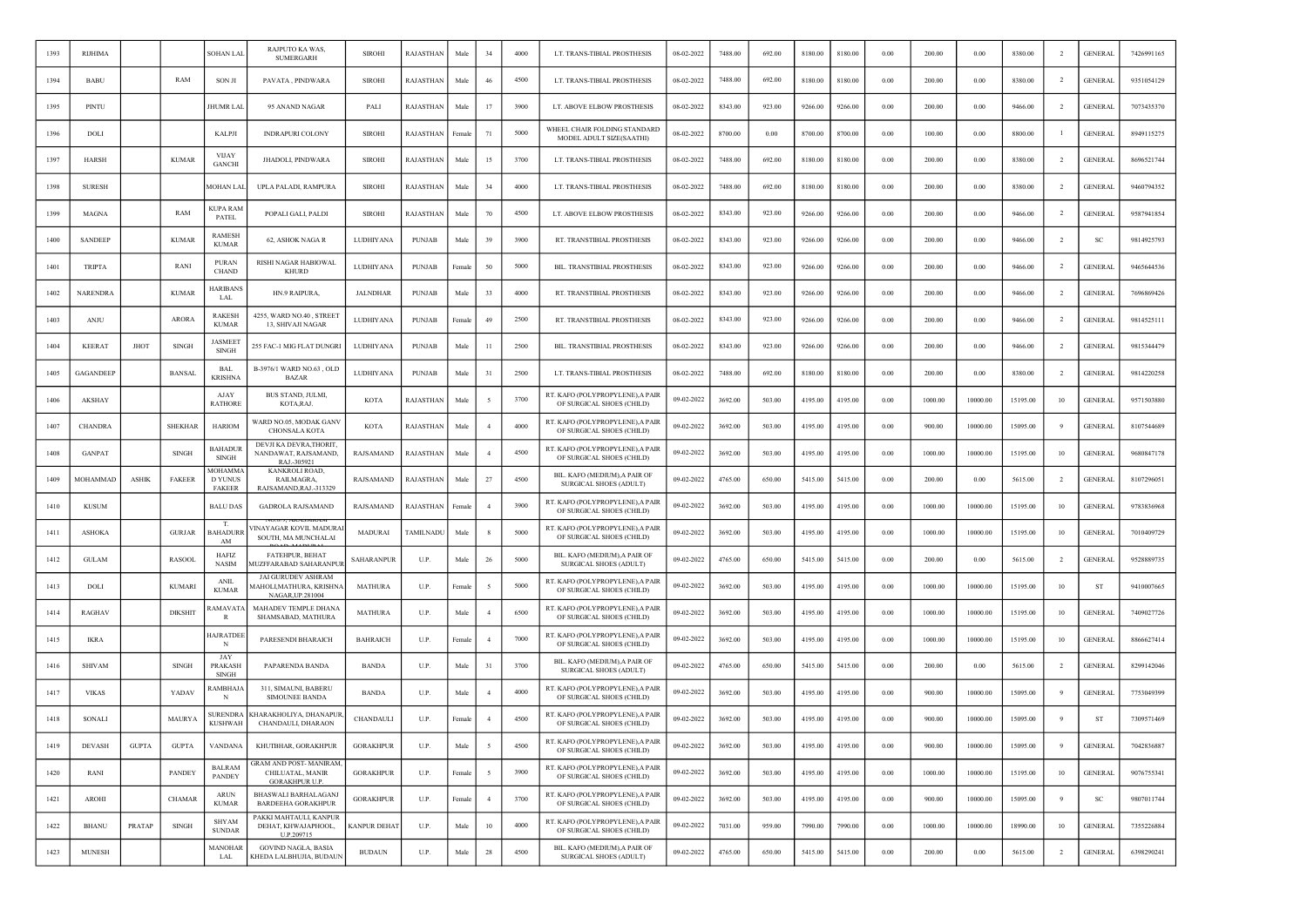| 1424 | MOHD.            | <b>SAIF</b>  | FARAZ          | <b>MOHD</b><br><b>AAMIR</b>               | WARD NO.11, KAKRALA,<br><b>BUDAUN</b>                                        | <b>BUDAUN</b>     | U.P.                     | Male   |                | 4500 | RT. KAFO (POLYPROPYLENE), A PAIR<br>OF SURGICAL SHOES (CHILD) | 09-02-2022 | 3692.00  | 503.00 | 4195.00  | 4195.00  | 0.00     | 900.00  | 10000.00 | 15095.00 |                | <b>GENERAL</b> | 9719427901 |
|------|------------------|--------------|----------------|-------------------------------------------|------------------------------------------------------------------------------|-------------------|--------------------------|--------|----------------|------|---------------------------------------------------------------|------------|----------|--------|----------|----------|----------|---------|----------|----------|----------------|----------------|------------|
| 1425 | MOHAMMAD         |              | LATIF          | <b>MUNNA</b>                              | KAJI, BEHATA, BARABANKI,<br>U.P.-225306                                      | <b>BARABANKI</b>  | U.P.                     | Male   | 29             | 3900 | BIL. KAFO (MEDIUM), A PAIR OF<br>SURGICAL SHOES (ADULT)       | 09-02-2022 | 4765.00  | 650.00 | 5415.00  | 5415.00  | 0.00     | 200.00  | 0.00     | 5615.00  | $\overline{2}$ | <b>GENERAL</b> | 7991773750 |
| 1426 | <b>NAITIK</b>    |              | <b>KUMAR</b>   | <b>NIRMAI</b><br><b>SINGH</b>             | BITHRI CHAINPUR, BITHRI<br><b>CHAINPUR BAREILLY</b>                          | <b>BAREILLY</b>   | U.P.                     | Male   | $\overline{4}$ | 5000 | RT. KAFO (POLYPROPYLENE), A PAIR<br>OF SURGICAL SHOES (CHILD) | 09-02-2022 | 3692.00  | 503.00 | 4195.00  | 4195.00  | 0.00     | 1000.00 | 10000.00 | 15195.00 | 10             | <b>GENERAL</b> | 9058889444 |
| 1427 | <b>VIVAN</b>     |              | CHOUDHAI<br>Y  | PRAVINDR/<br>SINGH                        | MOHAMMADGANJ MUSTAKIL<br>MEERGANJ BAREILLY UP                                | <b>BAREILLY</b>   | U.P.                     | Male   |                | 5000 | RT. KAFO (POLYPROPYLENE), A PAIR<br>OF SURGICAL SHOES (CHILD) | 09-02-2022 | 3692.00  | 503.00 | 4195.00  | 4195.00  | 0.00     | 1000.00 | 10000.00 | 15195.00 | 10             | <b>GENERAL</b> | 7017006783 |
| 1428 | <b>VIKASH</b>    |              | <b>VERMA</b>   | <b>HANDRA</b><br>EN                       | VILLAGE SARIPUR POST<br>SIMRABORIPUR BAREILLY                                | <b>BAREILLY</b>   | U.P.                     | Male   | 15             | 5000 | RT. KAFO (POLYPROPYLENE), A PAIR<br>OF SURGICAL SHOES (CHILD) | 09-02-2022 | 7031.00  | 959.00 | 7990.00  | 7990.00  | 0.00     | 200.00  | 0.00     | 8190.00  | 2              | -SC            | 9457095956 |
| 1429 | <b>DIVYANSH</b>  |              |                | <b>AMKISHOI</b>                           | NEWLY BANSA, HAMIRPUR<br>UTTARPRADESH-210432                                 | <b>HAMIRPUR</b>   | U.P.                     | Male   |                | 3700 | RT. KAFO (POLYPROPYLENE), A PAIR<br>OF SURGICAL SHOES (CHILD) | 09-02-2022 | 3692.00  | 503.00 | 4195.00  | 4195.00  | 0.00     | 900.00  | 10000.00 | 15095.00 | 9              | <b>GENERAL</b> | 6387619268 |
| 1430 | MOHD             |              | ARIS           | AASH<br>MOHAMMA<br>D                      | <b>GRAM RAMPUR NAJRANA</b><br><b>BAKAINA BIJNOR</b>                          | <b>BUNOR</b>      | U.P.                     | Male   |                | 4000 | RT. KAFO (POLYPROPYLENE), A PAIR<br>OF SURGICAL SHOES (CHILD) | 09-02-2022 | 3692.00  | 503.00 | 4195.00  | 4195.00  | 0.00     | 1000.00 | 10000.00 | 15195.00 | 10             | <b>GENERAL</b> | 9528222610 |
| 1431 | MOHD.AAHAN       |              |                | <b>TASLEEM</b><br><b>AHMAD</b>            | MAHMUDPUR, BIJNOR,<br>AHASPUR, UTTARPRADESH<br>246745                        | <b>BUNOR</b>      | U.P.                     | Male   |                | 4500 | RT. KAFO (POLYPROPYLENE), A PAIR<br>OF SURGICAL SHOES (CHILD) | 09-02-2022 | 3692.00  | 503.00 | 4195.00  | 4195.00  | 0.00     | 1000.00 | 10000.00 | 15195.00 | 10             | <b>GENERAL</b> | 8979582976 |
| 1432 | <b>SHRIYANSH</b> |              | <b>KULMI</b>   | <b>JAYHIND</b>                            | 43, SIMIRIYA, BHONTA<br><b>LALITPUR DHAWA</b>                                | LALITPUR          | U.P.                     | Male   |                | 4500 | RT. KAFO (POLYPROPYLENE), A PAIR<br>OF SURGICAL SHOES (CHILD) | 09-02-2022 | 3692.00  | 503.00 | 4195.00  | 4195.00  | 0.00     | 900.00  | 10000.00 | 15095.00 |                | <b>GENERAL</b> | 9260922770 |
| 1433 | <b>JITENDRA</b>  | <b>KUMAR</b> | <b>SINGH</b>   | <b>AMDULA</b><br><b>E SINGH</b>           | ALAWALPUR JANGIPUR<br>SHADALPUR JAKHANIAN<br><b>GHAZIPUR</b>                 | <b>GHAZIPUR</b>   | U.P.                     | Male   | $30\,$         | 3900 | BIL. KAFO (MEDIUM), A PAIR OF<br>SURGICAL SHOES (ADULT)       | 09-02-2022 | 4765.00  | 650.00 | 5415.00  | 5415.00  | 0.00     | 200.00  | 0.00     | 5615.00  | $\overline{2}$ | <b>GENERAL</b> | 8924015276 |
| 1434 | ANJANI           | <b>KUMAR</b> | YADAV          | PRADIP<br><b>KUMAR</b><br>YADAV           | <b>BASUPUR, SAIDPUR,</b><br><b>GHAZIPUR</b>                                  | <b>GHAZIPUR</b>   | U.P.                     | Femal  |                | 3700 | RT. KAFO (POLYPROPYLENE), A PAIR<br>OF SURGICAL SHOES (CHILD) | 09-02-2022 | 3692.00  | 503.00 | 4195.00  | 4195.00  | 0.00     | 1000.00 | 10000.00 | 15195.00 | 10             | <b>GENERAL</b> | 9198852320 |
| 1435 | <b>RIVA</b>      |              |                | <b>KARAN</b><br><b>SINGH</b>              | 9, MOTI VIHARBASTI ROHTA<br><b>AGRA</b>                                      | <b>AGRA</b>       | U.P.                     | Male   | 32             | 4000 | BIL. KAFO (MEDIUM), A PAIR OF<br>SURGICAL SHOES (ADULT)       | 09-02-2022 | 4765.00  | 650.00 | 5415.00  | 5415.00  | 0.00     | 200.00  | 0.00     | 5615.00  | $\overline{2}$ | <b>GENERAL</b> | 8077927271 |
| 1436 | <b>RAGHAV</b>    |              |                | <b>VINESH</b>                             | ITORA, KAKUA AGRA                                                            | <b>AGRA</b>       | U.P.                     | Femal  | 25             | 4500 | BIL. KAFO (MEDIUM), A PAIR OF<br>SURGICAL SHOES (ADULT)       | 09-02-2022 | 4765.00  | 650.00 | 5415.00  | 5415.00  | 0.00     | 200.00  | 0.00     | 5615.00  | $\overline{2}$ | <b>GENERAL</b> | 6396642520 |
| 1437 | <b>OMA</b>       |              |                | DHARMVEE<br><b>R SINGH</b>                | NAGLA), BAH, BASAI,<br>MANIKPURA, AGRA, U.P.-                                | <b>AGRA</b>       | U.P.                     | Male   | 10             | 4500 | RT. KAFO (POLYPROPYLENE), A PAIR<br>OF SURGICAL SHOES (CHILD) | 09-02-2022 | 7031.00  | 959.00 | 7990.00  | 7990.00  | 0.00     | 1000.00 | 10000.00 | 18990.00 | 10             | <b>GENERAL</b> | 9079044809 |
| 1438 | <b>SANTOSHI</b>  |              | <b>TIWARI</b>  | ANUJ<br><b>TIWARI</b>                     | AKHIN, KALA AAM, HARDOI<br><b>AIHRORI</b>                                    | <b>HARDOI</b>     | U.P.                     | Male   |                | 3900 | RT. KAFO (POLYPROPYLENE), A PAIR<br>OF SURGICAL SHOES (CHILD) | 09-02-2022 | 7031.00  | 959.00 | 7990.00  | 7990.00  | 0.00     | 1000.00 | 10000.00 | 18990.00 | 10             | <b>GENERAL</b> | 7317200011 |
| 1439 | <b>MAHIRA</b>    |              | <b>KHAN</b>    | <b>JUBAIR</b><br><b>KHAN</b>              | SHIVGARH VIDAGANJ<br><b>RAMPUR</b>                                           | PRATAPGARH        | U.P.                     | Femalo |                | 3700 | RT. KAFO (POLYPROPYLENE), A PAIR<br>OF SURGICAL SHOES (CHILD) | 09-02-2022 | 7031.00  | 959.00 | 7990.00  | 7990.00  | 0.00     | 900.00  | 10000.00 | 18890.00 | 9              | <b>GENERAL</b> | 9794507607 |
| 1440 | <b>MUSA</b>      |              | PATHAT         | <b>RAZIA</b><br><b>SULTAN</b>             | MOHAMMAD NAGAR BEHIN<br><b>CORPORATION BANK BIJNOR</b><br><b>LUCKNOW</b>     | LUCKNOW           | U.P.                     | Femal  |                | 4000 | RT. KAFO (POLYPROPYLENE), A PAIR<br>OF SURGICAL SHOES (CHILD) | 09-02-2022 | 3692.00  | 503.00 | 4195.00  | 4195.00  | 0.00     | 900.00  | 10000.00 | 15095.00 |                | <b>GENERAL</b> | 9503810163 |
| 1441 | NAGENDRA         | MAHTO        | MAHTO          | DULARCHA<br><b>MD MAHTO</b>               | WARD NO.10 PHULWARIYA<br>KUNDWA CHAINPUR EAST<br>CHAMPARAN                   | EAST<br>CHAMPARAN | <b>BIHAR</b>             | Male   | 52             | 5000 | WHEEL CHAIR FOLDING STANDARD<br>MODEL ADULT SIZE(SAATHI)      | 10-02-2022 | 8700.00  | 0.00   | 8700.00  | 8700.00  | 0.00     | 100.00  | 0.00     | 8800.00  |                | ST             | 8986058245 |
| 1442 | <b>BALASAHEE</b> |              | WALUNJ         | <b>NATHU</b><br>WALUNJ                    | NAGAR PATASANTH<br>VASAHAT BHOSARI PUNE                                      | <b>PUNE</b>       | <b>MAHARASH</b><br>RA    | Male   | 50             | 5000 | WHEEL CHAIR FOLDING STANDARD<br>MODEL ADULT SIZE(SAATHI)      | 10-02-2022 | 8700.00  | 0.00   | 8700.00  | 8700.00  | 0.00     | 100.00  | 0.00     | 8800.00  |                | ST             | 8796870612 |
| 1443 | <b>KASHMEER</b>  |              | AHAMAD         | <b>MUKHTAR</b><br>AHAMAD<br><b>SHEIKH</b> | SHAKUR COLONY RILIANCE<br><b>TOWER KE PAS</b><br><b>ASIND, BHILWARA</b>      | <b>BHILWARA</b>   | RAJASTHAN                | Male   | 21             | 2500 | TRICYCLE CONVENTIONAL HAND<br>PROPELLED (HAMRAHI)             | 10-02-2022 | 10000.00 | 0.00   | 10000.00 | 10000.00 | 0.00     | 100.00  | 0.00     | 10100.00 |                | <b>GENERAL</b> | 9887307206 |
| 1444 | RAJ              | <b>KUMAR</b> | SON            | DILEEP<br><b>KUMAR</b><br>SONI            | SUNARO KI GALI SHETTALA<br>CHOWK, SEEKAR                                     | <b>SIKAR</b>      | RAJASTHAN                | Male   | 53             | 4500 | TRICYCLE CONVENTIONAL HAND<br>PROPELLED (HAMRAHI)             | 10-02-2022 | 10000.00 | 0.00   | 10000.00 | 10000.00 | 0.00     | 100.00  | 0.00     | 10100.00 |                | <b>GENERAL</b> | 8290941460 |
| 1445 | SAYYED           |              | ABID           | <b>SATTED</b><br><b>AHAMD</b><br>KAJMI    | 280, VALMIKI COLONY<br>JAISALMER, RAJ.-345001                                | JAISALMER         | RAJASTHAN                | Male   | 75             | 5000 | WHEEL CHAIR FOLDING STANDARD<br>MODEL ADULT SIZE(SAATHI)      | 10-02-2022 | 8700.00  | 0.00   | 8700.00  | 8700.00  | 0.00     | 100.00  | 0.00     | 8800.00  | $\mathbf{1}$   | ST             | 9772308165 |
| 1446 | <b>RAMKUMAR</b>  |              |                | DAYA RAM                                  | MAHIYANWALI<br><b>GANGANAGAR RAJASTHAN</b><br>335002                         | GANGANAGAR        | RAJASTHAN                | Male   | 51             | 3700 | TRICYCLE CONVENTIONAL HAND<br>PROPELLED (HAMRAHI)             | 10-02-2022 | 10000.00 | 0.00   | 10000.00 | 10000.00 | 0.00     | 100.00  | 0.00     | 10100.00 |                | <b>ST</b>      | 9950335761 |
| 1447 | ANAGD            |              | <b>SINGH</b>   | <b>MANPREET</b><br><b>SINGH</b>           | <b>GANGANAGAR RAJASTHAN</b><br>335001                                        | GANGANAGAR        | <b>RAJASTHAN</b>         | Male   | 22             | 4000 | TRICYCLE CONVENTIONAL HAND<br>PROPELLED (HAMRAHI)             | 10-02-2022 | 10000.00 | 0.00   | 10000.00 | 10000.00 | 0.00     | 100.00  | 0.00     | 10100.00 |                | <b>GENERAL</b> | 9950535995 |
| 1448 | <b>MONIKA</b>    |              |                | <b>GURDEV</b><br><b>SINGH</b>             | WARD NO 6 2 KLD<br><b>GANGANAGAR TEH</b><br><b>GHADSANA</b>                  | GANGANAGAR        | RAJASTHAN                | Femalo | 25             | 4500 | TRICYCLE CONVENTIONAL HAND<br>PROPELLED (HAMRAHI)             | 10-02-2022 | 10000.00 | 0.00   | 10000.00 | 10000.00 | 0.00     | 100.00  | 0.00     | 10100.00 |                | ST             | 9529333303 |
| 1449 | <b>USMAN</b>     |              | <b>SHAH</b>    | <b>ALLA ABEI</b><br>SHAH                  | JAWAHAR NAGAR, AKOLA<br>CHITTORGARH, AKOLA, RAJ.-<br>312205                  | CHITTORGARH       | RAJASTHAN                | Male   | 29             | 5000 | TRICYCLE CONVENTIONAL HAND<br>PROPELLED (HAMRAHI)             | 10-02-2022 | 10000.00 | 0.00   | 10000.00 | 10000.00 | 0.00     | 100.00  | 0.00     | 10100.00 |                | <b>GENERAL</b> | 8890667007 |
| 1450 | DEVI             |              | LAL            | <b>KALYAN</b><br><b>MAL SAIN</b>          | NITHAUWA, DUNGARPUR                                                          | <b>DUNGARPUR</b>  | <b>RAJASTHAN</b>         | Male   | 50             | 5000 | TRICYCLE CONVENTIONAL HAND<br>PROPELLED (HAMRAHI)             | 10-02-2022 | 10000.00 | 0.00   | 10000.00 | 10000.00 | 0.00     | 100.00  | 0.00     | 10100.00 |                | <b>GENERAL</b> | 9829958166 |
| 1451 | AMBA             |              | LAL            | <b>NANDRAM</b><br>NAI                     | MAHADEV BASTI, DANGIYO<br>KA GUDA, LAKHAWALI,<br><b>UDAIPUR</b>              | <b>UDAIPUR</b>    | <b>RAJASTHAN</b>         | Male   | 64             | 5000 | WHEEL CHAIR FOLDING STANDARD<br>MODEL ADULT SIZE(SAATHI)      | 10-02-2022 | 8700.00  | 0.00   | 8700.00  | 8700.00  | 0.00     | 100.00  | 0.00     | 8800.00  | $\mathbf{1}$   | <b>GENERAL</b> | 6350128464 |
| 1452 | MAHESH           |              | <b>CHANDRA</b> | <b>SHANKER</b><br><b>LAL VYAS</b>         | ED-52,53 BAPPA NAGAR<br><b>IHRAN MAGRI SECTOR 6</b><br><b>UDAIPUR 313002</b> | <b>UDAIPUR</b>    | <b>RAJASTHAN</b>         | Male   | 57             | 2500 | TRICYCLE CONVENTIONAL HAND<br>PROPELLED (HAMRAHI)             | 10-02-2022 | 10000.00 | 0.00   | 10000.00 | 10000.00 | 0.00     | 100.00  | $0.00\,$ | 10100.00 | -1             | <b>GENERAL</b> | 9468582673 |
| 1453 | <b>LALITHA</b>   |              |                | K<br><b>BIKSHAPAT</b><br>HI               | 18-7-607/8/470, UPPUGUDA<br><b>DHANAIAH NAGAR</b><br>HYDERABAD               | HYDERABAD         | <b>ANDHRA</b><br>PRADESH | Female | 52             | 6500 | RT. ABOVE ELBOW PROSTHESIS                                    | 10-02-2022 | 8343.00  | 923.00 | 9266.00  | 9266.00  | $0.00\,$ | 200.00  | 0.00     | 9466.00  | $\overline{2}$ | ST             | 8897454370 |
| 1454 | M                | NAGA         | RATHANAM       | M<br><b>TIRUPATHA</b><br>AH               | <b>EWS QTRS</b><br><b>BAGHLIMGAMPALLY</b>                                    | <b>HYDERABAD</b>  | <b>ANDHRA</b><br>PRADESH | Female | 57             | 5800 | LT. TRANS-TIBIAL PROSTHESIS                                   | 10-02-2022 | 7488.00  | 692.00 | 8180.00  | 8180.00  | 0.00     | 200.00  | 0.00     | 8380.00  | $\overline{2}$ | ST             | 9390307278 |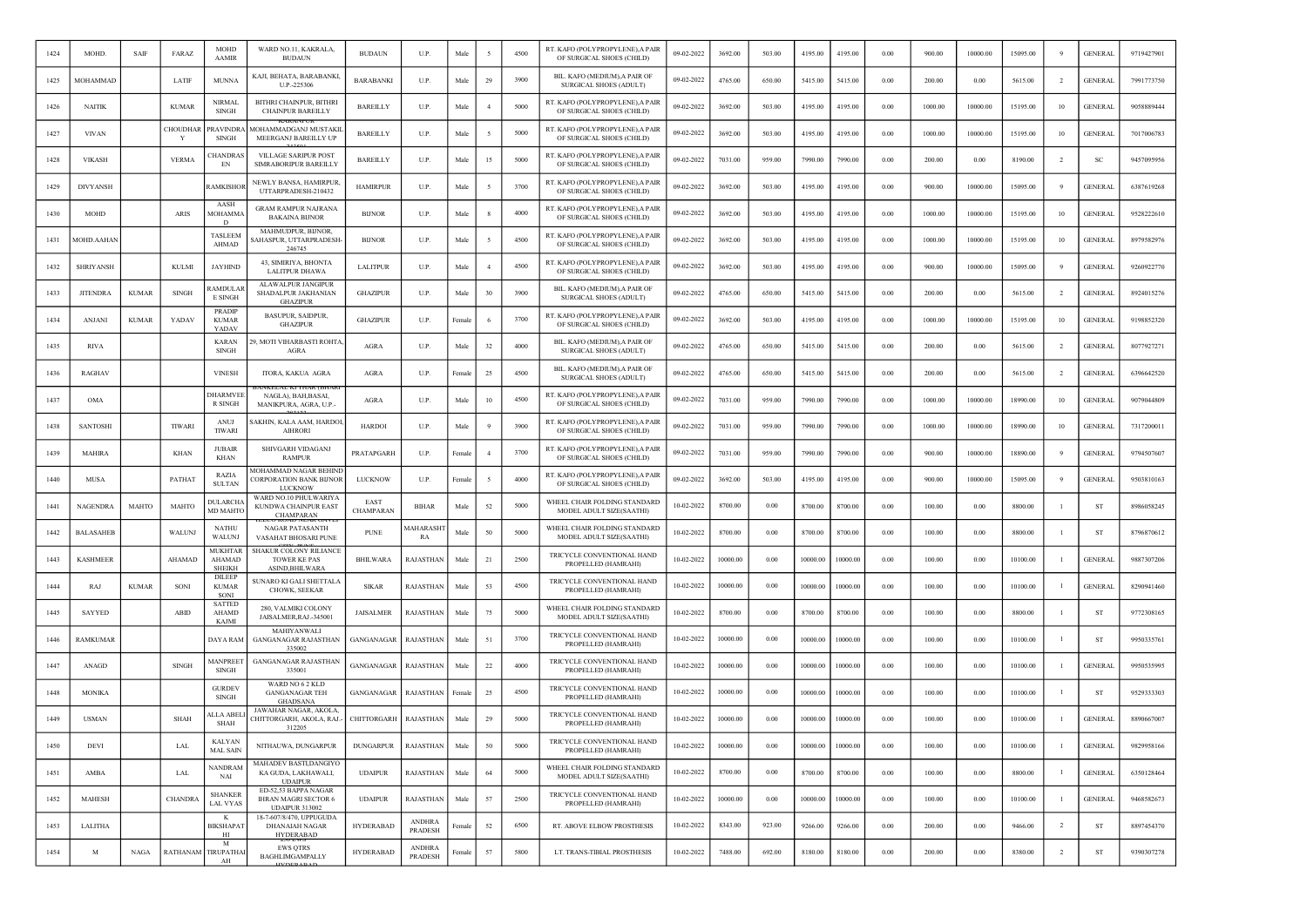| 1455 | <b>BODDU</b>   | 'ENKATAF<br>AO        |                      | DEMUDU                                         | VISAKHAPATNAM A.P 531036                                                | VISAKHAPATNA<br>м   | <b>ANDHRA</b><br>PRADESH        | Male   | 47                      | 3000 | RT. ABOVE KNEE PROSTHESIS                                     | 10-02-2022 | 8343.00 | 923.00 | 9266.00 | 9266.00 | 0.00 | 200.00  | 0.00     | 9466.00  | $\overline{2}$ | ST             | 8179407719 |
|------|----------------|-----------------------|----------------------|------------------------------------------------|-------------------------------------------------------------------------|---------------------|---------------------------------|--------|-------------------------|------|---------------------------------------------------------------|------------|---------|--------|---------|---------|------|---------|----------|----------|----------------|----------------|------------|
| 1456 | <b>RAPAKA</b>  |                       |                      | SANYASI                                        | SRIKAKULAM A.P 532440                                                   | <b>SRIKAKULAM</b>   | <b>ANDHRA</b><br>PRADESH        | Male   | 56                      | 2500 | LT. ABOVE KNEE PROSTHESIS                                     | 10-02-2022 | 8343.00 | 923.00 | 9266.00 | 9266.00 | 0.00 | 200.00  | 0.00     | 9466.00  | $\overline{2}$ | ST             | 9704053197 |
| 1457 | GOUDO          | <b>SUBHASH</b>        |                      | SOMBARIYA                                      | SRIKAKULAM<br>ANDRAPRADESH 532242                                       | <b>SRIKAKULAM</b>   | <b>ANDHRA</b><br>PRADESH        | Male   | 50                      | 2500 | LT. TRANS-FEMORAL PROSTHESIS                                  | 10-02-2022 | 8343.00 | 923.00 | 9266.00 | 9266.00 | 0.00 | 200.00  | 0.00     | 9466.00  | $\overline{2}$ | <b>ST</b>      | 8185022470 |
| 1458 | PUTCHA         | <b>KIRAN</b>          | <b>KUMAR</b>         | APPARAO                                        | SRIKAKULAM A.P. 532218                                                  | SRIKAKULAM          | <b>ANDHRA</b><br>PRADESH        | Male   | 19                      | 4500 | LT. TRANS-TIBIAL PROSTHESIS                                   | 10-02-2022 | 7488.00 | 692.00 | 8180.00 | 8180.00 | 0.00 | 200.00  | 0.00     | 8380.00  | $\overline{2}$ | <sub>SC</sub>  | 8074120511 |
| 1459 | CHEEPURL       | <b>LMHACHA</b><br>LAM |                      | <b>GANESH</b>                                  | SRIKAKULAM A.P. 532185                                                  | <b>SRIKAKULAM</b>   | <b>ANDHRA</b><br><b>PRADESH</b> | Male   | 61                      | 3500 | RT. TRANS-FEMORAL PROSTHESIS                                  | 10-02-2022 | 8988.00 | 926.00 | 9914.00 | 9914.00 | 0.00 | 200.00  | 0.00     | 10114.00 |                | <b>SC</b>      | 9550123543 |
| 1460 | SAROJINI       |                       |                      | <b>ARJUN</b>                                   | SRIKAKULAM A.P. 532195                                                  | <b>SRIKAKULAM</b>   | <b>ANDHR</b><br>PRADESH         | Male   | 67                      | 6500 | LT. ABOVE ELBOW PROSTHESIS                                    | 10-02-2022 | 8343.00 | 923.00 | 9266.00 | 9266.00 | 0.00 | 200.00  | 0.00     | 9466.00  | $\overline{2}$ | ST             | 9652422807 |
| 1461 | RAMA           | <b>RAO</b>            |                      | <b>BAIRAGI</b>                                 | SRIKAKULAM ANDRA<br><b>PRADESH 532455</b>                               | <b>SRIKAKULAM</b>   | <b>ANDHRA</b><br><b>PRADESH</b> | Male   | 64                      | 2500 | RT. TRANSTIBIAL PROSTHESIS                                    | 10-02-2022 | 8343.00 | 923.00 | 9266.00 | 9266.00 | 0.00 | 200.00  | 0.00     | 9466.00  | $\overline{2}$ | <b>ST</b>      | 7981158975 |
| 1462 | 1ADHUSUDH/     | <b>RAO</b>            |                      | <b>NARSI</b>                                   | SRIKAKULAM A.P. 532445                                                  | <b>SRIKAKULAM</b>   | <b>ANDHRA</b><br>PRADESH        | Male   | 52                      | 2500 | BIL. TRANSTIBIAL PROSTHESIS                                   | 10-02-2022 | 8343.00 | 923.00 | 9266.00 | 9266.00 | 0.00 | 200.00  | 0.00     | 9466.00  | $\overline{2}$ | ST             | 9603997010 |
| 1463 | <b>MAYUR</b>   |                       | RAJPUT               | <b>SANJAYSIN</b><br>GH RAJPUT                  | AHILYAPUR SHIPUR DHULE                                                  | DHULE               | <b>IAHARASH</b><br>RA           | Male   |                         | 5000 | RT. KAFO (POLYPROPYLENE), A PAIR<br>OF SURGICAL SHOES (CHILD) | 11-02-2022 | 3692.00 | 503.00 | 4195.00 | 4195.00 | 0.00 | 1000.00 | 10000.00 | 15195.00 | 10             | <b>GENERAL</b> | 9921271254 |
| 1464 | <b>VIPUI</b>   | RAM                   | PAWAR                | RAM PONA<br>PAWAR                              | SR NO 14 RAMNAGR                                                        | <b>PUNE</b>         | <b>AAHARASH</b><br>RA           | Mak    | 14                      | 3700 | RT. KAFO (POLYPROPYLENE), A PAIR<br>OF SURGICAL SHOES (CHILD) | 11-02-2022 | 7031.00 | 959.00 | 7990.00 | 7990.00 | 0.00 | 1000.00 | 10000.00 | 18990.00 | 10             | <b>GENERAL</b> | 8799812214 |
| 1465 | <b>NAJIYA</b>  |                       |                      | <b>MATEEN</b>                                  | LUCKNOW U.P 226003                                                      | LUCKNOW             | U.P.                            | Male   | 13                      | 4500 | RT. KAFO (POLYPROPYLENE), A PAIR<br>OF SURGICAL SHOES (CHILD) | 11-02-2022 | 7031.00 | 959.00 | 7990.00 | 7990.00 | 0.00 | 200.00  | 0.00     | 8190.00  | $\overline{2}$ | <b>GENERAL</b> | 9795253287 |
| 1466 | <b>RIDDHI</b>  |                       | <b>KASAUDHA</b><br>N | SOMNATH<br><b>KASAUDHA</b>                     | <b>NAKTIDEI BUJURG</b><br><b>KAPTANGANJ BASTI</b>                       | <b>BASTI</b>        | U.P.                            | Female |                         | 3900 | RT. KAFO (POLYPROPYLENE), A PAIR<br>OF SURGICAL SHOES (CHILD) | 11-02-2022 | 3692.00 | 503.00 | 4195.00 | 4195.00 | 0.00 | 1000.00 | 10000.00 | 15195.00 | 10             | <b>GENERAL</b> | 9889415501 |
| 1467 | <b>NAINCY</b>  |                       | <b>VERMA</b>         | <b>SUNEET</b><br><b>KUMAR</b><br><b>VERMA</b>  | 127/2 A B SHEETAL COLOPNY<br>OUT SIDE DATIA GATE FILTER<br>ROAD JHANSI  | <b>JHANSI</b>       | U.P.                            | Femal  | 16                      | 5000 | RT. KAFO (POLYPROPYLENE), A PAIR<br>OF SURGICAL SHOES (CHILD) | 11-02-2022 | 7031.00 | 959.00 | 7990.00 | 7990.00 | 0.00 | 200.00  | 0.00     | 8190.00  | $\overline{2}$ | -SC            | 9838238036 |
| 1468 | <b>LALTESH</b> |                       | <b>KUMAR</b>         | <b>SURENDR</b><br><b>KUMAR</b>                 | SADRAPUR, SIKHARNA.<br><b>BIDHUNA</b>                                   | <b>AURAIYA</b>      | U.P.                            | Male   |                         | 3700 | RT. KAFO (POLYPROPYLENE), A PAIR<br>OF SURGICAL SHOES (CHILD) | 11-02-2022 | 3692.00 | 503.00 | 4195.00 | 4195.00 | 0.00 | 1000.00 | 10000.00 | 15195.00 | 10             | <b>SC</b>      | 7060112023 |
| 1469 | <b>HARSH</b>   |                       | <b>SINGH</b>         | PRADEEP<br><b>SINGH</b>                        | UTHHA, KANPUR NAGAR<br>U.P.-209202                                      | <b>KANPUR NAGAR</b> | U.P.                            | Male   | 11                      | 4000 | RT. KAFO (POLYPROPYLENE), A PAIR<br>OF SURGICAL SHOES (CHILD) | 11-02-2022 | 7031.00 | 959.00 | 7990.00 | 7990.00 | 0.00 | 200.00  | 0.00     | 8190.00  | $\overline{2}$ | <b>GENERAL</b> | 9336285836 |
| 1470 | ZAID           |                       | <b>KHAN</b>          | <b>MO.RASHID</b><br><b>KHAN</b>                | SHAHPUR, SARKANDO DIH,<br>HASANPUR, SULTANPUR                           | <b>SULTANPUR</b>    | U.P.                            | Male   |                         | 4500 | RT. KAFO (POLYPROPYLENE), A PAIR<br>OF SURGICAL SHOES (CHILD) | 11-02-2022 | 3692.00 | 503.00 | 4195.00 | 4195.00 | 0.00 | 1000.00 | 10000.00 | 15195.00 | 10             | <b>GENERAL</b> | 9695160118 |
| 1471 | <b>ARVAN</b>   |                       |                      | <b>KESHAVR</b><br>M                            | POONI BHIM PATTI<br>MAHARANI PASCHIM                                    | <b>SULTANPUR</b>    | U.P.                            | Male   |                         | 4500 | RT. KAFO (POLYPROPYLENE), A PAIR<br>OF SURGICAL SHOES (CHILD) | 11-02-2022 | 3692.00 | 503.00 | 4195.00 | 4195.00 | 0.00 | 1000.00 | 10000.00 | 15195.00 | 10             | <b>GENERAL</b> | 9537203448 |
| 1472 | <b>KASHIFA</b> |                       |                      | <b>KAMAR</b><br>AHMAD                          | NAGLA KUMBHA MEERUT                                                     | <b>MEERUT</b>       | U.P.                            | Female |                         | 3900 | RT. KAFO (POLYPROPYLENE), A PAIR<br>OF SURGICAL SHOES (CHILD) | 11-02-2022 | 3692.00 | 503.00 | 4195.00 | 4195.00 | 0.00 | 1000.00 | 10000.00 | 15195.00 | 10             | <b>GENERAL</b> | 9639010691 |
| 1473 | <b>KAMLESH</b> |                       | <b>KUMAR</b>         | <b>KISHORI</b><br><b>LAL</b>                   | MURTZAPUR POST GANJ<br>MURADABAD UNNAO                                  | <b>UNNAO</b>        | U.P.                            | Male   | 38                      | 5000 | BIL. KAFO (MEDIUM), A PAIR OF<br>SURGICAL SHOES (ADULT)       | 11-02-2022 | 4765.00 | 650.00 | 5415.00 | 5415.00 | 0.00 | 200.00  | 0.00     | 5615.00  | $\overline{2}$ | -SC            | 9569473118 |
| 1474 | <b>ABRISH</b>  |                       |                      | <b>ASHIK BEG</b>                               | BAROUN, BARAUN,<br>KAIMGANJ FARRUKHABAD,<br>UTTARPRADESH-209625         | FARRUKHABAD         | U.P.                            | Mak    |                         | 3700 | RT. KAFO (POLYPROPYLENE), A PAIR<br>OF SURGICAL SHOES (CHILD) | 11-02-2022 | 3692.00 | 503.00 | 4195.00 | 4195.00 | 0.00 | 900.00  | 10000.00 | 15095.00 |                | <b>GENERAL</b> | 6394318644 |
| 1475 | <b>JAGJEET</b> |                       | AHIR                 | <b>BHAMAR</b><br><b>SINGH</b>                  | RAJVANA.<br>DEVIPUR, MAINPURI, U.P.-<br>205262                          | MAINPURI            | U.P.                            | Male   |                         | 4000 | RT. KAFO (POLYPROPYLENE), A PAIR<br>OF SURGICAL SHOES (CHILD) | 11-02-2022 | 3692.00 | 503.00 | 4195.00 | 4195.00 | 0.00 | 1000.00 | 10000.00 | 15195.00 | 10             | <b>GENERAL</b> | 9058365574 |
| 1476 | <b>DIWAKAR</b> |                       | <b>TIWARI</b>        | <b>ANIL</b><br><b>TIWARI</b>                   | CHAUPTHIYA KUSHINAGAR                                                   | <b>KUSHINAGAR</b>   | U.P.                            | Male   |                         | 4500 | RT. KAFO (POLYPROPYLENE), A PAIR<br>OF SURGICAL SHOES (CHILD) | 11-02-2022 | 3692.00 | 503.00 | 4195.00 | 4195.00 | 0.00 | 1000.00 | 10000.00 | 15195.00 | 10             | <b>GENERAL</b> | 8881066135 |
| 1477 | ANU            |                       | <b>KUMARI</b>        | <b>/IRENDRA</b><br><b>SINGH</b>                | HARIHAR CHHAPAR.<br>KUSHINAGAR, NAKATAHA                                | <b>KUSHINAGAR</b>   | U.P.                            | Female |                         | 4500 | RT. KAFO (POLYPROPYLENE), A PAIR<br>OF SURGICAL SHOES (CHILD) | 11-02-2022 | 3692.00 | 503.00 | 4195.00 | 4195.00 | 0.00 | 1000.00 | 10000.00 | 15195.00 | 10             | <b>GENERAL</b> | 9839035893 |
| 1478 | <b>CHINTU</b>  |                       | <b>VERMA</b>         | RAGHUVEI<br>R VERMA                            | PIPRA, KAPOOR,<br>KUSHINAGAR, HATA                                      | <b>KUSHINAGAR</b>   | U.P.                            | Male   | $\overline{4}$          | 2500 | RT. KAFO (POLYPROPYLENE), A PAIR<br>OF SURGICAL SHOES (CHILD) | 11-02-2022 | 3692.00 | 503.00 | 4195.00 | 4195.00 | 0.00 | 1000.00 | 10000.00 | 15195.00 | 10             | -SC            | 7318369352 |
| 1479 | <b>AYUSH</b>   |                       |                      | <b>MAHENDRA</b><br><b>SINGH</b>                | <b>BARAILY SARAI SAMBHAL</b><br>244302                                  | <b>SAMBHAL</b>      | U.P.                            | Male   |                         | 2500 | RT. KAFO (POLYPROPYLENE), A PAIR<br>OF SURGICAL SHOES (CHILD) | 11-02-2022 | 3692.00 | 503.00 | 4195.00 | 4195.00 | 0.00 | 1000.00 | 10000.00 | 15195.00 | 10             | SC             | 9837932039 |
| 1480 | MOHD           |                       | FAIZ                 | RIJWAN ALI                                     | KALAMPUR KAFURPUR<br>GUMSANI, SAMBHAL UP<br>244102                      | <b>SAMBHAL</b>      | U.P.                            | Male   | - 5                     | 2500 | RT. KAFO (POLYPROPYLENE), A PAIR<br>OF SURGICAL SHOES (CHILD) | 11-02-2022 | 3692.00 | 503.00 | 4195.00 | 4195.00 | 0.00 | 1000.00 | 10000.00 | 15195.00 | 10             | <b>GENERAL</b> | 6398669272 |
| 1481 | <b>ADEEBA</b>  |                       | <b>KHAN</b>          | <b>MOHD</b><br>SALEEM                          | FIROZPUR, SAMBHAL                                                       | <b>SAMBHAL</b>      | U.P.                            | Female | - 6                     | 2500 | RT. KAFO (POLYPROPYLENE), A PAIR<br>OF SURGICAL SHOES (CHILD) | 11-02-2022 | 3692.00 | 503.00 | 4195.00 | 4195.00 | 0.00 | 1000.00 | 10000.00 | 15195.00 | 10             | <b>GENERAL</b> | 7500692776 |
| 1482 | <b>SHUBH</b>   |                       | <b>KUMAR</b>         | <b>DINESH</b><br><b>KUMAR</b>                  | <b>DIHWA ISMAILPUR BHEWAI</b><br>PEEPPARPUR AMETHI<br>RAMGANJ UP 228159 | AMETHI              | U.P.                            | Male   | $\sim$                  | 2500 | RT. KAFO (POLYPROPYLENE), A PAIR<br>OF SURGICAL SHOES (CHILD) | 11-02-2022 | 3692.00 | 503.00 | 4195.00 | 4195.00 | 0.00 | 1000.00 | 10000.00 | 15195.00 | 10             | SC             | 7275459049 |
| 1483 | PRATIK         |                       |                      | <b>KARAN</b><br><b>KUMAR</b><br><b>RAJBHAR</b> | MAHUJA, NEWADA,<br>BARADHA, AZAMGARH, U.P.                              | <b>AZAMGARH</b>     | U.P.                            | Male   | -6                      | 2500 | RT. KAFO (POLYPROPYLENE), A PAIR<br>OF SURGICAL SHOES (CHILD) | 11-02-2022 | 3692.00 | 503.00 | 4195.00 | 4195.00 | 0.00 | 1000.00 | 10000.00 | 15195.00 | 10             | SC             | 9795789374 |
| 1484 | YOGESH         |                       | <b>KUMAR</b>         | <b>KARAN</b>                                   | BELWANA POST MAHUJA<br>NEWADA BARADAHA<br>AZAMGARH                      | <b>AZAMGARH</b>     | U.P.                            | Male   | $\overline{\mathbf{3}}$ | 2500 | RT. KAFO (POLYPROPYLENE), A PAIR<br>OF SURGICAL SHOES (CHILD) | 11-02-2022 | 7031.00 | 959.00 | 7990.00 | 7990.00 | 0.00 | 1000.00 | 10000.00 | 18990.00 | 10             | <b>SC</b>      | 9599118978 |
| 1485 | AYUSHI         |                       | YADAV                | RAM<br>SANJEEVAN<br><b>YADAV</b>               | VILL AND POST<br><b>KHAIRUDDINPUR</b>                                   | AZAMGARH            | U.P.                            | Female | 7                       | 4000 | RT. KAFO (POLYPROPYLENE), A PAIR<br>OF SURGICAL SHOES (CHILD) | 11-02-2022 | 3692.00 | 503.00 | 4195.00 | 4195.00 | 0.00 | 1000.00 | 10000.00 | 15195.00 | 10             | <b>GENERAL</b> | 9792478550 |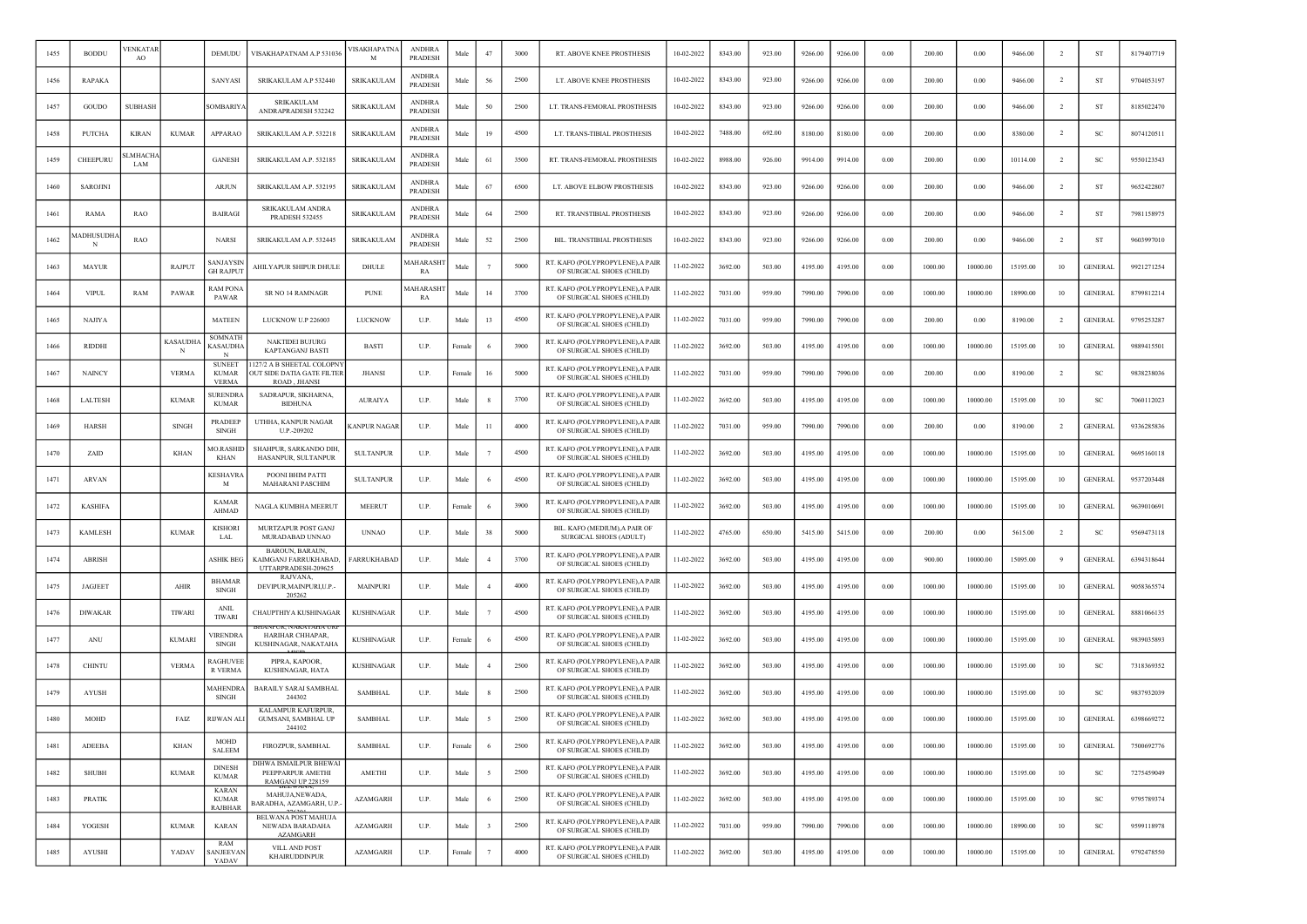| 1486 | AAYUSH                 |                | <b>CHAMAR</b>  | <b>GUDDU</b><br><b>KUMAR</b>                        | <b>NARAULI SADAR AZAMGARH</b><br><b>AZAMGARH</b>                           | <b>AZAMGARH</b>                 | U.P.                         | Male              |                | 4500 | RT. KAFO (POLYPROPYLENE), A PAIR<br>OF SURGICAL SHOES (CHILD)  | 11-02-2022 | 3692.00 | 503.00 | 4195.00 | 4195.00 | 0.00     | 1000.00 | 10000.00 | 15195.00 | 10             | <b>SC</b>      | 9813109354 |
|------|------------------------|----------------|----------------|-----------------------------------------------------|----------------------------------------------------------------------------|---------------------------------|------------------------------|-------------------|----------------|------|----------------------------------------------------------------|------------|---------|--------|---------|---------|----------|---------|----------|----------|----------------|----------------|------------|
| 1487 | BDURRAHMA              |                |                | MANSOOR<br>ALAM                                     | MOHALLA MOTINAGAR CHAK<br>NO 07                                            | <b>RAMPUR</b>                   | U.P.                         | Male              |                | 4500 | RT. KAFO (POLYPROPYLENE), A PAIR<br>OF SURGICAL SHOES (CHILD)  | 11-02-2022 | 3692.00 | 503.00 | 4195.00 | 4195.00 | $0.00\,$ | 1000.00 | 10000.00 | 15195.00 | 10             | <b>GENERAL</b> | 9457737012 |
| 1488 | <b>NARESH</b>          |                |                | RAM<br><b>SANEHI</b>                                | <b>VIRAUDHI BIRONDHI</b><br><b>BHARTHANA ETAWAH</b>                        | <b>ETAWAH</b>                   | U.P.                         | Male              | 35             | 3900 | BIL. KAFO (MEDIUM), A PAIR OI<br><b>SURGICAL SHOES (ADULT)</b> | 11-02-2022 | 4765.00 | 650.00 | 5415.00 | 5415.00 | 0.00     | 200.00  | 0.00     | 5615.00  | <sup>2</sup>   | <b>GENERAL</b> | 8218835170 |
| 1489 | AYUSH                  |                |                | <b>SANDEEP</b><br>PAL                               | AMIPUR, BALENI, BAGHPAT                                                    | <b>BAGPAT</b>                   | U.P.                         | Male              | 10             | 5000 | RT. KAFO (POLYPROPYLENE), A PAIR<br>OF SURGICAL SHOES (CHILD)  | 11-02-2022 | 7031.00 | 959.00 | 7990.00 | 7990.00 | 0.00     | 1000.00 | 10000.00 | 18990.00 | 10             | <b>GENERAL</b> | 9411829403 |
| 1490 | <b>HARSH</b>           |                | <b>SHUKLA</b>  | <b>ASHISH</b><br><b>SHUKLA</b>                      | SHIVA NAGAR, RAJAPUR<br>MOTIGANJ GONDA                                     | <b>GONDA</b>                    | U.P.                         | Male              |                | 5000 | RT. KAFO (POLYPROPYLENE), A PAIR<br>OF SURGICAL SHOES (CHILD)  | 11-02-2022 | 3692.00 | 503.00 | 4195.00 | 4195.00 | 0.00     | 1000.00 | 10000.00 | 15195.00 | 10             | <b>GENERAL</b> | 7565912691 |
| 1491 | MOHAMMAD               |                | <b>IKRAR</b>   | MOHAMM<br>D IZHAR                                   | RAUZAZ ASHOKPUR                                                            | <b>GONDA</b>                    | U.P.                         | Male              |                | 3000 | RT. KAFO (POLYPROPYLENE), A PAIR<br>OF SURGICAL SHOES (CHILD)  | 11-02-2022 | 3692.00 | 503.00 | 4195.00 | 4195.00 | 0.00     | 1000.00 | 10000.00 | 15195.00 | 10             | <b>GENERAL</b> | 7379260026 |
| 1492 | <b>SHIVA</b>           |                | <b>KUMAR</b>   | PANCHAM                                             | <b>NARAYANPUR JAISINGH</b><br>CHARSADI, GONDA                              | <b>GONDA</b>                    | U.P.                         | Male              |                | 6500 | RT. KAFO (POLYPROPYLENE), A PAIR<br>OF SURGICAL SHOES (CHILD)  | 11-02-2022 | 7031.00 | 959.00 | 7990.00 | 7990.00 | 0.00     | 1000.00 | 10000.00 | 18990.00 | 10             | SC             | 9654107650 |
| 1493 | <b>UTKARSH</b>         | PRATAP         | <b>SINGH</b>   | <b>NAVNEET</b><br><b>SINGH</b>                      | KUSHAK SHAHAPUR KHITAO.<br><b>SHAHJAHANPUR</b>                             | SHAHJAHANPUR                    | U.P.                         | Male              |                | 7000 | RT. KAFO (POLYPROPYLENE),A PAIR<br>OF SURGICAL SHOES (CHILD)   | 11-02-2022 | 3692.00 | 503.00 | 4195.00 | 4195.00 | 0.00     | 1000.00 | 10000.00 | 15195.00 | 10             | <b>GENERAL</b> | 8410312524 |
| 1494 | SUSHANT                | <b>KUMAR</b>   | <b>KUMAR</b>   | CHARAN<br>SINGH                                     | <b>SAMSIPUR BARUA</b><br>SHAHJAHANPUR                                      | SHAHJAHANPUR                    | U.P.                         | Male              |                | 3700 | RT. KAFO (POLYPROPYLENE), A PAIR<br>OF SURGICAL SHOES (CHILD)  | 11-02-2022 | 3692.00 | 503.00 | 4195.00 | 4195.00 | 0.00     | 1000.00 | 10000.00 | 15195.00 | 10             | <sub>SC</sub>  | 8528416858 |
| 1495 | DARAKSHA               | <b>ANJUM</b>   | <b>ANJUM</b>   | <b>MOHAMMA</b><br><b>D NASIM</b><br><b>AHMAD</b>    | <b>GOLPUR ASHARAFPUR</b><br>KICHHAUCCHA AMBEDKAR<br><b>NAGAR</b>           | <b>AMBEDKAR</b><br><b>NAGAR</b> | U.P.                         | Female            | 26             | 4000 | BIL. KAFO (MEDIUM), A PAIR OI<br><b>SURGICAL SHOES (ADULT)</b> | 11-02-2022 | 4765.00 | 650.00 | 5415.00 | 5415.00 | 0.00     | 200.00  | 0.00     | 5615.00  | $\overline{2}$ | <b>GENERAL</b> | 6387943884 |
| 1496 | MOHAMMAD               | <b>HASNAIN</b> | <b>HASNAIN</b> | <b>AJIJUL</b><br><b>RAHMAN</b>                      | KAKRALA, BUDAUN                                                            | <b>BADAUN</b>                   | U.P.                         | Male              |                | 4500 | RT. KAFO (POLYPROPYLENE), A PAIR<br>OF SURGICAL SHOES (CHILD)  | 11-02-2022 | 3692.00 | 503.00 | 4195.00 | 4195.00 | 0.00     | 1000.00 | 10000.00 | 15195.00 | 10             | <b>GENERAL</b> | 9758823861 |
| 1497 | <b>AKASH</b>           | <b>KUMAR</b>   | <b>KUMAR</b>   | <b>SATISH</b><br><b>KUMAR</b>                       | MAHAVATPUR, SHAMLI,<br><b>BANAT, UP 247776</b>                             | <b>SHAMLI</b>                   | U.P.                         | Male              | 22             | 4500 | BIL. KAFO (POLYPROPYLENE).A PAIF<br>OF SURGICAL SHOES (ADULT)  | 11-02-2022 | 7207.00 | 983.00 | 8190.00 | 8190.00 | 0.00     | 200.00  | 0.00     | 8390.00  | $\overline{2}$ | <sub>SC</sub>  | 8267981860 |
| 1498 | MAYANK                 | PANT           | PANT           | <b>MOHIT</b><br>CHANDR/<br><b>PANT</b>              | BACHCHIDHARMA,<br>HALDUCHAUR LALKUAN,                                      | <b>NAINITAL</b>                 | <b>JTTARAKH</b><br>ND        | Male              |                | 3900 | RT. KAFO (POLYPROPYLENE), A PAIR<br>OF SURGICAL SHOES (CHILD)  | 11-02-2022 | 3692.00 | 503.00 | 4195.00 | 4195.00 | 0.00     | 1000.00 | 10000.00 | 15195.00 | 10             | <b>GENERAL</b> | 6397100178 |
| 1499 | <b>PARAS</b>           | <b>BISHT</b>   | <b>BISHT</b>   | RANJEE <sup>®</sup><br><b>SINGH</b><br><b>BISHT</b> | BANSI, BAUSI, NAINITAL                                                     | <b>NAINITAL</b>                 | <b>JTTARAKH</b><br>ND        | Male              |                | 5000 | RT. KAFO (POLYPROPYLENE), A PAIR<br>OF SURGICAL SHOES (CHILD)  | 11-02-2022 | 3692.00 | 503.00 | 4195.00 | 4195.00 | 0.00     | 1000.00 | 10000.00 | 15195.00 | 10             | <b>GENERAL</b> | 7500965554 |
| 1500 | AARFA                  |                |                | <b>TAHIR ALI</b>                                    | CHAUHANNAN JWALAPUR<br><b>HARIDWAR</b>                                     | <b>HARIDWAR</b>                 | TTARAKH.<br>ND.              | <sup>:</sup> emal |                | 5000 | RT. KAFO (POLYPROPYLENE), A PAIR<br>OF SURGICAL SHOES (CHILD)  | 11-02-2022 | 3692.00 | 503.00 | 4195.00 | 4195.00 | 0.00     | 1000.00 | 10000.00 | 15195.00 | 10             | <b>GENERAL</b> | 8532926528 |
| 1501 | <b>RUDHANIL</b>        | RAKHIT         | <b>RAKHIT</b>  | <b>GOPIKANT</b><br><b>RAKHIT</b>                    | <b>DALPARA DALPARA EAST</b><br>MIDNAPORI                                   | EAST<br>MIDNAPORE               | WEST<br><b>BENGAL</b>        | Female            |                | 5000 | RT. KAFO (POLYPROPYLENE), A PAIR<br>OF SURGICAL SHOES (CHILD)  | 11-02-2022 | 3692.00 | 503.00 | 4195.00 | 4195.00 | 0.00     | 1000.00 | 10000.00 | 15195.00 | 10             | <b>GENERAL</b> | 8101886925 |
| 1502 | <b>SREEJIT</b>         | OJHA           | OJHA           | ОУЛТ ОЛЬ                                            | <b>IJ RADHA NATH MULLICK</b><br>LANE                                       | KOLKATA                         | <b>WEST</b><br><b>BENGAL</b> | Male              |                | 6500 | RT. KAFO (POLYPROPYLENE). A PAIF<br>OF SURGICAL SHOES (CHILD)  | 11-02-2022 | 3692.00 | 503.00 | 4195.00 | 4195.00 | 0.00     | 1000.00 | 10000.00 | 15195.00 | 10             | <b>GENERAL</b> | 9239352235 |
| 1503 | <b>KULVEER</b><br>MALI |                |                | <b>MANISH</b><br><b>KUMAR</b><br>MALI               | PADAM BAG, SEWARI, PALI                                                    | PALI                            | RAJASTHAN                    | Male              |                | 7000 | RT. KAFO (POLYPROPYLENE), A PAIR<br>OF SURGICAL SHOES (CHILD)  | 11-02-2022 | 3692.00 | 503.00 | 4195.00 | 4195.00 | 0.00     | 900.00  | 10000.00 | 15095.00 |                | <b>GENERAL</b> | 9983608036 |
| 1504 | <b>BODIKE</b>          | PRAVEEN        | <b>KUMAR</b>   | <b>BODIKE</b><br><b>MADHUKA</b>                     | COLONY, NEAR AYYAPPA<br><b>SWAMY TEMPLE ROAD,</b>                          | HYDRABAD                        | TELANGAN/                    | Male              | 36             | 3700 | BIL. KAFO (MEDIUM), A PAIR OF<br><b>SURGICAL SHOES (ADULT)</b> | 11-02-2022 | 4765.00 | 650.00 | 5415.00 | 5415.00 | 0.00     | 200.00  | 0.00     | 5615.00  | $\overline{2}$ | <b>SC</b>      | 9347266923 |
| 1505 | ANSHARA                | <b>FIRDOUS</b> | <b>FIRDOUS</b> | <b>SHAIK</b><br>AIYAZ                               | 4-3-1/LA/151 RAJIV NAGAR<br><b>BHAINSA ADILABAD</b>                        | ADILABAD                        | TELANGAN/                    | Femal             |                | 4000 | RT. KAFO (POLYPROPYLENE), A PAIR<br>OF SURGICAL SHOES (CHILD)  | 11-02-2022 | 3692.00 | 503.00 | 4195.00 | 4195.00 | 0.00     | 1000.00 | 10000.00 | 15195.00 | 10             | <b>GENERAL</b> | 9640507175 |
| 1506 | <b>SHEETAL</b>         | RAINA          | RAINA          | <b>BHUSAN</b><br>LAL RAINA                          | HOUSE NO 800 SEC-5<br><b>GURGAON</b>                                       | <b>GURGAON</b>                  | <b>HARAYANA</b>              | Female            | 40             | 4500 | BIL. KAFO (MEDIUM).A PAIR OF<br>SURGICAL SHOES (ADULT)         | 11-02-2022 | 4765.00 | 650.00 | 5415.00 | 5415.00 | 0.00     | 200.00  | 0.00     | 5615.00  | <sup>2</sup>   | <b>GENERAL</b> | 0000001230 |
| 1507 | <b>AAHIL</b>           | <b>KATHAT</b>  | <b>KATHAT</b>  | RAZZAQ<br><b>KATHAT</b>                             | SHIVPURA GHATA, HATHAN<br>KE PASS, MASUDA, AJMER                           | <b>AJMER</b>                    | RAJASTHAN                    | Male              |                | 4500 | RT. KAFO (POLYPROPYLENE), A PAIR<br>OF SURGICAL SHOES (CHILD)  | 11-02-2022 | 7031.00 | 959.00 | 7990.00 | 7990.00 | 0.00     | 1000.00 | 10000.00 | 18990.00 | 10             | <b>GENERAL</b> | 8003498737 |
| 1508 | <b>BITU</b>            | <b>SINGH</b>   | <b>RAJPUT</b>  | <b>RAJU SINGE</b>                                   | VTC: JAITA KHERA, PO: DEO<br>KHERA, BHIM 305925                            | <b>RAJSAMAND</b>                | <b>RAJASTHAN</b>             | Female            |                | 3900 | RT. KAFO (POLYPROPYLENE), A PAIR<br>OF SURGICAL SHOES (CHILD)  | 11-02-2022 | 3692.00 | 503.00 | 4195.00 | 4195.00 | 0.00     | 900.00  | 10000.00 | 15095.00 | 9              | <b>GENERAL</b> | 9725163485 |
| 1509 | <b>MANVI</b>           | ROY            | ROY            | APURB/<br><b>ROY</b><br><b>SARKAR</b>               | BOROMERA, KALDOBA,<br>DHUBRI AGAMONI                                       | <b>DHUBRI</b>                   | ASSAM                        | Female            |                | 4500 | RT. KAFO (POLYPROPYLENE), A PAIR<br>OF SURGICAL SHOES (CHILD)  | 11-02-2022 | 3692.00 | 503.00 | 4195.00 | 4195.00 | 0.00     | 900.00  | 10000.00 | 15095.00 |                | <b>GENERAL</b> | 7889542370 |
| 1510 | <b>ANAND</b>           | <b>SHAURAB</b> | SHAURABH       | DHARMEND<br>RA YADAV                                | <b>CHAND TOLA</b>                                                          | <b>SIWAN</b>                    | <b>BIHAR</b>                 | Male              | 13             | 4500 | RT. KAFO (POLYPROPYLENE) A PAIR<br>OF SURGICAL SHOES (CHILD)   | 11-02-2022 | 7031.00 | 959.00 | 7990.00 | 7990.00 | 0.00     | 200.00  | 0.00     | 8190.00  | $\overline{2}$ | <b>GENERAL</b> | 9661950129 |
| 1511 | AASHKA                 | <b>KUMARI</b>  | <b>KUMARI</b>  | ARJUN GIRI                                          | KANHOLI, SIWAN, BIHAR-<br>841232                                           | <b>SIWAN</b>                    | <b>BIHAR</b>                 | Female            |                | 3900 | RT. KAFO (POLYPROPYLENE), A PAIR<br>OF SURGICAL SHOES (CHILD)  | 11-02-2022 | 3692.00 | 503.00 | 4195.00 | 4195.00 | 0.00     | 1000.00 | 10000.00 | 15195.00 | 10             | <b>GENERAL</b> | 8102605942 |
| 1512 | <b>SUDHIR</b>          | <b>KUMAR</b>   | <b>KUMAR</b>   | <b>RAJKUMAR</b>                                     | VEAR RAILWAY STEION FAL<br><b>MANDI STATION ROAD</b><br><b>SIWAN BIHAR</b> | SIWAN                           | <b>BIHAR</b>                 | Male              | 27             | 5000 | BIL. KAFO (MEDIUM), A PAIR OF<br>SURGICAL SHOES (ADULT)        | 11-02-2022 | 4765.00 | 650.00 | 5415.00 | 5415.00 | 0.00     | 200.00  | 0.00     | 5615.00  | $\overline{2}$ | <b>SC</b>      | 7004770951 |
| 1513 | <b>SARFRAJ</b>         | ALAM           | ALAM           | MAHAMMA<br>D SERAJ<br>KHAN                          | <b>BHADA KALA</b><br>MOHIUDDINPUR SIWAN                                    | <b>SIWAN</b>                    | <b>BIHAR</b>                 | Male              | -6             | 5000 | RT. KAFO (POLYPROPYLENE), A PAIR<br>OF SURGICAL SHOES (CHILD)  | 11-02-2022 | 3692.00 | 503.00 | 4195.00 | 4195.00 | 0.00     | 1000.00 | 10000.00 | 15195.00 | 10             | <b>GENERAL</b> | 9955414824 |
| 1514 | RAVI                   | SAH            | SAH            | <b>RAJU SAH</b>                                     | MAUJE ORMA ORMA<br><b>MAKUND SIWAN</b>                                     | <b>SIWAN</b>                    | BIHAR                        | Male              | -5             | 5000 | RT. KAFO (POLYPROPYLENE), A PAIR<br>OF SURGICAL SHOES (CHILD)  | 11-02-2022 | 3692.00 | 503.00 | 4195.00 | 4195.00 | $0.00\,$ | 1000.00 | 10000.00 | 15195.00 | 10             | <b>GENERAL</b> | 7821877246 |
| 1515 | <b>ANSHIKA</b>         | <b>KUMARI</b>  | <b>KUMARI</b>  | RAMPUKAR<br>YADAV                                   | VILL-JIYADITOLA POST-<br><b>BAHADURPUR</b>                                 | <b>SIWAN</b>                    | <b>BIHAR</b>                 | Female            | $\sim$         | 6500 | RT. KAFO (POLYPROPYLENE), A PAIR<br>OF SURGICAL SHOES (CHILD)  | 11-02-2022 | 3692.00 | 503.00 | 4195.00 | 4195.00 | 0.00     | 900.00  | 10000.00 | 15095.00 | 9              | <b>GENERAL</b> | 7779954313 |
| 1516 | <b>RITIKA</b>          | <b>KUMARI</b>  | <b>KUMARI</b>  | <b>BABALU</b><br>PRASAD                             | RISAURA, SIWAN, BIHAR                                                      | <b>SIWAN</b>                    | BIHAR                        | Female            | $\overline{4}$ | 8000 | RT. KAFO (POLYPROPYLENE), A PAIR<br>OF SURGICAL SHOES (CHILD)  | 11-02-2022 | 3692.00 | 503.00 | 4195.00 | 4195.00 | 0.00     | 900.00  | 10000.00 | 15095.00 | -9             | <b>GENERAL</b> | 6356384954 |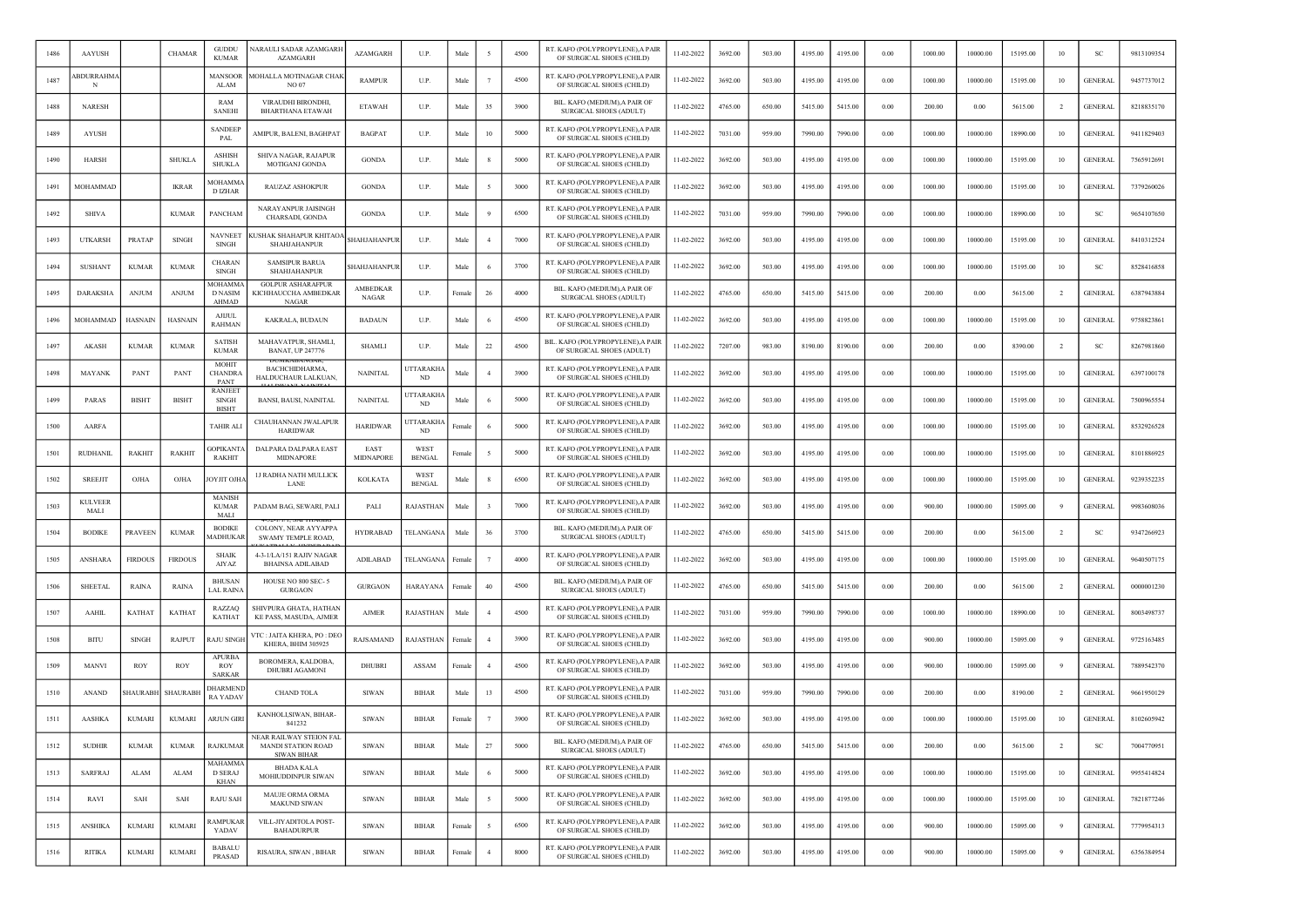| 1517 | ASIF            | ALAM          | ALAM          | SAFI<br>AHMAD                            | WARD NO 11 MUSAHARWA                                                 | WEST<br>CHAMPARAN        | <b>BIHAR</b>    | Male   |                | 6500 | RT. KAFO (POLYPROPYLENE), A PAIR<br>OF SURGICAL SHOES (CHILD) | 11-02-2022 | 3692.00 | 503.00 | 4195.00 | 4195.00 | 0.00       | 900.00  | 10000.00 | 15095.00 | -9             | <b>GENERAL</b> | 9771717521 |
|------|-----------------|---------------|---------------|------------------------------------------|----------------------------------------------------------------------|--------------------------|-----------------|--------|----------------|------|---------------------------------------------------------------|------------|---------|--------|---------|---------|------------|---------|----------|----------|----------------|----------------|------------|
| 1518 | <b>JABED</b>    | ALAM          | ALAM          | ANWAR<br>RAY                             | WARD NO 06                                                           | WEST<br>CHAMPARAN        | <b>BIHAR</b>    | Male   |                | 5800 | RT. KAFO (POLYPROPYLENE), A PAIR<br>OF SURGICAL SHOES (CHILD) | 11-02-2022 | 3692.00 | 503.00 | 4195.00 | 4195.00 | $0.00\,$   | 1000.00 | 10000.00 | 15195.00 | 10             | <b>GENERAL</b> | 8002066170 |
| 1519 | <b>ADARSH</b>   | <b>KUMAR</b>  | <b>KUMAR</b>  | <b>SIKANDAR</b><br>RAM                   | SIRISIYA SERAHAWA                                                    | WEST<br><b>CHAMPARAN</b> | <b>BIHAR</b>    | Male   | $\overline{4}$ | 3000 | RT. KAFO (POLYPROPYLENE), A PAIR<br>OF SURGICAL SHOES (CHILD) | 11-02-2022 | 3692.00 | 503.00 | 4195.00 | 4195.00 | 0.00       | 900.00  | 10000.00 | 15095.00 |                | <b>SC</b>      | 6203109442 |
| 1520 | <b>MURAT</b>    | <b>KUMARI</b> | <b>KUMARI</b> | PINTU RAUT                               | WARD NO.4, BANGALI CHAUK<br>LAURIYA, WEST CHAMPARAN                  | WEST<br>CHAMPARAN        | <b>BIHAR</b>    | Female | 12             | 2500 | RT. KAFO (POLYPROPYLENE), A PAIR<br>OF SURGICAL SHOES (CHILD) | 11-02-2022 | 3692.00 | 503.00 | 4195.00 | 4195.00 | 0.00       | 1000.00 | 10000.00 | 15195.00 | 10             | <b>GENERAL</b> | 9060278239 |
| 1521 | <b>IMTAYAJ</b>  | ALAM          | ALAM          | <b>MD</b><br><b>KAMAROO</b><br>HODA      | WARD NO 05 KOTWA<br><b>BHANGAHA</b>                                  | WEST<br>CHAMPARAN        | <b>BIHAR</b>    | Male   | 30             | 2500 | BIL. KAFO (MEDIUM), A PAIR OF<br>SURGICAL SHOES (ADULT)       | 11-02-2022 | 4765.00 | 650.00 | 5415.00 | 5415.00 | 0.00       | 200.00  | 0.00     | 5615.00  | 2              | <b>GENERAL</b> | 8810259611 |
| 1522 | RAJAN           | <b>SHAH</b>   | SHAH          | RAJENDRA<br>SHAH                         | WARD 5, HINGLAHAR POST<br>BHEDIHARWA, BELWA WEST<br><b>CHAMPARAN</b> | WEST<br>CHAMPARAN        | <b>BIHAR</b>    | Male   |                | 4500 | RT. KAFO (POLYPROPYLENE), A PAIR<br>OF SURGICAL SHOES (CHILD) | 11-02-2022 | 3692.00 | 503.00 | 4195.00 | 4195.00 | 0.00       | 1000.00 | 10000.00 | 15195.00 | 10             | <b>GENERAL</b> | 9102778431 |
| 1523 | <b>MARUP</b>    | <b>REZA</b>   | REZA          | <b>NAUSAD</b><br>ALAM                    | WARD NO 14 GRAM ALAULA<br>POST KALYANPUR EAST<br><b>CHAMPARAN</b>    | EAST<br>CHAMPARAN        | <b>BIHAR</b>    | Male   |                | 5000 | RT. KAFO (POLYPROPYLENE), A PAIR<br>OF SURGICAL SHOES (CHILD) | 11-02-2022 | 3692.00 | 503.00 | 4195.00 | 4195.00 | 0.00       | 1000.00 | 10000.00 | 15195.00 | 10             | <b>GENERAL</b> | 9525602262 |
| 1524 | TASHI           | <b>NISHAD</b> | <b>NISHAD</b> | RAJU<br><b>KUMAR</b>                     | KHATOLWA, HAJIPUR, EAST<br><b>CHAMPARAN</b>                          | EAST<br>CHAMPARAN        | BIHAR           | Female |                | 3500 | RT. KAFO (POLYPROPYLENE), A PAIR<br>OF SURGICAL SHOES (CHILD) | 11-02-2022 | 3692.00 | 503.00 | 4195.00 | 4195.00 | 0.00       | 1000.00 | 10000.00 | 15195.00 | 10             | SC             | 9576975203 |
| 1525 | <b>NAITIK</b>   |               |               | AMIT<br><b>KUMAR</b>                     | WARD NO.10, MISHRON WALI<br><b>GALI NARNAUD HISAR</b>                | HISAR                    | HARAYANA        | Male   | 11             | 6500 | RT. TRANS-FEMORAL PROSTHESIS                                  | 11-02-2022 | 8988.00 | 926.00 | 9914.00 | 9914.00 | $0.00\,$   | 200.00  | 0.00     | 10114.00 | $\overline{2}$ | SC             | 9034699924 |
| 1526 | <b>KANHA</b>    |               |               | <b>DAMADA</b><br>RAM                     | CHULI BAGRIYAN(8), HISAR                                             | HISAR                    | HARAYANA        | Male   | 10             | 2500 | LT. TRANS-TIBIAL PROSTHESIS                                   | 11-02-2022 | 7488.00 | 692.00 | 8180.00 | 8180.00 | 0.00       | 200.00  | 0.00     | 8380.00  | $\overline{2}$ | SC             | 8168384100 |
| 1527 | HASAN           |               | SONI          | <b>SUBHASH</b><br>SONI                   | M DABWALI SIRSA HARYANA                                              | <b>SIRSA</b>             | HARAYANA        | Male   | 14             | 2500 | RT. TRANS-FEMORAL PROSTHESIS                                  | 11-02-2022 | 8988.00 | 926.00 | 9914.00 | 9914.00 | 0.00       | 1000.00 | 10000.00 | 20914.00 | 10             | <b>GENERAL</b> | 8295487212 |
| 1528 | <b>MADAN</b>    |               | <b>LAL</b>    | <b>BALRAJ</b>                            | NEAR MAIN BUS STAND,<br>WARD NUMBER 1,                               | <b>SIRSA</b>             | HARAYANA        | Male   | 44             | 3700 | LT. EXTENSION PROSTHESIS                                      | 11-02-2022 | 4829.00 | 724.00 | 5553.00 | 5553.00 | 0.00       | 200.00  | 0.00     | 5753.00  | $\overline{2}$ | <b>SC</b>      | 9817265464 |
| 1529 | <b>NITIN</b>    |               | <b>KUMAR</b>  | YOGESH<br><b>KUMAR</b><br><b>KAUSHAI</b> | MALIAWAS (144) SASROLI<br><b>JHAJJAR</b>                             | <b>JHAJJAR</b>           | HARAYANA        | Male   | 12             | 4000 | RT. TRANS-FEMORAL PROSTHESIS                                  | 11-02-2022 | 8988.00 | 926.00 | 9914.00 | 9914.00 | 0.00       | 200.00  | 0.00     | 10114.00 | $\overline{2}$ | -SC            | 7999960544 |
| 1530 | <b>HIMANSHU</b> |               |               | <b>SURENDER</b><br><b>VERMA</b>          | 106, GALI NUMBER 4.<br>PHOOSGARH ROAD, RAJIV<br>PURAM, KARNAL        | <b>KARNAL</b>            | <b>HARAYANA</b> | Male   | 13             | 4500 | LT. TRANS-TIBIAL PROSTHESIS                                   | 11-02-2022 | 7488.00 | 692.00 | 8180.00 | 8180.00 | 0.00       | 200.00  | 0.00     | 8380.00  | <sup>2</sup>   | <b>SC</b>      | 9416613640 |
| 1531 | <b>NAMAN</b>    |               |               | <b>ANIL</b>                              | 347, SISAR KHAS (123),<br>ROHTAK HARYANA 124112                      | <b>ROHTAK</b>            | HARAYANA        | Male   | 12             | 4500 | LT. EXTENSION PROSTHESIS                                      | 11-02-2022 | 4829.00 | 724.00 | 5553.00 | 5553.00 | 0.00       | 200.00  | 0.00     | 5753.00  | $\overline{2}$ | <b>GENERAL</b> | 9729598681 |
| 1532 | <b>VINOD</b>    | <b>KUMAR</b>  | <b>SINGH</b>  | <b>ANAND</b><br><b>SINGH</b>             | HOUSE NO.-577.<br>KUNGAR(131), BHIWANI                               | BHIWANI                  | HARAYANA        | Male   | 33             | 3900 | LT. EXTENSION PROSTHESIS                                      | 11-02-2022 | 4829.00 | 724.00 | 5553.00 | 5553.00 | $0.00\,$   | 200.00  | 0.00     | 5753.00  | $\overline{2}$ | <b>GENERAL</b> | 9728014319 |
| 1533 | SONU            |               |               | <b>RAMESH</b><br><b>KUMAR</b>            | HOUSE NO.138, SHAIDA PATT<br>KHARAK PANDWAN, KAITHAL                 | <b>KAITHAL</b>           | HARAYANA        | Male   | 27             | 5000 | LT. ABOVE ELBOW PROSTHESIS                                    | 11-02-2022 | 8343.00 | 923.00 | 9266.00 | 9266.00 | 0.00       | 200.00  | 0.00     | 9466.00  | $\overline{2}$ | -SC            | 9728212305 |
| 1534 | <b>ANIL</b>     |               | <b>KUMAR</b>  | <b>GULAB</b><br><b>SINGH</b>             | <b>BHANA KAITHAL</b>                                                 | <b>KAITHAL</b>           | HARAYANA        | Male   | 36             | 5000 | LT. EXTENSION PROSTHESIS                                      | 11-02-2022 | 4829.00 | 724.00 | 5553.00 | 5553.00 | 0.00       | 200.00  | 0.00     | 5753.00  | $\overline{2}$ | SC             | 9729485285 |
| 1535 | PRAMILA         |               | DEVI          | <b>SURJEET</b><br><b>SINGH</b>           | MAKAN NUMBER 534,<br>TITRAM, KITHAL                                  | <b>KAITHAL</b>           | HARAYANA        | Female | 44             | 5000 | LT. TRANS-TIBIAL PROSTHESIS                                   | 11-02-2022 | 7488.00 | 692.00 | 8180.00 | 8180.00 | 0.00       | 200.00  | 0.00     | 8380.00  | -2             | <b>GENERAL</b> | 9729076947 |
| 1536 | RAM             |               | SARAN         | JEET SINGH                               | 5, JOGIYO WALA MOHALLA<br>SANGROLI (15), KAITHAL                     | <b>KAITHAL</b>           | HARAYANA        | Mak    | 43             | 6500 | LT. TRANS-TIBIAL PROSTHESIS                                   | 11-02-2022 | 7488.00 | 692.00 | 8180.00 | 8180.00 | 0.00       | 200.00  | 0.00     | 8380.00  | $\overline{2}$ | <b>GENERAL</b> | 7206019334 |
| 1537 | <b>URMILA</b>   |               |               | NRATA RAM                                | 82, GALI NO.5, WARD NO.21.<br>AMAR GARH GAMRI, KAITHAI               | <b>KAITHAL</b>           | HARAYANA        | Male   | 42             | 7000 | LT. TRANS-TIBIAL PROSTHESIS                                   | 11-02-2022 | 7488.00 | 692.00 | 8180.00 | 8180.00 | 0.00       | 200.00  | 0.00     | 8380.00  | $\overline{2}$ | $_{\rm SC}$    | 9588328668 |
| 1538 | SONIA           |               |               | <b>NARESH</b><br><b>KUMAR</b>            | HOUSE NO.24/1 WARD NO. 12<br>SARAAY GUCHKI, KAITHAL                  | <b>KAITHAL</b>           | HARAYANA        | Female | 38             | 3700 | LT. EXTENSION PROSTHESIS                                      | 11-02-2022 | 4829.00 | 724.00 | 5553.00 | 5553.00 | 0.00       | 200.00  | 0.00     | 5753.00  | $\overline{2}$ | SC             | 9729819330 |
| 1539 | AVI             |               |               | <b>HUPINDER</b><br><b>SINGH</b>          | keorak, kaithal                                                      | <b>KAITHAL</b>           | HARAYANA        | Male   | $\overline{4}$ | 4000 | LT. TRANS-TIBIAL PROSTHESIS                                   | 11-02-2022 | 7488.00 | 692.00 | 8180.00 | 8180.00 | 0.00       | 900.00  | 10000.00 | 19080.00 | 9              | <b>GENERAL</b> | 8708809010 |
| 1540 | <b>RONIT</b>    |               |               | <b>KULDEEP</b>                           | CHAHAL PATI, KITHANA,<br><b>KAITHAL</b>                              | <b>KAITHAL</b>           | HARAYANA        | Male   | 10             | 4500 | RT. TRANS-FEMORAL PROSTHESIS                                  | 11-02-2022 | 8988.00 | 926.00 | 9914.00 | 9914.00 | 0.00       | 200.00  | 0.00     | 10114.00 | $\overline{2}$ | -SC            | 8059475080 |
| 1541 | <b>SUNITA</b>   |               |               | <b>ISHWAR</b>                            | HOUSE NUMBER 199, NARAR<br>KAITHAL                                   | <b>KAITHAL</b>           | HARAYANA        | Male   | 43             | 4500 | LT. ABOVE ELBOW PROSTHESIS                                    | 11-02-2022 | 8343.00 | 923.00 | 9266.00 | 9266.00 | 0.00       | 200.00  | 0.00     | 9466.00  | $\overline{2}$ | SC             | 9812164316 |
| 1542 | SONU            |               |               | PAHLU                                    | KULTARAN, KAITHAL,<br><b>KULTARAN</b>                                | <b>KAITHAL</b>           | HARAYANA        | Male   | 25             | 3900 | LT. BELOW ELBOW PROSTHESIS                                    | 11-02-2022 | 8343.00 | 923.00 | 9266.00 | 9266.00 | 0.00       | 200.00  | 0.00     | 9466.00  | $\overline{2}$ | <sub>SC</sub>  | 8059322011 |
| 1543 | <b>DARSHAN</b>  |               | RAM           | <b>JALLI RAM</b>                         | NAGAL, KAITHAL                                                       | <b>KAITHAL</b>           | <b>HARAYANA</b> | Male   | 49             | 3700 | RT. ABOVE ELBOW PROSTHESIS                                    | 11-02-2022 | 7488.00 | 692.00 | 8180.00 | 8180.00 | $\rm 0.00$ | 200.00  | $0.00\,$ | 8380.00  | $\overline{2}$ | <b>SC</b>      | 7206485308 |
| 1544 | <b>RINKU</b>    |               | DEVI          | SATISH<br><b>KUMAR</b>                   | 667/2, NEW PEODA ROAD,<br><b>KAITHAL</b>                             | <b>KAITHAL</b>           | HARAYANA        | Male   | 37             | 4000 | RT. ABOVE ELBOW PROSTHESIS                                    | 11-02-2022 | 7488.00 | 692.00 | 8180.00 | 8180.00 | 0.00       | 200.00  | 0.00     | 8380.00  | $\overline{2}$ | <b>SC</b>      | 8053712839 |
| 1545 | ANKUSH          |               |               | SANJAY                                   | <b>GANG NUMBER 6, WARD</b><br>NUMBER 26, BANK COLONY                 | <b>KAITHAL</b>           | <b>HARAYANA</b> | Male   | 13             | 4500 | RT. ABOVE ELBOW PROSTHESIS                                    | 11-02-2022 | 7488.00 | 692.00 | 8180.00 | 8180.00 | 0.00       | 200.00  | 0.00     | 8380.00  | $\overline{2}$ | SC             | 9350719407 |
| 1546 | RAJESH          |               | <b>KUMAR</b>  | HARI<br>NARAYAN                          | DHUNDWA, KAITHAL                                                     | <b>KAITHAL</b>           | <b>HARAYANA</b> | Male   | 42             | 4500 | LT. TRANS-TIBIAL PROSTHESIS                                   | 11-02-2022 | 7488.00 | 692.00 | 8180.00 | 8180.00 | 0.00       | 200.00  | 0.00     | 8380.00  | $\overline{2}$ | <b>SC</b>      | 9896262661 |
| 1547 | <b>BHARTI</b>   |               | RANI          | <b>RAMESH</b><br><b>CHAND</b>            | PURA PATTI, GUHNA,<br>KAITHAL                                        | <b>KAITHAL</b>           | <b>HARAYANA</b> | Female | 14             | 3900 | LT. TRANS-TIBIAL PROSTHESIS                                   | 11-02-2022 | 7488.00 | 692.00 | 8180.00 | 8180.00 | $\rm 0.00$ | 1200.00 | 10000.00 | 19380.00 | 12             | SC             | 9896841876 |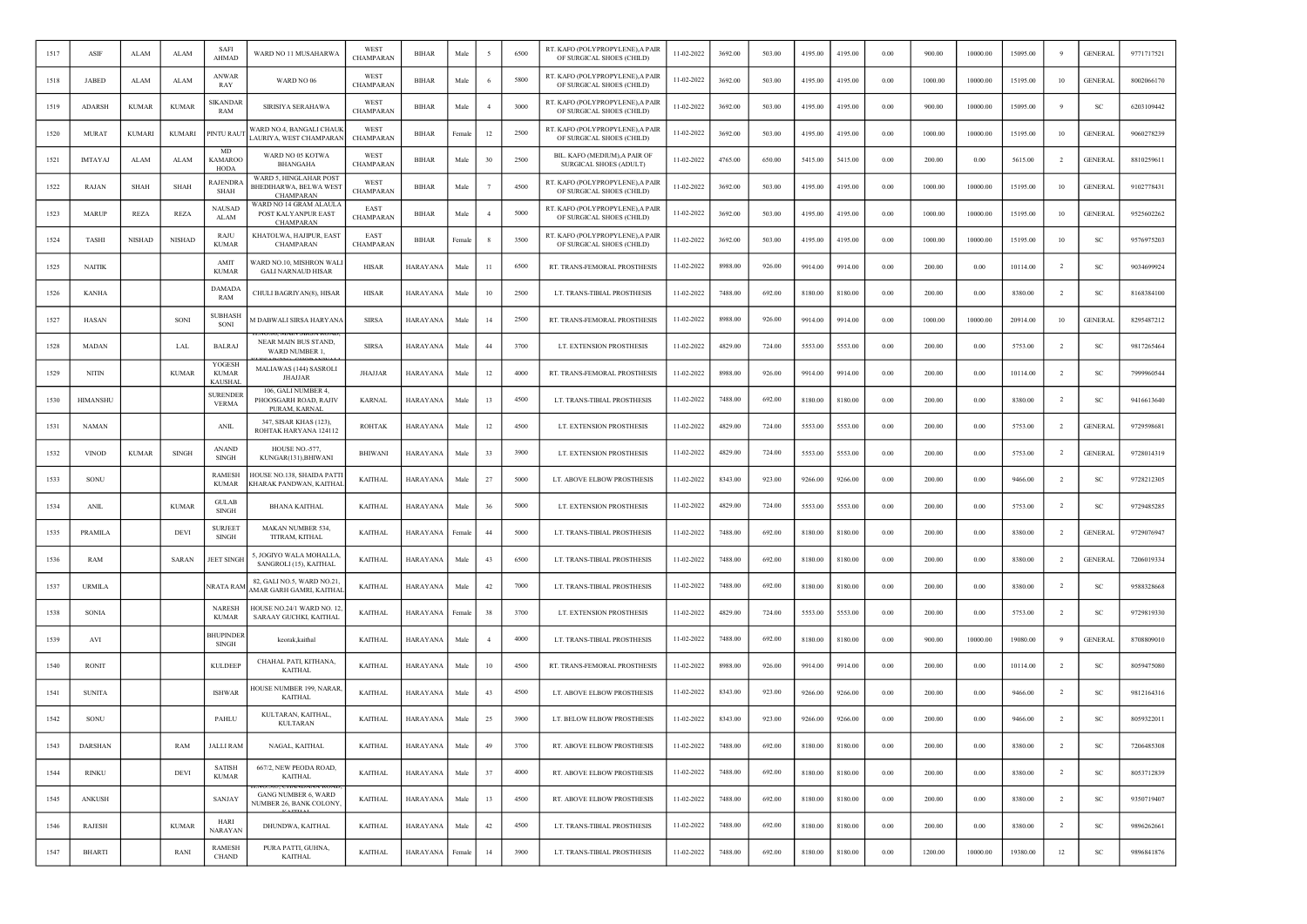| 1548 | <b>KRISHAN</b>                      |                                | <b>KUMAR</b>    | IARPHOO<br><b>SINGH</b>                          | TEONTHA, KAITHAL                                                                | <b>KAITHAL</b>    | <b>HARAYANA</b>       | Male   | 41  | 5000 | LT. EXTENSION PROSTHESIS                                       | 11-02-2022 | 4829.00  | 724.00 | 5553.00  | 5553.00  | 0.00       | 200.00  | 0.00     | 5753.00  | $\overline{2}$ | <b>SC</b>      | 9416825714 |
|------|-------------------------------------|--------------------------------|-----------------|--------------------------------------------------|---------------------------------------------------------------------------------|-------------------|-----------------------|--------|-----|------|----------------------------------------------------------------|------------|----------|--------|----------|----------|------------|---------|----------|----------|----------------|----------------|------------|
| 1549 | MOHAMMAD                            |                                | SHEHZAAD        | <b>FAJAL</b>                                     | NAWANAGAR KHAMHRIYA                                                             | <b>BALRAMPUR</b>  | U.P.                  | Male   | -11 | 4000 | LT. TRANS-TIBIAL PROSTHESIS                                    | 11-02-2022 | 7488.00  | 692.00 | 8180.00  | 8180.00  | 0.00       | 200.00  | 0.00     | 8380.00  | $\overline{2}$ | <b>GENERAL</b> | 7800741161 |
| 1550 | <b>NIKHIL</b>                       |                                | <b>KUMAR</b>    | SARVENDR<br>$\mathbf{A}$                         | YADAV NAGAR AGRA BYPAS:<br><b>ROAD MAINPURI</b>                                 | <b>MAINPURI</b>   | U.P.                  | Male   | 14  | 4500 | LT. TRANS-FEMORAL PROSTHESIS                                   | 11-02-2022 | 8343.00  | 923.00 | 9266.00  | 9266.00  | 0.00       | 200.00  | 0.00     | 9466.00  | $\overline{2}$ | <b>SC</b>      | 9794222143 |
| 1551 | ABHAY                               |                                |                 | RAJIV<br><b>KUMAR</b>                            | HOUSE NUMBER 182,<br>CHHACHHA, MAINPURI                                         | MAINPURI          | U.P.                  | Male   | 10  | 4500 | BIL. TRANSTIBIAL PROSTHESIS                                    | 11-02-2022 | 8343.00  | 923.00 | 9266.00  | 9266.00  | 0.00       | 200.00  | 0.00     | 9466.00  | $\overline{2}$ | SC             | 7042448904 |
| 1552 | <b><i><u>AUSHLENDR</u></i></b><br>A |                                |                 | <b>RADHESHY</b><br>AM                            | MARAKICHIYA, BEWAR<br><b>GRAMEEN, MAINPURI</b>                                  | <b>MAINPURI</b>   | U.P.                  | Male   | 17  | 3900 | RT. TRANS-FEMORAL PROSTHESIS                                   | 11-02-2022 | 8988.00  | 926.00 | 9914.00  | 9914.00  | 0.00       | 200.00  | 0.00     | 10114.00 |                | <sub>SC</sub>  | 8430767938 |
| 1553 | SHATRUDHAN                          |                                |                 | ANGAD                                            | PAGAR KHAS KUSHINAGAR<br>LAXMIGANJ                                              | <b>KUSHINAGAR</b> | U.P.                  | Male   |     | 3700 | RT. BELOW ELBOW PROSTHESIS                                     | 11-02-2022 | 8343.00  | 923.00 | 9266.00  | 9266.00  | 0.00       | 200.00  | 0.00     | 9466.00  | $\overline{2}$ | <b>GENERAL</b> | 9716433741 |
| 1554 | <b>RADHIKA</b>                      |                                | <b>KUMAR</b>    | <b>VISHAL</b><br>MALL                            | DHARMAGAR CHHAPARAM<br>BARGAON, KUSHINAGAR                                      | <b>KUSHINAGAR</b> | U.P.                  | Female |     | 4000 | RT. BELOW ELBOW PROSTHESIS                                     | 11-02-2022 | 8343.00  | 923.00 | 9266.00  | 9266.00  | 0.00       | 900.00  | 10000.00 | 20166.00 | 9              | <b>GENERAL</b> | 9076725857 |
| 1555 | <b>ABHISHEK</b>                     | <b>KUMAR</b>                   |                 | <b>MOTIRAY</b>                                   | WARD NO.9, PANAPUR<br>LANGA, VAISHALI                                           | VAISHALI          | <b>BIHAR</b>          | Male   | 21  | 5500 | RT. TRANS-FEMORAL PROSTHESIS                                   | 11-02-2022 | 8988.00  | 926.00 | 9914.00  | 9914.00  | 0.00       | 200.00  | 0.00     | 10114.00 | $\overline{2}$ | <b>GENERAL</b> | 6380099359 |
| 1556 | PAWAN                               | <b>KUMAR</b>                   |                 | RAJENDRA<br><b>SHARMA</b>                        | 4,HILAPUR,HALALPUR<br>MADARPUR, VAISHALI,                                       | VAISHALI          | <b>BIHAR</b>          | Male   | 21  | 6500 | RT. TRANS-FEMORAL PROSTHESIS                                   | 11-02-2022 | 8988.00  | 926.00 | 9914.00  | 9914.00  | 0.00       | 200.00  | 0.00     | 10114.00 | $\overline{2}$ | <b>GENERAL</b> | 7320950099 |
| 1557 | <b>ARVIND</b>                       | <b>KUMAR</b>                   |                 | <b>SHIVNATH</b><br>SINGH                         | <b>GOPINATHPUR</b><br>VAISHALI                                                  | VAISHALI          | BIHAR                 | Male   | 36  | 5600 | LT. ABOVE ELBOW PROSTHESIS                                     | 11-02-2022 | 8343.00  | 923.00 | 9266.00  | 9266.00  | 0.00       | 200.00  | 0.00     | 9466.00  | $\overline{2}$ | <b>GENERAL</b> | 7654428519 |
| 1558 | <b>MUKESH</b>                       | <b>KUMAR</b>                   |                 | KAPINDRA<br>BHAGAT                               | RAJASAN<br>VAISHALI<br>844102                                                   | VAISHALI          | <b>BIHAR</b>          | Male   | 28  | 5700 | RT. TRANSTIBIAL PROSTHESIS                                     | 11-02-2022 | 8343.00  | 923.00 | 9266.00  | 9266.00  | 0.00       | 200.00  | 0.00     | 9466.00  | $\overline{2}$ | <b>GENERAL</b> | 9576315249 |
| 1559 | <b>RAMESH</b>                       | SINGH                          |                 | <b>CHANDRAS</b><br><b>HEKHAR</b><br><b>SINGH</b> | NEAR KALI STHAN, WARD<br>NO.13, BAZIDPUR MALAHI<br><b>VAISHALI</b>              | VAISHALI          | <b>BIHAR</b>          | Male   | 41  | 5000 | BIL. TRANSTIBIAL PROSTHESIS                                    | 11-02-2022 | 8343.00  | 923.00 | 9266.00  | 9266.00  | 0.00       | 200.00  | 0.00     | 9466.00  | $\overline{2}$ | <b>GENERAL</b> | 7321822339 |
| 1560 | <b>IBARAR</b>                       | ANSARI                         |                 | SERAJUDIN<br><b>SHEKH</b>                        | BHADARA, DARANAGAR,<br><b>ROHTAS</b>                                            | <b>ROHTAS</b>     | <b>BIHAR</b>          | Male   | 37  | 5500 | RT. TRANS-FEMORAL PROSTHESIS                                   | 11-02-2022 | 8988.00  | 926.00 | 9914.00  | 9914.00  | 0.00       | 200.00  | 0.00     | 10114.00 | $\overline{2}$ | <b>GENERAL</b> | 9179346587 |
| 1561 | SAJAN                               | <b>KUMAR</b>                   | <b>MISHRA</b>   | <b>SHIVAKAN</b><br><b>MISHRA</b>                 | <b>GRAM-GAURIPUR POST-</b><br><b>SAFIYABAD</b><br>GAURIPUR, MUNGER              | <b>MUNGER</b>     | <b>BIHAR</b>          | Male   | 41  | 6500 | LT. ABOVE ELBOW PROSTHESIS                                     | 11-02-2022 | 8343.00  | 923.00 | 9266.00  | 9266.00  | 0.00       | 200.00  | 0.00     | 9466.00  | <sup>2</sup>   | <b>GENERAL</b> | 6299831938 |
| 1562 | RAGHUVEER                           | MANDAI                         |                 | HARI<br>MANDAI                                   | PARIA (BARIL BASA) PARIA<br><b>MUNGER</b>                                       | <b>MUNGER</b>     | BIHAR                 | Male   | 71  | 5600 | LT. BELOW ELBOW PROSTHESIS                                     | 11-02-2022 | 8343.00  | 923.00 | 9266.00  | 9266.00  | 0.00       | 200.00  | 0.00     | 9466.00  | $\overline{2}$ | ST             | 7549937101 |
| 1563 | <b>KULDEEP</b>                      | <b>SHARMA</b>                  |                 | <b>RAVINDER</b><br><b>SHARMA</b>                 | <b>CNO-A\32, GALI NO-2, ANKUF</b><br><b>ENCLAVE, KARAWEL NAGAR</b><br>110094    | DELHI             | <b>NEW DELHI</b>      | Male   | 31  | 5700 | BIL. TRANSTIBIAL PROSTHESIS                                    | 11-02-2022 | 8343.00  | 923.00 | 9266.00  | 9266.00  | 0.00       | 200.00  | 0.00     | 9466.00  | $\overline{2}$ | <b>GENERAL</b> | 9818285280 |
| 1564 | <b>BABLU</b>                        | <b>SINGH</b>                   |                 | HARI<br><b>KISHAN</b><br><b>SINGH</b>            | DASAI L<br>RAMESHNAGAR, WEST<br>DELHI                                           | DELHI             | <b>NEW DELHI</b>      | Male   | 30  | 5500 | RT. TRANS-FEMORAL PROSTHESIS                                   | 11-02-2022 | 8988.00  | 926.00 | 9914.00  | 9914.00  | 0.00       | 200.00  | 0.00     | 10114.00 | $\overline{2}$ | <b>GENERAL</b> | 8447831605 |
| 1565 | <b>KAILASH</b>                      |                                |                 | <b>NAMDEV</b>                                    | ANNUPUR, SHIKHAR                                                                | <b>PUNE</b>       | MAHARASHT<br>RA       | Male   | 55  | 6500 | RT. BELOW ELBOW PROSTHESIS                                     | 11-02-2022 | 8343.00  | 923.00 | 9266.00  | 9266.00  | 0.00       | 200.00  | 0.00     | 9466.00  | $\overline{2}$ | <b>GENERAL</b> | 9881487766 |
| 1566 | AYAN                                |                                | <b>TIWARI</b>   | <b>NIRAJ</b><br><b>TIWARI</b>                    | WARD NO 05, NAUTAN<br>KHURD HARPUR WEST<br>CHAMPARAN                            | WEST<br>CHAMPARAN | <b>BIHAR</b>          | Male   |     | 5600 | RT. BELOW ELBOW PROSTHESIS                                     | 11-02-2022 | 8343.00  | 923.00 | 9266.00  | 9266.00  | 0.00       | 200.00  | 0.00     | 9466.00  | $\overline{2}$ | <b>GENERAL</b> | 9939147197 |
| 1567 | YASHWANT                            |                                | TULAVE          | JANKU                                            | RAJGURUNAGAR, KHED                                                              | <b>PUNE</b>       | MAHARASH<br>RA        | Male   | 41  | 5700 | RT. TRANSTIBIAL PROSTHESIS                                     | 11-02-2022 | 8343.00  | 923.00 | 9266.00  | 9266.00  | 0.00       | 200.00  | 0.00     | 9466.00  | $\overline{2}$ | <b>GENERAL</b> | 8806776237 |
| 1568 | <b>KISHAN</b>                       |                                | <b>BHAGAPT</b>  | NANABHAL                                         | KHADAKWADI, LONI,<br><b>AAMBEGAON</b>                                           | <b>PUNE</b>       | <b>MAHARASH</b><br>RA | Male   | 49  | 5000 | LT. PARTIAL FOOT PROSTHESIS                                    | 11-02-2022 | 8343.00  | 923.00 | 9266.00  | 9266.00  | 0.00       | 200.00  | 0.00     | 9466.00  | -2             | <b>GENERAL</b> | 9890407969 |
| 1569 | MAVI                                | KALUBHAI                       | <b>GALABHAI</b> | <b>GALABHAI</b>                                  | PATEL FALIYU, MANDAVAV<br><b>DOHAD</b>                                          | <b>DAHOD</b>      | <b>GUJARAT</b>        | Male   | 32  | 5500 | LT. AFO (POLYPROPYLENE), A PAIR OF<br>SURGICAL SHOES (ADULT)   | 11-02-2022 | 2248.00  | 307.00 | 2555.00  | 2555.00  | 0.00       | 200.00  | 0.00     | 2755.00  | $\overline{2}$ | <b>GENERAL</b> | 7698159416 |
| 1570 | VASAIYA                             | <b>ATULKUM</b><br>$\mathbb{R}$ | BHIMABHAI       | <b>BHIMABHA</b>                                  | PATEL TALIYU, KALIJINI<br>SARASVINI, DAHOD                                      | <b>DAHOD</b>      | <b>GUJARAT</b>        | Male   | 38  | 6500 | LT. AFO (POLYPROPYLENE), A PAIR OF<br>SURGICAL SHOES (ADULT)   | 11-02-2022 | 2248.00  | 307.00 | 2555.00  | 2555.00  | 0.00       | 200.00  | 0.00     | 2755.00  | $\overline{2}$ | <b>GENERAL</b> | 9825540479 |
| 1571 | <b>VIPUL</b>                        | SHANKARI<br>HAI                | PATEL           | SHANKARE<br><b>HAI PATEL</b>                     | PATEL FALIA, NANDARKHA,<br>GANDEVI, NAVSARI                                     | <b>NAVSARI</b>    | <b>GUJARAT</b>        | Male   | 40  | 5600 | LT. ABOVE ELBOW PROSTHESIS                                     | 11-02-2022 | 8343.00  | 923.00 | 9266.00  | 9266.00  | 0.00       | 200.00  | 0.00     | 9466.00  | $\overline{2}$ | <b>GENERAL</b> | 9624752692 |
| 1572 | <b>NILESH</b>                       |                                |                 | ARJUN BHAI                                       | KACHCHH GUJRAT 370105                                                           | КАСНСНН           | <b>GUJARAT</b>        | Male   | 30  | 5700 | LT. ABOVE ELBOW PROSTHESIS                                     | 11-02-2022 | 8343.00  | 923.00 | 9266.00  | 9266.00  | 0.00       | 200.00  | 0.00     | 9466.00  | $\overline{2}$ | <sub>SC</sub>  | 9998298096 |
| 1573 | JAYAS                               | <b>BHAI</b>                    |                 | <b>NATWAR</b><br>LAL                             | KACHCHH GUJRAT 370465                                                           | <b>KACHCHH</b>    | <b>GUJARAT</b>        | Male   | 42  | 5500 | LT. BELOW ELBOW PROSTHESIS                                     | 11-02-2022 | 8343.00  | 923.00 | 9266.00  | 9266.00  | 0.00       | 200.00  | 0.00     | 9466.00  | $\overline{2}$ | <b>GENERAL</b> | 9426490757 |
| 1574 | <b>ISHWAR</b>                       | LAL                            |                 | <b>MUNDRA</b>                                    | KACHCHH GUJRAT 370001                                                           | КАСНСНН           | <b>GUJARAT</b>        | Male   | 63  | 6500 | TRICYCLE CONVENTIONAL HAND<br>PROPELLED (HAMRAHI)              | 11-02-2022 | 10000.00 | 0.00   | 10000.00 | 10000.00 | $\rm 0.00$ | 100.00  | 0.00     | 10100.00 |                | <b>GENERAL</b> | 9879897644 |
| 1575 | <b>KRISHANA</b>                     |                                |                 | JAGAT<br>SINGH                                   | SALWAN, SAIWAN(95),<br><b>SALWAN KARNAL</b>                                     | <b>KARNAL</b>     | <b>HARAYANA</b>       | Female | 71  | 5600 | WHEEL CHAIR FOLDING STANDARD<br>MODEL ADULT SIZE(SAATHI)       | 11-02-2022 | 8700.00  | 0.00   | 8700.00  | 8700.00  | 0.00       | 100.00  | 0.00     | 8800.00  | -1             | SC             | 7027985640 |
| 1576 | <b>SUKHBIR</b>                      | <b>SINGH</b>                   |                 | <b>KISHAN LAL</b>                                | <b>IOUSE NO 523, BADRA PATTI</b><br>RAHRA(73), KARNAL                           | <b>KARNAL</b>     | HARAYANA              | Male   | 40  | 5700 | LT. BELOW ELBOW PROSTHESIS                                     | 11-02-2022 | 8343.00  | 923.00 | 9266.00  | 9266.00  | 0.00       | 200.00  | 0.00     | 9466.00  | $\overline{2}$ | <b>GENERAL</b> | 9138308250 |
| 1577 | <b>MIHENDERA</b>                    |                                |                 | <b>HOSHIYARA</b>                                 | KHARKHRI SOHAN(39),<br><b>BHIWANI</b>                                           | <b>BHIWANI</b>    | <b>HARAYANA</b>       | Male   | 55  | 5000 | RT. ABOVE ELBOW PROSTHESIS                                     | 11-02-2022 | 8343.00  | 923.00 | 9266.00  | 9266.00  | 0.00       | 200.00  | 0.00     | 9466.00  | $\overline{2}$ | ST             | 8307691473 |
| 1578 | PRABHA                              |                                | BHALIYA         | <b>BABU</b><br><b>BHALIYA</b>                    | <b>HALITA HOUSE BAZA</b><br><b>GALLY BANDER ROAD NEAR</b><br>PARAG BHAVAI HOUSE | MUMBAI            | MAHARASHT<br>RA       | Female | 54  | 5500 | BIL. KAFO (POLYPROPYLENE), A PAIR<br>OF SURGICAL SHOES (ADULT) | 12-02-2022 | 7207.00  | 983.00 | 8190.00  | 8190.00  | 0.00       | 1000.00 | 10000.00 | 19190.00 | 10             | <b>GENERAL</b> | 9737309940 |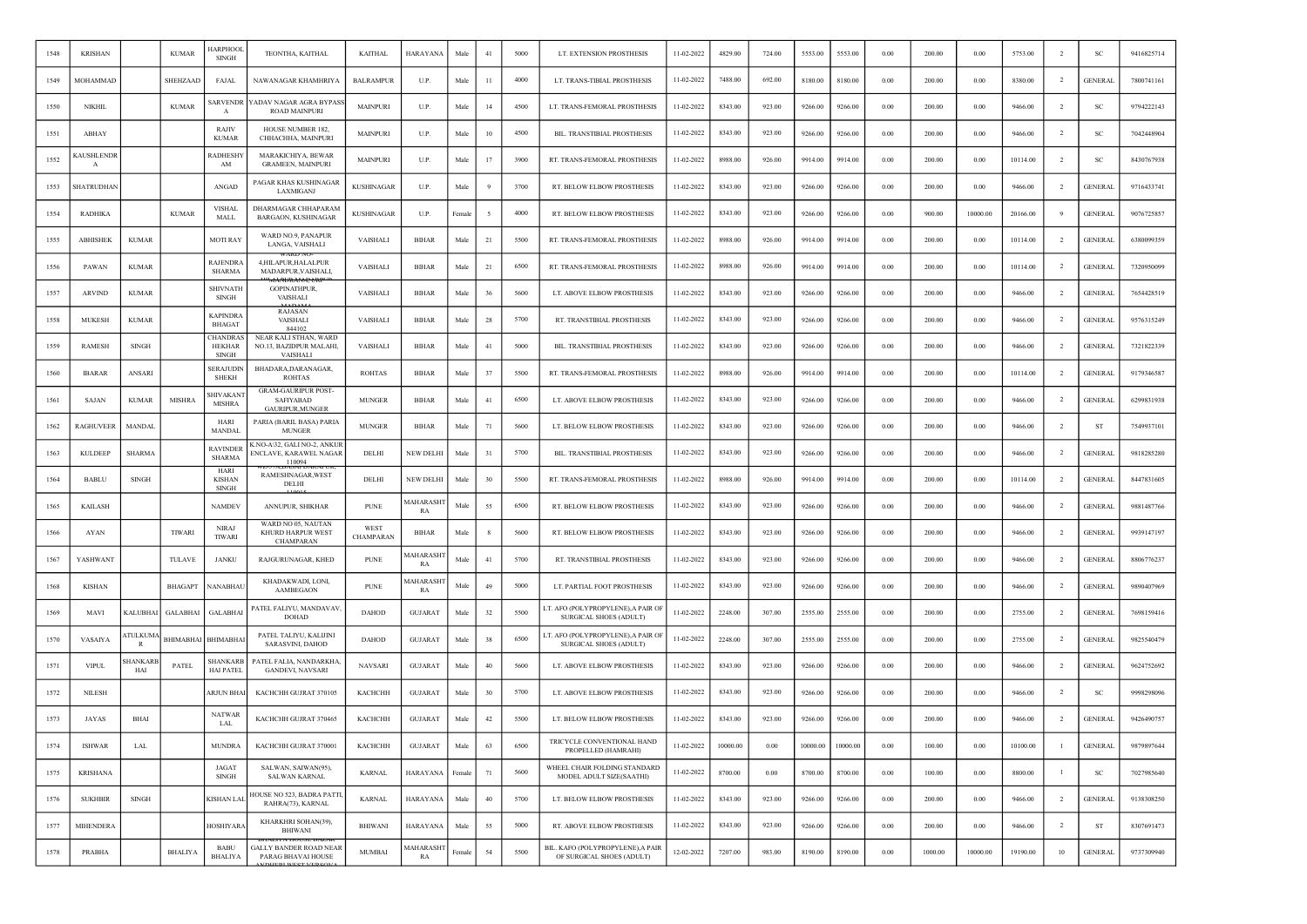|      | <b>DHARMESH</b> |               | <b>KHANDHAI</b> | BHARATBH<br>AI                           | V/P DHUNAV, JAMNAGAR<br>DHUVAV, GUJARAT - 361120<br><b>JAMNAGAR</b>          | <b>JAMNAGAR</b>                   | <b>GUJARAT</b>         | Male   | 13 | 6500 | BIL. KAFO (POLYPROPYLENE), A PAIR<br>OF SURGICAL SHOES (CHILD)    | 12-02-2022 | 7031.00  | 959.00 | 7990.00  | 7990.00  | 0.00 | 1000.00 | 10000.00 | 18990.00 | 10             | <sub>SC</sub>  | 9265188977 |
|------|-----------------|---------------|-----------------|------------------------------------------|------------------------------------------------------------------------------|-----------------------------------|------------------------|--------|----|------|-------------------------------------------------------------------|------------|----------|--------|----------|----------|------|---------|----------|----------|----------------|----------------|------------|
| 1580 | ANURAG          |               | <b>KUMAR</b>    | <b>ASHOK</b>                             | <b>GRAM JADERUAA POST</b><br>KHAIRAPUR ROBERTSGANJ<br>SONBHADRA SONBHADRA    | SONBHADRA                         | U.P.                   | Male   | 10 | 5600 | BIL. KAFO (POLYPROPYLENE), A PAIR<br>OF SURGICAL SHOES (CHILD)    | 12-02-2022 | 7031.00  | 959.00 | 7990.00  | 7990.00  | 0.00 | 1000.00 | 10000.00 | 18990.00 | 10             | SC             | 7080277727 |
| 1581 | MADHURI         |               | <b>GORADE</b>   | <b>GANESH</b><br><b>GORADE</b>           | KHAICHI BHAMBURWADI<br><b>PUNE</b>                                           | <b>PUNE</b>                       | <b>AAHARASHT</b><br>RA | Female | 31 | 5700 | BIL. KAFO (POLYPROPYLENE), A PAIR<br>OF SURGICAL SHOES (ADULT)    | 12-02-2022 | 7207.00  | 983.00 | 8190.00  | 8190.00  | 0.00 | 1000.00 | 10000.00 | 19190.00 | 10             | <b>GENERAL</b> | 9623783815 |
| 1582 | <b>SUMAN</b>    |               | <b>CHAMAR</b>   | BARAJI LAL                               | AHERA BAGPAT                                                                 | <b>BAGPAT</b>                     | U.P.                   | Female | 24 | 2500 | BIL. KAFO (POLYPROPYLENE),A PAIR<br>OF SURGICAL SHOES (ADULT)     | 12-02-2022 | 7207.00  | 983.00 | 8190.00  | 8190.00  | 0.00 | 1000.00 | 10000.00 | 19190.00 | 10             | -SC            | 9050978815 |
| 1583 | <b>MAMTA</b>    |               | DEVI            | RAMDULAR                                 | KHANPATTI, VARANASI,<br>PURARIKALAN                                          | <b>VARANASI</b>                   | U.P.                   | Female | 33 | 2500 | BIL. KAFO (POLYPROPYLENE), A PAIR<br>OF SURGICAL SHOES (ADULT)    | 12-02-2022 | 7207.00  | 983.00 | 8190.00  | 8190.00  | 0.00 | 1000.00 | 10000.00 | 19190.00 | 10             | <b>GENERAL</b> | 6394744100 |
| 1584 | <b>DEEPAK</b>   |               | <b>KUMAR</b>    | <b>SUNIL</b>                             | V/POST- JATAV MOHALLA,<br>SIHI, SECTOR 8 FARIDABAD<br><b>FARIDARAD</b>       | <b>FARIDABAD</b>                  | HARAYANA               | Male   |    | 2500 | BIL. KAFO (POLYPROPYLENE), A PAIR<br>OF SURGICAL SHOES (CHILD)    | 12-02-2022 | 7031.00  | 959.00 | 7990.00  | 7990.00  | 0.00 | 1000.00 | 10000.00 | 18990.00 | 10             | -SC            | 8447440041 |
| 1585 | PRIT            | <b>KUMARI</b> | SHAH            | <b>ASHOK</b>                             | MUZZAFARPUR DIST-<br>MUZZAFARPUR MUZAFFAR                                    | MUZAFFARPUR                       | <b>BIHAR</b>           | Femal  |    | 3900 | LT. CTEV BOOT                                                     | 12-02-2022 | 534.00   | 34.00  | 568.00   | 568.00   | 0.00 | 1000.00 | 10000.00 | 11568.00 | 10             | SC             | 7079391351 |
| 1586 | <b>SANSKAR</b>  |               | <b>SINGH</b>    | MAKHAN                                   | ADD.-GAON BARENDA<br>NURABAD MORENA M.P.-<br>476444 MURAINA                  | <b>MURAINA</b>                    | M.P.                   | Male   |    | 5000 | <b>BIL. CTEV BOOTS</b>                                            | 12-02-2022 | 580.00   | 34.00  | 614.00   | 614.00   | 0.00 | 1000.00 | 10000.00 | 11614.00 | 10             | <b>GENERAL</b> | 9977656242 |
| 1587 | MAYA            |               | <b>KUMARI</b>   | RAJESH                                   | V/POST- SIDHE GAUR<br><b>GORAKHPUR</b>                                       | <b>GORAKHPUR</b>                  | U.P.                   | Femal  | 10 | 3700 | BIL. KAFO (POLYPROPYLENE), A PAIR<br>OF SURGICAL SHOES (CHILD)    | 12-02-2022 | 7031.00  | 959.00 | 7990.00  | 7990.00  | 0.00 | 1000.00 | 10000.00 | 18990.00 | 10             | <sub>SC</sub>  | 6306875780 |
| 1588 | SUNAMANI        |               | MAJHI           | <b>DOMU</b><br>MAJHI                     | BADAPUT, AND SUNABEDA,<br><b>KORAPUT</b>                                     | <b>KORAPUT</b>                    | <b>ODISHA</b>          | Female | 42 | 4500 | LT. AFO (POLYPROPYLENE),A PAIR O<br><b>SURGICAL SHOES (ADULT)</b> | 12-02-2022 | 2248.00  | 307.00 | 2555.00  | 2555.00  | 0.00 | 1000.00 | 10000.00 | 13555.00 | 10             | <b>GENERAL</b> | 7991064227 |
| 1589 | <b>BHABO</b>    |               | <b>HARIJAN</b>  | <b>DHAMURJA</b><br><b>M HARIJN</b>       | KERAPUT RONDAPALI UMURI<br><b>KORAPUT</b>                                    | <b>KORAPUT</b>                    | ODISHA                 | Female | 27 | 4500 | BIL. KAFO (POLYPROPYLENE), A PAIR<br>OF SURGICAL SHOES (CHILD)    | 12-02-2022 | 7031.00  | 959.00 | 7990.00  | 7990.00  | 0.00 | 1000.00 | 10000.00 | 18990.00 | 10             | <sub>SC</sub>  | 8455998299 |
| 1590 | <b>RAHUL</b>    |               | <b>KUMAR</b>    | <b>VISHNU</b><br><b>KUMAR</b><br>MEGHWAI | MAJAWAD, UDAIPUR                                                             | <b>UDAIPUR</b>                    | RAJASTHAN              | Male   | 20 | 4000 | TRICYCLE CONVENTIONAL HAND<br>PROPELLED (HAMRAHI)                 | 12-02-2022 | 10000.00 | 0.00   | 10000.00 | 10000.00 | 0.00 | 100.00  | 0.00     | 10100.00 |                | <sub>SC</sub>  | 7014924695 |
| 1591 | <b>HIRA</b>     | LAL           | <b>KALAL</b>    | <b>BHERJI</b>                            | NU.3, FIVE STA<br><b>BULDING KE PASS,</b><br>PUROHITON KI MADRI,             | <b>UDAIPUR</b>                    | RAJASTHAN              | Male   | 61 | 3900 | TRICYCLE CONVENTIONAL HAND<br>PROPELLED (HAMRAHI)                 | 12-02-2022 | 10000.00 | 0.00   | 10000.00 | 10000.00 | 0.00 | 100.00  | 0.00     | 10100.00 |                | <b>GENERAL</b> | 9829389035 |
| 1592 | <b>GEKLI</b>    |               | JAT             | <b>JETHARAM</b>                          | BERA, MAKRANA, NANDOL<br>MERTIYA, NANDOLI                                    | <b>NAGAUR</b>                     | RAJASTHAN              | Femal  | 48 | 5000 | TRICYCLE CONVENTIONAL HAND<br>PROPELLED (HAMRAHI)                 | 12-02-2022 | 10000.00 | 0.00   | 10000.00 | 10000.00 | 0.00 | 100.00  | 0.00     | 10100.00 |                | <b>GENERAL</b> | 7427806106 |
| 1593 | <b>RAHISHA</b>  |               | <b>BENO</b>     | MAKABUI<br>KHAN                          | LUKARANSAR BIKANER<br>RAJASTHAN                                              | <b>BIKANER</b>                    | RAJASTHAN              | Male   | 20 | 4500 | TRICYCLE CONVENTIONAL HAND<br>PROPELLED (HAMRAHI)                 | 12-02-2022 | 10000.00 | 0.00   | 10000.00 | 10000.00 | 0.00 | 100.00  | 0.00     | 10100.00 | -1             | <b>GENERAL</b> | 7742010153 |
| 1594 | <b>SACHIN</b>   |               | <b>KUMAR</b>    | JAGDISH<br>PRASAD                        | CHAK 2 K W M BIKANER                                                         | <b>BIKANER</b>                    | RAJASTHAN              | Male   | 20 | 4500 | TRICYCLE CONVENTIONAL HAND<br>PROPELLED (HAMRAHI)                 | 12-02-2022 | 10000.00 | 0.00   | 10000.00 | 10000.00 | 0.00 | 100.00  | 0.00     | 10100.00 |                | <b>GENERAL</b> | 8559801169 |
| 1595 | <b>ISHWAR</b>   |               | LAI             | BIRAM LAL                                | RAMDEV MOHALLA KANDL<br>KHEDI JHALAWAR 326513                                | JHALAWAD                          | RAJASTHAN              | Male   | 24 | 4000 | TRICYCLE CONVENTIONAL HAND<br>PROPELLED (HAMRAHI)                 | 12-02-2022 | 10000.00 | 0.00   | 10000.00 | 10000.00 | 0.00 | 100.00  | 0.00     | 10100.00 |                | <b>GENERAL</b> | 8824014197 |
| 1596 | <b>AFSANA</b>   |               |                 | <b>IDRISH</b><br>KHAN                    | JAMADARGANW<br><b>BANKASHAHI BHARAICH</b>                                    | <b>BAHRAICH</b>                   | U.P.                   | Female | 26 | 3700 | TRICYCLE CONVENTIONAL HAND<br>PROPELLED (HAMRAHI)                 | 12-02-2022 | 10000.00 | 0.00   | 10000.00 | 10000.00 | 0.00 | 100.00  | 0.00     | 10100.00 |                | <b>GENERAL</b> | 9540938505 |
| 1597 | <b>AFREEN</b>   |               | JAHAN           | AYYUB ALI                                | <b>NEAR NAIYON WALI MASJID</b><br>KOHNA MUGALPURA,<br>MORADABAD, U.P.-244001 | MORADABAD                         | U.P.                   | Female | 23 | 4500 | WHEEL CHAIR FOLDING STANDARD<br>MODEL ADULT SIZE(SAATHI)          | 12-02-2022 | 8700.00  | 0.00   | 8700.00  | 8700.00  | 0.00 | 100.00  | 0.00     | 8800.00  |                | GENERAI        | 9837945323 |
| 1598 | <b>NUJHAT</b>   |               |                 | /ALI ULLAH                               | 114, MASROOR GANJ,<br>RASOOLPUR, TANKI<br><b>FERJABAD</b>                    | <b>FIROZABAD</b>                  | U.P.                   | Femal  | 26 | 4500 | TRICYCLE CONVENTIONAL HAND<br>PROPELLED (HAMRAHI)                 | 12-02-2022 | 10000.00 | 0.00   | 10000.00 | 10000.00 | 0.00 | 100.00  | 0.00     | 10100.00 |                | <b>GENERAL</b> | 8868875277 |
| 1599 | <b>POOJA</b>    |               | <b>JAISWAL</b>  | <b>BABLU</b><br><b>JAISWAL</b>           | K63/158, BHUT BHERAV,<br><b>VISHESHVARGANJ</b><br><b>VARANAS</b>             | VARANASI                          | U.P.                   | Female | 19 | 3700 | TRICYCLE CONVENTIONAL HAND<br>PROPELLED (HAMRAHI)                 | 12-02-2022 | 10000.00 | 0.00   | 10000.00 | 10000.00 | 0.00 | 100.00  | 0.00     | 10100.00 |                | <b>GENERAL</b> | 7839346195 |
| 1600 | <b>KSHAMA</b>   |               | <b>SINGH</b>    | <b>RAMESH</b><br><b>SINGH</b>            | <b>BAGHI KUMBHAPUR</b><br>CHANDAULI                                          | CHANDAULI                         | U.P.                   | Female | 24 | 4000 | TRICYCLE CONVENTIONAL HAND<br>PROPELLED (HAMRAHI)                 | 12-02-2022 | 10000.00 | 0.00   | 10000.00 | 10000.00 | 0.00 | 100.00  | 0.00     | 10100.00 | -1             | <b>GENERAL</b> | 8318897616 |
| 1601 | <b>ABDUL</b>    |               | <b>JABBAR</b>   | SV.<br><b>MOHAMMA</b><br><b>D ISMAIL</b> | KHARAUJHA, CHANDAULI                                                         | <b>CHANDAULI</b>                  | U.P.                   | Male   | 61 | 4500 | TRICYCLE CONVENTIONAL HAND<br>PROPELLED (HAMRAHI)                 | 12-02-2022 | 10000.00 | 0.00   | 10000.00 | 10000.00 | 0.00 | 100.00  | 0.00     | 10100.00 |                | <b>GENERAL</b> | 7708455875 |
| 1602 | <b>GULSHAFA</b> |               |                 | <b>SHAKEEL</b><br><b>AHMAD</b>           | 100, UMRI, BIJNOR                                                            | <b>BUNOR</b>                      | U.P.                   | Female | 25 | 2500 | TRICYCLE CONVENTIONAL HAND<br>PROPELLED (HAMRAHI)                 | 12-02-2022 | 10000.00 | 0.00   | 10000.00 | 10000.00 | 0.00 | 100.00  | 0.00     | 10100.00 |                | <b>GENERAL</b> | 7409369335 |
| 1603 | PREM            |               | <b>VEER</b>     | <b>SUNIL</b><br><b>KUMAR</b>             | <b>AURANGABAD KASAIR</b><br><b>BULANDSHAHR KASER</b><br><b>KHURD</b>         | <b>BULANDSHAH</b><br>$\mathbb{R}$ | U.P.                   | Male   | 19 | 2500 | TRICYCLE CONVENTIONAL HAND<br>PROPELLED (HAMRAHI)                 | 12-02-2022 | 10000.00 | 0.00   | 10000.00 | 10000.00 | 0.00 | 100.00  | 0.00     | 10100.00 |                | <b>GENERAL</b> | 9368496797 |
| 1604 | <b>KAVYA</b>    |               | <b>PANDEY</b>   | <b>RAMESH</b><br><b>PANDEY</b>           | <b>VILL MIRZAPUR URF</b><br>SAHUKOL TOLA 273016                              | <b>MIRZAPUR</b>                   | U.P.                   | Female | 16 | 5000 | WHEEL CHAIR FOLDING STANDARD<br>MODEL ADULT SIZE(SAATHI)          | 12-02-2022 | 8700.00  | 0.00   | 8700.00  | 8700.00  | 0.00 | 100.00  | 0.00     | 8800.00  |                | <b>GENERAL</b> | 7052067005 |
| 1605 | RAJLAXMI        |               |                 | <b>RAJBALI</b>                           | BAR, BAGHAURA, MIRZAPUR,<br>U.P.-231001                                      | <b>MIRZAPUR</b>                   | U.P.                   | Female | 19 | 5000 | TRICYCLE CONVENTIONAL HAND<br>PROPELLED (HAMRAHI)                 | 12-02-2022 | 10000.00 | 0.00   | 10000.00 | 10000.00 | 0.00 | 100.00  | 0.00     | 10100.00 |                | <b>GENERAL</b> | 9118807716 |
| 1606 | PARSHURAM       |               | YADAV           | LT<br><b>RAMNATH</b><br>YADAV            | 28B, PATHRA, GHAZIPUR                                                        | <b>GHAZIPUR</b>                   | U.P.                   | Male   | 66 | 3000 | WHEEL CHAIR FOLDING STANDARD<br>MODEL ADULT SIZE(SAATHI)          | 12-02-2022 | 8700.00  | 0.00   | 8700.00  | 8700.00  | 0.00 | 100.00  | 0.00     | 8800.00  | $\overline{1}$ | <b>GENERAL</b> | 6393357086 |
| 1607 | <b>KRISHNA</b>  | <b>KUMAR</b>  |                 | <b>RAMDENI</b><br>PRASAD                 | NAYA BAZAR SITA RAM<br>NAGAR<br><b>SIWAN</b>                                 | <b>SIWAN</b>                      | <b>BIHAR</b>           | Male   | 56 | 6500 | WHEEL CHAIR FOLDING STANDARD<br>MODEL ADULT SIZE(SAATHI)          | 12-02-2022 | 8700.00  | 0.00   | 8700.00  | 8700.00  | 0.00 | 100.00  | 0.00     | 8800.00  | -1             | ST             | 6201675463 |
| 1608 | <b>RASHMI</b>   | SAHAY         |                 | <b>MURARINAT</b><br><b>H SAHAY</b>       | <b>BHAGWANPUR HAT.</b><br><b>BHAGWANPUR</b><br><b>SIWAN</b>                  | <b>SIWAN</b>                      | <b>BIHAR</b>           | Male   | 47 | 7000 | TRICYCLE CONVENTIONAL HAND<br>PROPELLED (HAMRAHI)                 | 12-02-2022 | 10000.00 | 0.00   | 10000.00 | 10000.00 | 0.00 | 100.00  | 0.00     | 10100.00 | -1             | <b>GENERAL</b> | 9507381417 |
| 1609 | <b>NIRAJ</b>    | <b>KUMAR</b>  |                 | <b>MUNNA</b><br><b>SAHANI</b>            | RAMPUR, SIWAN                                                                | <b>SIWAN</b>                      | BIHAR                  | Male   | 19 | 3700 | WHEEL CHAIR FOLDING STANDARD<br>MODEL ADULT SIZE(SAATHI)          | 12-02-2022 | 8700.00  | 0.00   | 8700.00  | 8700.00  | 0.00 | 100.00  | 0.00     | 8800.00  | $\mathbf{1}$   | <b>GENERAL</b> | 7250642094 |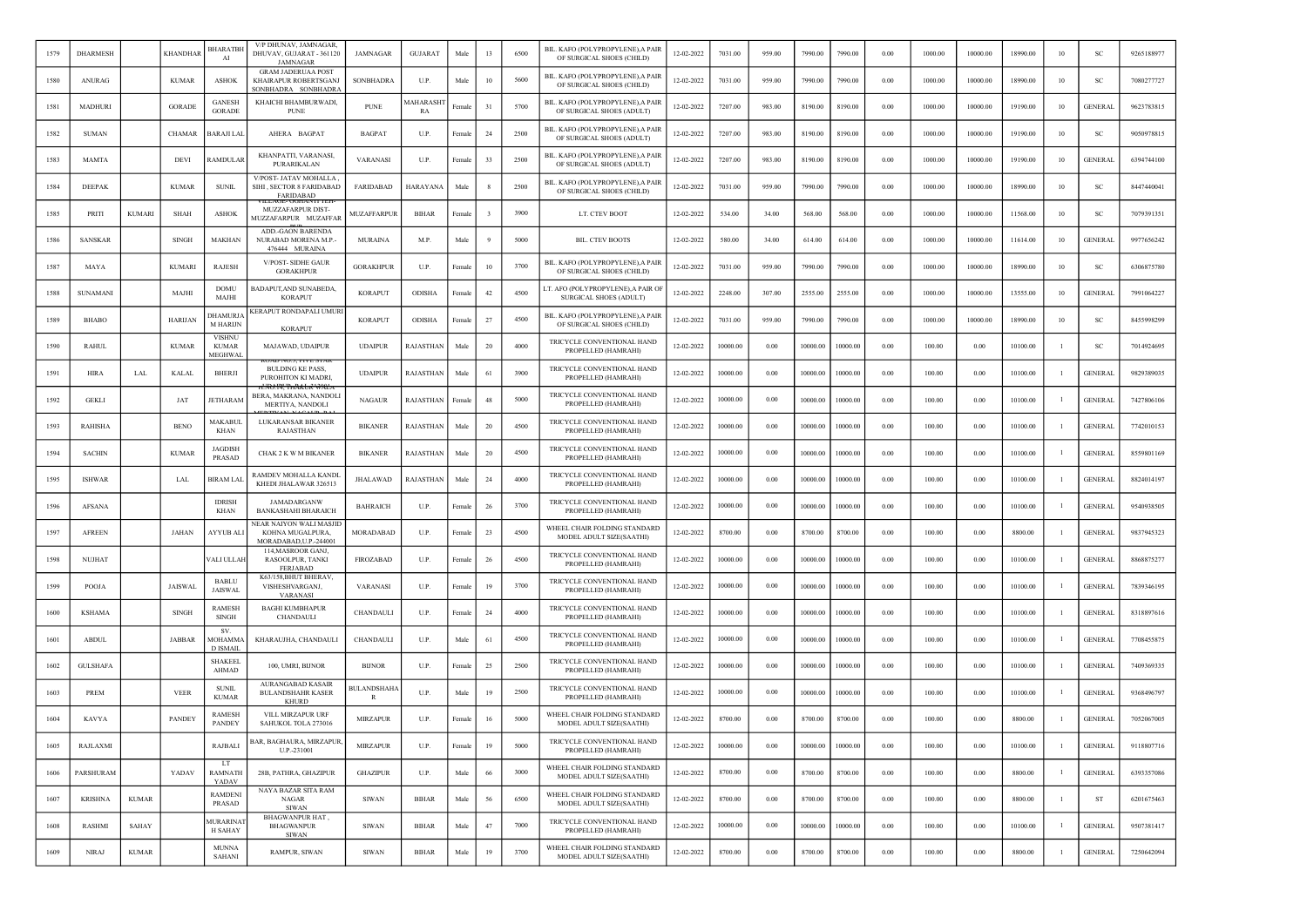| 1610 | RANJEET          | <b>RAM</b>   |               | RAJESH<br>RAM                     | WARD NO.2, JHARMAHUI,<br><b>WEST CHAMPARAN</b>                           | WEST<br>CHAMPARAN        | <b>BIHAR</b>    | Male       | 27 | 4500 | WHEEL CHAIR FOLDING STANDARD<br>MODEL ADULT SIZE(SAATHI) | 12-02-2022 | 8700.00 | 0.00   | 8700.00 | 8700.00 | 0.00       | 100.00 | 0.00     | 8800.00  |                | <b>ST</b>      | 8676955316 |
|------|------------------|--------------|---------------|-----------------------------------|--------------------------------------------------------------------------|--------------------------|-----------------|------------|----|------|----------------------------------------------------------|------------|---------|--------|---------|---------|------------|--------|----------|----------|----------------|----------------|------------|
| 1611 | <b>SESHNATH</b>  | <b>KUMAR</b> |               | <b>UMESH</b><br>PASWAN            | WARD NO.9, SEMRA PASA,<br>TURHAPATTI, WEST<br><b>CHAMPARAN</b>           | WEST<br>CHAMPARAN        | <b>BIHAR</b>    | Male       | 16 | 4500 | WHEEL CHAIR FOLDING STANDARD<br>MODEL ADULT SIZE(SAATHI) | 12-02-2022 | 8700.00 | 0.00   | 8700.00 | 8700.00 | 0.00       | 100.00 | 0.00     | 8800.00  |                | ST             | 8340442084 |
| 1612 | <b>MUNNA</b>     | <b>KUMAR</b> |               | <b>JAGDISH</b><br>SAH             | WARD NO-06,<br>AKHAURA BICHALA TOLA<br>EAST CHAMPARAN                    | EAST<br><b>CHAMPARAN</b> | BIHAR           | Male       | 22 | 3900 | WHEEL CHAIR FOLDING STANDARD<br>MODEL ADULT SIZE(SAATHI) | 12-02-2022 | 8700.00 | 0.00   | 8700.00 | 8700.00 | 0.00       | 100.00 | 0.00     | 8800.00  |                | <b>GENERAL</b> | 8521017369 |
| 1613 | <b>BOHZR</b>     | <b>SINGH</b> |               | SOHAN<br>SINGH                    | LAKARWALI, (200) SIRSA                                                   | <b>SIRSA</b>             | <b>HARAYANA</b> | Male       | 62 | 5500 | WHEEL CHAIR FOLDING STANDARD<br>MODEL ADULT SIZE(SAATHI) | 12-02-2022 | 8700.00 | 0.00   | 8700.00 | 8700.00 | 0.00       | 100.00 | 0.00     | 8800.00  | -1             | <b>GENERAL</b> | 8059390407 |
| 1614 | <b>RAMFAL</b>    | <b>KATRE</b> |               | <b>INDAL</b><br><b>KATRE</b>      | SALHE TOLA SALHE KOSMI<br><b>SEON</b>                                    | <b>SEONI</b>             | M.P.            | Male       | 64 | 6500 | WHEEL CHAIR FOLDING STANDARD<br>MODEL ADULT SIZE(SAATHI) | 12-02-2022 | 8700.00 | 0.00   | 8700.00 | 8700.00 | 0.00       | 100.00 | 0.00     | 8800.00  |                | <b>GENERAL</b> | 8959928069 |
| 1615 | MANGILAL         |              | JAT           | <b>MOOLCHAN</b><br>D JAT          | MAKAN NO.109 WARD NO.6,<br>RAM MANDIR, KALMODA,<br><b>TITARI, RATLAM</b> | RATLAM                   | M.P.            | Male       | 64 | 5600 | WHEEL CHAIR FOLDING STANDARD<br>MODEL ADULT SIZE(SAATHI) | 12-02-2022 | 8700.00 | 0.00   | 8700.00 | 8700.00 | 0.00       | 100.00 | 0.00     | 8800.00  | - 1            | <b>GENERAL</b> | 7000854064 |
| 1616 | OMPRAKASH        |              | <b>TIWARI</b> | <b>DHANNA</b><br>AL TIWARI        | PASHUCHIKITSALAY ROAD.<br><b>GANESH COLONY, BAREILLY</b>                 | <b>RAISEN</b>            | M.P.            | Male       | 62 | 5700 | WHEEL CHAIR FOLDING STANDARD<br>MODEL ADULT SIZE(SAATHI) | 12-02-2022 | 8700.00 | 0.00   | 8700.00 | 8700.00 | 0.00       | 100.00 | 0.00     | 8800.00  |                | <b>GENERAL</b> | 8819944929 |
| 1617 | <b>NIRMAL</b>    |              | <b>SINGH</b>  | <b>JABRU</b><br><b>SINGH</b>      | SIMARWALA, FARIDKOT                                                      | <b>FARIDKOT</b>          | PUNJAB          | Male       | 40 | 5000 | BIL. TRANSTIBIAL PROSTHESIS                              | 12-02-2022 | 8343.00 | 923.00 | 9266.00 | 9266.00 | 0.00       | 200.00 | 0.00     | 9466.00  | $\overline{2}$ | <b>GENERAL</b> | 8427399108 |
| 1618 | <b>BALVINDER</b> |              | KAUR          | KASHMIR<br>SINGH                  | HN.1704/12K GALI NO.2                                                    | LUDHIYANA                | <b>PUNJAB</b>   | Female     | 48 | 5500 | LT. TRANS-TIBIAL PROSTHESIS                              | 12-02-2022 | 7488.00 | 692.00 | 8180.00 | 8180.00 | 0.00       | 200.00 | 0.00     | 8380.00  | $\overline{2}$ | <b>GENERAL</b> | 9464416935 |
| 1619 | <b>DARSHAN</b>   |              | LAL           | <b>SARDARA</b><br>LAL             | MOHALLA BHUCHRAN OLD<br><b>MARKET</b>                                    | <b>NAWA SHAHAR</b>       | PUNJAB          | Male       | 60 | 6500 | BIL. TRANSTIBIAL PROSTHESIS                              | 12-02-2022 | 8343.00 | 923.00 | 9266.00 | 9266.00 | 0.00       | 200.00 | 0.00     | 9466.00  | $\overline{2}$ | <b>GENERAL</b> | 9872233451 |
| 1620 | <b>MEERA</b>     |              | DEVI          | <b>AMESHW</b><br>R SINGH          | HN.9615, STREET NO.4                                                     | LUDHIYANA                | <b>PUNJAB</b>   | Female     | 50 | 5600 | LT. TRANS-TIBIAL PROSTHESIS                              | 12-02-2022 | 7488.00 | 692.00 | 8180.00 | 8180.00 | 0.00       | 200.00 | 0.00     | 8380.00  | $\overline{2}$ | <b>GENERAL</b> | 9878518744 |
| 1621 | <b>BALBEER</b>   |              | <b>SINGH</b>  | BHAG<br><b>SINGH</b>              | <b>MASTWALA</b>                                                          | <b>FEROZPUR</b>          | <b>PUNJAB</b>   | Male       | 39 | 5700 | LT. TRANS-TIBIAL PROSTHESIS                              | 12-02-2022 | 7488.00 | 692.00 | 8180.00 | 8180.00 | 0.00       | 200.00 | 0.00     | 8380.00  | $\overline{2}$ | <b>GENERAL</b> | 9914933956 |
| 1622 | <b>KULVINDER</b> |              | <b>SINGH</b>  | <b>BAG SINGH</b>                  | CHOHLAH,                                                                 | <b>FEROZPUR</b>          | <b>PUNJAB</b>   | Male       | 40 | 3700 | LT. ABOVE ELBOW PROSTHESIS                               | 12-02-2022 | 8343.00 | 923.00 | 9266.00 | 9266.00 | 0.00       | 200.00 | 0.00     | 9466.00  | $\overline{2}$ | <b>GENERAL</b> | 9914740679 |
| 1623 | <b>JAGAL</b>     |              | <b>SINGH</b>  | <b>MANJEET</b><br><b>SINGH</b>    | <b>SAIDPUR</b>                                                           | <b>HOSHIYARPUR</b>       | <b>PUNJAB</b>   | Male       | 56 | 4000 | RT. TRANSTIBIAL PROSTHESIS                               | 12-02-2022 | 8343.00 | 923.00 | 9266.00 | 9266.00 | 0.00       | 200.00 | 0.00     | 9466.00  | <sup>2</sup>   | <b>GENERAL</b> | 9876092052 |
| 1624 | LOVEDEEP         |              | <b>SINGH</b>  | SATNAM<br>SINGH                   | <b>KURATA KALAN</b>                                                      | <b>HOSHIYARPUR</b>       | PUNJAB          | Male       | 33 | 4500 | LT. TRANS-TIBIAL PROSTHESIS                              | 12-02-2022 | 7488.00 | 692.00 | 8180.00 | 8180.00 | 0.00       | 200.00 | 0.00     | 8380.00  | $\overline{2}$ | <b>GENERAL</b> | 8872451856 |
| 1625 | <b>JASVINDER</b> |              | LAL           | <b>GURMEET</b><br>LAL             | ODHPUR                                                                   | HOSHIYARPUR              | <b>PUNJAB</b>   | Male       | 43 | 3900 | LT. TRANS-TIBIAL PROSTHESIS                              | 12-02-2022 | 7488.00 | 692.00 | 8180.00 | 8180.00 | 0.00       | 200.00 | 0.00     | 8380.00  | $\overline{2}$ | <b>GENERAL</b> | 9876438861 |
| 1626 | PRAMJEET         |              | <b>SINGH</b>  | <b>GURUBAKS</b><br><b>H SINGH</b> | TUHI                                                                     | PATIYALA                 | PUNJAB          | Male       | 64 | 5000 | LT. ABOVE ELBOW PROSTHESIS                               | 12-02-2022 | 8343.00 | 923.00 | 9266.00 | 9266.00 | 0.00       | 200.00 | 0.00     | 9466.00  | $\overline{2}$ | <b>GENERAL</b> | 9872498052 |
| 1627 | IARNAMPREE<br>T  |              | <b>KOUR</b>   | <b>JURUPREET</b><br>SINGH         | <b>BARMAILPUR, BHAGAT SINGI</b><br>NAGAR                                 | LUDHIYANA                | PUNJAB          | Female     | 14 | 6500 | BIL. TRANSTIBIAL PROSTHESIS                              | 12-02-2022 | 8343.00 | 923.00 | 9266.00 | 9266.00 | 0.00       | 200.00 | 0.00     | 9466.00  | $\overline{2}$ | <b>GENERAL</b> | 9779476267 |
| 1628 | <b>MALKEET</b>   |              | SINGH         | <b>NDER SINGH</b>                 | PHESO CHEEHI NONWAL                                                      | <b>GURADASPUR</b>        | <b>PUNJAB</b>   | Male       | 26 | 4500 | RT. TRANSTIBIAL PROSTHESIS                               | 12-02-2022 | 8343.00 | 923.00 | 9266.00 | 9266.00 | 0.00       | 200.00 | 0.00     | 9466.00  | $\overline{2}$ | <b>GENERAL</b> | 7087259507 |
| 1629 | CHANDERSH        |              | <b>KUMAR</b>  | RAM GARIE                         | HN. 67 FOCAL POINT                                                       | LUDHIYANA                | <b>PUNJAB</b>   | Male       | 42 | 4500 | BIL. TRANSTIBIAL PROSTHESIS                              | 12-02-2022 | 8343.00 | 923.00 | 9266.00 | 9266.00 | 0.00       | 200.00 | 0.00     | 9466.00  | $\overline{2}$ | <b>GENERAL</b> | 9779392470 |
| 1630 | <b>BALWAN</b>    |              | RAI           | <b>CHUNI LAL</b>                  | <b>SARPANCH HOUSE WARD NO</b><br><b>26 HAIBOWAL KHURD</b>                | LUDHIYANA                | PUNJAB          | Male       | 52 | 5000 | LT. TRANS-TIBIAL PROSTHESIS                              | 12-02-2022 | 7488.00 | 692.00 | 8180.00 | 8180.00 | 0.00       | 200.00 | 0.00     | 8380.00  | -2             | <b>GENERAL</b> | 9356250413 |
| 1631 | <b>MOHAN</b>     |              | LAL           | <b>RAMPAL</b>                     | H.NO.12940 VISHVA KARMA<br>COLONY                                        | LUDHIYANA                | <b>PUNJAB</b>   | Male       | 42 | 5000 | RT. PARTIAL HAND PROSTHESIS                              | 12-02-2022 | 8343.00 | 923.00 | 9266.00 | 9266.00 | 0.00       | 200.00 | 0.00     | 9466.00  | $\overline{2}$ | <b>GENERAL</b> | 9464360775 |
| 1632 | <b>MUFEED</b>    |              | ALAM          | BDUL RASH                         | HN. 1535 ROSE COLONY                                                     | LUDHIYANA                | <b>PUNJAB</b>   | Male       | 45 | 5000 | LT. ABOVE ELBOW PROSTHESIS                               | 12-02-2022 | 8343.00 | 923.00 | 9266.00 | 9266.00 | 0.00       | 200.00 | 0.00     | 9466.00  | $\overline{2}$ | <b>GENERAL</b> | 7355099960 |
| 1633 | <b>RAHUL</b>     |              |               | <b>RAJKUMAF</b>                   | SIRTA, KAITHAL                                                           | <b>KAITHAL</b>           | <b>HARAYANA</b> | Male       | 20 | 5500 | RT. TRANS-FEMORAL PROSTHESIS                             | 13-02-2022 | 8988.00 | 926.00 | 9914.00 | 9914.00 | 0.00       | 200.00 | 0.00     | 10114.00 | $\overline{2}$ | ST             | 8222905381 |
| 1634 | <b>GOBIND</b>    |              |               | <b>SURJEET</b>                    | NANDSINGHWALA, KAITHAL                                                   | <b>KAITHAL</b>           | <b>HARAYANA</b> | Male       | 19 | 6500 | RT. TRANS-FEMORAL PROSTHESIS                             | 13-02-2022 | 8988.00 | 926.00 | 9914.00 | 9914.00 | 0.00       | 200.00 | 0.00     | 10114.00 | <sup>2</sup>   | ST             | 9053782182 |
| 1635 | <b>SUNIL</b>     |              |               | <b>BALBIR</b><br>SINGH            | SINGRA PATTL CHHATTAR<br>JIND HARY ANA 126116                            | <b>KAITHAL</b>           | HARAYANA        | Male       | 39 | 5600 | LT. ABOVE ELBOW PROSTHESIS                               | 13-02-2022 | 8343.00 | 923.00 | 9266.00 | 9266.00 | 0.00       | 200.00 | 0.00     | 9466.00  | $\overline{2}$ | ST             | 8053290773 |
| 1636 | <b>SHEELA</b>    | <b>DEVI</b>  |               | <b>DEENU RAM</b>                  | NANDSINGHWALA,<br>SANGHAN, KAITHAL                                       | <b>KAITHAL</b>           | <b>HARAYANA</b> | Male       | 51 | 5700 | RT. TRANSTIBIAL PROSTHESIS                               | 13-02-2022 | 8343.00 | 923.00 | 9266.00 | 9266.00 | $\rm 0.00$ | 200.00 | $0.00\,$ | 9466.00  | $\overline{2}$ | <b>SC</b>      | 8307950260 |
| 1637 | JAIPAL           |              |               | <b>CHOTU RAM</b>                  | 592, NARAR, KAITHAL                                                      | <b>KAITHAL</b>           | <b>HARAYANA</b> | Male       | 38 | 5000 | BIL. TRANSTIBIAL PROSTHESIS                              | 13-02-2022 | 8343.00 | 923.00 | 9266.00 | 9266.00 | $0.00\,$   | 200.00 | 0.00     | 9466.00  | $\overline{2}$ | ST             | 8607317301 |
| 1638 | SONU             |              |               | <b>RAJENDER</b>                   | KATHANA, KAITHAL                                                         | <b>KAITHAL</b>           | HARAYANA        | Male       | 32 | 5500 | LT. TRANS-TIBIAL PROSTHESIS                              | 13-02-2022 | 7488.00 | 692.00 | 8180.00 | 8180.00 | $0.00\,$   | 200.00 | 0.00     | 8380.00  | $\overline{2}$ | ST             | 8901229126 |
| 1639 | <b>MEHAR</b>     | SINGH        |               | <b>INDER</b><br><b>SINGH</b>      | WARD NO 2, GAMHRI,<br>PUNDRI, PUNDRI, KAITHAL                            | <b>KAITHAL</b>           | <b>HARAYANA</b> | Male       | 58 | 6500 | LT. TRANS-TIBIAL PROSTHESIS                              | 13-02-2022 | 7488.00 | 692.00 | 8180.00 | 8180.00 | 0.00       | 200.00 | 0.00     | 8380.00  | $\overline{2}$ | <b>GENERAL</b> | 9992349921 |
| 1640 | ROHIT            | <b>KUMAR</b> |               | <b>KRISHAN</b><br><b>KUMAR</b>    | BUCHI, RASINA, KAITHAL,                                                  | <b>KAITHAL</b>           | <b>HARAYANA</b> | $\rm Male$ | 19 | 5600 | RT. PARTIAL HAND PROSTHESIS                              | 13-02-2022 | 8343.00 | 923.00 | 9266.00 | 9266.00 | 0.00       | 200.00 | 0.00     | 9466.00  | $\overline{2}$ | <b>GENERAL</b> | 9991730492 |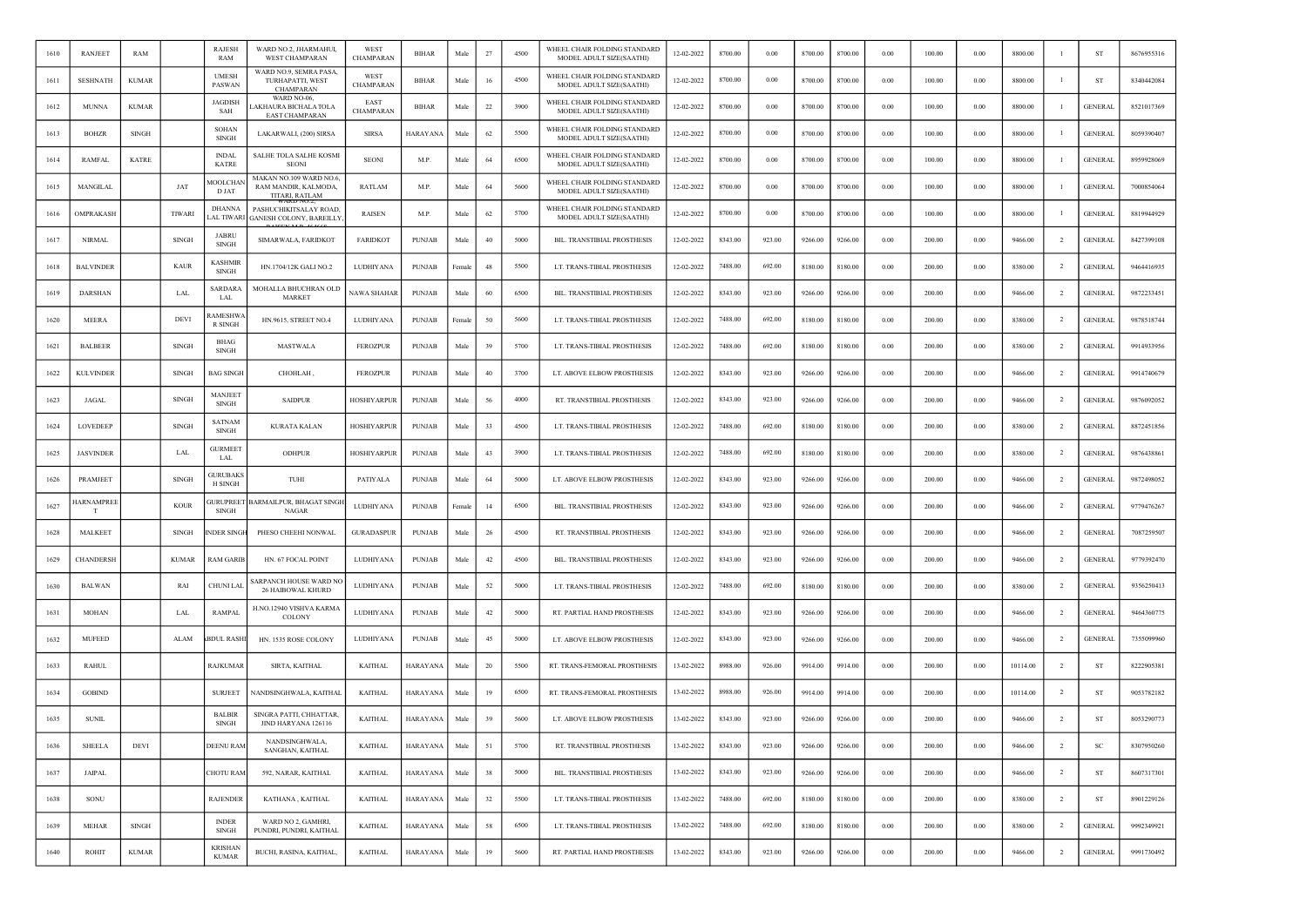| 1641 | <b>KARNAIL</b>   | <b>SINGH</b>          |               | <b>KAPOOR</b><br><b>SINGH</b>                 | DERA CHEEMA, RASULPUR<br>MANDI SADRA, KAITHAL                     | <b>KAITHAL</b>    | <b>HARAYANA</b>                 | Male   | 54             | 5700 | LT. TRANS-FEMORAL PROSTHESIS                             | 13-02-2022 | 8343.00 | 923.00 | 9266.00 | 9266.00 | 0.00       | 200.00 | 0.00     | 9466.00  | $\overline{2}$ | <b>GENERAL</b> | 9991084227 |
|------|------------------|-----------------------|---------------|-----------------------------------------------|-------------------------------------------------------------------|-------------------|---------------------------------|--------|----------------|------|----------------------------------------------------------|------------|---------|--------|---------|---------|------------|--------|----------|----------|----------------|----------------|------------|
| 1642 | <b>DHARAM</b>    | PAL                   |               | <b>CHATROO</b>                                | PABNAWA, KAITHAL                                                  | <b>KAITHAL</b>    | <b>HARAYANA</b>                 | Male   | 61             | 5500 | BIL. TRANSTIBIAL PROSTHESIS                              | 13-02-2022 | 8343.00 | 923.00 | 9266.00 | 9266.00 | 0.00       | 200.00 | 0.00     | 9466.00  | $\overline{2}$ | ST             | 9729470900 |
| 1643 | <b>GURBACHAN</b> |                       |               | <b>CHUNN</b><br><b>LAL</b>                    | COLONY, ARJUN NAGAR<br>WARD NO.2, PATTI AFGAN,                    | <b>KAITHAL</b>    | <b>HARAYANA</b>                 | Male   | 49             | 6500 | RT. TRANS-FEMORAL PROSTHESIS                             | 13-02-2022 | 8988.00 | 926.00 | 9914.00 | 9914.00 | 0.00       | 200.00 | 0.00     | 10114.00 | $\overline{2}$ | <b>GENERAL</b> | 9896860940 |
| 1644 | HUKAM            | <b>CHAND</b>          |               | <b>RONAK</b><br>RAM                           | KARORA, KAITHAL                                                   | <b>KAITHAL</b>    | HARAYANA                        | Male   | 64             | 5600 | RT. BELOW ELBOW PROSTHESIS                               | 13-02-2022 | 8343.00 | 923.00 | 9266.00 | 9266.00 | 0.00       | 200.00 | 0.00     | 9466.00  | $\overline{2}$ | <b>GENERAL</b> | 9034464220 |
| 1645 | <b>RAMPAL</b>    |                       |               | <b>DESHRAJ</b>                                | KURUKSHETRA ROAD, NEAF<br>TAGORE PUBLIC SCHOOL,                   | <b>KAITHAL</b>    | <b>HARAYANA</b>                 | Male   | 51             | 5700 | RT. BELOW ELBOW PROSTHESIS                               | 13-02-2022 | 8343.00 | 923.00 | 9266.00 | 9266.00 | 0.00       | 200.00 | 0.00     | 9466.00  | $\overline{2}$ | <b>GENERAL</b> | 7357138575 |
| 1646 | TARLLANA         | <b>TIRUMAL</b><br>RAO |               | KAMARAJL                                      | SRIKAKULAM A.P 532201                                             | SRIKAKULAM        | <b>ANDHRA</b><br><b>PRADESH</b> | Male   | 51             | 5000 | LT. TRANS-TIBIAL PROSTHESIS                              | 14-02-2022 | 7488.00 | 692.00 | 8180.00 | 8180.00 | 0.00       | 200.00 | 0.00     | 8380.00  | $\overline{2}$ | SC             | 8618032436 |
| 1647 | <b>PRAVEEN</b>   |                       |               | CHINNAYYA                                     | SRIKAKULAM A.P 532222                                             | SRIKAKULAM        | <b>ANDHRA</b><br><b>PRADESH</b> | Male   | 24             | 5500 | LT. TRANS-TIBIAL PROSTHESIS                              | 14-02-2022 | 7488.00 | 692.00 | 8180.00 | 8180.00 | 0.00       | 200.00 | 0.00     | 8380.00  | -2             | ST             | 9989217336 |
| 1648 | <b>CHANDU</b>    |                       |               | LAVANNA                                       | SRIKAKULAM A.P 532214                                             | SRIKAKULAM        | ANDHRA<br><b>PRADESH</b>        | Male   | 17             | 6500 | RT. PARTIAL HAND PROSTHESIS                              | 14-02-2022 | 8343.00 | 923.00 | 9266.00 | 9266.00 | 0.00       | 200.00 | 0.00     | 9466.00  | $\overline{2}$ | ST             | 9391649239 |
| 1649 | KORADA           | LAXMI                 |               | PAIDITHALI                                    | SRIKAKULAM A.P. 532409                                            | SRIKAKULAM        | <b>ANDHRA</b><br>PRADESH        | Male   | 27             | 5600 | LT. TRANS-FEMORAL PROSTHESIS                             | 14-02-2022 | 8343.00 | 923.00 | 9266.00 | 9266.00 | 0.00       | 200.00 | 0.00     | 9466.00  | $\overline{2}$ | SC             | 8008226170 |
| 1650 | THANARAPAI<br>LI |                       |               | <b>RANARAO</b>                                | SRIKAKULAM A.P 532459                                             | SRIKAKULAM        | <b>ANDHRA</b><br>PRADESH        | Male   | 28             | 5700 | BIL. TRANSTIBIAL PROSTHESIS                              | 14-02-2022 | 8343.00 | 923.00 | 9266.00 | 9266.00 | 0.00       | 200.00 | 0.00     | 9466.00  | $\overline{2}$ | ST             | 9704508971 |
| 1651 | MASHANKAR        |                       |               | <b>SIMHACHI</b><br>AM                         | SRIKAKULAM A.P. 532213                                            | SRIKAKULAM        | <b>ANDHRA</b><br>PRADESH        | Male   | 32             | 5000 | RT. TRANS-FEMORAL PROSTHESIS                             | 14-02-2022 | 8988.00 | 926.00 | 9914.00 | 9914.00 | 0.00       | 200.00 | 0.00     | 10114.00 | $\overline{2}$ | SC             | 0000000000 |
| 1652 | <b>MURALI</b>    |                       |               | <b>SITARAM</b>                                | SRIKAKULAM A.P 532440                                             | <b>SRIKAKULAM</b> | <b>ANDHRA</b><br><b>PRADESH</b> | Male   | 43             | 5000 | RT. BELOW ELBOW PROSTHESIS                               | 14-02-2022 | 8343.00 | 923.00 | 9266.00 | 9266.00 | 0.00       | 200.00 | 0.00     | 9466.00  | <sup>2</sup>   | <b>SC</b>      | 9052990474 |
| 1653 | DEEPALA          | SAI                   | <b>BHUVAN</b> | <b>SRINIVAS</b><br>RAO                        | SRIKAKULAM A.P 532185                                             | SRIKAKULAM        | ANDHRA<br>PRADESH               | Male   | 19             | 5000 | RT. BELOW ELBOW PROSTHESIS                               | 14-02-2022 | 8343.00 | 923.00 | 9266.00 | 9266.00 | 0.00       | 200.00 | 0.00     | 9466.00  | $\overline{2}$ | SC             | 9676493559 |
| 1654 | RAJA             | <b>RAO</b>            |               | SARADHI                                       | SRIKAKULAM A.P 532290                                             | <b>SRIKAKULAM</b> | <b>ANDHRA</b><br><b>PRADESH</b> | Male   | 31             | 6500 | RT. TRANSTIBIAL PROSTHESIS                               | 14-02-2022 | 8343.00 | 923.00 | 9266.00 | 9266.00 | 0.00       | 200.00 | 0.00     | 9466.00  | <sup>2</sup>   | <b>SC</b>      | 9347764867 |
| 1655 | RAJA             | RAO                   |               | ACCHAANN<br>A                                 | SRIKAKULAM A.P 532410                                             | <b>SRIKAKULAM</b> | ANDHRA<br><b>PRADESH</b>        | Male   | 46             | 4000 | LT. TRANS-TIBIAL PROSTHESIS                              | 14-02-2022 | 7488.00 | 692.00 | 8180.00 | 8180.00 | 0.00       | 200.00 | 0.00     | 8380.00  | $\overline{2}$ | SC             | 6302590231 |
| 1656 | <b>AKHILESH</b>  | <b>KUMAR</b>          |               | LALAN SAH                                     | BELWA RAY TIWARI TOLA,<br><b>SEMRA</b><br><b>EAST CHAMPARAN</b>   | EAST<br>CHAMPARAN | <b>BIHAR</b>                    | Male   | 24             | 5000 | WHEEL CHAIR FOLDING STANDARD<br>MODEL ADULT SIZE(SAATHI) | 14-02-2022 | 8700.00 | 0.00   | 8700.00 | 8700.00 | 0.00       | 100.00 | 0.00     | 8800.00  |                | <b>GENERAL</b> | 7323075331 |
| 1657 | <b>VIJAY</b>     | <b>PRASAD</b>         | <b>KESHRI</b> | <b>RAMESHW</b><br><b>R KESHRI</b>             | SHIV BAZAR, JHAJHA, JAMUI                                         | JAMUI             | BIHAR                           | Male   | 62             | 8500 | WHEEL CHAIR FOLDING STANDARD<br>MODEL ADULT SIZE(SAATHI) | 14-02-2022 | 8700.00 | 0.00   | 8700.00 | 8700.00 | 0.00       | 100.00 | 0.00     | 8800.00  |                | <b>GENERAL</b> | 7493052696 |
| 1658 | <b>DINESH</b>    | <b>KUMAR</b>          | YADAV         | RAM<br>PRAKASH<br>YADAV                       | JATHI MADAN DOBH,<br>KHOJPUR, MADHUBANI                           | MADHUBANI         | <b>BIHAR</b>                    | Male   | 26             | 7000 | WHEEL CHAIR FOLDING STANDARD<br>MODEL ADULT SIZE(SAATHI) | 14-02-2022 | 8700.00 | 0.00   | 8700.00 | 8700.00 | 0.00       | 100.00 | 0.00     | 8800.00  |                | <b>GENERAL</b> | 7033134938 |
| 1659 | <b>PRINKESH</b>  | <b>KUMAR</b>          |               | <b>JAGDISH</b><br><b>KARAK</b>                | KARAK PATTI, MADHUBANI<br>BIHAR, WARD NO.10,<br>MADHUBANI         | MADHUBANI         | BIHAR                           | Male   | 28             | 5000 | WHEEL CHAIR FOLDING STANDARD<br>MODEL ADULT SIZE(SAATHI) | 14-02-2022 | 8700.00 | 0.00   | 8700.00 | 8700.00 | 0.00       | 100.00 | 0.00     | 8800.00  |                | <b>GENERAL</b> | 7739384834 |
| 1660 | <b>MURTAZA</b>   |                       |               | DAMODAR<br>MIYA                               | MADHUBANI, BIHAR                                                  | MADHUBANI         | <b>BIHAR</b>                    | Male   | 50             | 4000 | WHEEL CHAIR FOLDING STANDARD<br>MODEL ADULT SIZE(SAATHI) | 14-02-2022 | 8700.00 | 0.00   | 8700.00 | 8700.00 | 0.00       | 100.00 | 0.00     | 8800.00  |                | <b>GENERAL</b> | 8936852138 |
| 1661 | RAMJI            | PRASAD                | <b>SINGH</b>  | <b>DOMAN</b><br><b>PRASAD</b><br><b>SINGH</b> | WARD NO.26,<br>NAGARPARISHAD SUPAUL.<br><b>JHAKHARAHI, SUPAUL</b> | <b>SUPAUL</b>     | <b>BIHAR</b>                    | Male   | 70             | 3700 | WHEEL CHAIR FOLDING STANDARD<br>MODEL ADULT SIZE(SAATHI) | 14-02-2022 | 8700.00 | 0.00   | 8700.00 | 8700.00 | 0.00       | 100.00 | 0.00     | 8800.00  |                | <b>GENERAL</b> | 7979984686 |
| 1662 | MITHLESH         | <b>KUMAR</b>          |               | HARI<br>YADAV                                 | WARD NO.2, MOHALLA<br>AMARSI BAG THANA<br>SHERGHATI, GAYA         | GAYA              | <b>BIHAR</b>                    | Male   | 28             | 5500 | RT. TRANSTIBIAL PROSTHESIS                               | 14-02-2022 | 8343.00 | 923.00 | 9266.00 | 9266.00 | 0.00       | 200.00 | 0.00     | 9466.00  | $\overline{2}$ | <b>GENERAL</b> | 7277420223 |
| 1663 | <b>SUNIL</b>     | <b>KUMAR</b>          |               | <b>KRISHNADE</b><br>V SAW                     | GURARU MILLS, P.S-KONCH,<br>PALANKI SAKHI                         | GAYA              | <b>BIHAR</b>                    | Male   | 43             | 6500 | LT. TRANS-TIBIAL PROSTHESIS                              | 14-02-2022 | 7488.00 | 692.00 | 8180.00 | 8180.00 | 0.00       | 200.00 | 0.00     | 8380.00  | $\overline{2}$ | <b>GENERAL</b> | 7970345322 |
| 1664 | <b>PRAVIN</b>    | <b>KUMAR</b>          |               | <b>NUNU</b><br>SINGH                          | DHANSINGHARA, GAYA                                                | GAYA              | <b>BIHAR</b>                    | Male   | 42             | 5600 | RT. PARTIAL HAND PROSTHESIS                              | 14-02-2022 | 8343.00 | 923.00 | 9266.00 | 9266.00 | 0.00       | 200.00 | 0.00     | 9466.00  | $\overline{2}$ | <b>GENERAL</b> | 9386033096 |
| 1665 | <b>RAJKUMAR</b>  | PASWAN                |               | <b>SUKHDEV</b><br>PASWAN                      | BAHELIYA BIGHA, TIKARI,<br>GAYA                                   | GAYA              | <b>BIHAR</b>                    | Male   | 47             | 5700 | LT. TRANS-FEMORAL PROSTHESIS                             | 14-02-2022 | 8343.00 | 923.00 | 9266.00 | 9266.00 | 0.00       | 200.00 | 0.00     | 9466.00  | $\overline{2}$ | ST             | 9472828247 |
| 1666 | <b>RAHUL</b>     | <b>KUMAR</b>          | <b>GOENKA</b> | RAJKUMAI<br><b>GOENKA</b>                     | WARD NO.10, MOHALLA<br>BARA BAZAAR, LALBHAGH,<br><b>DARBANGHA</b> | DARBHANGA         | <b>BIHAR</b>                    | Male   | 34             | 5000 | RT. TRANS-FEMORAL PROSTHESIS                             | 14-02-2022 | 8988.00 | 926.00 | 9914.00 | 9914.00 | 0.00       | 200.00 | 0.00     | 10114.00 | $\overline{2}$ | <b>GENERAL</b> | 7808416531 |
| 1667 | <b>TUNTUN</b>    |                       | PRASAD        | <b>BALDEV</b><br>PRASAD                       | CHANDI. HILSA MAKUNDAN<br>BIGH, JAITPUR, NALANDA                  | <b>NALANDA</b>    | <b>BIHAR</b>                    | Male   | 48             | 5500 | RT. PARTIAL HAND PROSTHESIS                              | 14-02-2022 | 8343.00 | 923.00 | 9266.00 | 9266.00 | $\rm 0.00$ | 200.00 | $0.00\,$ | 9466.00  | $\overline{2}$ | <b>GENERAL</b> | 9315029504 |
| 1668 | <b>PRINCE</b>    |                       | <b>KUMAR</b>  | <b>SINTU</b><br><b>CHAUDHAR</b><br>Y          | MALDIKALA, BAURI SARAI,<br>ISLAMPUR, NALANDA                      | <b>NALANDA</b>    | <b>BIHAR</b>                    | Male   | $\overline{7}$ | 6500 | LT. TRANS-FEMORAL PROSTHESIS                             | 14-02-2022 | 8343.00 | 923.00 | 9266.00 | 9266.00 | 0.00       | 200.00 | 0.00     | 9466.00  | $\overline{2}$ | <b>GENERAL</b> | 7050603782 |
| 1669 | <b>VIKASH</b>    | CHAND                 | PRASAD        | <b>DULAR</b><br><b>CHAND</b><br>PRASAD        | PASS, ASHANAGAR<br>BIHARSHARIF, SOHSARAI,                         | <b>NALANDA</b>    | BIHAR                           | Male   | 57             | 5600 | BIL. TRANSTIBIAL PROSTHESIS                              | 14-02-2022 | 8343.00 | 923.00 | 9266.00 | 9266.00 | $0.00\,$   | 200.00 | $0.00\,$ | 9466.00  | $\overline{2}$ | <b>GENERAL</b> | 6205106208 |
| 1670 | YASHODA          |                       | <b>KUMARI</b> | MITHAI LAL<br>RAM                             | DAKHINAV KURANSARAE<br><b>BUXAR</b>                               | <b>BUXAR</b>      | <b>BIHAR</b>                    | Female | 19             | 5700 | RT. TRANS-FEMORAL PROSTHESIS                             | 14-02-2022 | 8988.00 | 926.00 | 9914.00 | 9914.00 | 0.00       | 200.00 | 0.00     | 10114.00 | $\overline{2}$ | <b>GENERAL</b> | 8092203040 |
| 1671 | VIJAY            | <b>KUMAR</b>          | SAH           | VISHESHAR<br>SAH                              | WARD NO.1<br>MAHDAH<br><b>BUXAR</b>                               | <b>BUXAR</b>      | BIHAR                           | Male   | 15             | 5500 | RT. BELOW ELBOW PROSTHESIS                               | 14-02-2022 | 8343.00 | 923.00 | 9266.00 | 9266.00 | 0.00       | 200.00 | 0.00     | 9466.00  | $\overline{2}$ | <b>GENERAL</b> | 7352764976 |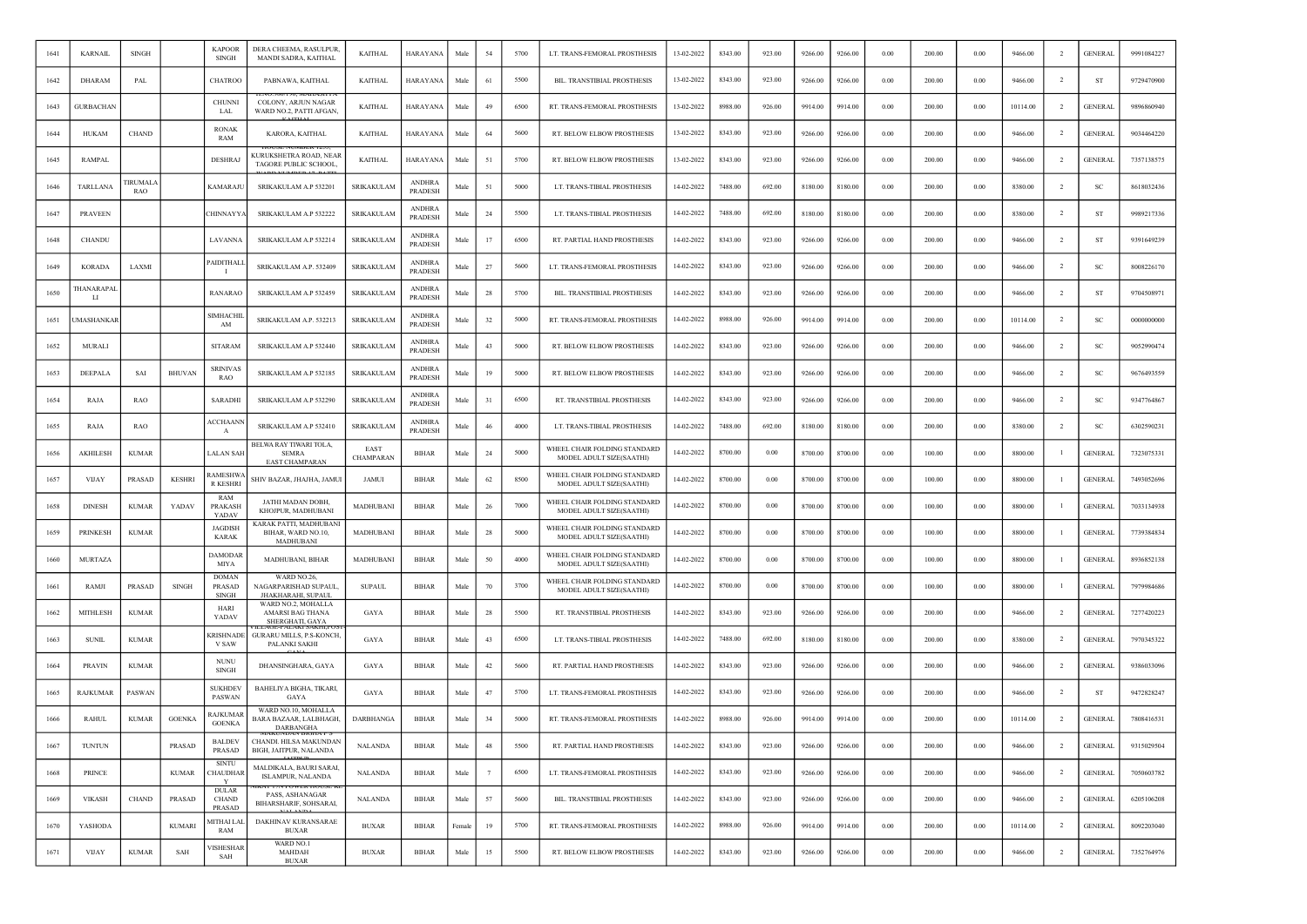| 1672 | DEEPAK          | <b>KUMAR</b>            | PRAJAPATI       | <b>BUDHDEO</b><br>PRAJAPATI                | UPADHYAYPUR, BUXAR                                                             | <b>BUXAR</b>             | <b>BIHAR</b>          | Male   | 25                      | 6500 | RT. BELOW ELBOW PROSTHESIS                                     | 14-02-2022 | 8343.00  | 923.00 | 9266.00  | 9266.00  | 0.00 | 200.00  | 0.00     | 9466.00  | $\overline{2}$ | <b>GENERAL</b> | 9135935144 |
|------|-----------------|-------------------------|-----------------|--------------------------------------------|--------------------------------------------------------------------------------|--------------------------|-----------------------|--------|-------------------------|------|----------------------------------------------------------------|------------|----------|--------|----------|----------|------|---------|----------|----------|----------------|----------------|------------|
| 1673 | PAVAN           | <b>KUMAR</b>            | PANDEY          | PRAHLAD<br><b>PANDEY</b>                   | SONPA, BUXAR                                                                   | <b>BUXAR</b>             | <b>BIHAR</b>          | Male   | 28                      | 5600 | RT. TRANSTIBIAL PROSTHESIS                                     | 14-02-2022 | 8343.00  | 923.00 | 9266.00  | 9266.00  | 0.00 | 200.00  | 0.00     | 9466.00  | $\overline{2}$ | <b>GENERAL</b> | 9113197321 |
| 1674 | RAJ             |                         | <b>KUMAR</b>    | <b>DINESH</b><br><b>KHARWAR</b>            | HAUSA STATION NYAYIPUR<br><b>CHAUSA, BUXAR</b>                                 | <b>BUXAR</b>             | <b>BIHAR</b>          | Male   | 23                      | 5700 | LT. PARTIAL FOOT PROSTHESIS                                    | 14-02-2022 | 8343.00  | 923.00 | 9266.00  | 9266.00  | 0.00 | 200.00  | 0.00     | 9466.00  | $\overline{2}$ | <b>GENERAL</b> | 7352122018 |
| 1675 | RAM             |                         | <b>BIHARI</b>   | <b>GAURAKH</b><br>PASWAN                   | POST SIMRI, GRAM SIMRI<br><b>DUICHI PATHI SIMRI</b><br><b>BUXAR</b>            | <b>BUXAR</b>             | <b>BIHAR</b>          | Male   | 19                      | 5000 | RT. TRANSTIBIAL PROSTHESIS                                     | 14-02-2022 | 8343.00  | 923.00 | 9266.00  | 9266.00  | 0.00 | 200.00  | 0.00     | 9466.00  | $\overline{2}$ | ST             | 6209820833 |
| 1676 | <b>SAROJ</b>    |                         | <b>SINGH</b>    | <b>RAI</b><br>NARAYAN<br><b>SINGH</b>      | DUBAULI, BUXAR                                                                 | <b>BUXAR</b>             | <b>BIHAR</b>          | Male   | 25                      | 5500 | LT. TRANS-TIBIAL PROSTHESIS                                    | 14-02-2022 | 7488.00  | 692.00 | 8180.00  | 8180.00  | 0.00 | 200.00  | 0.00     | 8380.00  |                | <b>GENERAL</b> | 7667506974 |
| 1677 | MADHUKAN        | SHAMIJBI<br>AI          | <b>KORAT</b>    | HAMJIBHA<br><b>KORAT</b>                   | META KHAMBALIYA<br>SAJADIYALI, RAJKOT                                          | RAJKOT                   | <b>GUJARAT</b>        | Male   | 63                      | 6500 | WHEEL CHAIR FOLDING STANDARD<br>MODEL ADULT SIZE(SAATHI)       | 14-02-2022 | 8700.00  | 0.00   | 8700.00  | 8700.00  | 0.00 | 100.00  | 0.00     | 8800.00  |                | <b>GENERAL</b> | 9879397068 |
| 1678 | SAYANI          | <b>NAVAGHA</b><br>NBHAI |                 | <b>GOKAL</b><br><b>BHAI</b>                | SURANDRANAGAR GUJRAT<br>382755                                                 | <b>SURENDRA</b><br>NAGAR | <b>GUJARAT</b>        | Male   | 49                      | 5600 | TRICYCLE CONVENTIONAL HAND<br>PROPELLED (HAMRAHI)              | 14-02-2022 | 10000.00 | 0.00   | 10000.00 | 10000.00 | 0.00 | 100.00  | 0.00     | 10100.00 |                | <b>GENERAI</b> | 9978931142 |
| 1679 | PAGI            | MOTIBHAI                |                 | RAMSINGH                                   | PAGI FALIYU, MATANA<br>PALIYA, RANDHIKPUR.<br>LIMKHEDA, DAHOD                  | <b>DAHOD</b>             | GUJARAT               | Male   | 52                      | 5700 | TRICYCLE CONVENTIONAL HAND<br>PROPELLED (HAMRAHI)              | 14-02-2022 | 10000.00 | 0.00   | 10000.00 | 10000.00 | 0.00 | 100.00  | 0.00     | 10100.00 |                | <b>GENERAL</b> | 8200302901 |
| 1680 | <b>HASINA</b>   |                         | <b>KHATOON</b>  | <b>ABDUL</b><br><b>GAFFAR</b>              | WARD NO.10 GANGAUR<br>HAJINAGAR HARLAKHI<br>MADHUBANI                          | MADHUBANI                | <b>BIHAR</b>          | Femal  | 15                      | 5500 | WHEEL CHAIR FOLDING STANDARD<br>MODEL ADULT SIZE(SAATHI)       | 15-02-2022 | 8700.00  | 0.00   | 8700.00  | 8700.00  | 0.00 | 100.00  | 0.00     | 8800.00  |                | <b>GENERAL</b> | 7050669281 |
| 1681 | AJAY            |                         | RAM             | NATHUNI<br>RAM                             | KHUDANU, KALA, SADO<br><b>KHAR ROHTAS</b>                                      | <b>ROHTAS</b>            | <b>BIHAR</b>          | Male   | 37                      | 6500 | WHEEL CHAIR FOLDING STANDARD<br>MODEL ADULT SIZE(SAATHI)       | 15-02-2022 | 8700.00  | 0.00   | 8700.00  | 8700.00  | 0.00 | 100.00  | 0.00     | 8800.00  |                | <b>GENERAL</b> | 9608901659 |
| 1682 | <b>KESHAV</b>   |                         |                 | MANJEET                                    | DHANANA AHLADPUR<br><b>GOHANA SONIPAT</b>                                      | SONIPAT                  | HARAYAN⊅              | Male   |                         | 5600 | BIL. KAFO (POLYPROPYLENE), A PAIR<br>OF SURGICAL SHOES (CHILD) | 15-02-2022 | 7031.00  | 959.00 | 7990.00  | 7990.00  | 0.00 | 200.00  | 0.00     | 8190.00  | $\overline{2}$ | <b>GENERAL</b> | 8607084895 |
| 1683 | <b>JINISHA</b>  |                         | <b>BHARDWA</b>  | <b>UMESH</b><br><b>KUMAR</b>               | <b>GALI NO.4, NEAR SHIV</b><br>MANDIR, KESHAV NAGAR.<br>ARNAUL. MAHENDRAGARI   | MAHENDRAGAF<br>н         | HARAYANA              | Femal  |                         | 5700 | BIL. KAFO (POLYPROPYLENE), A PAIR<br>OF SURGICAL SHOES (CHILD) | 15-02-2022 | 7031.00  | 959.00 | 7990.00  | 7990.00  | 0.00 | 1000.00 | 10000.00 | 18990.00 | 10             | <b>GENERAL</b> | 9468214452 |
| 1684 | MOHAMMAD        |                         | AZAAN           | <b>MOHAMMA</b><br>D RAFIQ                  | 77, RANA PRATRAP MARG<br>KHACHROD, UJJAIN                                      | <b>UJJAIN</b>            | M.P                   | Mak    |                         | 5000 | BIL. KAFO (POLYPROPYLENE), A PAIR<br>OF SURGICAL SHOES (CHILD) | 15-02-2022 | 7031.00  | 959.00 | 7990.00  | 7990.00  | 0.00 | 200.00  | 0.00     | 8190.00  | $\overline{2}$ | <b>GENERAL</b> | 9285183384 |
| 1685 | <b>SURAJ</b>    |                         | <b>MEWADA</b>   | <b>RAHUL</b><br><b>SINGH</b>               | HOUSE NO.140, MAHODIYA.<br>MAHODIYA SEHORE SEHORE                              | <b>SEHORE</b>            | M.P.                  | Male   |                         | 5500 | BIL. KAFO (POLYPROPYLENE), A PAIR<br>OF SURGICAL SHOES (CHILD) | 15-02-2022 | 7031.00  | 959.00 | 7990.00  | 7990.00  | 0.00 | 200.00  | 0.00     | 8190.00  | $\overline{2}$ | <b>GENERAL</b> | 9171627614 |
| 1686 | <b>HIMANSHI</b> |                         | KUSHWAH         | JITENDRA<br><b>KUSHWAH</b>                 | SHANKARPUR MAGARDA<br>CHOURAHA ASHOKNAGAR                                      | ASHOK NAGAR              | M.P.                  | Female | $\overline{4}$          | 6500 | BIL. KAFO (POLYPROPYLENE), A PAIR<br>OF SURGICAL SHOES (CHILD) | 15-02-2022 | 7031.00  | 959.00 | 7990.00  | 7990.00  | 0.00 | 200.00  | 0.00     | 8190.00  | $\overline{2}$ | <b>GENERAL</b> | 8839340254 |
| 1687 | <b>PRDEEF</b>   |                         |                 | <b>AILASHNA</b><br>RAYAN                   | <b>BUCHAKHEDI, RAJGARH</b>                                                     | RAJGARH                  | M.P.                  | Male   |                         | 5600 | BIL. KAFO (POLYPROPYLENE), A PAIR<br>OF SURGICAL SHOES (CHILD) | 15-02-2022 | 7031.00  | 959.00 | 7990.00  | 7990.00  | 0.00 | 200.00  | 0.00     | 8190.00  |                | <b>GENERAL</b> | 9589052164 |
| 1688 | <b>SAMAR</b>    |                         | <b>YADAV</b>    | SHIV SINGH<br>YADAV                        | <b>MOHANPUR GWALIOR</b>                                                        | <b>GWALIOR</b>           | M.P.                  | Male   | $\overline{4}$          | 5700 | BIL. KAFO (POLYPROPYLENE),A PAIR<br>OF SURGICAL SHOES (CHILD)  | 15-02-2022 | 7031.00  | 959.00 | 7990.00  | 7990.00  | 0.00 | 1100.00 | 10000.00 | 19090.00 | 11             | <b>GENERAL</b> | 9926228140 |
| 1689 | <b>ANMOL</b>    |                         | <b>GURJAR</b>   | <b>DEVRAJ</b><br><b>GURJAR</b>             | DEHPUR, SINGOLI, ALORI<br><b>GARWADA NEEMUCH</b>                               | <b>NEEMUCH</b>           | M.P                   | Male   | $\overline{4}$          | 5500 | BIL. KAFO (POLYPROPYLENE), A PAIR<br>OF SURGICAL SHOES (CHILD) | 15-02-2022 | 7031.00  | 959.00 | 7990.00  | 7990.00  | 0.00 | 1000.00 | 10000.00 | 18990.00 | 10             | <b>GENERAL</b> | 7223892179 |
| 1690 | DARSHAN         | <b>BHUSHAN</b>          | CHAUDHAR        | <b>BHUSHAN</b><br><b>HAUDHARI</b>          | VASAI, DEVI CHAUK, NEAR<br>SUBHASH CHAUK, AMALNER,<br><b>JALGAON</b>           | <b>JALGAON</b>           | <b>AAHARASH</b><br>RA | Male   |                         | 6500 | BIL. KAFO (POLYPROPYLENE), A PAIR<br>OF SURGICAL SHOES (CHILD) | 15-02-2022 | 7031.00  | 959.00 | 7990.00  | 7990.00  | 0.00 | 200.00  | 0.00     | 8190.00  | -2             | GENERAI        | 9604742574 |
| 1691 | <b>SUHAAN</b>   |                         |                 | <b>SUNIL</b><br><b>KUMAR</b>               | SHEHTIRWALA, FAZILKA<br>PUNJAB-152121                                          | <b>FAZILKA</b>           | <b>PUNJAB</b>         | Mal    |                         | 5600 | BIL. KAFO (POLYPROPYLENE), A PAIR<br>OF SURGICAL SHOES (CHILD) | 15-02-2022 | 7031.00  | 959.00 | 7990.00  | 7990.00  | 0.00 | 200.00  | 0.00     | 8190.00  | -2             | S <sub>1</sub> | 9914489304 |
| 1692 | <b>NEERAJ</b>   |                         | PRAJAPAT        | DHARMRAJ<br>PRAJAPAT                       | POLICE LINE KE PICHE<br><b>MAHRAJ KI HOTEL KE PASS</b><br>SHIV NAGAR, BHILWARA | <b>BHILWARA</b>          | RAJASTHAN             | Male   |                         | 5700 | BIL. KAFO (POLYPROPYLENE), A PAIR<br>OF SURGICAL SHOES (CHILD) | 15-02-2022 | 7031.00  | 959.00 | 7990.00  | 7990.00  | 0.00 | 1200.00 | 10000.00 | 19190.00 | 12             | <b>GENERAL</b> | 9929608257 |
| 1693 | ALIYA           |                         |                 | <b>ABDUL</b><br><b>GAPHAR</b>              | 25/5 KASAR BATTA ANDAR<br>KOT                                                  | <b>AJMER</b>             | RAJASTHAN             | Female |                         | 5000 | BIL. KAFO (POLYPROPYLENE), A PAIR<br>OF SURGICAL SHOES (CHILD) | 15-02-2022 | 7031.00  | 959.00 | 7990.00  | 7990.00  | 0.00 | 200.00  | 0.00     | 8190.00  | $\overline{2}$ | <b>GENERAL</b> | 9772307374 |
| 1694 | <b>NIRVIKA</b>  | <b>SINGH</b>            | <b>CHAUHAN</b>  | <b>GAJENDRA</b><br><b>SINGH</b><br>CHAUHAN | CHOUHANO KI HAVELI,<br>BOHEDA.CHITTOURGARH-<br>312404                          | CHITTORGARH              | RAJASTHAN             | Female |                         | 5500 | BIL. KAFO (POLYPROPYLENE), A PAIR<br>OF SURGICAL SHOES (CHILD) | 15-02-2022 | 7031.00  | 959.00 | 7990.00  | 7990.00  | 0.00 | 1200.00 | 10000.00 | 19190.00 | 12             | <b>GENERAL</b> | 9887906056 |
| 1695 | <b>BHARAT</b>   |                         | <b>KUMAR</b>    | <b>BANKA RAM</b>                           | RAMDERIYA, ISHROL,<br><b>BARMER, RAJ.-344708</b>                               | <b>BADMER</b>            | RAJASTHAN             | Male   |                         | 6500 | BIL. KAFO (POLYPROPYLENE), A PAIR<br>OF SURGICAL SHOES (CHILD) | 15-02-2022 | 7031.00  | 959.00 | 7990.00  | 7990.00  | 0.00 | 1200.00 | 10000.00 | 19190.00 | 12             | <b>GENERAL</b> | 6351430005 |
| 1696 | <b>DEVENDRA</b> |                         | <b>NAI</b>      | MITHA LAL<br>NAI                           | <b>MUKHYA GRAM DOWAD</b><br>DOWAR, SAKRODA,<br>RAJSAMAND, RAJ.-313324          | <b>UDAIPUR</b>           | RAJASTHAN             | Male   |                         | 5600 | BIL. KAFO (POLYPROPYLENE) A PAIR<br>OF SURGICAL SHOES (CHILD)  | 15-02-2022 | 7031.00  | 959.00 | 7990.00  | 7990.00  | 0.00 | 200.00  | 0.00     | 8190.00  | $\overline{2}$ | <b>GENERAL</b> | 7742357832 |
| 1697 | <b>JIYA</b>     |                         | SAIN            | GANESI<br><b>SAINI</b>                     | <b>GUNSI, MUNDIA</b>                                                           | <b>TONK</b>              | RAJASTHAN             | Female | $\overline{4}$          | 5700 | BIL. KAFO (POLYPROPYLENE), A PAIR<br>OF SURGICAL SHOES (CHILD) | 15-02-2022 | 7031.00  | 959.00 | 7990.00  | 7990.00  | 0.00 | 200.00  | 0.00     | 8190.00  | $\overline{2}$ | <b>GENERAL</b> | 7742510662 |
| 1698 | <b>BHARAT</b>   |                         | <b>BAIRVA</b>   | PRAHLAD<br>RAM                             | <b>GRAM POST BURDI TEHSIL</b><br>JAYAL                                         | <b>NAGAUR</b>            | RAJASTHAN             | Male   |                         | 5500 | BIL. KAFO (POLYPROPYLENE), A PAIR<br>OF SURGICAL SHOES (CHILD) | 15-02-2022 | 7031.00  | 959.00 | 7990.00  | 7990.00  | 0.00 | 1200.00 | 10000.00 | 19190.00 | 12             | <b>SC</b>      | 9982996164 |
| 1699 | <b>HIMANSHU</b> |                         | <b>RATHORE</b>  | <b>SHATAINDR</b><br>A SINGH                | RAJPUTO KA BAAS, NIMBARI<br>KOTHARIYA, NIMBRIKALLAN,<br><b>NAGAUR</b>          | <b>NAGAUR</b>            | RAJASTHAN             | Male   | 29                      | 6500 | WHEEL CHAIR FOLDING STANDARD<br>MODEL ADULT SIZE(SAATHI)       | 15-02-2022 | 8700.00  | 0.00   | 8700.00  | 8700.00  | 0.00 | 200.00  | 0.00     | 8900.00  | $\overline{2}$ | <b>GENERAL</b> | 7028350529 |
| 1700 | <b>TEENA</b>    |                         |                 | <b>CHANDRA</b>                             | <b>BABA JI KA KHEDA</b>                                                        | <b>BUNDI</b>             | <b>RAJASTHAN</b>      | Female | $\overline{\mathbf{3}}$ | 5600 | BIL. KAFO (POLYPROPYLENE), A PAIR<br>OF SURGICAL SHOES (CHILD) | 15-02-2022 | 7031.00  | 959.00 | 7990.00  | 7990.00  | 0.00 | 200.00  | 0.00     | 8190.00  | $\overline{2}$ | <b>GENERAL</b> | 9783571402 |
| 1701 | <b>KULVEER</b>  |                         | MALI            | <b>MANISH</b><br><b>KUMAR</b><br>MALI      | PADAM BAG, SEWARI, PALI                                                        | PALI                     | RAJASTHAN             | Male   | $\overline{\mathbf{3}}$ | 5700 | BIL. KAFO (POLYPROPYLENE), A PAIR<br>OF SURGICAL SHOES (CHILD) | 15-02-2022 | 7031.00  | 959.00 | 7990.00  | 7990.00  | 0.00 | 200.00  | 0.00     | 8190.00  | $\overline{2}$ | <b>GENERAL</b> | 9983658036 |
| 1702 | GOLU            |                         | <b>KUSHWAHA</b> | PAWAN<br><b>KUSHWAHA</b>                   | 28 KUSHWAHA MOHALLA<br>WARD NO 1 SHIVAD SAWAI<br><b>MADHOPUR</b>               | SAWAI<br><b>MADHOPUR</b> | RAJASTHAN             | Male   | $\overline{\mathbf{3}}$ | 5000 | BIL. KAFO (POLYPROPYLENE), A PAIR<br>OF SURGICAL SHOES (CHILD) | 15-02-2022 | 7031.00  | 959.00 | 7990.00  | 7990.00  | 0.00 | 200.00  | 0.00     | 8190.00  | $\overline{2}$ | <b>GENERAL</b> | 8432324646 |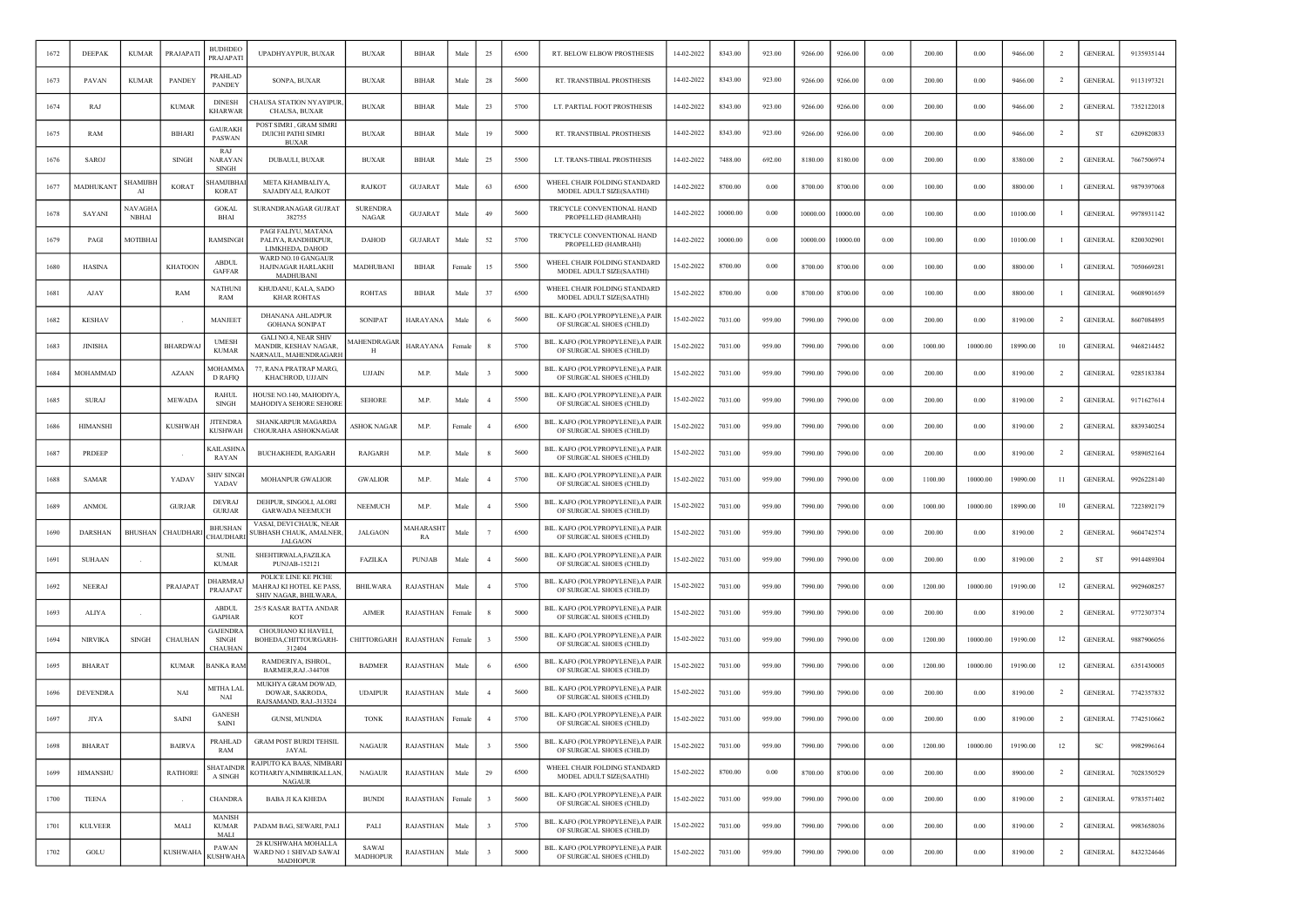| 1703 | VASUDEV        |              |               | <b>NARAYAN</b><br><b>LAL JOSHI</b> | 132 RAWLA KAKROD                                                           | RAJSAMAND      | RAJASTHAN       | Male   | $\overline{4}$ | 5500 | BIL. KAFO (POLYPROPYLENE), A PAIR<br>OF SURGICAL SHOES (CHILD) | 15-02-2022 | 7031.00 | 959.00 | 7990.00 | 7990.00 | $0.00\,$   | 200.00  | 0.00     | 8190.00  | $\overline{2}$ | <b>GENERAL</b> | 9549849108 |
|------|----------------|--------------|---------------|------------------------------------|----------------------------------------------------------------------------|----------------|-----------------|--------|----------------|------|----------------------------------------------------------------|------------|---------|--------|---------|---------|------------|---------|----------|----------|----------------|----------------|------------|
| 1704 | <b>SHARAD</b>  |              | <b>KUMAR</b>  | <b>WADHESH</b><br><b>KUMAR</b>     | PUNAHUR BANDA                                                              | <b>BANDA</b>   | U.P.            | Male   | $^{11}$        | 6500 | BIL. KAFO (POLYPROPYLENE), A PAIR<br>OF SURGICAL SHOES (CHILD) | 15-02-2022 | 7031.00 | 959.00 | 7990.00 | 7990.00 | $0.00\,$   | 200.00  | 0.00     | 8190.00  | $\overline{2}$ | SC             | 8081429635 |
| 1705 | <b>GOVIND</b>  |              | JAT           | <b>VISHNU</b><br><b>KUMAR</b>      | 317, SAAMAR THOK,<br>MIDHAKUR, AGRA.<br>UTTARPRADESH-283105                | AGRA           | U.P.            | Male   | 28             | 5600 | WHEEL CHAIR FOLDING STANDARD<br>MODEL ADULT SIZE(SAATHI)       | 15-02-2022 | 8700.00 | 0.00   | 8700.00 | 8700.00 | 0.00       | 100.00  | 0.00     | 8800.00  |                | <b>GENERAL</b> | 8057002127 |
| 1706 | YOGENDRA       |              |               | <b>SHYAM</b>                       | KUKAVAR BIRAHARU                                                           | AGRA           | U.P.            | Male   | - 5            | 5700 | BIL. KAFO (POLYPROPYLENE), A PAIR<br>OF SURGICAL SHOES (CHILD) | 15-02-2022 | 7031.00 | 959.00 | 7990.00 | 7990.00 | 0.00       | 200.00  | 0.00     | 8190.00  | $\overline{2}$ | <b>GENERAL</b> | 7895571759 |
| 1707 | DEV            |              | <b>NISHAD</b> | <b>KAILASHI</b>                    | SARVAN NAGAR GWALIOR<br>ROAD AGRA                                          | AGRA           | U.P.            | Male   | $\overline{4}$ | 5500 | BIL. KAFO (POLYPROPYLENE), A PAIR<br>OF SURGICAL SHOES (CHILD) | 15-02-2022 | 7031.00 | 959.00 | 7990.00 | 7990.00 | 0.00       | 200.00  | 0.00     | 8190.00  | $\overline{2}$ | <b>GENERAL</b> | 8534909812 |
| 1708 | <b>MAHIRA</b>  |              | MANSURI       | <b>SHOEB</b><br>KHAN               | 281, INDRA NAGAR, ORAI,<br>JALAUN, U.P.-285001                             | <b>JALAUN</b>  | U.P.            | Femal  |                | 6500 | BIL. KAFO (POLYPROPYLENE), A PAIR<br>OF SURGICAL SHOES (CHILD) | 15-02-2022 | 7031.00 | 959.00 | 7990.00 | 7990.00 | 0.00       | 200.00  | 0.00     | 8190.00  | $\overline{2}$ | <b>GENERAL</b> | 9999974735 |
| 1709 | <b>SACHIN</b>  |              | <b>SAIN</b>   | <b>UMESH</b><br><b>KUMAR</b>       | BHATOULA SHARKI UJHARI<br>AMROHA, UJHARI UJHARI                            | <b>SAMBHAL</b> | U.P.            | Male   | -3             | 5600 | BIL. KAFO (POLYPROPYLENE), A PAIR<br>OF SURGICAL SHOES (CHILD) | 15-02-2022 | 7031.00 | 959.00 | 7990.00 | 7990.00 | 0.00       | 200.00  | 0.00     | 8190.00  | -2             | <b>GENERAL</b> | 8630294630 |
| 1710 | <b>BASAU</b>   | RAM          |               | <b>JITU RAM</b>                    | HOUSE NO.338, LADANA<br><b>BABA, KAITHAL</b>                               | <b>KAITHAL</b> | HARAYANA        | Male   | 62             | 5700 | RT. TRANSTIBIAL PROSTHESIS                                     | 15-02-2022 | 8343.00 | 923.00 | 9266.00 | 9266.00 | 0.00       | 200.00  | 0.00     | 9466.00  | $\overline{2}$ | <b>GENERAL</b> | 8950720102 |
| 1711 | <b>SATPAL</b>  | SINGH        |               | <b>CHANDA</b><br><b>SINGH</b>      | NEAR KHERA KHANODA.<br>TEEK, KAITHAL                                       | <b>KAITHAL</b> | HARAYANA        | Male   | 54             | 5000 | LT. PARTIAL FOOT PROSTHESIS                                    | 15-02-2022 | 8343.00 | 923.00 | 9266.00 | 9266.00 | 0.00       | 200.00  | 0.00     | 9466.00  | $\overline{2}$ | <b>GENERAL</b> | 9416090676 |
| 1712 | MANJEET        | <b>KUMAR</b> |               | <b>SUBHASH</b><br><b>CHAND</b>     | CHUSALA, KAITHAL                                                           | <b>KAITHAL</b> | HARAYANA        | Male   | 33             | 5500 | RT. TRANSTIBIAL PROSTHESIS                                     | 15-02-2022 | 8343.00 | 923.00 | 9266.00 | 9266.00 | $0.00\,$   | 200.00  | 0.00     | 9466.00  | $\overline{2}$ | <b>GENERAL</b> | 9812982674 |
| 1713 | DARSHAN        | DEVI         |               | <b>INDER</b>                       | RAPRIA PATTI, BALU,<br>KAITHAL                                             | <b>KAITHAL</b> | HARAYANA        | Female | 49             | 6500 | WHEEL CHAIR FOLDING STANDARD<br>MODEL ADULT SIZE(SAATHI)       | 15-02-2022 | 8700.00 | 0.00   | 8700.00 | 8700.00 | 0.00       | 200.00  | 0.00     | 8900.00  | <sup>2</sup>   | <b>GENERAL</b> | 8684860784 |
| 1714 | RAMPAI         |              |               | NIHAL RAM                          | MAKAN NUMBER 14, KHARAL<br><b>KAITHAL</b>                                  | <b>KAITHAL</b> | HARAYANA        | Male   | 52             | 5600 | RT. TRANS-FEMORAL PROSTHESIS                                   | 15-02-2022 | 8988.00 | 926.00 | 9914.00 | 9914.00 | 0.00       | 200.00  | 0.00     | 10114.00 | $\overline{2}$ | GENERAL        | 7206203014 |
| 1715 | <b>KARM</b>    | <b>SINGH</b> |               | <b>RATI RAM</b>                    | KARNAL ROAD, WARD NO.18<br>AMBEDKAR NAGAR HARSOLA<br><b>BASTI, KAITHAL</b> | <b>KAITHAL</b> | HARAYANA        | Male   | 48             | 5700 | RT. BELOW ELBOW PROSTHESIS                                     | 15-02-2022 | 8343.00 | 923.00 | 9266.00 | 9266.00 | 0.00       | 200.00  | 0.00     | 9466.00  | $\overline{2}$ | <b>GENERAL</b> | 9050776944 |
| 1716 | <b>VIKRAM</b>  | SINGH        |               | <b>JWALA RAM</b>                   | 408, AGONDH(107), KAITHAL                                                  | <b>KAITHAL</b> | HARAYANA        | Male   | 42             | 5500 | LT. TRANS-TIBIAL PROSTHESIS                                    | 15-02-2022 | 7488.00 | 692.00 | 8180.00 | 8180.00 | 0.00       | 200.00  | 0.00     | 8380.00  | -2             | <b>GENERAL</b> | 9728580364 |
| 1717 | PARDEEP        |              |               | HARIKISHA<br>N                     | RAIBHARI PATTI                                                             | <b>KAITHAL</b> | HARAYANA        | Male   | 23             | 6500 | LT. TRANS-TIBIAL PROSTHESIS                                    | 15-02-2022 | 7488.00 | 692.00 | 8180.00 | 8180.00 | 0.00       | 200.00  | 0.00     | 8380.00  | $\overline{2}$ | <b>GENERAL</b> | 9050234512 |
| 1718 | <b>RAMPHAL</b> |              |               | <b>PURAN</b>                       | 253, DADU PATTI, KATHWAR<br>KAITHAL, GEONG                                 | <b>KAITHAL</b> | HARAYANA        | Male   | 53             | 5600 | LT. TRANS-TIBIAL PROSTHESIS                                    | 15-02-2022 | 7488.00 | 692.00 | 8180.00 | 8180.00 | 0.00       | 200.00  | 0.00     | 8380.00  | -2             | <b>GENERAL</b> | 8168318612 |
| 1719 | RAMPYARI       |              |               | <b>KRISHNA</b><br>LAL              | 310, HARIJAN PATI, NARAR,<br><b>KAITHAL</b>                                | <b>KAITHAL</b> | HARAYANA        | Female | 49             | 5700 | LT. TRANS-FEMORAL PROSTHESIS                                   | 15-02-2022 | 8343.00 | 923.00 | 9266.00 | 9266.00 | 0.00       | 200.00  | 0.00     | 9466.00  | $\overline{2}$ | <b>GENERAL</b> | 9467087672 |
| 1720 | <b>ASHWANI</b> | <b>KUMAR</b> |               | <b>RAMPHAL</b>                     | BANDRANA, KAITHAL                                                          | <b>KAITHAL</b> | HARAYANA        | Male   | 22             | 5000 | RT. TRANS-FEMORAL PROSTHESIS                                   | 15-02-2022 | 8988.00 | 926.00 | 9914.00 | 9914.00 | 0.00       | 200.00  | 0.00     | 10114.00 | <sup>2</sup>   | <b>GENERAL</b> | 7082657451 |
| 1721 | RAMRATI        |              |               | <b>FULLA</b>                       | NARAR, KAITHAL,                                                            | <b>KAITHAL</b> | HARAYANA        | Male   | 59             | 5500 | LT. TRANS-TIBIAL PROSTHESIS                                    | 16-02-2022 | 7488.00 | 692.00 | 8180.00 | 8180.00 | 0.00       | 200.00  | 0.00     | 8380.00  | $\overline{2}$ | SC             | 8395941011 |
| 1722 | <b>SATPAL</b>  |              |               | ANANT RAM                          | <b>RANPURI MOHALLA</b><br>FATEHPUR KAITHAL                                 | <b>KAITHAL</b> | HARAYANA        | Male   | 66             | 6500 | RT. TRANS-FEMORAL PROSTHESIS                                   | 16-02-2022 | 8988.00 | 926.00 | 9914.00 | 9914.00 | 0.00       | 200.00  | 0.00     | 10114.00 |                | <sub>SC</sub>  | 7206822854 |
| 1723 | <b>VISHAL</b>  |              |               | <b>CHANDER</b><br>BHAN             | VILLAGE BARD, KAITHAL                                                      | <b>KAITHAL</b> | HARAYANA        | Male   | 30             | 5600 | BIL. BELOW ELBOW PROSTHESIS                                    | 16-02-2022 | 8343.00 | 923.00 | 9266.00 | 9266.00 | 0.00       | 200.00  | 0.00     | 9466.00  | $\overline{2}$ | SC             | 9466814433 |
| 1724 | <b>RAJESH</b>  |              |               | SAKTI                              | 233/5, JHIMAR BASTI, WARD<br>NO8, KAIAYAT, KAITHAL                         | <b>KAITHAL</b> | HARAYANA        | Male   | 36             | 5700 | RT. TRANS-FEMORAL PROSTHESIS                                   | 16-02-2022 | 8988.00 | 926.00 | 9914.00 | 9914.00 | 0.00       | 200.00  | 0.00     | 10114.00 | $\overline{2}$ | <sub>SC</sub>  | 8053339977 |
| 1725 | <b>SUKHBIR</b> |              |               | <b>KAPOOR</b><br><b>CHAND</b>      | PATTI AFGAN, KAITHAL                                                       | KAITHAL        | HARAYANA        | Male   | 36             | 5500 | RT. TRANSTIBIAL PROSTHESIS                                     | 16-02-2022 | 8343.00 | 923.00 | 9266.00 | 9266.00 | 0.00       | 200.00  | 0.00     | 9466.00  | $\overline{2}$ | ST             | 9671621401 |
| 1726 | <b>RAMPAL</b>  | DHIMAN       |               | RAM<br><b>KISHAN</b>               | PABNAWA, KAITHAL                                                           | <b>KAITHAL</b> | HARAYANA        | Male   | 70             | 6500 | WHEEL CHAIR FOLDING STANDARD<br>MODEL ADULT SIZE(SAATHI)       | 16-02-2022 | 8700.00 | 0.00   | 8700.00 | 8700.00 | $0.00\,$   | 100.00  | 0.00     | 8800.00  |                | <b>GENERAL</b> | 9466706422 |
| 1727 | AMAN           | <b>KUMAR</b> |               | <b>BALWAN</b>                      | KUYTABPUR, KAITHAL                                                         | <b>KAITHAL</b> | HARAYANA        | Male   | 22             | 5600 | LT. ABOVE ELBOW PROSTHESIS                                     | 16-02-2022 | 8343.00 | 923.00 | 9266.00 | 9266.00 | 0.00       | 200.00  | 0.00     | 9466.00  | $\overline{2}$ | ST             | 9817594156 |
| 1728 | <b>KRISHAN</b> | <b>KUMAR</b> |               | MANGE<br>RAM                       | SAJOOMA SAJUMA, KAITHAL                                                    | <b>KAITHAL</b> | HARAYANA        | Male   | 47             | 5700 | LT. EXTENSION PROSTHESIS                                       | 16-02-2022 | 8343.00 | 923.00 | 9266.00 | 9266.00 | 0.00       | 200.00  | 0.00     | 9466.00  | $\overline{2}$ | ST             | 9671410142 |
| 1729 | <b>JYOTI</b>   | DEVI         |               | <b>SATPAL</b><br>SINGH             | NEAR BABA BISHAN PURI,<br>PAL.<br><b>KAITHAL</b>                           | <b>KAITHAL</b> | HARAYANA        | Female | 26             | 5000 | LT. TRANS-TIBIAL PROSTHESIS                                    | 16-02-2022 | 7488.00 | 692.00 | 8180.00 | 8180.00 | 0.00       | 200.00  | 0.00     | 8380.00  | $\overline{2}$ | ST             | 9416408301 |
| 1730 | <b>RAHUL</b>   |              |               | RAMPHAL<br><b>SHARMA</b>           | HOUSE NO.117, WARD NO.16,<br>DERA BHAG SINGH, CHEEKA,<br><b>KIATHAL</b>    | <b>KAITHAL</b> | HARAYANA        | Male   | 20             | 5500 | LT. TRANS-TIBIAL PROSTHESIS                                    | 17-02-2022 | 7488.00 | 692.00 | 8180.00 | 8180.00 | 0.00       | 200.00  | 0.00     | 8380.00  | $\overline{2}$ | <b>GENERAL</b> | 9813889196 |
| 1731 | KALU           |              | RAM           | <b>MUKHTYAR</b><br>A RAM           | 21, NAGAL KAITHAL, KHERI<br>GULAM ALI,                                     | <b>KAITHAL</b> | <b>HARAYANA</b> | Male   | 36             | 6500 | RT. TRANS-FEMORAL PROSTHESIS                                   | 17-02-2022 | 8988.00 | 926.00 | 9914.00 | 9914.00 | 0.00       | 200.00  | $0.00\,$ | 10114.00 | $\overline{2}$ | SC             | 8569844590 |
| 1732 | <b>TANMAY</b>  |              | <b>DEVGAN</b> | <b>SANJAY</b><br><b>KUMAR</b>      | 319/1 NEAR VISHWAKARMA<br>SCHOOL, DOGRAN GATE,<br>KAITHAL                  | <b>KAITHAL</b> | <b>HARAYANA</b> | Male   | 14             | 5600 | LT. ABOVE ELBOW PROSTHESIS                                     | 17-02-2022 | 8343.00 | 923.00 | 9266.00 | 9266.00 | $0.00\,$   | 1000.00 | 10000.00 | 20266.00 | 10             | <b>GENERAL</b> | 9991976360 |
| 1733 | RANI           |              | DEVI          | <b>SURESH</b>                      | RAMANA RAMANI, KAITHAL                                                     | <b>KAITHAL</b> | <b>HARAYANA</b> | Female | 33             | 5700 | LT. EXTENSION PROSTHESIS                                       | 17-02-2022 | 4829.00 | 724.00 | 5553.00 | 5553.00 | $\rm 0.00$ | 200.00  | $0.00\,$ | 5753.00  | $\overline{2}$ | <b>GENERAL</b> | 9729223931 |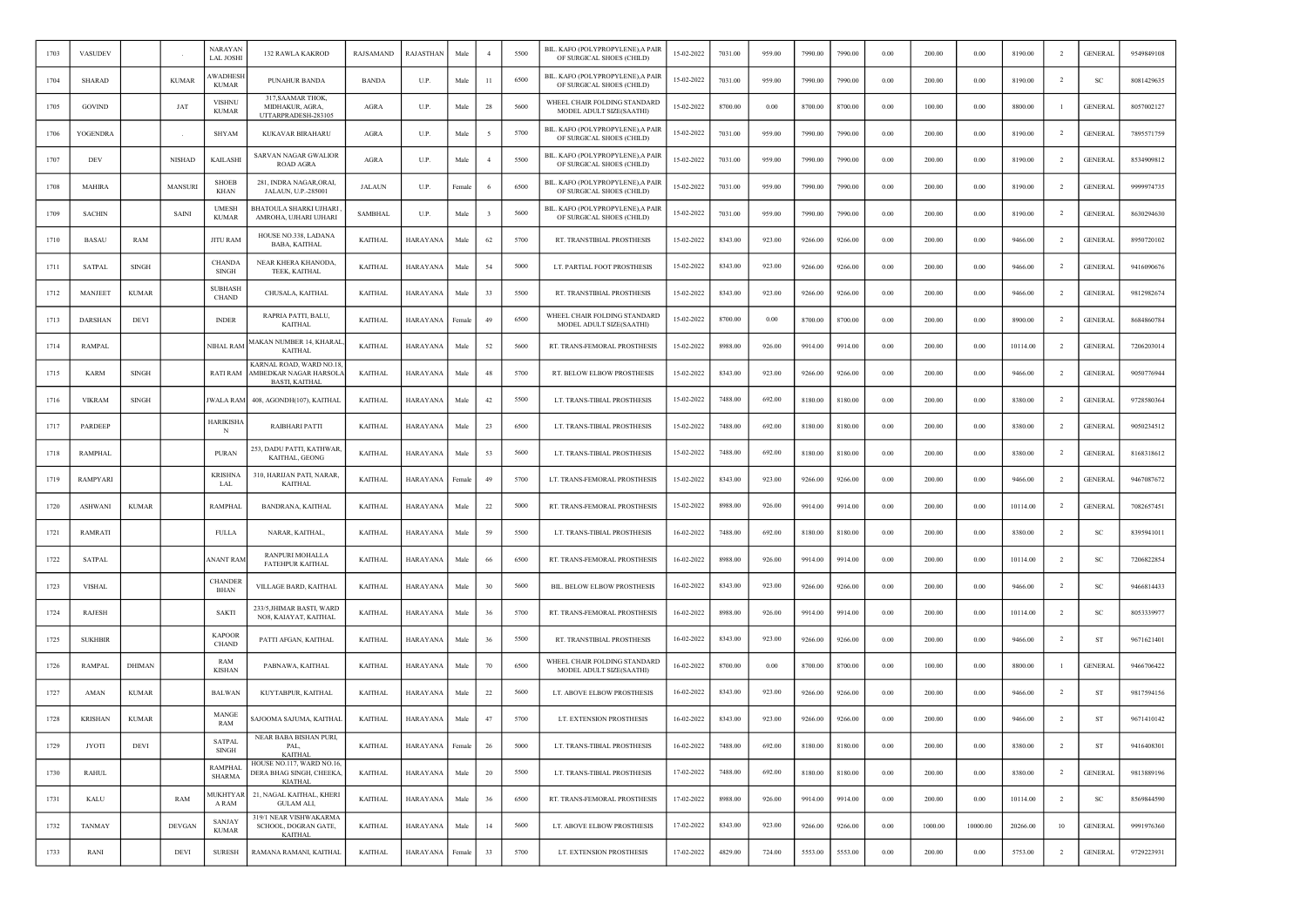| 1734 | PIYUSH          |               |                 | <b>GOPAL</b>                                  | GRAM KHORIYA PADMA TEH<br>MAHIDPUR UJJAIN                                   | <b>UJJAIN</b>      | M.P.                   | Male   |                         | 5000 | LT. TRANS-TIBIAL PROSTHESIS                                    | 17-02-2022 | 7488.00 | 692.00 | 8180.00 | 8180.00 | 0.00       | 200.00  | 0.00     | 8380.00  | $\overline{2}$ | <b>ST</b>      | 9481167263 |
|------|-----------------|---------------|-----------------|-----------------------------------------------|-----------------------------------------------------------------------------|--------------------|------------------------|--------|-------------------------|------|----------------------------------------------------------------|------------|---------|--------|---------|---------|------------|---------|----------|----------|----------------|----------------|------------|
| 1735 | SONAKSHI        |               | <b>JAYSWAL</b>  | AKHILESH<br><b>JAYSWAL</b>                    | <b>GRAM POST RAIDUARIYA</b><br><b>KALAN SIDHI</b>                           | <b>SIDHI</b>       | M.P.                   | Female |                         | 3700 | LT. TRANS-TIBIAL PROSTHESIS                                    | 17-02-2022 | 7488.00 | 692.00 | 8180.00 | 8180.00 | $0.00\,$   | 200.00  | 0.00     | 8380.00  | $\overline{2}$ | <b>GENERAL</b> | 9926077151 |
| 1736 | <b>GIRRAJ</b>   |               | VISHWAKAR<br>MA | <b>BRAJMOHA</b><br>N                          | <b>BARKHEDA KALA</b>                                                        | <b>GUNA</b>        | M.P.                   | Male   | -8                      | 4000 | LT. TRANS-TIBIAL PROSTHESIS                                    | 17-02-2022 | 7488.00 | 692.00 | 8180.00 | 8180.00 | 0.00       | 200.00  | 0.00     | 8380.00  | $\overline{2}$ | <b>GENERAL</b> | 9579486385 |
| 1737 | <b>SUHANA</b>   |               | BEE             | <b>RUSTAM</b>                                 | WARD NO.9, MULTANPURA<br>MANDSAUR                                           | <b>MANDSAUR</b>    | M.P.                   | Female |                         | 4500 | BIL. KAFO (POLYPROPYLENE), A PAIR<br>OF SURGICAL SHOES (CHILD) | 17-02-2022 | 7031.00 | 959.00 | 7990.00 | 7990.00 | 0.00       | 800.00  | 10000.00 | 18790.00 |                | <b>GENERAL</b> | 9755859818 |
| 1738 | <b>SHREYA</b>   |               | <b>SHARMA</b>   | <b>ANKIT</b><br><b>SHARMA</b>                 | VARD NO 20, 896 CHUDI GALI<br>DARSHAN KIRANA STORE                          | <b>NEEMUCH</b>     | M.P.                   | Female |                         | 2500 | BIL. KAFO (POLYPROPYLENE), A PAIR<br>OF SURGICAL SHOES (CHILD) | 17-02-2022 | 7031.00 | 959.00 | 7990.00 | 7990.00 | 0.00       | 800.00  | 10000.00 | 18790.00 |                | <b>GENERAL</b> | 6260475126 |
| 1739 | <b>ARADHYA</b>  |               | JAIN            | <b>NEELESE</b><br>JAIN                        | 1122, MAHAVEER<br>CHATRACHHAYA DARHAI                                       | <b>JABALPUR</b>    | M.P.                   | Male   | 14                      | 2500 | LT. TRANS-TIBIAL PROSTHESIS                                    | 17-02-2022 | 7488.00 | 692.00 | 8180.00 | 8180.00 | 0.00       | 800.00  | 10000.00 | 18980.00 |                | <b>GENERAL</b> | 9131710052 |
| 1740 | <b>RACHIT</b>   |               | <b>KUSHWAH</b>  | <b>GHANSHY</b><br>M<br><b>CUSHWAHA</b>        | <b>KHARGAPUR KHERA</b><br>TEEKAMGARH                                        | TIKAMGARH          | M.P                    | Male   | 14                      | 3700 | RT. ABOVE KNEE PROSTHESIS                                      | 17-02-2022 | 8343.00 | 923.00 | 9266.00 | 9266.00 | 0.00       | 800.00  | 10000.00 | 20066.00 | 8              | <b>GENERAL</b> | 9981872072 |
| 1741 | <b>VED</b>      |               | <b>BANOTE</b>   | <b>JITENDRA</b><br><b>BANOTE</b>              | KHAIRLANJI<br>DISTT.BALAGHAT                                                | <b>BALAGHAT</b>    | M.P.                   | Male   | - 6                     | 5000 | LT. TRANS-TIBIAL PROSTHESIS                                    | 17-02-2022 | 7488.00 | 692.00 | 8180.00 | 8180.00 | 0.00       | 200.00  | 0.00     | 8380.00  | $\overline{2}$ | ST             | 6260006343 |
| 1742 | <b>SUBH</b>     |               | PRAJAPATI       | <b>SUNIL</b><br>PRAJAPATI                     | SHIV NAGAR WARD NO.10<br>RAJAKHEDI, MAKRONIYA<br><b>MUHAL SAGAR</b>         | SAGAR              | M.P.                   | Male   |                         | 3700 | BIL. TRANSTIBIAL PROSTHESIS                                    | 17-02-2022 | 8343.00 | 923.00 | 9266.00 | 9266.00 | $0.00\,$   | 200.00  | 0.00     | 9466.00  | $\overline{2}$ | <b>GENERAL</b> | 7746968072 |
| 1743 | <b>DIVYA</b>    | AAKARAM       | PAWARA          | AAKARAM<br>PAWARA                             | <b>3B BORSE NIVASI MATIMANI</b><br>VIDYA KHAMBLE SHIRPUR<br>DHUL!           | DHULE              | <b>AAHARASH</b><br>RA  | Femalo | 16                      | 5000 | LT. PARTIAL FOOT PROSTHESIS                                    | 17-02-2022 | 8343.00 | 923.00 | 9266.00 | 9266.00 | 0.00       | 200.00  | 0.00     | 9466.00  | $\overline{2}$ | SC             | 9552008959 |
| 1744 | <b>NILESH</b>   | <b>SURESH</b> | TARE            | <b>SURESH</b><br>TARE                         | NO.1, BETURKAR PADA,<br>KALATALAV QUALITY                                   | <b>THANE</b>       | <b>AAHARASH</b><br>RA  | Male   | 39                      | 7500 | LT. TRANS-TIBIAL PROSTHESIS                                    | 17-02-2022 | 7488.00 | 692.00 | 8180.00 | 8180.00 | 0.00       | 200.00  | 0.00     | 8380.00  | $\overline{2}$ | SC             | 9422367723 |
| 1745 | <b>SURESH</b>   |               | THAKARE         | PARSHURA<br><b>MTHAKARE</b>                   | 299, WADA ROAD, MANIVALI,<br><b>DUGAD, THANE</b>                            | <b>THANE</b>       | <b>AAHARASH</b><br>RA  | Male   | 66                      | 7000 | RT. BELOW ELBOW PROSTHESIS                                     | 17-02-2022 | 8343.00 | 923.00 | 9266.00 | 9266.00 | 0.00       | 200.00  | 0.00     | 9466.00  | -2             | <b>GENERAL</b> | 9767899425 |
| 1746 | <b>SURENDRA</b> |               | <b>TEMBE</b>    | <b>BHAGOJI</b>                                | <b>18.AINGARKI SUCIETT</b><br>LIMITED SAHYADRI NAGAR<br>NUMBER-3 BEHIND NEW | THANE              | <b>AAHARASH</b><br>RA  | Male   | 48                      | 4500 | WHEEL CHAIR FOLDING STANDARD<br>MODEL ADULT SIZE(SAATHI)       | 17-02-2022 | 8700.00 | 0.00   | 8700.00 | 8700.00 | 0.00       | 200.00  | 0.00     | 8900.00  | $\overline{2}$ | -SC            | 7045444305 |
| 1747 | <b>ALOK</b>     |               |                 | TANAJI                                        | <b>LATUR MAHARASHTRA</b><br>413512                                          | LATUR              | <b>AAHARASH</b><br>RA  | Male   |                         | 2500 | BIL. KAFO (POLYPROPYLENE), A PAIR<br>OF SURGICAL SHOES (CHILD) | 17-02-2022 | 7031.00 | 959.00 | 7990.00 | 7990.00 | 0.00       | 800.00  | 10000.00 | 18790.00 | -8             | <b>ST</b>      | 9881143121 |
| 1748 | VEDHNATH        |               |                 | <b>BANDU</b>                                  | PARBHANI MAHARASHTRA<br>431720                                              | PARBHANI           | <b>AAHARASH</b><br>RA  | Male   | 20                      | 4000 | LT. TRANS-TIBIAL PROSTHESIS                                    | 17-02-2022 | 7488.00 | 692.00 | 8180.00 | 8180.00 | $0.00\,$   | 200.00  | 0.00     | 8380.00  | $\overline{2}$ | SC             | 7588082590 |
| 1749 | <b>ANANYA</b>   |               |                 | VANOD                                         | PARBHANI MAHARASHTRA<br>431402                                              | PARBHANI           | <b>AAHARASH</b><br>RA  | Male   |                         | 4500 | RT. BELOW ELBOW PROSTHESIS                                     | 17-02-2022 | 8343.00 | 923.00 | 9266.00 | 9266.00 | $0.00\,$   | 800.00  | 10000.00 | 20066.00 | 8              | SC             | 9673825602 |
| 1750 | <b>JAYESH</b>   |               | <b>MASKE</b>    | <b>DAGDU</b><br>MASKE                         | KOTHI, JALNA                                                                | <b>JALNA</b>       | <b>AAHARASHT</b><br>RA | Male   | $_{11}$                 | 4000 | LT. TRANS-TIBIAL PROSTHESIS                                    | 17-02-2022 | 7488.00 | 692.00 | 8180.00 | 8180.00 | 0.00       | 200.00  | 0.00     | 8380.00  | $\overline{2}$ | ST             | 9850128424 |
| 1751 | YUVRAJ          |               | <b>BANSODE</b>  | PRAKASH<br><b>BANSODE</b>                     | SARAMBHA, N.PR. MALKAPUR<br>PANGRA, SARAMBA,                                | <b>BULDHANA</b>    | <b>AAHARASH</b><br>RA  | Male   | -7                      | 4500 | LT. TRANS-FEMORAL PROSTHESIS                                   | 17-02-2022 | 8343.00 | 923.00 | 9266.00 | 9266.00 | 0.00       | 200.00  | 0.00     | 9466.00  | $\overline{2}$ | ST             | 7768859582 |
| 1752 | LAXMAN          |               | NAYAK           | <b>SADA</b><br><b>NAYAK</b>                   | KILOPADI, SUNABEDA-3, DP<br>CAMO, KORAPUT                                   | <b>KORAPUT</b>     | <b>ODISHA</b>          | Male   |                         | 4000 | RT. BELOW ELBOW PROSTHESIS                                     | 17-02-2022 | 8343.00 | 923.00 | 9266.00 | 9266.00 | 0.00       | 1000.00 | 10000.00 | 20266.00 | 10             | -SC            | 9960777370 |
| 1753 | RASMITA         |               | PADHI           | <b>BHASKAR</b><br>PADHI                       | <b>BISOIPUT RONDAPADHI</b><br><b>KORAPUT</b>                                | <b>KORAPUT</b>     | ODISHA                 | Femal  | 44                      | 4000 | LT. TRANS-TIBIAL PROSTHESIS                                    | 17-02-2022 | 7488.00 | 692.00 | 8180.00 | 8180.00 | 0.00       | 200.00  | 0.00     | 8380.00  | $\overline{2}$ | -SC            | 7847825770 |
| 1754 | <b>GOPAL</b>    |               | SADANGI         | <b>TRINAH</b><br>SADANGI                      | SINGHAPUR,BHAIRABSINGIPU                                                    | <b>KORAPUT</b>     | <b>ODISHA</b>          | Male   | 53                      | 4500 | RT. BELOW ELBOW PROSTHESIS                                     | 17-02-2022 | 8343.00 | 923.00 | 9266.00 | 9266.00 | 0.00       | 200.00  | 0.00     | 9466.00  | $\overline{2}$ | <b>SC</b>      | 6372946719 |
| 1755 | MANI            |               | <b>NAYAK</b>    | <b>BRAJA</b><br><b>BANDHU</b><br><b>NAYAK</b> | PODAGADA, MALINGIJODI,<br><b>KORAPUT</b>                                    | <b>KORAPUT</b>     | ODISHA                 | Female | 45                      | 3700 | LT. TRANS-FEMORAL PROSTHESIS                                   | 17-02-2022 | 8343.00 | 923.00 | 9266.00 | 9266.00 | $0.00\,$   | 200.00  | 0.00     | 9466.00  | $\overline{2}$ | SC             | 7735285563 |
| 1756 | <b>AAYUSH</b>   |               | <b>MEGHWAL</b>  | KANTI LAL<br>MEGHWAI                          | <b>GAONRI, JALOR</b>                                                        | <b>JALOR</b>       | RAJASTHAN              | Male   |                         | 4500 | BIL. KAFO (POLYPROPYLENE), A PAIR<br>OF SURGICAL SHOES (CHILD) | 17-02-2022 | 7031.00 | 959.00 | 7990.00 | 7990.00 | 0.00       | 800.00  | 10000.00 | 18790.00 | $\mathbf{g}$   | <sub>SC</sub>  | 9358104106 |
| 1757 | <b>BHARAT</b>   |               | LAL             | RAMKHILAR<br>- 1                              | 861, SAMPAT AHEER KA<br>KUAN, BAHADURPUR, PATTI<br>MEERAN ALWAR             | <b>ALWAR</b>       | RAJASTHAN              | Male   | 35                      | 2500 | RT. TRANS-FEMORAL PROSTHESIS                                   | 17-02-2022 | 8988.00 | 926.00 | 9914.00 | 9914.00 | 0.00       | 200.00  | 0.00     | 10114.00 | $\overline{2}$ | <b>GENERAL</b> | 9587856574 |
| 1758 | <b>VIVEK</b>    |               | MAIDA           | <b>JAGMAI</b><br><b>MAIDA</b>                 | <b>LEEMTHAN BANSWAR</b>                                                     | <b>BANSWARA</b>    | RAJASTHAN              | Male   | 12                      | 2500 | BIL. KAFO (POLYPROPYLENE).A PAIR<br>OF SURGICAL SHOES (CHILD)  | 17-02-2022 | 7031.00 | 959.00 | 7990.00 | 7990.00 | 0.00       | 1000.00 | 10000.00 | 18990.00 | 10             | <b>GENERAL</b> | 7353246070 |
| 1759 | MAYANK          |               | PRAJAPAT        | <b>AAHAVEER</b><br>PRAJAPAT                   | A-214 NEAR RAILWAY LINE<br>KASHIPURI BHILWARA                               | <b>BHILWARA</b>    | RAJASTHAN              | Male   | 3                       | 2500 | BIL. KAFO (POLYPROPYLENE), A PAIR<br>OF SURGICAL SHOES (CHILD) | 17-02-2022 | 7031.00 | 959.00 | 7990.00 | 7990.00 | 0.00       | 900.00  | 10000.00 | 18890.00 | -9             | <b>GENERAL</b> | 6375583448 |
| 1760 | <b>DIKSHA</b>   |               | Y               | CHAUDHAR HARDAYAL<br>JAT                      | '0 DEV JI KE MANDIR KE PASS<br>BHOLIYAWAS, TILONIYA<br><b>AJMER</b>         | <b>AJMER</b>       | RAJASTHAN              | Female | - 9                     | 2500 | BIL. KAFO (POLYPROPYLENE), A PAIR<br>OF SURGICAL SHOES (CHILD) | 17-02-2022 | 7031.00 | 959.00 | 7990.00 | 7990.00 | 0.00       | 1000.00 | 10000.00 | 18990.00 | 10             | <b>GENERAL</b> | 9461820800 |
| 1761 | YUVRAJ          |               | <b>SINGH</b>    | JABAR<br><b>SINGH</b>                         | BADU, TEH OSIAN, BEDOO,<br><b>JODHPUR</b>                                   | <b>JODHPUR</b>     | <b>RAJASTHAN</b>       | Male   | $\ddot{3}$              | 5000 | BIL. KAFO (POLYPROPYLENE), A PAIR<br>OF SURGICAL SHOES (CHILD) | 17-02-2022 | 7031.00 | 959.00 | 7990.00 | 7990.00 | 0.00       | 900.00  | 10000.00 | 18890.00 | $\mathbf{q}$   | <b>GENERAL</b> | 9252333481 |
| 1762 | <b>JAINIK</b>   |               | PRAJAPAT        | PRAVIN<br>BHAI<br>PRAJAPTI                    | JOGPUR, DUNGARPUR,<br>RAJ.314027                                            | <b>DUNGARPUR</b>   | <b>RAJASTHAN</b>       | Female | $\overline{\mathbf{3}}$ | 7000 | BIL. KAFO (POLYPROPYLENE), A PAIR<br>OF SURGICAL SHOES (CHILD) | 17-02-2022 | 7031.00 | 959.00 | 7990.00 | 7990.00 | $\rm 0.00$ | 1000.00 | 10000.00 | 18990.00 | 10             | <b>GENERAL</b> | 6376100463 |
| 1763 | <b>VARSHA</b>   |               |                 | <b>SANTLAL</b>                                | WARD N 04 1 R P M 12 KNN<br>HANUMANGARH                                     | <b>HANUMANGARH</b> | <b>RAJASTHAN</b>       | Female | 11                      | 4500 | BIL. KAFO (POLYPROPYLENE), A PAIR<br>OF SURGICAL SHOES (CHILD) | 17-02-2022 | 7031.00 | 959.00 | 7990.00 | 7990.00 | 0.00       | 200.00  | 0.00     | 8190.00  | $\overline{2}$ | ST             | 8279260849 |
| 1764 | PRITI           |               | <b>KUMARI</b>   | <b>VAKIL SAW</b>                              | POST - LAKHISARAI THANA<br>LAKHISARAI, LAKHSARAI                            | LAKHISARAI         | <b>BIHAR</b>           | Female | 16                      | 5500 | RT. TRANS-FEMORAL PROSTHESIS                                   | 17-02-2022 | 8988.00 | 926.00 | 9914.00 | 9914.00 | 0.00       | 200.00  | 0.00     | 10114.00 | $\overline{2}$ | <b>GENERAL</b> | 9106249329 |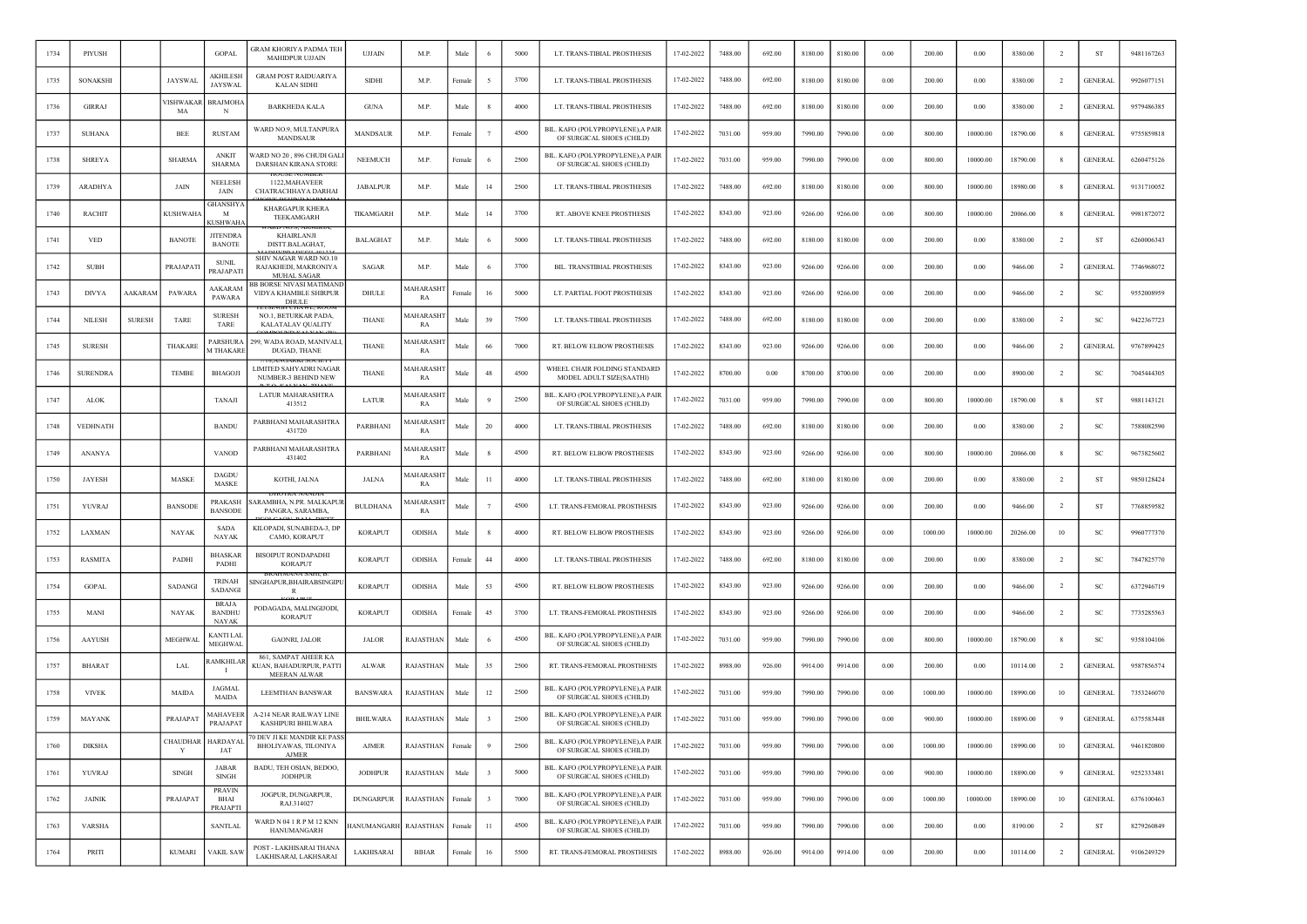| 1765 | <b>KEDAR</b>     |                               | SAW                   | NATHO SAW                         | MASUDAN, LAKHISARAI                                                                 | LAKHISARAI       | <b>BIHAR</b>           | Male   | 74      | 6500 | LT. ABOVE ELBOW PROSTHESIS                               | 17-02-2022 | 8343.00 | 923.00 | 9266.00 | 9266.00 | 0.00       | 200.00 | 0.00     | 9466.00  | $\overline{2}$ | <b>GENERAL</b> | 8409964328 |
|------|------------------|-------------------------------|-----------------------|-----------------------------------|-------------------------------------------------------------------------------------|------------------|------------------------|--------|---------|------|----------------------------------------------------------|------------|---------|--------|---------|---------|------------|--------|----------|----------|----------------|----------------|------------|
| 1766 | <b>ASHOK</b>     | <b>KUMAR</b>                  | PANDIT                | <b>BABULAL</b><br>PANDIT          | KASAWA ABHAYPUR, KASBA<br>LAKHISARAI                                                | LAKHISARAI       | BIHAR                  | Male   | 57      | 5600 | LT. BELOW ELBOW PROSTHESIS                               | 17-02-2022 | 8343.00 | 923.00 | 9266.00 | 9266.00 | $0.00\,$   | 200.00 | 0.00     | 9466.00  | $\overline{2}$ | <b>GENERAL</b> | 7091603950 |
| 1767 | <b>NALNI</b>     | <b>RANJAN</b>                 | <b>KUMAR</b>          | DEV<br><b>PRASAD</b>              | ABHAYPUR, LAKHISARAY,                                                               | LAKHISARAI       | <b>BIHAR</b>           | Male   | 42      | 5700 | RT. ABOVE ELBOW PROSTHESIS                               | 17-02-2022 | 8343.00 | 923.00 | 9266.00 | 9266.00 | 0.00       | 200.00 | 0.00     | 9466.00  | $\overline{2}$ | <b>SC</b>      | 9065122131 |
| 1768 | <b>NITISH</b>    |                               | <b>KUMAR</b>          | <b>KEDAR</b><br><b>MAHTO</b>      | WARD 5, MANOHARPUR<br>LAKHISARAI                                                    | LAKHISARAI       | BIHAR                  | Male   | 27      | 5000 | RT. ABOVE KNEE PROSTHESIS                                | 17-02-2022 | 8343.00 | 923.00 | 9266.00 | 9266.00 | 0.00       | 200.00 | 0.00     | 9466.00  | $\overline{2}$ | ST             | 7091422199 |
| 1769 | <b>ANJALI</b>    |                               | DEVI                  | <b>BISHNUDE</b><br><b>SHARMA</b>  | KIRANPUR, LAKHISARAI                                                                | LAKHISARAI       | <b>BIHAR</b>           | Female | 24      | 5500 | LT. ABOVE KNEE PROSTHESIS                                | 17-02-2022 | 8343.00 | 923.00 | 9266.00 | 9266.00 | 0.00       | 200.00 | 0.00     | 9466.00  |                | <b>GENERAL</b> | 8409669301 |
| 1770 | <b>VIJENDRA</b>  |                               | MAHTO                 | RAMJI<br>MAHTO                    | MEDNI CHOUKI, BANSIPUR<br>LAKHISARAI, SURAJGARHA                                    | LAKHISARAI       | BIHAR                  | Male   | 38      | 6500 | LT. TRANS-FEMORAL PROSTHESIS                             | 17-02-2022 | 8343.00 | 923.00 | 9266.00 | 9266.00 | 0.00       | 200.00 | 0.00     | 9466.00  | $\overline{2}$ | <b>GENERAL</b> | 9631603689 |
| 1771 | <b>VIKASH</b>    |                               | <b>KUMAR</b>          | HORIL<br>MAHTO                    | <b>BANSHIPUR, AMARPUR,</b><br>LAKHISARAI                                            | LAKHISARAI       | <b>BIHAR</b>           | Male   | 14      | 5600 | LT. TRANS-TIBIAL PROSTHESIS                              | 17-02-2022 | 7488.00 | 692.00 | 8180.00 | 8180.00 | 0.00       | 200.00 | 0.00     | 8380.00  | <sup>2</sup>   | <b>GENERAL</b> | 9504045250 |
| 1772 | <b>KAMAL</b>     | JIT                           | RAM                   | RINKU DEV                         | POKHARBHIRA KESHOPUR<br>JANAKPUR                                                    | SITAMARHI        | <b>BIHAR</b>           | Male   |         | 5700 | RT. TRANSTIBIAL PROSTHESIS                               | 17-02-2022 | 8343.00 | 923.00 | 9266.00 | 9266.00 | 0.00       | 200.00 | 0.00     | 9466.00  | $\overline{2}$ | <b>GENERAL</b> | 9905587082 |
| 1773 | GAURI            | DEVI                          |                       | /ISWANATI<br>SINGH                | <b>HUSAINPUR</b>                                                                    | <b>SITAMARHI</b> | <b>BIHAR</b>           | Male   | 44      | 5500 | RT. TRANS-FEMORAL PROSTHESIS                             | 17-02-2022 | 8988.00 | 926.00 | 9914.00 | 9914.00 | 0.00       | 200.00 | 0.00     | 10114.00 | $\overline{2}$ | <b>GENERAL</b> | 8008419485 |
| 1774 | <b>BALAJI</b>    |                               | <b>SHINDE</b>         | SOMNATI<br><b>SHINDE</b>          | <b>SAWARGAON BHUM</b>                                                               | OSMANABAD        | <b>MAHARASH</b><br>RA  | Male   | 24      | 6500 | LT. TRANS-FEMORAL PROSTHESIS                             | 17-02-2022 | 8343.00 | 923.00 | 9266.00 | 9266.00 | 0.00       | 200.00 | 0.00     | 9466.00  | $\overline{2}$ | ST             | 9307741717 |
| 1775 | <b>FARHAN</b>    |                               | ALI                   | <b>BURAHAN</b><br>ALI             | MANCHER, GHODEGAON                                                                  | <b>PUNE</b>      | MAHARASH<br>RA         | Male   | 33      | 5600 | RT. TRANSTIBIAL PROSTHESIS                               | 17-02-2022 | 8343.00 | 923.00 | 9266.00 | 9266.00 | 0.00       | 200.00 | 0.00     | 9466.00  | $\overline{2}$ | <b>GENERAL</b> | 7020434857 |
| 1776 | <b>AVINASH</b>   |                               |                       | <b>VITTAL</b>                     | CHINCHWAD, HAVELI                                                                   | <b>PUNE</b>      | MAHARASH<br>RA         | Male   | 48      | 5700 | LT. PARTIAL FOOT PROSTHESIS                              | 17-02-2022 | 8343.00 | 923.00 | 9266.00 | 9266.00 | 0.00       | 200.00 | 0.00     | 9466.00  | <sup>2</sup>   | <b>GENERAL</b> | 9822436643 |
| 1777 | <b>SAMARTH</b>   |                               | GAJARE                | <b>ROHIDAS</b>                    | PETHA, GHODEGAON                                                                    | <b>PUNE</b>      | MAHARASHT<br>RA        | Male   |         | 5000 | RT. TRANSTIBIAL PROSTHESIS                               | 17-02-2022 | 8343.00 | 923.00 | 9266.00 | 9266.00 | 0.00       | 200.00 | 0.00     | 9466.00  | $\overline{2}$ | <b>GENERAL</b> | 8554576689 |
| 1778 | KASU             |                               | BAI                   | <b>MAHARB</b><br>WAGADE           | <b>KAWATHE SHIRUR</b>                                                               | <b>PUNE</b>      | <b>AAHARASHT</b><br>RA | Female | 45      | 5500 | LT. TRANS-TIBIAL PROSTHESIS                              | 17-02-2022 | 7488.00 | 692.00 | 8180.00 | 8180.00 | 0.00       | 200.00 | 0.00     | 8380.00  | <sup>2</sup>   | <b>GENERAL</b> | 8604011797 |
| 1779 | <b>BALU</b>      |                               | <b>POKHRAKA</b>       | <b>NAMDEV</b>                     | KHADAKWADI, LONI,<br><b>SHARMANI</b>                                                | <b>PUNE</b>      | MAHARASH<br>RA         | Male   | 57      | 6500 | RT. TRANS-FEMORAL PROSTHESIS                             | 17-02-2022 | 8988.00 | 926.00 | 9914.00 | 9914.00 | 0.00       | 200.00 | 0.00     | 10114.00 | $\overline{2}$ | <b>GENERAL</b> | 9657416426 |
| 1780 | <b>JAYESH</b>    |                               | MASKE                 | DAGADU<br>MASKE                   | KOTHI, DHANSANGI, JALANA                                                            | <b>JALANA</b>    | MAHARASHT<br>RA        | Male   | $_{11}$ | 5600 | RT. BELOW ELBOW PROSTHESIS                               | 17-02-2022 | 8343.00 | 923.00 | 9266.00 | 9266.00 | 0.00       | 200.00 | 0.00     | 9466.00  | $\overline{2}$ | <b>GENERAL</b> | 8342016112 |
| 1781 | <b>BHARAT</b>    |                               | <b>BHAI</b>           | <b>PRVEEN</b><br><b>BHAI</b>      | <b>NIGADI</b>                                                                       | <b>PUNE</b>      | <b>MAHARASH</b><br>RA  | Male   | 59      | 5700 | LT. TRANS-TIBIAL PROSTHESIS                              | 17-02-2022 | 7488.00 | 692.00 | 8180.00 | 8180.00 | 0.00       | 200.00 | 0.00     | 8380.00  | $\overline{2}$ | -SC            | 9922080373 |
| 1782 | <b>RAFIKBHAI</b> | <b>AMALBH</b>                 | MANSURI               | AMALBHA<br>MANSURI                | MIL 10/111, SARDAR PATEL<br>HOUSING SOCIETY, SECTOR GANDHI NAGAR<br>14, GANDHINAGAR |                  | <b>GUJARAT</b>         | Male   | 62      | 5500 | LT. TRANS-TIBIAL PROSTHESIS                              | 17-02-2022 | 7488.00 | 692.00 | 8180.00 | 8180.00 | 0.00       | 200.00 | 0.00     | 8380.00  | $\overline{2}$ | <b>GENERAL</b> | 8758570392 |
| 1783 | <b>SODHA</b>     |                               | <b>BIKHUBHA</b>       | <b>DEVUBA</b>                     | AGVA JAMNAGAR GUJARAT<br>361140                                                     | JAMNAGAR         | <b>GUJARAT</b>         | Male   | 25      | 6500 | LT. TRANS-TIBIAL PROSTHESIS                              | 17-02-2022 | 7488.00 | 692.00 | 8180.00 | 8180.00 | 0.00       | 200.00 | 0.00     | 8380.00  | $\overline{2}$ | <b>GENERAL</b> | 9574725025 |
| 1784 | <b>HUDHAGAR</b>  | <b>DINESH</b>                 | <b>HHAGANE</b><br>HAI | <b>HHAGANI</b><br>HAI             | RANJITPAR, KHILOSH,<br><b>JAMNAGAR</b>                                              | <b>JAMNAGAR</b>  | <b>GUJARAT</b>         | Male   | 48      | 5600 | LT. TRANS-FEMORAL PROSTHESIS                             | 17-02-2022 | 8343.00 | 923.00 | 9266.00 | 9266.00 | 0.00       | 200.00 | 0.00     | 9466.00  | $\overline{2}$ | <b>GENERAL</b> | 7990826794 |
| 1785 | <b>SAIYAD</b>    | <b>IOBALHUS</b><br>EN         | <b>HHOTUMIY</b><br>A  | <b>CHHOTUM</b><br>YA              | COLONY, SAWABE FALIYA<br>BALUWALA, HADGOOD,                                         | ANAND            | <b>GUJARAT</b>         | Male   | 59      | 5700 | RT. TRANS-FEMORAL PROSTHESIS                             | 17-02-2022 | 8988.00 | 926.00 | 9914.00 | 9914.00 | 0.00       | 200.00 | 0.00     | 10114.00 | -2             | <b>GENERAL</b> | 7383592003 |
| 1786 | DEVABHAI         | <b>NINAMA</b>                 |                       | <b>BHURABHA</b>                   | KAKRADUNGRA KHEDAPA<br>SANTRAMPUR MAHISAGAR<br>KHEDAYA ALIAS 389172                 | PANCH MAHAL      | <b>GUJARAT</b>         | Male   | 70      | 5000 | WHEEL CHAIR FOLDING STANDARD<br>MODEL ADULT SIZE(SAATHI) | 17-02-2022 | 8700.00 | 0.00   | 8700.00 | 8700.00 | 0.00       | 100.00 | 0.00     | 8800.00  | -1             | <b>GENERAL</b> | 9558056954 |
| 1787 | PATEL            | <b>AGNESHI</b><br><b>UMAR</b> |                       | <b>ISHWARBHA</b>                  | TALAV FALIYU, PANDVAI<br><b>BHARUCH</b>                                             | <b>BHARUCH</b>   | <b>GUJARAT</b>         | Male   | 23      | 5500 | RT. TRANS-FEMORAL PROSTHESIS                             | 17-02-2022 | 8988.00 | 926.00 | 9914.00 | 9914.00 | 0.00       | 200.00 | 0.00     | 10114.00 | $\overline{2}$ | <b>GENERAL</b> | 9265218371 |
| 1788 | SHASHIKANT       | PATEL                         |                       | JESANGBH<br><b>I PATEL</b>        | 3/130/3 BOR BATHA BET,<br>MAKTAMPUR, BHARUCH                                        | <b>BHARUCH</b>   | <b>GUJARAT</b>         | Male   | 54      | 6500 | BIL. BELOW ELBOW PROSTHESIS                              | 17-02-2022 | 8343.00 | 923.00 | 9266.00 | 9266.00 | 0.00       | 200.00 | 0.00     | 9466.00  | $\overline{2}$ | <b>GENERAL</b> | 6355712050 |
| 1789 | MOHAMAD          | <b>RAFIQUE</b>                |                       | <b>ABDULMAJ</b><br><b>D MALEK</b> | <b>FATEH NAGAR, AMBOLI</b><br>ROAD, ANKLESVER,<br><b>BHARUCH</b> ,                  | <b>BHARUCH</b>   | <b>GUJARAT</b>         | Male   | 54      | 5600 | RT. TRANS-FEMORAL PROSTHESIS                             | 17-02-2022 | 8988.00 | 926.00 | 9914.00 | 9914.00 | 0.00       | 200.00 | 0.00     | 10114.00 | <sup>2</sup>   | <b>GENERAL</b> | 9727706709 |
| 1790 | DHRANGU          | ARESHK<br>MAR                 | FOGABHAI              | FOGABHAI                          | GADHALA, RAJKOT, MOJIRA                                                             | <b>RAJKOT</b>    | <b>GUJARAT</b>         | Male   | 32      | 5700 | RT. TRANSTIBIAL PROSTHESIS                               | 17-02-2022 | 8343.00 | 923.00 | 9266.00 | 9266.00 | 0.00       | 200.00 | 0.00     | 9466.00  | $\overline{2}$ | <b>GENERAL</b> | 9106214456 |
| 1791 | <b>SURESH</b>    | <b>SOHLA</b>                  |                       | <b>BHIMABHAI</b>                  | :HAMUNDA KRUNA. HINGLA<br>NAGAR STREET-5, AMIN<br>MARG, RAJKOT, GUJ.-360005         | RAJKOT           | <b>GUJARAT</b>         | Male   | 22      | 5500 | RT. BELOW ELBOW PROSTHESIS                               | 17-02-2022 | 8343.00 | 923.00 | 9266.00 | 9266.00 | $\rm 0.00$ | 200.00 | $0.00\,$ | 9466.00  | $\overline{2}$ | <b>GENERAL</b> | 9898166636 |
| 1792 | SANGHANI         | PIYUSHBH<br>AI                | CHANABHAI CHANABHAI   |                                   | ROAD, NEAR SHREE SHAKTI<br>PARK, NEAR NAGBHAI                                       | <b>RAJKOT</b>    | GUJARAT                | Male   | $32\,$  | 6500 | RT. TRANS-FEMORAL PROSTHESIS                             | 17-02-2022 | 8988.00 | 926.00 | 9914.00 | 9914.00 | $0.00\,$   | 200.00 | 0.00     | 10114.00 | $\overline{2}$ | <b>GENERAL</b> | 9624531595 |
| 1793 | SHISHPAL         |                               |                       | <b>BHALE RAM</b>                  | NEAR BRAHAMAN CHOPAL,<br>LADANA BABA, KAITHAL                                       | <b>KAITHAL</b>   | HARAYANA               | Male   | 31      | 5600 | LT. TRANS-TIBIAL PROSTHESIS                              | 18-02-2022 | 7488.00 | 692.00 | 8180.00 | 8180.00 | 0.00       | 200.00 | 0.00     | 8380.00  | $\overline{2}$ | SC             | 9068217209 |
| 1794 | <b>SUNITA</b>    |                               |                       | SATPAL                            | AADU PATI, KHARAK<br>PANDWAN, KAITHAL                                               | <b>KAITHAL</b>   | <b>HARAYANA</b>        | Female | 39      | 5700 | RT. TRANSTIBIAL PROSTHESIS                               | 18-02-2022 | 8343.00 | 923.00 | 9266.00 | 9266.00 | 0.00       | 200.00 | 0.00     | 9466.00  | $\overline{2}$ | <b>SC</b>      | 9991787461 |
| 1795 | <b>VIKRAM</b>    |                               | SINGH                 | <b>ISHAM</b><br><b>SINGH</b>      | NEAR KHERA KHANODA<br><b>TEEK KAITHAL</b>                                           | <b>KAITHAL</b>   | HARAYANA               | Male   | 30      | 5000 | RT. TRANS-FEMORAL PROSTHESIS                             | 18-02-2022 | 8988.00 | 926.00 | 9914.00 | 9914.00 | 0.00       | 200.00 | 0.00     | 10114.00 | $\overline{2}$ | <b>GENERAL</b> | 8683881120 |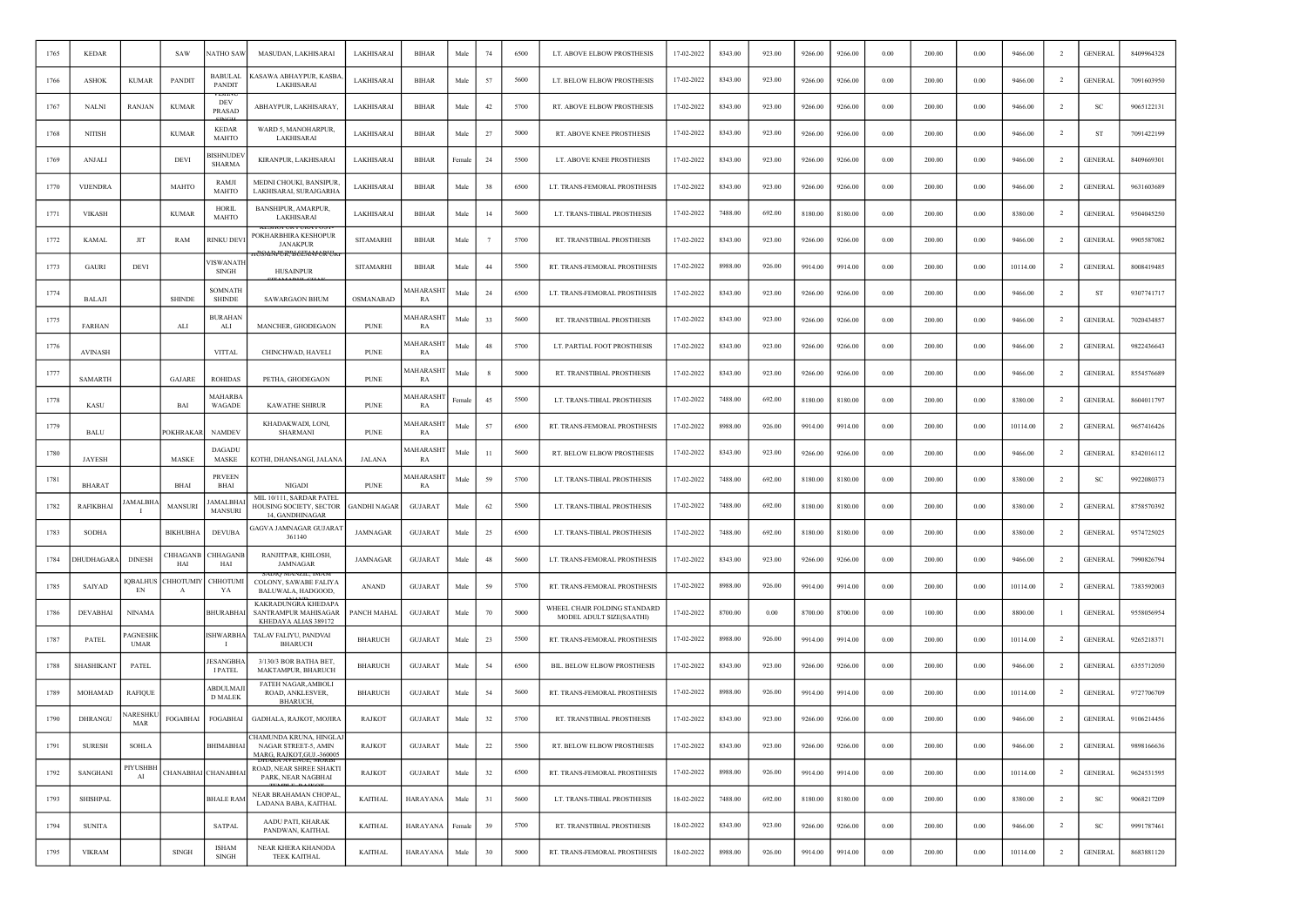| 1796 | <b>RITESH</b>   |              | <b>KUMAR</b>    | <b>RISHI</b><br><b>KUMAR</b>         | DEEG, KAITHAL                                                                             | <b>KAITHAL</b>    | <b>HARAYANA</b>           | Male   | 15             | 5500 | RT. TRANSTIBIAL PROSTHESIS                                     | 18-02-2022 | 8343.00 | 923.00 | 9266.00 | 9266.00 | 0.00 | 200.00  | 0.00     | 9466.00  | -2             | -SC            | 9034307020 |
|------|-----------------|--------------|-----------------|--------------------------------------|-------------------------------------------------------------------------------------------|-------------------|---------------------------|--------|----------------|------|----------------------------------------------------------------|------------|---------|--------|---------|---------|------|---------|----------|----------|----------------|----------------|------------|
| 1797 | <b>GOURAV</b>   |              | TAWAR           | JOGINDEF<br>SINGH                    | 3290, GULABA PATTI,<br>KEORAK, KAITHAL                                                    | <b>KAITHAL</b>    | <b>HARAYANA</b>           | Male   | 25             | 6500 | LT. TRANS-TIBIAL PROSTHESIS                                    | 18-02-2022 | 7488.00 | 692.00 | 8180.00 | 8180.00 | 0.00 | 200.00  | 0.00     | 8380.00  | $\overline{2}$ | <b>GENERAL</b> | 9991610053 |
| 1798 | <b>NARESH</b>   |              | <b>KUMAR</b>    | <b>RAMPAL</b>                        | SOTHA, KAITHAL                                                                            | <b>KAITHAL</b>    | <b>HARAYANA</b>           | Male   | 31             | 5600 | LT. TRANS-TIBIAL PROSTHESIS                                    | 18-02-2022 | 7488.00 | 692.00 | 8180.00 | 8180.00 | 0.00 | 200.00  | 0.00     | 8380.00  | $\overline{2}$ | <b>SC</b>      | 9350026521 |
| 1799 | <b>CHARVIK</b>  |              |                 | NIRANJAN<br><b>KUMAR</b>             | NAGAR, NARWAL PAIN<br>SATWARI JAMMU CITY                                                  | <b>JAMMU</b>      | JAMMU &<br><b>KASHMIR</b> | Male   |                | 5700 | BIL. KAFO (POLYPROPYLENE), A PAIR<br>OF SURGICAL SHOES (CHILD) | 18-02-2022 | 7031.00 | 959.00 | 7990.00 | 7990.00 | 0.00 | 1000.00 | 10000.00 | 18990.00 | 10             | SC             | 9034318607 |
| 1800 | <b>SANTOSH</b>  | <b>KUMAR</b> | MAHTO           | <b>AKHANLA</b><br>L MAHTO            | PIPRADHIH ATAKI, DUMRI<br><b>ISRI BAZAR GIRIDIH</b>                                       | <b>GIRIDIH</b>    | <b>JHARKHAND</b>          | Male   | 11             | 3900 | BIL. KAFO (POLYPROPYLENE), A PAIR<br>OF SURGICAL SHOES (CHILD) | 18-02-2022 | 7031.00 | 959.00 | 7990.00 | 7990.00 | 0.00 | 1000.00 | 10000.00 | 18990.00 | 10             | <b>ST</b>      | 7005164265 |
| 1801 | RAGINI          |              | <b>KUMARI</b>   | PAIGVA<br><b>BHUIYAN</b>             | GURI, BHANDAR,<br>SHRAMPUR, PALAMU, JHARK<br>HAND-822124                                  | PALAMAU           | HARKHAND                  | Femal  |                | 3700 | RT. TRANS-FEMORAL PROSTHESIS                                   | 18-02-2022 | 8988.00 | 926.00 | 9914.00 | 9914.00 | 0.00 | 1000.00 | 10000.00 | 20914.00 | 10             | <b>GENERAL</b> | 8780402390 |
| 1802 | <b>AYUSH</b>    |              | RAJ             | <b>SITA RAM</b>                      | <b>GADI KORIDIH</b>                                                                       | <b>DEOGHAR</b>    | <b>HARKHAND</b>           | Male   |                | 4000 | LT. TRANS-TIBIAL PROSTHESIS                                    | 18-02-2022 | 7488.00 | 692.00 | 8180.00 | 8180.00 | 0.00 | 200.00  | 0.00     | 8380.00  | <sup>2</sup>   | <b>GENERAL</b> | 9342900164 |
| 1803 | <b>SHITAL</b>   |              | <b>KUMARI</b>   | SHYAM LAL<br>SAW                     | 8, SALAIYDIH, CHALKUSHA<br><b>HAZARIBAGH</b>                                              | <b>HAZARIBAGH</b> | <b>JHARKHAND</b>          | Female | 12             | 4500 | LT. TRANS-TIBIAL PROSTHESIS                                    | 18-02-2022 | 7488.00 | 692.00 | 8180.00 | 8180.00 | 0.00 | 200.00  | 0.00     | 8380.00  | $\overline{2}$ | <b>GENERAL</b> | 7070066335 |
| 1804 | AKSHAT          |              | <b>SAW</b>      | <b>RANJEET</b><br>SAW                | NAVADHIH, MARAKCHO,<br>KODERMA,                                                           | <b>KODERMA</b>    | <b>JHARKHAND</b>          | Male   |                | 4500 | LT. TRANS-TIBIAL PROSTHESIS                                    | 18-02-2022 | 7488.00 | 692.00 | 8180.00 | 8180.00 | 0.00 | 200.00  | 0.00     | 8380.00  | $\overline{2}$ | <b>GENERAL</b> | 7292911533 |
| 1805 | <b>SHAREYA</b>  |              |                 | <b>ASHOK</b>                         | EKAMBA TQ AURAD BIDAR                                                                     | <b>BIDAR</b>      | <b>KARNATAKA</b>          | Male   | 10             | 3900 | RT. TRANSTIBIAL PROSTHESIS                                     | 18-02-2022 | 8343.00 | 923.00 | 9266.00 | 9266.00 | 0.00 | 200.00  | 0.00     | 9466.00  | $\overline{2}$ | ST             | 9960634167 |
| 1806 | SANSKAR         |              | AHIR WAR        | <b>USHPENDR</b><br>A AHIRWAR         | WARD 03 SOCIETY ROAD<br>DEVENDRA NAGAR PANNA                                              | PANNA             | M.P.                      | Male   |                | 5000 | RT. TRANS-FEMORAL PROSTHESIS                                   | 18-02-2022 | 8988.00 | 926.00 | 9914.00 | 9914.00 | 0.00 | 200.00  | 0.00     | 10114.00 | $\overline{2}$ | SC             | 9755690365 |
| 1807 | <b>NAVEEN</b>   |              | PARGI           | <b>KARULAL</b><br>PARGI              | BHILON KI KHEDI<br><b>SAILANA, RATLAM</b>                                                 | <b>RATLAM</b>     | M.P.                      | Male   |                | 4500 | RT. TRANS-FEMORAL PROSTHESIS                                   | 18-02-2022 | 8988.00 | 926.00 | 9914.00 | 9914.00 | 0.00 | 200.00  | 0.00     | 10114.00 | $\overline{2}$ | <sub>SC</sub>  | 7999093659 |
| 1808 | <b>ABDUL</b>    |              | <b>KADIR</b>    | <b>IRSHAD</b><br><b>MOHAMMA</b><br>D | 15, JAY BHARAT<br>NAGAR, RATALAM, ALOT<br>RATLAM.M.P.-457001                              | RATLAM            | M.P.                      | Male   |                | 4500 | LT. TRANS-TIBIAL PROSTHESIS                                    | 18-02-2022 | 7488.00 | 692.00 | 8180.00 | 8180.00 | 0.00 | 900.00  | 10000.00 | 19080.00 | 9              | <b>GENERAL</b> | 7247567161 |
| 1809 | LAKKI           |              |                 | <b>JYOTISH</b>                       | MANGROLA, HATPIPLIYA<br>JAORA BANDWA, RATLAM                                              | <b>RATLAM</b>     | M.P.                      | Male   |                | 3900 | RT. TRANS-FEMORAL PROSTHESIS                                   | 18-02-2022 | 8988.00 | 926.00 | 9914.00 | 9914.00 | 0.00 | 200.00  | 0.00     | 10114.00 | <sup>2</sup>   | <b>ST</b>      | 9340291461 |
| 1810 | <b>JIYA</b>     |              | CHOUDHAF<br>Y   | CHARAN<br>CHOUDHAR<br>- Y            | HOUSE NO.81, NEAR JAIN<br>MANDIR GUMASTA NAGAR<br><b>INDORE</b>                           | <b>INDORE</b>     | M.P.                      | Female | 14             | 5000 | RT. TRANSTIBIAL PROSTHESIS                                     | 18-02-2022 | 8343.00 | 923.00 | 9266.00 | 9266.00 | 0.00 | 1000.00 | 10000.00 | 20266.00 | 10             | <b>GENERAL</b> | 9301568298 |
| 1811 | <b>VIRAT</b>    |              | RAJAK           | MANISH<br><b>RAJAK</b>               | KANKAR, SHIVPURI,                                                                         | <b>SHIVPURI</b>   | M.P.                      | Male   |                | 3700 | LT. TRANS-TIBIAL PROSTHESIS                                    | 18-02-2022 | 7488.00 | 692.00 | 8180.00 | 8180.00 | 0.00 | 200.00  | 0.00     | 8380.00  | $\overline{2}$ | <b>GENERAL</b> | 9425030754 |
| 1812 | <b>ROHIT</b>    |              | PAL             | KALLA PAL                            | PAGARA, MATHNA,<br>BADARWAS, SHIVPURI, M.P.-<br>473781                                    | <b>SHIVPURI</b>   | M.P.                      | Male   |                | 4000 | BIL. KAFO (POLYPROPYLENE), A PAIR<br>OF SURGICAL SHOES (CHILD) | 18-02-2022 | 7031.00 | 959.00 | 7990.00 | 7990.00 | 0.00 | 1000.00 | 10000.00 | 18990.00 | 10             | <b>GENERAL</b> | 7889577436 |
| 1813 | <b>SUMIT</b>    |              | LODHI           | RAJESH<br>LODHI                      | MOHALLA, DHABLA DHEER<br>SHAJAPUR, KALAPANI,                                              | <b>SHAJAPUR</b>   | M.P.                      | Male   | 18             | 4500 | LT. EXTENSION PROSTHESIS                                       | 18-02-2022 | 4829.00 | 724.00 | 5553.00 | 5553.00 | 0.00 | 200.00  | 0.00     | 5753.00  | $\overline{2}$ | <b>GENERAL</b> | 7869494431 |
| 1814 | PIYUSH          |              |                 | <b>LUCKY</b><br>SINGH                | 39/1, D-1, KRISHN MANDIR K<br>PASS NEEMUCH, M.P.-458441                                   | <b>NEEMUCH</b>    | M.P.                      | Male   |                | 2500 | BIL. KAFO (POLYPROPYLENE), A PAIR<br>OF SURGICAL SHOES (CHILD) | 18-02-2022 | 7031.00 | 959.00 | 7990.00 | 7990.00 | 0.00 | 1000.00 | 10000.00 | 18990.00 | 10             | GENERAI        | 7610785047 |
| 1815 | DEENDAYAL       |              | PATEL           | RATIRAM<br>PATEL                     | <b>MANAS VIHAR MANAS</b><br>CHOWK LAMTI, VIJAY                                            | <b>JABALPUR</b>   | M.P.                      | Male   | 38             | 2500 | LT. ABOVE ELBOW PROSTHESIS                                     | 18-02-2022 | 8343.00 | 923.00 | 9266.00 | 9266.00 | 0.00 | 200.00  | 0.00     | 9466.00  | $\overline{2}$ | <b>GENERAL</b> | 8435950333 |
| 1816 | <b>BHAGWAN</b>  |              | DAS             | <b>BHAGIRATI</b><br><b>JHARIYA</b>   | SARORA, JABALPUR                                                                          | <b>JABALPUR</b>   | M.P.                      | Male   | 35             | 2500 | LT. EXTENSION PROSTHESIS                                       | 18-02-2022 | 4829.00 | 724.00 | 5553.00 | 5553.00 | 0.00 | 200.00  | 0.00     | 5753.00  | $\overline{2}$ | <b>ST</b>      | 9826459126 |
| 1817 | <b>GANESH</b>   |              | NAYKODI         | <b>SATISH</b><br><b>NAYKOD</b>       | GAVTHAN, JAMGAON,<br>AHMADNAGAR, PARNER                                                   | AHMED NAGAR       | MAHARASH<br>RA            | Male   | 13             | 4500 | RT. TRANS-FEMORAL PROSTHESIS                                   | 18-02-2022 | 8988.00 | 926.00 | 9914.00 | 9914.00 | 0.00 | 200.00  | 0.00     | 10114.00 | $\overline{2}$ | <b>GENERAL</b> | 9404209525 |
| 1818 | <b>SAMARTH</b>  |              | GAJARE          | <b>ROHIDAS</b><br>GAJARE             | B/7 SAI DARSHAN, 2/203 MP<br>MILL COMPOUND TARDEO<br><b><i>AUMBAI TULSIWADI MUMBA</i></b> | MUMBAI            | <b>MAHARASH</b><br>RA     | Male   |                | 4500 | BIL. BELOW ELBOW PROSTHESIS                                    | 18-02-2022 | 8343.00 | 923.00 | 9266.00 | 9266.00 | 0.00 | 200.00  | 0.00     | 9466.00  | $\overline{2}$ | <b>ST</b>      | 9767101846 |
| 1819 | <b>JILANI</b>   |              |                 | AMINSAAF                             | PARBHANI MAHARASHTRA<br>431514                                                            | <b>PARBHAN</b>    | <b>AAHARASH</b><br>RA     | Male   | 47             | 4500 | <b>RT. ABOVE KNEE PROSTHESIS</b>                               | 18-02-2022 | 8343.00 | 923.00 | 9266.00 | 9266.00 | 0.00 | 200.00  | 0.00     | 9466.00  | $\overline{2}$ | ST             | 8378802442 |
| 1820 | <b>SANDEEP</b>  |              |                 | <b>SANTOSH</b>                       | PARBHANI MAHARASHTRA<br>431514                                                            | PARBHANI          | MAHARASH<br>RA            | Male   | 12             | 4000 | LT. TRANS-TIBIAL PROSTHESIS                                    | 18-02-2022 | 7488.00 | 692.00 | 8180.00 | 8180.00 | 0.00 | 200.00  | 0.00     | 8380.00  | $\overline{2}$ | ST             | 9881368566 |
| 1821 | <b>MEGHA</b>    |              | <b>JOSHI</b>    | RAMPRASA<br>D                        | PARBHANI MAHARATRA<br>431505                                                              | PARBHANI          | MAHARASHT<br>RA           | Male   |                | 4500 | RT. TRANS-FEMORAL PROSTHESIS                                   | 18-02-2022 | 8988.00 | 926.00 | 9914.00 | 9914.00 | 0.00 | 200.00  | 0.00     | 10114.00 | $\overline{2}$ | <b>GENERAL</b> | 7499506145 |
| 1822 | <b>JOGENDRA</b> |              | NAYAK           | BIJAYA<br><b>KUMAR</b><br>NAYAK      | SIMLIGUDA, SARASWATI<br>NAGAR, KORAPUT                                                    | <b>KORAPUT</b>    | ODISHA                    | Male   | 47             | 3900 | LT. PARTIAL FOOT PROSTHESIS                                    | 18-02-2022 | 8343.00 | 923.00 | 9266.00 | 9266.00 | 0.00 | 200.00  | $0.00\,$ | 9466.00  | $\overline{2}$ | SC             | 6370389655 |
| 1823 | <b>RUCHIKA</b>  |              |                 | <b>RAJESH</b><br><b>KUMAR</b>        | SEWADA KI DHANI BHILUNDA<br>SIHOT BADI SIKAR                                              | <b>SIKAR</b>      | RAJASTHAN                 | Female |                | 4500 | BIL. KAFO (POLYPROPYLENE), A PAIR<br>OF SURGICAL SHOES (CHILD) | 18-02-2022 | 7031.00 | 959.00 | 7990.00 | 7990.00 | 0.00 | 1000.00 | 10000.00 | 18990.00 | 10             | <b>ST</b>      | 7878403530 |
| 1824 | <b>MAYANK</b>   |              | <b>SHESHMA</b>  | <b>SURENDRA</b><br><b>KUMAR</b>      | KANWARPURA, DHOD, WARD<br>NO.7, JACHAS, SIKAR                                             | <b>SIKAR</b>      | RAJASTHAN                 | Male   |                | 3900 | BIL. KAFO (POLYPROPYLENE), A PAIR<br>OF SURGICAL SHOES (CHILD) | 18-02-2022 | 7031.00 | 959.00 | 7990.00 | 7990.00 | 0.00 | 1000.00 | 10000.00 | 18990.00 | 10             | <b>GENERAL</b> | 9610125968 |
| 1825 | NAGESH          |              | <b>DHANKHAR</b> | <b>BHAGWANA</b><br>RAM               | WARD NO.8, SOLANA,<br><b>JUUNJHUNUN</b>                                                   | <b>JHUJHUNU</b>   | <b>RAJASTHAN</b>          | Male   | 37             | 5000 | RT. TRANS-FEMORAL PROSTHESIS                                   | 18-02-2022 | 8988.00 | 926.00 | 9914.00 | 9914.00 | 0.00 | 200.00  | 0.00     | 10114.00 | $\overline{2}$ | <b>GENERAL</b> | 9887045058 |
| 1826 | MAHIR           |              | SHARMA          | SURAJ<br><b>SHARMA</b>               | 835 B SAMARPIT COMPLEX<br>PULA UDAIPUR                                                    | <b>UDAIPUR</b>    | RAJASTHAN                 | Female | $\overline{4}$ | 6500 | BIL. KAFO (POLYPROPYLENE), A PAIR<br>OF SURGICAL SHOES (CHILD) | 18-02-2022 | 7031.00 | 959.00 | 7990.00 | 7990.00 | 0.00 | 1000.00 | 10000.00 | 18990.00 | 10             | <b>GENERAL</b> | 8529899735 |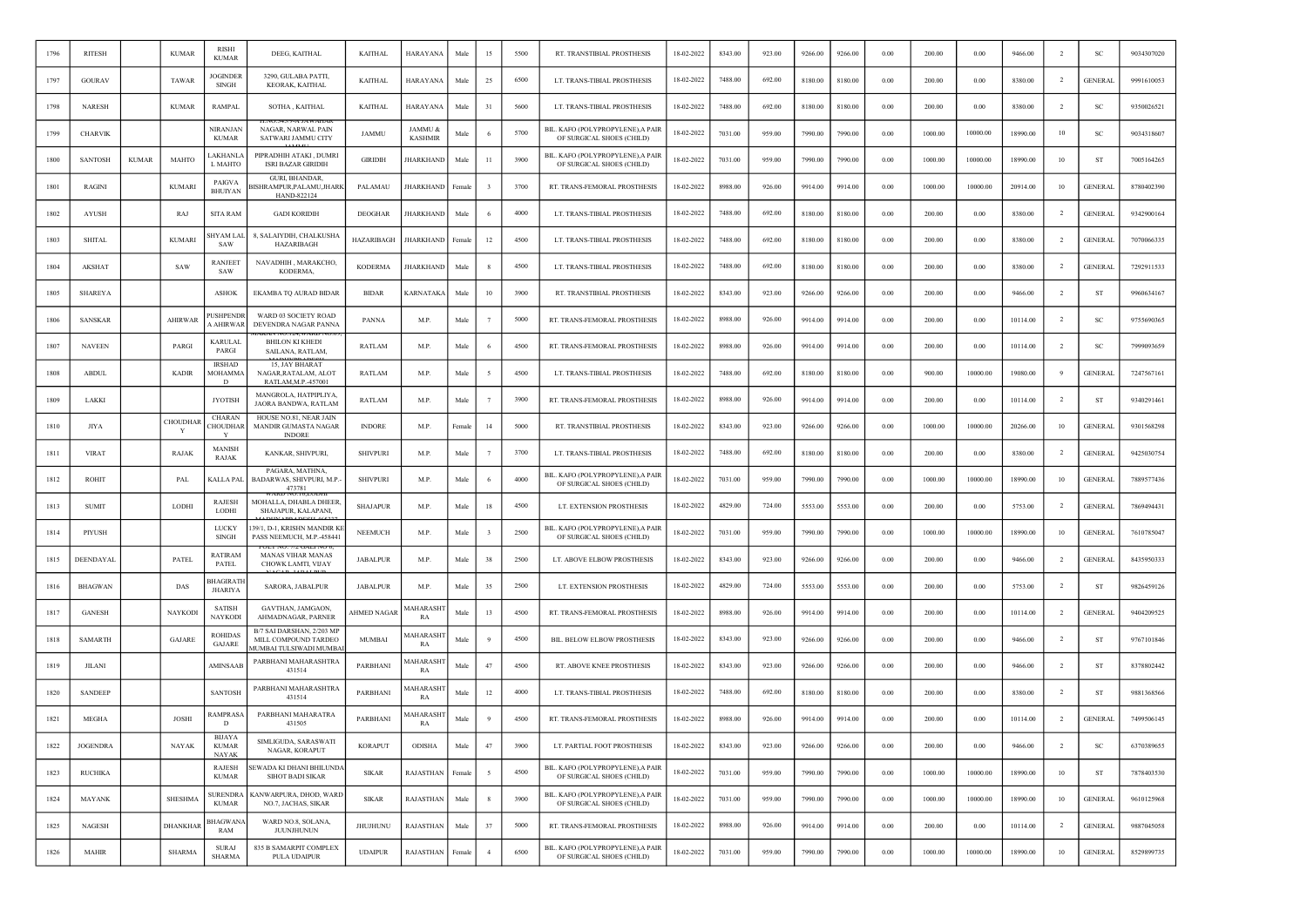| 1827 | <b>VIMALA</b>                   |              | <b>MEENA</b>     | <b>GAURI</b><br><b>SHANKAR</b>               | HANUMANJI KA MOHALLA<br>BANJHDLI, BANJHARLI,<br>CHARDANA, BUNDI              | <b>BUNDI</b>             | RAJASTHAN | Female | 32             | 6500 | RT. TRANS-FEMORAL PROSTHESIS                                   | 18-02-2022 | 8988.00 | 926.00 | 9914.00 | 9914.00 | 0.00       | 200.00  | 0.00     | 10114.00 | $\overline{2}$ | ST             | 9588215437 |
|------|---------------------------------|--------------|------------------|----------------------------------------------|------------------------------------------------------------------------------|--------------------------|-----------|--------|----------------|------|----------------------------------------------------------------|------------|---------|--------|---------|---------|------------|---------|----------|----------|----------------|----------------|------------|
| 1828 | YUVRAJ                          |              | SONI             | SANDEEP<br>SONI                              | MOHALLA, MAKAN NO.167,<br>TARANAGAR, CHURU, RAJ.-                            | CHURU                    | RAJASTHAN | Male   | 10             | 7000 | BIL. KAFO (POLYPROPYLENE), A PAIR<br>OF SURGICAL SHOES (CHILD) | 18-02-2022 | 7031.00 | 959.00 | 7990.00 | 7990.00 | 0.00       | 1000.00 | 10000.00 | 18990.00 | 10             | <b>GENERAL</b> | 9588907441 |
| 1829 | <b>ABDUL</b>                    |              | <b>FAISAL</b>    | <b>ABDUL</b><br><b>NADEEM</b><br><b>KHAN</b> | <b>NEAR RALWAY CLUB WARD</b><br>NO.13, RATANGARH, CHURU<br>RAJ.331022        | CHURU                    | RAJASTHAN | Male   | -8             | 3700 | BIL. KAFO (POLYPROPYLENE), A PAIR<br>OF SURGICAL SHOES (CHILD) | 18-02-2022 | 7031.00 | 959.00 | 7990.00 | 7990.00 | 0.00       | 1000.00 | 10000.00 | 18990.00 | 10             | <b>GENERAL</b> | 8949929295 |
| 1830 | <b>DIVYANSHI</b>                |              | <b>MEENA</b>     | MANGI LAL<br><b>MEENA</b>                    | CHIKAT WARD I<br>PRATAPGARH 312615                                           | PRATAPGARH               | RAJASTHAN | Female | $\overline{4}$ | 4000 | BIL. KAFO (POLYPROPYLENE),A PAIR<br>OF SURGICAL SHOES (CHILD)  | 18-02-2022 | 7031.00 | 959.00 | 7990.00 | 7990.00 | 0.00       | 1000.00 | 10000.00 | 18990.00 | 10             | <b>ST</b>      | 9672802196 |
| 1831 | <b>GAURI</b>                    |              | <b>SHANKAR</b>   | JAY<br>PRAKASH                               | SIYAGO KA MOHALLA<br><b>SAROOPDESAR BIKANER</b>                              | <b>BIKANER</b>           | RAJASTHAN | Male   |                | 3900 | BIL. KAFO (POLYPROPYLENE), A PAIR<br>OF SURGICAL SHOES (CHILD) | 8-02-2022  | 7031.00 | 959.00 | 7990.00 | 7990.00 | 0.00       | 1000.00 | 10000.00 | 18990.00 | 10             | <b>GENERAL</b> | 7014300668 |
| 1832 | <b>MOKSH</b>                    |              | MEGHWAL          | DILIP<br><b>KUMAR</b>                        | MEGHWALO KA VAAS,<br>RAIPUR, PALI<br>RAJ-306304                              | PALI                     | RAJASTHAN | Mak    |                | 3700 | BIL. KAFO (POLYPROPYLENE), A PAIR<br>OF SURGICAL SHOES (CHILD) | 18-02-2022 | 7031.00 | 959.00 | 7990.00 | 7990.00 | 0.00       | 1000.00 | 10000.00 | 18990.00 | 10             | -SC            | 9166617411 |
| 1833 | PRADEEP                         |              | PANWAR           | PRAKASH<br>PANWAR                            | RAJSWA, SARAN, PALI,RAJ-<br>306023                                           | PALI                     | RAJASTHAN | Male   | 10             | 4000 | BIL. KAFO (POLYPROPYLENE), A PAIR<br>OF SURGICAL SHOES (CHILD) | 18-02-2022 | 7031.00 | 959.00 | 7990.00 | 7990.00 | 0.00       | 1000.00 | 10000.00 | 18990.00 | 10             | <b>GENERAL</b> | 7877062647 |
| 1834 | <b>HANDRASHI</b><br><b>KHAR</b> |              |                  | <b>HARISH</b>                                | WARD NO.4, SEEGOR KALAN<br><b>SAWAI MADHOPUR</b>                             | SAWAI<br><b>MADHOPUR</b> | RAJASTHAN | Male   |                | 4500 | BIL. KAFO (POLYPROPYLENE).A PAIR<br>OF SURGICAL SHOES (CHILD)  | 18-02-2022 | 7031.00 | 959.00 | 7990.00 | 7990.00 | 0.00       | 1000.00 | 10000.00 | 18990.00 | 10             | <b>GENERAL</b> | 8769344592 |
| 1835 | <b>KANNU</b>                    |              | <b>MEENA</b>     | <b>IOHARPAI</b><br><b>MEENA</b>              | HARINARAYANPURA.<br>KOTKHAWDA ROOPAHARI<br><b>KALAN JAIPUR</b>               | <b>JAIPUR</b>            | RAJASTHAN | Female | 11             | 4500 | BIL. KAFO (POLYPROPYLENE), A PAIR<br>OF SURGICAL SHOES (CHILD) | 18-02-2022 | 7031.00 | 959.00 | 7990.00 | 7990.00 | 0.00       | 200.00  | 0.00     | 8190.00  | $\overline{2}$ | <b>ST</b>      | 9929534388 |
| 1836 | <b>RITIK</b>                    |              | DHAKAD           | <b>MAHESH</b><br><b>DHAKAD</b>               | MALAN WASA JHALAWAR                                                          | JHALAWAD                 | RAJASTHAN | Female | - 6            | 3700 | BIL. KAFO (POLYPROPYLENE),A PAIR<br>OF SURGICAL SHOES (CHILD)  | 18-02-2022 | 7031.00 | 959.00 | 7990.00 | 7990.00 | 0.00       | 1000.00 | 10000.00 | 18990.00 | 10             | <b>GENERAL</b> | 7297984877 |
| 1837 | RABHUDAY.<br>L                  |              |                  | <b>KAISHAV</b><br>DEV                        | VLLAGE KHAIRA MATHURA                                                        | <b>MATHURA</b>           | U.P.      | Male   | 34             | 4500 | RT. TRANS-FEMORAL PROSTHESIS                                   | 18-02-2022 | 8988.00 | 926.00 | 9914.00 | 9914.00 | 0.00       | 200.00  | 0.00     | 10114.00 | $\overline{2}$ | <b>GENERAL</b> | 9759661465 |
| 1838 | <b>IORA</b>                     |              |                  | <b>ISLAM</b><br><b>KHAN</b>                  | MASIHABAD, BASIHABAD<br><b>BAHRAICH</b>                                      | <b>BAHRAICH</b>          | U.P.      | Female |                | 4000 | BIL. KAFO (POLYPROPYLENE), A PAIR<br>OF SURGICAL SHOES (CHILD) | 18-02-2022 | 7031.00 | 959.00 | 7990.00 | 7990.00 | 0.00       | 1200.00 | 10000.00 | 19190.00 | 12             | <b>GENERAL</b> | 9555422041 |
| 1839 | <b>CHANDA</b>                   |              | JATAV            | <b>VINOD</b>                                 | H.N.-384, VILL-KUKUHAYE,<br>GORA BADHASHA PUR,<br><b>JANUPUR</b>             | <b>JAUNPUR</b>           | U.P.      | Femal  |                | 3700 | BIL. KAFO (POLYPROPYLENE), A PAIR<br>OF SURGICAL SHOES (CHILD) | 18-02-2022 | 7031.00 | 959.00 | 7990.00 | 7990.00 | 0.00       | 1200.00 | 10000.00 | 19190.00 | 12             | -SC            | 7317665141 |
| 1840 | <b>NITESH</b>                   |              |                  | <b>ARVIND</b><br><b>SINGH</b>                | <b>TARAKHAS FARIDPUR</b><br><b>BAREILLY</b>                                  | <b>BAREILLY</b>          | U.P.      | Male   | 10             | 3700 | BIL. KAFO (POLYPROPYLENE), A PAIR<br>OF SURGICAL SHOES (CHILD) | 18-02-2022 | 7031.00 | 959.00 | 7990.00 | 7990.00 | 0.00       | 1100.00 | 10000.00 | 19090.00 | $_{11}$        | <b>GENERAL</b> | 9068066874 |
| 1841 | <b>ASHOK</b>                    | <b>KUMAR</b> | <b>SHUKLA</b>    | MAGAN<br><b>BIHARI</b><br>SHUKLA             | GOPALPUR, SHRAWASTI                                                          | SHRAWASTI                | U.P.      | Male   | 32             | 4000 | RT. TRANS-FEMORAL PROSTHESIS                                   | 18-02-2022 | 8988.00 | 926.00 | 9914.00 | 9914.00 | 0.00       | 200.00  | 0.00     | 10114.00 | $\overline{2}$ | <b>GENERAL</b> | 8979614371 |
| 1842 | <b>SHRADDHA</b>                 |              | <b>SHRIVASTA</b> | <b>KUMAR</b><br>SHRIVASTA                    | ROAP, SAHIJAN KALA,<br>SONBHADRA, ROBERTSGANJ                                | SONBHADRA                | U.P.      | Femal  | 14             | 4500 | BIL. KAFO (POLYPROPYLENE), A PAIR<br>OF SURGICAL SHOES (CHILD) | 18-02-2022 | 7031.00 | 959.00 | 7990.00 | 7990.00 | 0.00       | 200.00  | 0.00     | 8190.00  |                | <b>GENERAL</b> | 9999508827 |
| 1843 | <b>MOHD</b>                     |              | HAFI             | NAUSHAD<br>AHMAD                             | KOTRA SHERKOT BIJNOR                                                         | <b>BIJNOR</b>            | U.P.      | Male   |                | 4500 | BIL. KAFO (POLYPROPYLENE),A PAIR<br>OF SURGICAL SHOES (CHILD)  | 18-02-2022 | 7031.00 | 959.00 | 7990.00 | 7990.00 | 0.00       | 1000.00 | 10000.00 | 18990.00 | 10             | <b>GENERAL</b> | 8840060494 |
| 1844 | JAY                             |              | <b>KUMAR</b>     | <b>ANIL</b><br><b>KUMAR</b>                  | MOHAMMADPUR RAJORI,<br>SHERKOT DHAMPUR BIJNOR                                | <b>BUNOR</b>             | U.P.      | Male   |                | 2500 | BIL. KAFO (POLYPROPYLENE), A PAIR<br>OF SURGICAL SHOES (CHILD) | 18-02-2022 | 7031.00 | 959.00 | 7990.00 | 7990.00 | 0.00       | 1000.00 | 10000.00 | 18990.00 | 10             | <b>GENERAL</b> | 7017434549 |
| 1845 | GARGI                           |              | PRAJAPAT         | <b>RADHU</b>                                 | INAYATPUR, BHAGWANPUR,<br>BIJNOR, U.P.-246762                                | <b>BUNOR</b>             | U.P.      | Female | - 6            | 2500 | BIL. KAFO (POLYPROPYLENE), A PAIR<br>OF SURGICAL SHOES (CHILD) | 18-02-2022 | 7031.00 | 959.00 | 7990.00 | 7990.00 | 0.00       | 1000.00 | 10000.00 | 18990.00 | 10             | GENERAI        | 7409231380 |
| 1846 | ABH                             |              | YADAV            | KALLU                                        | 15, BAGAHURA, MAJRA,<br>KHUDAN, LALITPUR<br>UTTARPRADESH-284123              | <b>LALITPUR</b>          | U.P.      | Male   |                | 4000 | BIL. KAFO (POLYPROPYLENE), A PAIR<br>OF SURGICAL SHOES (CHILD) | 18-02-2022 | 7031.00 | 959.00 | 7990.00 | 7990.00 | 0.00       | 900.00  | 10000.00 | 18890.00 |                | <b>GENERAL</b> | 9354821782 |
| 1847 | AAYAT                           | TABASSUM     | <b>KHAN</b>      | <b>ARFUDDIN</b><br><b>KHAN</b>               | PAKKAPAR.95, SILKRIYA<br><b>KALA, BALLIA</b>                                 | <b>BALLIA</b>            | U.P.      | Female |                | 3900 | BIL. KAFO (POLYPROPYLENE), A PAIR<br>OF SURGICAL SHOES (CHILD) | 18-02-2022 | 7031.00 | 959.00 | 7990.00 | 7990.00 | 0.00       | 1000.00 | 10000.00 | 18990.00 | 10             | <b>GENERAL</b> | 9696152234 |
| 1848 | <b>TANISTHA</b>                 |              |                  | <b>TARUN</b><br><b>SHARMA</b>                | DALIHAI TAJGANJ AGRA                                                         | <b>AGRA</b>              | U.P.      | Female |                | 3700 | LT. TRANS-TIBIAL PROSTHESIS                                    | 18-02-2022 | 7488.00 | 692.00 | 8180.00 | 8180.00 | 0.00       | 900.00  | 10000.00 | 19080.00 | -9             | <b>GENERAL</b> | 9410002392 |
| 1849 | brijrani                        |              |                  | iiendra singl<br>dhakad                      | 5a/S N/109/P1NAE SUBHASH<br>NAGAR ALABATIYA ROAD<br><b>SHAHJANG AGRA</b>     | <b>AGRA</b>              | U.P.      | Female | 25             | 4500 | RT. PARTIAL HAND PROSTHESIS                                    | 18-02-2022 | 8343.00 | 923.00 | 9266.00 | 9266.00 | 0.00       | 200.00  | 0.00     | 9466.00  | $\overline{2}$ | <b>GENERAL</b> | 7500267502 |
| 1850 | YEJAS                           |              |                  | RAVI<br><b>SHARMA</b>                        | 1/42 GOKUL DHAM HATHRAS<br>ROADKHANDULI POIYA                                | AGRA                     | U.P.      | Male   |                | 6500 | RT. ABOVE ELBOW PROSTHESIS                                     | 18-02-2022 | 8343.00 | 923.00 | 9266.00 | 9266.00 | 0.00       | 900.00  | 10000.00 | 20166.00 |                | <b>GENERAL</b> | 9410666864 |
| 1851 | <b>KIRAN</b>                    |              |                  | <b>SURENDR</b><br><b>KUMAR</b>               | LUCKNOW U.P. 226004                                                          | LUCKNOW                  | U.P.      | Male   | 37             | 5000 | LT. TRANS-TIBIAL PROSTHESIS                                    | 18-02-2022 | 7488.00 | 692.00 | 8180.00 | 8180.00 | 0.00       | 200.00  | 0.00     | 8380.00  | $\overline{2}$ | <b>GENERAL</b> | 8400429219 |
| 1852 | RAJAN                           |              |                  | <b>KISHAN</b>                                | LUCKNOW U.P 226001                                                           | LUCKNOW                  | U.P.      | Male   | 32             | 4000 | LT. TRANS-TIBIAL PROSTHESIS                                    | 18-02-2022 | 7488.00 | 692.00 | 8180.00 | 8180.00 | 0.00       | 200.00  | 0.00     | 8380.00  | $\overline{2}$ | <b>GENERAL</b> | 7380485081 |
| 1853 | MANOJ                           |              |                  | MAHAVEER                                     | LUCKNOW U.P. 226004                                                          | <b>LUCKNOW</b>           | U.P.      | Male   | 57             | 4500 | RT. BELOW ELBOW PROSTHESIS                                     | 18-02-2022 | 8343.00 | 923.00 | 9266.00 | 9266.00 | 0.00       | 200.00  | $0.00\,$ | 9466.00  | $\overline{2}$ | <b>GENERAL</b> | 9839409304 |
| 1854 | $\operatorname{ANIL}$           |              | <b>KUMAR</b>     | <b>VIJAY</b><br><b>SINGH</b>                 | KANDHAIPUR U.P 225206                                                        | <b>LUCKNOW</b>           | U.P.      | Male   | 67             | 3900 | RT. BELOW ELBOW PROSTHESIS                                     | 18-02-2022 | 8343.00 | 923.00 | 9266.00 | 9266.00 | 0.00       | 200.00  | 0.00     | 9466.00  | $\overline{2}$ | <b>GENERAL</b> | 9506800713 |
| 1855 | <b>VIPIN</b>                    |              |                  | RAM<br>KISHAN                                | bharawan U.P.                                                                | <b>LUCKNOW</b>           | U.P.      | Male   | 47             | 6500 | WHEEL CHAIR FOLDING STANDARD<br>MODEL ADULT SIZE(SAATHI)       | 18-02-2022 | 8700.00 | 0.00   | 8700.00 | 8700.00 | $\rm 0.00$ | 200.00  | $0.00\,$ | 8900.00  | $\overline{2}$ | ST             | 9129050510 |
| 1856 | LAKSH                           |              | <b>GUPTA</b>     | <b>VIKAS</b>                                 | LUCKNOW U.P. 226004                                                          | <b>LUCKNOW</b>           | U.P.      | Male   | 10             | 6500 | LT. TRANS-TIBIAL PROSTHESIS                                    | 18-02-2022 | 7488.00 | 692.00 | 8180.00 | 8180.00 | 0.00       | 200.00  | 0.00     | 8380.00  | $\overline{2}$ | <b>GENERAL</b> | 9125810132 |
| 1857 | PRASHANT                        | <b>KUMAR</b> | <b>SHRIVAS</b>   | <b>KAILASH</b><br><b>CHAND</b>               | 3303/256, DIXIT COLONY,<br>DEENAYAL WARD, SHRI RAM<br>COLLEGE ROAD, JABALPUR | <b>JABALPUR</b>          | M.P.      | Male   | 51             | 2500 | WHEEL CHAIR FOLDING STANDARD<br>MODEL ADULT SIZE(SAATHI)       | 19-02-2022 | 8700.00 | 0.00   | 8700.00 | 8700.00 | 0.00       | 200.00  | 0.00     | 8900.00  | $\overline{2}$ | <b>GENERAL</b> | 9424686500 |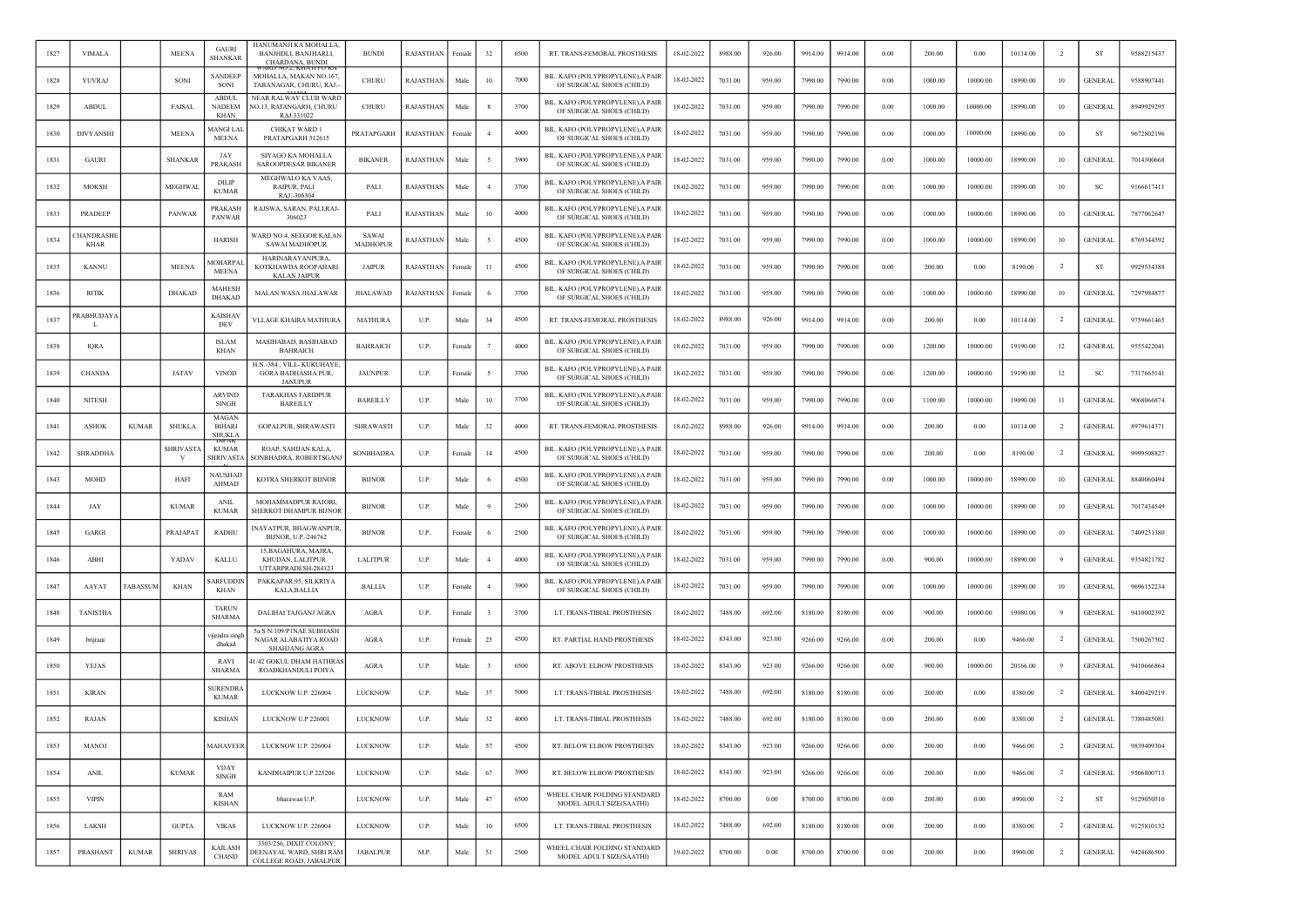| 1858 | SOHAM              | <b>DUKHAND</b><br>AR |                | <b>RAMESH</b>                             | PARBHANI MAHARASHTRA<br>431510                                      | PARBHANI                  | MAHARASH <sub>1</sub><br>RA | Male   |        | 3700 | RT. ABOVE ELBOW PROSTHESIS                                     | 19-02-2022 | 8343.00 | 923.00 | 9266.00 | 9266.00 | 0.00 | 200.00  | 0.00     | 9466.00  | $\overline{2}$ | <b>GENERAL</b> | 9022603946 |
|------|--------------------|----------------------|----------------|-------------------------------------------|---------------------------------------------------------------------|---------------------------|-----------------------------|--------|--------|------|----------------------------------------------------------------|------------|---------|--------|---------|---------|------|---------|----------|----------|----------------|----------------|------------|
| 1859 | YASH               |                      |                | <b>DHYANESE</b><br>WAR                    | PARBHANI MAHARASHTRA<br>431506                                      | PARBHANI                  | <b>MAHARASH</b><br>RA       | Male   | -6     | 4000 | <b>RT. ABOVE ELBOW PROSTHESIS</b>                              | 19-02-2022 | 8343.00 | 923.00 | 9266.00 | 9266.00 | 0.00 | 200.00  | 0.00     | 9466.00  | $\overline{2}$ | <b>SC</b>      | 7775986857 |
| 1860 | RAMESHWAF          |                      |                | <b>TRIBAK</b>                             | PARBHANI MAHARASHTRA<br>431514                                      | PARBHANI                  | MAHARASH<br>RA              | Male   | 33     | 4500 | LT. TRANS-TIBIAL PROSTHESIS                                    | 19-02-2022 | 7488.00 | 692.00 | 8180.00 | 8180.00 | 0.00 | 200.00  | 0.00     | 8380.00  | <sup>2</sup>   | SC             | 8495571509 |
| 1861 | <b>USHA</b>        |                      | <b>BHOSLE</b>  | <b>SATISH</b>                             | PARBHANI MAHARATRA<br>431514                                        | PARBHANI                  | MAHARASHT<br>RA             | Male   |        | 3900 | LT. ABOVE KNEE PROSTHESIS                                      | 19-02-2022 | 8343.00 | 923.00 | 9266.00 | 9266.00 | 0.00 | 1000.00 | 10000.00 | 20266.00 | 10             | <b>GENERAL</b> | 7522986832 |
| 1862 | ARADHIYA           |                      |                | AKASH                                     | PARBHANI MAHARASHTRA<br>431514                                      | PARBHANI                  | <b>MAHARASH</b><br>RA       | ∵emal  |        | 3700 | LT. TRANS-FEMORAL PROSTHESIS                                   | 19-02-2022 | 8343.00 | 923.00 | 9266.00 | 9266.00 | 0.00 | 200.00  | 0.00     | 9466.00  | -2             | ST             | 8308479675 |
| 1863 | <b>ROHIT</b>       |                      |                | UDHAVRAC                                  | PARBHANI MAHARASHTRA<br>431401                                      | PARBHANI                  | MAHARASH<br>RA              | Male   | 16     | 4500 | RT. TRANSTIBIAL PROSTHESIS                                     | 19-02-2022 | 8343.00 | 923.00 | 9266.00 | 9266.00 | 0.00 | 200.00  | 0.00     | 9466.00  | -2             | ST             | 9764547022 |
| 1864 | OMKAR              |                      |                | GANGADHA<br>R                             | PARBHANI MAHARASHTRA<br>431512                                      | PARBHANI                  | <b>MAHARASH</b><br>RA       | Male   |        | 3900 | RT. TRANS-FEMORAL PROSTHESIS                                   | 19-02-2022 | 8988.00 | 926.00 | 9914.00 | 9914.00 | 0.00 | 200.00  | 0.00     | 10114.00 | $\overline{2}$ | ST             | 7875131667 |
| 1865 | <b>SHIV</b>        |                      | <b>SHANKAR</b> | SANJAY                                    | PARBHANI MAHARASHTRA<br>431510                                      | PARBHANI                  | <b>MAHARASH</b><br>RA       | Male   |        | 5000 | LT. ABOVE ELBOW PROSTHESIS                                     | 19-02-2022 | 8343.00 | 923.00 | 9266.00 | 9266.00 | 0.00 | 200.00  | 0.00     | 9466.00  | $\overline{2}$ | <b>ST</b>      | 8010528423 |
| 1866 | <b>BHAGYA</b>      |                      | SHI            | GULAB RAC                                 | PARBHANI MAHARASHTRA<br>431514                                      | PARBHANI                  | <b>MAHARASH</b><br>RA       | Male   | 34     | 5000 | RT. TRANSTIBIAL PROSTHESIS                                     | 19-02-2022 | 8343.00 | 923.00 | 9266.00 | 9266.00 | 0.00 | 200.00  | 0.00     | 9466.00  | -2             | SC             | 9765132523 |
| 1867 | <b>SAMIKASHA</b>   |                      |                | <b>KESHAV</b>                             | PARBHANI MAHARASHTRA<br>431540                                      | PARBHANI                  | MAHARASHT<br>RA             | Male   |        | 5000 | BIL. TRANSTIBIAL PROSTHESIS                                    | 19-02-2022 | 8343.00 | 923.00 | 9266.00 | 9266.00 | 0.00 | 1000.00 | 10000.00 | 20266.00 | 10             | ST             | 9975582530 |
| 1868 | PRAGATI            | <b>GANESH</b>        | <b>DHAWALE</b> | <b>GANESH</b><br><b>DHAWALE</b>           | TONDOLI JAFRABAD JALNA<br>NALNI KHURD JALNA<br>MAHARASHTRA 431114   | JALNA                     | <b>MAHARASH</b><br>RA       | Female |        | 3700 | LT. TRANS-TIBIAL PROSTHESIS                                    | 19-02-2022 | 7488.00 | 692.00 | 8180.00 | 8180.00 | 0.00 | 200.00  | 0.00     | 8380.00  | $\overline{2}$ | ST             | 9860219471 |
| 1869 | <b>DAKSH</b>       |                      | WAGHMARI       | <b>NILESH</b><br><b>AGHMARI</b>           | IALDA, KANDHAR, NANDED                                              | NANDED                    | <b>MAHARASH</b><br>RA       | Male   |        | 4500 | RT. PARTIAL HAND PROSTHESIS                                    | 19-02-2022 | 8343.00 | 923.00 | 9266.00 | 9266.00 | 0.00 | 900.00  | 10000.00 | 20166.00 |                | <b>ST</b>      | 9322016112 |
| 1870 | <b>SHARAD</b>      | PISAL                | PISAL          | CHANGO<br>PISAL                           | IANDRI KHAMGAON NANDI<br><b>KALEGAON BULDHANA</b>                   | <b>BULDHANA</b>           | MAHARASH<br>RA              | Male   | 20     | 3900 | BIL. TRANSTIBIAL PROSTHESIS                                    | 19-02-2022 | 8343.00 | 923.00 | 9266.00 | 9266.00 | 0.00 | 200.00  | 0.00     | 9466.00  | $\overline{2}$ | ST             | 8806035331 |
| 1871 | SOMNATH            | <b>MADHUK</b><br>R   | <b>SHINDE</b>  | <b>AADHUKAF</b><br><b>SHINDE</b>          | BASVESHWAR COLONY,<br>PARLI BEED                                    | <b>BEED</b>               | <b>MAHARASH</b><br>RA       | Male   | 10     | 3700 | RT. TRANS-FEMORAL PROSTHESIS                                   | 19-02-2022 | 8988.00 | 926.00 | 9914.00 | 9914.00 | 0.00 | 200.00  | 0.00     | 10114.00 | $\overline{2}$ | SC             | 9834080341 |
| 1872 | <b>DAMANA</b>      |                      | <b>TADINGI</b> | <b>DARA</b><br><b>TADINGI</b>             | 75, PICHDI, TALAGUMANDA,<br><b>KORAPUT</b>                          | <b>KORAPUT</b>            | ODISHA                      | Male   | 47     | 4500 | RT. BELOW ELBOW PROSTHESIS                                     | 19-02-2022 | 8343.00 | 923.00 | 9266.00 | 9266.00 | 0.00 | 200.00  | 0.00     | 9466.00  | $\overline{2}$ | SC             | 8018886893 |
| 1873 | RAJAMA             |                      | <b>KATIKI</b>  | GOPINATH<br>KHILA                         | KHUDI, MARLA, KORAPUT                                               | <b>KORAPUT</b>            | ODISHA                      | Female | 37     | 4500 | RT. TRANSTIBIAL PROSTHESIS                                     | 19-02-2022 | 8343.00 | 923.00 | 9266.00 | 9266.00 | 0.00 | 200.00  | 0.00     | 9466.00  | $\overline{2}$ | SC             | 8480418714 |
| 1874 | <b>GURU</b>        |                      | PALAM          | MANGU<br>PALAM                            | GUNATHPUT MAJHIPUT,<br>PORAPADAR, GUNTAPUR,<br><b>KORAPUT</b>       | <b>KORAPUT</b>            | ODISHA                      | Male   | 38     | 3700 | RT. TRANSTIBIAL PROSTHESIS                                     | 19-02-2022 | 8343.00 | 923.00 | 9266.00 | 9266.00 | 0.00 | 200.00  | 0.00     | 9466.00  | <sup>2</sup>   | <b>GENERAL</b> | 8480374879 |
| 1875 | AMALLOCHA<br>NA    |                      | <b>GUNTHA</b>  | <b>UGARA</b><br><b>GUNTHA</b>             | RAJAPUT RUSEIPUT,<br>SIMILIGUD, koraput                             | <b>KORAPUT</b>            | ODISHA                      | Male   | 28     | 4500 | RT. TRANS-FEMORAL PROSTHESIS                                   | 19-02-2022 | 8988.00 | 926.00 | 9914.00 | 9914.00 | 0.00 | 200.00  | 0.00     | 10114.00 | $\overline{2}$ | SC             | 9937555683 |
| 1876 | <b>GUDIA</b>       |                      | <b>DURIA</b>   | <b>SANGITA</b><br><b>DURIA</b>            | 002 LUNGURI PAKHAJHOLA<br>SEMILIGUDA, LUNGURI<br><b>KORAPUT</b>     | <b>KORAPUT</b>            | ODISHA                      | Female |        | 3900 | LT. TRANS-TIBIAL PROSTHESIS                                    | 19-02-2022 | 7488.00 | 692.00 | 8180.00 | 8180.00 | 0.00 | 200.00  | 0.00     | 8380.00  | $\overline{2}$ | ST             | 9937939831 |
| 1877 | <b>JITU</b>        |                      | KATIKI         | <b>SUNIL</b><br>KATIKI                    | KHUDI, MARLA, KORAPUT                                               | <b>KORAPUT</b>            | <b>ODISHA</b>               | Male   | 13     | 5000 | LT. TRANS-TIBIAL PROSTHESIS                                    | 19-02-2022 | 7488.00 | 692.00 | 8180.00 | 8180.00 | 0.00 | 200.00  | 0.00     | 8380.00  | -2             | ST             | 6371962292 |
| 1878 | <b>AYUSHMAN</b>    |                      | RAUT           | <b>RANJAN</b><br>RAUT                     | TALA SAHI SEMILIGUDA,<br><b>KORAPUT</b>                             | <b>KORAPUT</b>            | ODISHA                      | Male   |        | 5000 | LT. TRANS-TIBIAL PROSTHESIS                                    | 19-02-2022 | 7488.00 | 692.00 | 8180.00 | 8180.00 | 0.00 | 200.00  | 0.00     | 8380.00  | -2             | ST             | 9438808661 |
| 1879 | <b>BIMALA</b>      |                      | SISA           | GHASI SISA                                | 25, TENTULIPADA,<br>BANAMALIPUT, KORAPUT                            | <b>KORAPUT</b>            | ODISHA                      | Female | 50     | 4000 | RT. TRANS-FEMORAL PROSTHESIS                                   | 19-02-2022 | 8988.00 | 926.00 | 9914.00 | 9914.00 | 0.00 | 200.00  | 0.00     | 10114.00 | $\overline{2}$ | ST             | 6371024318 |
| 1880 | <b>SIMRANPREET</b> |                      | <b>KAUR</b>    | <b>GUSEWAK</b><br><b>SINGH</b>            | DADU MAJRA, FATEHGRAH<br>SAHIB,                                     | <b>FATEHGARH</b><br>SAHIB | <b>PUNJAB</b>               | Female |        | 4500 | LT. TRANS-TIBIAL PROSTHESIS                                    | 19-02-2022 | 7488.00 | 692.00 | 8180.00 | 8180.00 | 0.00 | 900.00  | 10000.00 | 19080.00 | 9              | <b>GENERAL</b> | 9337371699 |
| 1881 | <b>DIVYANSHU</b>   |                      | <b>MITTAL</b>  | RAHUL<br><b>KUMAR</b><br><b>MITTAL</b>    | √O.17. CHOTI POURI LAST NA<br>ABADI, ABOHAR FAZILKA,                | FAZILKA                   | <b>PUNJAB</b>               | Male   | $10\,$ | 4500 | RT. TRANS-FEMORAL PROSTHESIS                                   | 19-02-2022 | 8988.00 | 926.00 | 9914.00 | 9914.00 | 0.00 | 200.00  | 0.00     | 10114.00 | $\overline{2}$ | <b>GENERAL</b> | 7347528125 |
| 1882 | <b>HARSH</b>       |                      |                | <b>SUNDER</b>                             | FAZILKA PUNJAB.                                                     | FAZILKA                   | <b>PUNJAB</b>               | Male   |        | 3900 | BIL. BELOW ELBOW PROSTHESIS                                    | 19-02-2022 | 8343.00 | 923.00 | 9266.00 | 9266.00 | 0.00 | 900.00  | 10000.00 | 20166.00 | -9             | <b>ST</b>      | 7888807591 |
| 1883 | JAG                | <b>MOHAN</b>         | GURJAR         | RAMESH<br><b>CHAND</b><br><b>GURJAR</b>   | <b>GURJAR PATTI, LEEKHLI,</b><br><b>DAUSA</b>                       | <b>DAUSA</b>              | RAJASTHAN                   | Male   | 33     | 5000 | RT. TRANS-FEMORAL PROSTHESIS                                   | 19-02-2022 | 8988.00 | 926.00 | 9914.00 | 9914.00 | 0.00 | 200.00  | 0.00     | 10114.00 | $\overline{2}$ | <b>GENERAL</b> | 8146520826 |
| 1884 | PAVANI             |                      | <b>KUMARI</b>  | <b>GANESH</b><br>RAM                      | KOLI VAS, SALOTARA,<br>DATANI, SIROHI, DATTANI,<br>RAJ .- 307026    | <b>SIROHI</b>             | <b>RAJASTHAN</b>            | Female | 19     | 3700 | RT. TRANSTIBIAL PROSTHESIS                                     | 19-02-2022 | 8343.00 | 923.00 | 9266.00 | 9266.00 | 0.00 | 200.00  | 0.00     | 9466.00  | $\overline{2}$ | ST             | 9414207826 |
| 1885 | LEELA              |                      |                | <b>RUPA RAM</b>                           | 402 MALIYO V SUTHARO KA<br>VAS KALAPURA                             | <b>JALOR</b>              | <b>RAJASTHAN</b>            | Female | 40     | 4000 | RT. BELOW ELBOW PROSTHESIS                                     | 19-02-2022 | 8343.00 | 923.00 | 9266.00 | 9266.00 | 0.00 | 200.00  | 0.00     | 9466.00  | $\overline{2}$ | ST             | 9672159637 |
| 1886 | YOGVEER            |                      | <b>SINGH</b>   | <b>DEVENDRA</b><br><b>SINGH</b>           | BHUBA KI DHANI SIYANA<br><b>JALORE</b>                              | <b>JALOR</b>              | <b>RAJASTHAN</b>            | Male   | $\sim$ | 4500 | BIL. KAFO (POLYPROPYLENE), A PAIR<br>OF SURGICAL SHOES (CHILD) | 19-02-2022 | 7031.00 | 959.00 | 7990.00 | 7990.00 | 0.00 | 900.00  | 10000.00 | 18890.00 | $\mathbf{Q}$   | <b>GENERAL</b> | 9448970352 |
| 1887 | SARTAJ             |                      | <b>KHAN</b>    | <b>MOHAMMA</b><br><b>D ISRAIL</b><br>KHAN | MADARESHVAR ROAD, NEW<br>JAIL, BANSWARA (RURAL),<br>BANSWARA-327021 | <b>BANSWARA</b>           | <b>RAJASTHAN</b>            | Male   | 7      | 2500 | BIL. KAFO (POLYPROPYLENE), A PAIR<br>OF SURGICAL SHOES (CHILD) | 19-02-2022 | 7031.00 | 959.00 | 7990.00 | 7990.00 | 0.00 | 1000.00 | 10000.00 | 18990.00 | 10             | <b>GENERAL</b> | 8769115221 |
| 1888 | <b>JASLEEN</b>     |                      | <b>KAUR</b>    | <b>DILBAG</b><br>SINGH                    | 7-G-F,7 G-6 CHANDRA<br>SHEKHAR AZAD NAGAR,<br>BHILWARA, RAJ.-311001 | <b>BHILWARA</b>           | <b>RAJASTHAN</b>            | Female | 11     | 2500 | BIL. KAFO (POLYPROPYLENE), A PAIR<br>OF SURGICAL SHOES (CHILD) | 18-02-2022 | 7031.00 | 959.00 | 7990.00 | 7990.00 | 0.00 | 200.00  | 0.00     | 8190.00  | $\overline{2}$ | <b>GENERAL</b> | 9664392997 |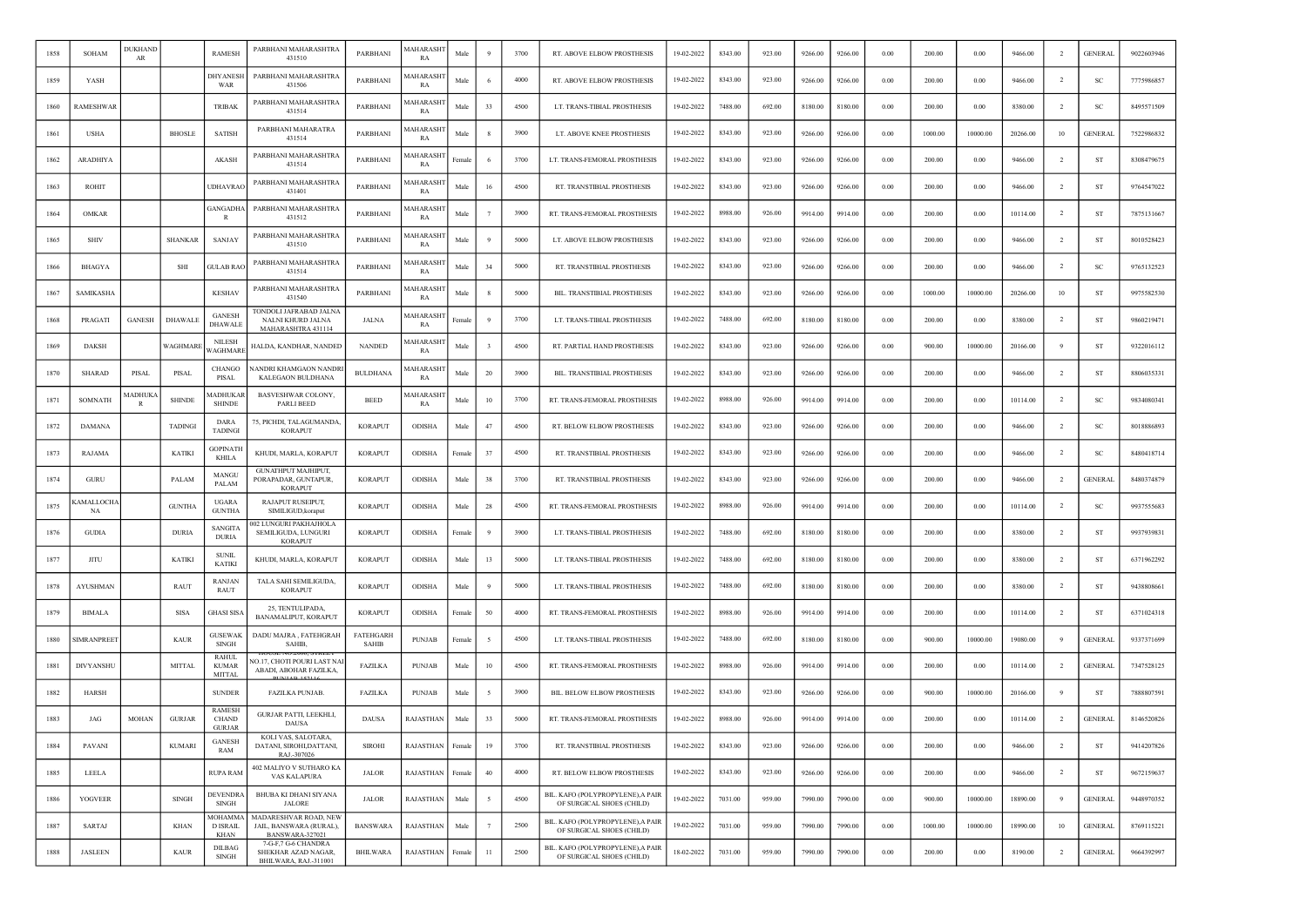| 1889 | <b>SURENDRA</b>                | <b>KUMAR</b>                   | CHOUHAN         | TARACHAN<br><b>D VERMA</b>                    | WARD NO 13 KHACHARIYA<br><b>WAS SIKAR</b>                     | <b>SIKAR</b>     | <b>RAJASTHAN</b> | Male       |         | 4000 | BIL. KAFO (POLYPROPYLENE), A PAIR<br>OF SURGICAL SHOES (CHILD) | 19-02-2022 | 7031.00 | 959.00 | 7990.00 | 7990.00 | 0.00     | 1000.00 | 10000.00 | 18990.00 | 10             | <b>SC</b>      | 6350382940 |
|------|--------------------------------|--------------------------------|-----------------|-----------------------------------------------|---------------------------------------------------------------|------------------|------------------|------------|---------|------|----------------------------------------------------------------|------------|---------|--------|---------|---------|----------|---------|----------|----------|----------------|----------------|------------|
| 1890 | AJAY                           |                                | PURI            | <b>AUNESHP</b><br>RI                          | MATH, TAJPURA, TAJPURA,<br>DHOLPUR,                           | <b>DHOLPUR</b>   | RAJASTHAN        | Male       |         | 3000 | BIL. KAFO (POLYPROPYLENE),A PAIR<br>OF SURGICAL SHOES (CHILD)  | 19-02-2022 | 7031.00 | 959.00 | 7990.00 | 7990.00 | 0.00     | 1000.00 | 10000.00 | 18990.00 | 10             | <b>GENERAL</b> | 9829562164 |
| 1891 | <b>DHEERAJ</b>                 |                                | GARG            | <b>SURESI</b><br>GARG                         | <b>GANGANAGAR RAJASTHAN</b>                                   | GANGANAGAR       | <b>RAJASTHAN</b> | Male       | 34      | 6500 | RT. TRANS-FEMORAL PROSTHESIS                                   | 19-02-2022 | 8988.00 | 926.00 | 9914.00 | 9914.00 | 0.00     | 200.00  | 0.00     | 10114.00 | $\overline{2}$ | <b>GENERAL</b> | 7976506913 |
| 1892 | <b>RAKESH</b>                  |                                | <b>KUMAR</b>    | <b>SHYAM</b><br><b>SUNDER</b>                 | <b>GANGANAGAR RAJASTHAN</b><br>335001                         | GANGANAGAR       | RAJASTHAN        | Male       | 40      | 7000 | RT. TRANS-FEMORAL PROSTHESIS                                   | 19-02-2022 | 2248.00 | 307.00 | 2555.00 | 2555.00 | 0.00     | 200.00  | 0.00     | 2755.00  | $\overline{2}$ | ST             | 9782192222 |
| 1893 | <b>MAYANK</b>                  |                                | <b>KANTIWAL</b> | <b>RAKESH</b><br><b>KUMAR</b>                 | 1 GSM, GANGANAGAR,<br>RAJ.335704                              | GANGANAGAR       | RAJASTHAN        | Male       |         | 4500 | BIL. KAFO (POLYPROPYLENE), A PAIR<br>OF SURGICAL SHOES (CHILD) | 19-02-2022 | 7031.00 | 959.00 | 7990.00 | 7990.00 | 0.00     | 1000.00 | 10000.00 | 18990.00 | 10             | <b>GENERAL</b> | 8949747577 |
| 1894 | <b>JAINUL</b>                  |                                | ABEDEEN         | <b>SIRAJ</b><br><b>MOHAMM</b><br><sup>D</sup> | <b>BHATI MOHALLA</b><br><b>BHAINSROODGARH</b>                 | CHITTORGARH      | RAJASTHAN        | Male       |         | 3900 | BIL. KAFO (POLYPROPYLENE), A PAIR<br>OF SURGICAL SHOES (CHILD) | 19-02-2022 | 7031.00 | 959.00 | 7990.00 | 7990.00 | 0.00     | 1000.00 | 10000.00 | 18990.00 | 10             | <b>GENERAL</b> | 9784103386 |
| 1895 | <b>KOSHAL</b>                  |                                | PRATAP          | <b>CAMLENDR</b><br>A SINGH                    | RAMA KHERA BABARANA                                           | CHITTORGARH      | RAJASTHAN        | Male       | $_{11}$ | 5000 | BIL. KAFO (POLYPROPYLENE), A PAIR<br>OF SURGICAL SHOES (CHILD) | 19-02-2022 | 7031.00 | 959.00 | 7990.00 | 7990.00 | 0.00     | 200.00  | 0.00     | 8190.00  | <sup>2</sup>   | <b>GENERAL</b> | 9660743455 |
| 1896 | CHHAVI                         |                                | PANDYA          | RAJIV<br><b>PANDYA</b>                        | KHADAGDA SAGWARA<br><b>DUNGARPUR</b>                          | <b>DUNGARPUR</b> | RAJASTHAN        | Female     |         | 6500 | BIL. KAFO (POLYPROPYLENE), A PAIR<br>OF SURGICAL SHOES (CHILD) | 19-02-2022 | 7031.00 | 959.00 | 7990.00 | 7990.00 | 0.00     | 1000.00 | 10000.00 | 18990.00 | 10             | <b>GENERAL</b> | 9784680507 |
| 1897 | <b>SABERA</b>                  |                                |                 | HABIB                                         | <b>CHANDE KA PAR</b><br>CHANDANIYON KA PAR<br><b>BARMER</b>   | <b>BARMER</b>    | RAJASTHAN        | Female     |         | 3700 | BIL. KAFO (POLYPROPYLENE),A PAIR<br>OF SURGICAL SHOES (CHILD)  | 19-02-2022 | 7031.00 | 959.00 | 7990.00 | 7990.00 | 0.00     | 1000.00 | 10000.00 | 18990.00 | 10             | ST             | 7073322067 |
| 1898 | <b>SURYA</b><br><b>VARDHAN</b> | <b>SINGH</b>                   | JHALA           | PRAHLAD<br><b>SIGH</b>                        | I, MEDI KA AMRANA, MAND<br>KA AMRANA, CHITT                   | CHITTORGARH      | RAJASTHAN        | Male       |         | 5500 | LT. TRANS-TIBIAL PROSTHESIS                                    | 19-02-2022 | 7488.00 | 692.00 | 8180.00 | 8180.00 | 0.00     | 200.00  | 0.00     | 8380.00  | $\overline{2}$ | <b>GENERAL</b> | 7339963265 |
| 1899 | OMKAR                          |                                | LAKDE           | <b>RAM DAS</b><br>LAKDE                       | APANG VIDHIYALAY, NIGADI                                      | <b>PUNE</b>      | MAHARASHT<br>RA  | Male       | 10      | 6500 | RT. TRANSTIBIAL PROSTHESIS                                     | 19-02-2022 | 8343.00 | 923.00 | 9266.00 | 9266.00 | 0.00     | 200.00  | 0.00     | 9466.00  | $\overline{2}$ | <b>GENERAL</b> | 9270434601 |
| 1900 | <b>SUDUM</b>                   | <b>KHERU</b>                   | PAWALE          | <b>KERU</b><br>PAWALI                         | <b>CALUS, TEL R-NAGAR KHEAD</b>                               | <b>PUNE</b>      | MAHARASHT<br>RA  | Female     | 72      | 5600 | RT. TRANS-FEMORAL PROSTHESIS                                   | 19-02-2022 | 8988.00 | 926.00 | 9914.00 | 9914.00 | 0.00     | 200.00  | 0.00     | 10114.00 | <sup>2</sup>   | <b>GENERAL</b> | 9763852141 |
| 1901 | SAMA                           | MADHUS<br><b>DHAN</b>          | <b>REDDY</b>    | <b>SAMA</b><br><b>CHANDRA</b><br><b>REDDY</b> | <b>S B H COLONY</b><br><b>MUNUGANOOR</b>                      | RANGAREDDY       | TELANGAN/        | Male       | 39      | 5700 | RT. TRANS-FEMORAL PROSTHESIS                                   | 19-02-2022 | 8988.00 | 926.00 | 9914.00 | 9914.00 | 0.00     | 200.00  | 0.00     | 10114.00 | $\overline{2}$ | <b>GENERAL</b> | 9908623233 |
| 1902 | <b>ROHIT</b>                   |                                | <b>KUSHWAH</b>  | <b>KISHAN</b><br><b>KUSHWAH</b>               | CHODA<br>CHAK,DUGASRA,GUNA, M.P.<br>473001                    | <b>GUNA</b>      | M.P.             | Male       |         | 5000 | LT. ABOVE ELBOW PROSTHESIS                                     | 19-02-2022 | 8343.00 | 923.00 | 9266.00 | 9266.00 | 0.00     | 200.00  | 0.00     | 9466.00  | <sup>2</sup>   | <b>ST</b>      | 8827038784 |
| 1903 | ANKUSH                         |                                | <b>GINHE</b>    | RAMBHAU                                       | BHALWADI, AANGOLI, KHED                                       | <b>PUNE</b>      | MAHARASH<br>RA   | Male       | 48      | 5500 | RT. TRANSTIBIAL PROSTHESIS                                     | 19-02-2022 | 8343.00 | 923.00 | 9266.00 | 9266.00 | 0.00     | 200.00  | 0.00     | 9466.00  | $\overline{2}$ | <b>GENERAL</b> | 9657119706 |
| 1904 | VAGDIYA                        | <b>KANUBHA</b>                 | SHAMBHUE<br>HAI | <b>SHAMBHUE</b><br>HAI                        | HOUSE, SURAT KAMREJ<br><b>ROAD, SHYAMDHAM MANDIR</b>          | <b>SURAT</b>     | <b>GUJARAT</b>   | Male       | 63      | 6500 | BIL. TRANSTIBIAL PROSTHESIS                                    | 19-02-2022 | 8343.00 | 923.00 | 9266.00 | 9266.00 | 0.00     | 200.00  | 0.00     | 9466.00  | $\overline{2}$ | <b>GENERAL</b> | 9726462330 |
| 1905 | YOGESH                         |                                | <b>KHADE</b>    | POPAT<br><b>KHADE</b>                         | F402, ASHANAND<br>RAKESHWADI KHED                             | <b>PUNE</b>      | MAHARASH<br>RA   | Male       | 32      | 5600 | LT. TRANS-TIBIAL PROSTHESIS                                    | 19-02-2022 | 7488.00 | 692.00 | 8180.00 | 8180.00 | 0.00     | 200.00  | 0.00     | 8380.00  | $\overline{2}$ | ST             | 8669172905 |
| 1906 | <b>UTTAM</b>                   | <b>KUMAR</b>                   | MEGHWAL         | <b>DINESH</b><br><b>KUMAR</b>                 | MEGWAL VAS, SIWERA,<br>SIROHI, RAJ.-307022                    | <b>SIROHI</b>    | RAJASTHAN        | Male       | 2       | 5700 | LT. TRANS-TIBIAL PROSTHESIS                                    | 19-02-2022 | 7488.00 | 692.00 | 8180.00 | 8180.00 | 0.00     | 200.00  | 0.00     | 8380.00  | $\overline{2}$ | ST             | 9521366168 |
| 1907 | POPAT                          |                                | MADHVE          | <b>HANU</b><br><b>MADHVE</b>                  | DONDE, KHED                                                   | <b>PUNE</b>      | MAHARASHT<br>RA  | Male       | 80      | 5500 | RT. PARTIAL HAND PROSTHESIS                                    | 19-02-2022 | 8343.00 | 923.00 | 9266.00 | 9266.00 | 0.00     | 200.00  | 0.00     | 9466.00  | -2             | GENERAL        | 9588631044 |
| 1908 | <b>VIJAY</b>                   |                                | <b>SHEVAJI</b>  | SHEVAJI                                       | VELALE, RAJGURUNAGAR,<br><b>KHED</b>                          | <b>PUNE</b>      | MAHARASHT<br>RA  | Male       | 36      | 6500 | LT. TRANS-FEMORAL PROSTHESIS                                   | 19-02-2022 | 8343.00 | 923.00 | 9266.00 | 9266.00 | 0.00     | 200.00  | 0.00     | 9466.00  | $\overline{2}$ | <b>GENERAL</b> | 9604640700 |
| 1909 | PATEL                          | <b>MACHHIB</b><br>N            | <b>HARIBHAI</b> | <b>HARIBHAI</b>                               | TEKARA FALIYU, SACHIN<br>TALANGPUR, CHAURASI,<br><b>SURAT</b> | <b>SURAT</b>     | <b>GUJARAT</b>   | Female     | 68      | 5600 | WHEEL CHAIR FOLDING STANDARD<br>MODEL ADULT SIZE(SAATHI)       | 19-02-2022 | 8700.00 | 0.00   | 8700.00 | 8700.00 | 0.00     | 100.00  | 0.00     | 8800.00  |                | <b>GENERAL</b> | 9879331808 |
| 1910 | <b>MUKESHBHA</b>               | PATEL                          |                 | <b>GULABBHAI</b><br>PATEL                     | CHIKHLI TANKAL<br><b>NAVSARI</b>                              | <b>NAVSARI</b>   | <b>GUJARAT</b>   | Male       | 43      | 5700 | LT. EXTENSION PROSTHESIS                                       | 19-02-2022 | 8343.00 | 923.00 | 9266.00 | 9266.00 | 0.00     | 200.00  | 0.00     | 9466.00  | $\overline{2}$ | <b>GENERAL</b> | 9979760002 |
| 1911 | VISHNUBHAI                     | <b>DHANSUKI</b><br><b>BHAI</b> | RATHOD          | <b>DHANSUKI</b><br>BHAI<br><b>RATHOD</b>      | 302, NAHERU FALIYA,<br><b>DHARAGIRL NAVSARL</b><br>KABILPORE  | <b>NAVSARI</b>   | <b>GUJARAT</b>   | Male       | 25      | 5000 | LT. TRANS-TIBIAL PROSTHESIS                                    | 19-02-2022 | 7488.00 | 692.00 | 8180.00 | 8180.00 | 0.00     | 200.00  | 0.00     | 8380.00  | $\overline{2}$ | <b>GENERAL</b> | 9624032265 |
| 1912 | MOHANBHAI                      | TUNDIYA                        |                 | KARSHANE<br>HAI<br>TUNDIY.                    | PALANPIR MANDIR<br>VIJALPUR, EROO, NAVSARI,                   | NAVSARI          | <b>GUJARAT</b>   | Male       | 51      | 5500 | LT. PARTIAL FOOT PROSTHESIS                                    | 19-02-2022 | 8343.00 | 923.00 | 9266.00 | 9266.00 | 0.00     | 200.00  | 0.00     | 9466.00  | $\overline{2}$ | <b>GENERAL</b> | 9662495509 |
| 1913 | MADAD                          | <b>SALIMBHA</b>                |                 | <b>MADAD</b><br><b>KADARBHA</b>               | <b>TAROTA BAZAR NEAR</b><br>LAIBRARY, NAVSARI                 | <b>NAVSARI</b>   | <b>GUJARAT</b>   | Male       | 56      | 6500 | RT. BELOW ELBOW PROSTHESIS                                     | 19-02-2022 | 8343.00 | 923.00 | 9266.00 | 9266.00 | 0.00     | 200.00  | 0.00     | 9466.00  | $\overline{2}$ | <sub>SC</sub>  | 9537390149 |
| 1914 | VARCHAND                       | <b>SHANTIBE</b><br>N           |                 | <b>GANESH</b><br>BHAI                         | KACHCHH GUJRAT 370165                                         | КАСНСНН          | <b>GUJARAT</b>   | Male       | 68      | 5600 | WHEEL CHAIR FOLDING STANDARD<br>MODEL ADULT SIZE(SAATHI)       | 19-02-2022 | 8700.00 | 0.00   | 8700.00 | 8700.00 | 0.00     | 100.00  | 0.00     | 8800.00  |                | <b>GENERAL</b> | 9925983503 |
| 1915 | <b>JITENDRA</b>                | BHAI                           |                 | <b>HASMUK</b><br>BHAI                         | KACHCHH GUJRAT 370020                                         | КАСНСНН          | <b>GUJARAT</b>   | Male       | 57      | 5700 | RT. BELOW ELBOW PROSTHESIS                                     | 19-02-2022 | 8343.00 | 923.00 | 9266.00 | 9266.00 | 0.00     | 200.00  | $0.00\,$ | 9466.00  | $\overline{2}$ | <b>GENERAL</b> | 9726011676 |
| 1916 | <b>GOPAL</b>                   | DADU                           |                 | <b>MAHESHWA</b><br><b>RI DADU</b>             | KACHCHH GUJARAT 370645                                        | КАСНСНН          | <b>GUJARAT</b>   | Male       | 41      | 5500 | RT. TRANS-FEMORAL PROSTHESIS                                   | 19-02-2022 | 8988.00 | 926.00 | 9914.00 | 9914.00 | 0.00     | 200.00  | 0.00     | 10114.00 | $\overline{2}$ | <b>GENERAL</b> | 9909671944 |
| 1917 | <b>RAKESH</b>                  |                                | SINGH           | RAMBACHA<br>N SINGH                           | PADIYARI, MAHILA PARIYARI,<br>KAIMUR, BIHAR-802132            | <b>KAIMUR</b>    | BIHAR            | Male       | 28      | 6500 | RT. TRANS-FEMORAL PROSTHESIS                                   | 20-02-2022 | 8988.00 | 926.00 | 9914.00 | 9914.00 | $0.00\,$ | 200.00  | $0.00\,$ | 10114.00 | $\overline{2}$ | <b>GENERAL</b> | 7209567250 |
| 1918 | <b>DICHANDER</b>               | <b>KUMAR</b>                   | <b>SHARMA</b>   | <b>PURAN</b><br><b>SHARMA</b>                 | AMARPUR, WARD NO-02,<br>KAHARA, SAHARSA<br><b>KAHRA</b>       | SAHARSA          | <b>BIHAR</b>     | Male       | 29      | 5600 | LT. TRANS-TIBIAL PROSTHESIS                                    | 20-02-2022 | 7488.00 | 692.00 | 8180.00 | 8180.00 | 0.00     | 200.00  | 0.00     | 8380.00  | $\overline{2}$ | <b>GENERAL</b> | 6294248270 |
| 1919 | RAJKISHOR                      |                                | <b>KHALIFA</b>  | <b>NANHAK</b><br><b>KHALIFA</b>               | MATIHAN, DIGHWARA,<br><b>SARAN</b>                            | SARAN            | BIHAR            | $\rm Male$ | 38      | 5700 | RT. BELOW ELBOW PROSTHESIS                                     | 20-02-2022 | 8343.00 | 923.00 | 9266.00 | 9266.00 | 0.00     | 200.00  | 0.00     | 9466.00  | $\overline{2}$ | <b>GENERAL</b> | 9113735505 |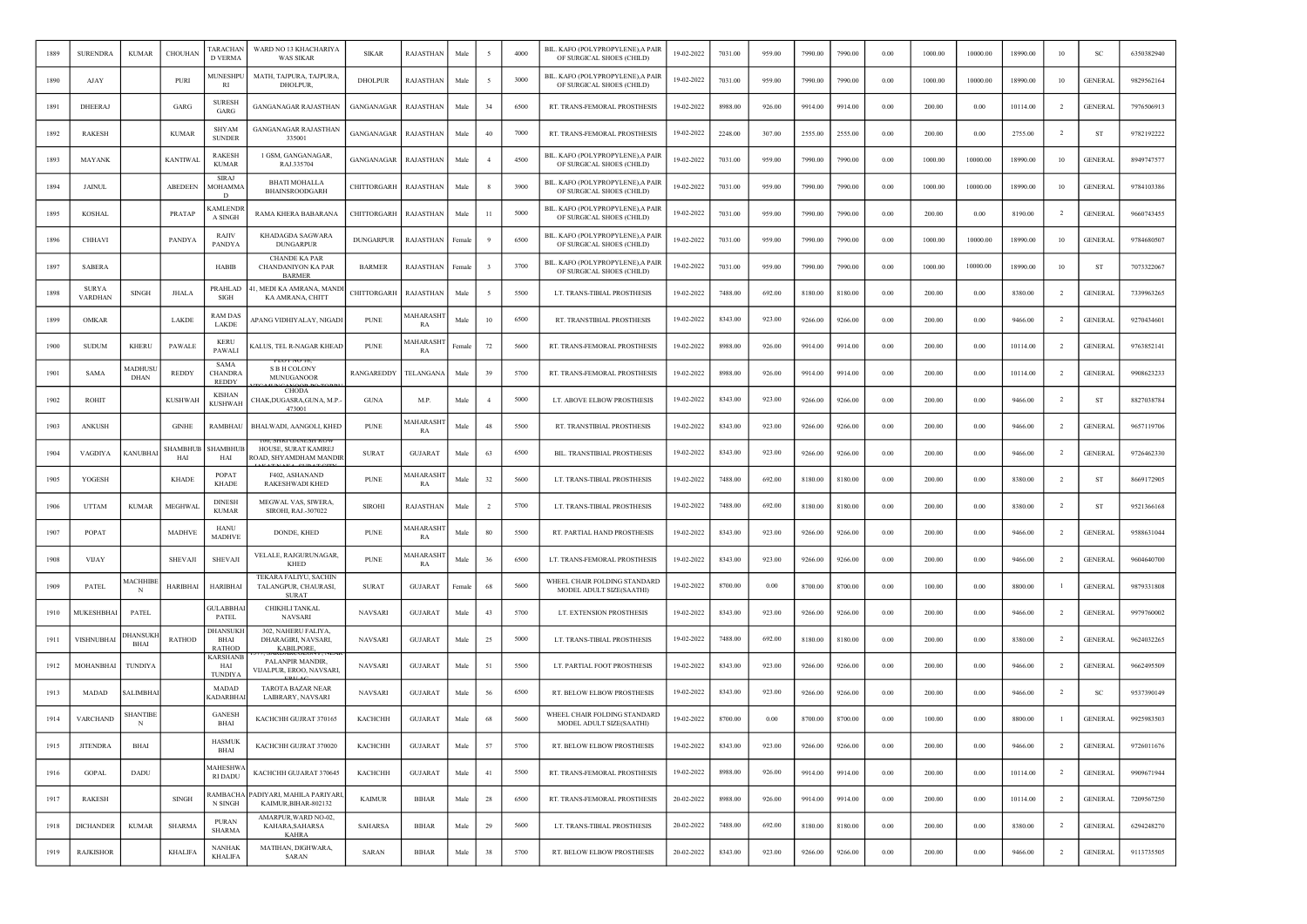| 1920 | <b>BANGALI</b>        |             | RAY                       | IARIDAYAL<br>RAY                                 | WARD NO.1, CHHATRA<br>CHHAPRA, SITALPUR, SARAN                               | SARAN              | <b>BIHAR</b>     | Male   | 47             | 5000 | LT. ABOVE ELBOW PROSTHESIS                                     | 20-02-2022 | 8343.00  | 923.00 | 9266.00  | 9266.00  | 0.00     | 200.00  | 0.00     | 9466.00  | $\overline{2}$ | <b>GENERAL</b>      | 6299074708 |
|------|-----------------------|-------------|---------------------------|--------------------------------------------------|------------------------------------------------------------------------------|--------------------|------------------|--------|----------------|------|----------------------------------------------------------------|------------|----------|--------|----------|----------|----------|---------|----------|----------|----------------|---------------------|------------|
| 1921 | RAM                   | <b>BABU</b> | <b>KUMAR</b>              | <b>AJESHWAR</b><br><b>PRASAD</b>                 | MAKHDUMPUR, SARAN<br><b>SONEPUR</b>                                          | SARAN              | <b>BIHAR</b>     | Male   | 44             | 5500 | LT. EXTENSION PROSTHESIS                                       | 20-02-2022 | 8343.00  | 923.00 | 9266.00  | 9266.00  | 0.00     | 200.00  | 0.00     | 9466.00  | $\overline{2}$ | SC                  | 9955615957 |
| 1922 | DEO                   | NARAYAN     | <b>SHARMA</b>             | <b>BHAGWAN</b><br>SHARMA                         | KANSHDIYAR, SARAN                                                            | SARAN              | <b>BIHAR</b>     | Male   | 68             | 6500 | WHEEL CHAIR FOLDING STANDARD<br>MODEL ADULT SIZE(SAATHI)       | 20-02-2022 | 8700.00  | 0.00   | 8700.00  | 8700.00  | 0.00     | 100.00  | 0.00     | 8800.00  |                | <b>GENERAI</b>      | 7079562256 |
| 1923 | <b>MADAN</b>          |             | TIWARI                    | <b>HANDRE</b><br><b>HWAR</b><br>TIWARI           | <b>GORAUL AMNOUR</b><br>SARAN                                                | SARAN              | <b>BIHAR</b>     | Male   | 64             | 5600 | TRICYCLE CONVENTIONAL HAND<br>PROPELLED (HAMRAHI)              | 20-02-2022 | 10000.00 | 0.00   | 10000.00 | 10000.00 | 0.00     | 100.00  | $0.00\,$ | 10100.00 |                | <b>GENERAL</b>      | 9973950549 |
| 1924 | <b>SALMAN</b>         |             | <b>KHAN</b>               | JAMAAI<br>KHAN                                   | CHANDANIYON KA PAR<br>CHANDI KA PAR, RAMSAR<br>BARMER, RAJ.                  | <b>BARMER</b>      | RAJASTHAN        | Male   |                | 5700 | BIL. KAFO (POLYPROPYLENE), A PAIR<br>OF SURGICAL SHOES (CHILD) | 20-02-2022 | 7031.00  | 959.00 | 7990.00  | 7990.00  | 0.00     | 1000.00 | 10000.00 | 18990.00 | 10             | <b>GENERAI</b>      | 9649998626 |
| 1925 | <b>SWAROOP</b>        |             | <b>JANGID</b>             | PRAKASH<br><b>JANGID</b>                         | <b>64K VAN VIBHAG KE PASS</b><br>VARD NO 36 BERIYO KA VAS<br><b>BARMER</b>   | <b>BARMER</b>      | RAJASTHAN        | Male   |                | 4500 | BIL. KAFO (POLYPROPYLENE), A PAIR<br>OF SURGICAL SHOES (CHILD) | 20-02-2022 | 7031.00  | 959.00 | 7990.00  | 7990.00  | 0.00     | 1000.00 | 10000.00 | 18990.00 | 10             | <b>GENERAL</b>      | 8306339506 |
| 1926 | <b>MANVI</b>          |             |                           | <b>SUBHASH</b>                                   | WARD NO.7, SATIPURA.<br>HANUMANGARH, 50 NGC<br>(RURAL)                       | <b>HANUMANGARH</b> | <b>RAJASTHAN</b> | Femal  |                | 3900 | BIL. KAFO (POLYPROPYLENE), A PAIR<br>OF SURGICAL SHOES (CHILD) | 20-02-2022 | 7031.00  | 959.00 | 7990.00  | 7990.00  | 0.00     | 1200.00 | 10000.00 | 19190.00 | 12             | <b>ST</b>           | 9460535734 |
| 1927 | ARBAJ                 |             |                           | <b>KHALID</b>                                    | ALSISAR, JHUNJHUNUN                                                          | JHUJHUNU           | RAJASTHAN        | Male   |                | 5000 | BIL. KAFO (POLYPROPYLENE), A PAIR<br>OF SURGICAL SHOES (CHILD) | 20-02-2022 | 7031.00  | 959.00 | 7990.00  | 7990.00  | $0.00\,$ | 1000.00 | 10000.00 | 18990.00 | 10             | <b>GENERAL</b>      | 9001805201 |
| 1928 | <b>DIVES</b>          |             | <b>KUMAWAT</b>            | <b>ANIL</b><br><b>KUMAR</b>                      | WARD NO-07. BARWA<br>JHUNJHUNUN                                              | <b>JHUJHUNU</b>    | <b>RAJASTHAN</b> | Male   |                | 3500 | BIL. KAFO (POLYPROPYLENE), A PAIR<br>OF SURGICAL SHOES (CHILD) | 20-02-2022 | 7031.00  | 959.00 | 7990.00  | 7990.00  | 0.00     | 1000.00 | 10000.00 | 18990.00 | 10             | <b>GENERAL</b>      | 7665051370 |
| 1929 | <b>KINJAL</b>         |             | CHOUHAN                   | MAKAN<br><b>SINGH</b>                            | VILL NAVADHARA, POST<br>BAWALWARA, TEH-<br><b>KHERWARA</b>                   | <b>UDAIPUR</b>     | RAJASTHAN        | Female |                | 2500 | BIL. KAFO (POLYPROPYLENE), A PAIR<br>OF SURGICAL SHOES (CHILD) | 20-02-2022 | 7031.00  | 959.00 | 7990.00  | 7990.00  | $0.00\,$ | 900.00  | 10000.00 | 18890.00 |                | <b>GENERAL</b>      | 9414829398 |
| 1930 | PARAS                 |             | <b>KUMAR</b>              | <b>BANSHI LAI</b><br>JAIN                        | 1, NEEMUCH KHEDA, WARD<br>NO.1, DEWALI, UDAIPUR                              | <b>UDAIPUR</b>     | RAJASTHAN        | Male   | 44             | 3700 | BIL. KAFO (MEDIUM).A PAIR OF<br>SURGICAL SHOES (ADULT)         | 20-02-2022 | 4765.00  | 650.00 | 5415.00  | 5415.00  | 0.00     | 200.00  | 0.00     | 5615.00  | $\overline{2}$ | <b>GENERAL</b>      | 9081609606 |
| 1931 | HEMLATA               |             | RANAWAT                   | RAM SINGE                                        | <b>SINGHARA</b>                                                              | <b>UDAIPUR</b>     | RAJASTHAN        | Female | 43             | 4500 | RT. TRANS-FEMORAL PROSTHESIS                                   | 20-02-2022 | 8988.00  | 926.00 | 9914.00  | 9914.00  | 0.00     | 200.00  | 0.00     | 10114.00 | $\overline{2}$ | <b>GENERAI</b>      | 9414544416 |
| 1932 | VJAY                  | LAKSHMI     | SHARMA                    | MUKESH<br><b>SHARMA</b>                          | 2-T-9, SHANTI NAGAR,<br>SECTOR-5, HIRAN MAGRI                                | <b>UDAIPUR</b>     | RAJASTHAN        | Femal  | 43             | 4500 | RT. TRANS-FEMORAL PROSTHESIS                                   | 20-02-2022 | 8988.00  | 926.00 | 9914.00  | 9914.00  | 0.00     | 200.00  | 0.00     | 10114.00 |                | <b>GENERAL</b>      | 8302987637 |
| 1933 | <b>HARSHIT</b>        |             |                           | <b>SHRI RAM</b><br>RAM                           | DHYAWA, DIDWANA,<br><b>NAGAUR</b>                                            | <b>NAGAUR</b>      | RAJASTHAN        | Male   |                | 5000 | BIL. KAFO (POLYPROPYLENE), A PAIR<br>OF SURGICAL SHOES (CHILD) | 20-02-2022 | 7031.00  | 959.00 | 7990.00  | 7990.00  | 0.00     | 1200.00 | 10000.00 | 19190.00 | 12             | <b>GENERAL</b>      | 9782353050 |
| 1934 | <b>HAIDAR</b>         |             | ALI                       | <b>ASAN ALI</b>                                  | <b>JABRESHWAR BALAJI</b><br><b>MANDIR KE PICHE, DIDWANA</b><br><b>NAGAUR</b> | <b>NAGAUR</b>      | RAJASTHAN        | Male   |                | 5000 | BIL. KAFO (POLYPROPYLENE), A PAIR<br>OF SURGICAL SHOES (CHILD) | 20-02-2022 | 7031.00  | 959.00 | 7990.00  | 7990.00  | 0.00     | 1000.00 | 10000.00 | 18990.00 | 10             | <b>GENERAL</b>      | 7414075304 |
| 1935 | <b>AYUSH</b>          |             | <b>SHARMA</b>             | SURESH<br><b>KUMAR</b><br><b>SHARMA</b>          | <b>BILOCHI JAIPUR</b>                                                        | <b>JAIPUR</b>      | RAJASTHAN        | Male   | 10             | 3900 | BIL. KAFO (POLYPROPYLENE), A PAIR<br>OF SURGICAL SHOES (CHILD) | 20-02-2022 | 7031.00  | 959.00 | 7990.00  | 7990.00  | 0.00     | 1000.00 | 10000.00 | 18990.00 | 10             | <b>GENERAL</b>      | 9829861642 |
| 1936 | <b>SHUBH</b>          |             | <b>SHEKHAWA</b><br>т      | <b>VIKRAM</b><br>SINGH                           | PLOT NO 70 S-1 GANESH<br>VIHAR COLONY BEHIND<br>BHUSHAN ITI COLLEGE SIRS     | <b>JAIPUR</b>      | RAJASTHAN        | Male   | 14             | 5000 | BIL. KAFO (POLYPROPYLENE), A PAIR<br>OF SURGICAL SHOES (CHILD) | 20-02-2022 | 7031.00  | 959.00 | 7990.00  | 7990.00  | 0.00     | 1000.00 | 10000.00 | 18990.00 | 10             | <b>GENERAL</b>      | 8690876369 |
| 1937 | TEJPAL                |             | YADAV                     | <b>MALI RAM</b><br>YADAV                         | <b>TANKARDA JAIPUR</b>                                                       | <b>JAIPUR</b>      | <b>RAJASTHAN</b> | Male   | 15             | 5000 | RT. KAFO (POLYPROPYLENE), A PAIR<br>OF SURGICAL SHOES (CHILD)  | 20-02-2022 | 3692.00  | 503.00 | 4195.00  | 4195.00  | 0.00     | 200.00  | 0.00     | 4395.00  | $\overline{2}$ | <b>GENERAL</b>      | 9784959235 |
| 1938 | SHUBHAM               | PRATAP      | <b>SINGH</b>              | BASANT<br>SINGH                                  | MUKHYA GAAV PARAWAL<br>KHAMNOR, BAGOL,<br>RAJASAMAND, RAJ.-313301            | RAJSAMAND          | RAJASTHAN        | Male   |                | 5000 | RT. KAFO (POLYPROPYLENE), A PAIR<br>OF SURGICAL SHOES (CHILD)  | 20-02-2022 | 3692.00  | 503.00 | 4195.00  | 4195.00  | 0.00     | 1000.00 | 10000.00 | 15195.00 | 10             | <b>GENERAI</b>      | 9636504779 |
| 1939 | <b>AASHIYA</b>        |             |                           | <b>MOHD</b><br><b>HARUN</b>                      | DABKORA SAHARANPUR<br><b>BEHAT</b>                                           | SAHARANPUR         | U.P.             | Femal  | 11             | 4500 | RT. KAFO (POLYPROPYLENE), A PAIR<br>OF SURGICAL SHOES (CHILD)  | 20-02-2022 | 3692.00  | 503.00 | 4195.00  | 4195.00  | 0.00     | 200.00  | 0.00     | 4395.00  | $\overline{2}$ | <b>GENERAL</b>      | 7742209359 |
| 1940 | <b>VESHNAVI</b>       |             |                           | <b>VISHNU</b><br><b>KUMAR</b>                    | JARARA MANT, JARARA,<br><b>MATHURA</b>                                       | <b>MATHURA</b>     | U.P.             | Male   |                | 3900 | RT. KAFO (POLYPROPYLENE), A PAIR<br>OF SURGICAL SHOES (CHILD)  | 20-02-2022 | 3692.00  | 503.00 | 4195.00  | 4195.00  | 0.00     | 1000.00 | 10000.00 | 15195.00 | 10             | <b>GENERAI</b>      | 8802355095 |
| 1941 | PRASHANT              |             |                           | <b>KARAN</b><br><b>SINGH</b>                     | POST PAKBADA THANA<br>MAJHOLA GANV DIDOURI<br>PAKBARA MORADABAD              | MORADABAD          | U.P.             | Male   | 10             | 4500 | RT. KAFO (POLYPROPYLENE), A PAIR<br>OF SURGICAL SHOES (CHILD)  | 20-02-2022 | 3692.00  | 503.00 | 4195.00  | 4195.00  | 0.00     | 900.00  | 10000.00 | 15095.00 |                | <b>GENERAI</b>      | 8112368047 |
| 1942 | <b>UTSAV</b>          |             | <b>VARMA</b>              | OHARMENI<br>RA KUMAF                             | SURAJPUR (MUSTQIL)<br>PILIBHIT                                               | PILIBHIT           | U.P.             | Male   |                | 3900 | RT. KAFO (POLYPROPYLENE), A PAIR<br>OF SURGICAL SHOES (CHILD)  | 20-02-2022 | 3692.00  | 503.00 | 4195.00  | 4195.00  | 0.00     | 900.00  | 10000.00 | 15095.00 | -9             | SC                  | 9917167453 |
| 1943 | MOHD                  |             | AHAD                      | ASIMUDDI                                         | 00 BABUPUR SADAR<br>JAGADISHPUR JAUNPUR                                      | <b>JAUNPUR</b>     | U.P.             | Male   |                | 4000 | BIL. KAFO (POLYPROPYLENE), A PAIR<br>OF SURGICAL SHOES (CHILD) | 20-02-2022 | 7031.00  | 959.00 | 7990.00  | 7990.00  | 0.00     | 900.00  | 10000.00 | 18890.00 |                | <b>GENERAL</b>      | 8920524122 |
| 1944 | <b>ALIYA</b>          |             | AAJIJ                     | MOHAMM.<br><b>D YAKUB</b>                        | UTARU KHURD NAUPEDWA<br><b>JAUNPUR</b>                                       | <b>JAUNPUR</b>     | U.P.             | Female |                | 4500 | RT. KAFO (POLYPROPYLENE), A PAIR<br>OF SURGICAL SHOES (CHILD)  | 20-02-2022 | 3692.00  | 503.00 | 4195.00  | 4195.00  | 0.00     | 900.00  | 10000.00 | 15095.00 |                | <b>GENERAL</b>      | 7897143141 |
| 1945 | SHADAB                |             |                           | <b>NAJIM</b><br><b>KHAN</b>                      | 161 GALI N.5 SHITAL KHAN<br><b>FIROJABAD</b>                                 | FIROZABAD          | U.P.             | Female | $\overline{4}$ | 3900 | BIL. KAFO (POLYPROPYLENE), A PAIR<br>OF SURGICAL SHOES (CHILD) | 20-02-2022 | 7031.00  | 959.00 | 7990.00  | 7990.00  | 0.00     | 900.00  | 10000.00 | 18890.00 | -9             | <b>GENERAL</b>      | 9720321417 |
| 1946 | <b>NIHARIKA</b>       |             | PRAJAPATI                 | <b>KULDEEP</b><br><b>KUMAR</b>                   | SONAHULEE BANDA BANDA                                                        | <b>BANDA</b>       | U.P.             | Female | -6             | 5000 | BIL. KAFO (POLYPROPYLENE), A PAIR<br>OF SURGICAL SHOES (CHILD) | 20-02-2022 | 7031.00  | 959.00 | 7990.00  | 7990.00  | 0.00     | 1200.00 | 10000.00 | 19190.00 | 12             | <b>GENERAL</b>      | 9105103252 |
| 1947 | <b>VANDANA</b>        |             | CHAURASIY<br>$\mathbf{A}$ | RAM<br><b>BACHAN</b><br>PRASAD                   | TAPOVAN ASHRAM, SARANG<br>TALAB, PAHRIYA, SARNATH.                           | <b>VARANASI</b>    | U.P.             | Female | 32             | 5000 | RT. TRANS-FEMORAL PROSTHESIS                                   | 20-02-2022 | 8988.00  | 926.00 | 9914.00  | 9914.00  | 0.00     | 200.00  | 0.00     | 10114.00 | $\overline{2}$ | <b>GENERAL</b>      | 8707025255 |
| 1948 | <b>BALVANT</b>        |             | PATEL                     | <b>JAGEESH</b><br>PATEL                          | <b>BAGAHI DULHIPUR,</b><br>MUAGALSARAI                                       | CHANDAULI          | U.P.             | Male   | $10\,$         | 4500 | RT. KAFO (POLYPROPYLENE), A PAIR<br>OF SURGICAL SHOES (CHILD)  | 20-02-2022 | 3692.00  | 503.00 | 4195.00  | 4195.00  | 0.00     | 1200.00 | 10000.00 | 15395.00 | 12             | <b>GENERAL</b>      | 6307515451 |
| 1949 | <b>KIRTI</b>          |             | <b>VERMA</b>              | <b>SUBHASH</b><br><b>CHANDRA</b><br><b>VERMA</b> | BUDHUPURA, KHUKRI,<br>DATAGANJ, BUDAUN                                       | <b>BUDAUN</b>      | U.P.             | Female | 11             | 3900 | RT. KAFO (POLYPROPYLENE), A PAIR<br>OF SURGICAL SHOES (CHILD)  | 20-02-2022 | 3692.00  | 503.00 | 4195.00  | 4195.00  | 0.00     | 200.00  | 0.00     | 4395.00  | $\overline{2}$ | SC                  | 7379460573 |
| 1950 | $\operatorname{ARUN}$ |             | <b>KUMAR</b>              | VEERENDR<br>A                                    | GRM NARPATI NAGLA USHAT<br><b>BUDAUN</b>                                     | <b>BUDAUN</b>      | U.P.             | Male   |                | 5000 | BIL. KAFO (POLYPROPYLENE), A PAIR<br>OF SURGICAL SHOES (CHILD) | 20-02-2022 | 7031.00  | 959.00 | 7990.00  | 7990.00  | $0.00\,$ | 800.00  | 10000.00 | 18790.00 | 8              | $\operatorname{ST}$ | 9758596950 |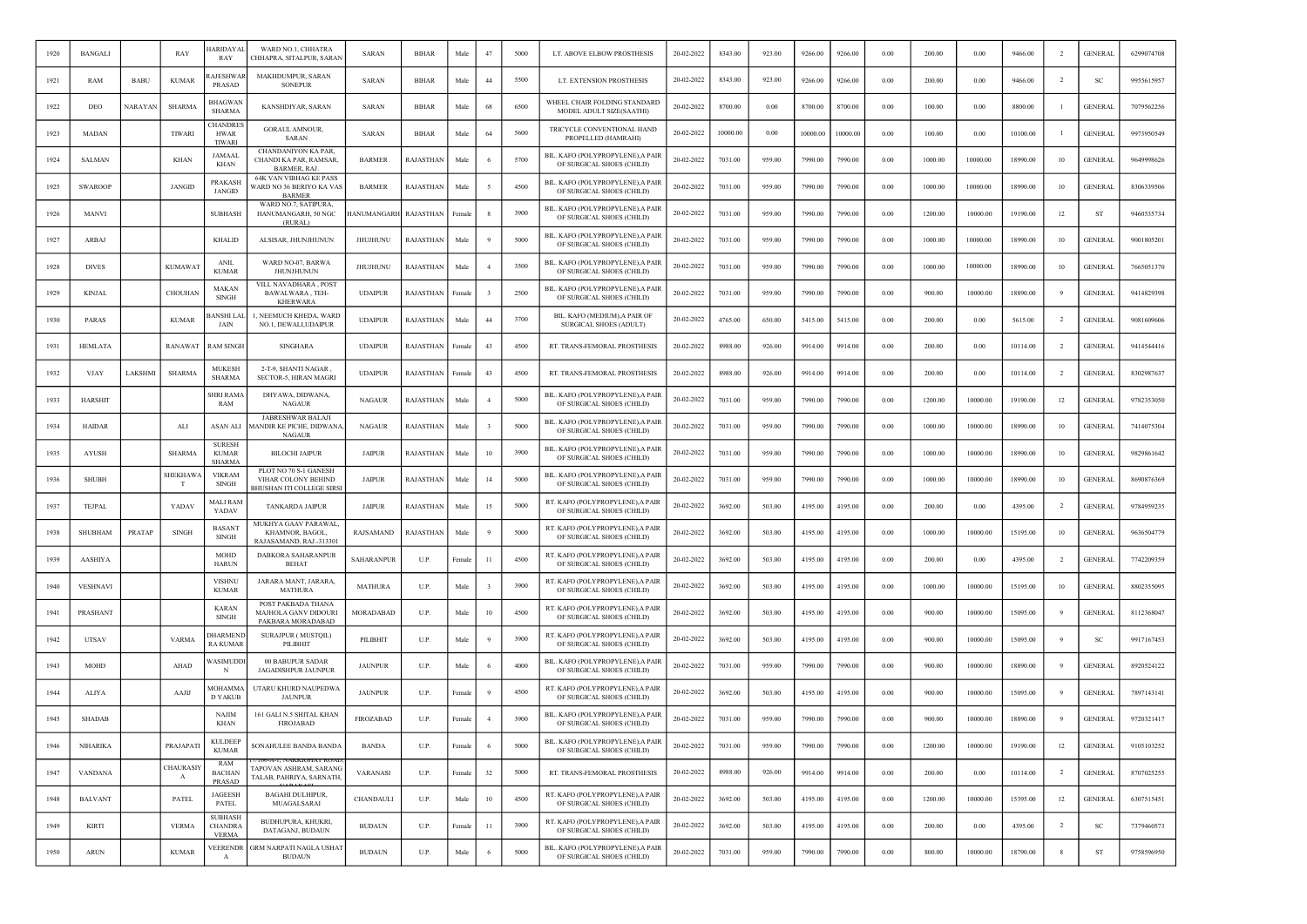| 1951 | <b>SHIFA</b>   |               |               | <b>IMAMUDDIN</b>                   | ALIPURA, HAHANPUR.<br>BIJNOR, U.P.-246749                                    | <b>BUNOR</b>               | U.P. | Female     | 11             | 2500 | RT. KAFO (POLYPROPYLENE), A PAIR<br>OF SURGICAL SHOES (CHILD)  | 20-02-2022 | 3692.00 | 503.00 | 4195.00 | 4195.00 | 0.00       | 200.00  | 0.00       | 4395.00  | -2             | <b>GENERAL</b> | 9068477912 |
|------|----------------|---------------|---------------|------------------------------------|------------------------------------------------------------------------------|----------------------------|------|------------|----------------|------|----------------------------------------------------------------|------------|---------|--------|---------|---------|------------|---------|------------|----------|----------------|----------------|------------|
| 1952 | MOHAMMAD       | <b>TOSIF</b>  | KHAN          | <b>YUNIS</b><br>KHAN               | RIWARA, BULANDSHAHR                                                          | BULANDSHAHA                | U.P. | Male       |                | 2500 | RT. KAFO (POLYPROPYLENE), A PAIR<br>OF SURGICAL SHOES (CHILD)  | 20-02-2022 | 3692.00 | 503.00 | 4195.00 | 4195.00 | 0.00       | 800.00  | 10000.00   | 14995.00 | -8             | <b>GENERAL</b> | 9389985727 |
| 1953 | PRASHANT       |               | SINGH         | PAPPU<br><b>SINGH</b>              | 52, BILONA ROOP, BILONA<br><b>CHHAP BANGAR</b><br><b>BULANDSHAHAR</b>        | <b>BULANDSHAHA</b><br>R    | U.P. | Male       |                | 2500 | BIL. KAFO (POLYPROPYLENE), A PAIR<br>OF SURGICAL SHOES (CHILD) | 20-02-2022 | 7031.00 | 959.00 | 7990.00 | 7990.00 | 0.00       | 800.00  | 10000.00   | 18790.00 |                | <b>GENERAL</b> | 9759660232 |
| 1954 | <b>UPKAR</b>   |               | <b>SHARMA</b> | MASHANK<br>AR SHARMA               | KOTH, NAWA NAGAR BALLIA                                                      | <b>BALLIA</b>              | U.P. | Male       |                | 4500 | BIL. KAFO (POLYPROPYLENE),A PAIR<br>OF SURGICAL SHOES (CHILD)  | 20-02-2022 | 7031.00 | 959.00 | 7990.00 | 7990.00 | 0.00       | 1000.00 | 10000.00   | 18990.00 | 10             | <b>GENERAL</b> | 7470332012 |
| 1955 | <b>SURANSH</b> |               | <b>SINGH</b>  | <b>SUDHIR</b><br><b>SINGH</b>      | PRADHANPUR, BALLIA, U.P-<br>227112                                           | <b>BALLIA</b>              | U.P. | Male       |                | 4500 | RT. KAFO (POLYPROPYLENE), A PAIR<br>OF SURGICAL SHOES (CHILD)  | 20-02-2022 | 3692.00 | 503.00 | 4195.00 | 4195.00 | 0.00       | 900.00  | 10000.00   | 15095.00 | -9             | <b>GENERAL</b> | 9336963361 |
| 1956 | <b>GULAM</b>   |               | GAUS          | <b>MOHAMMA</b><br>D ANSAR          | 30/193, HANNA GALI,<br>CHHIPITOLA, AGRA, AGRA<br><b>UTTAR</b>                | AGRA                       | U.P. | Male       |                | 6500 | LT. ABOVE ELBOW PROSTHESIS                                     | 20-02-2022 | 8343.00 | 923.00 | 9266.00 | 9266.00 | 0.00       | 200.00  | 0.00       | 9466.00  | $\overline{2}$ | <b>GENERAL</b> | 7992185390 |
| 1957 | <b>NAYSHU</b>  |               |               | RAJKUMAR                           | KLASHPURA, SHAMSHABAD,<br>AGRA<br>U.P.-283125                                | AGRA                       | U.P. | Female     |                | 7000 | LT. EXTENSION PROSTHESIS                                       | 20-02-2022 | 8343.00 | 923.00 | 9266.00 | 9266.00 | 0.00       | 200.00  | 0.00       | 9466.00  | <sup>2</sup>   | <b>GENERAL</b> | 8445077798 |
| 1958 | <b>SURAJ</b>   |               |               | <b>LAK SINGH</b>                   | 8/153C-INEW LAWYERS<br>COLONY AGRA                                           | <b>AGRA</b>                | U.P. | Male       | 13             | 4000 | LT. PARTIAL FOOT PROSTHESIS                                    | 20-02-2022 | 8343.00 | 923.00 | 9266.00 | 9266.00 | 0.00       | 200.00  | 0.00       | 9466.00  | $\overline{2}$ | <b>GENERAL</b> | 8171312081 |
| 1959 | NAVYA          |               |               | <b>PURUSHOT</b><br>AM SINGH        | NAGLADHAMALI SEMRA<br>AGRA                                                   | AGRA                       | U.P. | Femal      | $\overline{4}$ | 4500 | RT. BELOW ELBOW PROSTHESIS                                     | 20-02-2022 | 8343.00 | 923.00 | 9266.00 | 9266.00 | 0.00       | 800.00  | 10000.00   | 20066.00 | 8              | <b>GENERAL</b> | 8273030394 |
| 1960 | <b>KHUSHI</b>  |               |               | <b>NARAYAN</b><br><b>SINGH</b>     | <b>GHADHI RAMFAL, BAROLI</b><br><b>GUJJAR AGRA</b>                           | AGRA                       | U.P. | Female     |                | 3900 | RT. BELOW ELBOW PROSTHESIS                                     | 20-02-2022 | 8343.00 | 923.00 | 9266.00 | 9266.00 | 0.00       | 200.00  | 0.00       | 9466.00  | $\overline{2}$ | <b>GENERAL</b> | 7906226537 |
| 1961 | <b>RUDRA</b>   |               |               | <b>KUMAR</b><br><b>SURYAVAN</b>    | HATHARSH ROAD AGRA                                                           | <b>AGRA</b>                | U.P. | Male       | 12             | 5000 | RT. TRANS-FEMORAL PROSTHESIS                                   | 20-02-2022 | 8988.00 | 926.00 | 9914.00 | 9914.00 | 0.00       | 200.00  | 0.00       | 10114.00 | $\overline{2}$ | <b>GENERAL</b> | 7060879795 |
| 1962 | RAJTA          |               |               | <b>ATAR SINGH</b>                  | 445 OM NAGAR NAGLA BUDI<br>DAYAIBAGH ROAD AGRA                               | AGRA                       | U.P. | Male       | 11             | 5000 | LT. ABOVE ELBOW PROSTHESIS                                     | 20-02-2022 | 8343.00 | 923.00 | 9266.00 | 9266.00 | 0.00       | 200.00  | 0.00       | 9466.00  | $\overline{2}$ | <b>GENERAL</b> | 8630301035 |
| 1963 | PAVAN          |               | LUMAR         | KHUSHIRAM                          | 52 ROSHANLAL DAYALBAG<br>AGRA                                                | AGRA                       | U.P. | Male       | 43             | 5000 | LT. BELOW ELBOW PROSTHESIS                                     | 20-02-2022 | 8343.00 | 923.00 | 9266.00 | 9266.00 | 0.00       | 200.00  | 0.00       | 9466.00  | $\overline{2}$ | <b>GENERAL</b> | 7505552727 |
| 1964 | ANKIT          |               |               | <b>NINU RAM</b>                    | I.NO-632, FATEHABAD ROAD<br>AGRA GRAM- MAHAAKHEDA<br>KALAL KHEDIYA AGRA      | <b>AGRA</b>                | U.P. | Male       | 17             | 7000 | RT. ABOVE ELBOW PROSTHESIS                                     | 20-02-2022 | 8343.00 | 923.00 | 9266.00 | 9266.00 | 0.00       | 200.00  | 0.00       | 9466.00  | <sup>2</sup>   | <b>GENERAL</b> | 8534925907 |
| 1965 | ANAND          |               |               | YOGESH<br><b>KUMAR</b>             | 36 GAJADHAR DHAM BRAJ<br><b>VIHAR AGRA</b>                                   | <b>AGRA</b>                | U.P. | Male       | 12             | 3700 | RT. ABOVE ELBOW PROSTHESIS                                     | 20-02-2022 | 8343.00 | 923.00 | 9266.00 | 9266.00 | 0.00       | 200.00  | 0.00       | 9466.00  | $\overline{2}$ | <b>GENERAL</b> | 8449927234 |
| 1966 | JMAN           |               |               | <b>MOHD</b><br>ZEEHAD              | 19/30 GARIYA TANGA STEND<br>TANJJANG AGRA                                    | <b>AGRA</b>                | U.P. | Male       | $\overline{4}$ | 4000 | LT. TRANS-TIBIAL PROSTHESIS                                    | 20-02-2022 | 7488.00 | 692.00 | 8180.00 | 8180.00 | 0.00       | 800.00  | 10000.00   | 18980.00 | 8              | <b>GENERAL</b> | 9717153715 |
| 1967 | PRATISHA       | <b>VIJAY</b>  | RAJA          | <b>VIJAYA</b><br><b>SHARMA</b>     | 8/363 BHARIO PARK, BELAN<br>GANJ                                             | <b>AGRA</b>                | U.P. | Female     | $30\,$         | 4500 | RT. ABOVE KNEE PROSTHESIS                                      | 20-02-2022 | 8343.00 | 923.00 | 9266.00 | 9266.00 | 0.00       | 200.00  | 0.00       | 9466.00  | $\overline{2}$ | <b>GENERAL</b> | 9897481351 |
| 1968 | <b>MOHIT</b>   | <b>BANSAL</b> | <b>BANSAL</b> | <b>MANOJ</b><br><b>BANSAL</b>      | 3/36, SETH GALI, MANAPADA<br>AGRA UP                                         | <b>AGRA</b>                | U.P. | Male       | 25             | 4500 | LT. ABOVE KNEE PROSTHESIS                                      | 20-02-2022 | 8343.00 | 923.00 | 9266.00 | 9266.00 | 0.00       | 200.00  | 0.00       | 9466.00  | $\overline{2}$ | <b>GENERAL</b> | 8171312087 |
| 1969 | <b>SACHIN</b>  |               | <b>KUMAR</b>  | <b>SANTOSH</b><br><b>KUMAR</b>     | GRA - PADAKAULI,<br>PURAKANERA AGRA                                          | <b>AGRA</b>                | U.P. | Male       | 19             | 3900 | LT. TRANS-FEMORAL PROSTHESIS                                   | 20-02-2022 | 8343.00 | 923.00 | 9266.00 | 9266.00 | 0.00       | 200.00  | 0.00       | 9466.00  | $\overline{2}$ | SC             | 8266821587 |
| 1970 | ANUJ           | <b>SINGH</b>  | SIKARWAR      | <b>MEGH</b><br><b>SINGH</b>        | RAIBHA AGRA                                                                  | AGRA                       | U.P. | Male       | 23             | 5000 | LT. TRANS-TIBIAL PROSTHESIS                                    | 20-02-2022 | 7488.00 | 692.00 | 8180.00 | 8180.00 | 0.00       | 200.00  | 0.00       | 8380.00  | $\overline{2}$ | <b>GENERAL</b> | 9761284239 |
| 1971 | <b>JHALLA</b>  |               |               | <b>FORAN</b><br><b>SINGH</b>       | <b>BHOGAPURA NIBOHRA AGRA</b>                                                | <b>AGRA</b>                | U.P. | Male       | 14             | 8500 | RT. TRANSTIBIAL PROSTHESIS                                     | 20-02-2022 | 8343.00 | 923.00 | 9266.00 | 9266.00 | 0.00       | 200.00  | 0.00       | 9466.00  | -2             | <b>GENERAL</b> | 9410895197 |
| 1972 | <b>SWETA</b>   |               | PARIHAR       | SHIVCHARA<br>N                     | PADUA PURA PINAHAT AGRA                                                      | <b>AGRA</b>                | U.P. | Female     |                | 7500 | RT. TRANS-FEMORAL PROSTHESIS                                   | 20-02-2022 | 8988.00 | 926.00 | 9914.00 | 9914.00 | 0.00       | 1100.00 | 10000.00   | 21014.00 | $_{11}$        | <b>GENERAL</b> | 9784071501 |
| 1973 | RAVI           |               | <b>GAUTAM</b> | <b>RAJ KUMAR</b>                   | PARAHAR GOVIND,UMARIY<br>PANDEY, DHANGHATA, SANT<br>KABEER NAGAR, U.P.272162 | <b>SANT KABIR</b><br>NAGAR | U.P. | Male       |                | 6500 | RT. TRANS-FEMORAL PROSTHESIS                                   | 20-02-2022 | 8988.00 | 926.00 | 9914.00 | 9914.00 | 0.00       | 1000.00 | 10000.00   | 20914.00 | 10             | <b>GENERAL</b> | 9630815847 |
| 1974 | MOHAMMAD       |               | <b>NADEEM</b> | <b>MOHAMMA</b><br><b>D NAFEESH</b> | 40, SEMRA, ATHEHA,<br>PRATAPGARH                                             | PRATAPGARH                 | U.P. | Male       | 12             | 7000 | BIL. TRANSTIBIAL PROSTHESIS                                    | 20-02-2022 | 8343.00 | 923.00 | 9266.00 | 9266.00 | 0.00       | 200.00  | 0.00       | 9466.00  | $\overline{2}$ | <b>GENERAL</b> | 7236878783 |
| 1975 | <b>NIRAJ</b>   |               |               | <b>NARESH</b>                      | LUCKNOW U.P 226005                                                           | LUCKNOW                    | U.P. | Male       | 23             | 4500 | RT. PARTIAL HAND PROSTHESIS                                    | 20-02-2022 | 8343.00 | 923.00 | 9266.00 | 9266.00 | 0.00       | 200.00  | 0.00       | 9466.00  | <sup>2</sup>   | <b>GENERAL</b> | 9005493023 |
| 1976 | <b>AAMIR</b>   |               |               | <b>IBNA</b>                        | LUCKNOW U.P 226001                                                           | <b>LUCKNOW</b>             | U.P. | Male       | 33             | 3700 | LT. TRANS-FEMORAL PROSTHESIS                                   | 20-02-2022 | 8343.00 | 923.00 | 9266.00 | 9266.00 | 0.00       | 200.00  | 0.00       | 9466.00  | $\overline{2}$ | <b>GENERAL</b> | 7398245700 |
| 1977 | <b>SHANKAR</b> |               | LAL           | <b>BADLU</b>                       | LUCKNOW U.P 226003                                                           | <b>LUCKNOW</b>             | U.P. | Male       | 52             | 4000 | BIL. TRANSTIBIAL PROSTHESIS                                    | 20-02-2022 | 8343.00 | 923.00 | 9266.00 | 9266.00 | $\rm 0.00$ | 200.00  | $\rm 0.00$ | 9466.00  | $\overline{2}$ | ST             | 8960385800 |
| 1978 | <b>CHAVI</b>   |               |               | <b>RAKESH</b>                      | LUCKNOW U.P.226004                                                           | <b>LUCKNOW</b>             | U.P. | Male       | 13             | 4500 | RT. TRANS-FEMORAL PROSTHESIS                                   | 20-02-2022 | 8988.00 | 926.00 | 9914.00 | 9914.00 | $\rm 0.00$ | 200.00  | $0.00\,$   | 10114.00 | $\overline{2}$ | <b>GENERAL</b> | 8896932237 |
| 1979 | <b>MUSKAN</b>  |               |               | <b>DILEEP</b><br><b>RATHORE</b>    | LUCKNOW U.P 226004                                                           | <b>LUCKNOW</b>             | U.P. | Male       | 20             | 5000 | RT. TRANSTIBIAL PROSTHESIS                                     | 20-02-2022 | 8343.00 | 923.00 | 9266.00 | 9266.00 | $0.00\,$   | 200.00  | $0.00\,$   | 9466.00  | $\overline{2}$ | <b>GENERAL</b> | 8887841644 |
| 1980 | <b>SUNIL</b>   |               |               | <b>CHANDRA</b><br><b>SEKHAR</b>    | LUCKNOW U.P. 226003                                                          | <b>LUCKNOW</b>             | U.P. | Male       | 44             | 5000 | LT. PARTIAL FOOT PROSTHESIS                                    | 20-02-2022 | 8343.00 | 923.00 | 9266.00 | 9266.00 | $0.00\,$   | 200.00  | 0.00       | 9466.00  | $\overline{2}$ | <b>GENERAL</b> | 7052098551 |
| 1981 | <b>ANVAR</b>   |               |               | <b>SUBHAN</b><br><b>KHAN</b>       | LUCKNOW U.P 226004                                                           | <b>LUCKNOW</b>             | U.P. | $\rm Male$ | 42             | 5000 | RT. TRANSTIBIAL PROSTHESIS                                     | 20-02-2022 | 8343.00 | 923.00 | 9266.00 | 9266.00 | $0.00\,$   | 200.00  | 0.00       | 9466.00  | $\overline{2}$ | <b>GENERAL</b> | 8081836930 |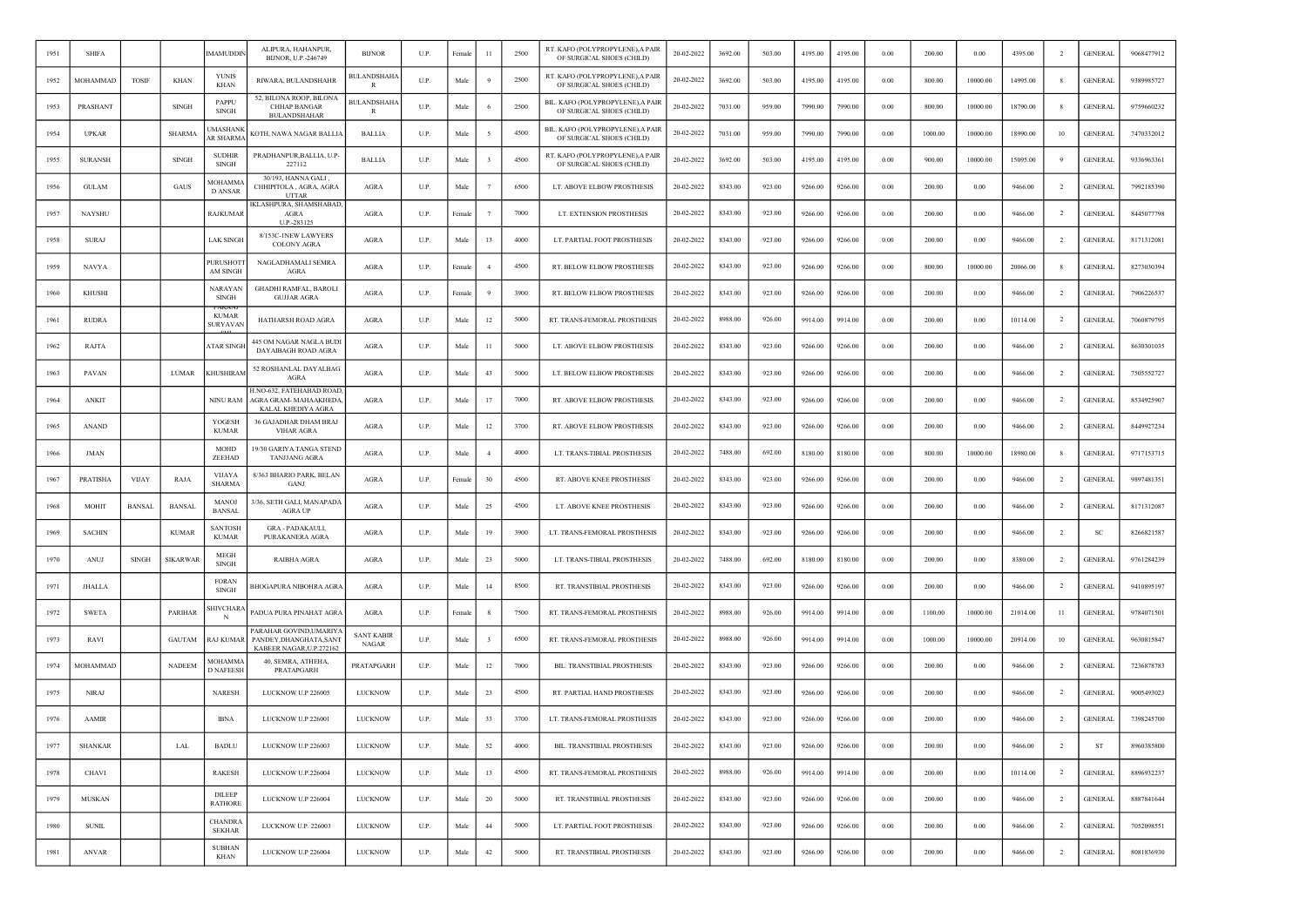| 1982 | <b>SIMRAN</b>    |                | YADAV          | <b>INDAL</b>                                     | LUCKNOW U.P 226004                                                            | <b>LUCKNOW</b>                | U.P.                   | Female | -5            | 5000 | RT. TRANS-FEMORAL PROSTHESIS       | 20-02-2022 | 8988.00 | 926.00 | 9914.00 | 9914.00 | 0.00       | 1200.00 | 10000.00 | 21114.00 | 12             | <b>GENERAL</b> | 8604513560 |
|------|------------------|----------------|----------------|--------------------------------------------------|-------------------------------------------------------------------------------|-------------------------------|------------------------|--------|---------------|------|------------------------------------|------------|---------|--------|---------|---------|------------|---------|----------|----------|----------------|----------------|------------|
| 1983 | <b>SWAJAS</b>    |                |                | <b>SAURABH</b>                                   | LUCKNOW U.P 226016                                                            | LUCKNOW                       | U.P.                   | Male   | -5            | 3500 | RT. BELOW ELBOW PROSTHESIS         | 20-02-2022 | 8343.00 | 923.00 | 9266.00 | 9266.00 | 0.00       | 1100.00 | 10000.00 | 20366.00 | $_{11}$        | <b>ST</b>      | 7523858338 |
| 1984 | <b>SUNITA</b>    |                |                | <b>PRAMOD</b><br><b>KUMAR</b>                    | LUCKNOW U.P 226016                                                            | LUCKNOW                       | U.P.                   | Male   | 39            | 5000 | LT. TRANS-TIBIAL PROSTHESIS        | 20-02-2022 | 7488.00 | 692.00 | 8180.00 | 8180.00 | 0.00       | 200.00  | 0.00     | 8380.00  | <sup>2</sup>   | ST             | 8853100999 |
| 1985 | <b>DINESH</b>    | <b>KUMAR</b>   | <b>GUPTA</b>   | <b>KRISHAN</b><br><b>CHANDRA</b><br><b>GUPTA</b> | 537/39 KASAI BADA<br>MOHIBULLAPUR BATHA<br>LUCKNOW                            | LUCKNOW                       | U.P.                   | Male   | 41            | 2500 | LT. TRANS-TIBIAL PROSTHESIS        | 20-02-2022 | 7488.00 | 692.00 | 8180.00 | 8180.00 | 0.00       | 200.00  | 0.00     | 8380.00  | $\overline{2}$ | <b>GENERAL</b> | 9451612942 |
| 1986 | <b>SAKIYA</b>    |                | <b>BANO</b>    | ALI SHER<br>KHAN                                 | 544B/180, KANHAI KHEDA                                                        | LUCKNOW                       | U.P.                   | Femal  | $^{11}$       | 2500 | LT. TRANS-FEMORAL PROSTHESIS       | 20-02-2022 | 8343.00 | 923.00 | 9266.00 | 9266.00 | 0.00       | 200.00  | 0.00     | 9466.00  | $\overline{2}$ | <b>GENERAL</b> | 8429755322 |
| 1987 | <b>JAFER</b>     |                | <b>KHAN</b>    | MOHAMMA<br><b>D RAJA</b>                         | KAITHOLIYA, KAITHWALIYA<br><b>BAST</b>                                        | <b>BASTI</b>                  | U.P.                   | Male   | 11            | 3700 | RT. TRANS-FEMORAL PROSTHESIS       | 20-02-2022 | 8988.00 | 926.00 | 9914.00 | 9914.00 | 0.00       | 200.00  | 0.00     | 10114.00 | -2             | <b>GENERAL</b> | 9005563701 |
| 1988 | DHIRAJ           | <b>KUMAR</b>   | SAH            | <b>SUNIL SAH</b>                                 | SINGHESHWAR, PATORI,<br>WARD NO.3, PATORI,<br><b>MADHEPURA</b>                | <b>MADHEPURA</b>              | <b>BIHAR</b>           | Male   | 17            | 5500 | LT. TRANS-TIBIAL PROSTHESIS        | 20-02-2022 | 7488.00 | 692.00 | 8180.00 | 8180.00 | $0.00\,$   | 200.00  | 0.00     | 8380.00  | $\overline{2}$ | <b>GENERAL</b> | 7739396257 |
| 1989 | DHRUV            | <b>KUMAR</b>   | <b>SINGH</b>   | LALAN<br>SINGH                                   | MANDIR, SOUTH TOLA,<br>KESHAWE, KESHABE,                                      | <b>BEGUSARAI</b>              | <b>BIHAR</b>           | Male   | $40\,$        | 6500 | RT. PARTIAL HAND PROSTHESIS        | 20-02-2022 | 8343.00 | 923.00 | 9266.00 | 9266.00 | 0.00       | 200.00  | 0.00     | 9466.00  | -2             | <b>GENERAL</b> | 9155638562 |
| 1990 | <b>AVINASH</b>   | <b>KUMAR</b>   | <b>SINGH</b>   | <b>AMNANDA</b><br>N SINGH                        | <b>BARA TETARIYA,</b><br>AURANGABAD                                           | AURANGABAD(I<br>H)            | <b>BIHAR</b>           | Male   | 31            | 5600 | LT. BELOW ELBOW PROSTHESIS         | 20-02-2022 | 8343.00 | 923.00 | 9266.00 | 9266.00 | $0.00\,$   | 200.00  | 0.00     | 9466.00  | -2             | <b>GENERAL</b> | 7482020215 |
| 1991 | <b>VIKASH</b>    |                | <b>KUMAR</b>   | <b>LAM PYARE</b><br>RAM                          | SARAIBAR BIGHA,ANKUPA.<br><b>SARAWAR, KUTUMBA</b><br><b>AURANGABAD</b>        | <b>AURANGABAD(B</b><br>H)     | <b>BIHAR</b>           | Male   | 27            | 5700 | RT. ABOVE ELBOW PROSTHESIS         | 20-02-2022 | 8343.00 | 923.00 | 9266.00 | 9266.00 | 0.00       | 200.00  | 0.00     | 9466.00  | <sup>2</sup>   | <b>GENERAL</b> | 9123185776 |
| 1992 | <b>KRISHNA</b>   |                | <b>KUMAR</b>   | AMREKHA<br>YADAV                                 | CHIRAIYA TAND, NIMA<br>ANJAN, AURANGABAD                                      | AURANGABAD(I<br>H)            | <b>BIHAR</b>           | Male   | 48            | 5000 | RT. ABOVE ELBOW PROSTHESIS         | 20-02-2022 | 8343.00 | 923.00 | 9266.00 | 9266.00 | 0.00       | 200.00  | 0.00     | 9466.00  | $\overline{2}$ | <b>GENERAL</b> | 8539067649 |
| 1993 | <b>RAMESH</b>    |                | <b>SINGH</b>   | <b>AMCHARI</b><br><b>RA SINGH</b>                | MOKHTARPUR, RAJPUR,<br>RISIUP, AURANGABAD,<br>SUNURGANJ                       | <b>AURANGABAD</b> (E<br>H)    | <b>BIHAR</b>           | Male   | 49            | 5500 | RT. ABOVE ELBOW PROSTHESIS         | 20-02-2022 | 8343.00 | 923.00 | 9266.00 | 9266.00 | 0.00       | 200.00  | 0.00     | 9466.00  | $\overline{2}$ | <b>GENERAL</b> | 9065180108 |
| 1994 | <b>MITHILESH</b> |                | <b>KUMAR</b>   | <b>NARESH</b><br><b>PRASAD</b>                   | BANWARIPUR, KAMTA,<br>NALANDA                                                 | <b>NALANDA</b>                | <b>BIHAR</b>           | Male   | 41            | 6500 | <b>RT. TRANSTIBIAL PROSTHESIS</b>  | 20-02-2022 | 8343.00 | 923.00 | 9266.00 | 9266.00 | 0.00       | 200.00  | 0.00     | 9466.00  | $\overline{2}$ | <b>GENERAL</b> | 8292202650 |
| 1995 | <b>KALYANI</b>   |                | <b>KUMARI</b>  | DHARMVEE<br><b>R KUMAR</b>                       | <b>VICHLE</b><br>KUWA,LANDMARK:RAJGIR<br><b>ALANDA</b>                        | <b>NALANDA</b>                | <b>BIHAR</b>           | Female | 15            | 5600 | BIL. TRANSTIBIAL PROSTHESIS        | 20-02-2022 | 8343.00 | 923.00 | 9266.00 | 9266.00 | 0.00       | 200.00  | 0.00     | 9466.00  | $\overline{2}$ | <b>GENERAL</b> | 7903562211 |
| 1996 | <b>MANOJ</b>     |                | <b>KUMAR</b>   | <b>/OGENDRA</b><br>PRASAD                        | DURGA NAGAR, RAITAR,<br>NALANDA, BIHAR 803109                                 | <b>NALANDA</b>                | <b>BIHAR</b>           | Male   | 31            | 5700 | LT. TRANS-TIBIAL PROSTHESIS        | 20-02-2022 | 7488.00 | 692.00 | 8180.00 | 8180.00 | 0.00       | 200.00  | 0.00     | 8380.00  | $\overline{2}$ | <b>GENERAL</b> | 6202127603 |
| 1997 | <b>SUJEET</b>    |                | <b>KUMAR</b>   | PAPPU<br>PANDIT                                  | MARANCHI CHIKSAURA,<br><b>NALANDA</b>                                         | <b>NALANDA</b>                | <b>BIHAR</b>           | Male   | 23            | 5500 | LT. TRANS-TIBIAL PROSTHESIS        | 20-02-2022 | 7488.00 | 692.00 | 8180.00 | 8180.00 | $0.00\,$   | 200.00  | 0.00     | 8380.00  | $\overline{2}$ | <b>GENERAL</b> | 9572652165 |
| 1998 | <b>NITIN</b>     |                | RAM            | <b>AATMA</b><br>RAM                              | OAUR                                                                          | <b>PUNE</b>                   | <b>AAHARASHT</b><br>RA | Male   |               | 6500 | RT. TRANS-FEMORAL PROSTHESIS       | 20-02-2022 | 8988.00 | 926.00 | 9914.00 | 9914.00 | 0.00       | 200.00  | 0.00     | 10114.00 | <sup>2</sup>   | <b>GENERAL</b> | 7743974893 |
| 1999 | KROTTAPALL       | DHANANJA<br>Y  | RAO            | LATI<br><b><i>KROTTAPAL</i></b><br>LI            | BLOCK, DEVI HOMES,<br>HAFEEZPET, NEAR FLY                                     | <b>HYDRABAD</b>               | <b>TELANGANA</b>       | Male   | 57            | 5600 | LT. TRANS-TIBIAL PROSTHESIS        | 20-02-2022 | 7488.00 | 692.00 | 8180.00 | 8180.00 | 0.00       | 200.00  | 0.00     | 8380.00  | $\overline{2}$ | ST             | 8121856104 |
| 2000 | VARSAPURAM       | <b>KRISHNA</b> | <b>KUMAR</b>   | <b>LATE NN</b><br><b>CHARY</b>                   | SAMPOORANA COMPLEX 15th<br>PHASE, KPHB COLONY OPPO                            | <b>HYDRABAD</b>               | <b>TELANGANA</b>       | Male   | 51            | 5700 | RT. TRANS-FEMORAL PROSTHESIS       | 20-02-2022 | 8988.00 | 926.00 | 9914.00 | 9914.00 | 0.00       | 200.00  | 0.00     | 10114.00 | $\overline{2}$ | <b>GENERAL</b> | 9705790686 |
| 2001 | <b>VIKKI</b>     |                | <b>KUMAR</b>   | RAJU<br>PRASAD                                   | 131, DANKA KUCHA JHOPADI,<br>PATNA CITY, SAMPATCHAK,<br><b>PATNA</b>          | <b>PATNA</b>                  | <b>BIHAR</b>           | Male   | 30            | 5000 | <b>BIL. BELOW ELBOW PROSTHESIS</b> | 20-02-2022 | 8343.00 | 923.00 | 9266.00 | 9266.00 | 0.00       | 200.00  | 0.00     | 9466.00  | -2             | <b>GENERAL</b> | 9708203411 |
| 2002 | ARPITA           | <b>KHUMAN</b>  | <b>SINGH</b>   | <b>KHUMAN</b><br><b>SINGH</b>                    | GURHA JHALAWAD 326512                                                         | <b>JHALAWAD</b>               | RAJASTHAN              | Female |               | 5500 | RT. TRANS-FEMORAL PROSTHESIS       | 20-02-2022 | 8988.00 | 926.00 | 9914.00 | 9914.00 | 0.00       | 200.00  | 0.00     | 10114.00 | -2             | <b>GENERAL</b> | 6376014815 |
| 2003 | <b>KARTIK</b>    |                | RANA           | DHARMENE<br><b>RA RANA</b>                       | JHURAWAI MATHURA                                                              | <b>MATHURA</b>                | U.P.                   | Male   | $\mathcal{Z}$ | 6500 | RT. TRANSTIBIAL PROSTHESIS         | 20-02-2022 | 8343.00 | 923.00 | 9266.00 | 9266.00 | 0.00       | 200.00  | 0.00     | 9466.00  | $\overline{2}$ | <b>GENERAL</b> | 8791845731 |
| 2004 | <b>MEENU</b>     |                | <b>SHARMA</b>  | <b>DINESH</b><br><b>SHARMA</b>                   | DADRI, GAUTAM<br><b>BUDDHNAGAR</b>                                            | <b>GAUTAM</b><br>BUDDHA NAGAF | U.P.                   | Female | 16            | 5600 | RT. BELOW ELBOW PROSTHESIS         | 20-02-2022 | 8343.00 | 923.00 | 9266.00 | 9266.00 | $0.00\,$   | 200.00  | 0.00     | 9466.00  | $\overline{2}$ | <b>GENERAL</b> | 8130591925 |
| 2005 | LAKSHMI          |                | <b>KUMARI</b>  | <b>RAMESH</b><br><b>GUPTA</b>                    | SIDHEGAUR, GORAKHPUR                                                          | <b>GORAKHPUR</b>              | U.P.                   | Male   | 17            | 5700 | LT. ABOVE ELBOW PROSTHESIS         | 20-02-2022 | 8343.00 | 923.00 | 9266.00 | 9266.00 | 0.00       | 200.00  | 0.00     | 9466.00  | $\overline{2}$ | <b>GENERAL</b> | 9004663074 |
| 2006 | PINTU            |                | <b>KUMAR</b>   | PRADEEP                                          | KATSARI, BAREILLY                                                             | <b>BAREILLY</b>               | U.P.                   | Male   |               | 5500 | LT. EXTENSION PROSTHESIS           | 20-02-2022 | 8343.00 | 923.00 | 9266.00 | 9266.00 | 0.00       | 200.00  | 0.00     | 9466.00  | $\overline{2}$ | <b>GENERAL</b> | 9368510547 |
| 2007 | MUHAMMAD         |                | ANIF           | <b>IMAM</b><br><b>UDDIN</b>                      | 280, DAK GHAR KE PASS.<br>MUSKARA, MAUDAHA,<br><b>HAMIRPUR</b>                | <b>HAMIRPUR</b>               | U.P.                   | Male   | - 6           | 6500 | LT. TRANS-TIBIAL PROSTHESIS        | 20-02-2022 | 7488.00 | 692.00 | 8180.00 | 8180.00 | 0.00       | 200.00  | 0.00     | 8380.00  | $\overline{2}$ | <b>GENERAL</b> | 8349015716 |
| 2008 | DHEERAJ          |                | <b>KUMAR</b>   | <b>DINESH</b><br><b>KUMAR</b>                    | KONHIYA SIGHWAL MAU                                                           | $\rm MAU$                     | U.P.                   | Male   | 14            | 5600 | LT. PARTIAL FOOT PROSTHESIS        | 20-02-2022 | 8343.00 | 923.00 | 9266.00 | 9266.00 | 0.00       | 200.00  | 0.00     | 9466.00  | $\overline{2}$ | <b>GENERAL</b> | 9795123110 |
| 2009 | MOHAMMAD         |                | <b>RASHEED</b> | AHAMAD<br><b>BOX</b>                             | 46. JIVANPURA, PREMNAGAR,<br>NAGARA, JHANSI, JHANSI                           | <b>JHANSI</b>                 | U.P.                   | Male   | $39\,$        | 5700 | RT. BELOW ELBOW PROSTHESIS         | 20-02-2022 | 8343.00 | 923.00 | 9266.00 | 9266.00 | 0.00       | 200.00  | 0.00     | 9466.00  | $\overline{2}$ | <b>GENERAL</b> | 8707336467 |
| 2010 | RAJA             |                | SINGH          | <b>HARMIK</b><br><b>SINGH</b>                    | SUNDAR CHAK, ROSHNA,<br>BARDHAMAN                                             | <b>BARDHAMAN</b>              | WEST<br><b>BENGAL</b>  | Male   | 23            | 5000 | RT. PARTIAL HAND PROSTHESIS        | 20-02-2022 | 8343.00 | 923.00 | 9266.00 | 9266.00 | 0.00       | 200.00  | 0.00     | 9466.00  | $\overline{2}$ | <b>GENERAL</b> | 9382758685 |
| 2011 | <b>VIJAY</b>     |                | <b>KUMAR</b>   | LATE<br>PASHUPATI<br>SINGH                       | 23, GOPI BOSE LANE, BHIM<br>NAG SWEETS, BOWBAZAAR,<br>CIRCUS AVENUE, KOLKATTA | <b>KOLKATA</b>                | WEST<br><b>BENGAL</b>  | Male   | 49            | 5500 | RT. BELOW ELBOW PROSTHESIS         | 20-02-2022 | 8343.00 | 923.00 | 9266.00 | 9266.00 | $\rm 0.00$ | 200.00  | 0.00     | 9466.00  | $\overline{2}$ | <b>GENERAL</b> | 9088128263 |
| 2012 | <b>RAKESH</b>    |                | <b>KUMAR</b>   | RAMABACH<br>AN<br><b>RAVIDAS</b>                 | MEDHAKURI<br><b>MERUKRI</b>                                                   | <b>NAWADA</b>                 | <b>BIHAR</b>           | Male   | 32            | 6500 | RT. BELOW ELBOW PROSTHESIS         | 21-02-2022 | 8343.00 | 923.00 | 9266.00 | 9266.00 | 0.00       | 200.00  | 0.00     | 9466.00  | $\overline{2}$ | SC             | 7484859346 |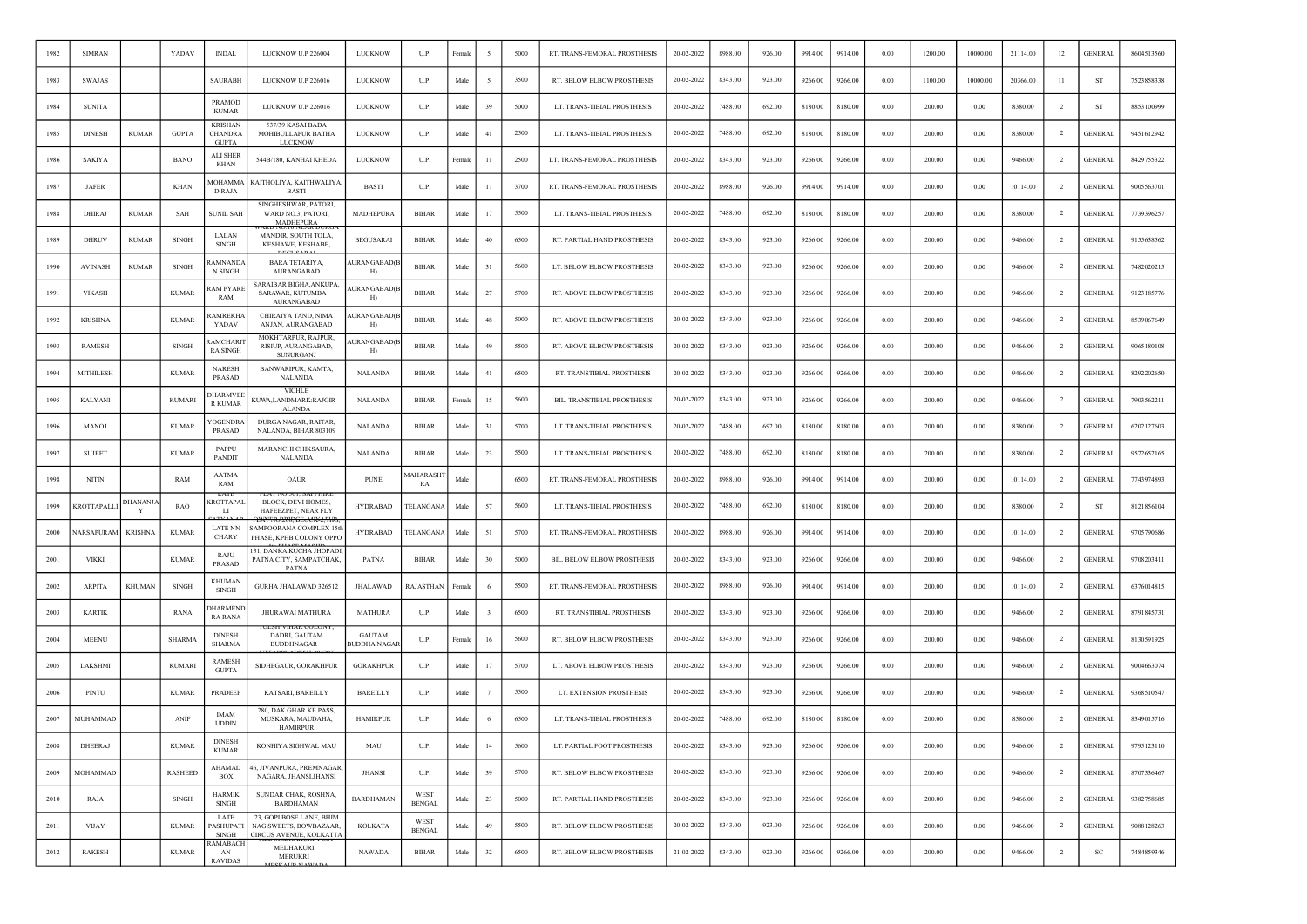| 2013 | <b>RITESH</b>    |              | <b>KUMAR</b>  | HARKHIT<br><b>KUMAR</b>                        | POST WARISALIGANJ.<br>BALABAPAR WARD NO.19,<br><b>NAWADA</b>         | <b>NAWADA</b>     | <b>BIHAR</b> | Male   | 10     | 5600 | RT. BELOW ELBOW PROSTHESIS                               | 21-02-2022 | 8343.00  | 923.00 | 9266.00  | 9266.00  | 0.00       | 200.00 | 0.00     | 9466.00  | -2             | <b>SC</b>      | 7488661792 |
|------|------------------|--------------|---------------|------------------------------------------------|----------------------------------------------------------------------|-------------------|--------------|--------|--------|------|----------------------------------------------------------|------------|----------|--------|----------|----------|------------|--------|----------|----------|----------------|----------------|------------|
| 2014 | PRAMOD           |              | <b>KUMAR</b>  | <b>JOVRAJ</b><br>YADAV                         | MAHULLYATAND,<br>MAHULLYATANR<br>NAWADA, LALPUR                      | NAWADA            | <b>BIHAR</b> | Male   | 22     | 5700 | RT. TRANSTIBIAL PROSTHESIS                               | 21-02-2022 | 8343.00  | 923.00 | 9266.00  | 9266.00  | $0.00\,$   | 200.00 | 0.00     | 9466.00  | $\overline{2}$ | <b>GENERAL</b> | 9199707505 |
| 2015 | <b>ANIL</b>      |              | <b>RISHI</b>  | <b>DABLU</b><br>RISHI                          | JHOUWARI, JIANGANJ,<br><b>PURNIA</b>                                 | <b>PURNIA</b>     | <b>BIHAR</b> | Male   | 18     | 5500 | LT. PARTIAL FOOT PROSTHESIS                              | 21-02-2022 | 8343.00  | 923.00 | 9266.00  | 9266.00  | 0.00       | 200.00 | 0.00     | 9466.00  | $\overline{2}$ | <b>GENERAL</b> | 9023654710 |
| 2016 | <b>BALDEV</b>    | <b>KUMAR</b> | SAH           | <b>GURUDAYA</b><br>L SAH                       | MAINI SANTHALI TOLA,<br>CHAPAHARI, PURNIA,<br>RUPAULI BIHAR 854101   | <b>PURNIA</b>     | <b>BIHAR</b> | Male   | 36     | 6500 | RT. TRANSTIBIAL PROSTHESIS                               | 21-02-2022 | 8343.00  | 923.00 | 9266.00  | 9266.00  | 0.00       | 200.00 | 0.00     | 9466.00  | $\overline{2}$ | <b>GENERAL</b> | 9992591003 |
| 2017 | <b>RAKESH</b>    | <b>KUMAR</b> | <b>SINGH</b>  | JAGAT<br>NARAYAN<br><b>SINGH</b>               | NEWA LAL CHOWK, BASHANT<br><b>BIHAR, PURNIA</b>                      | <b>PURNIA</b>     | <b>BIHAR</b> | Male   | 39     | 5600 | LT. TRANS-TIBIAL PROSTHESIS                              | 21-02-2022 | 7488.00  | 692.00 | 8180.00  | 8180.00  | 0.00       | 200.00 | 0.00     | 8380.00  | $\overline{2}$ | <b>GENERAL</b> | 8789833035 |
| 2018 | <b>SANJIV</b>    | <b>KUMAR</b> |               | <b>JAHAN</b><br>SINGH                          | VILL KHADARA TOLA POST<br><b>AGRER KALAN ROHTAS</b>                  | <b>ROHTAS</b>     | <b>BIHAR</b> | Male   | 24     | 5700 | RT. TRANS-FEMORAL PROSTHESIS                             | 21-02-2022 | 8988.00  | 926.00 | 9914.00  | 9914.00  | 0.00       | 200.00 | 0.00     | 10114.00 | $\overline{2}$ | <b>GENERAL</b> | 9570578055 |
| 2019 | <b>MANISH</b>    | <b>KUMAR</b> |               | <b>CHITRANJA</b><br>N RAM                      | KUND, KUNR, ROHTAS BIHAR                                             | <b>ROHTAS</b>     | <b>BIHAR</b> | Male   |        | 5000 | RT. BELOW ELBOW PROSTHESIS                               | 21-02-2022 | 8343.00  | 923.00 | 9266.00  | 9266.00  | 0.00       | 200.00 | 0.00     | 9466.00  | <sup>2</sup>   | <b>GENERAL</b> | 9123116226 |
| 2020 | <b>KUMAR</b>     | <b>SUNNY</b> | <b>RANJAN</b> | <b>UMA</b><br><b>SHANKAR</b><br>SINGH          | AMOURA, ROHTAS                                                       | <b>ROHTAS</b>     | <b>BIHAR</b> | Male   | 32     | 5500 | LT. TRANS-TIBIAL PROSTHESIS                              | 21-02-2022 | 7488.00  | 692.00 | 8180.00  | 8180.00  | 0.00       | 200.00 | 0.00     | 8380.00  | $\overline{2}$ | <b>GENERAL</b> | 9631953694 |
| 2021 | <b>KARAN</b>     |              | <b>TIWARI</b> | <b>MANOJ</b><br><b>TIWARI</b>                  | <b>CHENARI</b><br><b>ROHTAS</b>                                      | <b>ROHTAS</b>     | <b>BIHAR</b> | Male   | 22     | 6500 | LT. TRANS-TIBIAL PROSTHESIS                              | 21-02-2022 | 7488.00  | 692.00 | 8180.00  | 8180.00  | $0.00\,$   | 200.00 | 0.00     | 8380.00  | $\overline{2}$ | <b>GENERAL</b> | 7352501020 |
| 2022 | ANKIT            |              | <b>KUMAR</b>  | <b>KRISHNA</b><br><b>KUMAR</b><br>SINGH        | MADAINI, SASARAM<br><b>ROHTAS</b>                                    | <b>ROHTAS</b>     | <b>BIHAR</b> | Male   | 18     | 5600 | RT. TRANS-FEMORAL PROSTHESIS                             | 22-02-2022 | 8988.00  | 926.00 | 9914.00  | 9914.00  | 0.00       | 200.00 | 0.00     | 10114.00 | $\overline{2}$ | <b>GENERAL</b> | 6201762773 |
| 2023 | MANSHA           |              | <b>KUMARI</b> | <b>SUNIL</b><br><b>KUMAR</b><br><b>TIWARY</b>  | <b>NAUDIHA RAIPUR</b><br><b>ROHTAS</b>                               | <b>ROHTAS</b>     | <b>BIHAR</b> | Female | 18     | 5700 | RT. TRANSTIBIAL PROSTHESIS                               | 22-02-2022 | 8343.00  | 923.00 | 9266.00  | 9266.00  | 0.00       | 200.00 | 0.00     | 9466.00  | $\overline{2}$ | <b>GENERAL</b> | 7654676808 |
| 2024 | <b>BABLU</b>     |              | <b>KUMAR</b>  | <b>BAIJNATH</b><br><b>PRASAD</b>               | GRAM-SEWAHI, ROHTAS,<br><b>SEWAHI</b>                                | <b>ROHTAS</b>     | <b>BIHAR</b> | Male   | 28     | 5500 | RT. BELOW ELBOW PROSTHESIS                               | 22-02-2022 | 8343.00  | 923.00 | 9266.00  | 9266.00  | 0.00       | 200.00 | 0.00     | 9466.00  | $\overline{2}$ | <b>GENERAL</b> | 9155467784 |
| 2025 | MAHENDRA         |              | RAM           | <b>AGARNATI</b><br>RAM                         | KHURNU KALAN, ROHTAS<br><b>SADOKHAR</b>                              | <b>ROHTAS</b>     | <b>BIHAR</b> | Male   | 61     | 6500 | TRICYCLE CONVENTIONAL HAND<br>PROPELLED (HAMRAHI)        | 22-02-2022 | 10000.00 | 0.00   | 10000.00 | 10000.00 | 0.00       | 100.00 | 0.00     | 10100.00 |                | <b>GENERAL</b> | 7544098118 |
| 2026 | <b>KAMESHWAR</b> |              | PRASAD        | <b>JAGADISH</b><br>PRASAD                      | CAHUK BAZAR SULEMAN<br>GAJ, SASARAM, ROHTAS                          | <b>ROHTAS</b>     | <b>BIHAR</b> | Male   | 69     | 5600 | WHEEL CHAIR FOLDING STANDARD<br>MODEL ADULT SIZE(SAATHI) | 22-02-2022 | 8700.00  | 0.00   | 8700.00  | 8700.00  | 0.00       | 100.00 | 0.00     | 8800.00  |                | <b>GENERAL</b> | 8271060733 |
| 2027 | <b>HARIDWAR</b>  |              | <b>KUMAR</b>  | <b>VINOD</b><br>PRASAD                         | KARPURWA, SASARAM,<br><b>ROHTAS</b>                                  | <b>ROHTAS</b>     | <b>BIHAR</b> | Male   | 31     | 5700 | LT. TRANS-TIBIAL PROSTHESIS                              | 22-02-2022 | 7488.00  | 692.00 | 8180.00  | 8180.00  | $0.00\,$   | 200.00 | 0.00     | 8380.00  | $\overline{2}$ | <b>GENERAL</b> | 9304066078 |
| 2028 | MITHLESH         | <b>KUMAR</b> | <b>SINGH</b>  | <b>DHRUV</b><br><b>KUMAR</b><br><b>SINGH</b>   | <b>GOKHULPUR, WARD NO.1.</b><br>ANJAR, KARGAHAR, ROHTAS              | ROHTAS            | <b>BIHAR</b> | Male   | 29     | 5000 | LT. PARTIAL FOOT PROSTHESIS                              | 22-02-2022 | 8343.00  | 923.00 | 9266.00  | 9266.00  | $0.00\,$   | 200.00 | 0.00     | 9466.00  | $\overline{2}$ | <b>GENERAL</b> | 7256053197 |
| 2029 | <b>NIRMAL</b>    | <b>KUMAR</b> | <b>SINGH</b>  | <b>HUSEN</b><br>SINGH                          | PAHALEJA, MAI JI KI KUTIYA<br>SAKHARA, DALMIANAGAR,<br><b>ROHTAS</b> | <b>ROHTAS</b>     | <b>BIHAR</b> | Male   | 56     | 5500 | RT. PARTIAL HAND PROSTHESIS                              | 22-02-2022 | 8343.00  | 923.00 | 9266.00  | 9266.00  | 0.00       | 200.00 | 0.00     | 9466.00  | $\overline{2}$ | <b>GENERAL</b> | 8249880197 |
| 2030 | PRABHAT          |              | <b>KUMAR</b>  | <b>KULDIP</b><br>PRASAD                        | <b>NAYAGAON</b><br><b>JAMALPUR</b>                                   | <b>MUNGER</b>     | <b>BIHAR</b> | Male   | 49     | 6500 | RT. ABOVE ELBOW PROSTHESIS                               | 22-02-2022 | 8343.00  | 923.00 | 9266.00  | 9266.00  | 0.00       | 200.00 | 0.00     | 9466.00  | $\overline{2}$ | SC             | 8804884958 |
| 2031 | <b>GITA</b>      |              | <b>SAHAY</b>  | <b>VIDYA</b><br><b>BHOSHAN</b><br><b>SAHAY</b> | MULUKTAND,<br><b>MUNGER</b>                                          | <b>MUNGER</b>     | BIHAR        | Female | 67     | 5600 | RT. ABOVE ELBOW PROSTHESIS                               | 22-02-2022 | 8343.00  | 923.00 | 9266.00  | 9266.00  | 0.00       | 200.00 | 0.00     | 9466.00  | -2             | <b>GENERAL</b> | 9931073773 |
| 2032 | <b>PRAVEEN</b>   |              | <b>KUMAR</b>  | <b>DYAL</b><br>PRASAD                          | CHORBAR, CHORWAR,<br>SHEIKHPURA, ARIARI                              | <b>SHEIKHPURA</b> | <b>BIHAR</b> | Male   | 36     | 5700 | LT. TRANS-TIBIAL PROSTHESIS                              | 22-02-2022 | 7488.00  | 692.00 | 8180.00  | 8180.00  | 0.00       | 200.00 | 0.00     | 8380.00  | $\overline{2}$ | -SC            | 9608779690 |
| 2033 | <b>RAUSHAN</b>   |              | <b>KUMAR</b>  | <b>JAYANAND</b><br>PRASAD<br><b>SINGH</b>      | HATHIAWAN, SHELKHPURA                                                | <b>SHEIKHPURA</b> | <b>BIHAR</b> | Male   | 31     | 5500 | RT. ABOVE KNEE PROSTHESIS                                | 22-02-2022 | 8343.00  | 923.00 | 9266.00  | 9266.00  | 0.00       | 200.00 | 0.00     | 9466.00  | -2             | <b>GENERAL</b> | 8789419246 |
| 2034 | <b>NISHA</b>     |              | <b>KUMARI</b> | <b>ALPESH</b><br>RAM                           | MAUR, BARBHIGHA,<br><b>SHEIKHPURA</b>                                | <b>SHEIKHPURA</b> | <b>BIHAR</b> | Female | 17     | 6500 | LT. ABOVE KNEE PROSTHESIS                                | 22-02-2022 | 8343.00  | 923.00 | 9266.00  | 9266.00  | $0.00\,$   | 200.00 | 0.00     | 9466.00  | $\overline{2}$ | ST             | 8340461297 |
| 2035 | <b>ASHOK</b>     |              | PASWAN        | <b>SHIVNANDA</b><br>N PASWAN                   | NURPUR RAJE KHAP, GAYA,<br><b>GURUA</b>                              | GAYA              | <b>BIHAR</b> | Male   | 32     | 5600 | LT. TRANS-FEMORAL PROSTHESIS                             | 22-02-2022 | 8343.00  | 923.00 | 9266.00  | 9266.00  | 0.00       | 200.00 | 0.00     | 9466.00  | $\overline{2}$ | <b>ST</b>      | 8084121342 |
| 2036 | LAXMAN           |              | RAM           | $\rm{DOMAN}$<br>RAVIDAS                        | POST CHAKAND VILLAGE<br>REWARA, CHAKAND GAYA<br>804404               | GAYA              | <b>BIHAR</b> | Male   | 31     | 5700 | LT. TRANS-TIBIAL PROSTHESIS                              | 22-02-2022 | 7488.00  | 692.00 | 8180.00  | 8180.00  | 0.00       | 200.00 | 0.00     | 8380.00  | $\overline{2}$ | ST             | 9867993547 |
| 2037 | <b>KANISHK</b>   |              | <b>SEN</b>    | <b>ASHOK JI</b><br><b>SEN</b>                  | NAKODA NAGAR UDAIPUR                                                 | <b>UDAIPUR</b>    | RAJASTHAN    | Male   |        | 5000 | RT. TRANS-FEMORAL PROSTHESIS                             | 23-02-2022 | 8988.00  | 926.00 | 9914.00  | 9914.00  | 0.00       | 200.00 | 0.00     | 10114.00 | <sup>2</sup>   | <b>GENERAL</b> | 9413044532 |
| 2038 | <b>PURAN</b>     |              | <b>MEENA</b>  | <b>SHREE</b><br>NARAYAN<br><b>MEENA</b>        | JAGSRA DATWAS TONK                                                   | <b>TONK</b>       | RAJASTHAN    | Male   | 16     | 5500 | LT. ABOVE ELBOW PROSTHESIS                               | 23-02-2022 | 8343.00  | 923.00 | 9266.00  | 9266.00  | 0.00       | 200.00 | 0.00     | 9466.00  | $\overline{2}$ | <b>GENERAL</b> | 7737633524 |
| 2039 | PEMA             |              | RAM           | DEVA RAM                                       | <b>MEGHWALO KA VAS</b><br><b>SONPURA PALI</b>                        | PALI              | RAJASTHAN    | Male   | 34     | 6500 | LT. BELOW ELBOW PROSTHESIS                               | 23-02-2022 | 8343.00  | 923.00 | 9266.00  | 9266.00  | $\rm 0.00$ | 200.00 | $0.00\,$ | 9466.00  | $\overline{2}$ | <b>GENERAL</b> | 7742775532 |
| 2040 | <b>MAYANK</b>    |              | JAT           | JAGDISH<br><b>CHANDRA</b><br>JAT               | CHAR BHUJA MANDIR KE<br>PASS OLNA KHERA<br>RAJSAMAND                 | RAJSAMAND         | RAJASTHAN    | Male   | $\sim$ | 5600 | RT. ABOVE ELBOW PROSTHESIS                               | 23-02-2022 | 8343.00  | 923.00 | 9266.00  | 9266.00  | 0.00       | 200.00 | 0.00     | 9466.00  | $\overline{2}$ | <b>GENERAL</b> | 8769988840 |
| 2041 | AYODHYA          |              | MALAKAR       | LALJI<br><b>BHAGAY</b>                         | MALI TOLA RAGHOPUR,<br>BIHTA, PATNA                                  | PATNA             | BIHAR        | Male   | 66     | 5700 | TRICYCLE CONVENTIONAL HAND<br>PROPELLED (HAMRAHI)        | 23-02-2022 | 10000.00 | 0.00   | 10000.00 | 10000.00 | 0.00       | 100.00 | 0.00     | 10100.00 | -1             | <b>GENERAL</b> | 8210253812 |
| 2042 | <b>MITHUN</b>    |              | SAH           | <b>ASHOK SAH</b>                               | LAKSHMIPUR, BARARI,<br>KATIHAR, GURUBAZAR                            | <b>KATIHAR</b>    | <b>BIHAR</b> | Male   | 32     | 5500 | RT. ABOVE ELBOW PROSTHESIS                               | 23-02-2022 | 8343.00  | 923.00 | 9266.00  | 9266.00  | 0.00       | 200.00 | 0.00     | 9466.00  | $\overline{2}$ | <b>GENERAL</b> | 8935947092 |
| 2043 | <b>SATYENDRA</b> |              | <b>SHARMA</b> | <b>BAMDEV</b><br><b>SHARMA</b>                 | ARWAL<br>PIN CODE 804421                                             | ARWAL             | BIHAR        | Male   | 67     | 6500 | RT. TRANS-FEMORAL PROSTHESIS                             | 23-02-2022 | 8988.00  | 926.00 | 9914.00  | 9914.00  | 0.00       | 200.00 | 0.00     | 10114.00 | $\overline{2}$ | <b>GENERAL</b> | 9801485117 |